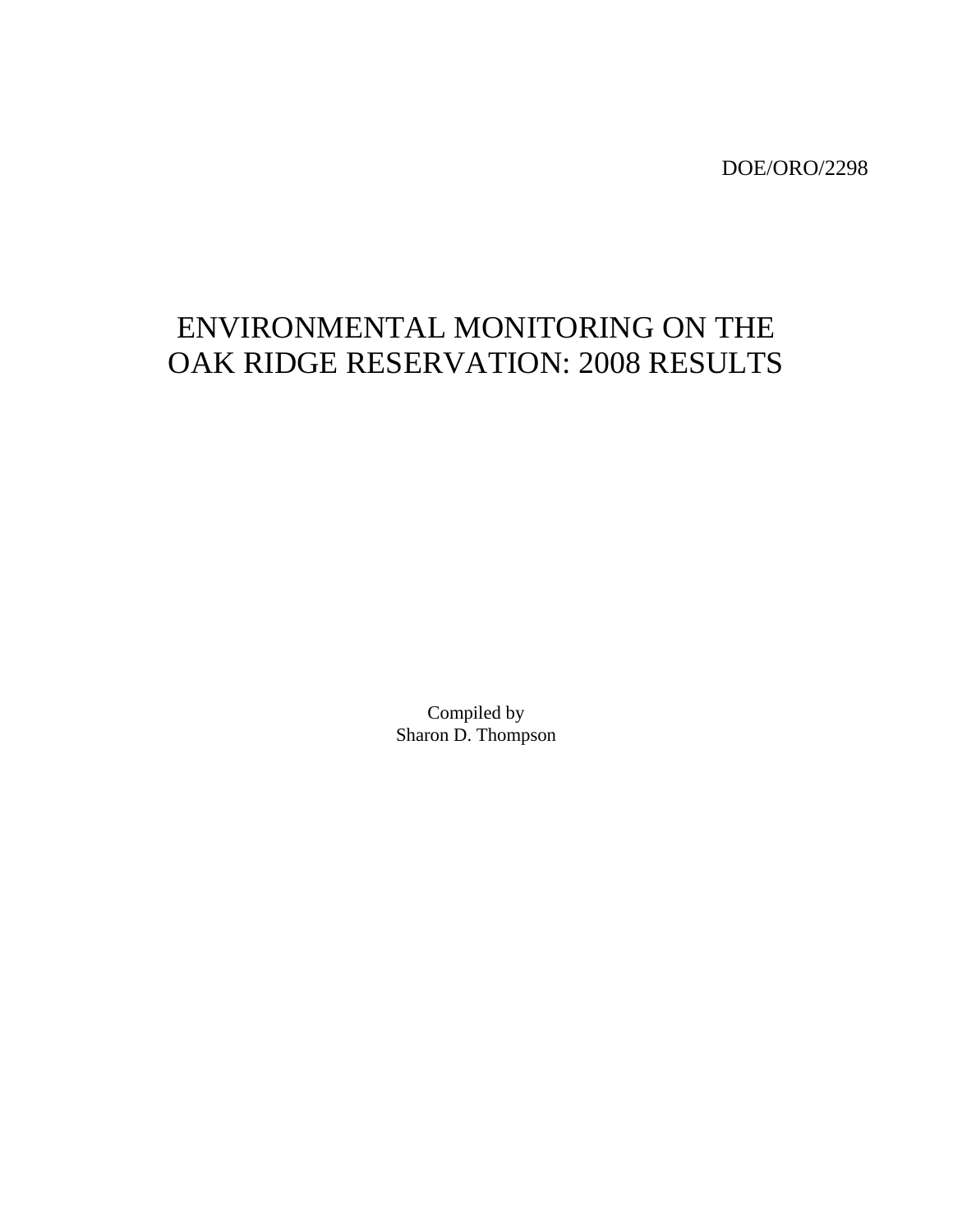## **List of Tables**

### **East Tennessee Technology Park**

| <b>Table</b> |                                                                                         | Page |
|--------------|-----------------------------------------------------------------------------------------|------|
| 1.1          | 2008 NPDES Permit Number TN 0002950 ETTP Storm Drain Discharge Points 1.1               |      |
| 1.2          | Radionuclide concentrations at ETTP discharges and surface water monitoring locations,  |      |
|              |                                                                                         |      |
| 1.3          | Radionuclide concentrations at ETTP discharges and surface water monitoring locations,  |      |
| 1.4          | Radionuclide concentrations at ETTP discharges and surface water monitoring locations,  |      |
|              |                                                                                         |      |
| 1.5          | Radionuclide concentrations at ETTP discharges and surface water monitoring locations,  |      |
|              | K-1407-J (treated effluents from Central Neutralization Facility and K-1435 Waste Water |      |
|              |                                                                                         |      |
| 1.6          | Radionuclide concentrations at ETTP discharges and surface water monitoring locations,  |      |
|              |                                                                                         |      |
| 1.7          | Radionuclide concentrations at ETTP discharges and surface water monitoring locations,  |      |
|              |                                                                                         |      |
| 1.8          | Radionuclide concentrations at ETTP discharges and surface water monitoring locations,  |      |
|              |                                                                                         |      |
| 1.9          | Radionuclide concentrations at ETTP discharges and surface water monitoring locations,  |      |
|              |                                                                                         |      |
| 1.10         | Radionuclide concentrations at ETTP discharges and surface water monitoring locations,  |      |
|              |                                                                                         |      |
| 1.11         | Radionuclide concentrations at ETTP discharges and surface water monitoring locations,  |      |
|              |                                                                                         |      |
| 1.12         | Radionuclide concentrations at ETTP discharges and surface water monitoring locations,  |      |
|              |                                                                                         |      |
| 1.13         | Radionuclide concentrations at ETTP discharges and surface water monitoring locations,  |      |
|              |                                                                                         |      |
| 1.14         |                                                                                         |      |
| 1.15         |                                                                                         |      |
| 1.16         |                                                                                         |      |
| 1.17         |                                                                                         |      |
| 1.18         |                                                                                         |      |
| 1.19         |                                                                                         |      |
| 1.20         |                                                                                         |      |
| 1.21         |                                                                                         |      |
| 1.22         |                                                                                         |      |
| 1.23         |                                                                                         |      |
| 1.24         |                                                                                         |      |

## **Oak Ridge National Laboratory**

| 2.1 |                                                                                                 |  |
|-----|-------------------------------------------------------------------------------------------------|--|
| 2.2 |                                                                                                 |  |
| 2.3 |                                                                                                 |  |
| 2.4 | 2.22 2008 radionuclide concentrations in stormwater at ORNL NPDES permitted locations2.22       |  |
| 2.5 |                                                                                                 |  |
| 2.6 |                                                                                                 |  |
| 2.7 |                                                                                                 |  |
| 2.8 | NPDES Permit Number TN 0002941, 2008 ORNL Instream Chlorine monitoring 2.35                     |  |
| 2.9 | Surface water analyses (2008) at ORNL Environmental Monitoring Plan surface water locations2.36 |  |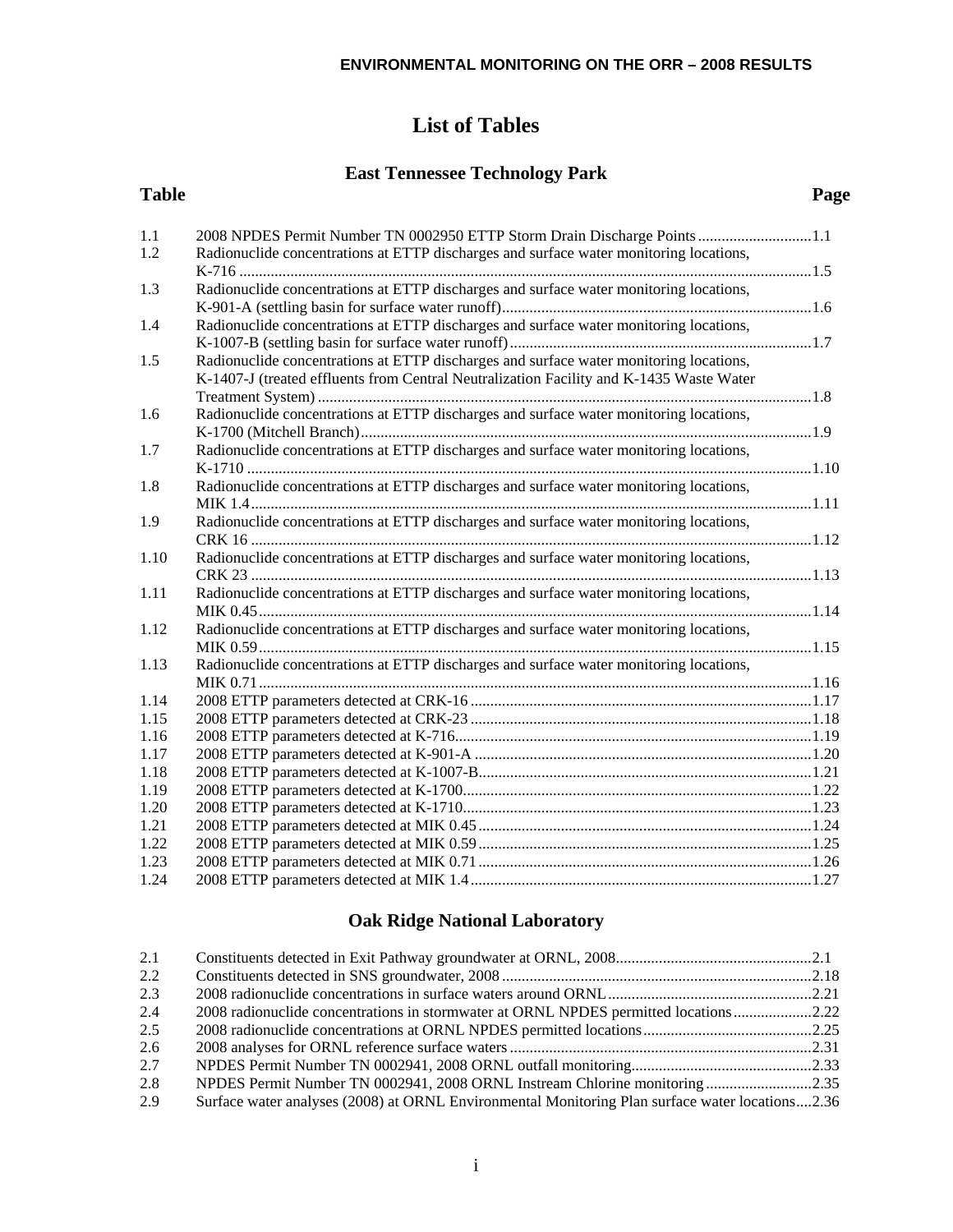## **ORR Surveillance**

| 3.1 |                                                                                                |  |
|-----|------------------------------------------------------------------------------------------------|--|
| 3.2 |                                                                                                |  |
| 3.3 | Surface water analyses (2008) at ORR Environmental Monitoring Plan surface water locations 3.6 |  |

## **Y-12 National Security Complex**

| 4.1  | Y-12 Complex In-Stream Monitoring Point C11, Stormwater Monitoring Site C114.1         |  |
|------|----------------------------------------------------------------------------------------|--|
| 4.2  |                                                                                        |  |
| 4.3  |                                                                                        |  |
| 4.4  |                                                                                        |  |
| 4.5  |                                                                                        |  |
| 4.6  |                                                                                        |  |
| 4.7  |                                                                                        |  |
| 4.8  |                                                                                        |  |
| 4.9  |                                                                                        |  |
| 4.10 |                                                                                        |  |
| 4.11 |                                                                                        |  |
| 4.12 |                                                                                        |  |
| 4.13 | Y-12 Complex Discharge Point 512, Outfall 512 (GWTF), non-radiological 4.13            |  |
| 4.14 |                                                                                        |  |
| 4.15 |                                                                                        |  |
| 4.16 |                                                                                        |  |
| 4.17 | Y-12 Complex Discharge Point 551, Central Mercury Treatment Unit, non-radiological4.17 |  |
| 4.18 | Y-12 Complex Discharge Point 551, Central Mercury Treatment Unit, radiological4.18     |  |
| 4.19 |                                                                                        |  |
| 4.20 |                                                                                        |  |
| 4.21 |                                                                                        |  |
| 4.22 |                                                                                        |  |
| 4.23 |                                                                                        |  |
| 4.24 | Y-12 Complex Discharge Point S06, Instream Bear Creek, Downstream of Tributary4.27     |  |
| 4.25 | Y-12 Complex Discharge Point SS6, Sanitary Sewer Station 6, non-radiological 4.28      |  |
| 4.26 |                                                                                        |  |
| 4.27 | Y-12 Complex Discharge Point S17, Unnamed Tributary to the Clinch River4.31            |  |
| 4.28 |                                                                                        |  |
| 4.29 | Y-12 Complex Discharge Point S19, S19, Roger's Quarry, non-radiological 4.33           |  |
| 4.30 | Y-12 Complex Discharge Point S24, Bear Creek Kilometer 9.4, radiological 4.34          |  |
| 4.31 | Y-12 Complex Discharge Point S24, Bear Creek Kilometer 9.4, non-radiological 4.35      |  |
| 4.32 |                                                                                        |  |
|      | <b>REGIME - Bear Creek</b>                                                             |  |
|      |                                                                                        |  |
|      |                                                                                        |  |
|      |                                                                                        |  |
|      |                                                                                        |  |
|      |                                                                                        |  |
|      |                                                                                        |  |
|      |                                                                                        |  |
|      |                                                                                        |  |
|      |                                                                                        |  |
|      |                                                                                        |  |
|      |                                                                                        |  |
|      |                                                                                        |  |
|      |                                                                                        |  |
|      |                                                                                        |  |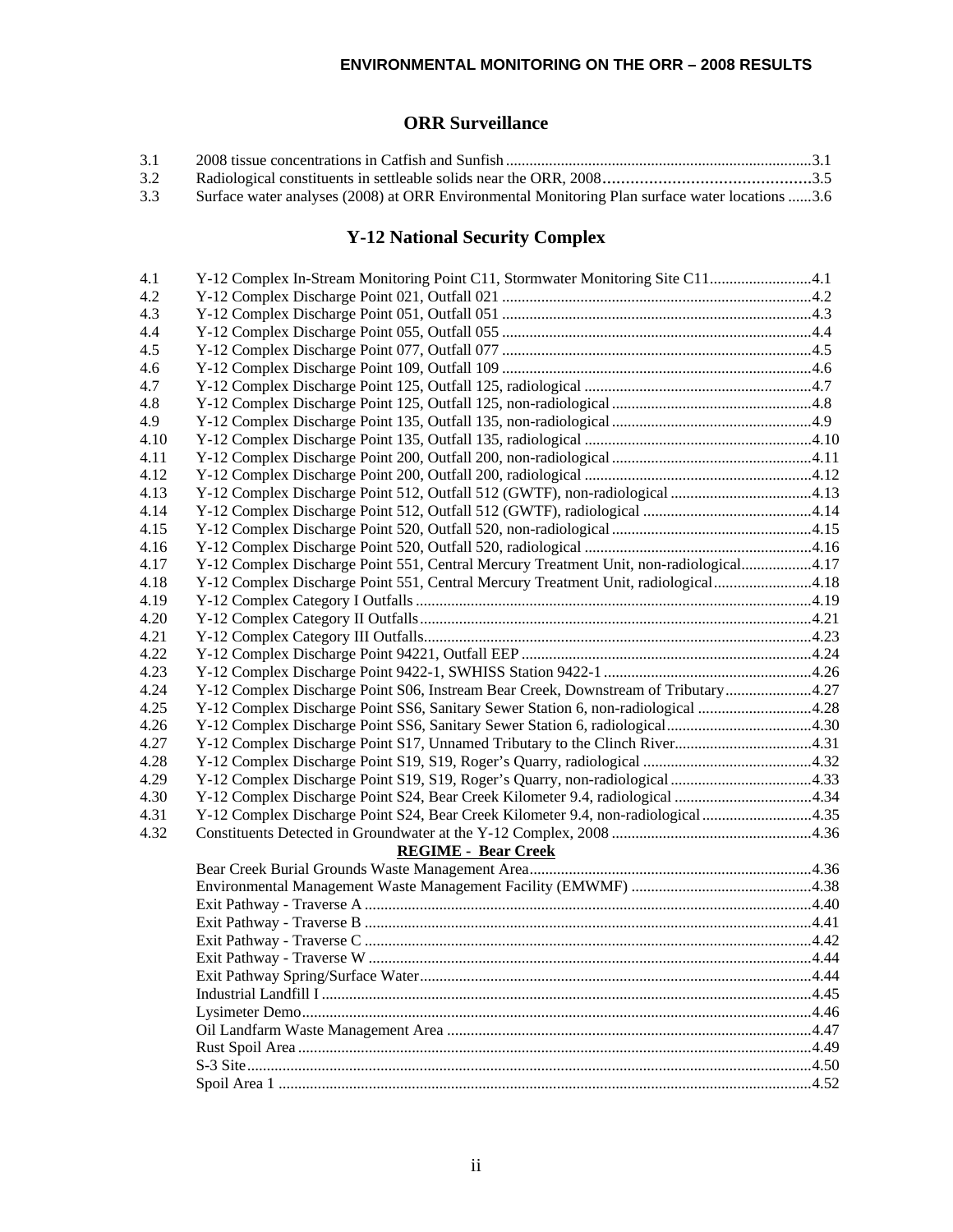#### $REGIME = Chestnut Ridge$

| <b>REGIME</b> = Upper East Fork Poplar Creek |  |
|----------------------------------------------|--|
|                                              |  |
|                                              |  |
|                                              |  |
|                                              |  |
|                                              |  |
|                                              |  |
|                                              |  |
|                                              |  |
|                                              |  |
|                                              |  |
|                                              |  |
|                                              |  |
|                                              |  |
|                                              |  |
|                                              |  |
|                                              |  |
|                                              |  |
|                                              |  |
|                                              |  |
|                                              |  |
|                                              |  |
|                                              |  |
|                                              |  |
|                                              |  |
|                                              |  |
|                                              |  |
|                                              |  |
|                                              |  |
|                                              |  |
|                                              |  |
|                                              |  |
|                                              |  |
|                                              |  |
|                                              |  |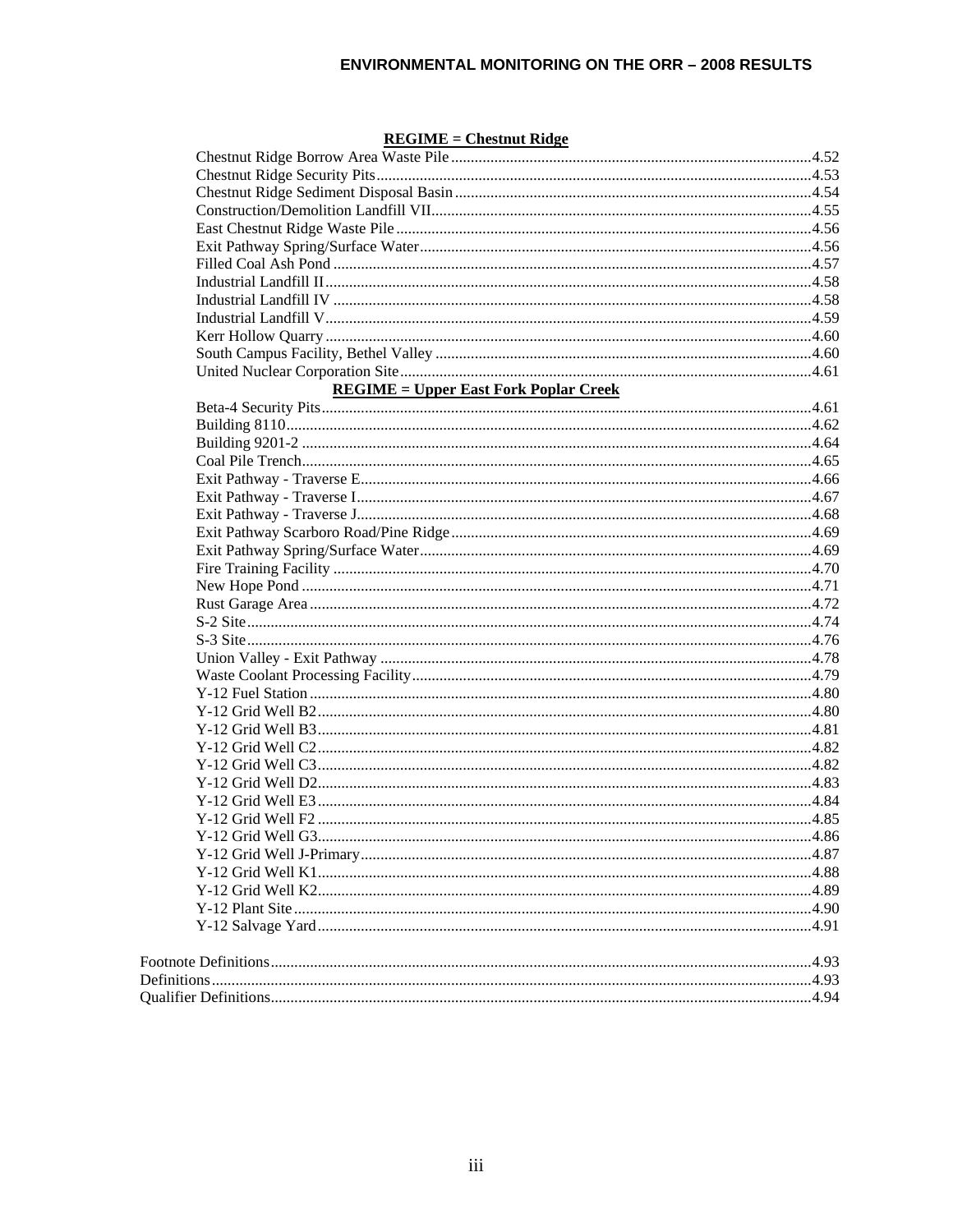| Parameter                      | <b>Number</b> |            | Concentration <sup>a</sup>    |          | Reference          | No. of<br>values<br>exceeding |
|--------------------------------|---------------|------------|-------------------------------|----------|--------------------|-------------------------------|
|                                | оf<br>samples | <b>Max</b> | Min                           | Avg      | Value <sup>b</sup> | reference                     |
|                                |               |            |                               |          |                    |                               |
|                                |               |            | <b>Discharge Point SD 05A</b> |          |                    |                               |
| Flow, GPD                      | 12/12         | 12200      | 800                           | 3400     |                    |                               |
| <b>Total Suspended Solids</b>  | 3/4           | 3.4        | < 2.0                         | <1.7     |                    |                               |
| pH, Standard Units             | 12/12         | 7.3        | 6.9                           | 7.1      | $4.0 - 9.0$        | $\mathbf{0}$                  |
| Oil & Grease                   | 3/4           | < 5.0      | 1.7                           | <3.3     |                    |                               |
|                                |               |            | <b>Discharge Point SD 100</b> |          |                    |                               |
| Flow, GPD                      | 52/52         | 3540800    | 394000                        | 861500   |                    |                               |
| <b>Total Suspended Solids</b>  | 1/4           | < 2.0      | 0.8                           | <1.7     |                    |                               |
| pH, Standard Units             | 52/52         | 7.8        | 6.9                           | 7.3      | $6.0 - 9.0$        | $\boldsymbol{0}$              |
| Oil & Grease                   | 4/4           | 5.7        | 1.7                           | < 2.9    |                    |                               |
| <b>Total Residual Chlorine</b> | 1/4           | 0.0075     | < 0.005                       | < 0.0056 | 0.14               | $\boldsymbol{0}$              |
|                                |               |            | <b>Discharge Point SD 124</b> |          |                    |                               |
| Flow, GPD                      | 4/4           | 436800     | 134000                        | 303900   |                    |                               |
| pH, Standard Units             | 4/4           | 7.8        | 7.0                           | 7.4      | $6.0 - 9.0$        | $\boldsymbol{0}$              |
|                                |               |            | <b>Discharge Point SD 142</b> |          |                    |                               |
| Flow, GPD                      | 4/4           | 117500     | 41700                         | 85000    |                    |                               |
| pH, Standard Units             | 4/4           | 7.6        | 7.3                           | 7.5      | $4.0 - 9.0$        | $\mathbf{0}$                  |
|                                |               |            | <b>Discharge Point SD 150</b> |          |                    |                               |
| Flow, GPD                      | 4/4           | 432100     | 156700                        | 314300   |                    |                               |
| pH, Standard Units             | 4/4           | 7.2        | 7.0                           | 7.1      | $4.0 - 9.0$        | $\mathbf{0}$                  |
|                                |               |            |                               |          |                    |                               |
|                                |               |            | <b>Discharge Point SD 154</b> |          |                    |                               |
| Flow, GPD                      | 10/12         | 185400     | 35900                         | 94000    |                    |                               |
| pH, Standard Units             | 10/12         | 7.6        | 6.9                           | 7.2      | $4.0 - 9.0$        | $\boldsymbol{0}$              |
| Oil & Grease                   | 4/4           | 79.3       | 1.2                           | 21.8     |                    |                               |
| <b>Total Suspended Solids</b>  | 3/4           | 26.6       | 2.9                           | 11.6     |                    |                               |
|                                |               |            | <b>Discharge Point SD 158</b> |          |                    |                               |
| Flow, GPD                      | 6/12          | 51400      | 19100                         | 32800    |                    |                               |
| pH, Standard Units             | 6/12          | 7.3        | 6.6                           | 7.0      | $4.0 - 9.0$        | $\boldsymbol{0}$              |
| Oil & Grease                   | 2/4           | 2.7        | 2.2                           | 2.4      |                    |                               |
| <b>Total Suspended Solids</b>  | 4/4           | 1.2        | 1.1                           | 1.2      |                    |                               |
|                                |               |            | <b>Discharge Point SD 170</b> |          |                    |                               |
| Flow, GPD                      | 12/12         | 1197700    | 147900                        | 460300   |                    |                               |
| <b>Total Suspended Solids</b>  | 4/4           | 60.9       | 0.7                           | 16.4     |                    |                               |
| pH, Standard Units             | 12/12         | 7.8        | 7.2                           | 7.4      | $6.0 - 9.0$        | $\boldsymbol{0}$              |
| Oil & Grease                   | 4/4           | 3.3        | 1.6                           | 2.1      |                    |                               |
|                                |               |            | <b>Discharge Point SD 180</b> |          |                    |                               |
| Flow, GPD                      | 12/12         | 1103700    | 152500                        | 444400   |                    |                               |
| <b>Total Suspended</b>         | 4/4           | 27.5       | 2.3                           | 9.0      |                    |                               |
| pH, Standard Units             | 12/12         | 8.3        | 7.3                           | 7.6      | $6.0 - 9.0$        | $\boldsymbol{0}$              |
| Oil & Grease                   | 3/4           | < 5.0      | $2.0\,$                       | <3.2     |                    |                               |

### **Table 1.1. 2008 NPDES Permit Number TN 0002950 ETTP Storm Drain Discharge Points**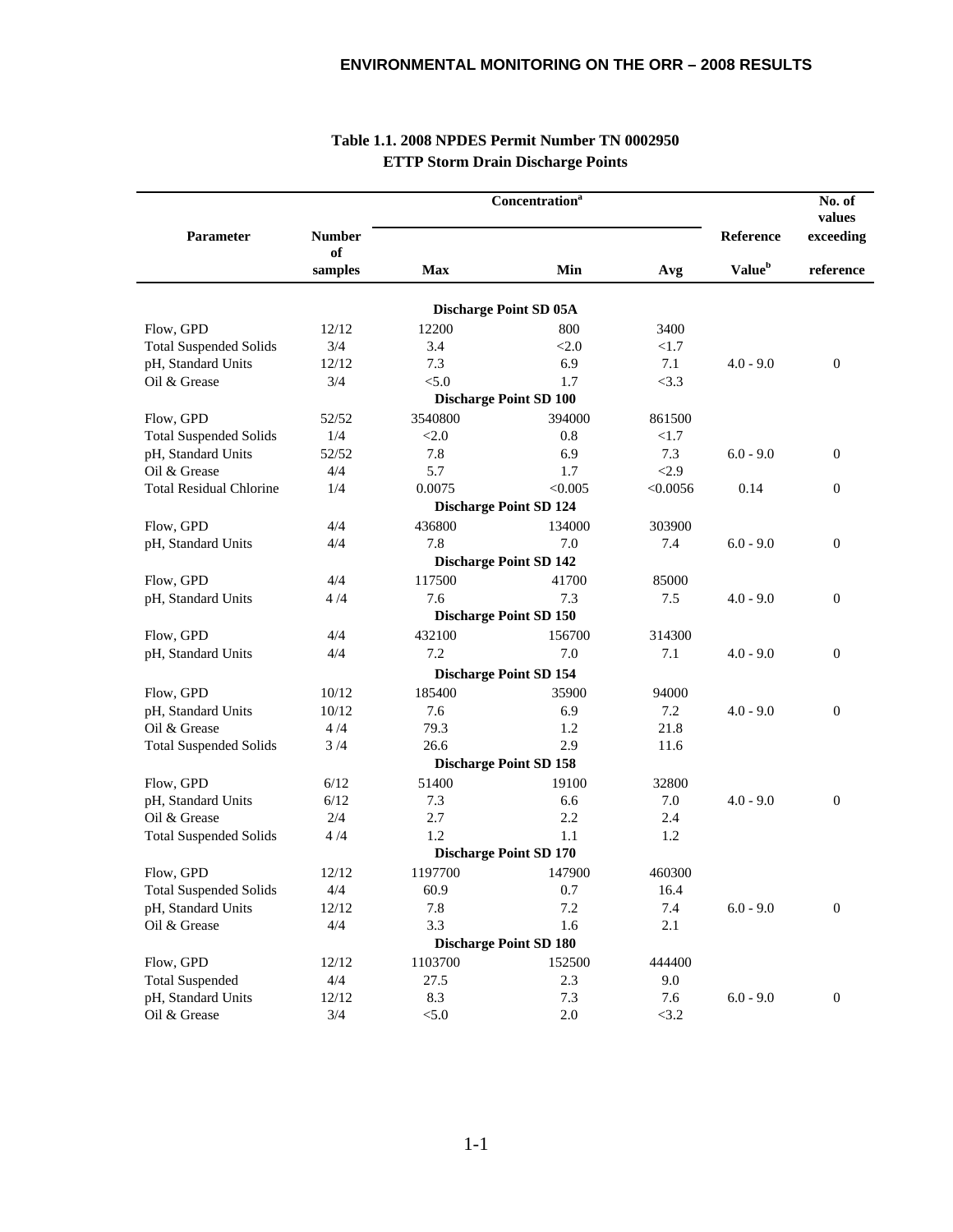|                               |           |            | Table 1.1 (continued)         |          |                    |                  |
|-------------------------------|-----------|------------|-------------------------------|----------|--------------------|------------------|
|                               |           |            | Concentration <sup>a</sup>    |          |                    | No. of values    |
| <b>Parameter</b>              | Number of |            |                               |          | Reference          | <b>Exceeding</b> |
|                               | samples   | <b>Max</b> | Min                           | Avg      | Value <sup>b</sup> | Reference        |
|                               |           |            | <b>Discharge Point SD 190</b> |          |                    |                  |
| Flow, GPD                     | 12/12     | 1511600    | 298100                        | 710500   |                    |                  |
| <b>Total Suspended Solids</b> | 4/4       | 120        | 0.6                           | 4.8      |                    |                  |
| pH, Standard Units            | 12/12     | 7.6        | 6.9                           | 7.2      | $6.0 - 9.0$        | $\theta$         |
| Oil & Grease                  | 4/4       | 4.4        | 2.0                           | 3.1      |                    |                  |
|                               |           |            | <b>Discharge Point SD 195</b> |          |                    |                  |
| Flow, GPD                     | 7/12      | 60100      | 300                           | 23700    |                    |                  |
| pH, Standard Units            | 7/12      | 7.4        | 6.9                           | 7.1      | $4.0 - 9.0$        | $\theta$         |
| Oil & Grease                  | 3/4       | < 5.14     | 1.7                           | <3.4     |                    |                  |
| <b>Total Suspended Solids</b> | 4/4       | 50         | 7.9                           | $<$ 34.6 |                    |                  |
|                               |           |            | <b>Discharge Point SD 198</b> |          |                    |                  |
| Flow, GPD                     | 2/2       | 198800     | 193800                        | 196300   |                    |                  |
| pH, Standard Units            | 2/2       | 7.4        | 7.2                           | 7.3      | $4.0 - 9.0$        | $\mathbf{0}$     |
|                               |           |            | <b>Discharge Point SD 210</b> |          |                    |                  |
| Flow, GPD                     | 8/12      | 85900      | 228900                        | 468800   |                    |                  |
| pH, Standard Units            | 8/12      | 7.6        | 7.0                           | 7.3      | $4.0 - 9.0$        | $\theta$         |
| <b>Total Suspended Solids</b> | 4/4       | 62.5       | 32.4                          | 38.7     |                    |                  |
| Oil & Grease                  | 4/4       | 4.4        | 1.6                           | 2.3      |                    |                  |
|                               |           |            | <b>Discharge Point SD 230</b> |          |                    |                  |
| Flow, GPD                     | 12/12     | 960300     | 174400                        | 439100   |                    |                  |
| pH, Standard Units            | 12/12     | 8.2        | 7.4                           | 7.8      | $4.0 - 9.0$        | $\theta$         |
| Oil & Grease                  | 3/4       | < 5.0      | 2.3                           | <3.3     |                    |                  |
| <b>Total Suspended Solids</b> | 3/4       | < 2.0      | 0.6                           | <1.7     |                    |                  |
|                               |           |            | <b>Discharge Point SD 250</b> |          |                    |                  |
| Flow, GPD                     | 3/4       | 158200     | 104400                        | 123800   |                    |                  |
| pH, Standard Units            | 3/4       | 7.5        | 6.8                           | 7.1      | $4.0 - 9.0$        | $\Omega$         |
|                               |           |            | <b>Discharge Point SD 280</b> |          |                    |                  |
| Flow, GPD                     | 9/12      | 48400      | 4500                          | 18700    |                    |                  |
| pH, Standard Units            | 9/12      | 7.6        | 7.2                           | 7.4      | $4.0 - 9.0$        | $\theta$         |
| Oil & Grease                  | 3/4       | 5.3        | 2.1                           | < 3.6    |                    |                  |
| <b>Total Suspended Solids</b> | 4/4       | 29.3       | 7.8                           | 17.2     |                    |                  |
|                               |           |            | <b>Discharge Point SD 294</b> |          |                    |                  |
| Flow, GPD                     | 5/12      | 77100      | 13200                         | 41700    |                    |                  |
| pH, Standard Units            | 5/12      | 7.5        | 6.5                           | 7.1      | $4.0 - 9.0$        | $\mathbf{0}$     |
| <b>Total Suspended Solids</b> | 3/4       | 68.1       | 2.4                           | 25.5     |                    |                  |
| Oil & Grease                  | 3/4       | 5.8        | 2.3                           | 3.5      |                    |                  |
|                               |           |            | <b>Discharge Point SD 334</b> |          |                    |                  |
| Flow, GPD                     | 2/2       | 12300      | 11600                         | 12000    |                    |                  |
| pH, Standard Units            | 2/2       | 7.4        | 6.8                           | 7.1      | $4.0 - 9.0$        | $\theta$         |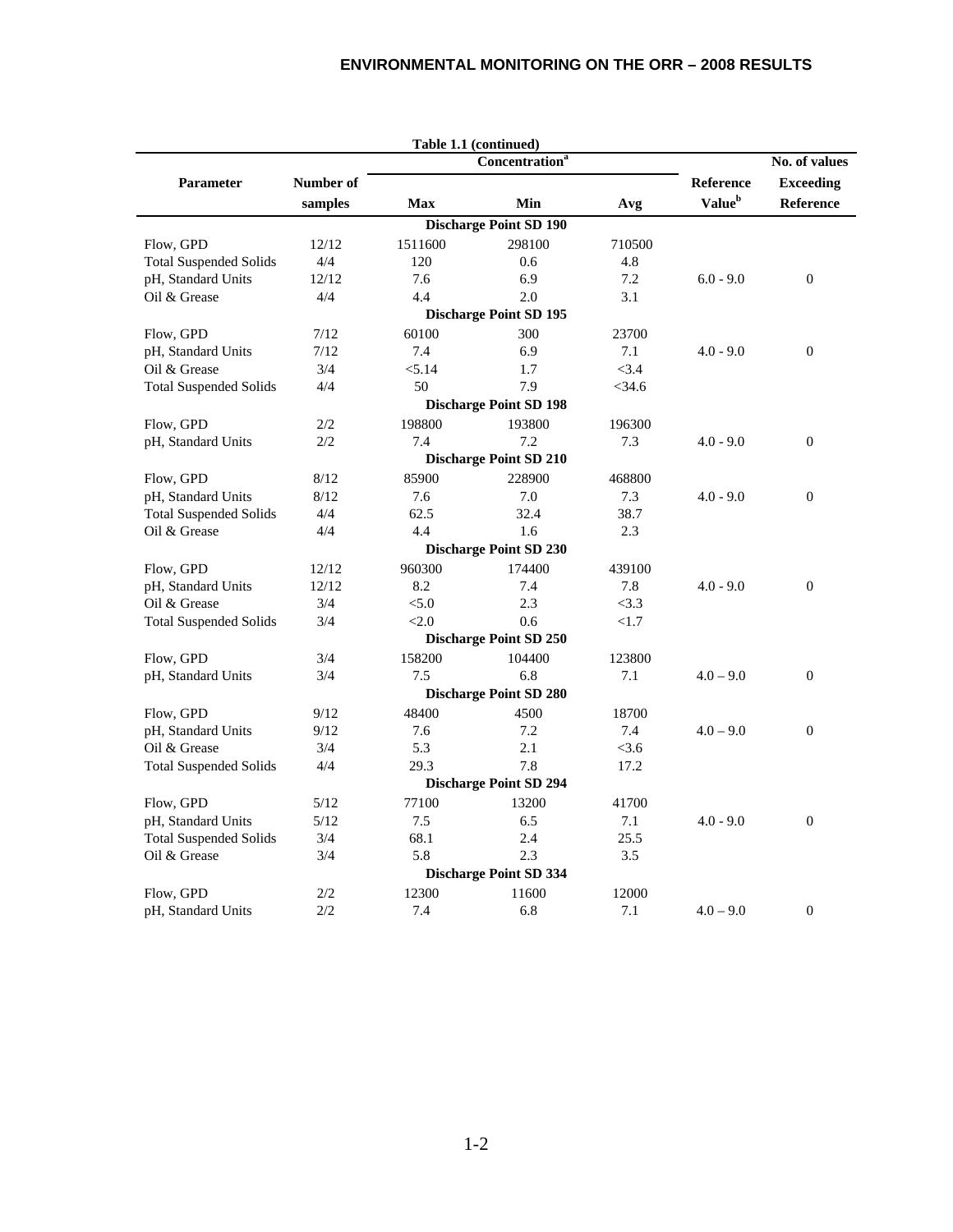|                               |           |                | Table 1.1 (continued)         |         |                           |                  |
|-------------------------------|-----------|----------------|-------------------------------|---------|---------------------------|------------------|
|                               |           |                | Concentration <sup>a</sup>    |         |                           | No. of values    |
| <b>Parameter</b>              | Number of |                |                               |         | <b>Reference</b>          | <b>Exceeding</b> |
|                               | samples   | <b>Max</b>     | Min                           | Avg     | <b>Value</b> <sup>b</sup> | Reference        |
|                               |           |                | <b>Discharge Point SD 340</b> |         |                           |                  |
| Flow, GPD                     | 11/12     | 430300         | 82300                         | 205200  |                           |                  |
| pH, Standard Units            | 11/12     | 7.6            | 6.8                           | 7.2     | $4.0 - 9.0$               | $\mathbf{0}$     |
| Oil & Grease                  | 3/4       | < 5.0          | 1.5                           | < 2.9   |                           |                  |
| <b>Total Suspended Solids</b> | 4/4       | 20.2           | 0.7                           | 6.3     |                           |                  |
|                               |           |                | <b>Discharge Point SD 350</b> |         |                           |                  |
| Flow, GPD                     | 9/12      | 26100          | 4700                          | 12100   |                           |                  |
| pH, Standard Units            | 9/12      | 7.5            | 6.8                           | 7.2     | $4.0 - 9.0$               | $\mathbf{0}$     |
| Oil & Grease                  | 3/4       | < 5.0          | 2.0                           | <3.3    |                           |                  |
| <b>Total Suspended Solids</b> | 4/4       | 36.2           | 7.5                           | 19.8    |                           |                  |
|                               |           |                | <b>Discharge Point SD 360</b> |         |                           |                  |
| Flow, GPD                     | 4/12      | 24000          | $\overline{0}$                | 5000    |                           |                  |
| pH, Standard Units            | 4/12      | 7.4            | 6.8                           | 7.1     | $4.0 - 9.0$               | $\mathbf{0}$     |
| Oil & Grease                  | 2/4       | 4.9            | 3.8                           | 4.6     |                           |                  |
| <b>Total Suspended Solids</b> | 2/4       | 6.5            | 5.8                           | 6.2     |                           |                  |
|                               |           |                | <b>Discharge Point SD 380</b> |         |                           |                  |
|                               |           |                |                               |         |                           |                  |
| Flow, GPD                     | 4/4       | 831900         | 335100                        | 650000  |                           |                  |
| pH, Standard Units            | 4/4       | 7.5            | 6.8                           | 7.2     | $4.0 - 9.0$               | $\mathbf{0}$     |
|                               |           |                | <b>Discharge Point SD 382</b> |         |                           |                  |
| Flow, GPD                     | 11/12     | 97100          | 17300                         | 44800   |                           |                  |
| pH, Standard Units            | 11/12     | 7.7            | 7.0                           | 7.3     | $4.0 - 9.0$               | $\mathbf{0}$     |
| Oil & Grease                  | 3/4       | < 5.0          | 1.6                           | <3.2    |                           |                  |
| <b>Total Suspended Solids</b> | 1/4       | 2.7            | < 2.0                         | <2.2    |                           |                  |
|                               |           |                | <b>Discharge Point SD 390</b> |         |                           |                  |
| Flow, GPD                     | 5/12      | 289000         | 95200                         | 184200  |                           |                  |
| pH, Standard Units            | 5/12      | 7.4            | 6.5                           | 7.1     | $4.0 - 9.0$               | $\mathbf{0}$     |
| <b>Total Suspended Solids</b> | 3/4       | 19.2           | 3.4                           | 9.7     |                           |                  |
| Oil & Grease                  | 3/4       | 4.4            | 1.9                           | 3.0     |                           |                  |
|                               |           |                | <b>Discharge Point SD 410</b> |         |                           |                  |
| Flow, GPD                     | 2/2       | 27400          | 26500                         | 27000   |                           |                  |
| pH, Standard Units            | 2/2       | 7.3            | 6.9                           | 7.1     | $4.0 - 9.0$               | $\mathbf{0}$     |
|                               |           |                | <b>Discharge Point SD 430</b> |         |                           |                  |
| Flow, GPD                     | 12/12     | 776500         | 133000                        | 347100  |                           |                  |
| pH, Standard Units            | 12/12     | 7.9            | 7.0                           | 7.4     | $4.0 - 9.0$               | $\mathbf{0}$     |
| Oil & Grease                  | 3/4       | < 5.0          | 2.7                           | <3.3    |                           |                  |
| <b>Total Suspended Solids</b> | 3/4       | 3.5            | < 2.0                         | < 2.1   |                           |                  |
|                               |           |                | <b>Discharge Point SD 490</b> |         |                           |                  |
| Flow, GPD                     |           |                |                               |         |                           |                  |
|                               | 12/12     | 3279000<br>7.8 | 570500<br>7.1                 | 1423000 | $4.0 - 9.0$               | $\boldsymbol{0}$ |
| pH, Standard Units            | 12/12     |                |                               | 7.3     |                           |                  |
| <b>Total Suspended Solids</b> | 4/4       | 1.9            | 0.6                           | $1.0\,$ |                           |                  |
| Oil & Grease                  | 2/4       | < 5.0          | 3.0                           | < 4.1   |                           |                  |
|                               |           |                | <b>Discharge Point SD 510</b> |         |                           |                  |
| Flow, GPD                     | 4/4       | 616400         | 218100                        | 445200  |                           |                  |
| pH, Standard Units            | 4/4       | 6.9            | 6.5                           | 6.8     | $4.0 - 9.0$               | $\mathbf{0}$     |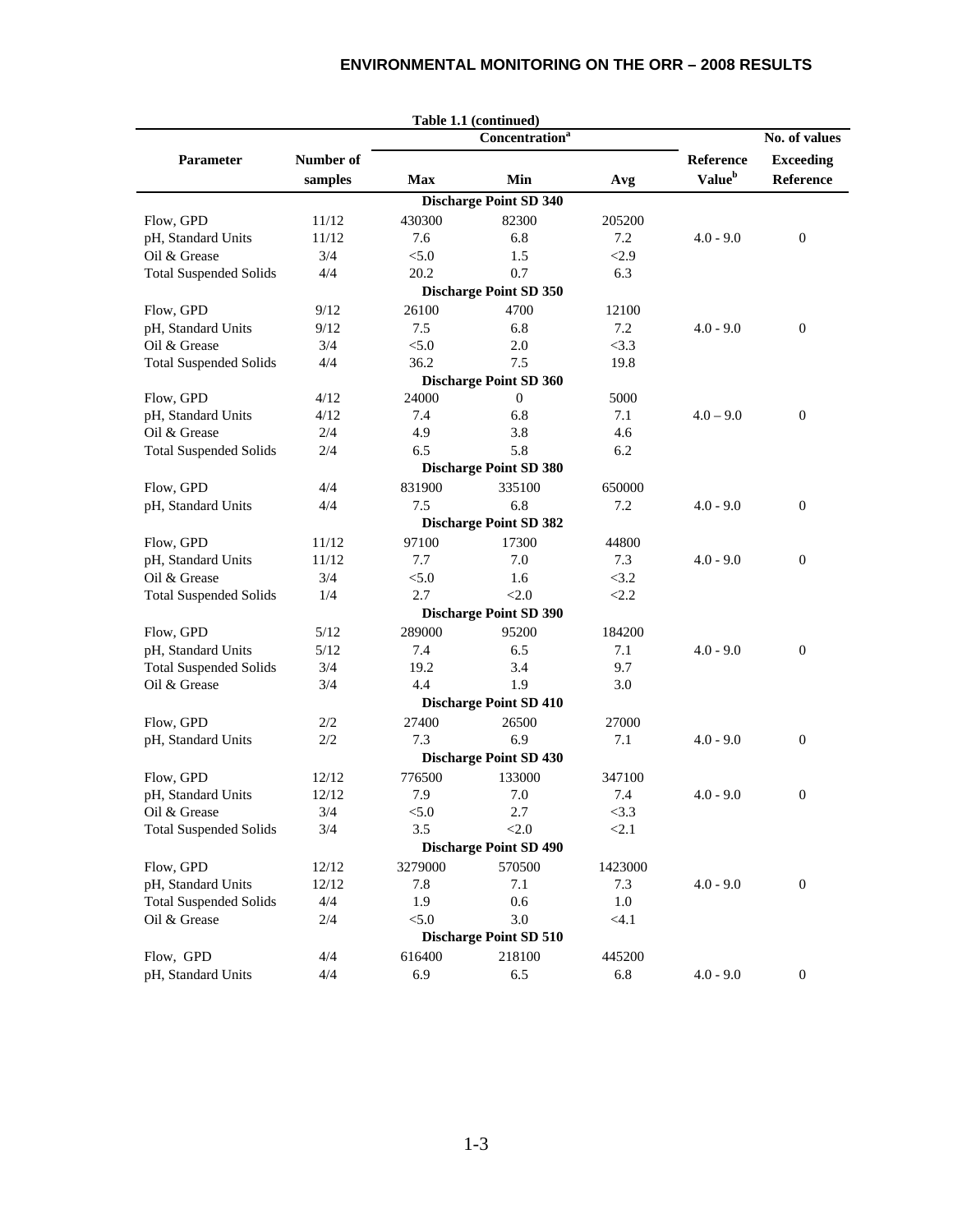|                                  |                      | TAUIC I.I  | $($ comunucu $)$<br><b>Concentration</b> <sup>a</sup> |         |                                               | No. of                        |  |
|----------------------------------|----------------------|------------|-------------------------------------------------------|---------|-----------------------------------------------|-------------------------------|--|
|                                  |                      |            |                                                       |         |                                               |                               |  |
| Parameter                        | Number of<br>samples | <b>Max</b> | Min                                                   | Avg     | <b>Reference</b><br><b>Value</b> <sup>b</sup> | <b>Exceeding</b><br>Reference |  |
|                                  |                      |            | <b>Discharge Point SD 532</b>                         |         |                                               |                               |  |
| Flow, GPD                        | 2/2                  | 14300      | 13800                                                 | 14100   |                                               |                               |  |
| pH, Standard Units               | 2/2                  | 7.3        | 7.2                                                   | 7.3     | $4.0 - 9.0$                                   | $\overline{0}$                |  |
|                                  |                      |            | Discharge Point SD 570                                |         |                                               |                               |  |
| Flow, GPD                        | 3/4                  | 94400      | 62300                                                 | 73900   |                                               |                               |  |
| pH, Standard Units               | 3/4                  | 7.2        | 6.7                                                   | 7.0     | $4.0 - 9.0$                                   | $\boldsymbol{0}$              |  |
|                                  |                      |            | <b>Discharge Point SD 660</b>                         |         |                                               |                               |  |
| Flow, GPD                        | 2/2                  | 3000       | 2600                                                  | 2800    |                                               |                               |  |
| pH, Standard Units               | 2/2                  | 7.6        | 7.3                                                   | 7.5     | $4.0 - 9.0$                                   | $\boldsymbol{0}$              |  |
|                                  |                      |            | <b>Discharge Point SD 690</b>                         |         |                                               |                               |  |
| Flow, GPD                        | 3/4                  | 1502300    | 1146300                                               | 1275100 |                                               |                               |  |
| pH, Standard Units               | 3/4                  | 7.3        | 5.2                                                   | 6.5     | $4.0 - 9.0$                                   | $\mathbf{0}$                  |  |
|                                  |                      |            | <b>Discharge Point SD 710</b>                         |         |                                               |                               |  |
| Flow, GPD                        | 12/12                | 1722000    | 297400                                                | 771500  |                                               |                               |  |
| <b>Total Suspended</b>           | 2/4                  | 2.6        | < 2.0                                                 | < 1.9   |                                               |                               |  |
| Solids                           |                      |            |                                                       |         |                                               |                               |  |
| pH, Standard Units               | 12/12                | 8.0        | 7.0                                                   | 7.4     | $4.0 - 9.0$                                   | $\boldsymbol{0}$              |  |
| Oil & Grease                     | 4/4                  | 3.4        | 1.4                                                   | 2.1     |                                               |                               |  |
|                                  |                      |            | <b>Discharge Point SD 724</b>                         |         |                                               |                               |  |
| Flow, GPD                        | 5/12                 | 746900     | 84800                                                 | 310100  |                                               |                               |  |
| pH, Standard Units               | 5/12                 | 7.9        | 7.2                                                   | 7.5     | $4.0 - 9.0$                                   | $\mathbf{0}$                  |  |
| <b>Total Suspended</b><br>Solids | 3/4                  | 59.1       | 8.8                                                   | 28.7    |                                               |                               |  |
| Oil & Grease                     | 2/4                  | < 5.0      | 1.8                                                   | <3.5    |                                               |                               |  |
|                                  |                      |            | <b>Discharge Point SD 890</b>                         |         |                                               |                               |  |
| Flow, GPD                        | 3/4                  | 221300     | 52700                                                 | 141600  |                                               |                               |  |
| pH, Standard Units               | 3/4                  | 7.4        | 6.9                                                   | 7.2     | $4.0 - 9.0$                                   | $\boldsymbol{0}$              |  |
|                                  |                      |            | <b>Discharge Point SD 900</b>                         |         |                                               |                               |  |
| Flow, GPD                        | 2/2                  | 41500      | 39500                                                 | 40500   |                                               |                               |  |
| pH, Standard Units               | 2/2                  | 6.9        | 6.9                                                   | 6.9     | $4.0 - 9.0$                                   | $\mathbf{0}$                  |  |
|                                  |                      |            | <b>Discharge Point SD 992</b>                         |         |                                               |                               |  |
| Flow, GPD                        | 7/12                 | 668200     | 3600                                                  | 204900  |                                               |                               |  |
| <b>Total Suspended</b>           | 3/4                  | 144        | 18.7                                                  | 79.8    |                                               |                               |  |
| Solids                           |                      |            |                                                       |         |                                               |                               |  |
| pH, Standard Units               | 7/12                 | 6.9        | 6.2                                                   | 6.5     | $4.0 - 9.0$                                   | $\mathbf{0}$                  |  |
| Oil & Grease                     | 3/4                  | 2.2        | 2.0                                                   | 2.1     |                                               |                               |  |
|                                  |                      |            | <b>Discharge Point SD 996</b>                         |         |                                               |                               |  |
| Flow, GPD                        | $2/2\,$              | 85600      | 81800                                                 | 83700   |                                               |                               |  |
| pH, Standard Units               | 2/2                  | 7.1        | 7.0                                                   | 7.1     | $4.0 - 9.0$                                   | $\overline{0}$                |  |

*a* Units are mg/L unless otherwise noted *b* NPDES permit limit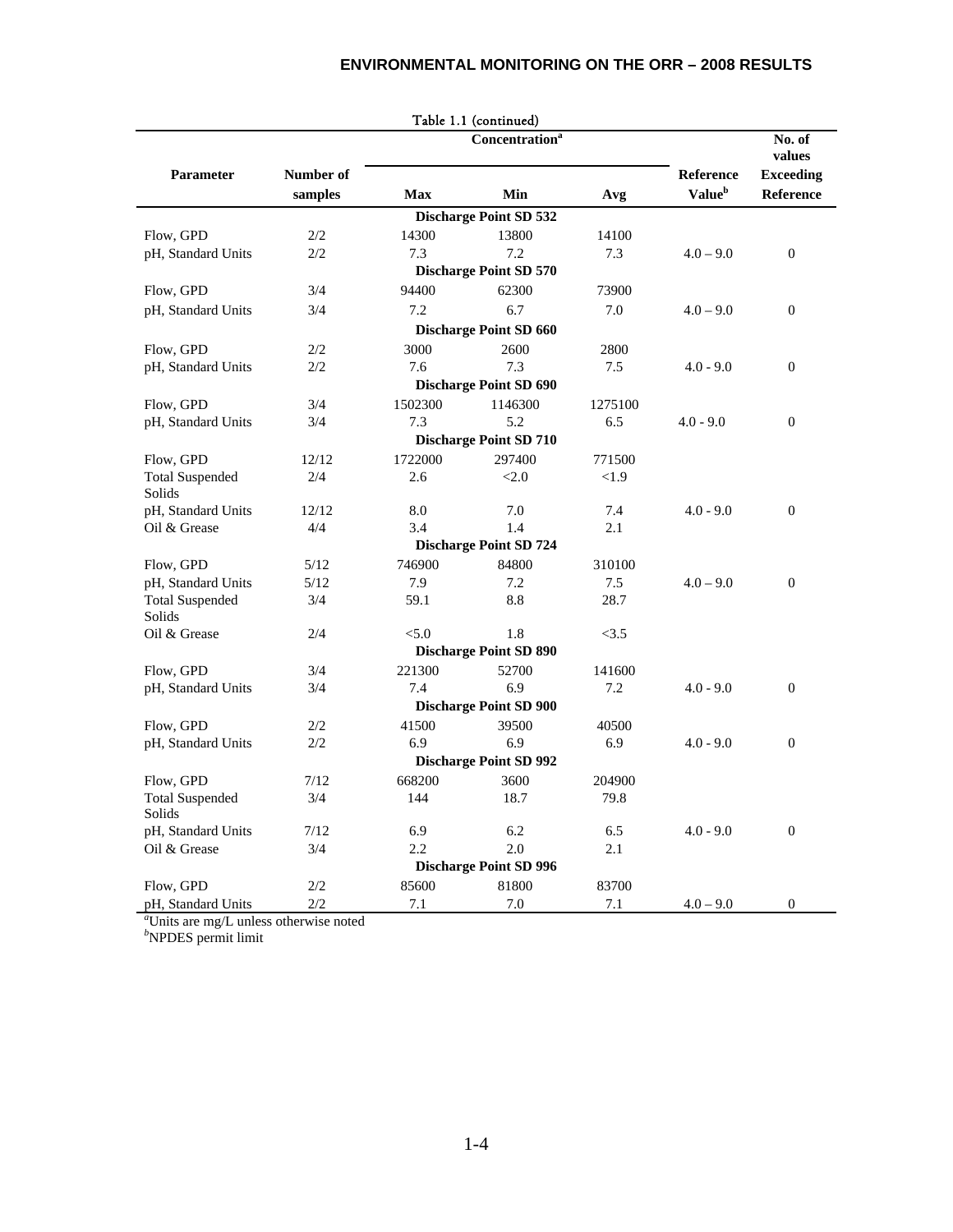|                                       | No. of  |             |                 | <b>Activity (pCi/L)</b> |                      |            | <b>Percent</b> | Sum of the               |
|---------------------------------------|---------|-------------|-----------------|-------------------------|----------------------|------------|----------------|--------------------------|
| <b>Radionuclide</b>                   | samples | <b>Max</b>  | Min             | Median <sup>a</sup>     | Average <sup>a</sup> | <b>DCG</b> | of DCG         | fractions of<br>the DCGs |
|                                       |         |             |                 | K-716                   |                      |            |                |                          |
| $U-234$                               | 2       | $7.9e-01$   | $6.3e-01$       | $6.3e-01$               | $7.1e-01$            | $6.0e+02$  | $1.4e-01$      | $1.4e-03$                |
| $U-235$                               | 2       | $3.8e-01$   | $<$ 3.0e-01     | $3.0e-01$               | $3.4e-01$            | $6.0e+02$  | $5.6e-02$      | 5.6e-04                  |
| $U-238$                               | 2       | $7.0e-01$   | $5.0e-01$       | $6.0e-01$               | $6.0e-01$            | $6.0e+02$  | 8.0e-02        | $8.0e-04$                |
| Apha activity                         | 2       | $3.7e+00$   | $< 1.3e+0.0$    | $2.5e+00$               | $2.5e+00$            | b          | b              | b                        |
| Beta activity $(pCi/L)$<br>All listed | 2       | $6.8e + 00$ | $< 3.7e + 0.01$ | $5.3e+00$               | $5.3e+00$            | b          | b              | b                        |
| <b>Isotopes</b>                       |         |             |                 |                         |                      |            |                | $3.0e-03$                |

|  | Table 1.2. Radionuclide concentrations at ETTP discharges and surface water monitoring locations |  |  |
|--|--------------------------------------------------------------------------------------------------|--|--|
|  |                                                                                                  |  |  |

<sup>a</sup>This calculated value includes sampling results that are at or below the detection limits and/or below background activities.<br>
Not applicable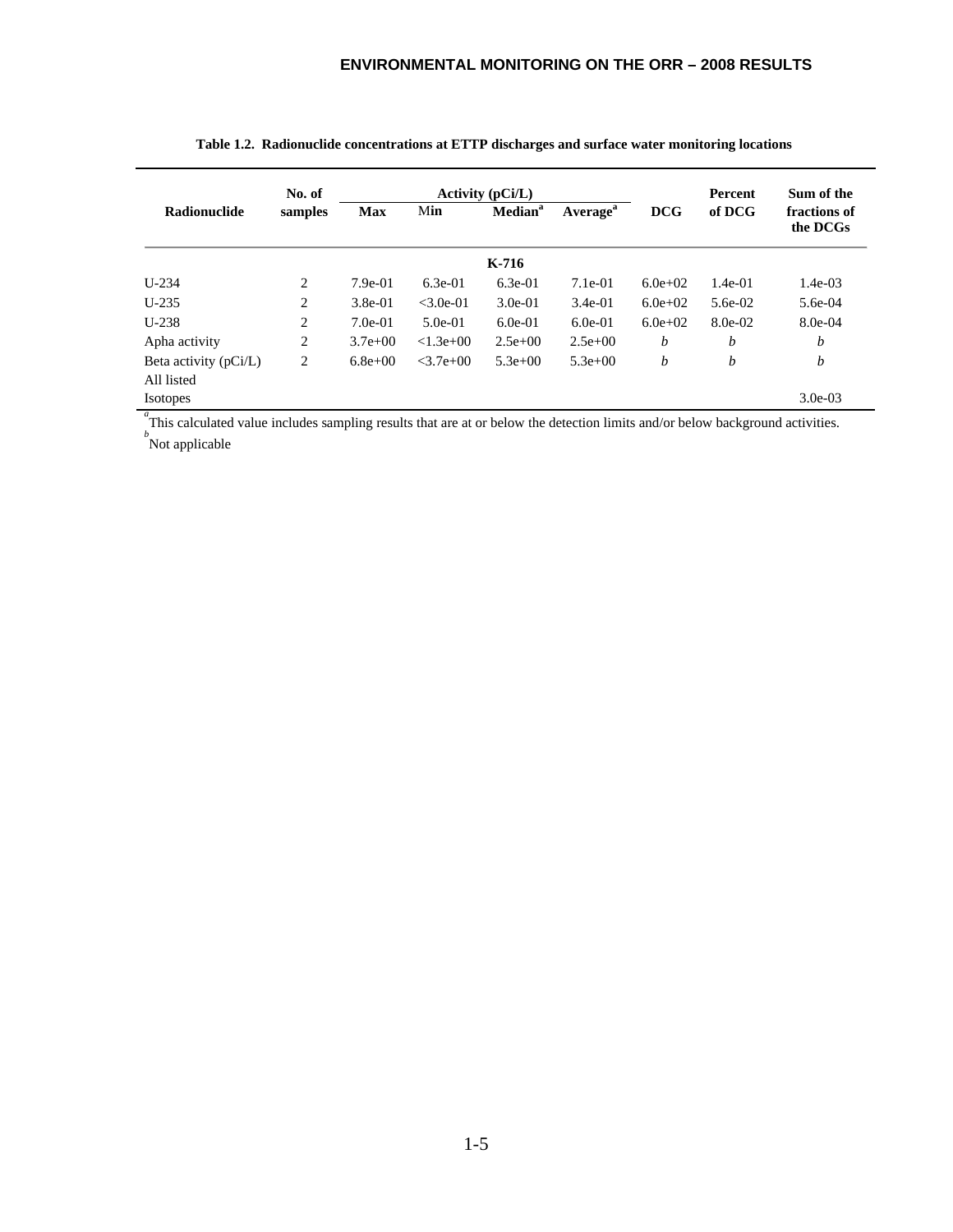|                     | No. of  |             |                                                    | Activity $(pCi/L)$ |                                                   |           | Percent                  | Sum of the |  |
|---------------------|---------|-------------|----------------------------------------------------|--------------------|---------------------------------------------------|-----------|--------------------------|------------|--|
| <b>Radionuclide</b> | samples | <b>Max</b>  | Average <sup>a</sup><br>Median <sup>a</sup><br>Min |                    | DCG                                               | of DCG    | fractions of<br>the DCGs |            |  |
|                     |         |             |                                                    |                    | K-901-A (settling basin for surface water runoff) |           |                          |            |  |
| $U-234$             | 2       | $1.6e+00$   | $1.3e+00$                                          | $1.5e+00$          | $1.5e+00$                                         | $5.0e+02$ | $2.9e-01$                | $2.9e-03$  |  |
| $U-235$             | 2       | $5.3e-01$   | $< 2.2e-01$                                        | $3.8e-01$          | $< 3.8e-01$                                       | $6.0e+02$ | $6.3e-02$                | $6.3e-04$  |  |
| $U-238$             | 2       | $1.3e+00$   | $6.3e-01$                                          | $9.8e-01$          | $9.8e-01$                                         | $6.0e+02$ | $1.6e-01$                | $1.6e-0.3$ |  |
| Alpha activity      | 2       | $3.2e + 00$ | $< 7.4e-01$                                        | $2.0e+0.0$         | $< 2.0e + 0.0$                                    | b         | $\boldsymbol{b}$         | b          |  |
| Beta activity       | 2       | $4.6e+00$   | $<4.0e+0.0$                                        | $4.3e+00$          | $<4.3e+00$                                        | b         | b                        | b          |  |
| All listed isotopes |         |             |                                                    |                    |                                                   |           |                          | $5.2e-03$  |  |

| Table 1.3. Radionuclide concentrations at ETTP discharges and surface water monitoring locations |  |
|--------------------------------------------------------------------------------------------------|--|

<sup>*a*</sup>This calculated value includes sampling results that are at or below the detection limits and/or below background activities.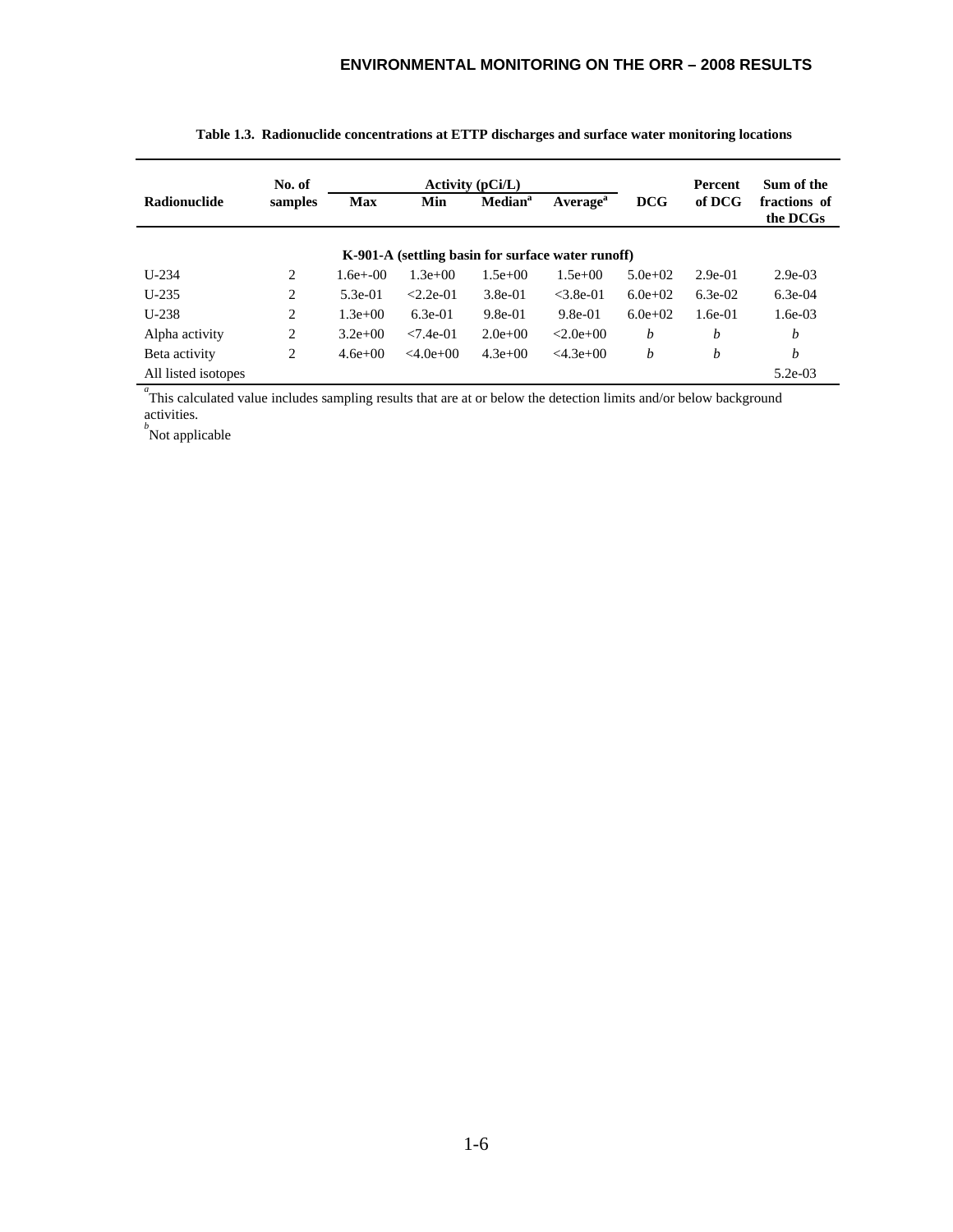|                     | No. of         |            |             | <b>Activity (pCi/L)</b> |                                                    |           | <b>Percent</b> | Sum of the               |  |
|---------------------|----------------|------------|-------------|-------------------------|----------------------------------------------------|-----------|----------------|--------------------------|--|
| <b>Radionuclide</b> | samples        | <b>Max</b> | Min         |                         | <b>Median</b> <sup>a</sup><br>Average <sup>a</sup> |           | of DCG         | fractions of<br>the DCGs |  |
|                     |                |            |             |                         | K-1007-B (settling basin for surface water runoff) |           |                |                          |  |
| $U-234$             | 2              | $1.4e+00$  | $1.1e+00$   | $1.3e + 00$             | $1.3e+00$                                          | $5.0e+02$ | $2.5e-01$      | $2.5e-03$                |  |
| $U-235$             | 2              | $4.6e-01$  | $<7.0e-03$  | $2.3e-01$               | $< 2.3e-01$                                        | $6.0e+02$ | $3.9e-02$      | $3.9e-04$                |  |
| $U-238$             | $\overline{2}$ | $6.3e-01$  | $3.6e-01$   | $5.0e-01$               | $< 5.0e-01$                                        | $6.0e+02$ | $8.3e-02$      | $8.3e-04$                |  |
| Alpha activity      | 2              | $2.4e+00$  | $< 6.3e-01$ | $1.5e+00$               | $< 1.5e+00$                                        | b         | b              | b                        |  |
| Beta activity       | 2              | $6.6e+00$  | $5.6e+00$   | $6.1e+00$               | $6.1e+00$                                          | b         | b              | b                        |  |
| All listed isotopes |                |            |             |                         |                                                    |           |                | $3.7e-03$                |  |

**Table 1.4. Radionuclide concentrations at ETTP discharges and surface water monitoring locations**

<sup>a</sup> This calculated value includes sampling results that are at or below the detection limits and/or below background activities.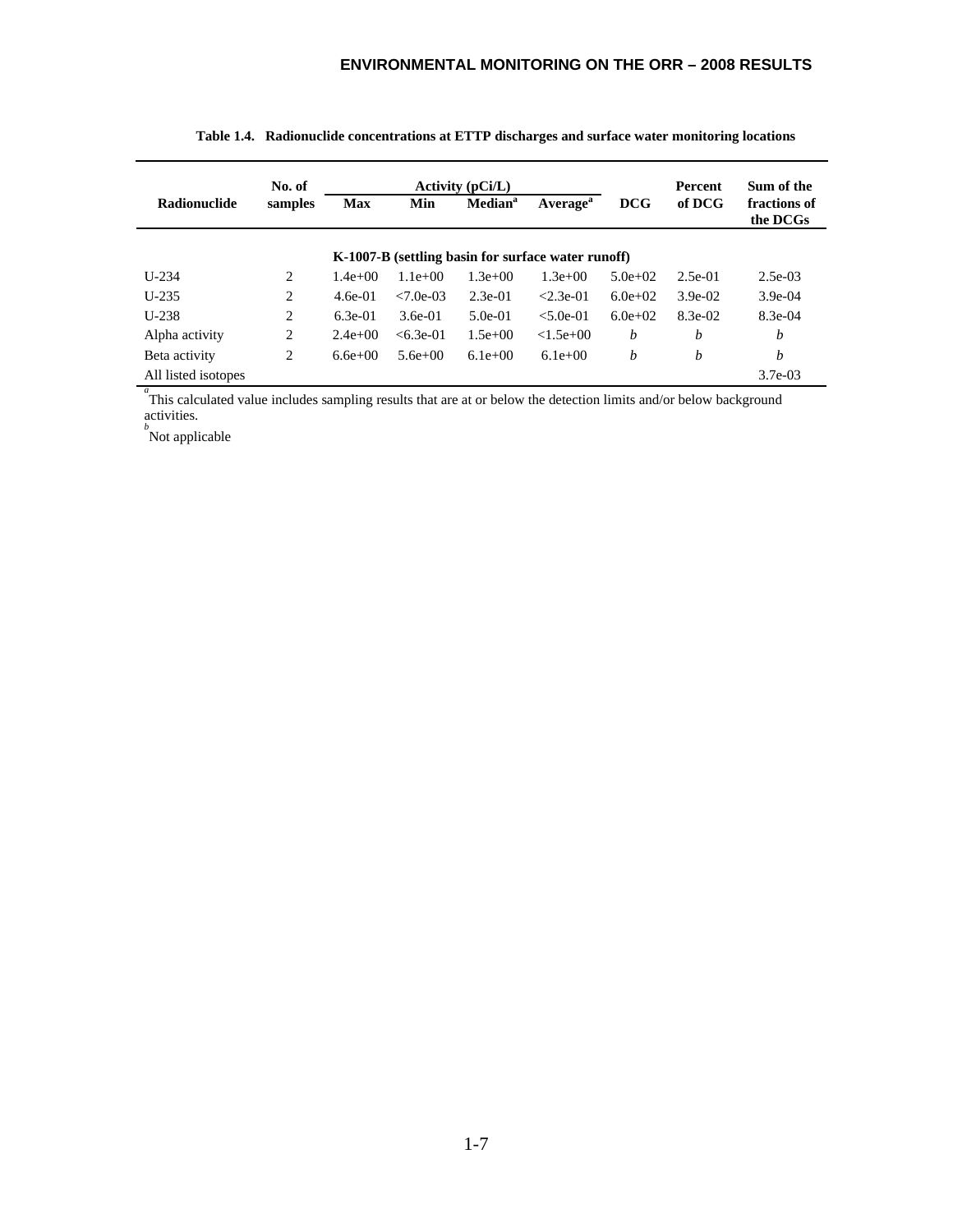|                        | No. of  |                                                                    |             | Activity (pCi/L) |             |                  | Percent                         | Sum of the                                                                                                |  |
|------------------------|---------|--------------------------------------------------------------------|-------------|------------------|-------------|------------------|---------------------------------|-----------------------------------------------------------------------------------------------------------|--|
| Radionuclide           | samples | $\bf Median^a$<br><b>Average</b> <sup>a</sup><br>Min<br><b>Max</b> |             |                  | <b>DCG</b>  | of DCG           | <b>Fractions of</b><br>the DCGs |                                                                                                           |  |
|                        |         |                                                                    |             |                  |             |                  |                                 | K-1407-J (treated effluents from Central Neutralization Facility and K-1435 Waste Water Treatment System) |  |
| Am-241                 | 12      | $1.1e-01$                                                          | $-1.0e-02$  | $3.5e-02$        | $3.9e-02$   | $3.0e + 01$      | $1.3e-01$                       | $1.3e-03$                                                                                                 |  |
| $C-14$                 | 12      | $2.0e + 01$                                                        | $-4.2e+00$  | $4.0e + 00$      | $6.3e-0$    | $7.0e + 04$      | $9.0e-06$                       | $9.0e-08$                                                                                                 |  |
| $Co-60$                | 12      | $8.4e+02$                                                          | $-1.9e+00$  | 8.5e-02          | $1.1e+00$   | $5.0e + 03$      | $2.2e-02$                       | $2.2e-04$                                                                                                 |  |
| $Cs-137$               | 12      | $2.6e + 01$                                                        | $3.2e-01$   | $6.6e + 00$      | $7.6e + 00$ | $3.0e + 03$      | 2.5e-01                         | 2.5e-03                                                                                                   |  |
| $H-3$                  | 12      | $4.7e + 04$                                                        | $1.9e + 02$ | $3.0e + 03$      | $9.6e + 03$ | $2.0e+ -6$       | $4.8e-01$                       | 4.8e-03                                                                                                   |  |
| Np-237                 | 12      | $3.8e-01$                                                          | $-1.0e-02$  | $7.0e-02$        | $1.3e-01$   | $3.0e + 01$      | $4.4e-01$                       | $4.4e-03$                                                                                                 |  |
| Pu-238                 | 12      | $1.8e-01$                                                          | $-4.0e-02$  | $5.0e-02$        | $4.8e-02$   | $4.0e + 01$      | $1.2e-01$                       | $1.2e-03$                                                                                                 |  |
| Pu-239                 | 12      | $1.7e-01$                                                          | $-6.0e-02$  | $-1.5e-02$       | $1.7e-02$   | $3.0e + 01$      | 5.6e-02                         | 5.6e-04                                                                                                   |  |
| Tc-99                  | 12      | $3.3e+03$                                                          | $6.2e + 00$ | $5.6e + 02$      | $9.0e + 02$ | $1.0e + 0.5$     | $9.0e-01$                       | $9.0e-03$                                                                                                 |  |
| $Th-230$               | 12      | $1.0e + 00$                                                        | $3.0e-02$   | 2.e3-01          | $3.3e-01$   | $3.0e + 02$      | 1.1e-01                         | $1.1e-03$                                                                                                 |  |
| $Th-234$               | 5       | $2.2e+02$                                                          | $5.5e + 01$ | $1.4e + 02$      | $1.5e+02$   | $1.0e + 04$      | $1.5e+00$                       | $1.5e-02$                                                                                                 |  |
| $U-234$                | 12      | $1.5e+02$                                                          | $6.2e + 00$ | $5.8e + 01$      | $6.8e + 01$ | $5.0e + 02$      | $1.4e + 01$                     | 1.4e-01                                                                                                   |  |
| $U-235$                | 12      | $1.1e+01$                                                          | $1.6e + 00$ | $4.3e + 00$      | $5.0e + 00$ | $6.0e + 02$      | 8.3e-01                         | 8.3e-03                                                                                                   |  |
| $U-236$                | 12      | $5.1e+00$                                                          | 2.6e-01     | $1.2e + 00$      | $1.6e + 00$ | $5.0e + 02$      | 3.2e-01                         | $3.2e-03$                                                                                                 |  |
| $U-238$                | 12      | $2.5e+02$                                                          | $5.5e+01$   | $1.2e + 02$      | $1.4e + 01$ | $6.0e + 02$      | $2.3e + 01$                     | 2.3e-01                                                                                                   |  |
| Alpha activity         | 12      | $2.9e+02$                                                          | $6.8e + 01$ | $1.6e + 01$      | $1.6e + 02$ | $\boldsymbol{b}$ | b                               | $\boldsymbol{b}$                                                                                          |  |
| Beta activity          | 12      | $5.8e + 02$                                                        | $4.1e+01$   | $2.2e+02$        | $2.2e + 02$ | b                | h                               | b                                                                                                         |  |
| All listed<br>Isotopes |         |                                                                    |             |                  |             |                  |                                 | $4.2e-01$                                                                                                 |  |

|  | Table 1.5. Radionuclide concentrations at ETTP discharges and surface water monitoring locations |
|--|--------------------------------------------------------------------------------------------------|
|  |                                                                                                  |

<sup>a</sup>This calculated value includes sampling results that are at or below the detection limits and/or below background activities.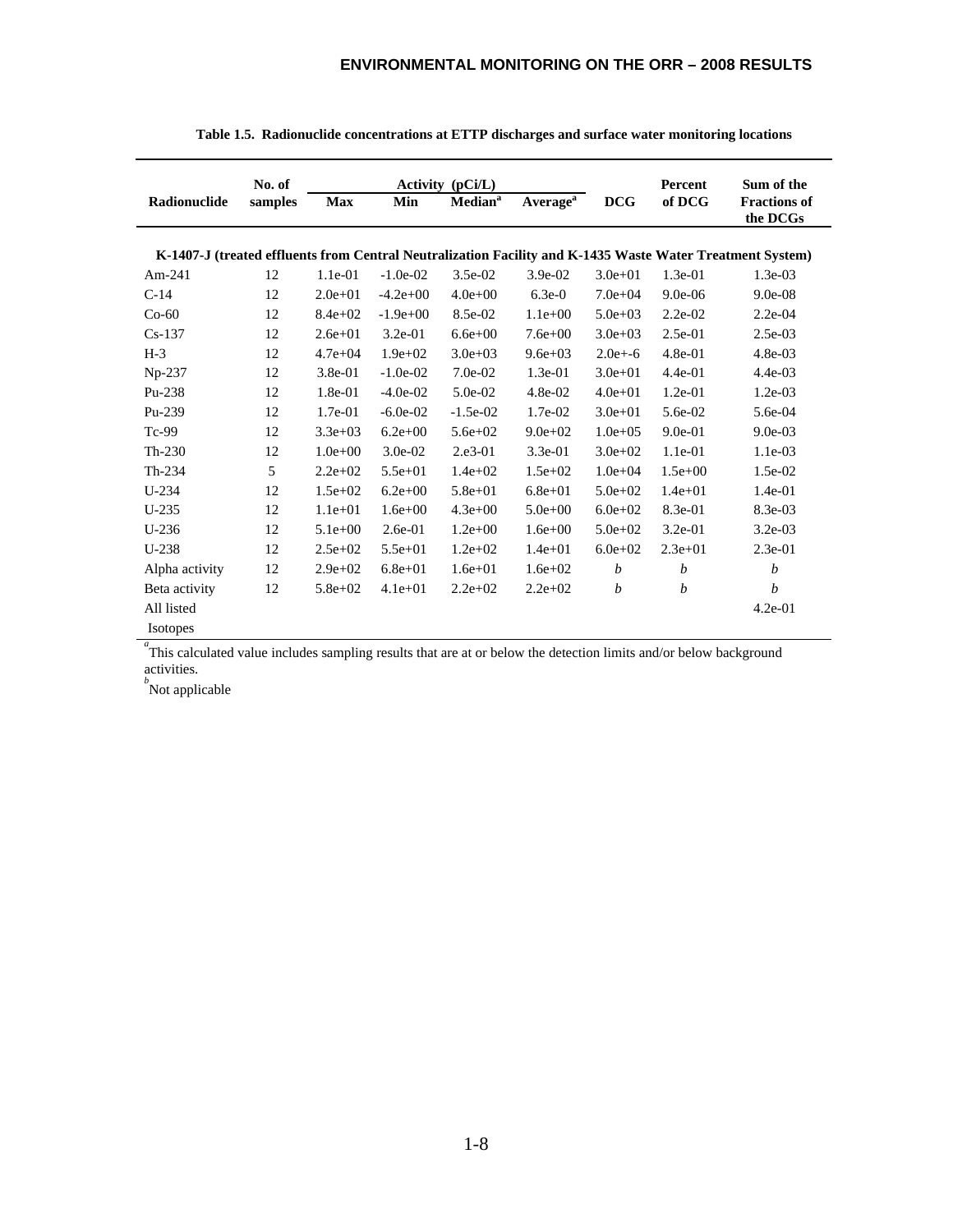|                 | No. of         |             |             | Activity $(pCi/L)$                                 |             |                  | Percent     | Sum of the                      |  |
|-----------------|----------------|-------------|-------------|----------------------------------------------------|-------------|------------------|-------------|---------------------------------|--|
| Radionuclide    | samples        | <b>Max</b>  | Min         | <b>Median</b> <sup>a</sup><br>Average <sup>a</sup> |             | <b>DCG</b>       | of DCG      | <b>Fractions of</b><br>the DCGs |  |
|                 |                |             |             | K-1700 (Mitchell Branch)                           |             |                  |             |                                 |  |
| $Tc-99$         | $\overline{4}$ | $5.6e+01$   | $8.5e+00$   | $3.0e+01$                                          | $3.1e+01$   | $1.0e + 0.5$     | $3.1e-02$   | $3.1e-04$                       |  |
| $U-234$         | $\overline{4}$ | $1.4e + 01$ | $9.3e+00$   | $1.2e+01$                                          | $1.2e+01$   | $5.0e+02$        | $2.3e+0.0$  | $2.3e-02$                       |  |
| $U-235$         | $\overline{4}$ | $1.1e+00$   | $< 2.3e-01$ | $8.6e-01$                                          | $< 7.6e-01$ | $6.0e+02$        | $1.3e-01$   | $1.3e-0.3$                      |  |
| $U-238$         | $\overline{4}$ | $7.8e+00$   | $5.0e+00$   | $6.0e+0.0$                                         | $6.2e+00$   | $6.0e+02$        | $1.0e + 00$ | $1.0e-02$                       |  |
| Alpha activity  | 4              | $1.7e + 01$ | $1.1e+01$   | $1.4e+01$                                          | $1.4e+01$   | $\boldsymbol{b}$ | h           | h                               |  |
| Beta activity   | 4              | $3.9e+01$   | $1.1e+01$   | $2.3e+01$                                          | $2.4e+01$   | b                | b           | b                               |  |
| All listed      |                |             |             |                                                    |             |                  |             | $3.4e-02$                       |  |
| <b>Isotopes</b> |                |             |             |                                                    |             |                  |             |                                 |  |

|  |  | Table 1.6. Radionuclide concentrations at ETTP discharges and surface water monitoring locations |  |  |  |
|--|--|--------------------------------------------------------------------------------------------------|--|--|--|
|--|--|--------------------------------------------------------------------------------------------------|--|--|--|

<sup>a</sup> This calculated value includes sampling results that are at or below the detection limits and/or below background activities.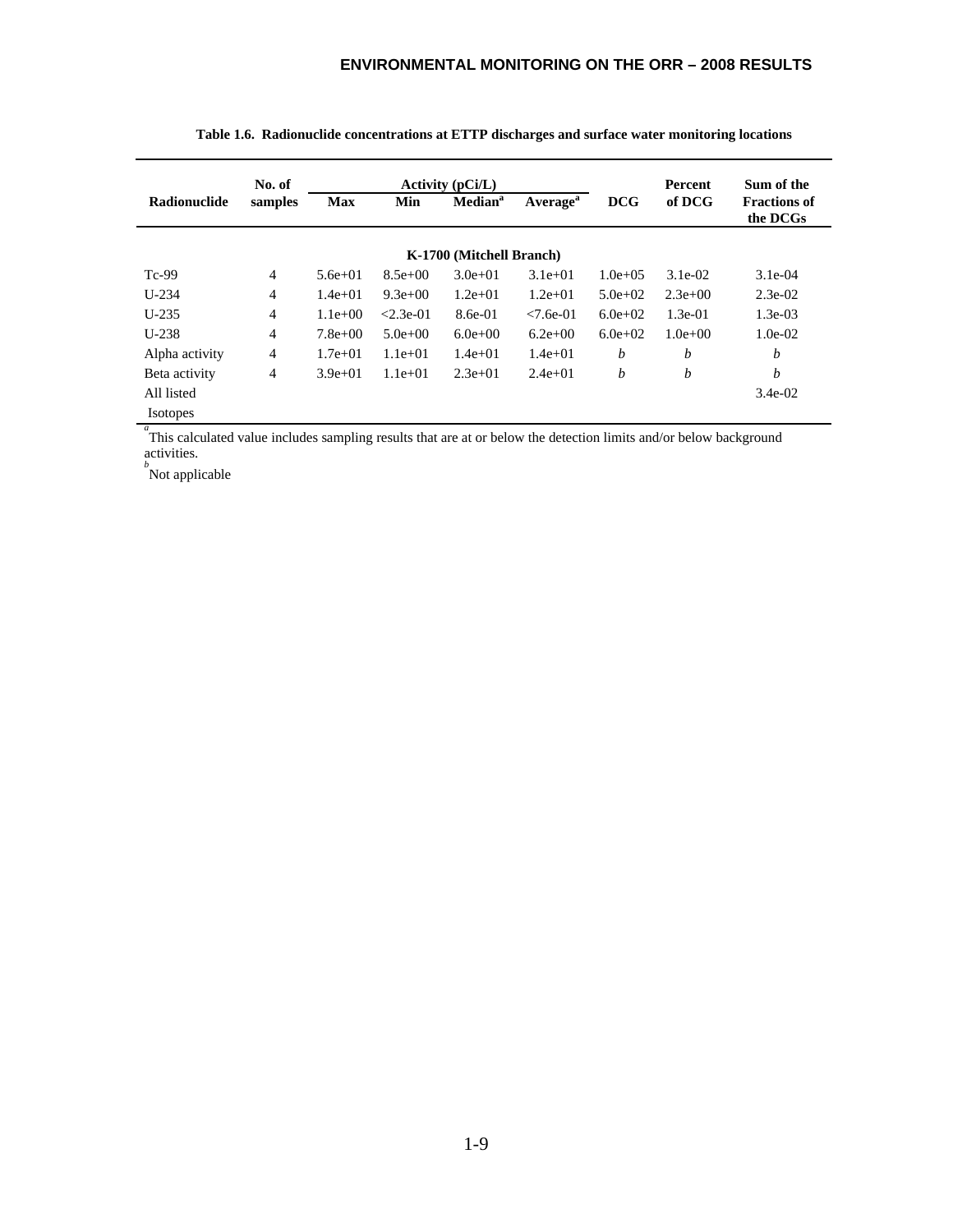|                 | No. of  |            |           | Activity $(pCi/L)$         |                      | Percent     | Sum of the |                                 |  |
|-----------------|---------|------------|-----------|----------------------------|----------------------|-------------|------------|---------------------------------|--|
| Radionuclide    | samples | <b>Max</b> | Min       | <b>Median</b> <sup>a</sup> | Average <sup>a</sup> | <b>DCG</b>  | of DCG     | <b>Fractions of</b><br>the DCGs |  |
|                 |         |            |           |                            |                      |             |            |                                 |  |
|                 |         |            |           | K-1710                     |                      |             |            |                                 |  |
| $U-234$         | 2       | $1.1e+00$  | 7.9e-01   | $9.4e-01$                  | $9.4e-01$            | $5.0e + 02$ | $1.9e-01$  | $1.9e-03$                       |  |
| $U-238$         | 2       | $5.0e-01$  | $4.3e-01$ | $4.7e-01$                  | $4.7e-01$            | $6.0e+02$   | 7.8e-02    | 7.8e-04                         |  |
| All listed      |         |            |           |                            |                      |             |            | $2.9e-03$                       |  |
| <b>Isotopes</b> |         |            |           |                            |                      |             |            |                                 |  |

#### Table 1.7. Radionuclide concentrations at ETTP discharges and surface water monitoring locations

<sup>a</sup> This calculated value includes sampling results that are at or below the detection limits and/or below background activities.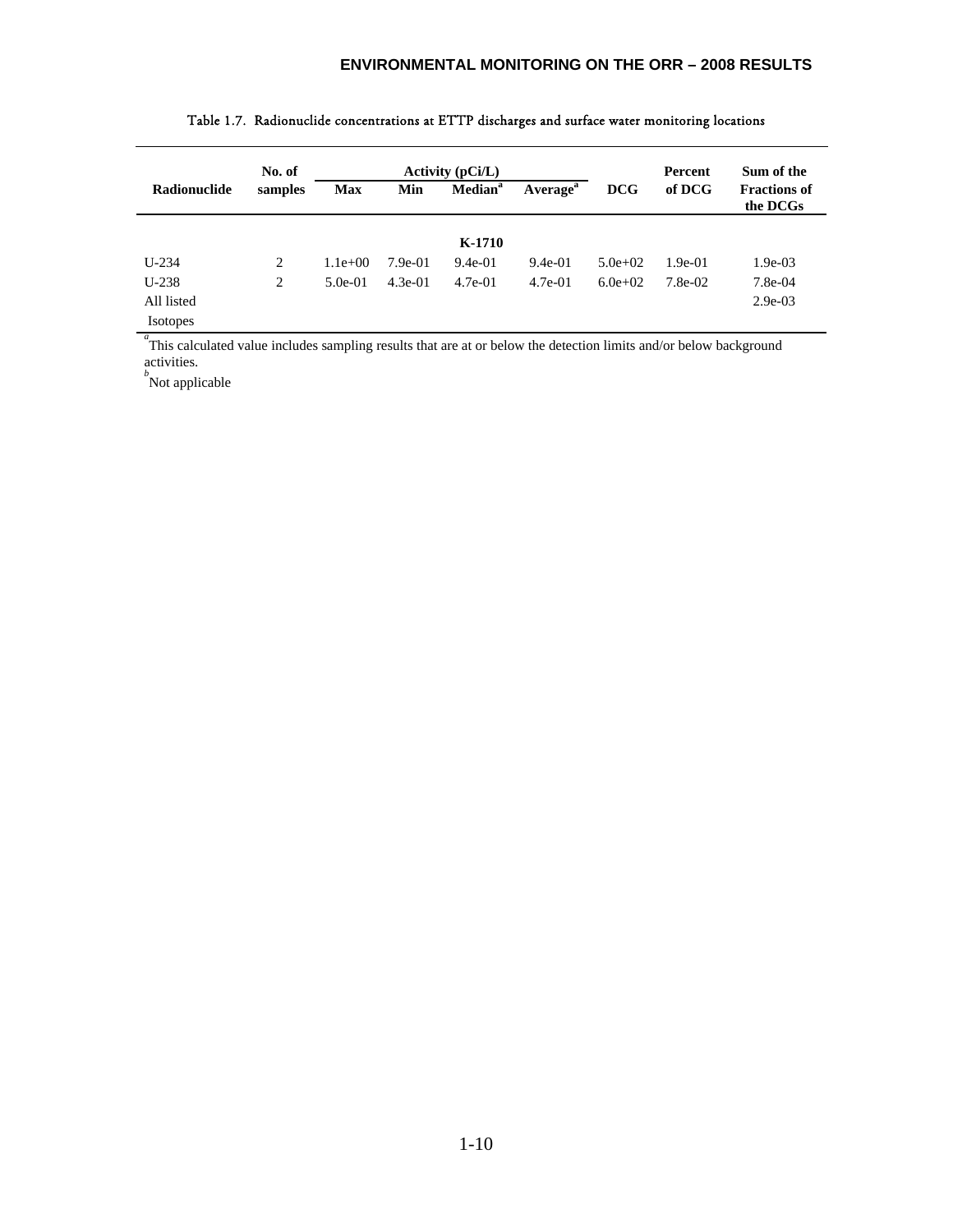| No. of  |            |                        |                          |                                                                  | Percent                  | Sum of the               |                                 |  |
|---------|------------|------------------------|--------------------------|------------------------------------------------------------------|--------------------------|--------------------------|---------------------------------|--|
| samples | <b>Max</b> | Min                    | Median <sup>a</sup>      | Average <sup>a</sup>                                             | <b>DCG</b>               | of DCG                   | <b>Fractions of</b><br>the DCGs |  |
|         |            |                        |                          |                                                                  |                          |                          |                                 |  |
|         |            |                        |                          |                                                                  |                          |                          | $5.2e-04$                       |  |
|         |            |                        |                          |                                                                  |                          |                          | $2.3e-04$                       |  |
|         |            |                        |                          |                                                                  |                          |                          | $1.1e-03$                       |  |
|         |            |                        |                          |                                                                  |                          |                          |                                 |  |
|         | 4<br>4     | $5.0e-01$<br>$3.6e-01$ | $1.5e-01$<br>$< 2.1e-01$ | Activity $(pCi/L)$<br><b>MIK 1.4</b><br>$1.9e-01$<br>$< 2.9e-01$ | $2.6e-01$<br>$< 2.9e-01$ | $5.0e + 02$<br>$6.0e+02$ | $5.2e-02$<br>$2.3e-02$          |  |

#### Table 1.8. Radionuclide concentrations at ETTP discharges and surface water monitoring locations

<sup>a</sup> This calculated value includes sampling results that are at or below the detection limits and/or below background activities.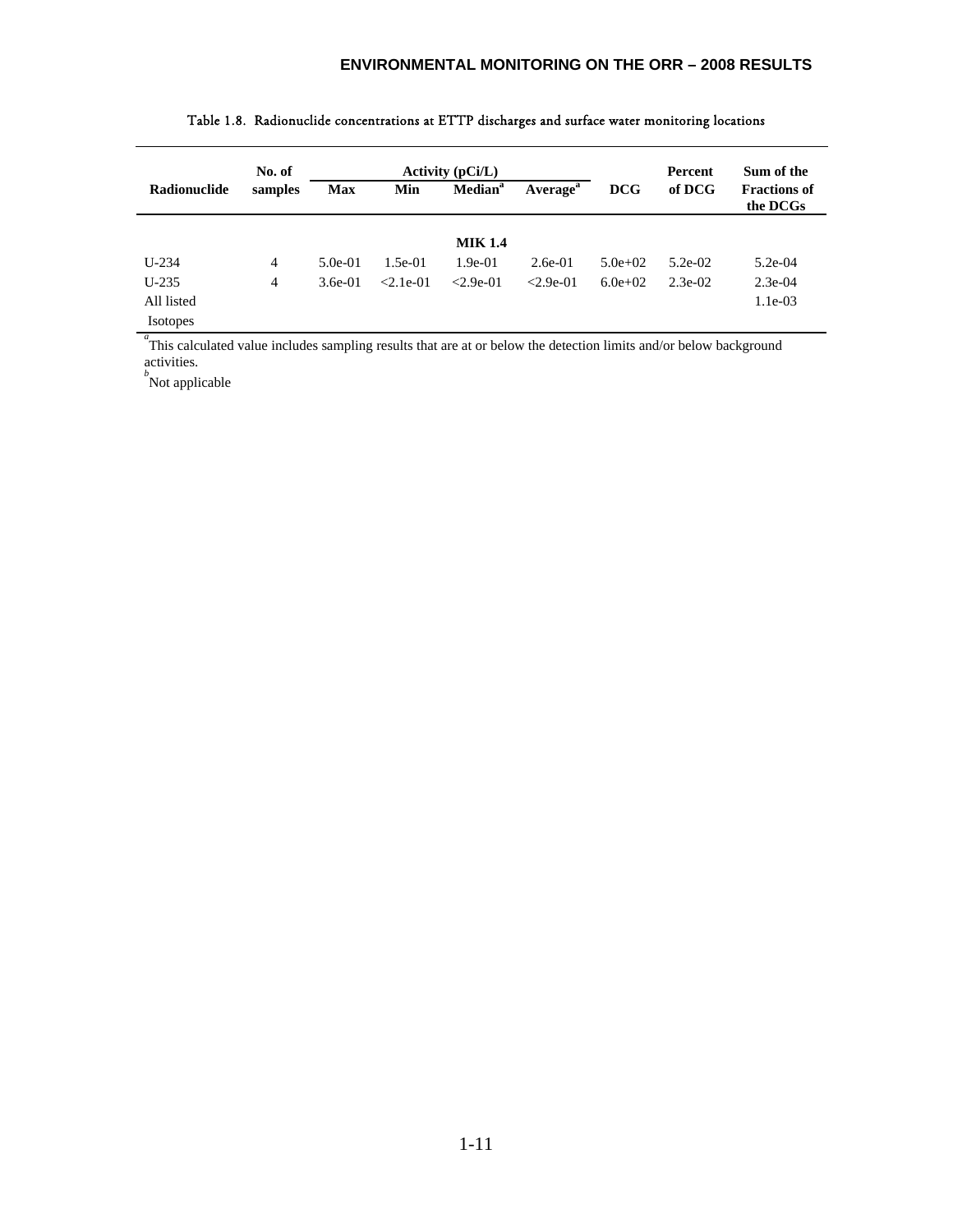|                     | No. of  |             |               | <b>Activity (pCi/L)</b>    |                      | <b>Percent</b> | Sum of the |                                 |
|---------------------|---------|-------------|---------------|----------------------------|----------------------|----------------|------------|---------------------------------|
| <b>Radionuclide</b> | samples | <b>Max</b>  | Min           | <b>Median</b> <sup>a</sup> | Average <sup>a</sup> | <b>DCG</b>     | of DCG     | <b>Fractions of</b><br>the DCGs |
|                     |         |             |               | <b>CRK 16</b>              |                      |                |            |                                 |
| Eu-152              | 1       | $3.6e+01$   | $3.6e+01$     | $3.6e + 01$                | $3.6e+01$            | $2.0e+0.4$     | $9.0e-02$  | $9.0e-04$                       |
| $H-3$               | 2       | $4.1e+02$   | $< 2.4e + 01$ | $2.2e+02$                  | $2.2e+02$            | $2.0e+0.2$     | $1.1e-02$  | $1.1e-04$                       |
| $Sr-90$             | 2       | $1.2e + 00$ | $< 2.5e-01$   | 7.4e-01                    | $< 7.4e-01$          | $1.0e+0.3$     | 7.4e-02    | $7.4e-04$                       |
| $U - 234$           | 2       | $4.4e-01$   | $< 2.3e-01$   | $3.3e-01$                  | $3.3e-01$            | $5.0e+02$      | $6.7e-02$  | $6.7e-0.4$                      |
| Beta activity       | 2       | $5.2e+00$   | $5.0e+00$     | $5.1e+00$                  | $5.1e+00$            | b              | b          | h                               |
| All listed          |         |             |               |                            |                      |                |            | $3.2e-03$                       |
| <b>Isotopes</b>     |         |             |               |                            |                      |                |            |                                 |

|  |  |  |  |  |  | Table 1.9. Radionuclide concentrations at ETTP discharges and surface water monitoring locations |  |  |  |  |  |  |  |  |  |  |  |
|--|--|--|--|--|--|--------------------------------------------------------------------------------------------------|--|--|--|--|--|--|--|--|--|--|--|
|--|--|--|--|--|--|--------------------------------------------------------------------------------------------------|--|--|--|--|--|--|--|--|--|--|--|

<sup>a</sup> This calculated value includes sampling results that are at or below the detection limits and/or below background activities.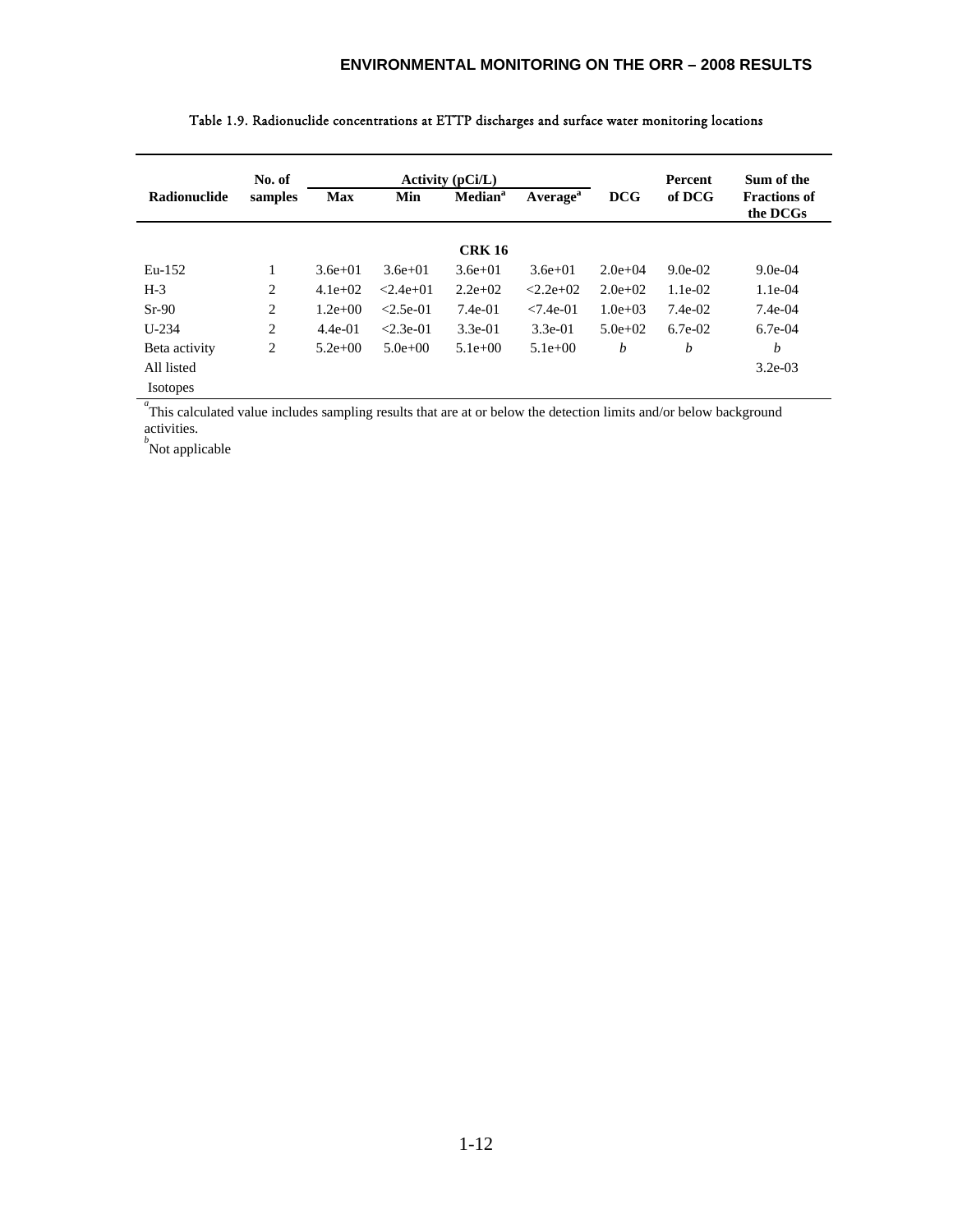|                     | No. of<br>Activity $(pCi/L)$ |           |                            |                      |                |             | Percent                         | Sum of the |
|---------------------|------------------------------|-----------|----------------------------|----------------------|----------------|-------------|---------------------------------|------------|
| <b>Radionuclide</b> | samples<br><b>Max</b><br>Min |           | <b>Median</b> <sup>a</sup> | Average <sup>a</sup> | <b>DCG</b>     | of DCG      | <b>Fractions of</b><br>the DCGs |            |
|                     |                              |           |                            | <b>CRK 23</b>        |                |             |                                 |            |
| $Bi-214$            | л.                           | $2.1e+01$ | $2.1e+01$                  | $2.1e+01$            | $2.1e+01$      | $6.5e+0.5$  | $3.6e-03$                       | $3.6e-0.5$ |
| $H-3$               | 2                            | $3.7e+02$ | $< 1.6e + 02$              | $< 2.7e + 0.2$       | $< 2.7e + 0.2$ | $2.0e+06$   | $1.3e-02$                       | $1.3e-04$  |
| $Sr-90$             | 2                            | 8.4e-01   | $<9.8e-02$                 | $4.7e-01$            | $<$ 4.7e-01    | $1.0e + 03$ | $4.7e-02$                       | $4.7e-04$  |
| $U-234$             | 2                            | $6.3e-01$ | $3.9e-01$                  | $5.1e-01$            | $5.1e-01$      | $5.0e+02$   | $1.0e-01$                       | $1.0e-0.3$ |
| $U-235$             | 2                            | $2.0e-01$ | $< 1.9e-02$                | $< 1.1e-01$          | $< 1.1e-01$    | $6.0e+02$   | $1.8e-02$                       | $1.8e-04$  |
| $U-238$             | 2                            | $3.7e-01$ | $< 2.7e-01$                | $<$ 3.2e-01          | $<$ 3.2e-01    | $6.0e+02$   | $5.3e-02$                       | 5.3e-04    |
| Beta activity       |                              | $5.7e+00$ | $< 2.3e + 0.0$             | $<4.0e+0.0$          | $<4.0e+0.0$    | b           | b                               | b          |
| All listed          |                              |           |                            |                      |                |             |                                 | $2.6e-03$  |
| <b>Isotopes</b>     |                              |           |                            |                      |                |             |                                 |            |

| Table 1.10.  Radionuclide concentrations at ETTP discharges and surface water monitoring locations |  |  |
|----------------------------------------------------------------------------------------------------|--|--|
|----------------------------------------------------------------------------------------------------|--|--|

<sup>a</sup> This calculated value includes sampling results that are at or below the detection limits and/or below background

activities. *b* Not applicable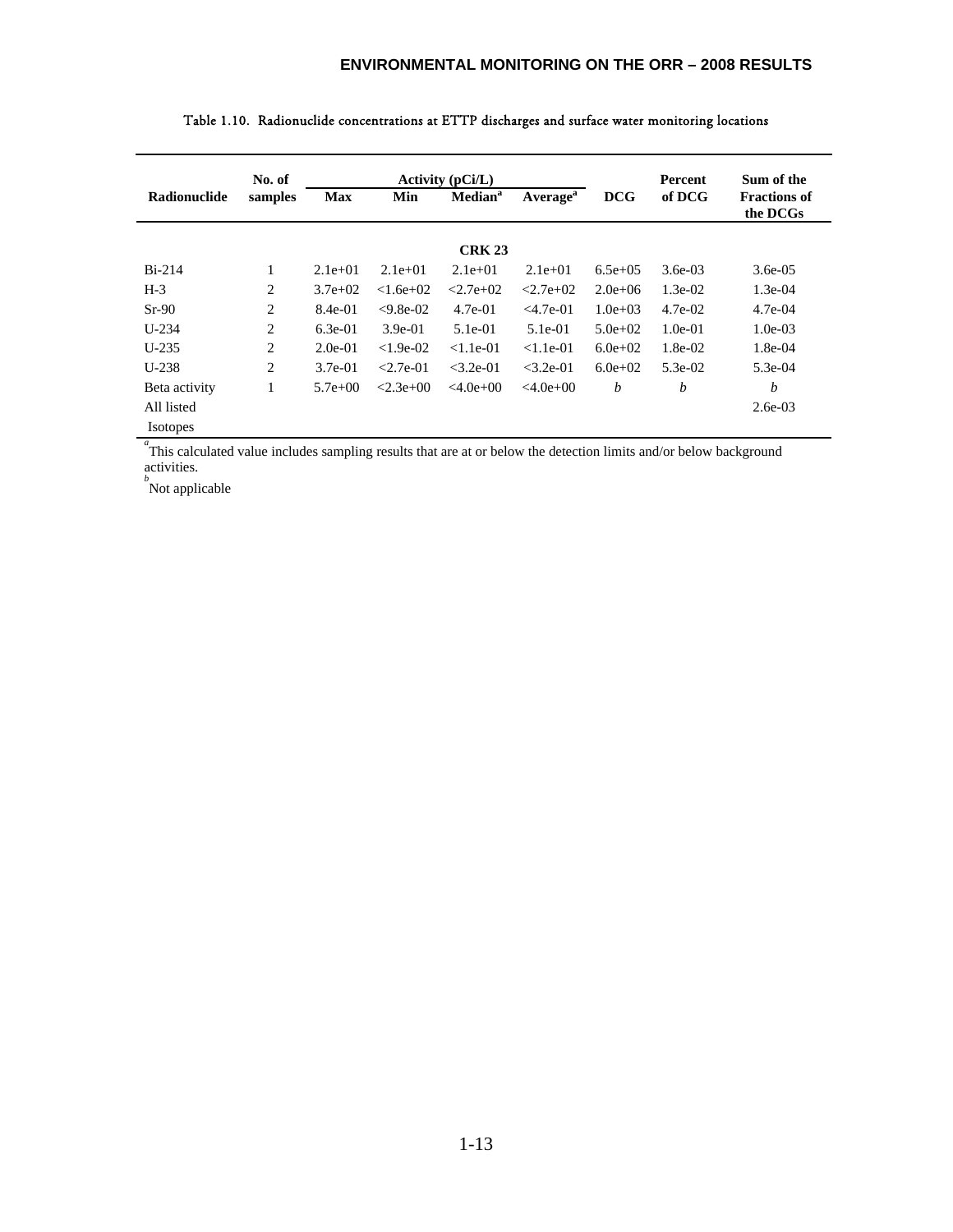|                 | No. of  |            |           | <b>Activity (pCi/L)</b>    |                      |            | <b>Percent</b> | Sum of the                      |
|-----------------|---------|------------|-----------|----------------------------|----------------------|------------|----------------|---------------------------------|
| Radionuclide    | samples | <b>Max</b> | Min       | <b>Median</b> <sup>a</sup> | Average <sup>a</sup> | <b>DCG</b> | of DCG         | <b>Fractions of</b><br>the DCGs |
|                 |         |            |           | <b>MIK 0.45</b>            |                      |            |                |                                 |
| $U-234$         | 1       | $7.4e+00$  | $7.4e+00$ | $7.4e+00$                  | $7.4e+00$            | $5.0e+02$  | $1.5e+00$      | $1.5e-02$                       |
| $U-235$         | 1       | $8.3e-01$  | $8.3e-01$ | 8.3e-01                    | $8.3e-01$            | $6.0e+02$  | $1.4e-01$      | $1.4e-03$                       |
| $U-238$         | 1       | $4.2e+00$  | $4.2e+00$ | $4.2e+00$                  | $4.2e+00$            | $6.0e+02$  | $7.0e-01$      | $7.0e-03$                       |
| Alpha activity  | 1       | $7.2e+00$  | $7.2e+00$ | $7.2e+00$                  | $7.2e+00$            | b          | b              | b                               |
| Beta activity   | 1       | $8.9e+00$  | $8.9e+00$ | $8.9e+00$                  | $8.9e+00$            | b          | b              | b                               |
| All listed      |         |            |           |                            |                      |            |                | $2.3e-02$                       |
| <b>Isotopes</b> |         |            |           |                            |                      |            |                |                                 |

| Table 1.11.  Radionuclide concentrations at ETTP discharges and surface water monitoring locations |  |  |  |
|----------------------------------------------------------------------------------------------------|--|--|--|
|----------------------------------------------------------------------------------------------------|--|--|--|

<sup>a</sup> This calculated value includes sampling results that are at or below the detection limits and/or below background activities.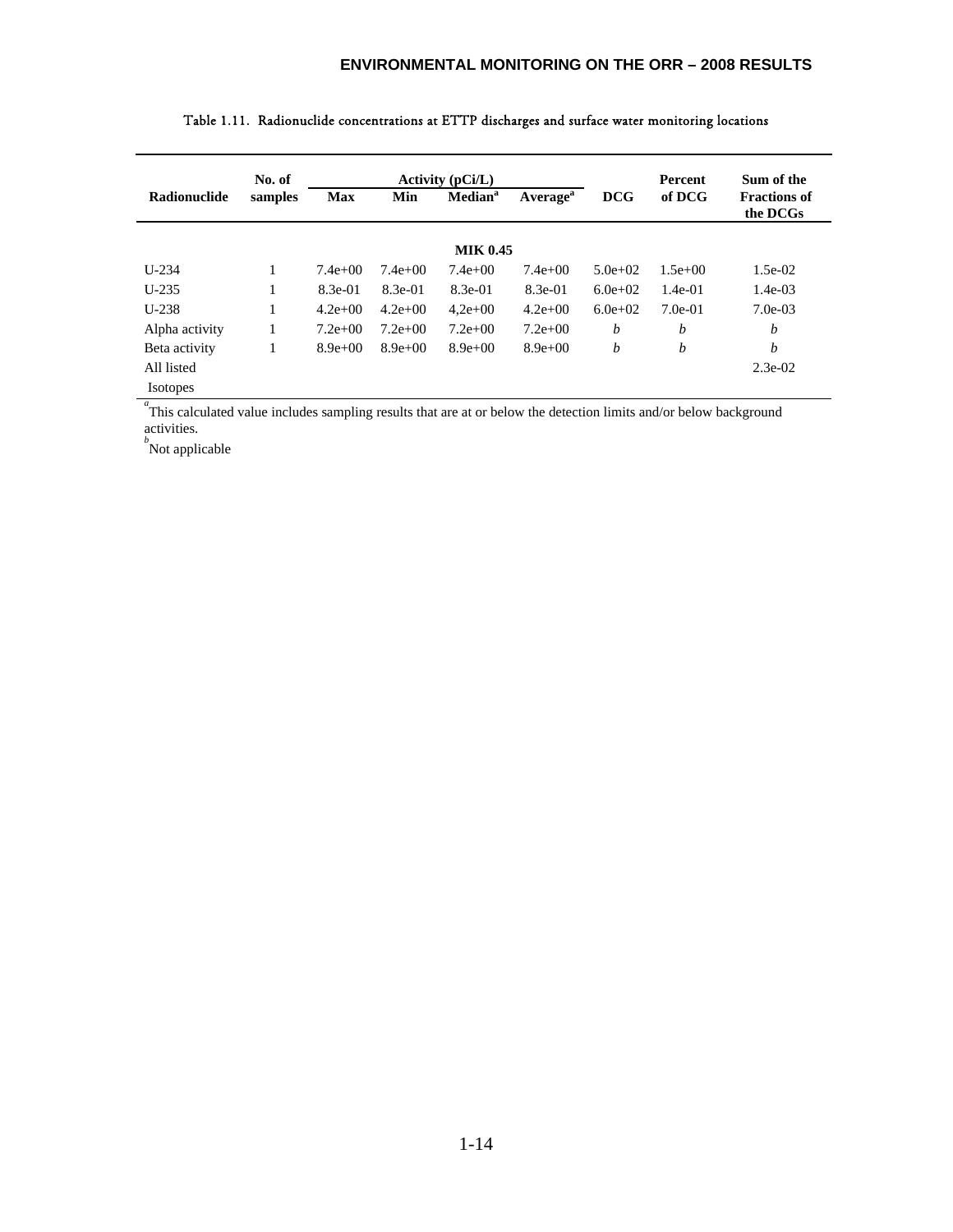|                     | No. of  |            |           | Activity $(pCi/L)$         |                      |            | <b>Percent</b> | Sum of the                      |
|---------------------|---------|------------|-----------|----------------------------|----------------------|------------|----------------|---------------------------------|
| <b>Radionuclide</b> | samples | <b>Max</b> | Min       | <b>Median</b> <sup>a</sup> | Average <sup>a</sup> | <b>DCG</b> | of DCG         | <b>Fractions of</b><br>the DCGs |
|                     |         |            |           | <b>MIK 0.59</b>            |                      |            |                |                                 |
| $U-234$             | -       | $9.1e+00$  | $9.1e+00$ | $9.1e+00$                  | $9.1e+00$            | $5.0e+02$  | $1.8e + 00$    | 1.8e-02                         |
| $U-235$             | 1       | $3.9e-01$  | $3.9e-01$ | $3.9e-01$                  | $3.9e-01$            | $6.0e+02$  | $6.5e-02$      | $6.5e-04$                       |
| $U-238$             | 1       | $4.2e+00$  | $4.2e+00$ | $4.2e+00$                  | $4.2e+00$            | $6.0e+02$  | $7.0e-01$      | $7.0e-03$                       |
| Alpha activity      | -1      | $1.5e+01$  | $1.5e+01$ | $1.5e+01$                  | $1.5e+01$            | b          | b              | b                               |
| Beta activity       | -       | $1.1e+01$  | $1.1e+01$ | $1.1e+01$                  | $1.1e+01$            | b          | b              | b                               |
| All listed          |         |            |           |                            |                      |            |                | $2.6e-02$                       |
| <b>Isotopes</b>     |         |            |           |                            |                      |            |                |                                 |

| Table 1.12. Radionuclide concentrations at ETTP discharges and surface water monitoring locations |  |  |
|---------------------------------------------------------------------------------------------------|--|--|

<sup>a</sup> This calculated value includes sampling results that are at or below the detection limits and/or below background activities.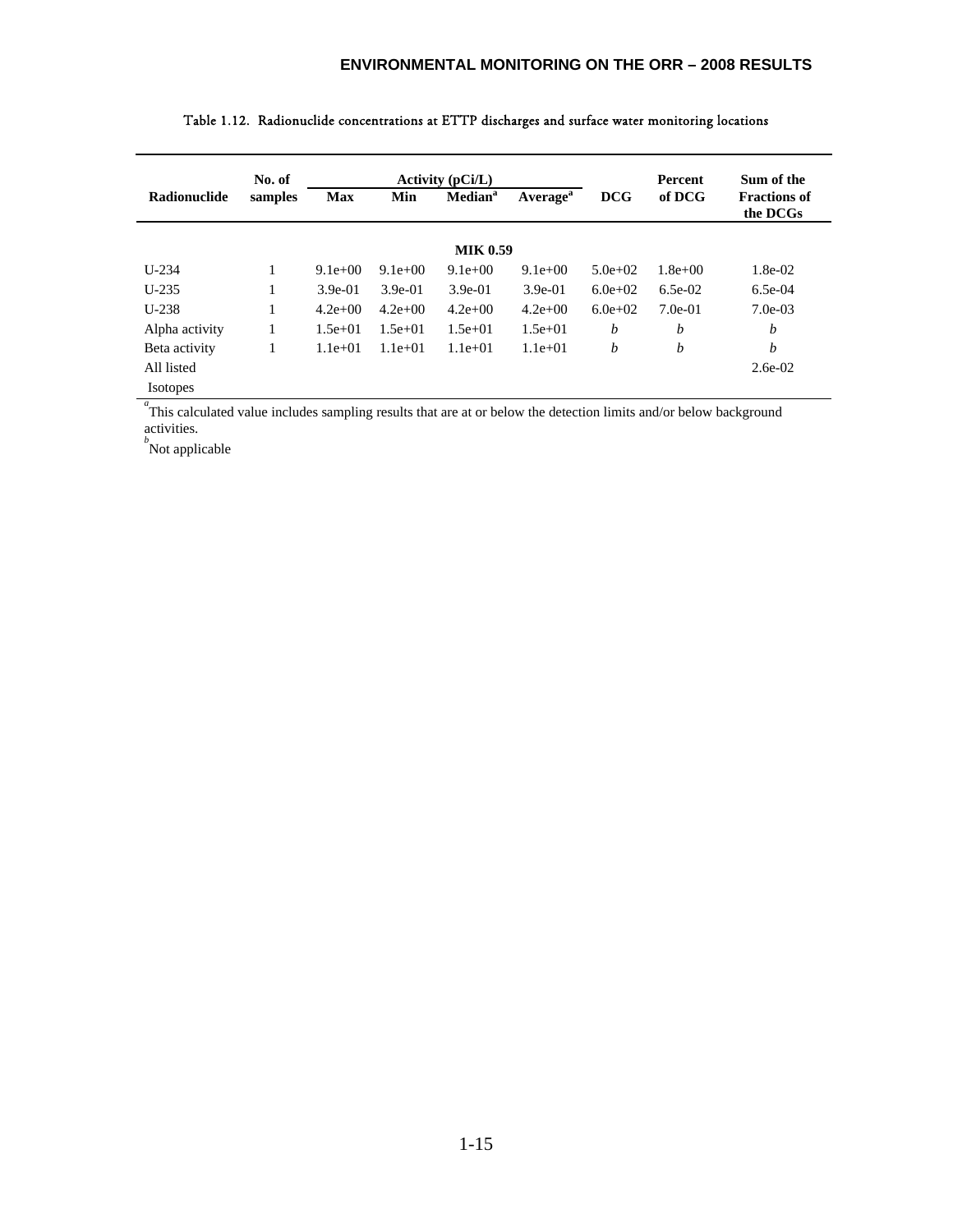|                     | No. of         |            |           | <b>Activity (pCi/L)</b> |                             |              | <b>Percent</b> | Sum of the                      |
|---------------------|----------------|------------|-----------|-------------------------|-----------------------------|--------------|----------------|---------------------------------|
| <b>Radionuclide</b> | samples        | <b>Max</b> | Min       | Median <sup>a</sup>     | <b>Average</b> <sup>a</sup> | <b>DCG</b>   | of DCG         | <b>Fractions of</b><br>the DCGs |
|                     |                |            |           | <b>MIK 0.71</b>         |                             |              |                |                                 |
| $Tc-99$             | 4              | $1.4e+02$  | $1.4e+01$ | $8.6e + 01$             | $8.0e+01$                   | $1.0e + 0.5$ | $8.0e-02$      | 8.0e-04                         |
| $U-234$             | $\overline{4}$ | $2.0e+01$  | $6.4e+00$ | $1.3e+01$               | $1.3e+01$                   | $5.0e+02$    | $2.7e+00$      | $2.7e-02$                       |
| $U-235$             | $\overline{4}$ | $2.3e+00$  | $4.1e-01$ | $1.1e+00$               | $1.2e+00$                   | $6.0e+02$    | $2.0e-01$      | $2.0e-03$                       |
| $U-238$             | $\overline{4}$ | $8.5e+00$  | $2.6e+00$ | $5.6e + 00$             | $5.6e + 00$                 | $6.0e+02$    | $9.3e-01$      | $9.3e-0.3$                      |
| Alpha activity      | $\overline{4}$ | $2.5e+01$  | $5.9e+00$ | $1.4e + 01$             | $1.4e+01$                   | b            | b              | b                               |
| Beta activity       | 4              | $8.2e+01$  | $1.6e+01$ | $4.9e+01$               | $4.9e+01$                   | b            | b              | b                               |
| All listed          |                |            |           |                         |                             |              |                | $4.0e-02$                       |
| <b>Isotopes</b>     |                |            |           |                         |                             |              |                |                                 |

| Table 1.13. Radionuclide concentrations at ETTP discharges and surface water monitoring locations |  |
|---------------------------------------------------------------------------------------------------|--|

<sup>a</sup>This calculated value includes sampling results that are at or below the detection limits and/or below background activities.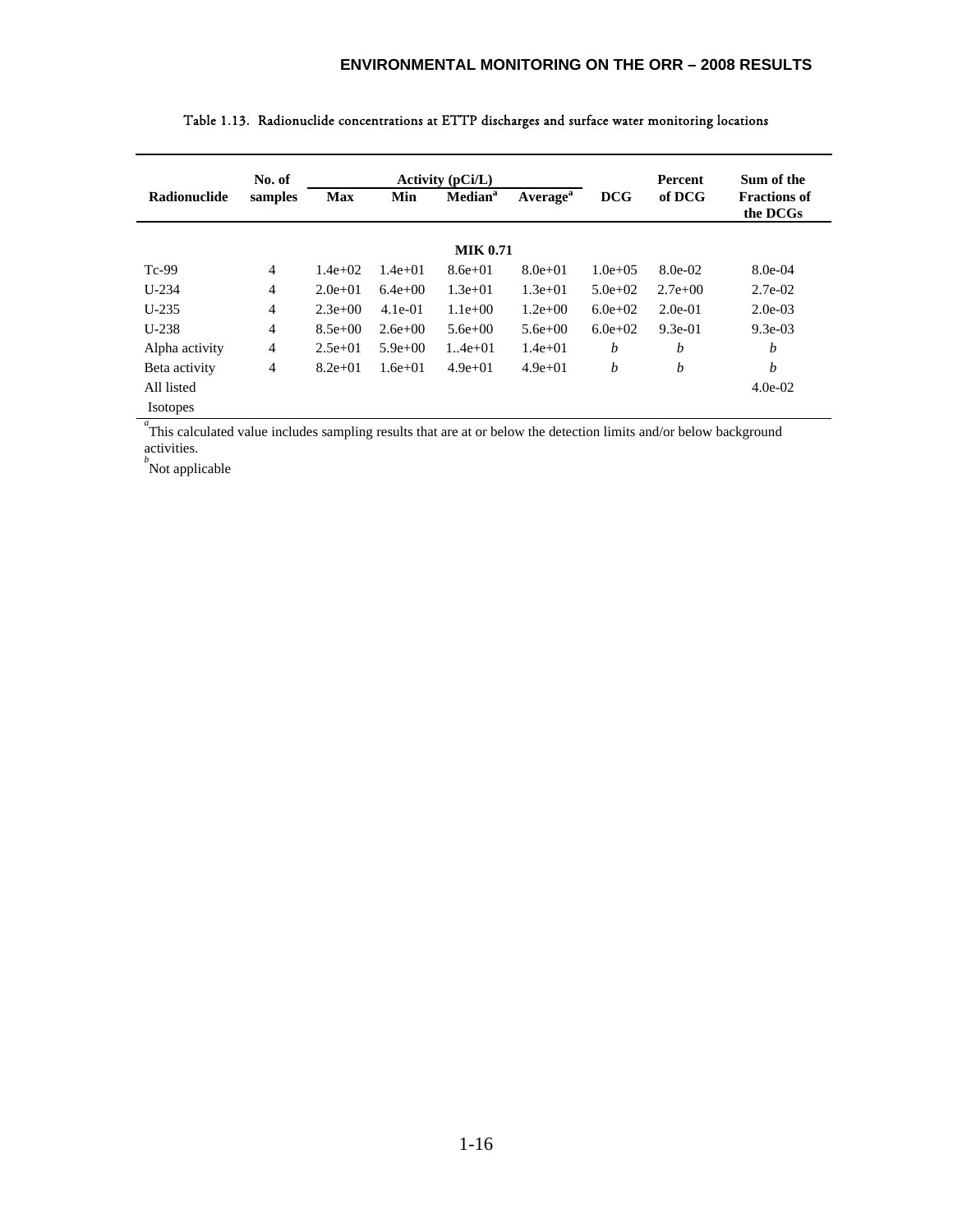|                           | Number detected/ |            | <b>Detected results</b> |       |                           | <b>Number of values</b> |
|---------------------------|------------------|------------|-------------------------|-------|---------------------------|-------------------------|
| Parameter                 | Number of        |            |                         |       | Reference                 | exceeding               |
|                           | <b>Samples</b>   | <b>Max</b> | Min                     | Avg   | <b>Value</b> <sup>a</sup> | <b>Reference</b>        |
| Aluminum $(\mu g/L)$      | 2/2              | 110        | 110                     | 110   |                           |                         |
| Calcium $(\mu g/L)$       | 2/2              | 42000      | 34000                   | 38000 |                           |                         |
| Dissolved oxygen (mg/L)   | 2/2              | 12         | 9.5                     | 11    | $5.0 \text{ min}$         | $\mathbf{0}$            |
| Iron $(\mu g/L)$          | 2/2              | 110        | 97                      | 104   |                           |                         |
| Lithium                   | 1/2              | 5.1        | < 5.1                   | < 5.1 |                           |                         |
| Magnesium $(\mu g/L)$     | 2/2              | 12000      | 10000                   | 11000 |                           |                         |
| Manganese $(\mu g/L)$     | 2/2              | 43         | 34                      | 39    |                           |                         |
| pH (standard units)       | 2/2              | 8.3        | 7.6                     | 7.7   | $6.5 - 8.5$               | $\mathbf{0}$            |
| Potassium $(\mu g/L)$     | 2/2              | 2400       | 2300                    | 2400  |                           |                         |
| Sodium $(\mu g/L)$        | 2/2              | 9500       | 7700                    | 8600  |                           |                         |
| Temperature $(C^{\circ})$ | 2/2              | 32         | 17                      | 25    |                           |                         |
| Zinc $(\mu g/L)$          | 2/2              | 17         | 5.4                     | 11    | 120                       | $\theta$                |

### **Table 1.14. 2008 ETTP parameters detected at CRK-16**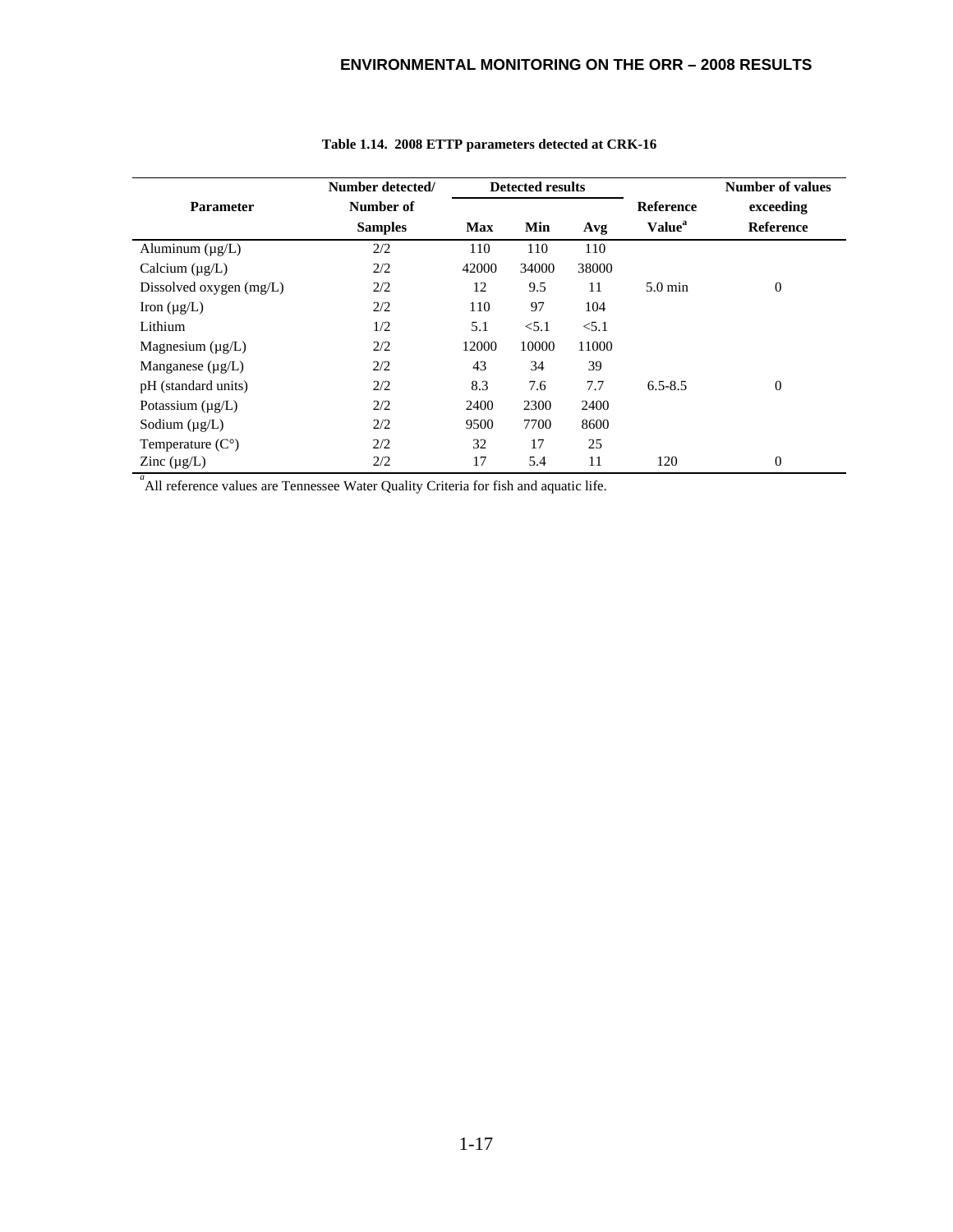|                           | <b>Number</b><br>detected/ |            | <b>Detected results</b> |       | Number of<br>values |                  |
|---------------------------|----------------------------|------------|-------------------------|-------|---------------------|------------------|
| <b>Parameter</b>          | number of                  |            |                         |       | <b>Reference</b>    | <b>Exceeding</b> |
|                           | <b>Samples</b>             | <b>Max</b> | Min                     | Avg   | Value <sup>a</sup>  | <b>Reference</b> |
| Aluminum $(\mu g/L)$      | 2/2                        | 130        | 110                     | 120   |                     |                  |
| Calcium $(\mu g/L)$       | 2/2                        | 40000      | 38000                   | 39000 |                     |                  |
| Dissolved oxygen (mg/L)   | 2/2                        | 9.6        | 6.6                     | 8.1   | $5.0 \text{ min}$   | $\theta$         |
| Iron $(\mu g/L)$          | 1/2                        | 120        | < 120                   | < 120 |                     |                  |
| Lithium                   | 1/2                        | 5.1        | <4.5                    | <4.8  | 4.8                 |                  |
| Magnesium $(\mu g/L)$     | 2/2                        | 12000      | 12000                   | 12000 |                     |                  |
| Manganese $(\mu g/L)$     | 2/2                        | 45         | 41                      | 43    |                     |                  |
| pH (standard units)       | 2/2                        | 8.2        | 7.4                     | 7.8   | $6.5 - 8.5$         | $\theta$         |
| Potassium $(\mu g/L)$     | 2/2                        | 2400       | 2300                    | 2400  |                     |                  |
| Sodium $(\mu g/L)$        | 2/2                        | 9200       | 8600                    | 8900  |                     |                  |
| Temperature $(C^{\circ})$ | 2/2                        | 26         | 11                      | 19    |                     |                  |
| Zinc $(\mu g/L)$          | 1/2                        | 13         | 2.2                     | 7.6   | 120                 | $\theta$         |

#### **Table 1.15. 2008 ETTP parameters detected at CRK-23**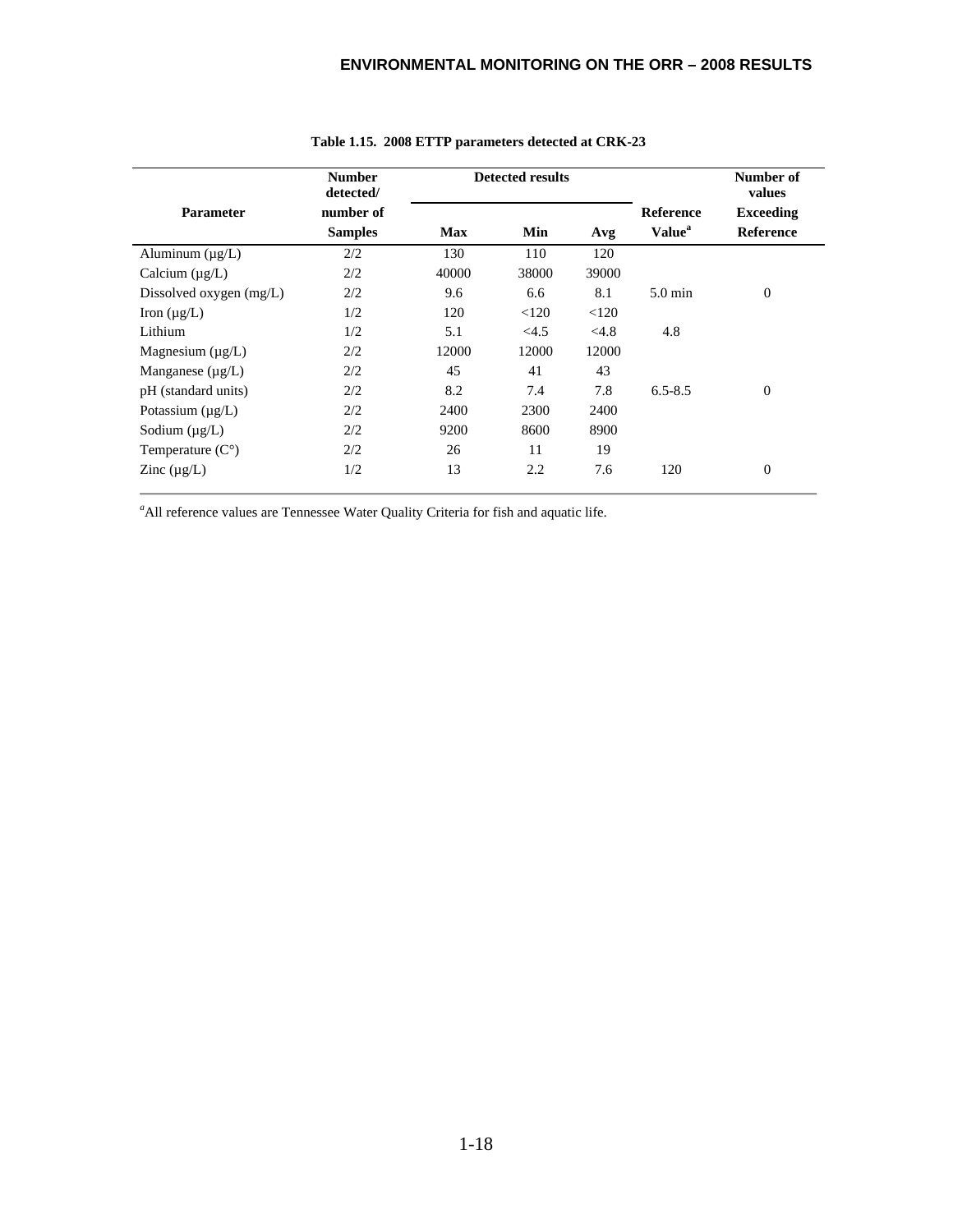|                           | Number detected/ | <b>Detected results</b> |     |     | Number of values  |                  |
|---------------------------|------------------|-------------------------|-----|-----|-------------------|------------------|
| <b>Parameter</b>          | Number of        |                         |     |     | Reference         | <b>Exceeding</b> |
|                           | <b>Samples</b>   | <b>Max</b>              | Min | Avg | Value             | Reference        |
| Dissolved Oxygen $(mg/L)$ | 2/2              |                         |     |     | $5.0 \text{ min}$ |                  |
| pH (standard units)       | 2/2              | 8.9                     | 8.2 | 8.6 | $6.5 - 8.5$       |                  |
| Temperature $(C^{\circ})$ | 2/2.             | 32                      |     | 25  |                   |                  |

**Table 1.16. 2008 ETTP parameters detected at K-716**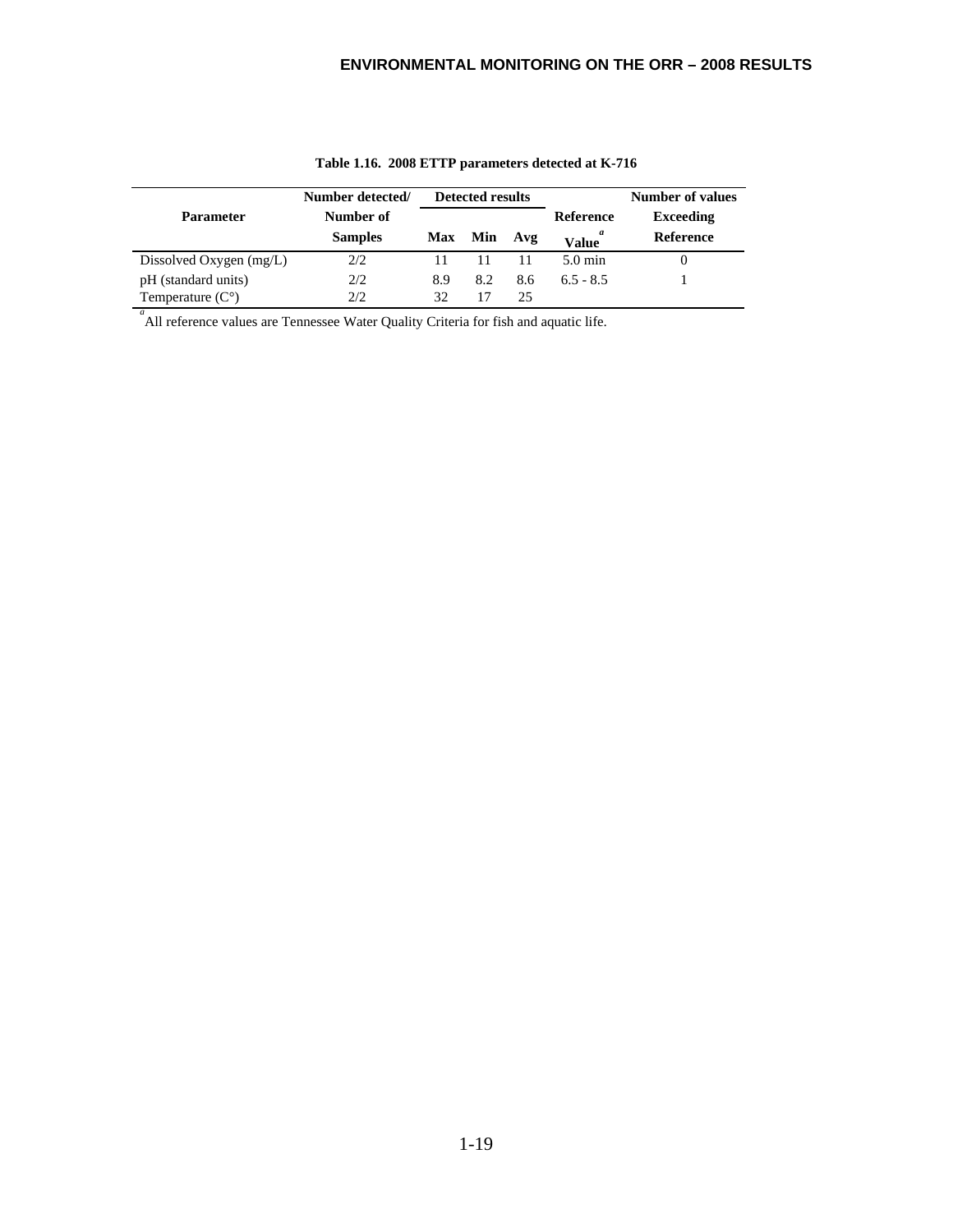|                              | Number detected/ |            | <b>Detected Results</b> |       |                   | <b>Number of values</b> |
|------------------------------|------------------|------------|-------------------------|-------|-------------------|-------------------------|
| <b>Parameter</b>             | number of        |            |                         |       | <b>Reference</b>  | exceeding               |
|                              | <b>Samples</b>   | <b>Max</b> | Min                     | Avg   | a<br><b>Value</b> | reference               |
| Aluminum $(\mu g/L)$         | 2/2              | 200        | 140                     | 170   |                   |                         |
| Calcium $(\mu g/L)$          | 2/2              | 49000      | 41000                   | 45000 |                   |                         |
| Dissolved Oxygen (mg/L)      | 2/2              | 9.8        | 4.7                     | 7.3   | $5.0 \text{ min}$ | 1                       |
| Iron $(\mu g/L)$             | 1/2              | 610        | 390                     | 500   |                   |                         |
| Magnesium $(\mu g/L)$        | 2/2              | 14000      | 13000                   | 14000 |                   |                         |
| Manganese $(\mu g/L)$        | 2/2              | 101        | 57                      | 79    |                   |                         |
| pH (standard units)          | 2/2              | 7.5        | 7.3                     | 7.4   | $6.5 - 8.5$       | $\boldsymbol{0}$        |
| Potassium $(\mu g/L)$        | 2/2              | 1900       | 1800                    | 1900  |                   |                         |
| Sodium $(\mu g/L)$           | 2/2              | 1500       | 1200                    | 1400  |                   |                         |
| Temperature $(C^{\circ})$    | 2/2              | 29         | 15                      | 22    |                   |                         |
| Zinc $(\mu g/L)$<br>$\sigma$ | 2/2              | 17         | 11                      | 14    | 120               | $\mathbf{0}$            |

**Table 1.17. 2008 ETTP parameters detected at K-901-A**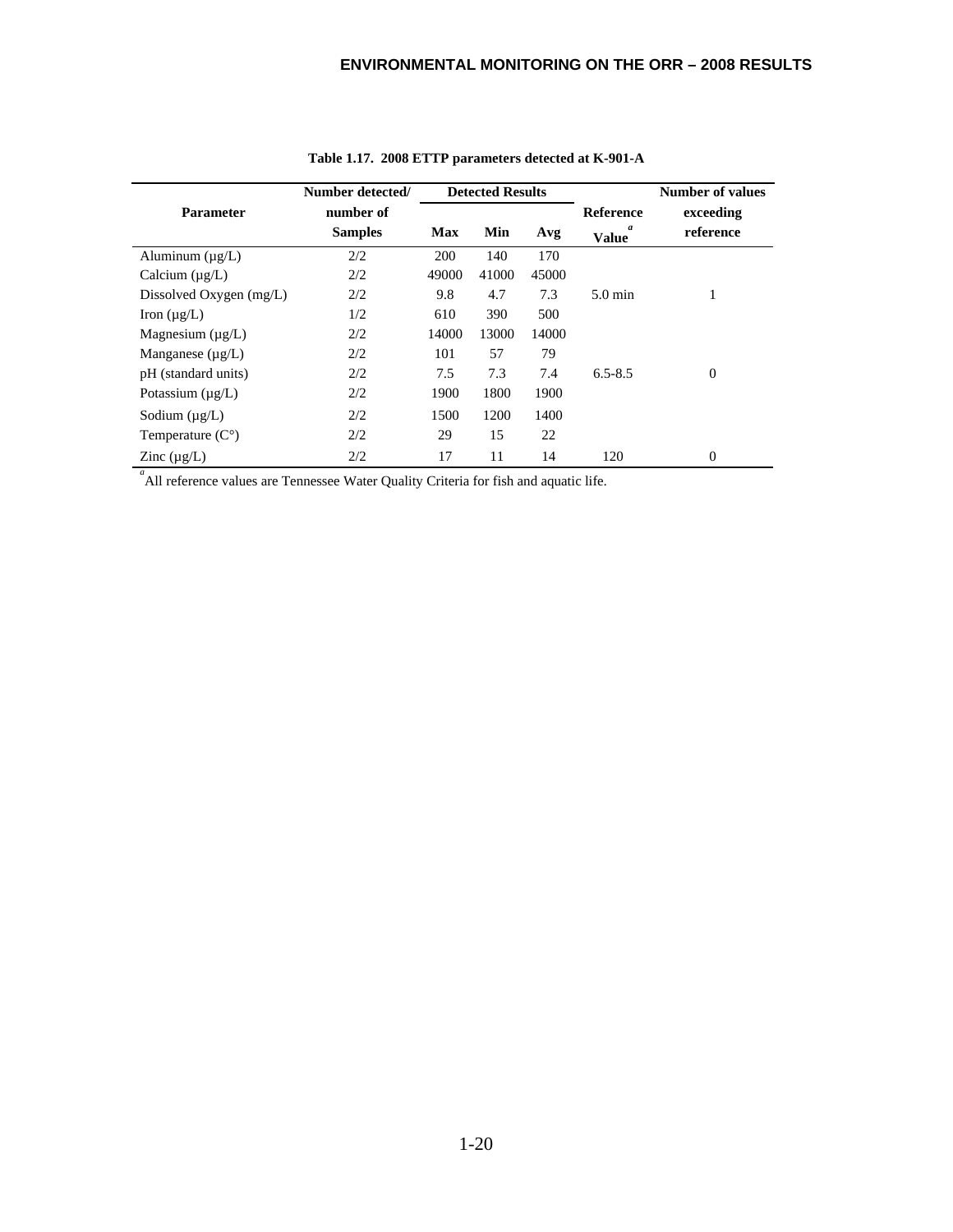|                            | <b>Number</b><br>detected/ | <b>Detected results</b> |       |       |                    | Number of<br>values |  |
|----------------------------|----------------------------|-------------------------|-------|-------|--------------------|---------------------|--|
| <b>Parameter</b>           | number of                  |                         |       |       | <b>Reference</b>   | exceeding           |  |
|                            | samples                    | <b>Max</b>              | Min   | Avg   | Value <sup>a</sup> | reference           |  |
| Aluminum $(\mu g/L)$       | 2/2                        | 240                     | 190   | 200   |                    |                     |  |
| Calcium $(\mu g/L)$        | 2/2                        | 39000                   | 21000 | 30000 |                    |                     |  |
| Dissolved Oxygen<br>(mg/L) | 2/2                        | 11                      | 10    | 11    | $5.0 \text{ min}$  | $\boldsymbol{0}$    |  |
| Iron $(\mu g/L)$           | 2/2                        | 370                     | 170   | 270   |                    |                     |  |
| Magnesium $(\mu g/L)$      | 2/2                        | 13000                   | 11000 | 12000 |                    |                     |  |
| Manganese $(\mu g/L)$      | 2/2                        | 90                      | 71    | 81    |                    |                     |  |
| pH (standard units)        | 2/2                        | 9.3                     | 8.1   | 8.7   | $6.5 - 8.5$        | $\mathbf{1}$        |  |
| Potassium $(\mu g/L)$      | 2/2                        | 2700                    | 2300  | 2500  |                    |                     |  |
| Sodium $(\mu g/L)$         | 2/2                        | 6400                    | 4600  | 5500  |                    |                     |  |
| Temperature $(C^{\circ})$  | 2/2                        | 31                      | 16    | 24    |                    |                     |  |
| Zinc $(\mu g/L)$           | 2/2                        | 23                      | 8.6   | 16    | 120                | $\boldsymbol{0}$    |  |

#### **Table 1.18. 2008 ETTP parameters detected at K-1007-B**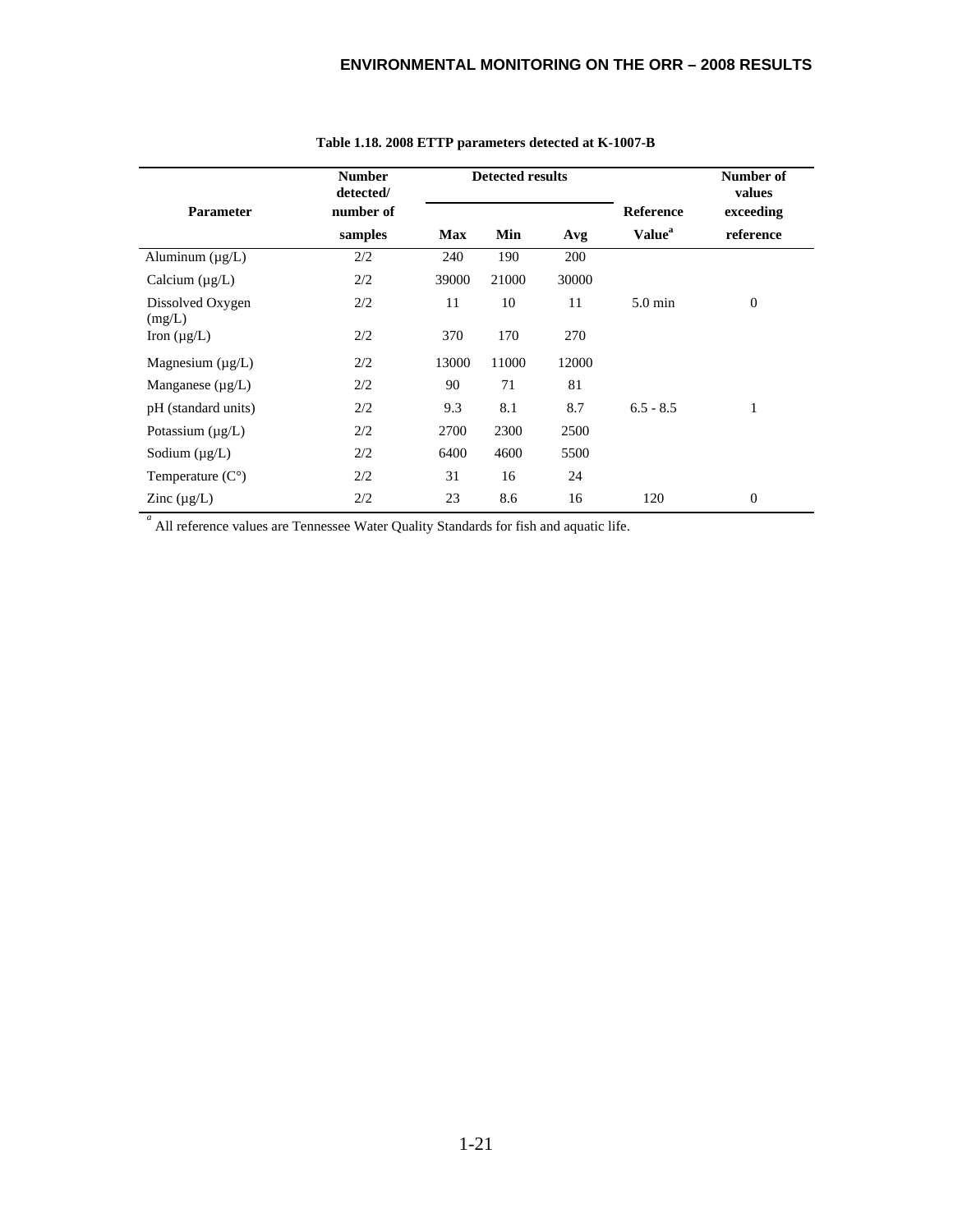|                                                  | Number detected/ | <b>Detected results</b> |          |            | <b>Number of values</b>   |                  |
|--------------------------------------------------|------------------|-------------------------|----------|------------|---------------------------|------------------|
| Parameter                                        | number of        |                         |          |            | Reference                 | exceeding        |
|                                                  | <b>Samples</b>   | <b>Max</b>              | Min      | Avg        | <b>Value</b> <sup>a</sup> | reference        |
| 1,1-Dichloroethane $(\mu g/L)$                   | 4/4              | 1.7                     | 1.0      | 1.5        |                           |                  |
| 1,2 Dichloroethane (µg/L)                        | 1/4              | $<\!\!10$               | $\leq$ 1 | $<$ 4.4    | 370                       | $\boldsymbol{0}$ |
| 1,1 Dichloroethene $(\mu g/L)$                   | 3/4              | $\leq$ 25               | 0.74     | < 6.9      | 7100                      | $\boldsymbol{0}$ |
| 1,1,2-Trichloro-1,2,2-<br>Trifluoroethane (µg/L) | 1/2              | $\leq$                  | .93      | < 3.0      |                           |                  |
| 1,1,1 Trichloroethane                            | 1/2              | < 5.0                   | 0.22     | < 2.6      |                           |                  |
| Aluminum                                         | 4/4              | 430                     | 23       | 148        |                           |                  |
| Barium $(\mu g/L)$                               | 4/4              | 69                      | 49       | 60         |                           |                  |
| Beryllium                                        | 2/4              | 0.19                    | < 0.04   | < 0.12     |                           |                  |
| Boron                                            | 4/4              | $80\,$                  | 26       | 61         |                           |                  |
| Cadmium                                          | 2/4              | < 0.16                  | < 0.1    | < 0.13     | 2.0                       | $\boldsymbol{0}$ |
| Calcium $(\mu g/L)$                              | 4/4              | 92000                   | 55000    | 77000      |                           |                  |
| Carbon tetrachloride (µg/L)                      | 4/4              | 5.8                     | 1.7      | 3.9        | 16                        | $\boldsymbol{0}$ |
| Chloroform (µg/L)                                | 4/4              | 3.5                     | 0.81     | 2.7        | 4700                      | $\boldsymbol{0}$ |
| Chloromethane                                    | 1/4              | $<$ 10                  | 0.92     | < 4.0      |                           |                  |
| Chromium $(\mu g/L)$                             | 4/4              | 15                      | 2.1      | 7.6        |                           |                  |
| cis-1,2 Dichloroethene $(\mu g/L)$               | 4/4              | 78                      | 25       | 59         |                           |                  |
| Cobalt                                           | 1/4              | < 0.27                  | < 0.16   | < 0.22     |                           |                  |
| Copper                                           | 4/4              | 4.0                     | 0.84     | 2.4        |                           |                  |
| Dissolved Oxygen (mg/L)                          | 4/4              | 16                      | 5.2      | 8.5        | $5.0 \text{ min}$         | $\boldsymbol{0}$ |
| Iron $(\mu g/L)$                                 | 4/4              | 520                     | 94       | 295        |                           |                  |
| Lead                                             | 3/4              | 2.4                     | < 0.53   | $<\!\!1.1$ |                           |                  |
| Lithium $(\mu g/L)$                              | 4/4              | 8.1                     | 3.8      | $7.0\,$    |                           |                  |
| Magnesium $(\mu g/L)$                            | 4/4              | 15000                   | 11000    | 13000      |                           |                  |
| Manganese (µg/L)                                 | 4/4              | 360                     | 140      | 260        |                           |                  |
| Methylene chloride                               | 1/4              | < 5.0                   | < 1.0    | < 3.4      | 5900                      | 0                |
| Nickel $(\mu g/L)$                               | 4/4              | 13                      | 5        | 9.1        | 470                       | $\boldsymbol{0}$ |
| Potassium (µg/L)                                 | 4/4              | 5400                    | 2200     | 4400       |                           |                  |
| Selenium                                         | 1/4              | < 1.5                   | < 0.74   | <1.1       | $20\,$                    | $\boldsymbol{0}$ |
| Sodium $(\mu g/L)$                               | 4/4              | 19000                   | 6000     | 11000      |                           |                  |
| Temperature $(C^{\circ})$                        | 4/4              | 21.3                    | 9.1      | 1.5        |                           |                  |
| Tetrachloroethene $(\mu g/L)$                    | 2/4              | $<$ 10                  | 0.94     | < 4.0      | 33                        | $\boldsymbol{0}$ |
| Trans-1,2 dichloroethene                         | 2/4              | $<\!\!10$               | 0.31     | < 3.8      |                           |                  |
| Trichloroethene (µg/L)                           | 4/4              | 73                      | $28\,$   | 59         | 300                       | $\boldsymbol{0}$ |
| Vanadium                                         | 4/4              | 0.94                    | 0.19     | 0.56       |                           |                  |
| Vinyl Chloride (µg/L)                            | 4/4              | 5.8                     | 2.3      | 4.0        | 24                        | $\boldsymbol{0}$ |
| pH (standard units)                              | 4/4              | $7.2\,$                 | 7.0      | 7.1        | $6.5 - 8.5$               | $\boldsymbol{0}$ |
| Zinc $(\mu g/L)$                                 | 4/4              | 14                      | 2.7      | 8.0        | 120                       | $\boldsymbol{0}$ |

|  |  | Table 1.19. 2008 ETTP parameters detected at K-1700 |  |  |
|--|--|-----------------------------------------------------|--|--|
|--|--|-----------------------------------------------------|--|--|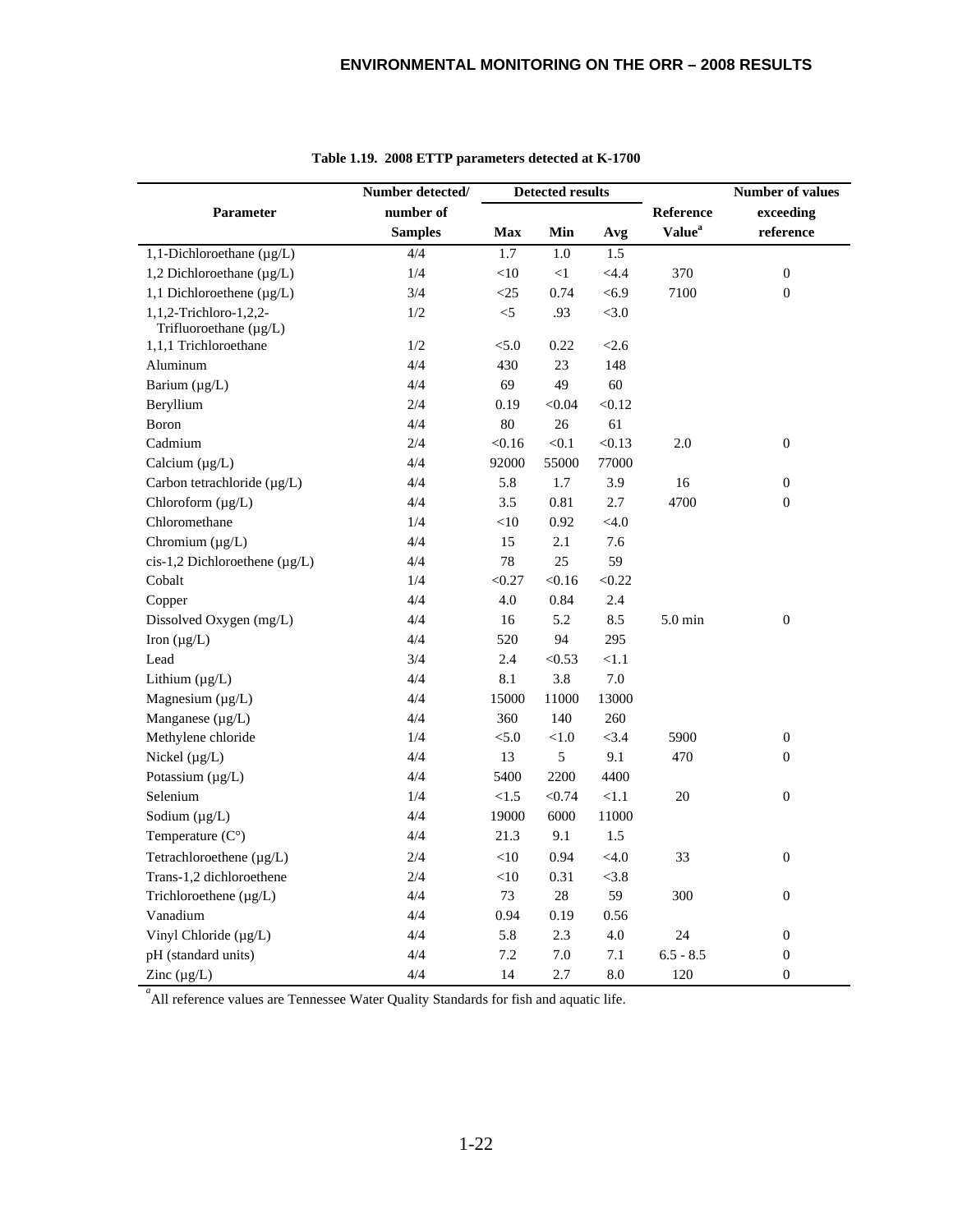|                           | Number detected/ |     | <b>Detected results</b> |     |                    | <b>Number of values</b> |
|---------------------------|------------------|-----|-------------------------|-----|--------------------|-------------------------|
| <b>Parameter</b>          | number of        |     |                         |     | <b>Reference</b>   | <b>Exceeding</b>        |
|                           | <b>Samples</b>   |     | Max Min                 | Avg | Value <sup>a</sup> | <b>Reference</b>        |
| Dissolved Oxygen $(mg/L)$ | 2/2              |     | 6.8                     | 22  | $5.0 \text{ min}$  |                         |
| pH (standard units)       | 2/2              | 7.6 | 7.5                     | 7.6 | $6.5 - 8.5$        |                         |
| Temperature $(C^{\circ})$ | 2/2              | 29  | 13                      | 21  |                    |                         |

#### **Table 1.20. 2008 ETTP parameters detected at K-1710**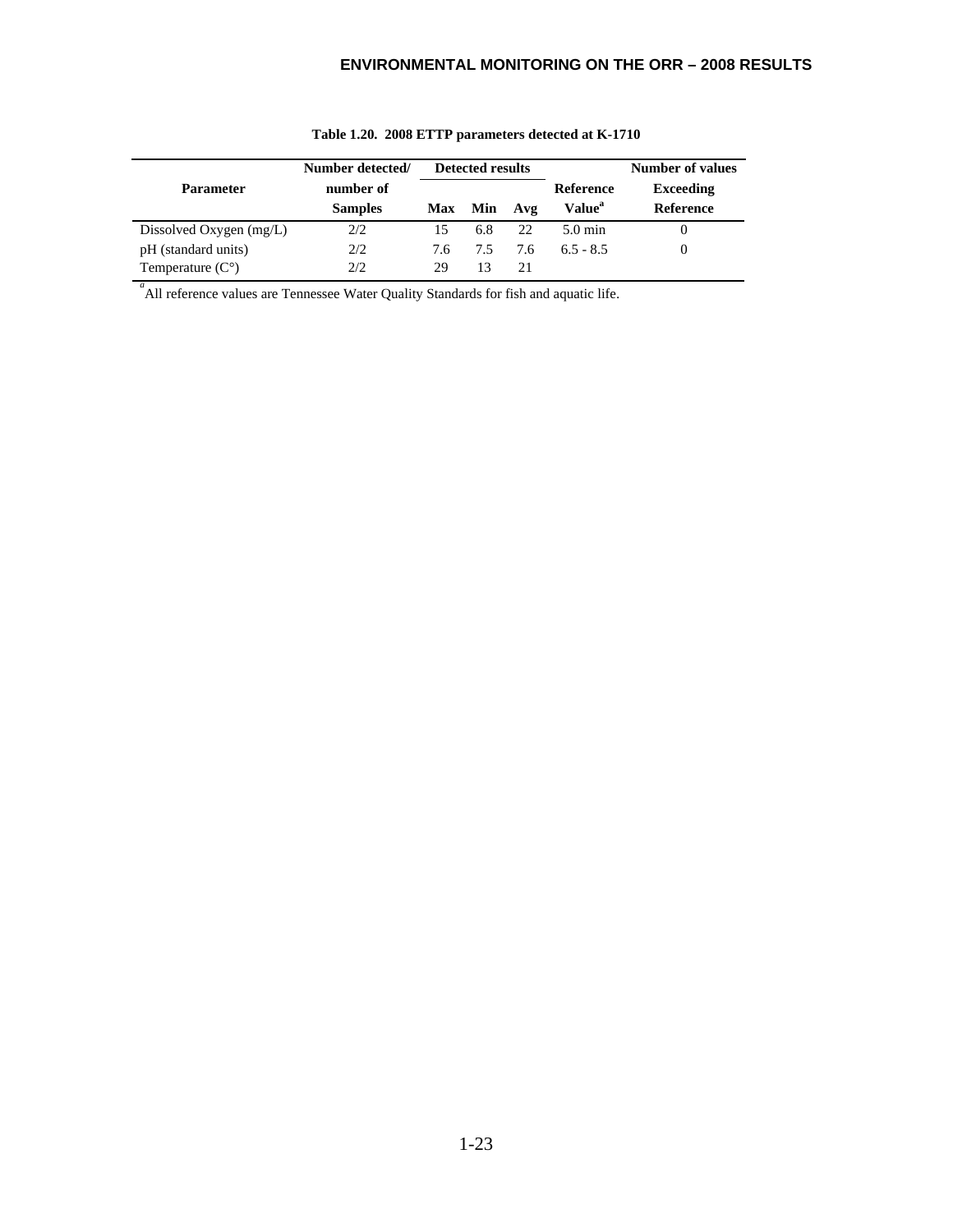|                                              | Number<br>detected/ |       | Detected results |       |                    | Number of<br>values |
|----------------------------------------------|---------------------|-------|------------------|-------|--------------------|---------------------|
| Parameter                                    | number of           |       |                  |       | Reference          | exceeding           |
|                                              | Samples             | Max   | Min              | Avg   | Value <sup>a</sup> | reference           |
| 1,1-Dichloroethane $(\mu g/L)$               | $\overline{1/1}$    | 5.6   | $\overline{5.6}$ | 5.6   |                    |                     |
| 1,1 Dichloroethene (µg/L)                    | $1/1$               | 36    | 36               | 36    | 7100               | $\boldsymbol{0}$    |
| 1,2-Dichloro-1,1,2 trifluoroet               | 1/1                 | 0.75  | 0.75             | 0.75  |                    |                     |
| cis-1,2 Dichlorethene (ug/L)                 | 1/1                 | 93    | 93               | 93    |                    |                     |
| 1,1,2-Trichloro-1,2,2,Trifluoroethane (µg/L) | 1/1                 | 1.9   | 1.9              | 1.9   |                    |                     |
| Acetone                                      | 1/1                 | 35    | 35               | 35    |                    |                     |
| Aluminum $(\mu g/L)$                         | 1/1                 | 24    | 24               | 24    |                    |                     |
| Arsenic                                      | 1/1                 | 1.6   | 1.6              | 1.6   | 340                | $\mathbf{0}$        |
| Barium                                       | 1/1                 | 69    | 69               | 69    |                    |                     |
| Beryllium                                    | 1/1                 | 0.11  | 0.11             | 0.11  |                    |                     |
| Boron                                        | 1/1                 | 110   | 110              | 110   |                    |                     |
| Cadmium                                      | $1/1\,$             | 0.28  | 0.28             | 0.28  | 2.0                | $\boldsymbol{0}$    |
| Calcium $(\mu g/L)$                          | 1/1                 | 83000 | 83000            | 83000 |                    |                     |
| Chromium $(\mu g/L)$                         | 1/1                 | 1.2   | 1.2              | 1.2   |                    |                     |
| Cobalt                                       | 1/1                 | 0.29  | 0.29             | 0.29  |                    |                     |
| Copper                                       | 1/1                 | 1.2   | 1.2              | 1.2   | 13                 | $\mathbf{0}$        |
| Dissolved Oxygen (mg/L)                      | 1/1                 | 13    | 13               | 13    | 5.0 min.           | $\boldsymbol{0}$    |
| Iron $(\mu g/L)$                             | 1/1                 | 200   | 200              | 200   |                    |                     |
| Lithium $(\mu g/L)$                          | 1/1                 | 12    | 12               | 12    |                    |                     |
| Magnesium $(\mu g/L)$                        | 1/1                 | 15000 | 15000            | 15000 |                    |                     |
| Manganese (µg/L)                             | 1/1                 | 130   | 130              | 130   |                    |                     |
| Methylene chloride                           | 1/1                 | 3     | 3                | 3     | 5900               | $\mathbf{0}$        |
| Nickel $(\mu g/L)$                           | 1/1                 | 8     | $\,8\,$          | 8     | 470                | $\boldsymbol{0}$    |
| pH (standard units)                          | 1/1                 | 7.3   | 7.3              | 7.3   | $6.5 - 8.5$        | $\mathbf{0}$        |
| Potassium $(\mu g/L)$                        | 1/1                 | 6000  | 6000             | 6000  |                    |                     |
| Sodium $(\mu g/L)$                           | 1/1                 | 17000 | 17000            | 17000 |                    |                     |
| Temperature $(C^{\circ})$                    | 1/1                 | 11    | 11               | 11    |                    |                     |
| Tetrachloroethene (µg/L)                     | 1/1                 | 1.6   | 1.6              | 1.6   | 33                 | $\boldsymbol{0}$    |
| Trichloroethene (µg/L)                       | 1/1                 | 49    | 49               | 49    | 300                | $\boldsymbol{0}$    |
| Vanadium                                     | 1/1                 | 0.56  | 0.56             | 0.56  |                    |                     |
| Zinc $(\mu g/L)$                             | $1/1\,$             | 11    | 11               | 11    | 120                | $\boldsymbol{0}$    |

#### **Table 1.21. 2008 ETTP parameters detected at MIK 0.45**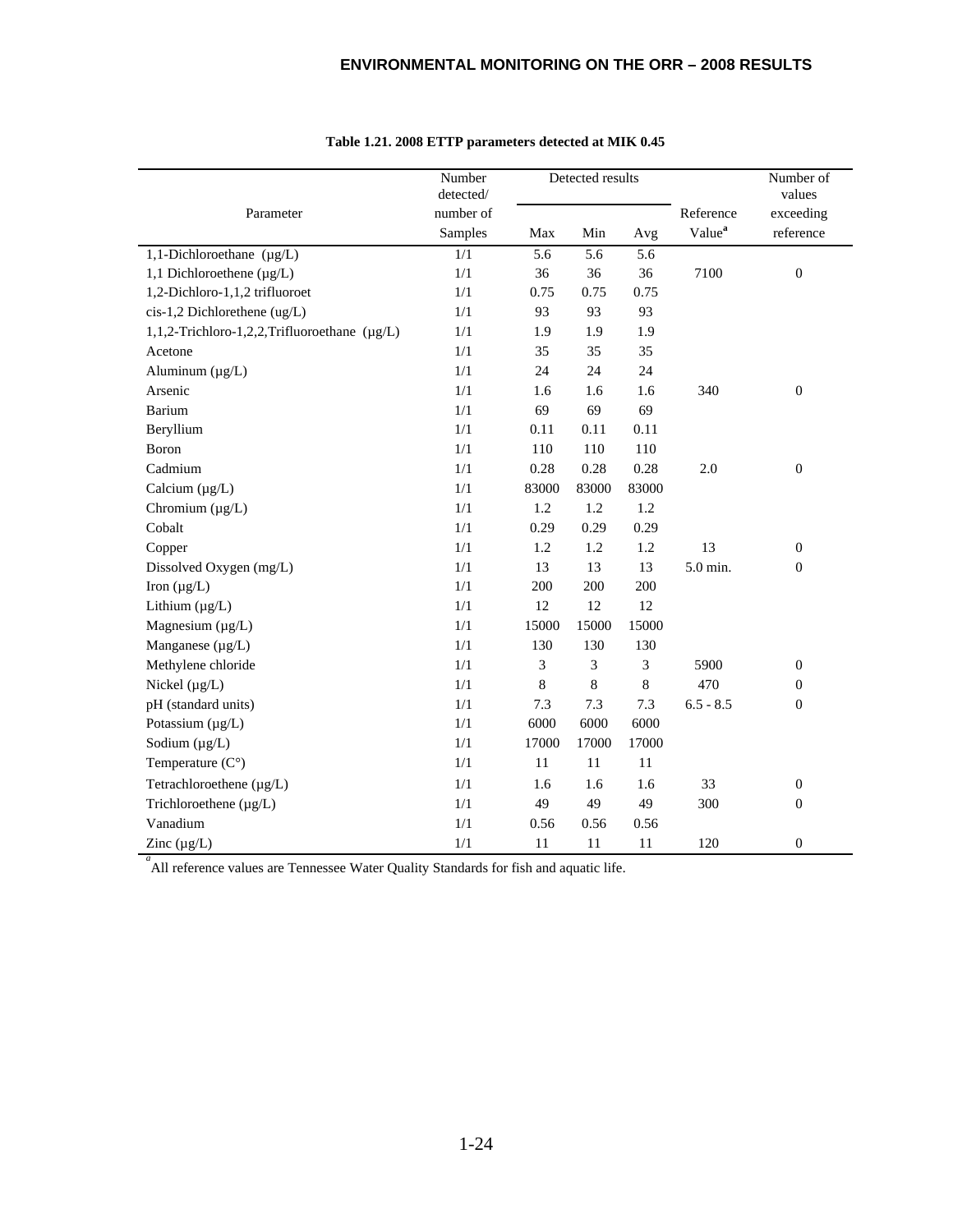|                                              | Number<br>detected/ |                | Detected results         |                |                    | Number of<br>values |
|----------------------------------------------|---------------------|----------------|--------------------------|----------------|--------------------|---------------------|
| Parameter                                    | number of           |                |                          |                | Reference          | exceeding           |
|                                              | Samples             | Max            | Min                      | Avg            | Value <sup>a</sup> | reference           |
| 1,1-Dichloroethane $(\mu g/L)$               | 1/1                 | 2.6            | 2.6                      | 2.6            |                    |                     |
| 1,1 Dichloroethene (µg/L)                    | 1/1                 | 1.7            | 1.7                      | 1.7            | 7100               | $\boldsymbol{0}$    |
| 1,2-Dichloro-1,1,2 trifluoroet               | $1/1$               | 0.45           | 0.45                     | 0.45           |                    |                     |
| cis-1,2 Dichlorethene (ug/L)                 | 1/1                 | 50             | 50                       | 50             |                    |                     |
| 1,1,2-Trichloro-1,2,2,Trifluoroethane (µg/L) | 1/1                 | 1.3            | 1.3                      | 1.3            |                    |                     |
| Acetone                                      | 1/1                 | 35             | 35                       | 35             |                    |                     |
| Aluminum $(\mu g/L)$                         | 1/1                 | 23             | 23                       | 23             |                    |                     |
| Arsenic                                      | 1/1                 | 1.7            | 1.7                      | 1.7            | 340                | $\boldsymbol{0}$    |
| Barium                                       | 1/1                 | 54             | 54                       | 54             |                    |                     |
| Beryllium                                    | 1/1                 | 0.13           | 0.13                     | 0.13           |                    |                     |
| Boron                                        | 1/1                 | 37             | 37                       | 37             |                    |                     |
| Cadmium                                      | 1/1                 | 0.26           | 0.26                     | 0.26           | 2.0                | $\overline{0}$      |
| Calcium $(\mu g/L)$                          | 1/1                 | 78000          | 78000                    | 78000          |                    |                     |
| Chromium $(\mu g/L)$                         | 1/1                 | 1.7            | 1.7                      | 1.7            |                    |                     |
| Copper                                       | 1/1                 | 1.1            | 1.1                      | 1.1            | 13                 | $\boldsymbol{0}$    |
| Dissolved Oxygen (mg/L)                      | 1/1                 | 14             | 14                       | 14             | 5.0 min.           | $\mathbf{0}$        |
| Iron $(\mu g/L)$                             | 1/1                 | 91             | 91                       | 91             |                    |                     |
| Lithium $(\mu g/L)$                          | 1/1                 | 5.9            | 5.9                      | 5.9            |                    |                     |
| Magnesium $(\mu g/L)$                        | 1/1                 | 15000          | 15000                    | 15000          |                    |                     |
| Manganese (µg/L)                             | 1/1                 | 110            | 110                      | 110            |                    |                     |
| Methylene chloride                           | 1/1                 | 3              | 3                        | 3              | 5900               | $\boldsymbol{0}$    |
| Nickel $(\mu g/L)$                           | 1/1                 | $\overline{4}$ | $\overline{\mathcal{L}}$ | $\overline{4}$ | 470                | $\boldsymbol{0}$    |
| pH (standard units)                          | 1/1                 | 7.7            | 7.7                      | 7.7            | $6.5 - 8.5$        | $\mathbf{0}$        |
| Potassium (µg/L)                             | $1/1$               | 3800           | 3800                     | 3800           |                    |                     |
| Sodium $(\mu g/L)$                           | 1/1                 | 15000          | 15000                    | 15000          |                    |                     |
| Temperature $(C^{\circ})$                    | 1/1                 | 11             | 11                       | 11             |                    |                     |
| Trichloroethene $(\mu g/L)$                  | 1/1                 | 13             | 13                       | 13             | 300                | $\boldsymbol{0}$    |
| Vanadium                                     | 1/1                 | 0.45           | 0.45                     | 0.45           |                    |                     |
| Vinyl chloride                               | 1/1                 | 5              | 5                        | 5              | 24                 | $\mathbf{0}$        |
| Zinc $(\mu g/L)$                             | $1/1\,$             | 2.5            | 2.5                      | 2.5            | 120                | $\mathbf{0}$        |

#### **Table 1.22. 2008 ETTP parameters detected at MIK 0.59**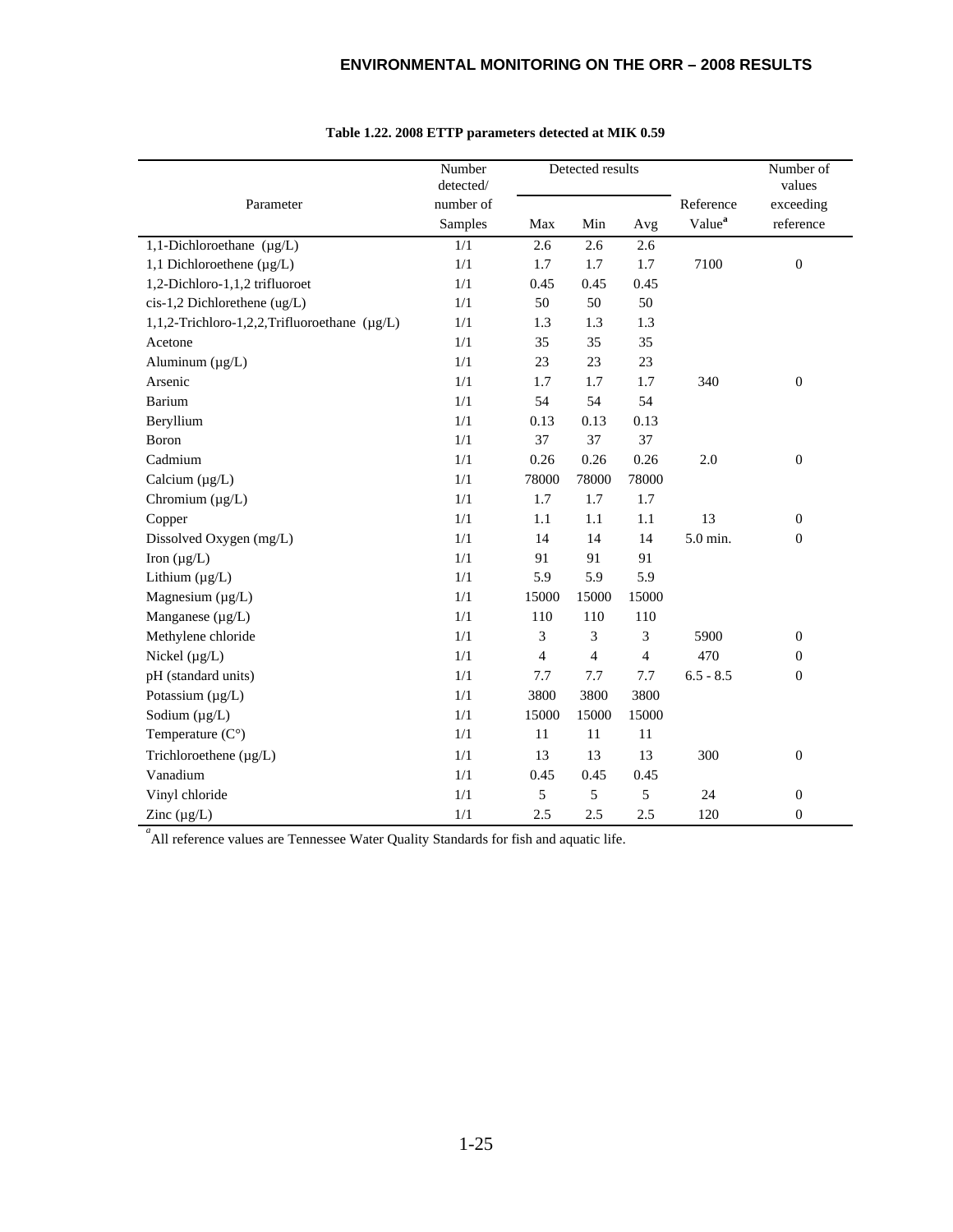|                                              | Number    |          | Detected results |          |                    | Number of        |
|----------------------------------------------|-----------|----------|------------------|----------|--------------------|------------------|
|                                              | detected/ |          |                  |          |                    | values           |
| Parameter                                    | number of |          |                  |          | Reference          | exceeding        |
|                                              | Samples   | Max      | Min              | Avg      | Value <sup>a</sup> | reference        |
| 1,1-Dichloroethane $(\mu g/L)$               | 4/4       | 0.5      | 0.19             | 0.35     |                    |                  |
| 1,2 Dichloroethane (µg/L)                    | 2/4       | $\leq$   | $\leq$ 1         | < 1.6    | 370                | $\boldsymbol{0}$ |
| 1,1 Dichloroethene $(\mu g/L)$               | 2/4       | $<\!\!5$ | 0.18             | $<1.6$   | 7100               | $\boldsymbol{0}$ |
| cis-1,2 Dichlorethene (ug/L)                 | 4/4       | $10\,$   | 3.5              | 7.4      |                    |                  |
| 2-Ethyl-1-hexanol                            | 1/1       | 6.4      | 6.4              | 6.4      |                    |                  |
| 1,1,1-Trichloroethane                        | 1/4       | ${<}2$   | 0.2              | < 1.1    |                    |                  |
| 1,1,2-Trichloro-1,2,2,Trifluoroethane (µg/L) | $2/2\,$   | 0.74     | 0.34             | 0.54     |                    |                  |
| Aluminum $(\mu g/L)$                         | 4/4       | 810      | 87               | 440      |                    |                  |
| Arsenic                                      | 1/4       | < 1.8    | < 0.88           | < 1.4    | 340                | $\boldsymbol{0}$ |
| Barium                                       | 4/4       | 75       | 39               | 62       |                    |                  |
| Beryllium                                    | 2/4       | 0.19     | < 0.04           | < 0.13   |                    |                  |
| Boron                                        | 4/4       | 51       | 16               | 35       |                    |                  |
| Cadmium                                      | 1/4       | 0.29     | < 0.1            | < 0.15   | $2.0\,$            | $\boldsymbol{0}$ |
| Calcium $(\mu g/L)$                          | 4/4       | 100000   | 42000            | 78000    |                    |                  |
| Chloroethane                                 | $2/4$     | $<\!\!2$ | 0.6              | $<1.1\,$ |                    |                  |
| Chloromethane                                | 2/4       | ${<}2$   | 0.44             | $<1.0$   |                    |                  |
| Chromium $(\mu g/L)$                         | 4/4       | 54       | $2.5\,$          | 33       |                    |                  |
| Cobalt                                       | 2/4       | 0.99     | < 0.19           | < 0.55   |                    |                  |
| Copper                                       | 4/4       | 3.9      | 0.72             | 2.8      | 13                 | $\boldsymbol{0}$ |
| Dissolved Oxygen (mg/L)                      | 4/4       | 13       | 6.7              | 9.5      | 5.0 min.           | $\overline{0}$   |
| Iron $(\mu g/L)$                             | 4/4       | 1000     | 160              | 570      |                    |                  |
| Lead                                         | 4/4       | 1.7      | $\mathbf{1}$     | 1.2      | 65                 | $\boldsymbol{0}$ |
| Lithium $(\mu g/L)$                          | 4/4       | 9        | 2.7              | 6.4      |                    |                  |
| Magnesium (µg/L)                             | 4/4       | 15000    | 9900             | 13000    |                    |                  |
| Manganese $(\mu g/L)$                        | 4/4       | 340      | 55               | 230      |                    |                  |
| Nickel $(\mu g/L)$                           | 4/4       | 13       | 3.3              | 9.0      | 470                | $\boldsymbol{0}$ |
| pH (standard units)                          | 4/4       | 7.4      | 7.2              | 7.3      | $6.5 - 8.5$        | $\overline{0}$   |
| Potassium (µg/L)                             | 4/4       | 4500     | 1500             | 3400     |                    |                  |
| Sodium $(\mu g/L)$                           | 4/4       | 17000    | 4600             | 12000    |                    |                  |
| Temperature $(C^{\circ})$                    | 4/4       | 231      | 9.2              | 16       |                    |                  |
| Tetrachloroethene (µg/L)                     | 4/4       | 5.4      | 0.51             | 2.7      | 33                 | $\boldsymbol{0}$ |
| Trichloroethene (µg/L)                       | 4/4       | 16       | 0.5              | 6.5      | 810                | $\overline{0}$   |
| Vanadium                                     | 4/4       | 1.9      | 0.33             | 1.1      |                    |                  |
| Vinyl chloride                               | 3/4       | $\leq$ 1 | 0.21             | < 0.56   | 24                 | $\boldsymbol{0}$ |
| Zinc $(\mu g/L)$                             | 4/4       | 28       | 5.4              | 13       | 120                | $\overline{0}$   |

#### **Table 1.23. 2008 ETTP parameters detected at MIK 0.71**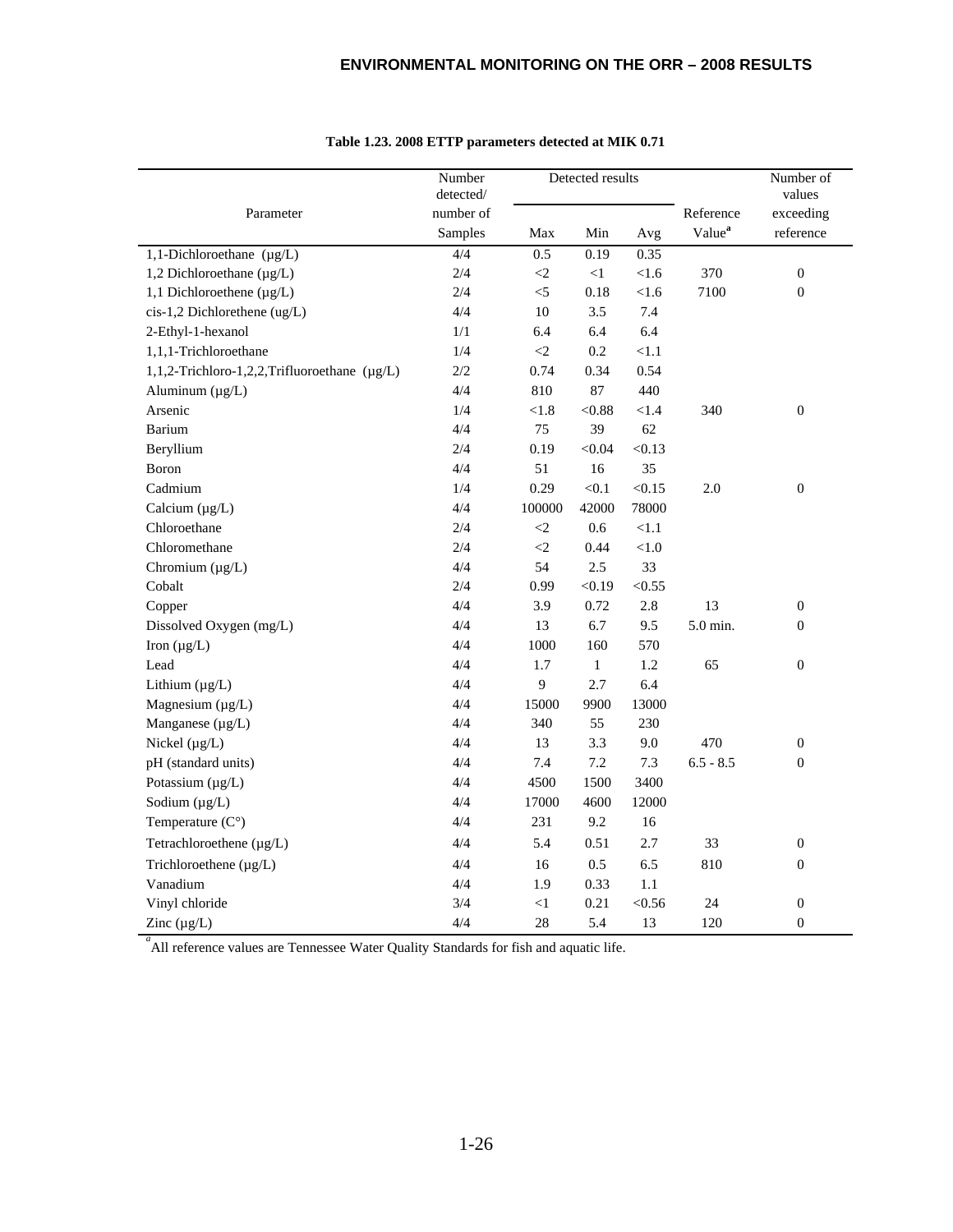|                                | Number<br>detected/ |                     | Detected results |          |                    | Number of<br>values |
|--------------------------------|---------------------|---------------------|------------------|----------|--------------------|---------------------|
| Parameter                      | number of           |                     |                  |          | Reference          | exceeding           |
|                                | Samples             | Max                 | Min              | Avg      | Value <sup>a</sup> | reference           |
|                                | 2/4                 |                     |                  |          |                    |                     |
| 1,2-Dichloroethane $(\mu g/L)$ |                     | $\langle 2$         | $<$ 1            | < 1.4    |                    |                     |
| 2-Ethyl-1-hexanol              | 1/1                 | 4.4                 | 4.4              | 4.4      |                    |                     |
| Aluminum $(\mu g/L)$           | 4/4                 | 190                 | 37               | 130      |                    |                     |
| Barium                         | 4/4                 | 60                  | 38               | 53       |                    |                     |
| Beryllium                      | 2/4                 | < 0.11              | < 0.04           | < 0.09   |                    |                     |
| Boron                          | 4/4                 | 9.9                 | 5.1              | 7.0      |                    |                     |
| Cadmium                        | 1/4                 | 0.23                | < 0.1            | < 0.14   | 2.0                | $\boldsymbol{0}$    |
| Calcium $(\mu g/L)$            | 4/4                 | 24000               | 11000            | 21000    |                    |                     |
| Chloroethane                   | 2/4                 | $\langle 2$         | 0.36             | ${<}1.0$ |                    |                     |
| Chloromethane                  | 2/4                 | $\langle 2 \rangle$ | 0.29             | < 0.98   |                    |                     |
| Chromium (µg/L)                | 4/4                 | 0.52                | 0.42             | 0.47     |                    |                     |
| Dissolved Oxygen (mg/L)        | 4/4                 | 14                  | 7.2              | 9.9      | 5.0 min.           | $\mathbf{0}$        |
| Iron $(\mu g/L)$               | 4/4                 | 410                 | 6.3              | 230      |                    |                     |
| Lead                           | 2/4                 | $\mathbf{1}$        | < 0.49           | < 0.72   | 65                 | $\boldsymbol{0}$    |
| Lithium $(\mu g/L)$            | 4/4                 | 1.6                 | 1.5              | 1.5      |                    |                     |
| Magnesium $(\mu g/L)$          | 4/4                 | 15000               | 5900             | 12000    |                    |                     |
| Manganese (µg/L)               | 4/4                 | 110                 | 16               | 64       |                    |                     |
| Nickel $(\mu g/L)$             | 4/4                 | 1.5                 | 0.96             | 1.2      | 470                | $\boldsymbol{0}$    |
| pH (standard units)            | 4/4                 | 7.6                 | 7.2              | 7.4      | $6.5 - 8.5$        | $\mathbf{0}$        |
| Potassium $(\mu g/L)$          | 4/4                 | 13000               | 620              | 950      |                    |                     |
| Selenium                       | 1/4                 | 1.5                 | < 0.74           | < 1.1    | 20                 | $\boldsymbol{0}$    |
| Sodium $(\mu g/L)$             | 4/4                 | 990                 | 630              | 790      |                    |                     |
| Temperature $(C^{\circ})$      | 4/4                 | 23                  | 9.5              | 16       |                    |                     |
| Vanadium                       | 3/4                 | 0.49                | < 0.25           | < 0.38   |                    |                     |
| Zinc $(\mu g/L)$               | 4/4                 | 9.5                 | 1.3              | 5.4      | 120                | $\mathbf{0}$        |

#### **Table 1.24. 2008 ETTP parameters detected at MIK 1.4**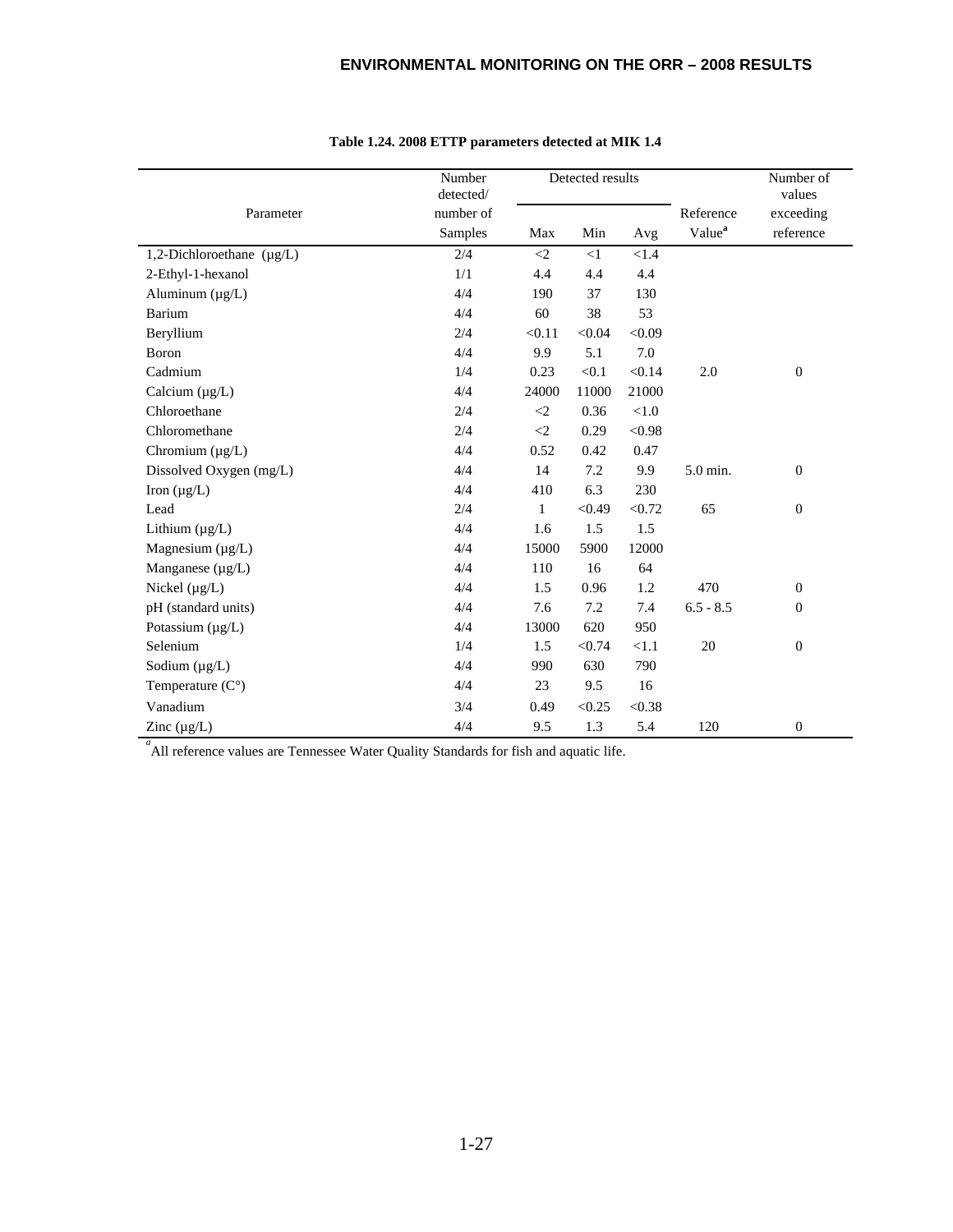#### **Table 2.1. Constituents Detected in Exit Pathway groundwater at ORNL, 2008 (a)**

|                                            | Wet        | Dry        | Reference         |  |  |  |  |
|--------------------------------------------|------------|------------|-------------------|--|--|--|--|
| Parameter                                  | Season (b) | Season (b) | value $[ref](c)$  |  |  |  |  |
| Well 857 - WOC Discharge Area Exit Pathway |            |            |                   |  |  |  |  |
| Field measurements                         |            |            |                   |  |  |  |  |
| Conductivity                               | 0.02       | 0.02       | n/a               |  |  |  |  |
| Dissolved Oxygen                           | 8.9        | 5.2        | n/a               |  |  |  |  |
| pH                                         | 4.2        | 4.8        | n/a               |  |  |  |  |
| RedOx                                      | 250        | 230        | n/a               |  |  |  |  |
| Temperature                                | 14         | 17         | 30.5[1]           |  |  |  |  |
| Turbidity                                  | 0.0        | 0.0        | 1[2]              |  |  |  |  |
| Metals $(mg/L)$                            |            |            |                   |  |  |  |  |
| Aluminum                                   | E1.5       | 0.24       | $(0.05, 0.2)$ [3] |  |  |  |  |
| Barium                                     | 0.017      | 0.016      | 2[1]              |  |  |  |  |
| Beryllium                                  | 0.00013    | 0.0001     | 0.004[1]          |  |  |  |  |
| Boron                                      | 0.0069     | 0.011      | n/a               |  |  |  |  |
| Calcium                                    | 0.34       | 0.38       | n/a               |  |  |  |  |
| Chromium                                   | 0.008      | 0.0029     | 0.1[1]            |  |  |  |  |
| Cobalt                                     | 0.00079    | 0.00029    | n/a               |  |  |  |  |
| Copper                                     | 0.0013     | 0.00036    | 1.3[2]            |  |  |  |  |
| Iron                                       | 1.2        | 0.2        | 0.3[3]            |  |  |  |  |
| Lead                                       | 0.0045     | 0.0016     | 0.005[1]          |  |  |  |  |
| Magnesium                                  | 1.2        | 0.86       | n/a               |  |  |  |  |
| Manganese                                  | 0.05       | 0.011      | 0.05[3]           |  |  |  |  |
| Molybdenum                                 | 0.00017    | 0.0001     | n/a               |  |  |  |  |
| Nickel                                     | 0.0043     | 0.0024     | 0.1[1]            |  |  |  |  |
| Phosphorous                                | 0.022      | 0.02       | n/a               |  |  |  |  |
| Potassium                                  | 0.69       | 0.37       | n/a               |  |  |  |  |
| Silicon                                    | 6.9        | 5.2        | n/a               |  |  |  |  |
| Sodium                                     | 0.72       | 0.66       | n/a               |  |  |  |  |
| Strontium                                  | 0.003      | 0.0033     | n/a               |  |  |  |  |
| Sulfur                                     | 0.033      | 0.062      | n/a               |  |  |  |  |
| Thallium                                   | 0.00038    | 0.0003     | 0.002[1]          |  |  |  |  |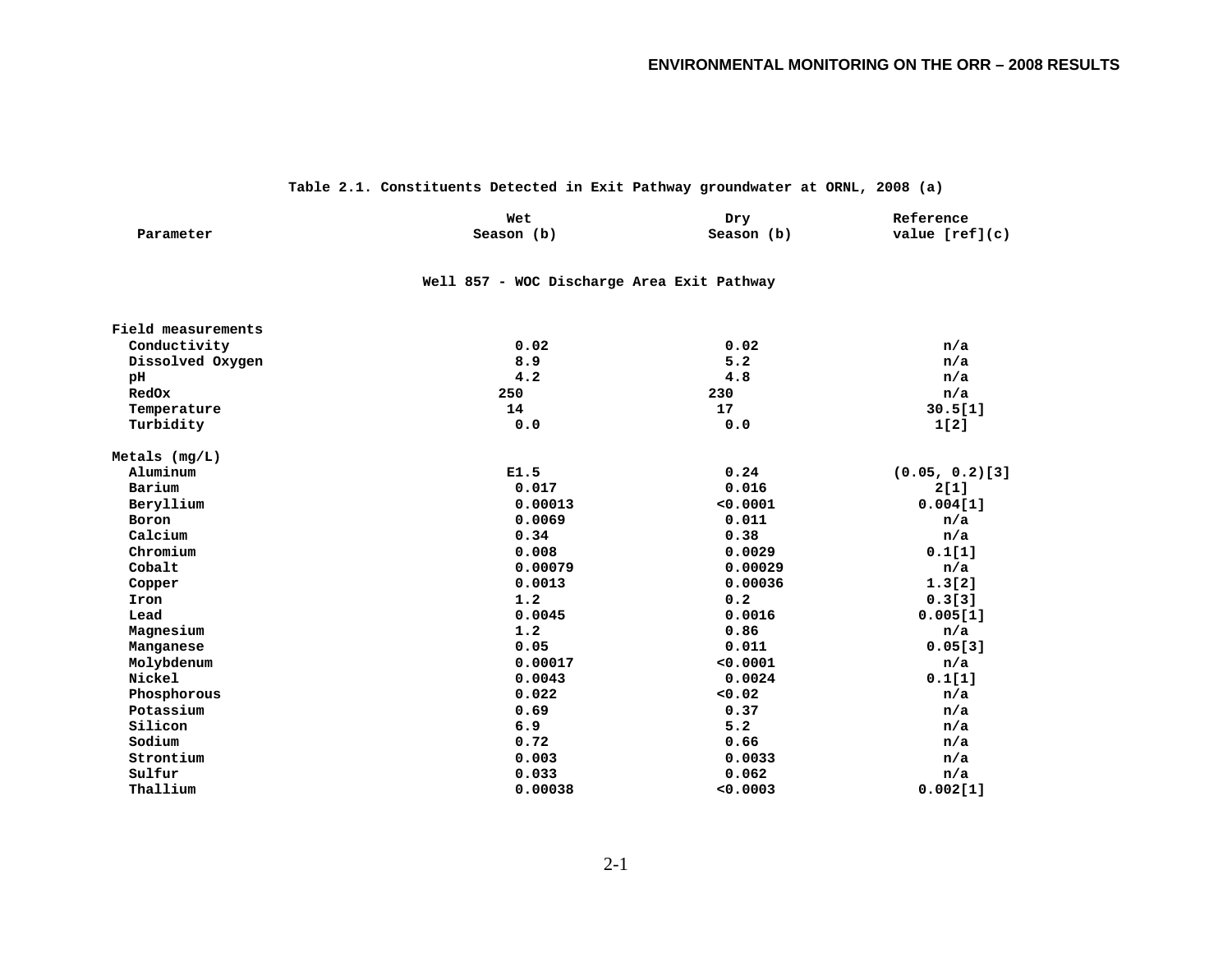| Thorium                   | 0.00056                                    | 0.0002     | n/a               |
|---------------------------|--------------------------------------------|------------|-------------------|
|                           | Table 2.1. (continued)                     |            |                   |
|                           | Wet                                        | Dry        | Reference         |
| Parameter                 | Season (b)                                 | Season (b) | value $[ref](c)$  |
|                           |                                            |            |                   |
| Titanium                  | 0.013                                      | 0.0031     | n/a               |
| Uranium                   | 0.0005                                     | < 0.00005  | n/a               |
| Zinc                      | 0.0083                                     | 0.0035     | 5[3]              |
| Zirconium                 | 0.0047                                     | < 0.0005   | n/a               |
| Radionuclides (pCi/L) (f) |                                            |            |                   |
| Beta activity             | $U - 0.59$                                 | $12*$      | 50[2]             |
| Tritium                   | 660*                                       | 580*       | 20,000[2]         |
|                           | Well 858 - WOC Discharge Area Exit Pathway |            |                   |
| Field measurements        |                                            |            |                   |
| Conductivity              | 0.22                                       | 0.23       | n/a               |
| Dissolved Oxygen          | 3.6                                        | 1.1        | n/a               |
| pH                        | 7.9                                        | 8.2        | n/a               |
| RedOx                     | 110                                        | 180        | n/a               |
| Temperature               | 14                                         | 16         | 30.5[1]           |
| Turbidity                 | 8.0                                        | 2.0        | 1[2]              |
| Metals $(mq/L)$           |                                            |            |                   |
| Aluminum                  | E0.029                                     | 0.012      | $(0.05, 0.2)$ [3] |
| Barium                    | 0.097                                      | 0.13       | 2[1]              |
| Boron                     | 0.0077                                     | 0.011      | n/a               |
| Calcium                   | 29                                         | 31         | n/a               |
| Cobalt                    | 0.00017                                    | 0.0001     | n/a               |
| Copper                    | 0.00073                                    | 0.00046    | 1.3[2]            |
| Iron                      | 0.43                                       | 0.066      | 0.3[3]            |
| Lead                      | 0.00074                                    | 0.038      | 0.005[1]          |
| Lithium                   | 0.0051                                     | 0.0058     | n/a               |
| Magnesium                 | 6.9                                        | 5.8        | n/a               |
| Manganese                 | 0.0038                                     | 0.001      | 0.05[3]           |
| Molybdenum                | 0.00061                                    | 0.00025    | n/a               |
| Nickel                    | 0.0017                                     | 0.0005     | 0.1[1]            |
| Phosphorous               | 0.022                                      | 0.022      | n/a               |
| Potassium                 | 1.0                                        | 0.92       | n/a               |
|                           |                                            |            |                   |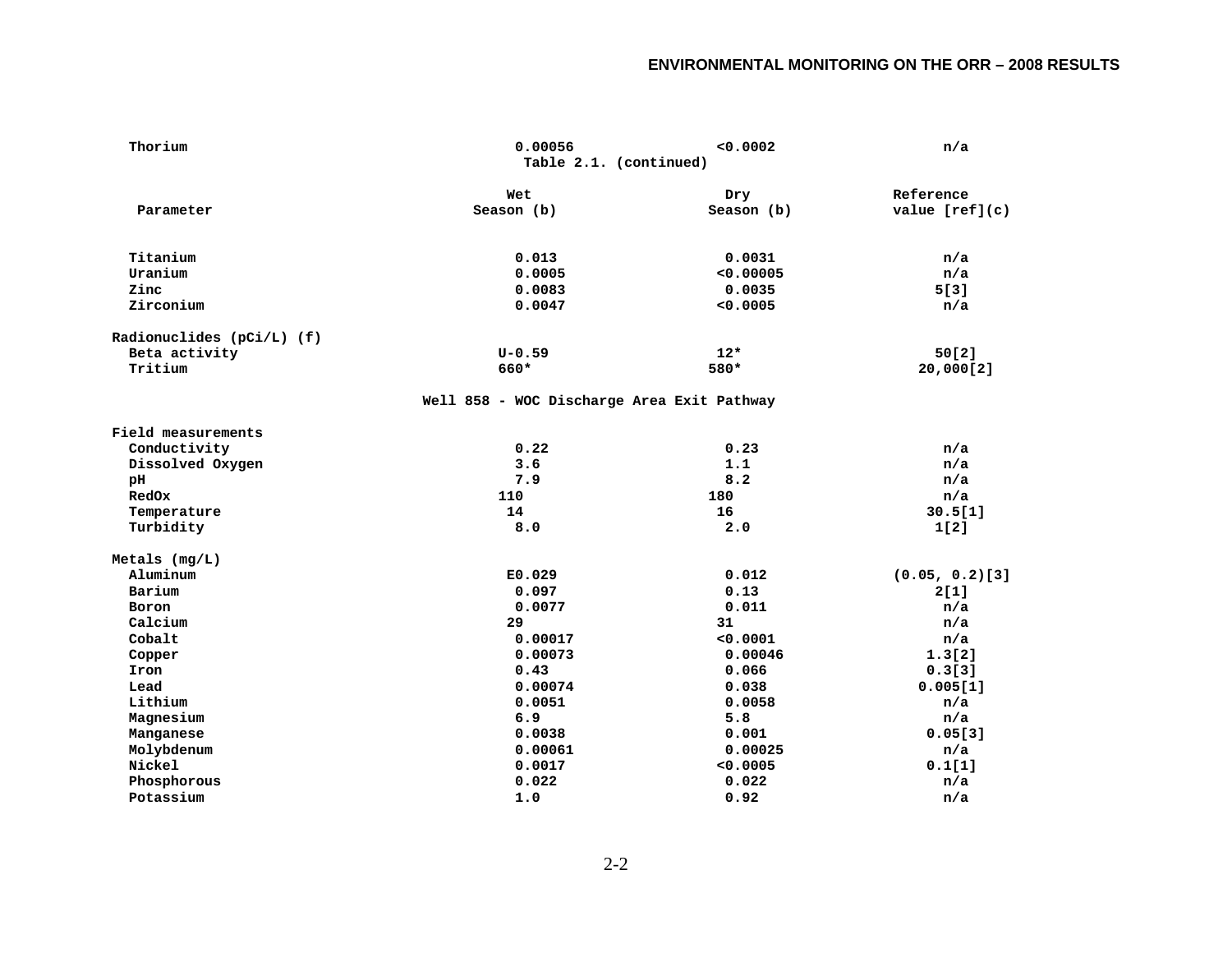| Silicon                       | 9.1                                         | 7.5        | n/a               |  |  |
|-------------------------------|---------------------------------------------|------------|-------------------|--|--|
|                               | Table 2.1. (continued)                      |            |                   |  |  |
|                               | Wet                                         | Dry        | Reference         |  |  |
| Parameter                     | Season (b)                                  | Season (b) | value $[ref](c)$  |  |  |
|                               |                                             |            |                   |  |  |
| Sodium                        | 4.2                                         | 4.7        | n/a               |  |  |
| Strontium                     | 0.079                                       | 0.094      | n/a               |  |  |
| Sulfur                        | 4.9                                         | 4.3        | n/a               |  |  |
| Titanium                      | 0.0029                                      | 0.002      | n/a               |  |  |
| Uranium                       | 0.00013                                     | 0.00008    | n/a               |  |  |
| Zinc                          | 0.0035                                      | 0.0026     | 5[3]              |  |  |
| Radionuclides (pCi/L) (f)     |                                             |            |                   |  |  |
| Beta activity                 | $U2.4*$                                     | $12*$      | 50[2]             |  |  |
| Semi-volatile organics (ug/L) |                                             |            |                   |  |  |
| Bis(2-ethylhexyl)phthalate    | U10                                         | J4.5       | n/a               |  |  |
|                               | Well 1190 - WOC Discharge Area Exit Pathway |            |                   |  |  |
| Field measurements            |                                             |            |                   |  |  |
| Conductivity                  | 0.8                                         | 0.83       | n/a               |  |  |
| Dissolved Oxygen              | 2.0                                         | 0.45       | n/a               |  |  |
| рH                            | 6.9                                         | 7.1        | n/a               |  |  |
| RedOx                         | $-200$                                      | $-200$     | n/a               |  |  |
| Temperature                   | 16                                          | 19         | 30.5[1]           |  |  |
| Turbidity                     | 2.0                                         | 5.0        | 1[2]              |  |  |
| Metals $(mg/L)$               |                                             |            |                   |  |  |
| Aluminum                      | 0.005                                       | 0.0077     | $(0.05, 0.2)$ [3] |  |  |
| Antimony                      | 0.0005                                      | 0.00083    | 0.006[1]          |  |  |
| Barium                        | 0.72                                        | 0.84       | 2[1]              |  |  |
| Boron                         | 0.035                                       | 0.034      | n/a               |  |  |
| Cadmium                       | < 0.00011                                   | 0.00014    | 0.005[1]          |  |  |
| Calcium                       | 140                                         | 140        | n/a               |  |  |
| Cobalt                        | 0.00017                                     | 0.00026    | n/a               |  |  |
| Copper                        | 0.00078                                     | 0.00061    | 1.3[2]            |  |  |
| Iron                          | 0.21                                        | 0.36       | 0.3[3]            |  |  |
| Lead                          | 0.0005                                      | 0.0036     | 0.005[1]          |  |  |
| Lithium                       | 0.021                                       | 0.024      | n/a               |  |  |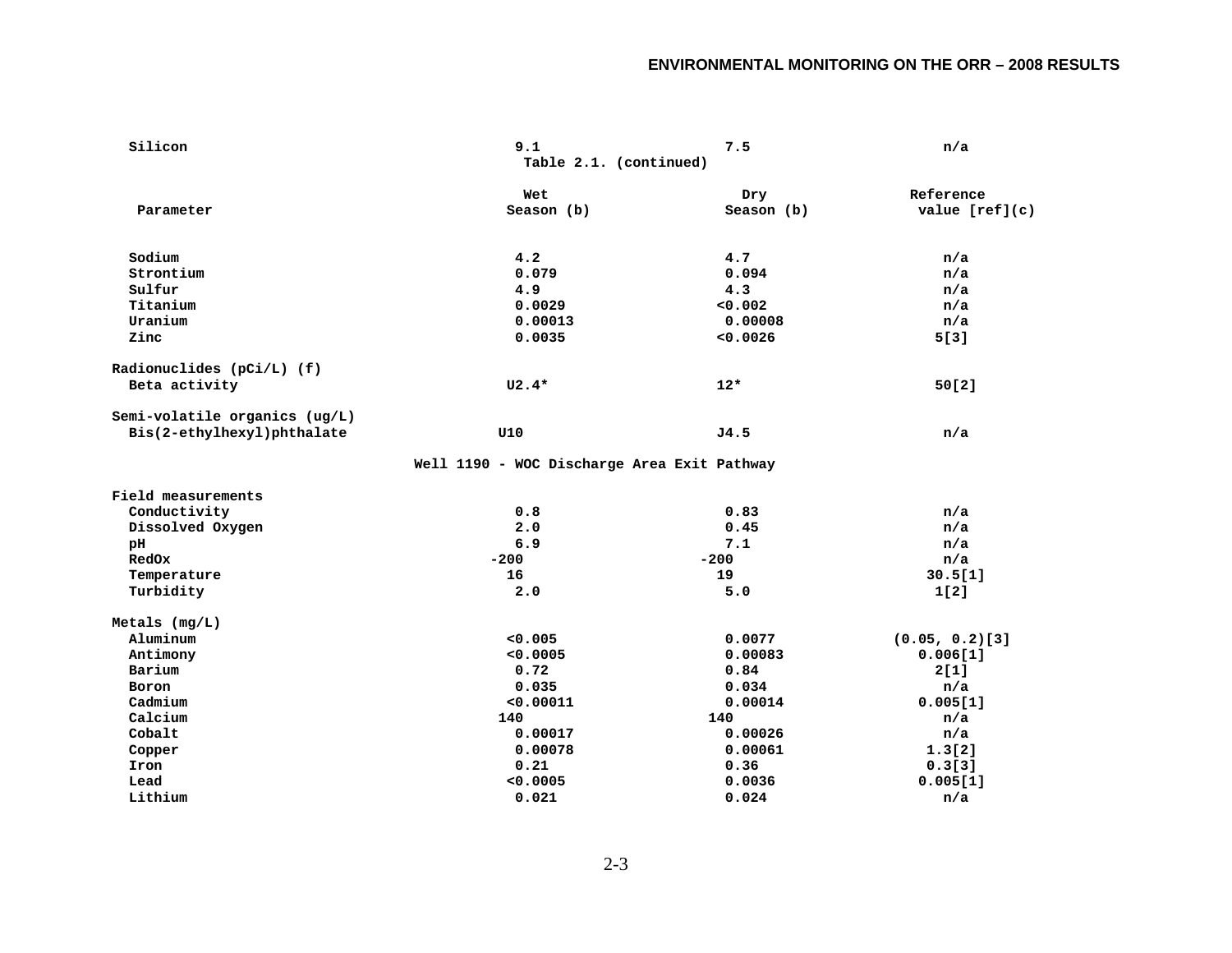| Magnesium                     | 20                                          | E17        | n/a               |
|-------------------------------|---------------------------------------------|------------|-------------------|
|                               | Table 2.1. (continued)                      |            |                   |
|                               | Wet                                         | Dry        | Reference         |
| Parameter                     | Season (b)                                  | Season (b) | value [ref](c)    |
| Manganese                     | 0.074                                       | 0.078      | 0.05[3]           |
| Molybdenum                    | 0.0003                                      | 0.0001     | n/a               |
| Nickel                        | 0.0025                                      | 0.0021     | 0.1[1]            |
| Potassium                     | 1.7                                         | 2.0        | n/a               |
| Silicon                       | 8.7                                         | 8.8        | n/a               |
| Silver                        | 0.0002                                      | 0.00074    | 0.1[3]            |
| Sodium                        | 12                                          | $12 \,$    | n/a               |
| Strontium                     | 0.43                                        | 0.52       | n/a               |
| Sulfur                        | 0.4                                         | 0.24       | n/a               |
| Thallium                      | 0.00045                                     | 0.0003     | 0.002[1]          |
| Thorium                       | 0.0003                                      | 0.0002     | n/a               |
| Uranium                       | 0.00034                                     | 0.00034    | n/a               |
| Zinc                          | 0.0033                                      | 0.0047     | 5[3]              |
| Zirconium                     | 0.0014                                      | 0.0005     | n/a               |
| Radionuclides (pCi/L) (f)     |                                             |            |                   |
| Beta activity                 | $U3.7*$                                     | $11*$      | 50[2]             |
| Tritium                       | 22,000*                                     | 25,000*    | 20,000[2]         |
| Semi-volatile organics (ug/L) |                                             |            |                   |
| Bis(2-ethylhexyl)phthalate    | J4.1                                        | J4.7       | n/a               |
| Diethyl phthalate             | J2.6                                        | U10        | n/a               |
|                               | Well 1191 - WOC Discharge Area Exit Pathway |            |                   |
| Field measurements            |                                             |            |                   |
| Conductivity                  | 0.5                                         | 0.53       | n/a               |
| Dissolved Oxygen              | 0.7                                         | 1.2        | n/a               |
| pH                            | 6.7                                         | 7.1        | n/a               |
| RedOx                         | $-150$                                      | $-160$     | n/a               |
| Temperature                   | 16                                          | 18         | 30.5[1]           |
| Turbidity                     | 3.0                                         | 3.0        | 1[2]              |
| Metals (mg/L)                 |                                             |            |                   |
| Aluminum                      | 0.005                                       | 0.0096     | $(0.05, 0.2)$ [3] |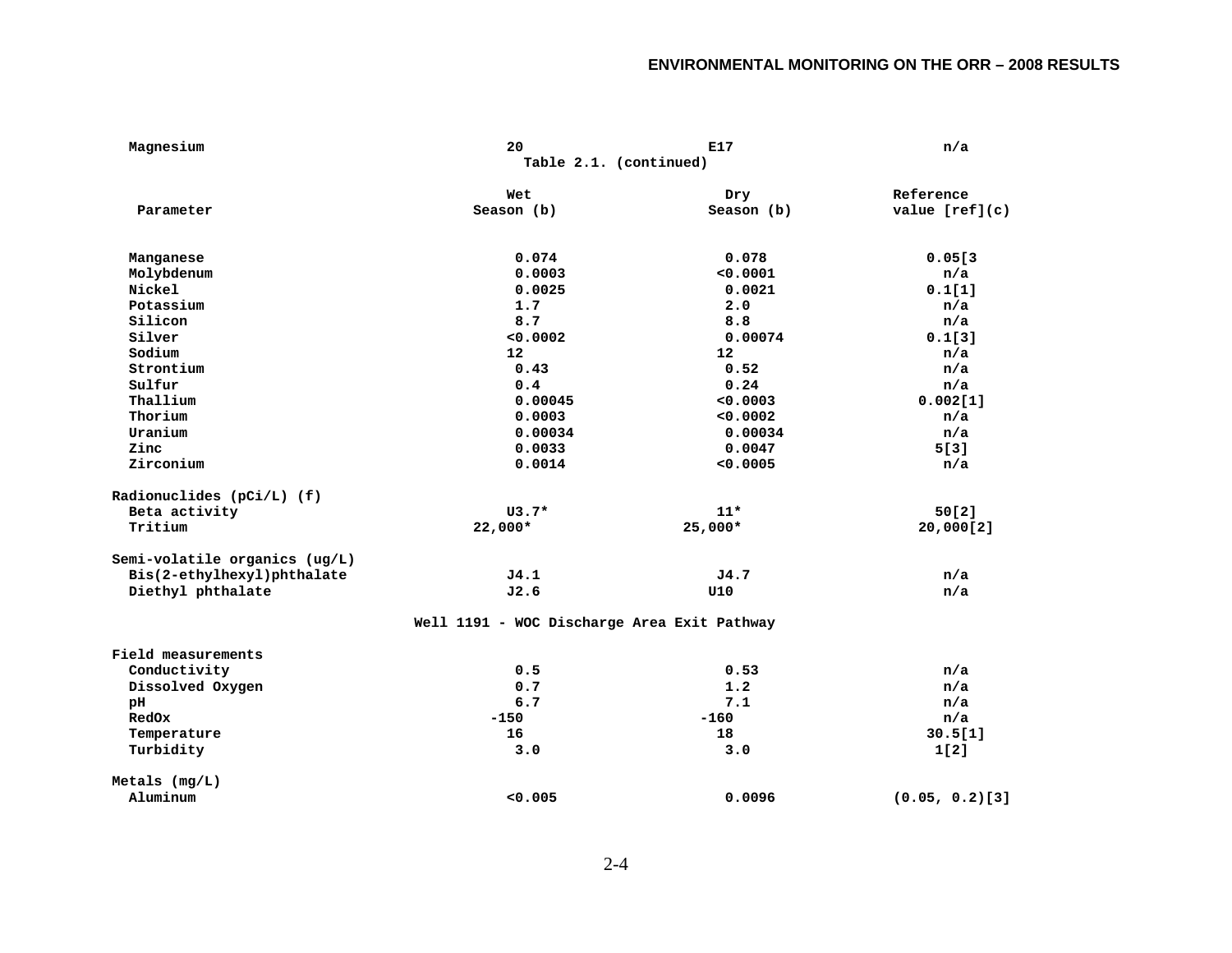| Arsenic                       | < 0.0015                                    | 0.0024     | 0.01[1]          |  |  |  |
|-------------------------------|---------------------------------------------|------------|------------------|--|--|--|
|                               | Table 2.1. (continued)                      |            |                  |  |  |  |
|                               | Wet                                         | Dry        | Reference        |  |  |  |
| Parameter                     | Season (b)                                  | Season (b) | value $[ref](c)$ |  |  |  |
|                               |                                             |            |                  |  |  |  |
| Barium                        | 0.24                                        | 0.24       | 2[1]             |  |  |  |
| Boron                         | 0.019                                       | 0.019      | n/a              |  |  |  |
| Calcium                       | 57                                          | 59         | n/a              |  |  |  |
| Cobalt                        | 0.00053                                     | 0.00051    | n/a              |  |  |  |
| Copper                        | 0.0009                                      | 0.00057    | 1.3[2]           |  |  |  |
| Iron                          | 10                                          | 10         | 0.3[3]           |  |  |  |
| Magnesium                     | 15                                          | E12        | n/a              |  |  |  |
| Manganese                     | 0.39                                        | 0.37       | 0.05[3]          |  |  |  |
| Molybdenum                    | 0.00064                                     | 0.00048    | n/a              |  |  |  |
| Nickel                        | 0.0034                                      | 0.0024     | 0.1[1]           |  |  |  |
| Phosphorous                   | 0.043                                       | 0.046      | n/a              |  |  |  |
| Potassium                     | 3.1                                         | 3.5        | n/a              |  |  |  |
| Silicon                       | 3.2                                         | 3.3        | n/a              |  |  |  |
| Sodium                        | 15                                          | 13         | n/a              |  |  |  |
| Strontium                     | 0.13                                        | 0.13       | n/a              |  |  |  |
| Sulfur                        | 0.13                                        | 0.28       | n/a              |  |  |  |
| Uranium                       | 0.00017                                     | 0.00013    | n/a              |  |  |  |
| Zinc                          | 0.0037                                      | 0.0084     | 5[3]             |  |  |  |
| Zirconium                     | 0.00082                                     | 0.00055    | n/a              |  |  |  |
| Radionuclides $(pCi/L)$ (f)   |                                             |            |                  |  |  |  |
| Beta activity                 | $290*$                                      | $300*$     | 50[2]            |  |  |  |
| Strontium-89/90               | $150*$                                      | $150*$     | 40[4]            |  |  |  |
| Tritium                       | 50,000*                                     | 45,000*    | 20,000[2]        |  |  |  |
| Semi-volatile organics (ug/L) |                                             |            |                  |  |  |  |
| Bis(2-ethylhexyl)phthalate    | 22                                          | 32         | n/a              |  |  |  |
|                               | Well 1239 - WOC Discharge Area Exit Pathway |            |                  |  |  |  |
| Field measurements            |                                             |            |                  |  |  |  |
| Conductivity                  | 0.86                                        | 0.88       | n/a              |  |  |  |
| Dissolved Oxygen              | 1.7                                         | 2.9        | n/a              |  |  |  |
| pH                            | 9.4                                         | 9.5        | n/a              |  |  |  |
| RedOx                         | 94                                          | 140        | n/a              |  |  |  |
|                               |                                             |            |                  |  |  |  |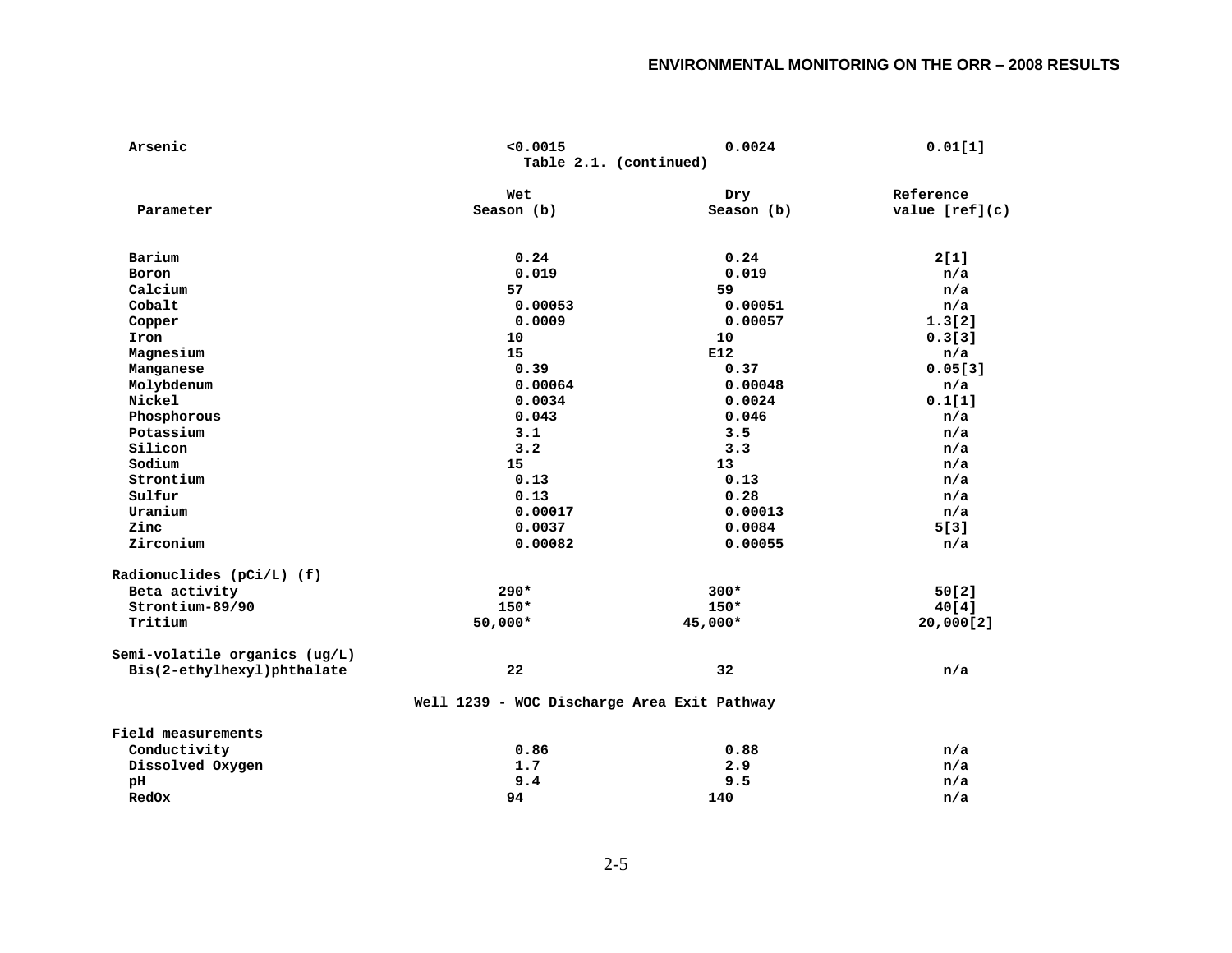|                             | Wet        | Dry        | Reference         |
|-----------------------------|------------|------------|-------------------|
| Parameter                   | Season (b) | Season (b) | value $[ref](c)$  |
|                             |            |            |                   |
| Temperature                 | 14         | 14         | 30.5[1]           |
| Turbidity                   | 1.0        | 5.0        | 1[2]              |
| $Metals$ (mg/L)             |            |            |                   |
| Aluminum                    | 0.12       | 0.21       | $(0.05, 0.2)$ [3] |
| Arsenic                     | 0.0034     | < 0.0015   | 0.01[1]           |
| Barium                      | 0.055      | 0.053      | 2[1]              |
| Boron                       | 0.72       | 0.71       | n/a               |
| Calcium                     | 0.79       | 0.95       | n/a               |
| Chromium                    | 0.001      | 0.003      | 0.1[1]            |
| Cobalt                      | 0.00012    | 0.0001     | n/a               |
| Copper                      | 0.0023     | 0.003      | 1.3[2]            |
| Iron                        | 0.092      | 0.24       | 0.3[3]            |
| Lithium                     | 0.038      | 0.033      | n/a               |
| Magnesium                   | 0.21       | 0.22       | n/a               |
| Manganese                   | 0.0019     | 0.0026     | 0.05[3]           |
| Molybdenum                  | 0.0017     | 0.0019     | n/a               |
| Nickel                      | 0.0016     | 0.0013     | 0.1[1]            |
| Phosphorous                 | 0.064      | 0.06       | n/a               |
| Potassium                   | 1.6        | 1.5        | n/a               |
| Silicon                     | 5.0        | 5.4        | n/a               |
| Sodium                      | E200       | 200        | n/a               |
| Strontium                   | 0.05       | 0.052      | n/a               |
| Sulfur                      | 11         | 12         | n/a               |
| Thallium                    | 0.0003     | 0.00033    | 0.002[1]          |
| Thorium                     | 0.00031    | 0.00038    | n/a               |
| Titanium                    | 0.006      | 0.0039     | n/a               |
| Uranium                     | 0.0012     | 0.0012     | n/a               |
| Vanadium                    | 0.003      | 0.012      | n/a               |
| Zinc                        | 0.0027     | 0.021      | 5[3]              |
| Zirconium                   | 0.0024     | 0.0013     | n/a               |
| Radionuclides $(pCi/L)$ (f) |            |            |                   |
| Alpha activity              | $3.1*$     | U4.8       | 15[2]             |
| Beta activity               | $8.9*$     | U4.3       | 50[2]             |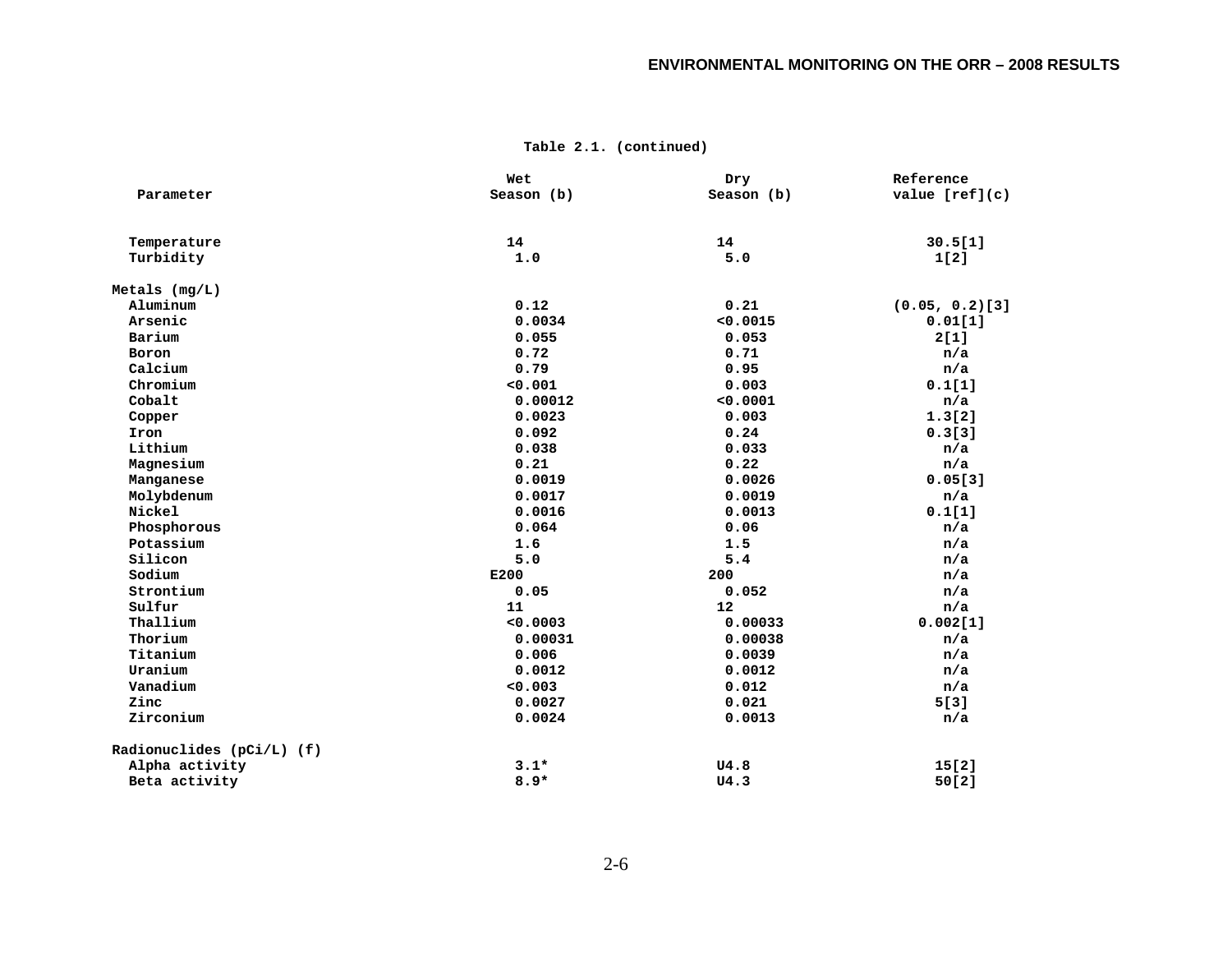|                               | Wet                                           | Dry        | Reference         |
|-------------------------------|-----------------------------------------------|------------|-------------------|
| Parameter                     | Season (b)                                    | Season (b) | value $[ref](c)$  |
| Semi-volatile organics (ug/L) |                                               |            |                   |
| Bis(2-ethylhexyl)phthalate    | 24                                            | 21         | n/a               |
| Volatile organics (ug/L)      |                                               |            |                   |
| Methylene chloride            | U5.0                                          | BJ2.8      | 5[1]              |
|                               | Well 1198 - 7000 Area/Bearden Creek Watershed |            |                   |
| Field measurements            |                                               |            |                   |
| Conductivity                  | 0.65                                          | 0.68       | n/a               |
| Dissolved Oxygen              | 5.4                                           | 1.3        | n/a               |
| pH                            | 6.6                                           | 6.9        | n/a               |
| RedOx                         | 130                                           | 140        | n/a               |
| Temperature                   | 15                                            | 17         | 30.5[1]           |
| Turbidity                     | 2.0                                           | 4.0        | 1[2]              |
| Metals $(mq/L)$               |                                               |            |                   |
| Aluminum                      | 0.083                                         | 0.16       | $(0.05, 0.2)$ [3] |
| Barium                        | 0.024                                         | 0.024      | 2[1]              |
| Boron                         | 0.012                                         | 0.0093     | n/a               |
| Calcium                       | 120                                           | 130        | n/a               |
| Chromium                      | 0.0015                                        | < 0.0015   | 0.1[1]            |
| Cobalt                        | 0.00029                                       | 0.00019    | n/a               |
| Copper                        | 0.001                                         | 0.00088    | 1.3[2]            |
| Iron                          | 0.92                                          | 0.38       | 0.3[3]            |
| Lithium                       | 0.002                                         | 0.0021     | n/a               |
| Magnesium                     | 5.1                                           | E5.0       | n/a               |
| Manganese                     | 0.0026                                        | 0.0081     | 0.05[3]           |
| Molybdenum                    | 0.00016                                       | 0.00011    | n/a               |
| Nickel                        | 0.0035                                        | 0.0026     | 0.1[1]            |
| Potassium                     | 1.1                                           | 1.1        | n/a               |
| Silicon                       | 4.3                                           | 4.5        | n/a               |
| Silver                        | 0.0011                                        | 0.0011     | 0.1[3]            |
| Sodium                        | 2.8                                           | 2.9        | n/a               |
| Strontium                     | 0.17                                          | 0.2        | n/a               |
| Sulfur                        | 3.6                                           | 3.1        | n/a               |
| Titanium                      | 0.002                                         | 0.002      | n/a               |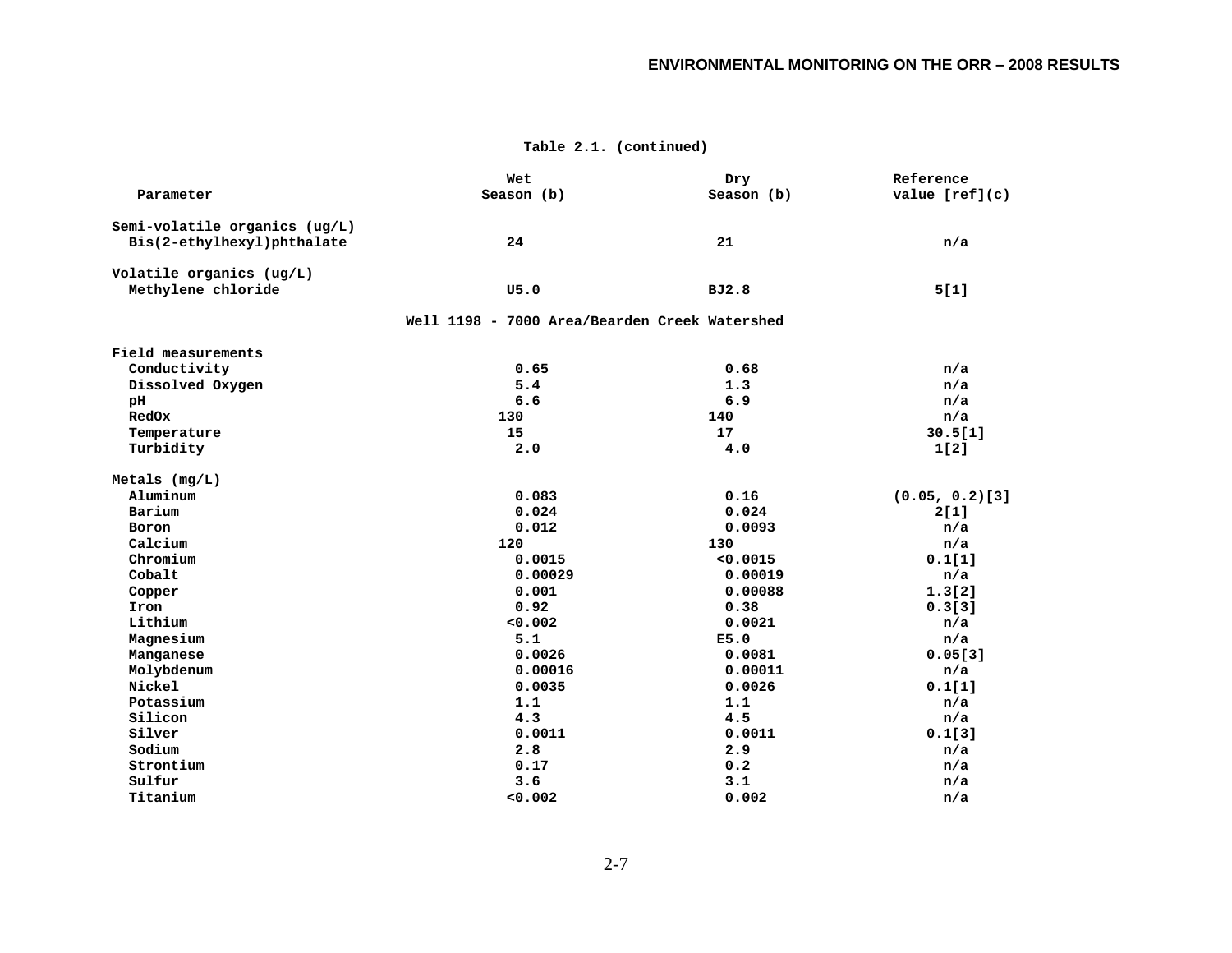|                           | Wet                                           | Dry        | Reference         |
|---------------------------|-----------------------------------------------|------------|-------------------|
| Parameter                 | Season (b)                                    | Season (b) | value $[ref](c)$  |
|                           |                                               |            |                   |
| Uranium                   | 0.00032                                       | 0.00031    | n/a               |
| Zinc                      | 0.0075                                        | 0.0043     | 5[3]              |
| Radionuclides (pCi/L) (f) |                                               |            |                   |
| Beta activity             | $4.6*$                                        | U5.9       | 50[2]             |
| Tritium                   | 650*                                          | 860*       | 20,000[2]         |
|                           | Well 1199 - 7000 Area/Bearden Creek Watershed |            |                   |
| Field measurements        |                                               |            |                   |
| Conductivity              | 0.47                                          | 0.49       | n/a               |
| Dissolved Oxygen          | 1.6                                           | 1.8        | n/a               |
| pH                        | 7.9                                           | 7.9        | n/a               |
| RedOx                     | $-250$                                        | $-240$     | n/a               |
| Temperature               | 15                                            | 17         | 30.5[1]           |
| Turbidity                 | 1.0                                           | 1.0        | 1[2]              |
| Metals $(mg/L)$           |                                               |            |                   |
| Aluminum                  | 0.009                                         | 0.0087     | $(0.05, 0.2)$ [3] |
| Barium                    | 0.091                                         | 0.11       | 2[1]              |
| Boron                     | 0.25                                          | 0.27       | n/a               |
| Calcium                   | 31                                            | 33         | n/a               |
| Cobalt                    | 0.00022                                       | 0.00012    | n/a               |
| Copper                    | 0.00034                                       | 0.00042    | 1.3[2]            |
| Iron                      | 0.22                                          | 0.074      | 0.3[3]            |
| Lead                      | 0.0005                                        | 0.047      | 0.005[1]          |
| Lithium                   | 0.0099                                        | 0.012      | n/a               |
| Magnesium                 | 42                                            | 34         | n/a               |
| Nickel                    | 0.00061                                       | 0.0005     | 0.1[1]            |
| Potassium                 | 4.5                                           | 4.5        | n/a               |
| Silicon                   | 9.2                                           | 9.2        | n/a               |
| Sodium                    | 6.0                                           | 5.9        | n/a               |
| Strontium                 | 3.4                                           | 3.3        | n/a               |
| Sulfur                    | 1.5                                           | 1.3        | n/a               |
| Thorium                   | 0.0002                                        | 0.00024    | n/a               |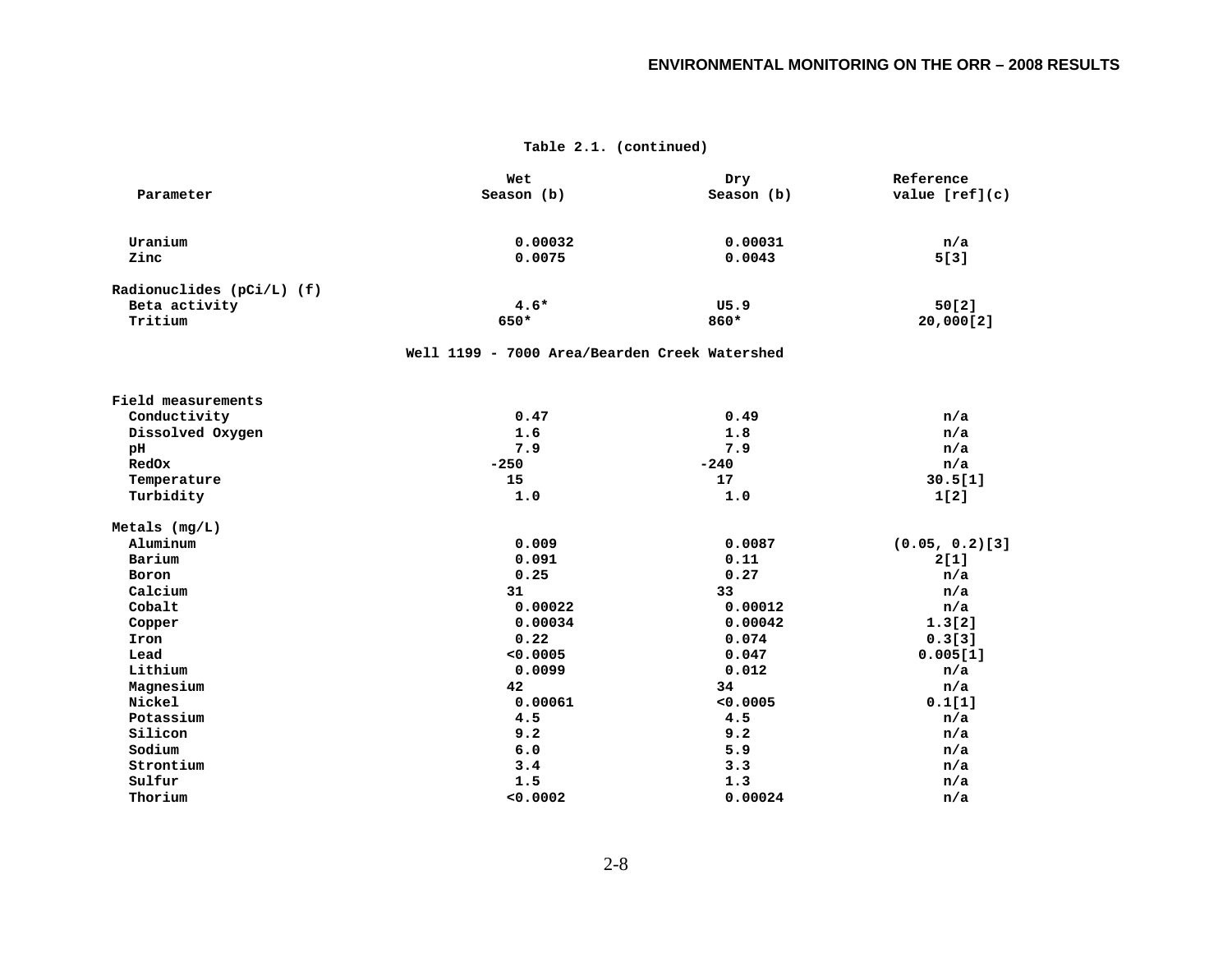|                           | Wet                                 | Dry        | Reference         |
|---------------------------|-------------------------------------|------------|-------------------|
| Parameter                 | Season (b)                          | Season (b) | value $[ref](c)$  |
|                           |                                     |            |                   |
| Titanium                  | 0.0024                              | 0.002      | n/a               |
| Zirconium                 | 0.0012                              | 0.00077    | n/a               |
| Radionuclides (pCi/L) (f) |                                     |            |                   |
| Beta activity             | $9.0*$                              | $33*$      | 50[2]             |
| Tritium                   | $1,800*$                            | $1,700*$   | 20,000[2]         |
| Volatile organics (ug/L)  |                                     |            |                   |
| Acetone                   | U5.0                                | 5.5        | n/a               |
| Chloroform                | UI.0                                | J0.54      | 80[2]             |
| Methylene chloride        | U5.0                                | J2.3       | 5[1]              |
|                           | Well 923 - East End Discharge Point |            |                   |
| Field measurements        |                                     |            |                   |
| Conductivity              | 0.45                                | 0.45       | n/a               |
| Dissolved Oxygen          | 1.6                                 | 1.3        | n/a               |
| pH                        | 7.1                                 | 7.5        | n/a               |
| <b>RedOx</b>              | 150                                 | $-7.0$     | n/a               |
| Temperature               | 17                                  | 18         | 30.5[1]           |
| Turbidity                 | 3.0                                 | 3.0        | 1[2]              |
| Metals $(mg/L)$           |                                     |            |                   |
| Aluminum                  | 0.024                               | 0.022      | $(0.05, 0.2)$ [3] |
| Arsenic                   | 0.0016                              | < 0.0015   | 0.01[1]           |
| Barium                    | 0.12                                | 0.11       | 2[1]              |
| Boron                     | 0.02                                | 0.018      | n/a               |
| Calcium                   | 67                                  | 67         | n/a               |
| Chromium                  | 0.001                               | 0.0026     | 0.1[1]            |
| Cobalt                    | 0.00034                             | 0.0002     | n/a               |
| Copper                    | 0.002                               | 0.001      | 1.3[2]            |
| Iron                      | 6.4                                 | 2.2        | 0.3[3]            |
| Lead                      | 0.0013                              | 0.0005     | 0.005[1]          |
| Lithium                   | 0.013                               | 0.012      | n/a               |
| Magnesium                 | 11                                  | 10         | n/a               |
| Manganese                 | 0.099                               | 0.041      | 0.05[3]           |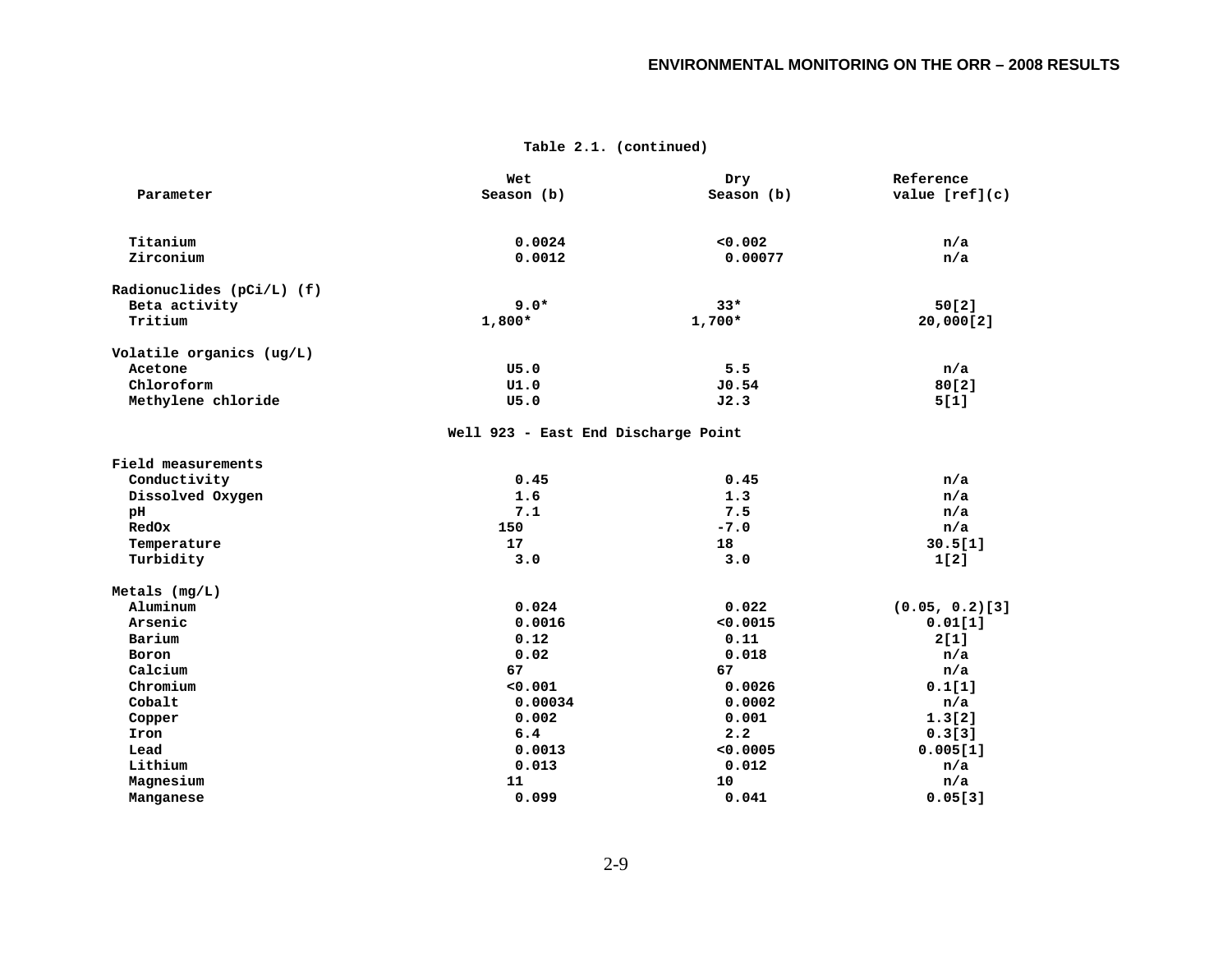|                               | Wet                                                                                | Dry        | Reference      |
|-------------------------------|------------------------------------------------------------------------------------|------------|----------------|
| Parameter                     | Season (b)                                                                         | Season (b) | value [ref](c) |
| Molybdenum                    | 0.00027                                                                            | 0.00015    | n/a            |
| Nickel                        | 0.0018                                                                             | 0.0018     | 0.1[1]         |
| Phosphorous                   | 0.058                                                                              | 0.024      | n/a            |
| Potassium                     | 1.9                                                                                | 1.9        | n/a            |
| Silicon                       | 10                                                                                 | 9.5        | n/a            |
| Sodium                        | E4.0                                                                               | 4.3        | n/a            |
| Strontium                     | 0.48                                                                               | 0.49       | n/a            |
| Sulfur                        | 17                                                                                 | 16         | n/a            |
| Thallium                      | 0.00035                                                                            | 0.00039    | 0.002[1]       |
| Thorium                       | 0.00029                                                                            | 0.00025    | n/a            |
| Titanium                      | 0.0026                                                                             | 0.002      | n/a            |
| Zinc                          | 0.0033                                                                             | 0.0026     | 5[3]           |
| Zirconium                     | 0.0013                                                                             | 0.00061    | n/a            |
| Radionuclides $(pCi/L)$ (f)   |                                                                                    |            |                |
| Beta activity                 | $14*$                                                                              | $7.4*$     | 50[2]          |
| Semi-volatile organics (ug/L) |                                                                                    |            |                |
| Bis(2-ethylhexyl)phthalate    | J11                                                                                | J5.0       | n/a            |
| Volatile organics $(ug/L)$    |                                                                                    |            |                |
| Acetone                       | U5.0                                                                               | J1.4       | n/a            |
|                               | Spring/Surface Water Monitoring Point EE-01 - East End Discharge Area Exit Pathway |            |                |
| Field measurements            |                                                                                    |            |                |
| Conductivity                  | 0.24                                                                               | 0.23       | n/a            |
| Dissolved Oxygen              | 8.9                                                                                | 5.6        | n/a            |
| рH                            | 6.9                                                                                | 5.8        | n/a            |
| Temperature                   | 11                                                                                 | 24         | 30.5[1]        |
| Turbidity                     | 4.0                                                                                | 2.0        | 1[2]           |
| Metals $(mg/L)$               |                                                                                    |            |                |

 **Aluminum 0.19 0.91 (0.05, 0.2)[3] Antimony <0.0005 0.0013 0.006[1] Barium 0.042 0.062 2[1]**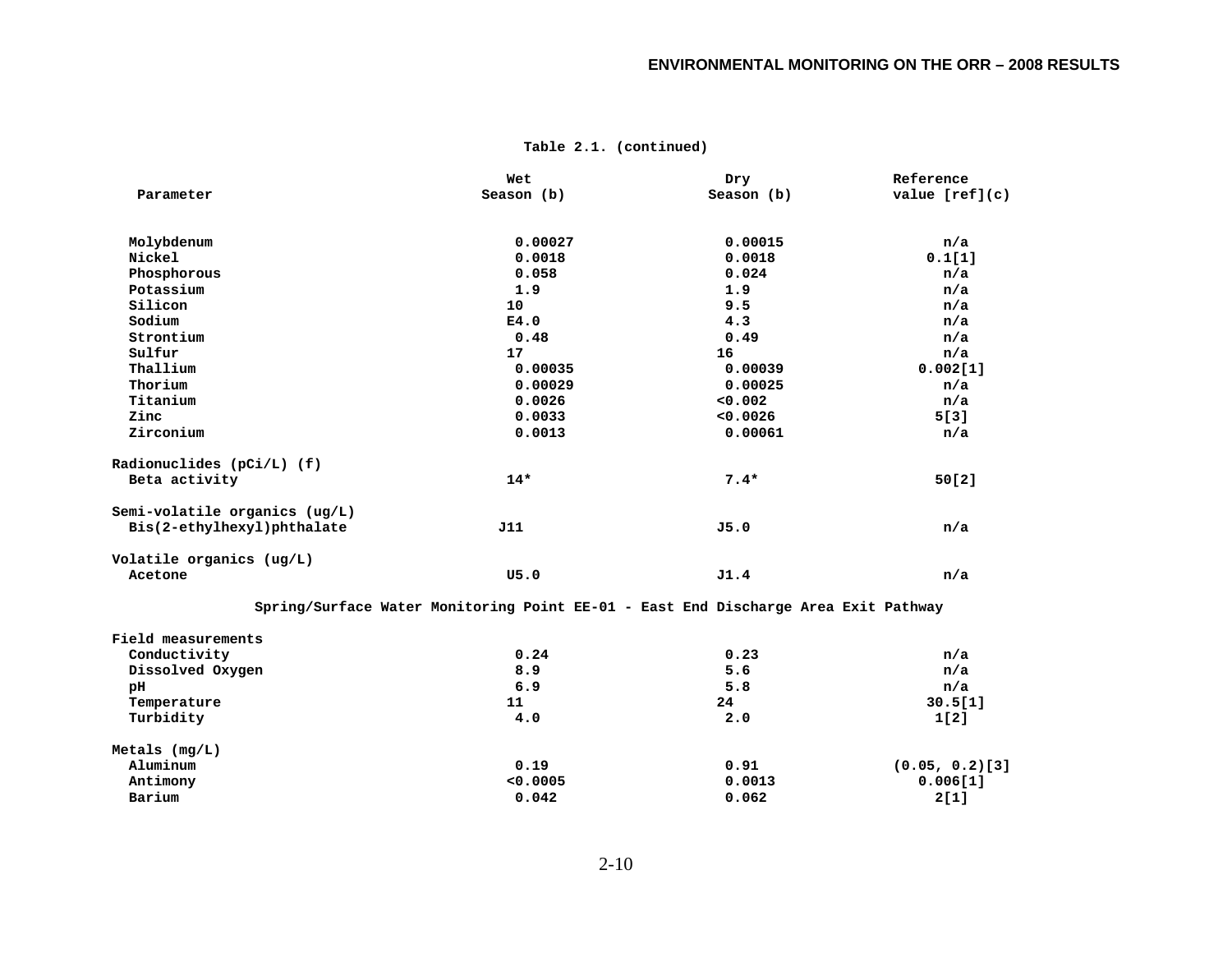|                           | Wet        | Dry        | Reference        |
|---------------------------|------------|------------|------------------|
| Parameter                 | Season (b) | Season (b) | value $[ref](c)$ |
|                           |            |            |                  |
| Boron                     | 0.016      | 0.023      | n/a              |
| Cadmium                   | < 0.00011  | 0.00021    | 0.005[1]         |
| Calcium                   | 27         | 33         | n/a              |
| Cobalt                    | 0.00021    | 0.00083    | n/a              |
| Copper                    | 0.00061    | 0.0014     | 1.3[2]           |
| Iron                      | 0.35       | 1.6        | 0.3[3]           |
| Lead                      | < 0.0005   | 0.00089    | 0.005[1]         |
| Lithium                   | 0.002      | 0.004      | n/a              |
| Magnesium                 | 6.1        | E11        | n/a              |
| Manganese                 | 0.075      | 0.95       | 0.05[3]          |
| Molybdenum                | 0.00023    | 0.0014     | n/a              |
| Nickel                    | 0.00077    | 0.0012     | 0.1[1]           |
| Phosphorous               | 0.02       | 0.046      | n/a              |
| Potassium                 | 1.3        | 2.3        | n/a              |
| Silicon                   | E3.5       | 2.7        | n/a              |
| Sodium                    | 3.6        | 7.7        | n/a              |
| Strontium                 | 0.064      | 0.13       | n/a              |
| Sulfur                    | E6.1       | 9.0        | n/a              |
| Thallium                  | 0.00041    | 0.0003     | 0.002[1]         |
| Thorium                   | 0.00033    | 0.00041    | n/a              |
| Titanium                  | 0.003      | 0.012      | n/a              |
| Uranium                   | 0.00007    | 0.00031    | n/a              |
| Zinc                      | 0.0026     | 0.015      | 5[3]             |
| Zirconium                 | 0.0013     | 0.001      | n/a              |
| Radionuclides (pCi/L) (f) |            |            |                  |
| Beta activity             | U0.48      | $12*$      | 50[2]            |
| Volatile organics (ug/L)  |            |            |                  |
| 2-Butanone                | J1.5       | U5.0       | n/a              |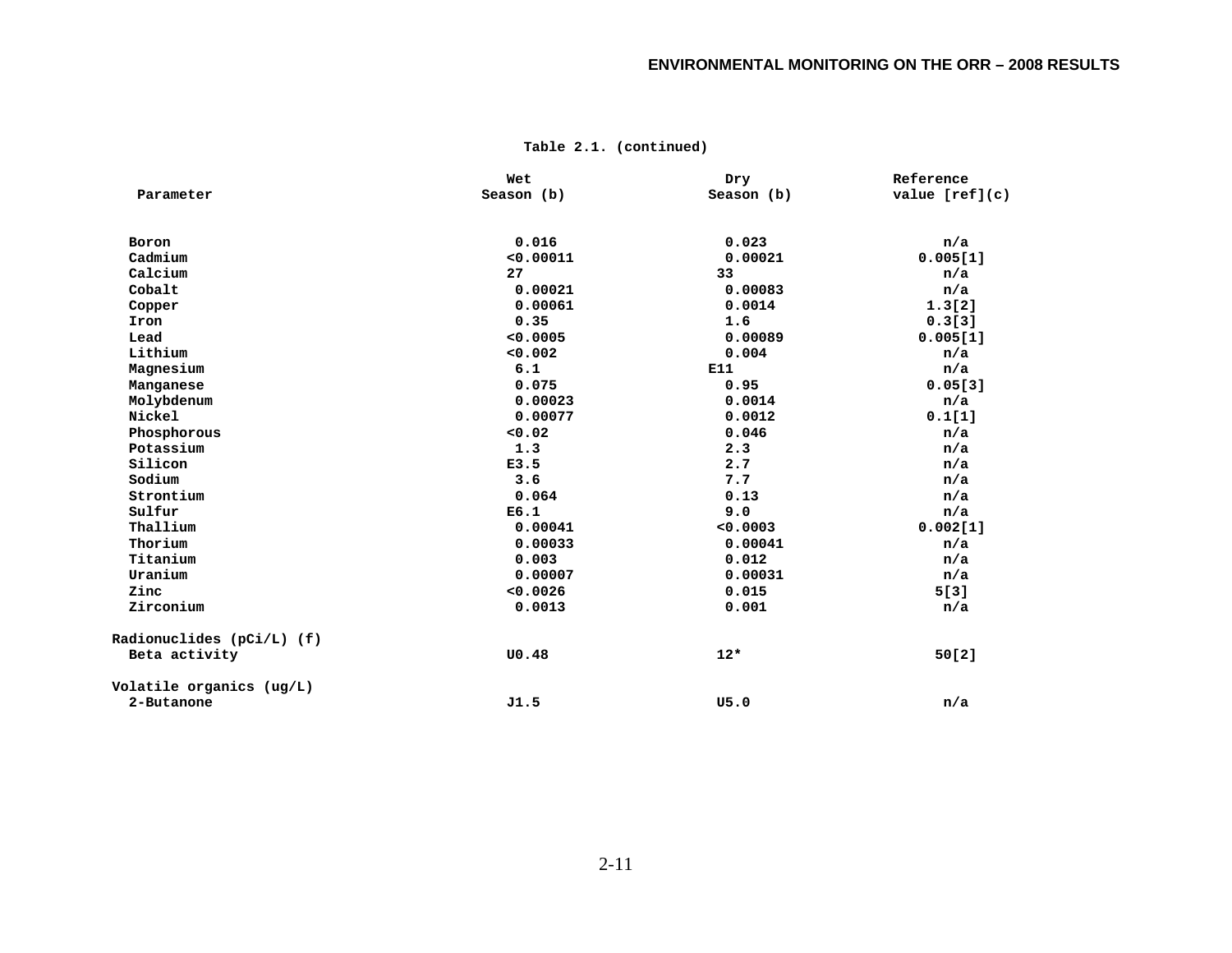#### **ENVIRONMENTAL MONITORING ON THE ORR – 2008 RESULTS**

|                    | Wet                                                                                    | Dry        | Reference         |
|--------------------|----------------------------------------------------------------------------------------|------------|-------------------|
| Parameter          | Season (b)                                                                             | Season (b) | value $[ref](c)$  |
|                    |                                                                                        |            |                   |
|                    | Spring/Surface Water Monitoring Point EE-02 - East End Discharge Area Exit Pathway (e) |            |                   |
| Field measurements |                                                                                        |            |                   |
| Conductivity       | 0.48                                                                                   |            | n/a               |
| Dissolved Oxygen   | 2.3                                                                                    |            | n/a               |
| pH                 | 6.4                                                                                    |            | n/a               |
| Temperature        | 16                                                                                     |            | 30.5[1]           |
| Turbidity          | 86                                                                                     |            | 1[2]              |
| Metals $(mq/L)$    |                                                                                        |            |                   |
| Aluminum           | 0.24                                                                                   |            | $(0.05, 0.2)$ [3] |
| Antimony           | 0.00052                                                                                |            | 0.006[1]          |
| Barium             | 0.036                                                                                  |            | 2[1]              |
| Boron              | 0.01                                                                                   |            | n/a               |
| Cadmium            | 0.00011                                                                                |            | 0.005[1]          |
| Calcium            | 48                                                                                     |            | n/a               |
| Chromium           | 0.0015                                                                                 |            | 0.1[1]            |
| Cobalt             | 0.0009                                                                                 |            | n/a               |
| Copper             | 0.0015                                                                                 |            | 1.3[2]            |
| Iron               | 0.68                                                                                   |            | 0.3[3]            |
| Lead               | 0.0007                                                                                 |            | 0.005[1]          |
| Magnesium          | 30                                                                                     |            | n/a               |
| Manganese          | 0.32                                                                                   |            | 0.05[3]           |
| Molybdenum         | 0.00019                                                                                |            | n/a               |
| Nickel             | 0.0017                                                                                 |            | 0.1[1]            |
| Phosphorous        | 0.072                                                                                  |            | n/a               |
| Potassium          | 0.72                                                                                   |            | n/a               |
| Silicon            | 3.8                                                                                    |            | n/a               |
| Sodium             | 0.54                                                                                   |            | n/a               |
| Strontium          | 0.025                                                                                  |            | n/a               |
| Sulfur             | 1.3                                                                                    |            | n/a               |
| Thallium           | 0.00039                                                                                |            | 0.002[1]          |
| Thorium            | 0.00038                                                                                |            | n/a               |
| Titanium           | 0.0043                                                                                 |            | n/a               |
| Uranium            | 0.00034                                                                                |            | n/a               |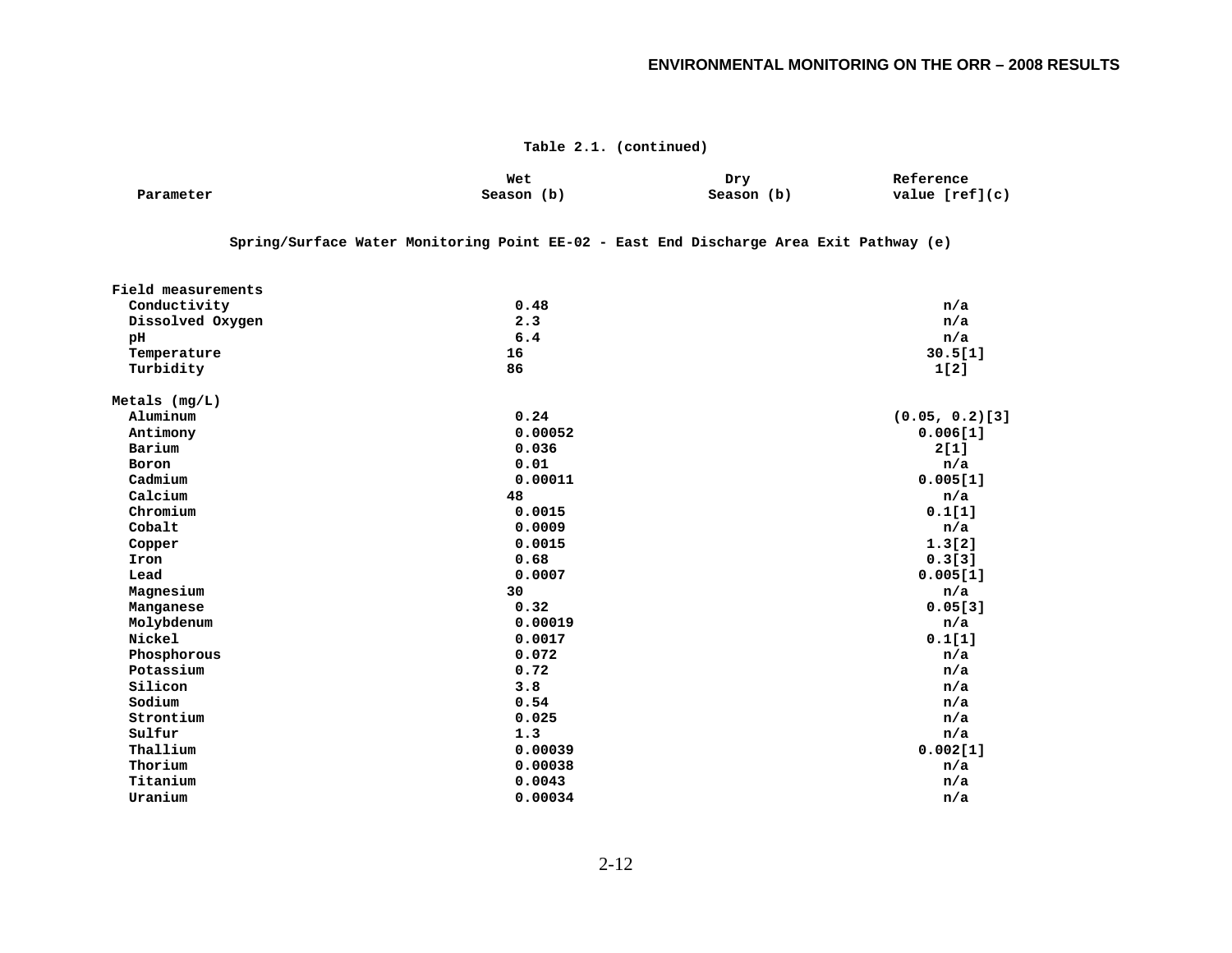|                    | Wet                                                 | Dry        | Reference         |
|--------------------|-----------------------------------------------------|------------|-------------------|
| Parameter          | Season (b)                                          | Season (b) | value $[ref](c)$  |
| Zinc               | 0.032                                               |            | 5[3]              |
| Zirconium          | 0.00097                                             |            | n/a               |
|                    | Well 531 - Northwestern Discharge Area Exit Pathway |            |                   |
| Field measurements |                                                     |            |                   |
| Conductivity       | 0.84                                                | 0.83       | n/a               |
| Dissolved Oxygen   | 0.4                                                 | 0.2        | n/a               |
| pH                 | 8.6                                                 | 8.6        | n/a               |
| RedOx              | $-250$                                              | $-350$     | n/a               |
| Temperature        | 17                                                  | 19         | 30.5[1]           |
| Turbidity          | 1.0                                                 | 0.0        | 1[2]              |
| Metals $(mg/L)$    |                                                     |            |                   |
| Aluminum           | E0.17                                               | 0.054      | $(0.05, 0.2)$ [3] |
| Barium             | 0.046                                               | 0.059      | 2[1]              |
| Boron              | 0.82                                                | 0.68       | n/a               |
| Calcium            | 3.8                                                 | 5.4        | n/a               |
| Chromium           | 0.001                                               | 0.0027     | 0.1[1]            |
| Copper             | 0.00087                                             | 0.0012     | 1.3[2]            |
| Iron               | 0.17                                                | 0.087      | 0.3[3]            |
| Lithium            | 0.1                                                 | 0.1        | n/a               |
| Magnesium          | 1.2                                                 | 2.4        | n/a               |
| Manganese          | 0.0046                                              | 0.0061     | 0.05[3]           |
| Molybdenum         | 0.00014                                             | 0.00029    | n/a               |
| Nickel             | 0.0021                                              | 0.00057    | 0.1[1]            |
| Phosphorous        | 0.025                                               | 0.048      | n/a               |
| Potassium          | 1.9                                                 | 2.2        | n/a               |
| Silicon            | E6.2                                                | 5.9        | n/a               |
| Sodium             | 190                                                 | 1.3        | n/a               |
| Strontium          | 0.22                                                | 0.37       | n/a               |
| Sulfur             | 2.1                                                 | 1.1        | n/a               |
| Thorium            | 0.00022                                             | 0.0002     | n/a               |
| Titanium           | 0.0023                                              | 0.002      | n/a               |
| Vanadium           | 0.003                                               | 0.0092     | n/a               |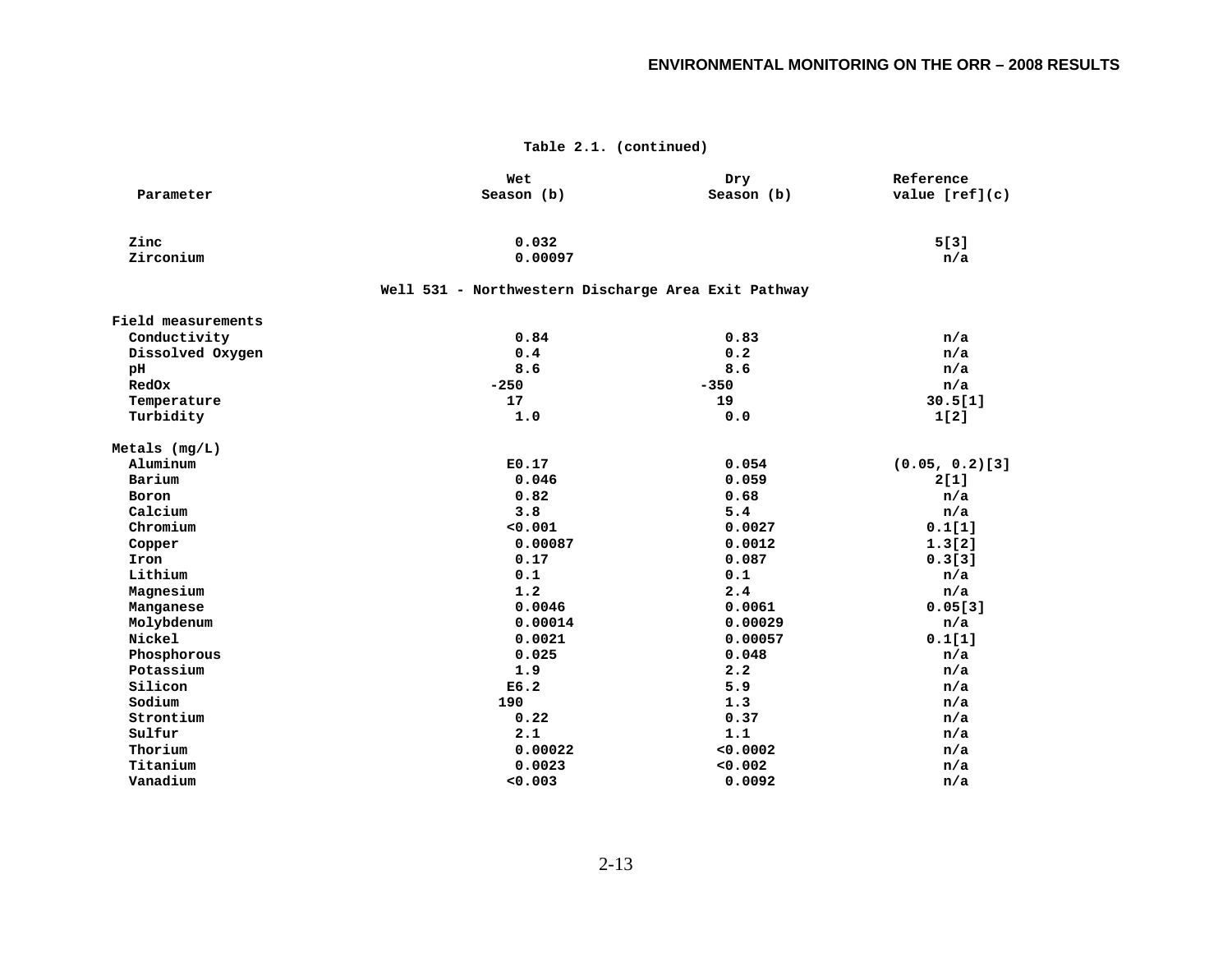|                           | Wet                                                    | Dry        | Reference         |
|---------------------------|--------------------------------------------------------|------------|-------------------|
| Parameter                 | Season (b)                                             | Season (b) | value $[ref](c)$  |
|                           |                                                        |            |                   |
| Zinc                      | 0.0046                                                 | 0.012      | 5[3]              |
| Zirconium                 | 0.0017                                                 | 0.0011     | n/a               |
| Radionuclides (pCi/L) (f) |                                                        |            |                   |
| Beta activity             | $54*$                                                  | $12*$      | 50[2]             |
|                           |                                                        |            |                   |
| Volatile organics (ug/L)  |                                                        |            |                   |
| Acetone                   | U5.0                                                   | J1.4       | n/a               |
|                           | Well 535 - Northwestern Discharge Area Exit Pathway(e) |            |                   |
| Field measurements        |                                                        |            |                   |
| Conductivity              | 0.7                                                    |            | n/a               |
| Dissolved Oxygen          | 1.5                                                    |            | n/a               |
| pH                        | 6.8                                                    |            | n/a               |
| RedOx                     | 140                                                    |            | n/a               |
| Temperature               | 17                                                     |            | 30.5[1]           |
| Turbidity                 | 2.0                                                    |            | 1[2]              |
| Metals $(mg/L)$           |                                                        |            |                   |
| Aluminum                  | E1.9                                                   |            | $(0.05, 0.2)$ [3] |
| Arsenic                   | 0.003                                                  |            | 0.01[1]           |
| Barium                    | 0.095                                                  |            | 2[1]              |
| Beryllium                 | 0.00012                                                |            | 0.004[1]          |
| Boron                     | 0.021                                                  |            | n/a               |
| Cadmium                   | 0.00016                                                |            | 0.005[1]          |
| Calcium                   | 130                                                    |            | n/a               |
| Chromium                  | 0.003                                                  |            | 0.1[1]            |
| Cobalt                    | 0.0027                                                 |            | n/a               |
| Copper                    | 0.0054                                                 |            | 1.3[2]            |
| Iron                      | 4.9                                                    |            | 0.3[3]            |
| Lead                      | 0.017                                                  |            | 0.005[1]          |
| Lithium                   | 0.0047                                                 |            | n/a               |
| Magnesium                 | 11                                                     |            | n/a               |
| Manganese                 | 2.0                                                    |            | 0.05[3]           |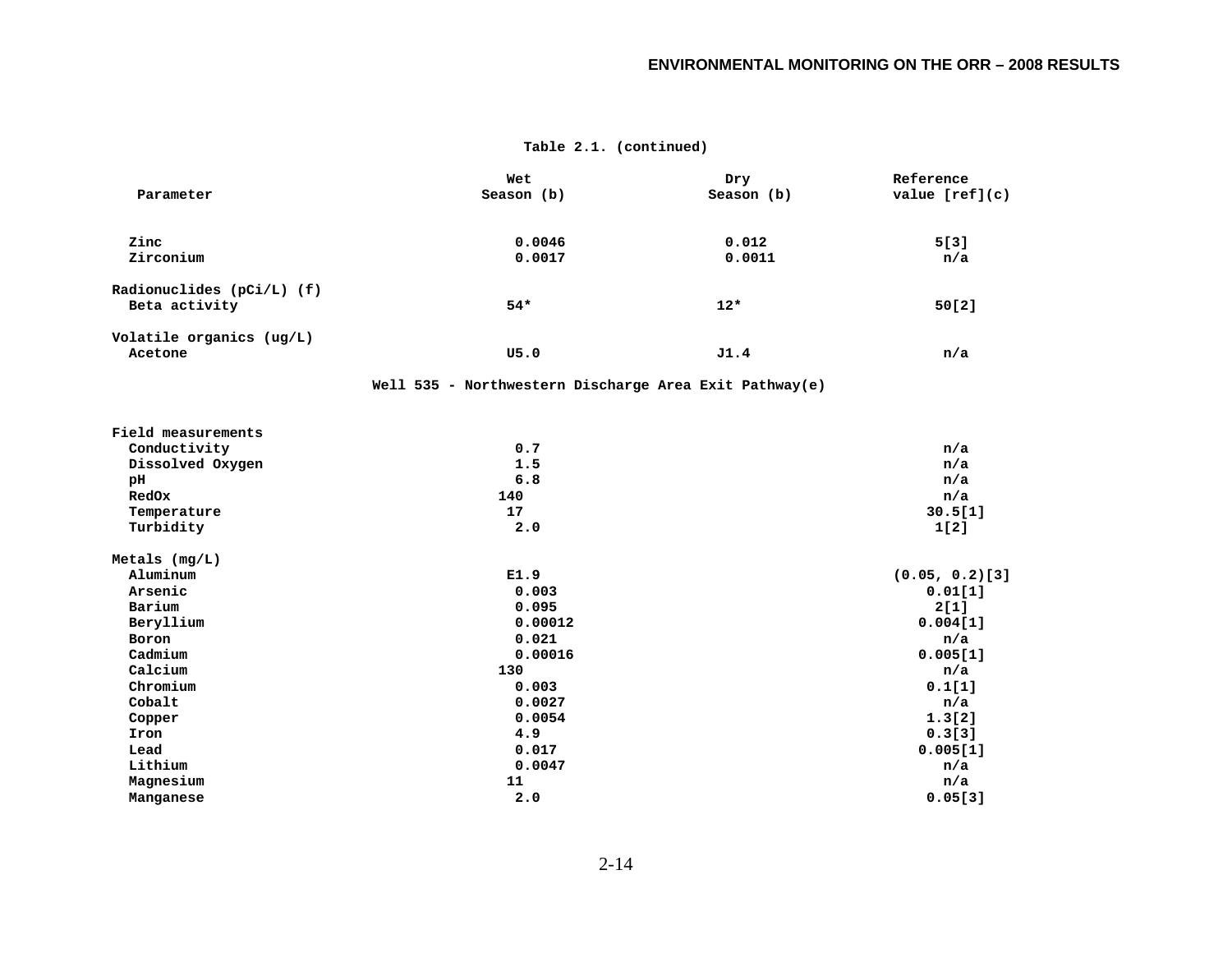| Parameter                     | Wet<br>Season (b) | Dry<br>Season (b) | Reference<br>value $[ref](c)$ |
|-------------------------------|-------------------|-------------------|-------------------------------|
| Molybdenum                    | 0.00045           |                   | n/a                           |
| Nickel                        | 0.0055            |                   | 0.1[1]                        |
| Phosphorous                   | 0.089             |                   | n/a                           |
| Potassium                     | 1.6               |                   | n/a                           |
| Silicon                       | E12               |                   | n/a                           |
| Sodium                        | 5.2               |                   | n/a                           |
| Strontium                     | 0.33              |                   | n/a                           |
| Sulfur                        | 0.34              |                   | n/a                           |
| Thallium                      | 0.00045           |                   | 0.002[1]                      |
| Thorium                       | 0.00072           |                   | n/a                           |
| Titanium                      | 0.023             |                   | n/a                           |
| Uranium                       | 0.00018           |                   | n/a                           |
| Zinc                          | 0.098             |                   | 5[3]                          |
| Zirconium                     | 0.0021            |                   | n/a                           |
| Radionuclides (pCi/L) (f)     |                   |                   |                               |
| Beta activity                 | $150*$            |                   | 50[2]                         |
| Tritium                       | 480*              |                   | 20,000[2]                     |
| Semi-volatile organics (ug/L) |                   |                   |                               |
| Benzoic acid                  | J12               |                   | n/a                           |
| Diethyl phthalate             | J3.6              |                   | n/a                           |

 **Spring/Surface Water Monitoring Point S-01 - Southern Discharge Area Exit Pathway(e)** 

| Field measurements |       |                   |  |
|--------------------|-------|-------------------|--|
| Conductivity       | 0.32  | n/a               |  |
| Dissolved Oxygen   | 11    | n/a               |  |
| рH                 | 7.1   | n/a               |  |
| Temperature        | 12    | 30.5[1]           |  |
| Turbidity          | 10    | 1[2]              |  |
| Metals $(mg/L)$    |       |                   |  |
| Aluminum           | 0.11  | $(0.05, 0.2)$ [3] |  |
| Barium             | 0.026 | 2[1]              |  |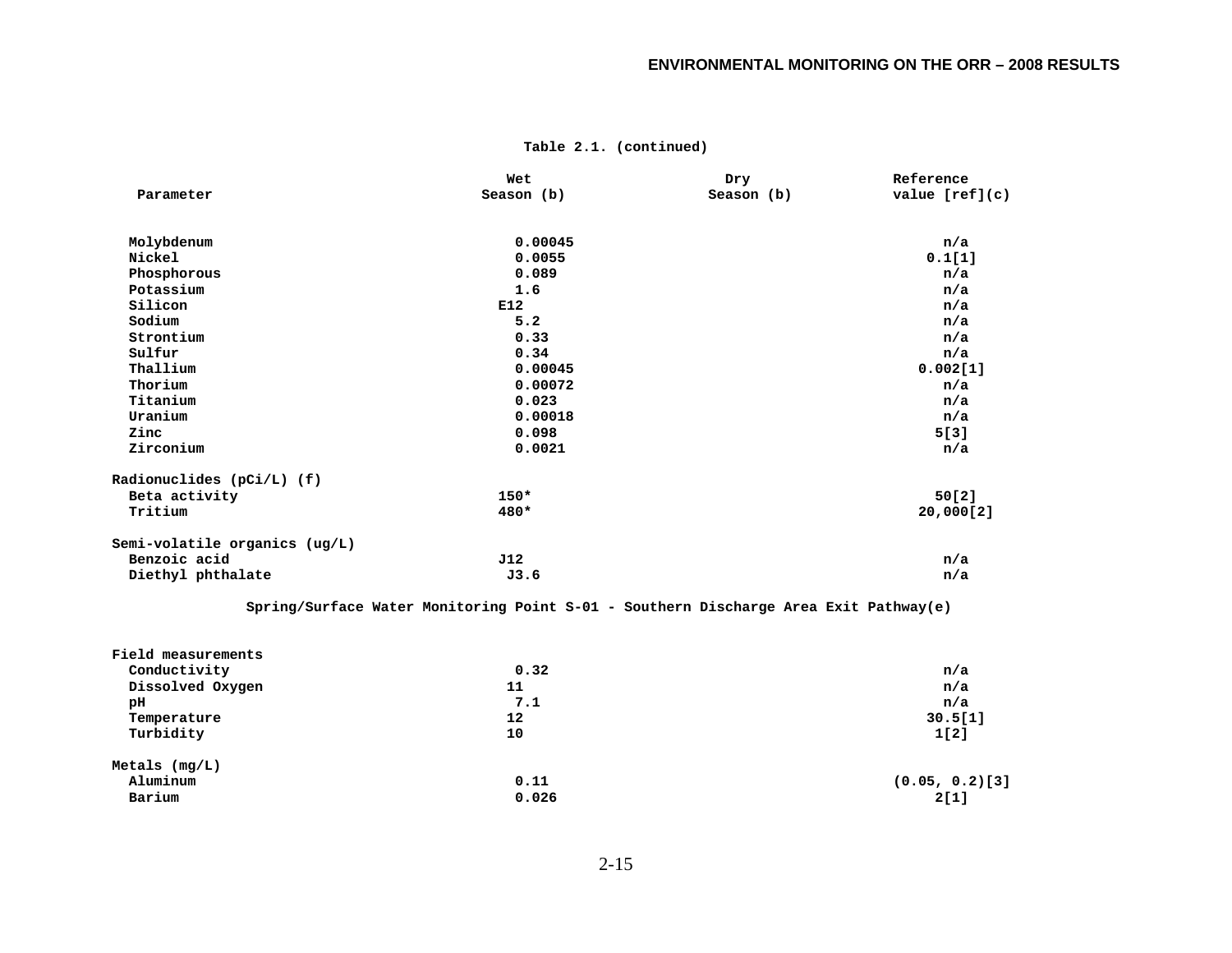|           | Wet        | Dry        | Reference        |
|-----------|------------|------------|------------------|
| Parameter | Season (b) | Season (b) | value $[ref](c)$ |
|           |            |            |                  |
| Boron     | 0.004      |            | n/a              |
| Calcium   | 33         |            | n/a              |
| Cobalt    | 0.00021    |            | n/a              |
| Copper    | 0.00043    |            | 1.3[2]           |
| Iron      | 0.28       |            | 0.3[3]           |
| Magnesium | 18         |            | n/a              |
| Manganese | 0.0066     |            | 0.05[3]          |
| Nickel    | 0.00078    |            | 0.1[1]           |
| Potassium | 0.83       |            | n/a              |
| Silicon   | E3.4       |            | n/a              |
| Sodium    | 0.6        |            | n/a              |
| Strontium | 0.022      |            | n/a              |
| Sulfur    | E0.8       |            | n/a              |
| Titanium  | 0.0022     |            | n/a              |
| Uranium   | 0.00012    |            | n/a              |
| Zinc      | 0.0026     |            | 5[3]             |
|           |            |            |                  |

 **Spring/Surface Water Monitoring Point S-02 - Southern Discharge Area Exit Pathway** 

| Field measurements |                 |         |                   |
|--------------------|-----------------|---------|-------------------|
| Conductivity       | 0.25            | 0.24    | n/a               |
| Dissolved Oxygen   | 10              | 8.1     | n/a               |
| рH                 | 6.8             | 5.6     | n/a               |
| Temperature        | 12 <sup>°</sup> | 19      | 30.5[1]           |
| Turbidity          | 3.0             | 79      | 1[2]              |
| Metals $(mq/L)$    |                 |         |                   |
| Aluminum           | 4.1             | 3.1     | $(0.05, 0.2)$ [3] |
| Antimony           | < 0.0005        | 0.0009  | 0.006[1]          |
| Arsenic            | < 0.0015        | 0.0018  | 0.01[1]           |
| Barium             | 0.087           | 0.057   | 2[1]              |
| Beryllium          | 0.00026         | 0.00019 | 0.004[1]          |
| Boron              | 0.0087          | 0.017   | n/a               |
| Cadmium            | 0.00034         | 0.00023 | 0.005[1]          |
| Calcium            | $22^{\circ}$    | 32      | n/a               |
| Chromium           | 0.0043          | 0.0021  | 0.1[1]            |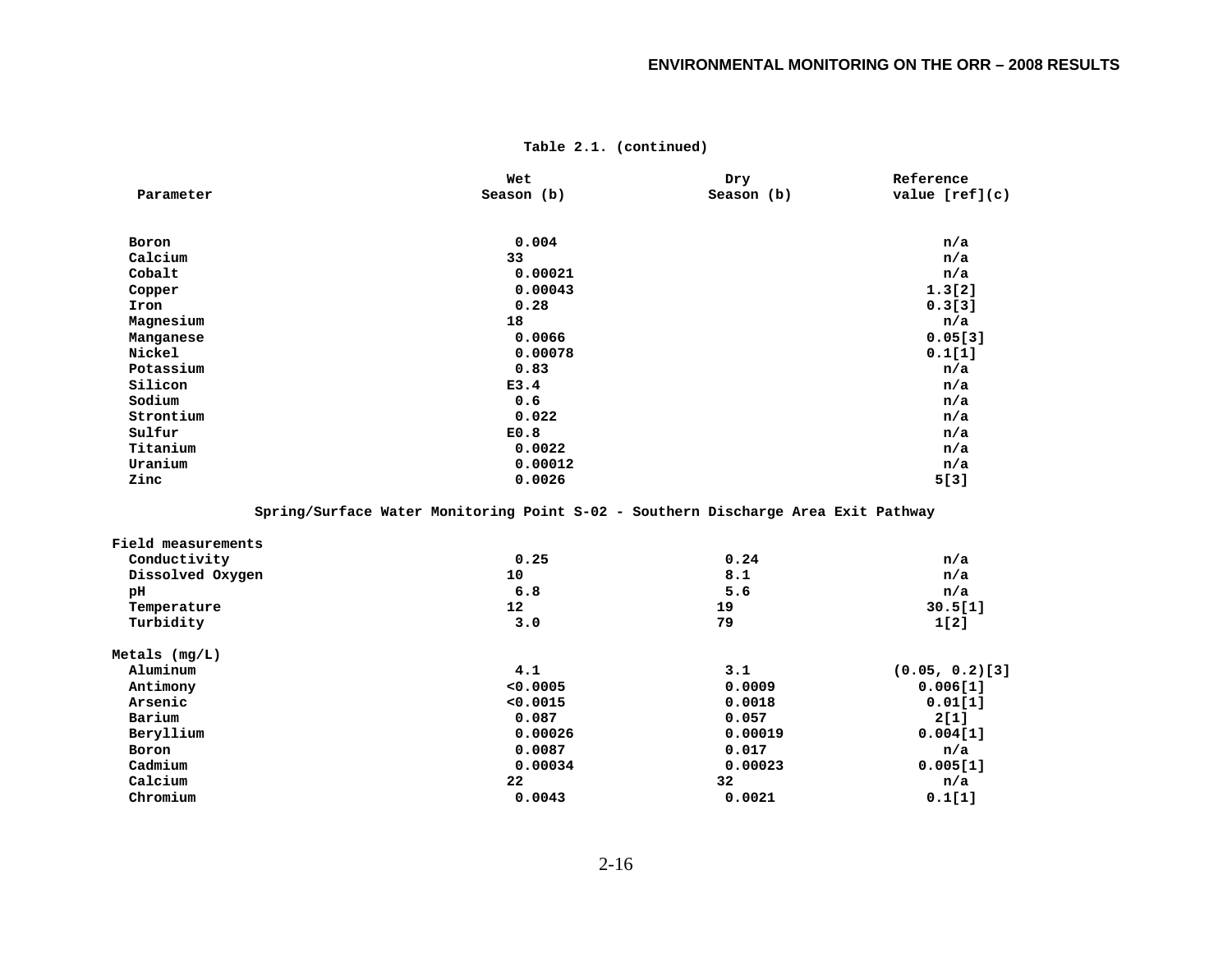|             | Wet        | Dry        | Reference        |
|-------------|------------|------------|------------------|
| Parameter   | Season (b) | Season (b) | value $[ref](c)$ |
| Cobalt      | 0.006      | 0.003      | n/a              |
| Copper      | 0.0055     | 0.0041     | 1.3[2]           |
| Iron        | 3.6        | 2.9        | 0.3[3]           |
| Lead        | 0.016      | 0.0077     | 0.005[1]         |
| Lithium     | 0.0041     | 0.0036     | n/a              |
| Magnesium   | 13         | E18        | n/a              |
| Manganese   | 0.79       | 0.33       | 0.05[3]          |
| Molybdenum  | 0.00043    | 0.00051    | n/a              |
| Nickel      | 0.0059     | 0.0039     | 0.1[1]           |
| Phosphorous | 0.049      | 0.065      | n/a              |
| Potassium   | 0.88       | 1.2        | n/a              |
| Silicon     | E7.4       | 8.0        | n/a              |
| Sodium      | 0.49       | 0.57       | n/a              |
| Strontium   | 0.014      | 0.024      | n/a              |
| Sulfur      | E0.41      | 0.8        | n/a              |
| Thorium     | 0.00099    | 0.00078    | n/a              |
| Titanium    | 0.039      | 0.036      | n/a              |
| Uranium     | 0.00043    | 0.00051    | n/a              |
| Vanadium    | 0.0054     | 0.0073     | n/a              |
| Zinc        | 0.032      | 0.023      | 5[3]             |
| Zirconium   | 0.0024     | 0.0021     | n/a              |

**(a) Only parameters that are detected are listed in the table. The sampling and analysis plan contains a complete list of analyses performed.** 

 **(b) Prefix "J" indicates the value was estimated at or below the analytical detection limit by the laboratory; "BJ" indicates that the analyte was detected in the associated lab blank and that the value was estimated at or below the anlytical detection limit by the laboratory; "U" indicates that the analyte was not detected; "<" indicates that the compound was not detected at the reported value; and "E" indicates that the percent difference between the parent sample and its serial dilution's concentration exceeds 10%.** 

 **(c) If a reference limit exists, the source is coded as:** 

 **1 Rules of Tennessee Department of Environment and Conservation, Division of Water Pollution Control, Chapter 1200-4-3, General Water Quality Criteria, Domestic Water Supply, as amended.** 

 **2 40 CFR Part 141--National Primary Drinking Water Regulations, Subparts B and G, as amended.** 

 **3 40 CFR Part 143--National Secondary Drinking Water Regulations, as amended.** 

 **4 DOE Order 5400.5, Chapter III, Derived Concentration Guides for Air and Water.** 

 **(d) Individual radionuclide concentrations significantly greater than zero are identified by an \*. Detected radionuclides are those detected at or above MDA.** 

 **(e) Dry season sampling not performed because the location was dry at the time of sampling.**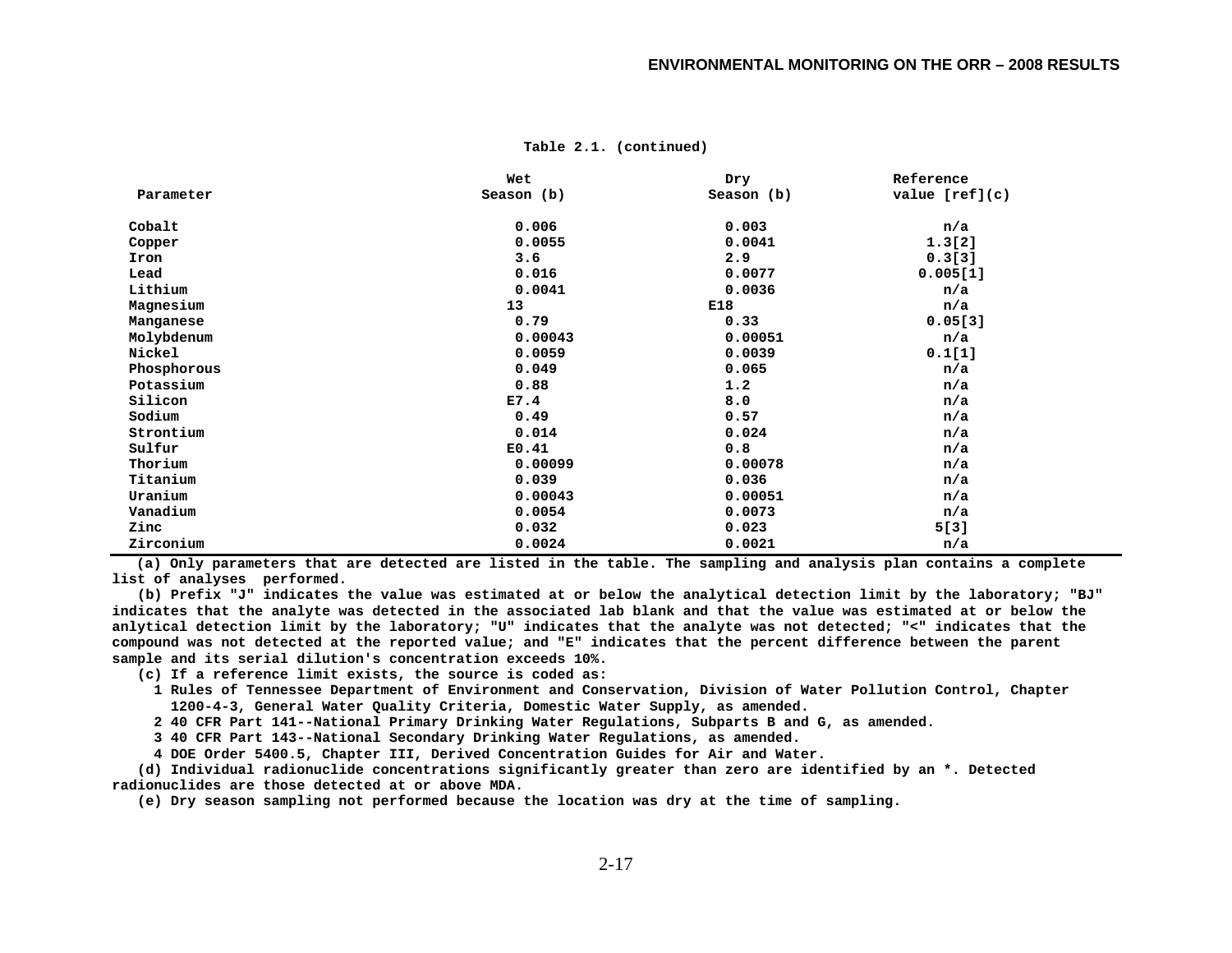| Parameter                   | N det/<br>N total | Min    | Max                                                     | Avg     | Standard<br>error(b) |
|-----------------------------|-------------------|--------|---------------------------------------------------------|---------|----------------------|
|                             |                   |        | Spring S-1 - Discharge point east-southeast of SNS site |         |                      |
| Field measurements          |                   |        |                                                         |         |                      |
| Conductivity (mS/cm)        | 12/12             | 0.19   | 0.42                                                    | 0.29    | 0.024                |
| Dissolved Oxygen (ppm)      | 12/12             | 4.9    | 9.6                                                     | 7.0     | 0.38                 |
| pH (Std Unit)               | 12/12             | 5.9    | 6.8                                                     | n/a     | n/a                  |
| Temperature (deg C)         | 12/12             | 10     | 21                                                      | 15      | 1.2                  |
| Turbidity (NTU)             | 12/12             | 0.0    | 42                                                      | 12      | 3.2                  |
| Radionuclides $(pCi/L)$ (c) |                   |        |                                                         |         |                      |
| Beta activity               | 1/1               | $2.5*$ | $2.5*$                                                  | n/a     | n/a                  |
|                             |                   |        | Spring S-2 - Discharge point south of SNS site          |         |                      |
| Field measurements          |                   |        |                                                         |         |                      |
| Conductivity (mS/cm)        | 12/12             | 0.31   | 0.6                                                     | 0.45    | 0.027                |
| Dissolved Oxygen (ppm)      | 12/12             | 0.5    | 7.8                                                     | 4.0     | 0.77                 |
| pH (Std Unit)               | 12/12             | 5.1    | 7.3                                                     | n/a     | n/a                  |
| Temperature (deg C)         | 12/12             | 8.9    | 17                                                      | 14      | 0.88                 |
| Turbidity (NTU)             | 12/12             | 0.0    | 37                                                      | 5.6     | 3.0                  |
| Radionuclides (pCi/L) (c)   |                   |        |                                                         |         |                      |
| Alpha activity              | 1/12              | $4.6*$ | $4.6*$                                                  | n/a     | n/a                  |
| Beta activity               | 1/12              | $5.9*$ | $5.9*$                                                  | n/a     | n/a                  |
| Carbon-14                   | 1/12              | $-7.8$ | $9.1*$                                                  | $~-1.2$ | 1.4                  |
| Tritium                     | $1/12 -95$        |        | 180*                                                    | ~127    | 24                   |
|                             |                   |        | Spring S-3 - Discharge point south of SNS site          |         |                      |
| Field measurements          |                   |        |                                                         |         |                      |
| Conductivity (mS/cm)        | 12/12             | 0.29   | 0.56                                                    | 0.38    | 0.021                |
| Dissolved Oxygen (ppm)      | 12/12             | 3.8    | 8.6                                                     | 5.8     | 0.37                 |
| pH (Std Unit)               | 12/12             | 5.3    | 7.1                                                     | n/a     | n/a                  |
| Temperature (deg C)         | 12/12             | 13     | 16                                                      | 15      | 0.27                 |
| Turbidity (NTU)             | 12/12             | 0.0    | 47                                                      | 7.9     | 3.8                  |
| Radionuclides (pCi/L) (c)   |                   |        |                                                         |         |                      |

#### **Table 2.2. Constituents detected in SNS groundwater, 2008 (a)**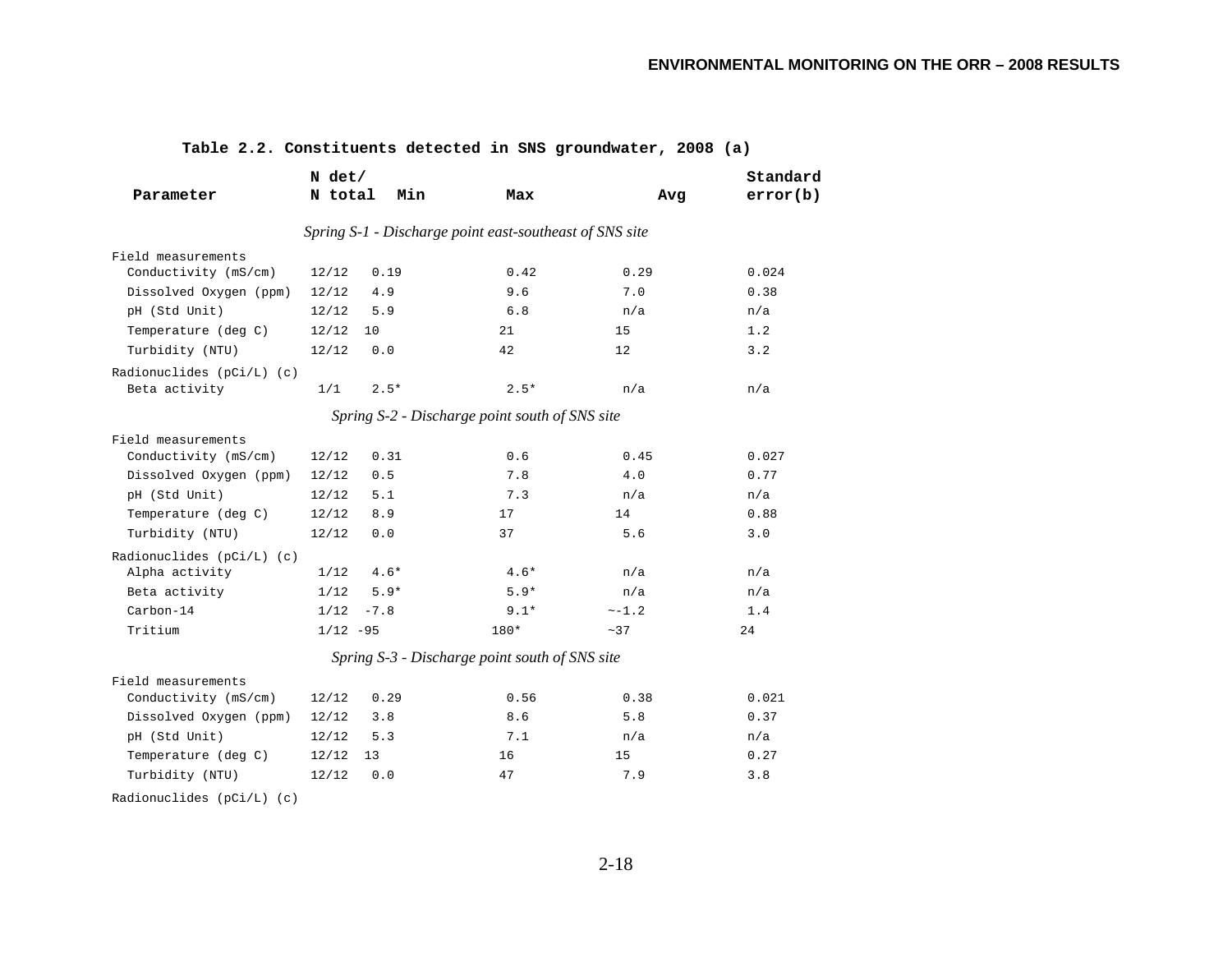|                             | N det/  |        |                                                          |      | Standard |
|-----------------------------|---------|--------|----------------------------------------------------------|------|----------|
| Parameter                   | N total | Min    | Max                                                      | Avg  | error(b) |
| Beta activity               | 1/1     | $2.0*$ | $2.0*$                                                   | n/a  | n/a      |
| Bismuth-214                 | 1/1     | $9.3*$ | $9.3*$                                                   | n/a  | n/a      |
|                             |         |        | Spring S-4 - Discharge point west-southwest of SNS site  |      |          |
| Field measurements          |         |        |                                                          |      |          |
| Conductivity (mS/cm)        | 12/12   | 0.1    | 0.46                                                     | 0.28 | 0.035    |
| Dissolved Oxygen (ppm)      | 12/12   | 5.9    | 12                                                       | 7.9  | 0.54     |
| pH (Std Unit)               | 12/12   | 5.6    | 7.3                                                      | n/a  | n/a      |
| Temperature (deg C)         | 12/12   | 8.5    | 20                                                       | 14   | 1.3      |
| Turbidity (NTU)             | 12/12   | 0.0    | 15                                                       | 2.0  | 1.3      |
|                             |         |        | Spring S-5 - Discharge point north-northeast of SNS site |      |          |
| Field measurements          |         |        |                                                          |      |          |
| Conductivity (mS/cm)        | 12/12   | 0.42   | 0.78                                                     | 0.62 | 0.035    |
| Dissolved Oxygen (ppm)      | 12/12   | 2.6    | 8.0                                                      | 4.8  | 0.51     |
| pH (Std Unit)               | 12/12   | 5.4    | 7.4                                                      | n/a  | n/a      |
| Temperature (deg C)         | 12/12   | 12     | 15                                                       | 14   | 0.33     |
| Turbidity (NTU)             | 12/12   | 0.0    | 17                                                       | 5.1  | 1.6      |
| Radionuclides $(pCi/L)$ (c) |         |        |                                                          |      |          |
| Alpha activity              | 1/1     | $14*$  | $14*$                                                    | n/a  | n/a      |
| Beta activity               | 1/1     | $17*$  | $17*$                                                    | n/a  | n/a      |
|                             |         |        | Spring SP-1 - Discharge point south of SNS site          |      |          |
| Field measurements          |         |        |                                                          |      |          |
| Conductivity (mS/cm)        | 12/12   | 0.26   | 0.4                                                      | 0.33 | 0.012    |
| Dissolved Oxygen (ppm)      | 12/12   | 2.9    | 11                                                       | 8.2  | 0.6      |
| pH (Std Unit)               | 12/12   | 5.2    | 7.1                                                      | n/a  | n/a      |
| Temperature (deg C)         | 12/12   | 8.2    | 18                                                       | 14   | 1.1      |
| Turbidity (NTU)             | 12/12   | 0.0    | 79                                                       | 14   | 6.4      |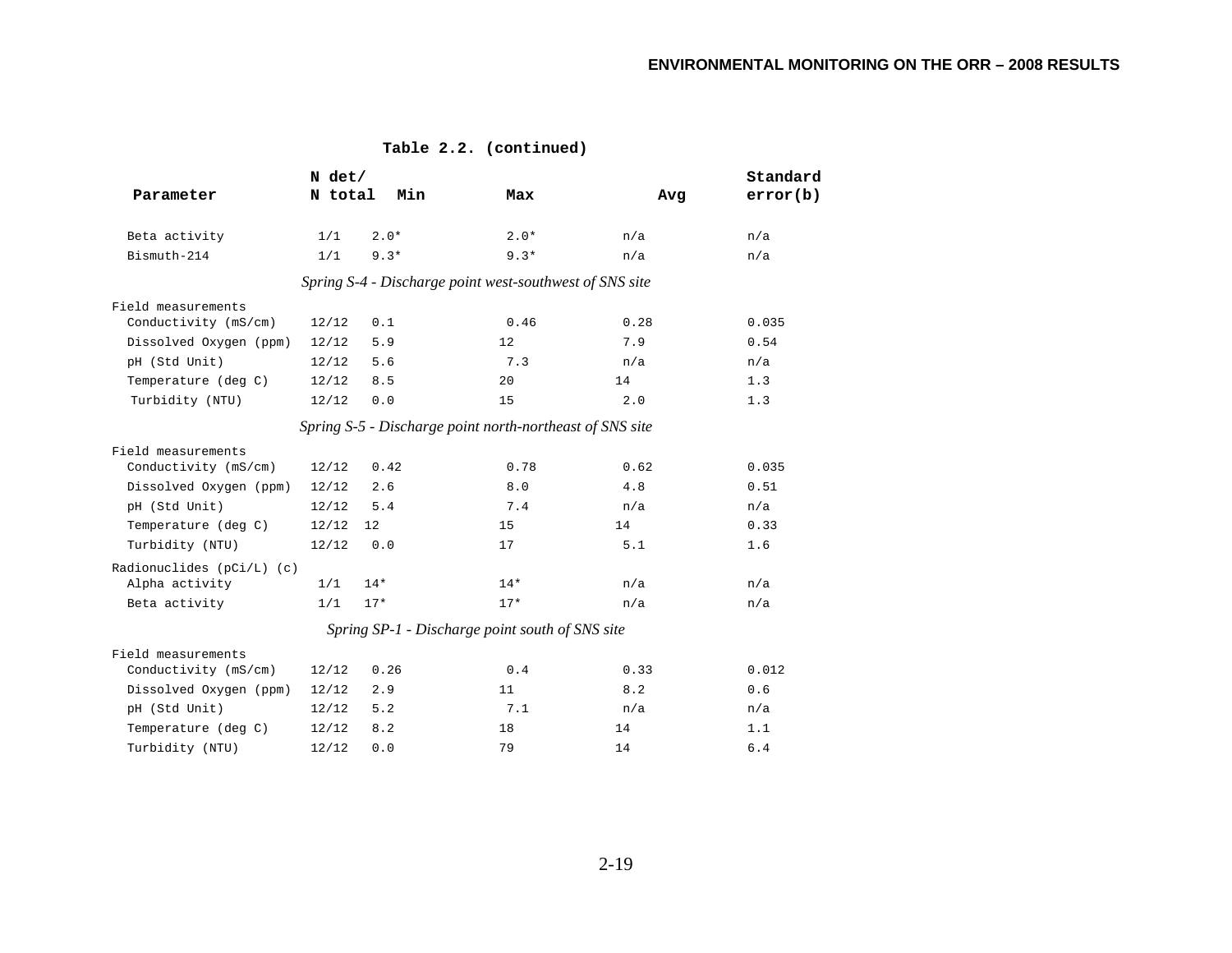|  |  | Table 2.2. (continued) |
|--|--|------------------------|
|--|--|------------------------|

|                             | N det/       |        |        |                                                                       | Standard |  |
|-----------------------------|--------------|--------|--------|-----------------------------------------------------------------------|----------|--|
| Parameter                   | N total      | Min    | Max    | Avq                                                                   | error(b) |  |
|                             |              |        |        |                                                                       |          |  |
| Radionuclides $(pCi/L)$ (c) |              |        |        |                                                                       |          |  |
| Beta activity               | 1/1          | $2.3*$ | $2.3*$ | n/a                                                                   | n/a      |  |
| Carbon-14                   | $1/12 - 7.6$ |        | $10*$  | $\sim -0.21$                                                          | 1.3      |  |
|                             |              |        |        | Surface Water Point SW-1 - Discharge point east-southeast of SNS site |          |  |
| Field measurements          |              |        |        |                                                                       |          |  |
| Conductivity (mS/cm)        | 12/12        | 0.21   | 0.48   | 0.33                                                                  | 0.029    |  |
| Dissolved Oxygen (ppm)      | 12/12        | 0.89   | 9.3    | 4.7                                                                   | 0.91     |  |
| pH (Std Unit)               | 12/12        | 5.9    | 7.3    | n/a                                                                   | n/a      |  |
| Temperature (deg C)         | 12/12        | 7.3    | 19     | 14                                                                    | 1.2      |  |
| Turbidity (NTU)             | 12/12        | 1.0    | 18     | 5.8                                                                   | 1.4      |  |
| Radionuclides $(pCi/L)$ (c) |              |        |        |                                                                       |          |  |
| Alpha activity              | 1/1          | $2.7*$ | $2.7*$ | n/a                                                                   | n/a      |  |
| Beta activity               | 1/1          | $3.6*$ | $3.6*$ | n/a                                                                   | n/a      |  |
| Carbon-14                   | 1/12         | $-9.0$ | $10*$  | $\sim -0.54$                                                          | 1.4      |  |

(a) All values were included in the calculations. Only parameters that have detections in one or more samples are listed in the table. The sampling and analysis plan contains a complete list of analyses performed.

(b) Standard error of the mean.

(c) Individual and average radionuclide concentrations significantly greater than zero are identified

by an \*. Detected radionuclides are those detected at or above MDA.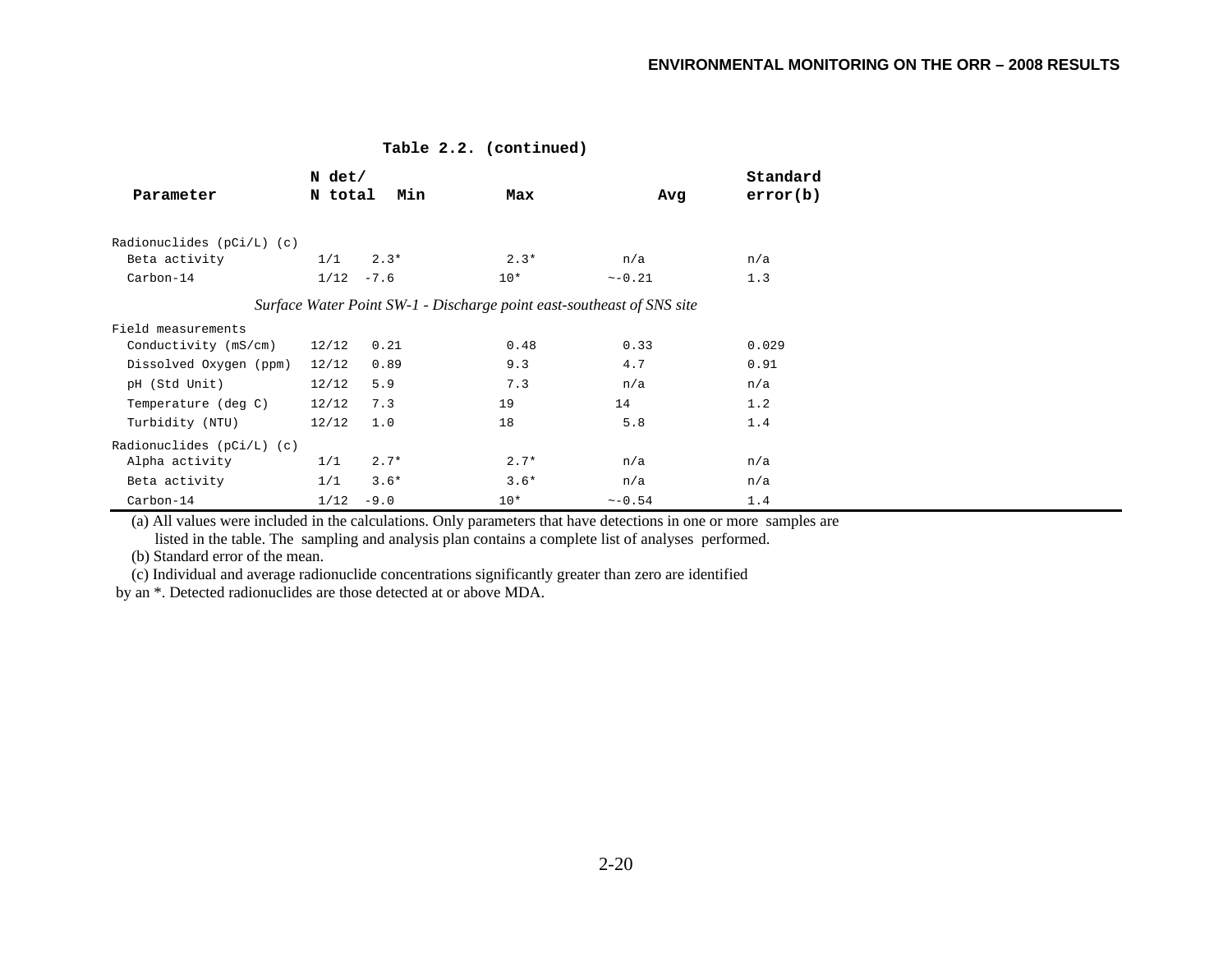| N det/         |         | Concentration $(pCi/L)$ |                            | Standard |          |           |        |
|----------------|---------|-------------------------|----------------------------|----------|----------|-----------|--------|
| Parameter      | N total | Min(a)                  | Max(a)                     | Avg(b)   | error(c) | DCG(d)    | DCG(e) |
|                |         |                         | White Oak Creek Headwaters |          |          |           |        |
| Alpha activity | 0/12    | < 2.2                   | < 4.1                      | $3.5*$   | 0.2      | n/a       | n/a    |
| Beta activity  | 1/12    | < 4.1                   | < 5.9                      | $5.1*$   | 0.15     | n/a       | n/a    |
| Carbon-14      | 0/12    | < 280                   | < 570                      | $420*$   | 28       | 70,000    | n/a    |
| Cesium-137     | 0/12    | < 4.0                   | < 6.6                      | $4.9*$   | 0.21     | 3,000     | n/a    |
| $Cobalt-60$    | 0/12    | < 4.1                   | < 6.6                      | $4.8*$   | 0.2      | 5,000     | n/a    |
| Tritium        | 0/12    | < 310                   | < 600                      | $450*$   | 22       | 2,000,000 | n/a    |

# **Table 2.3. 2008 radionuclide concentrations in surface waters around ORNL**

 (a) Prefix "<" indicates the value of the radionuclide concentrations was not detected above the minimum detectable amount(MDA).

(b) Average radionuclide concentrations significantly greater than zero are identified by an \*.

(c) Standard error of the mean.

(d) Derived concentration guide for ingestion of water from DOE Order 5400.5.

 (e) Average concentration as a percentage of the derived concentration guide (DCG), calculated only when a DCG exists and when at least one result is detected at or above MDA.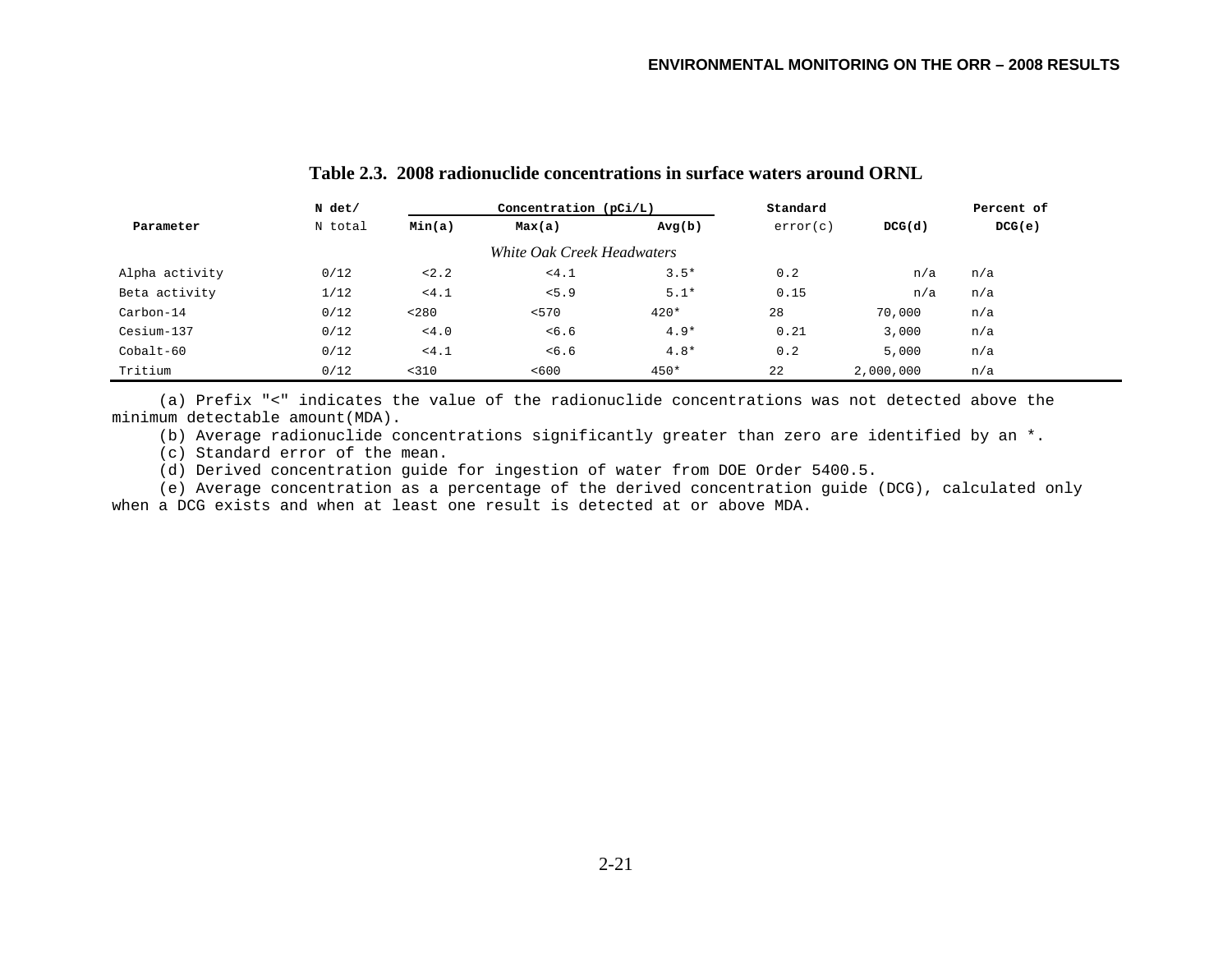|                 | Result detected |                             |           | Percent of |
|-----------------|-----------------|-----------------------------|-----------|------------|
| Parameter       | above MDA?      | Concentration $(pCi/L)$ (a) | DCG(b)    | DCG(c)     |
|                 |                 | Outfall 081                 |           |            |
| Alpha activity  | no              | $7.0*$                      | n/a       | n/a        |
| Beta activity   | yes             | $51*$                       | n/a       | n/a        |
| Cesium-137      | no              | $5.6*$                      | 3,000     | 0.19       |
| $Cobalt-60$     | no              | $5.2*$                      | 5,000     | 0.1        |
| Tritium         | no              | 690*                        | 2,000,000 | 0.035      |
|                 |                 | Outfall 204                 |           |            |
| Alpha activity  | yes             | $9.9*$                      | n/a       | n/a        |
| Beta activity   | yes             | 1,100*                      | n/a       | n/a        |
| Cesium-137      | yes             | $58*$                       | 3,000     | 1.9        |
| $Cobalt-60$     | no              | $4.8*$                      | 5,000     | 0.096      |
| Strontium-89/90 | yes             | 450*                        | 1,000     | 45         |
| Tritium         | no              | 690*                        | 2,000,000 | 0.035      |
|                 |                 | Outfall 207                 |           |            |
| Alpha activity  | no              | $9.9*$                      | n/a       | n/a        |
| Beta activity   | yes             | 68*                         | n/a       | n/a        |
| Cesium-137      | yes             | $7.4*$                      | 3,000     | 0.25       |
| $Cobalt-60$     | no              | $6.1*$                      | 5,000     | 0.12       |
| Tritium         | no              | 690*                        | 2,000,000 | 0.035      |
|                 |                 | Outfall 218                 |           |            |
| Alpha activity  | no              | $7.9*$                      | n/a       | n/a        |
| Beta activity   | no              | $11*$                       | n/a       | n/a        |
| Cesium-137      | no              | $3.9*$                      | 3,000     | 0.13       |
| $Cobalt-60$     | no              | $4.3*$                      | 5,000     | 0.086      |
| Tritium         | no              | 690*                        | 2,000,000 | 0.035      |

### **Table 2.4. 2008 radionuclide concentrations in stormwater at ORNL NPDES permitted locations**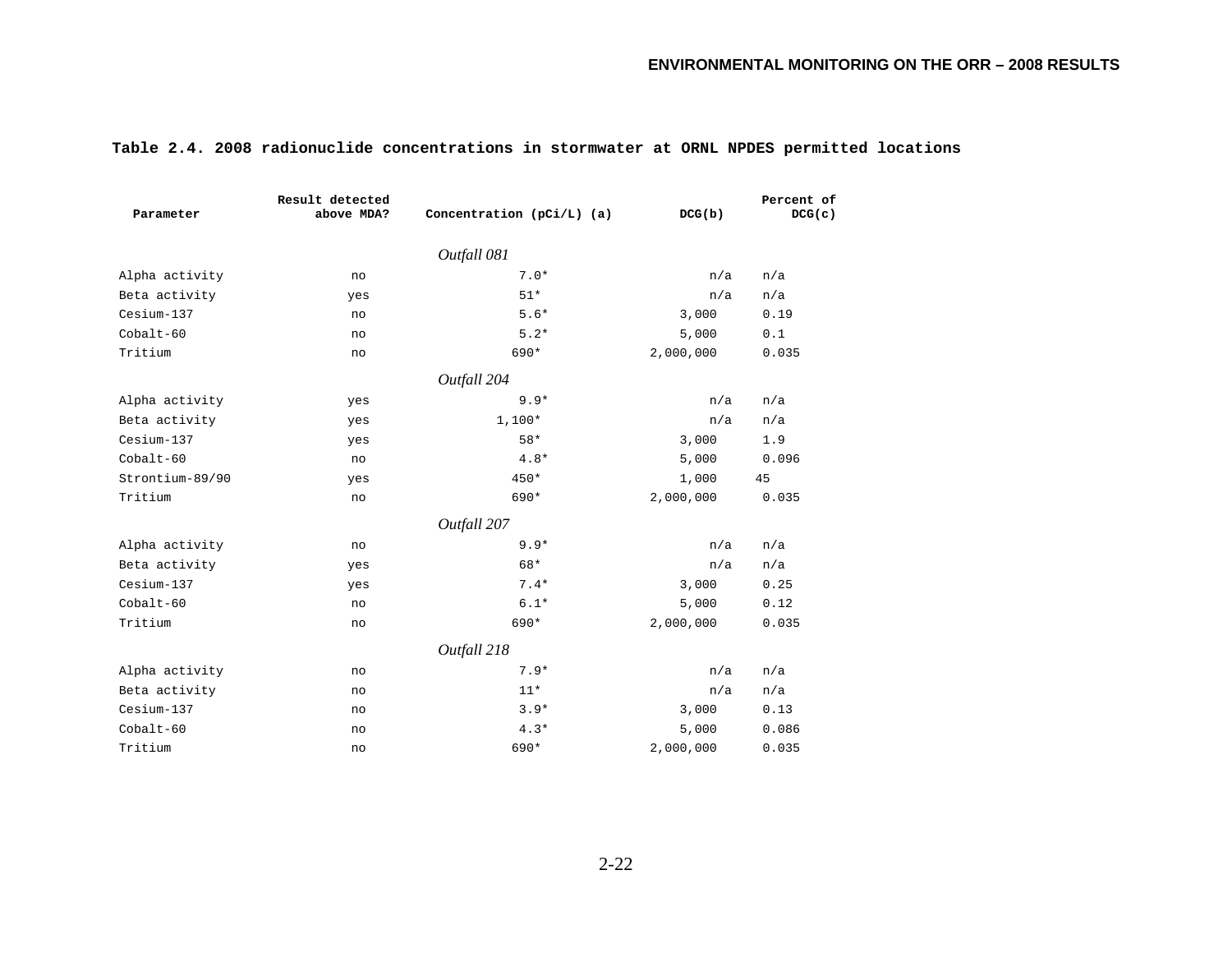| Parameter      | Result detected<br>above MDA? | Concentration $(pCi/L)$ (a) | DCG(b)    | Percent of<br>DCG(c) |
|----------------|-------------------------------|-----------------------------|-----------|----------------------|
|                |                               | Outfall 230                 |           |                      |
| Alpha activity | no                            | $9.0*$                      | n/a       | n/a                  |
| Beta activity  | no                            | $11*$                       | n/a       | n/a                  |
| Cesium-137     | no                            | $5.0*$                      | 3,000     | 0.17                 |
| $Cobalt-60$    | no                            | $4.7*$                      | 5,000     | 0.094                |
| Tritium        | no                            | 690*                        | 2,000,000 | 0.035                |
|                |                               | Outfall 241                 |           |                      |
| Alpha activity | yes                           | $18*$                       | n/a       | n/a                  |
| Beta activity  | yes                           | $150*$                      | n/a       | n/a                  |
| Cesium-137     | no                            | $5.6*$                      | 3,000     | 0.19                 |
| $Cobalt-60$    | no                            | $6.0*$                      | 5,000     | 0.12                 |
| Tritium        | no                            | 690*                        | 2,000,000 | 0.035                |
|                |                               | Outfall 265                 |           |                      |
| Alpha activity | no                            | $7.3*$                      | n/a       | n/a                  |
| Beta activity  | yes                           | $95*$                       | n/a       | n/a                  |
| Cesium-137     | yes                           | $5.1*$                      | 3,000     | 0.17                 |
| $Cobalt-60$    | no                            | $5.5*$                      | 5,000     | 0.11                 |
| Tritium        | no                            | 690*                        | 2,000,000 | 0.035                |
|                |                               | Outfall 302                 |           |                      |
| Alpha activity | no                            | $22*$                       | n/a       | n/a                  |
| Beta activity  | yes                           | $1,000*$                    | n/a       | n/a                  |
| Cesium-137     | yes                           | $21*$                       | 3,000     | 0.7                  |
| Cobalt-60      | no                            | $5.0*$                      | 5,000     | 0.1                  |
| Tritium        | yes                           | $12,000*$                   | 2,000,000 | 0.6                  |
|                |                               | Outfall 304                 |           |                      |
| Alpha activity | yes                           | $8 \, . \, 0 \, {}^{\star}$ | n/a       | n/a                  |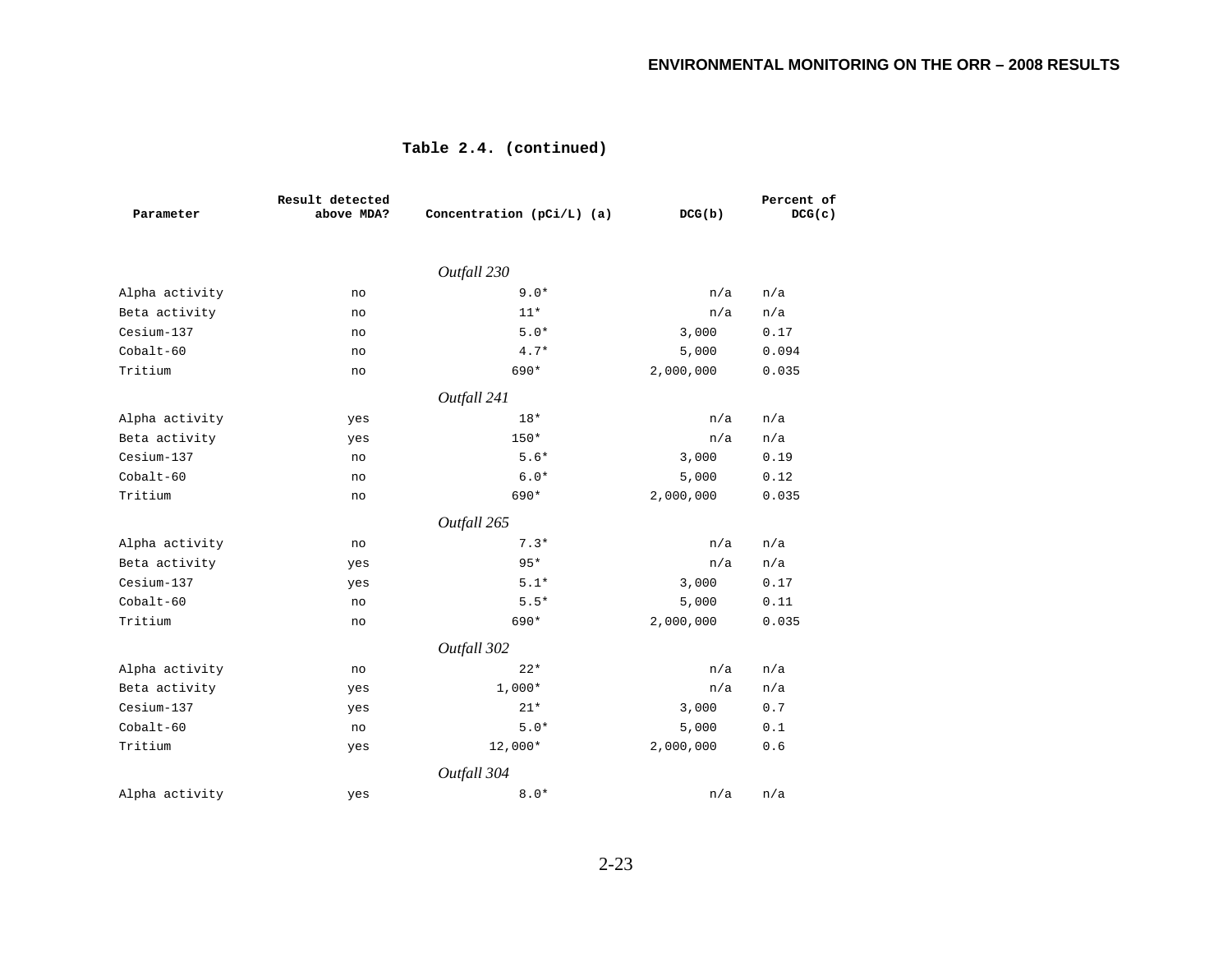| Table 2.4. (continued) |  |
|------------------------|--|
|------------------------|--|

|                   | Result detected |                           |           | Percent of |
|-------------------|-----------------|---------------------------|-----------|------------|
| Parameter         | above MDA?      | Concentration (pCi/L) (a) | DCG(b)    | DCG(c)     |
|                   |                 |                           |           |            |
| Beta activity     | yes             | $370*$                    | n/a       | n/a        |
| Cesium-137        | yes             | $54*$                     | 3,000     | 1.8        |
| $Cobalt-60$       | no              | $4.8*$                    | 5,000     | 0.096      |
| Tritium           | no              | 690*                      | 2,000,000 | 0.035      |
|                   |                 | Outfall 341               |           |            |
| Alpha activity    | yes             | $200*$                    | n/a       | n/a        |
| Beta activity     | yes             | $1,400*$                  | n/a       | n/a        |
| Cesium-137        | no              | $5.5*$                    | 3,000     | 0.18       |
| $Cobalt-60$       | no              | $6.0*$                    | 5,000     | 0.12       |
| Strontium-89/90   | yes             | 650*                      | 1,000     | 65         |
| Tritium           | no              | 690*                      | 2,000,000 | 0.035      |
| $Uranium-233/234$ | yes             | $150*$                    | 500       | 30         |
| Uranium-235       | yes             | $8.5*$                    | 600       | 1.4        |
| Uranium-236       | yes             | $8.5*$                    | 500       | 1.7        |
| Uranium-238       | yes             | $8.9*$                    | 600       | 1.5        |

(a) Individual radionuclide concentrations significantly greater than zero are identified by an \*.

(b) Derived concentration guide for ingestion of water from DOE Order 5400.5.

(c) The concentration as a percentage of the derived concentration guide (DCG), calculated only when a DCG exist and when the individual result is detected at or above MDA.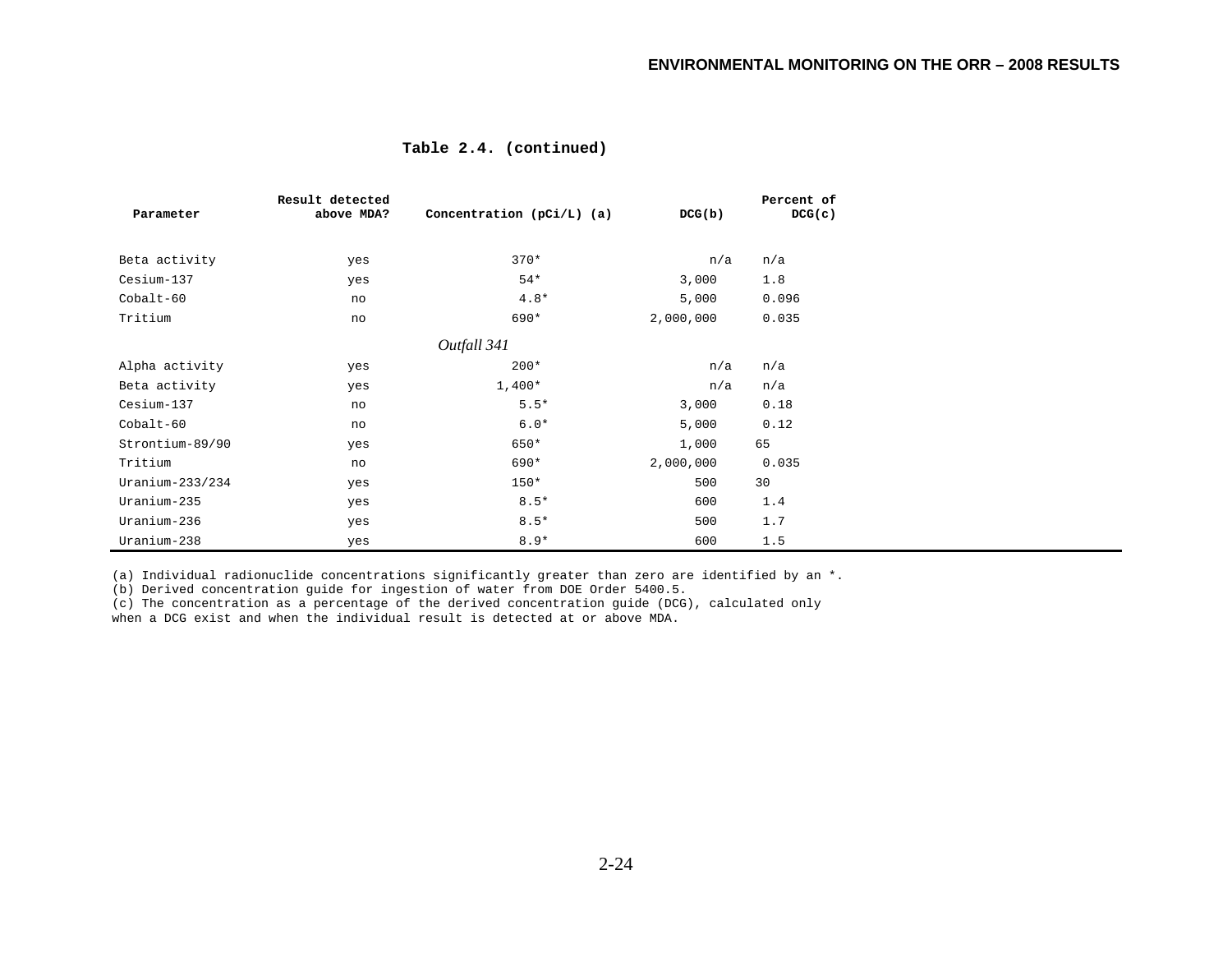|                 | N det/  |            |                                       | Concentration (pCi/L)                     | Standard |           | Percent of |
|-----------------|---------|------------|---------------------------------------|-------------------------------------------|----------|-----------|------------|
| Parameter       | N total | Min(a)     | Max(a)                                | Av(b)                                     | error(c) | DCG(d)    | DCG(e)     |
|                 |         |            | Sewage Treatment Plant (X01)          |                                           |          |           |            |
| Alpha activity  | 2/12    | 3.2        | $4.1*$                                | $3.7*$                                    | 0.071    | n/a       | n/a        |
| Beta activity   | 12/12   | $140*$     | $560*$                                | $300*$                                    | 32       | n/a       | n/a        |
| Carbon-14       | 0/12    | 280        | 570                                   | $420*$                                    | 28       | 70,000    | n/a        |
| Cesium-137      | 8/12    | $4.4*$     | $12*$                                 | $6.6*$                                    | 0.56     | 3,000     | 0.22       |
| Cobalt-60       | 0/12    | 3.9        | 7.2                                   | $5.1*$                                    | 0.31     | 5,000     | n/a        |
| Strontium-89/90 | 12/12   | 68*        | $250*$                                | $130*$                                    | 14       | 1,000     | 13         |
| Tritium         | 7/12    | 420        | $31,000*$                             | 3,600                                     | 2,500    | 2,000,000 | 0.18       |
|                 |         |            |                                       | Coal Yard Runoff Treatment Facility (X02) |          |           |            |
| Alpha activity  | 0/12    | 4.0        | 52                                    | $41*$                                     | 3.9      | n/a       | n/a        |
| Beta activity   | 12/12   | $360*$     | $930*$                                | 630*                                      | 46       | n/a       | n/a        |
|                 |         |            | Process Waste Treatment Complex (X12) |                                           |          |           |            |
| Alpha activity  | 12/12   | $8.7*$     | $25*$                                 | $14*$                                     | 1.5      | n/a       | n/a        |
| Beta activity   | 12/12   | $94*$      | $500*$                                | $310*$                                    | 35       | n/a       | n/a        |
| Cesium-137      | 12/12   | $36*$      | $460*$                                | $270*$                                    | 40       | 3,000     | 9.1        |
| Cobalt-60       | 0/12    | 3.1        | 6.8                                   | $5.9*$                                    | 0.3      | 5,000     | n/a        |
| Strontium-89/90 | 12/12   | $23*$      | $54*$                                 | $38*$                                     | 2.5      | 1,000     | 3.8        |
| Tritium         | 12/12   | $240,000*$ | 310,000*                              | 280,000*                                  | 6,300    | 2,000,000 | 14         |
| Uranium-233/234 | 12/12   | $8.4*$     | $27*$                                 | $14*$                                     | 1.8      | 500       | 2.8        |
| Uranium-235     | 9/12    | $0.13*$    | $1.7*$                                | $0.45*$                                   | 0.13     | 600       | 0.075      |
| Uranium-236     | 9/12    | $0.15*$    | $2.2*$                                | $0.5*$                                    | 0.17     | 500       | 0.1        |
| Uranium-238     | 12/12   | $0.32*$    | $1.5*$                                | $0.85*$                                   | 0.11     | 600       | 0.14       |
|                 |         |            | Melton Branch $1(X13)$                |                                           |          |           |            |
| Alpha activity  | 0/12    | 2.7        | 4.2                                   | $3.4*$                                    | 0.13     | n/a       | n/a        |
| Beta activity   | 12/12   | $57*$      | 180*                                  | $110*$                                    | 10       | n/a       | n/a        |
| Cesium-137      | 1/12    | $3.5*$     | 6.7                                   | $5.0*$                                    | 0.25     | 3,000     | 0.17       |
| Cobalt-60       | 0/12    | 4.2        | 6.6                                   | $5.6*$                                    | 0.26     | 5,000     | n/a        |
| Strontium-89/90 | 12/12   | $24*$      | $71*$                                 | $43*$                                     | 4.3      | 1,000     | 4.3        |
| Tritium         | 12/12   | 7,800*     | $21,000*$                             | 13,000*                                   | 1,300    | 2,000,000 | 0.66       |

# **Table 2.5. 2008 radionuclide concentrations at ORNL NPDES permitted locations**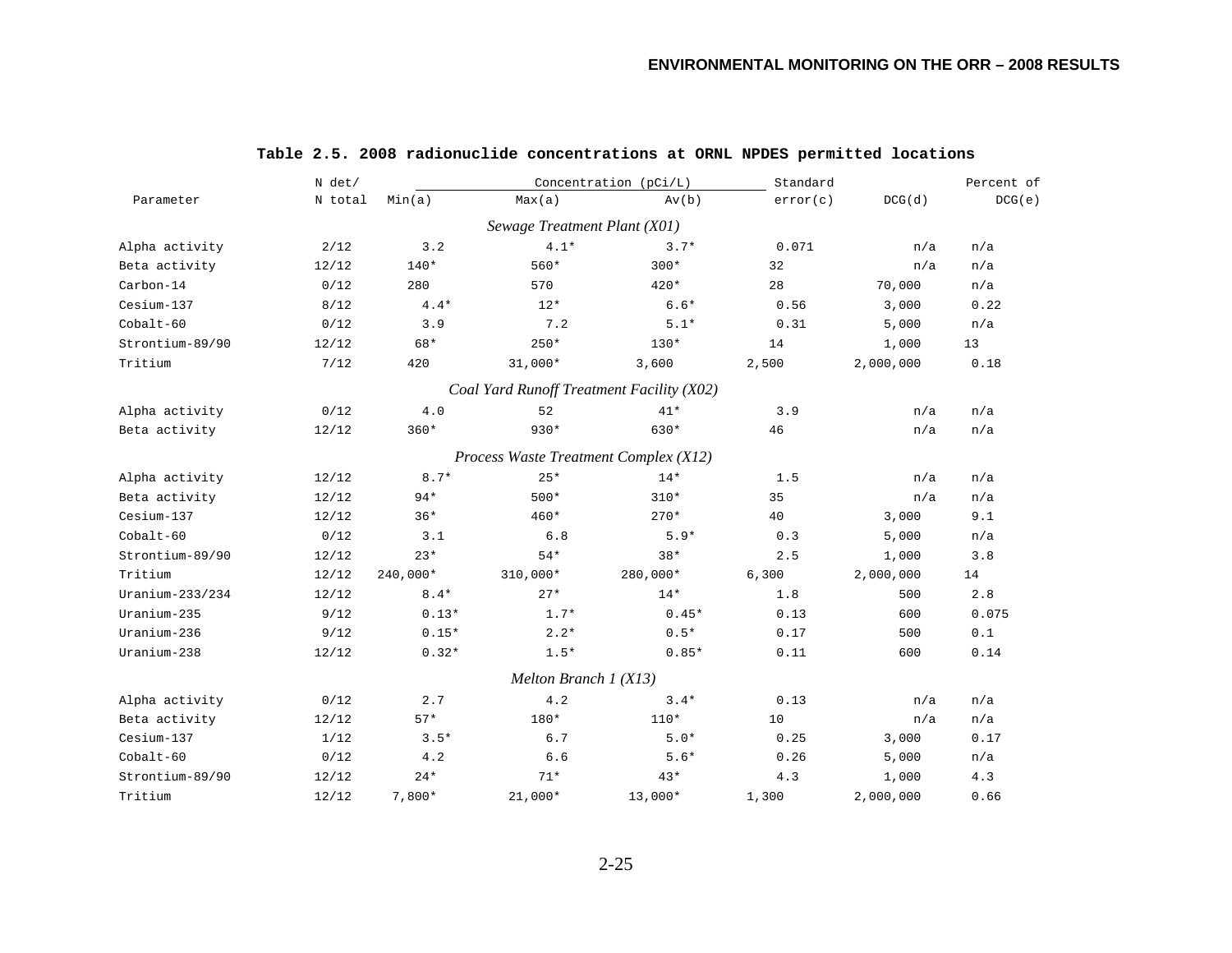| N det/          |         |           |                       | Concentration $(pCi/L)$ | Standard |           |        |
|-----------------|---------|-----------|-----------------------|-------------------------|----------|-----------|--------|
| Parameter       | N total | Min(a)    | Max(a)                | Av(b)                   | error(c) | DCG(d)    | DCG(e) |
|                 |         |           |                       |                         |          |           |        |
|                 |         |           | White Oak Creek (X14) |                         |          |           |        |
| Alpha activity  | 1/12    | 3.0       | 4.3                   | $3.6*$                  | 0.12     | n/a       | n/a    |
| Beta activity   | 12/12   | $69*$     | $120*$                | $90*$                   | 4.4      | n/a       | n/a    |
| Cesium-137      | 12/12   | $5.2*$    | $41*$                 | $19*$                   | 3.4      | 3,000     | 0.63   |
| Cobalt-60       | 0/12    | 4.0       | 4.9                   | $4.4*$                  | 0.077    | 5,000     | n/a    |
| Strontium-89/90 | 12/12   | $27*$     | $51*$                 | $33*$                   | 2.0      | 1,000     | 3.3    |
| Tritium         | 12/12   | 14,000*   | 48,000*               | $30,000*$               | 2,900    | 2,000,000 | 1.5    |
|                 |         |           | White Oak Dam (X15)   |                         |          |           |        |
| Alpha activity  | 3/12    | 3.4       | 5.0                   | $4.1*$                  | 0.15     | n/a       | n/a    |
| Beta activity   | 12/12   | $100*$    | $160*$                | $130*$                  | 4.5      | n/a       | n/a    |
| Cesium-137      | 12/12   | $12*$     | $36*$                 | $23*$                   | 1.7      | 3,000     | 0.76   |
| Cobalt-60       | 0/12    | 3.9       | 6.9                   | $5.0*$                  | 0.24     | 5,000     | n/a    |
| Strontium-89/90 | 12/12   | $36*$     | $63*$                 | $52*$                   | 2.5      | 1,000     | 5.2    |
| Tritium         | 12/12   | $15,000*$ | $34,000*$             | $25,000*$               | 1,600    | 2,000,000 | 1.3    |
|                 |         |           | Outfall 001           |                         |          |           |        |
| Alpha activity  | 0/1     | 3.3       | 3.3                   | 3.3                     | n/a      | n/a       | n/a    |
| Beta activity   | 0/1     | 5.1       | 5.1                   | 5.1                     | n/a      | n/a       | n/a    |
|                 |         |           | Outfall 081           |                         |          |           |        |
| Alpha activity  | 0/1     | 3.4       | 3.4                   | 3.4                     | n/a      | n/a       | n/a    |
| Beta activity   | 0/1     | 5.1       | 5.1                   | 5.1                     | n/a      | n/a       | n/a    |
|                 |         |           | Outfall 085           |                         |          |           |        |
| Alpha activity  | 3/4     | 2.8       | $8.4*$                | $5.5*$                  | 1.2      | n/a       | n/a    |
| Beta activity   | 4/4     | 160*      | $220*$                | 190*                    | 15       | n/a       | n/a    |
| Strontium-89/90 | 4/4     | $67*$     | 120*                  | $94*$                   | 11       | 1,000     | 9.4    |
| Uranium-233/234 | 4/4     | $1.4*$    | $8.0*$                | $5.2*$                  | 1.5      | 500       | 1.1    |
| Uranium-235     | 3/4     | $0.18*$   | $1.5*$                | 0.61                    | 0.31     | 600       | 0.1    |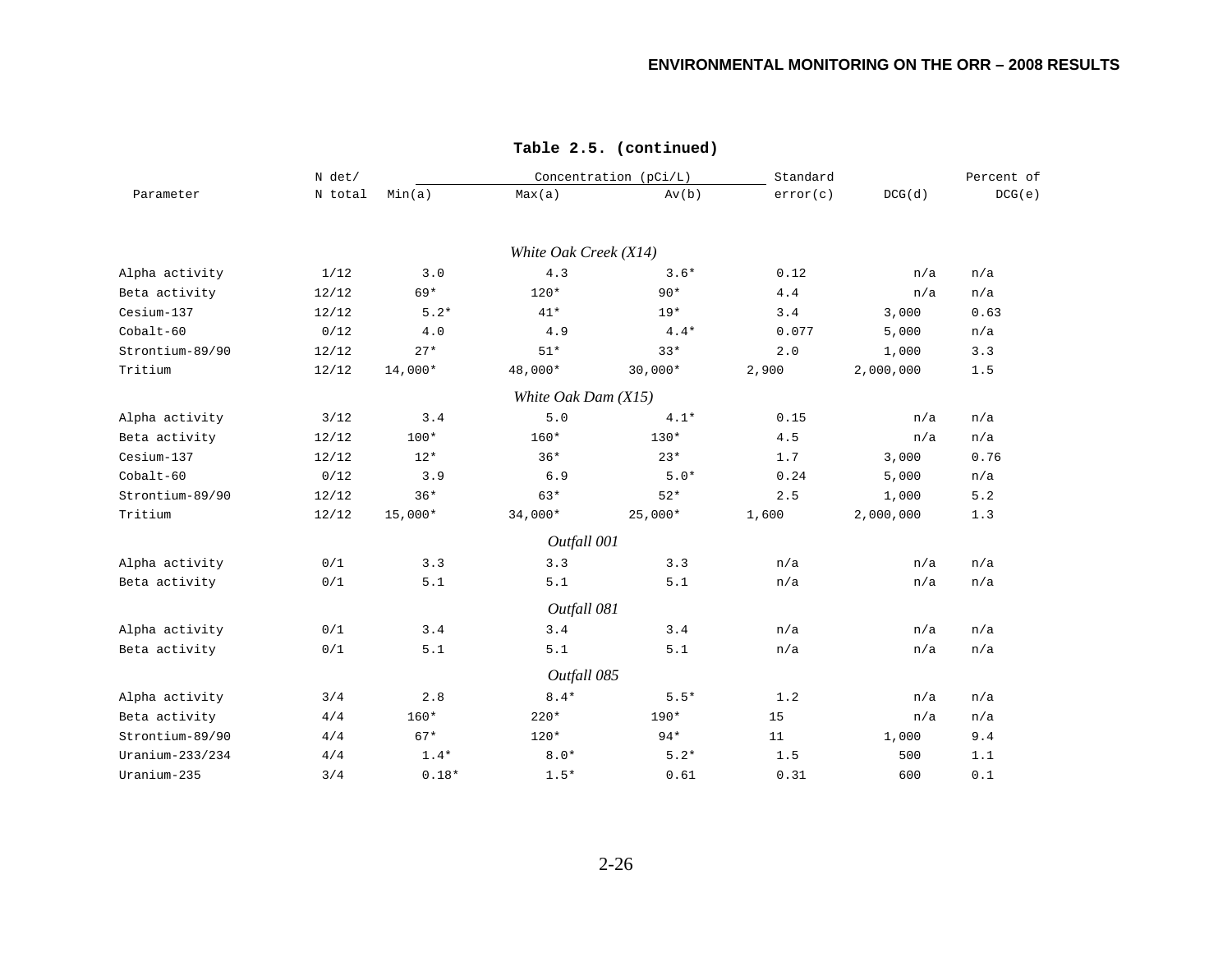|                 | N det/  |         |             | Concentration (pCi/L) |          | Standard |        |
|-----------------|---------|---------|-------------|-----------------------|----------|----------|--------|
| Parameter       | N total | Min(a)  | Max(a)      | Av(b)                 | error(c) | DCG(d)   | DCG(e) |
| Uranium-236     | 4/4     | $0.19*$ | $1.6*$      | $0.78*$               | 0.31     | 500      | 0.16   |
| Uranium-238     | 4/4     | $0.14*$ | $1.3*$      | $0.67*$               | 0.26     | 600      | 0.11   |
|                 |         |         |             |                       |          |          |        |
|                 |         |         | Outfall 087 |                       |          |          |        |
| Alpha activity  | 0/1     | $4.0$   | 4.0         | 4.0                   | n/a      | n/a      | n/a    |
| Beta activity   | 1/1     | $200*$  | $200*$      | 200                   | n/a      | n/a      | n/a    |
| Cesium-137      | 0/1     | 5.3     | 5.3         | 5.3                   | n/a      | 3,000    | n/a    |
| $Cobalt-60$     | 0/1     | 5.0     | 5.0         | 5.0                   | n/a      | 5,000    | n/a    |
|                 |         |         | Outfall 204 |                       |          |          |        |
| Alpha activity  | 1/4     | $3.4*$  | 4.0         | $3.7*$                | 0.14     | n/a      | n/a    |
| Beta activity   | 4/4     | $40*$   | $130*$      | $89*$                 | 20       | n/a      | n/a    |
| Strontium-89/90 | 4/4     | $18*$   | $39*$       | $30*$                 | 4.7      | 1,000    | 3.0    |
|                 |         |         | Outfall 207 |                       |          |          |        |
| Alpha activity  | 2/4     | 3.3     | $5.7*$      | $4.4*$                | 0.5      | n/a      | n/a    |
| Beta activity   | 4/4     | $27*$   | $39*$       | $32*$                 | 2.5      | n/a      | n/a    |
| Cesium-137      | 0/4     | 4.6     | 7.3         | $6.2*$                | 0.61     | 3,000    | n/a    |
| $Cobalt-60$     | 0/4     | 4.2     | $6.4$       | $5.5*$                | $0.47$   | 5,000    | n/a    |
| Strontium-89/90 | 4/4     | $12*$   | $20*$       | $16*$                 | 1.7      | 1,000    | 1.6    |
|                 |         |         |             |                       |          |          |        |
|                 |         |         | Outfall 211 |                       |          |          |        |
| Alpha activity  | 0/4     | 2.5     | 4.1         | $3.5*$                | 0.35     | n/a      | n/a    |
| Beta activity   | 0/4     | 4.2     | 6.7         | $5.2*$                | 0.53     | n/a      | n/a    |
| Strontium-89/90 | 1/4     | 2.8     | $4.3*$      | $3.3*$                | 0.34     | 1,000    | 0.33   |
|                 |         |         | Outfall 217 |                       |          |          |        |
| Alpha activity  | 0/1     | 3.5     | 3.5         | 3.5                   | n/a      | n/a      | n/a    |
| Beta activity   | 0/1     | 5.3     | 5.3         | 5.3                   | n/a      | n/a      | n/a    |
|                 |         |         | Outfall 219 |                       |          |          |        |
| Alpha activity  | 0/1     | 3.4     | 3.4         | 3.4                   | n/a      | n/a      | n/a    |
| Beta activity   | 0/1     | 5.2     | 5.2         | 5.2                   | n/a      | n/a      | n/a    |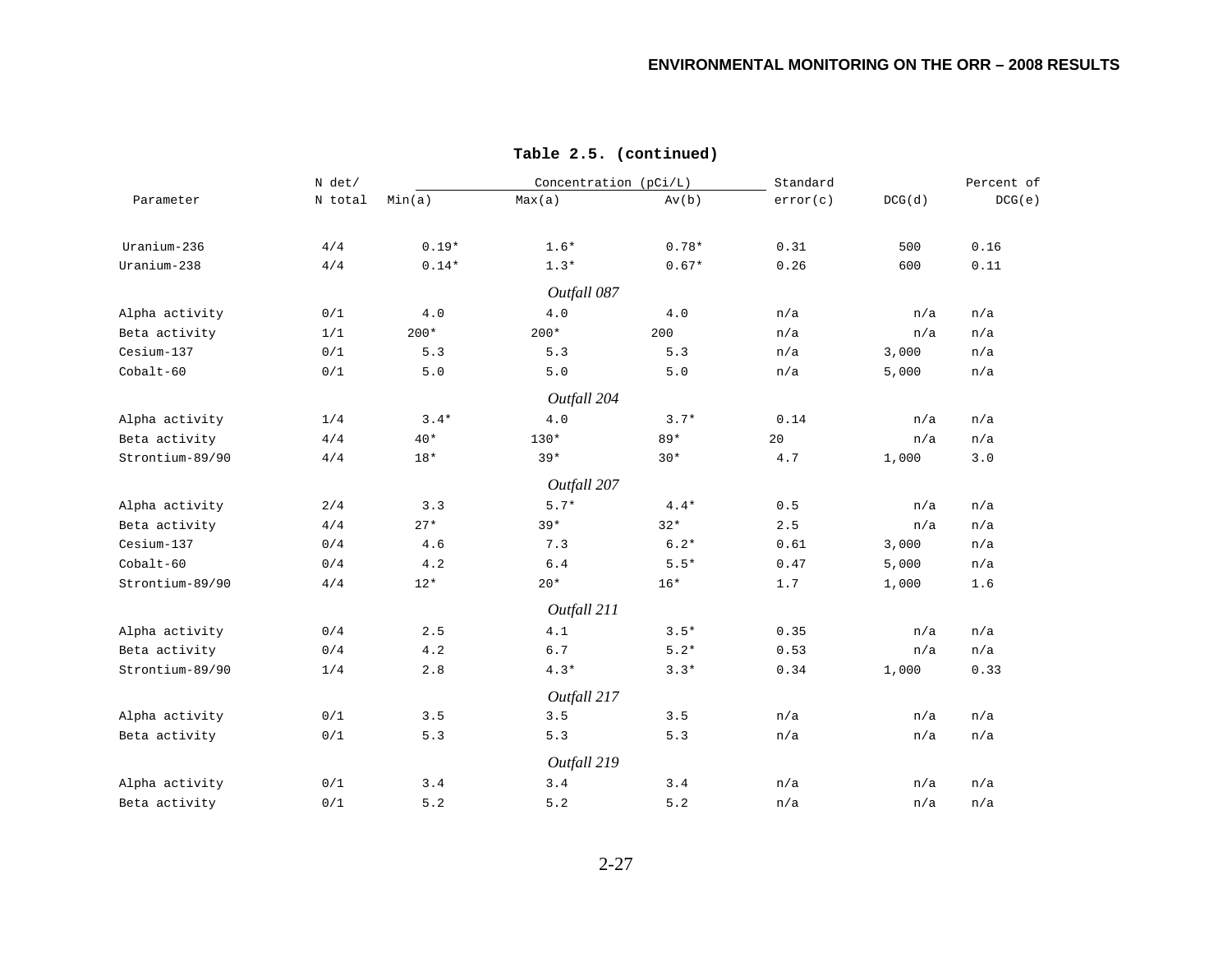| N det/          |         |        |             | Concentration (pCi/L) | Standard |           | Percent of |
|-----------------|---------|--------|-------------|-----------------------|----------|-----------|------------|
| Parameter       | N total | Min(a) | Max(a)      | Av(b)                 | error(c) | DCG(d)    | DCG(e)     |
|                 |         |        | Outfall 234 |                       |          |           |            |
| Alpha activity  | 0/1     | 3.9    | 3.9         | 3.9                   | n/a      | n/a       | n/a        |
| Beta activity   | 0/1     | 5.4    | 5.4         | 5.4                   | n/a      | n/a       | n/a        |
|                 |         |        | Outfall 241 |                       |          |           |            |
| Alpha activity  | 0/1     | 3.8    | 3.8         | 3.8                   | n/a      | n/a       | n/a        |
| Beta activity   | 0/1     | 5.4    | 5.4         | 5.4                   | n/a      | n/a       | n/a        |
|                 |         |        | Outfall 265 |                       |          |           |            |
| Alpha activity  | 0/1     | 3.5    | 3.5         | 3.5                   | n/a      | n/a       | n/a        |
| Beta activity   | 1/1     | $19*$  | $19*$       | 19                    | n/a      | n/a       | n/a        |
| Cesium-137      | 1/1     | $4.8*$ | $4.8*$      | $4.8$                 | n/a      | 3,000     | 0.16       |
| $Cobalt-60$     | 0/1     | 5.8    | 5.8         | 5.8                   | n/a      | 5,000     | n/a        |
|                 |         |        | Outfall 281 |                       |          |           |            |
| Alpha activity  | 0/4     | 4.5    | 27          | 11                    | 5.3      | n/a       | n/a        |
| Beta activity   | 3/4     | $15*$  | 43          | $31*$                 | 6.1      | n/a       | n/a        |
| Cesium-137      | 0/4     | 4.2    | 6.5         | $5.4*$                | 0.52     | 3,000     | n/a        |
| $Cobalt-60$     | 0/4     | 4.4    | $6.6$       | $5.6*$                | 0.48     | 5,000     | n/a        |
| Tritium         | 2/4     | 420    | 720         | 630*                  | 69       | 2,000,000 | 0.031      |
|                 |         |        | Outfall 282 |                       |          |           |            |
| Alpha activity  | 0/4     | 3.4    | 4.6         | $3.9*$                | 0.27     | n/a       | n/a        |
| Beta activity   | 4/4     | $8.3*$ | $12*$       | $9.7*$                | 0.81     | n/a       | n/a        |
|                 |         |        | Outfall 302 |                       |          |           |            |
| Alpha activity  | 6/12    | 3.5    | $400*$      | 40                    | 33       | n/a       | n/a        |
| Americium-241   | 0/1     | 0.49   | 0.49        | 0.49                  | n/a      | 30        | n/a        |
| Beta activity   | 12/12   | $120*$ | $23,000*$   | 2,900                 | 1,900    | n/a       | n/a        |
| Cesium-137      | 12/12   | $6.8*$ | $140*$      | $61*$                 | 13       | 3,000     | 2.0        |
| Cobalt-60       | 0/12    | 4.2    | 6.4         | $5.1*$                | 0.22     | 5,000     | n/a        |
| Curium-243/244  | 0/1     | 0.5    | 0.5         | 0.5                   | n/a      | 50        | n/a        |
| Strontium-89/90 | 12/12   | $37*$  | $11,000*$   | 1,400                 | 900      | 1,000     | 140        |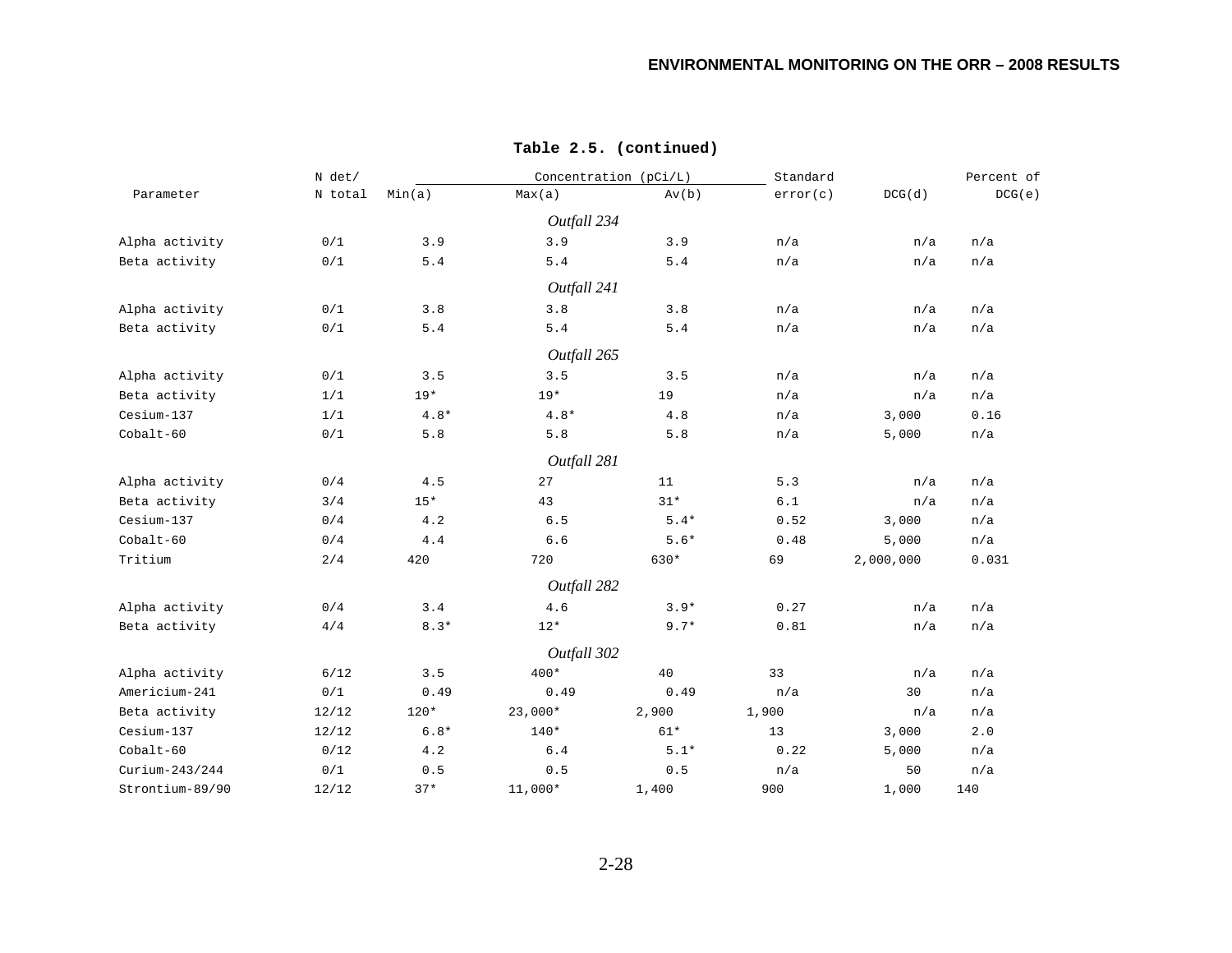|                 | N det/  |          |             | Concentration (pCi/L) |          |           | Percent of |
|-----------------|---------|----------|-------------|-----------------------|----------|-----------|------------|
| Parameter       | N total | Min(a)   | Max(a)      | Av(b)                 | error(c) | DCG(d)    | DCG(e)     |
| Tritium         | 12/12   | $5,000*$ | $63,000*$   | $32,000*$             | 5,300    | 2,000,000 | 1.6        |
| Uranium-233/234 | 4/4     | $6.3*$   | $430*$      | 120                   | 110      | 500       | 23         |
| Uranium-235     | 3/4     | 0.028    | $14*$       | 3.7                   | 3.4      | 600       | 0.62       |
| Uranium-236     | 4/4     | $0.23*$  | $14*$       | 3.8                   | 3.4      | 500       | 0.76       |
| Uranium-238     | 3/4     | 0.35     | $14*$       | 3.9                   | 3.4      | 600       | 0.65       |
|                 |         |          | Outfall 304 |                       |          |           |            |
| Alpha activity  | 11/12   | $3.4*$   | $29*$       | $10*$                 | 2.2      | n/a       | n/a        |
| Beta activity   | 12/12   | $370*$   | $2,000*$    | 840*                  | 160      | n/a       | n/a        |
| Cesium-137      | 12/12   | $8.8*$   | $300*$      | $90*$                 | 23       | 3,000     | 3.0        |
| $Cobalt-60$     | 0/12    | 4.6      | 7.0         | $5.9*$                | 0.21     | 5,000     | n/a        |
| Strontium-89/90 | 12/12   | $160*$   | $1,000*$    | $380*$                | 72       | 1,000     | 38         |
| Tritium         | 6/12    | 420      | $28,000*$   | $4,800*$              | 2,400    | 2,000,000 | 0.24       |
| Uranium-233/234 | 2/2     | $5.8*$   | $14*$       | 9.9                   | 4.1      | 500       | 2.0        |
| Uranium-235     | 2/2     | $0.24*$  | $1.1*$      | 0.67                  | 0.43     | 600       | 0.11       |
| Uranium-236     | 2/2     | $0.28*$  | $1.5*$      | 0.89                  | 0.61     | 500       | 0.18       |
| Uranium-238     | 2/2     | $1.8*$   | $6.2*$      | 4.0                   | 2.2      | 600       | 0.67       |
|                 |         |          | Outfall 365 |                       |          |           |            |
| Alpha activity  | 1/4     | $2.8*$   | 4.2         | $3.3*$                | 0.32     | n/a       | n/a        |
| Beta activity   | 4/4     | $14*$    | $39*$       | $28*$                 | 5.2      | n/a       | n/a        |
|                 |         |          | Outfall 368 |                       |          |           |            |
| Alpha activity  | 0/4     | 2.2      | 4.1         | $3.3*$                | 0.41     | n/a       | n/a        |
| Beta activity   | 3/4     | $4.8$    | $44*$       | $28*$                 | 8.3      | n/a       | n/a        |
| Cesium-137      | 0/4     | 3.8      | 5.5         | $4.9*$                | 0.37     | 3,000     | n/a        |
| Cobalt-60       | 0/4     | 4.5      | 6.1         | $5.2*$                | 0.36     | 5,000     | n/a        |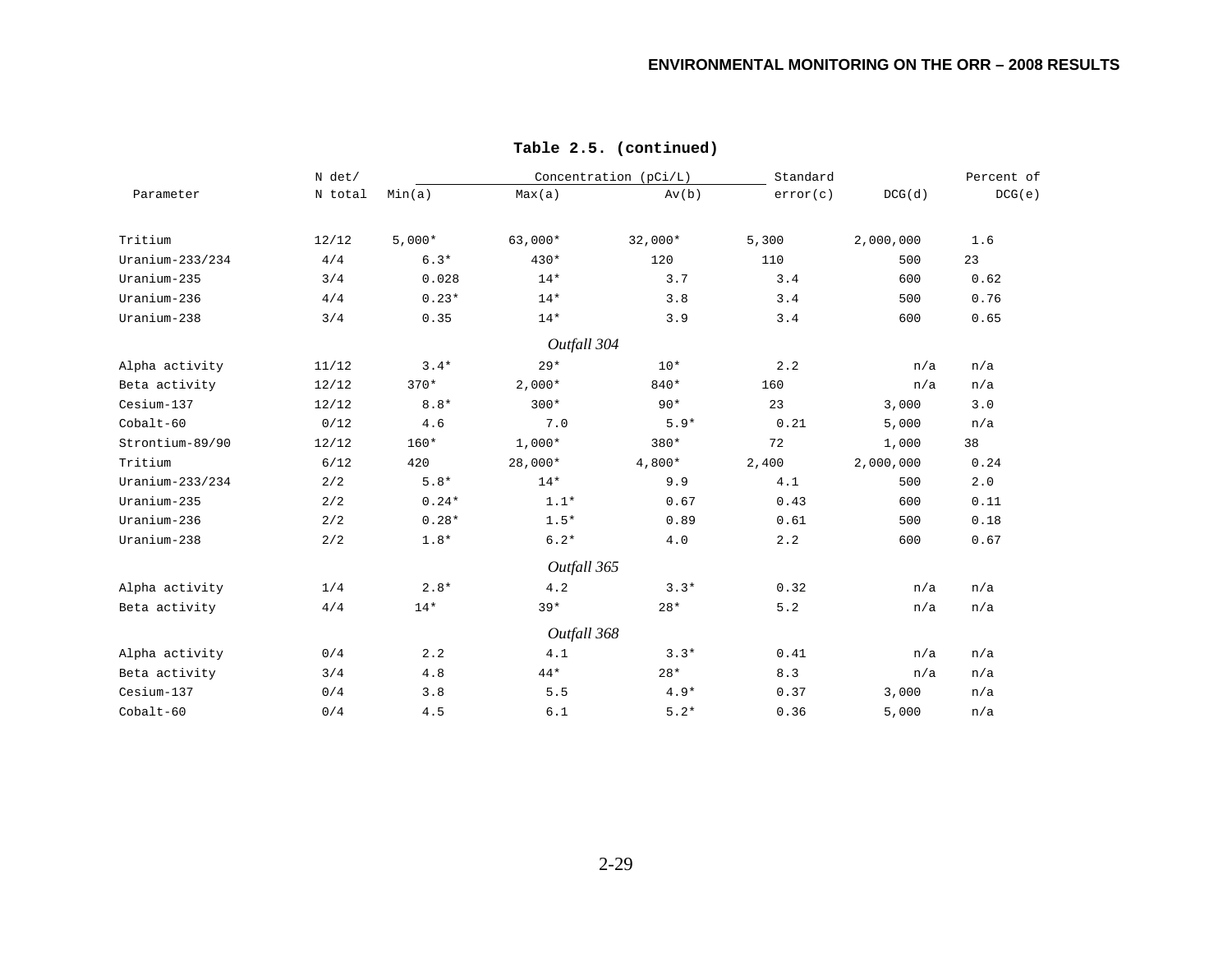|                | $N$ det/ |          | Concentration $(pCi/L)$ |                                                                  |          |           | Percent of |  |
|----------------|----------|----------|-------------------------|------------------------------------------------------------------|----------|-----------|------------|--|
| Parameter      | N total  | Min(a)   | Max(a)                  | Av(b)                                                            | error(c) | DCG(d)    | DCG(e)     |  |
|                |          |          |                         |                                                                  |          |           |            |  |
|                |          |          |                         |                                                                  |          |           |            |  |
|                |          |          |                         | Outfall 383 - Down-gradient NPDES outfall south of Building 7900 |          |           |            |  |
| Alpha activity | 0/1      | 4.0      | 4.0                     | 4.0                                                              | n/a      | n/a       | n/a        |  |
| Beta activity  | 1/1      | $5.6*$   | $5.6*$                  | 5.6                                                              | n/a      | n/a       | n/a        |  |
| Tritium        | 1/1      | $7.200*$ | $7.200*$                | 7,200                                                            | n/a      | 2,000,000 | 0.36       |  |

(a) Individual radionuclide concentrations significantly greater than zero are identified by an \*.

(b) Average radionuclide concentrations significantly greater than zero are identified by an \*.

(c) Standard error of the mean.

(d) Derived concentration guide for ingestion of water. From DOE Order 5400.5.

(e) Average concentration as a percentage of the derived concentration guide (DCG), calculated only when a DCG exists and when at least one result is detected at or above MDA.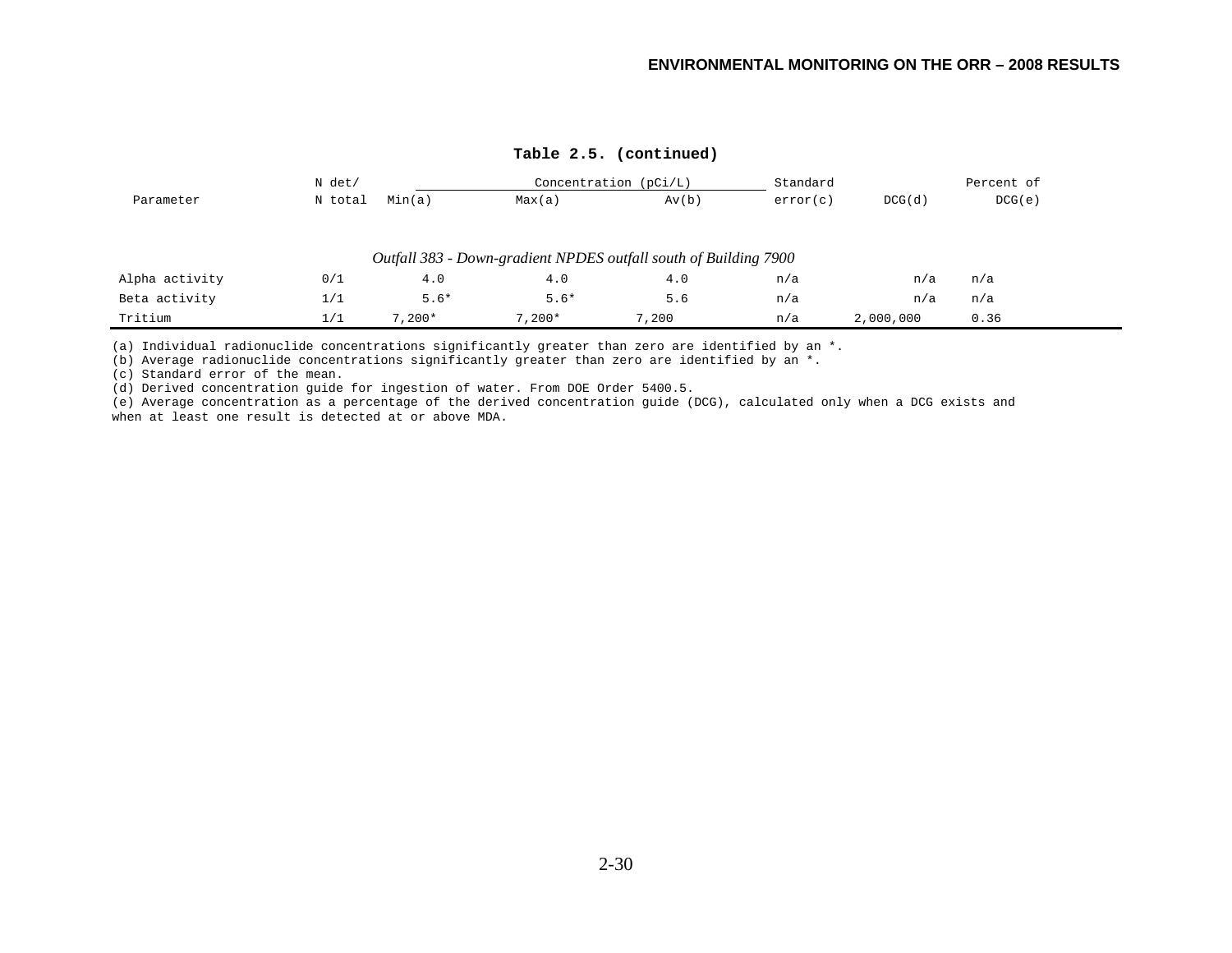|                         | $N$ det/ |            | Concentration |            | Standard   | Ref.      |  |
|-------------------------|----------|------------|---------------|------------|------------|-----------|--|
| Parameter               | N total  | Min(a)     | Max(a)        | Avg(b)     | error(c)   | Value (d) |  |
|                         |          |            |               |            |            |           |  |
| Field measurements      |          |            |               |            |            |           |  |
| Conductivity (mS/cm)    | 53/53    | 0.18       | 0.39          | 0.29       | 0.0071     | n/a       |  |
| Dissolved Oxygen (mg/L) | 53/53    | 6.9        | 11            | 8.9        | 0.14       | 5         |  |
| pH (Std Unit)           | 53/53    | 7.4        | 8.1           | n/a        | 0.018      | n/a       |  |
| Temperature (deg C)     | 53/53    | 4.8        | 19            | 12         | 0.54       | n/a       |  |
| Turbidity (NTU)         | 53/53    | 1.0        | 210           | 12         | $4.0$      | n/a       |  |
| Metals (mg/L)           |          |            |               |            |            |           |  |
| Antimony                | 1/12     | < 0.00081  | 0.0012        | ~10.00084  | 0.00003    | n/a       |  |
| Arsenic                 | 3/12     | < 0.001    | 0.0053        | ~0.0015    | 0.00036    | 0.34      |  |
| Beryllium               | 0/12     | < 0.00069  | < 0.00069     | ~10.00069  | 0.0        | n/a       |  |
| Cadmium                 | 0/12     | < 0.00078  | < 0.00078     | ~10.00078  | 0.0        | 0.002     |  |
| Chromium                | 2/12     | < 0.001    | 0.0017        | ~10.0011   | 0.000068   | n/a       |  |
| Cobalt                  | 1/12     | < 0.00081  | 0.00082       | ~0.00081   | 0.00000067 | n/a       |  |
| Copper                  | 7/12     | < 0.001    | 0.0023        | ~10.0013   | 0.00012    | 0.01      |  |
| Iron                    | 12/12    | 0.029      | 0.53          | 0.18       | 0.05       | n/a       |  |
| Lead                    | 0/12     | < 0.001    | < 0.001       | ~10.001    | 0.0        | 0.06      |  |
| Manganese               | 12/12    | 0.0026     | 0.07          | 0.019      | 0.0067     | n/a       |  |
| Mercury (e)             | 1/4      | < 0.00015  | 0.001         | ~10.00037  | 0.00022    | 0.0014    |  |
| Molybdenum              | 4/12     | < 0.00093  | 0.0013        | ~10.00097  | 0.000029   | n/a       |  |
| Nickel                  | 5/12     | < 0.0014   | 0.0062        | ~0.0019    | 0.0004     | 0.47      |  |
| Selenium                | 0/12     | < 0.041    | < 0.041       | ~10.041    | 0.0        | 0.02      |  |
| Silver                  | 0/12     | < 0.00062  | < 0.00062     | ~10.00062  | 0.0        | 0.0032    |  |
| Strontium               | 12/12    | 0.03       | 0.065         | 0.048      | 0.0032     | n/a       |  |
| Thallium                | 0/12     | < 0.00083  | < 0.00083     | ~10.00083  | 0.0        | n/a       |  |
| Thorium                 | 1/12     | < 0.000075 | 0.00012       | ~10.000079 | 0.0000034  | n/a       |  |

# **Table 2.6. 2008 analyses for ORNL reference surface waters**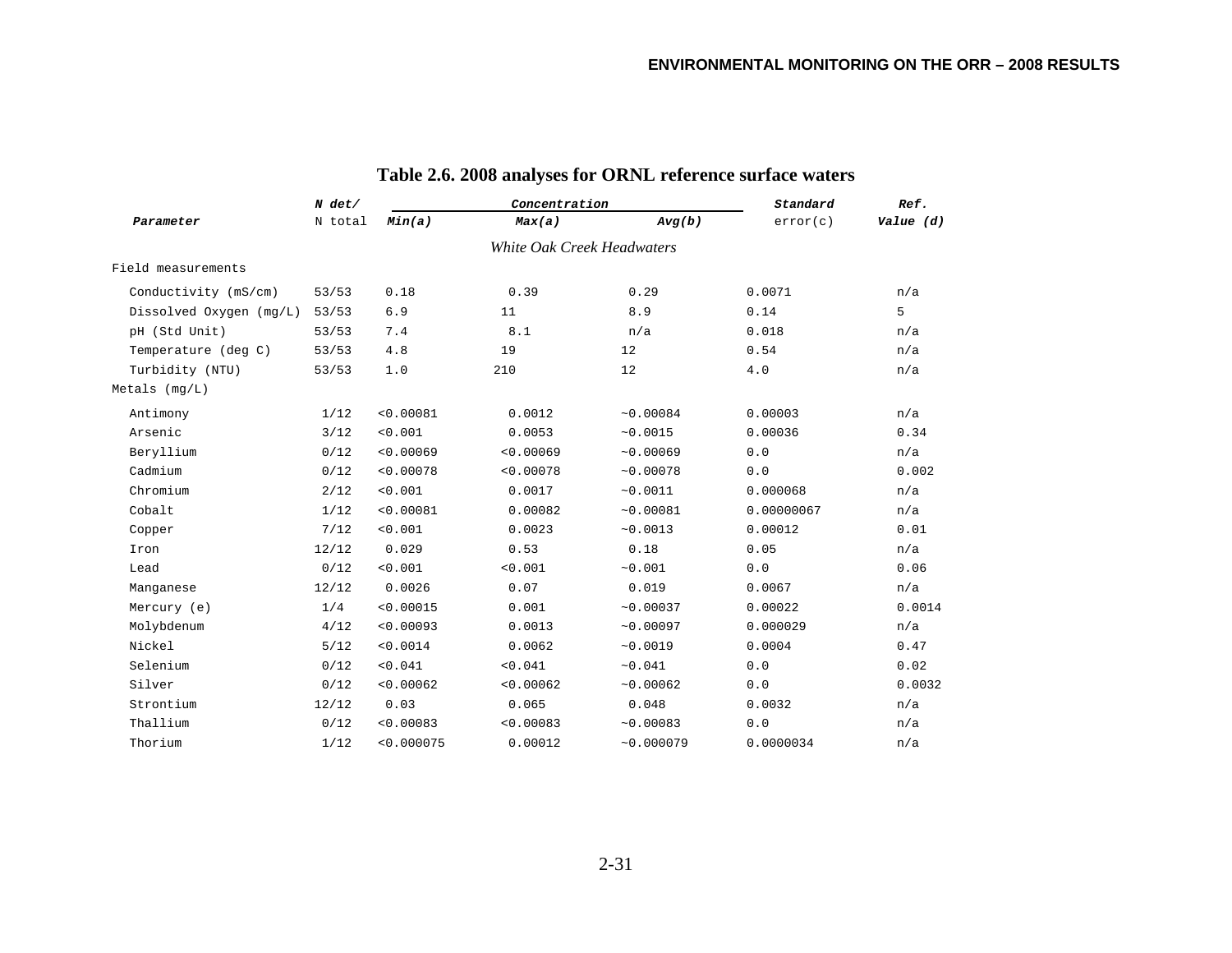|           | N det/  |            | Concentration |           | Standard | Ref.      |
|-----------|---------|------------|---------------|-----------|----------|-----------|
| Parameter | N total | Min(a)     | Max(a)        | Avg(b)    | error(c) | Value (d) |
|           |         |            |               |           |          |           |
| Uranium   | 11/12   | < 0.000083 | 0.00038       | ~10.00022 | 0.00003  | n/a       |
| Zinc      | 4/12    | < 0.02     | 0.038         | ~10.022   | 0.0015   | 0.12      |

**Table 2.6. (continued)** 

*(a) Prefix "<" indicates the value of a parameter was not quantifiable at the analytical detection limit.* 

*(b) A tilde (~) indicates that estimated values and/or detection limits were used in the calculation.* 

*(c) Standard error of the mean.* 

*(d) Tennessee General Water Quality Criteria for Fish and Aquatic Life is used as a reference value for White Oak Creek headwaters.* 

*(e) Sampled quarterly.*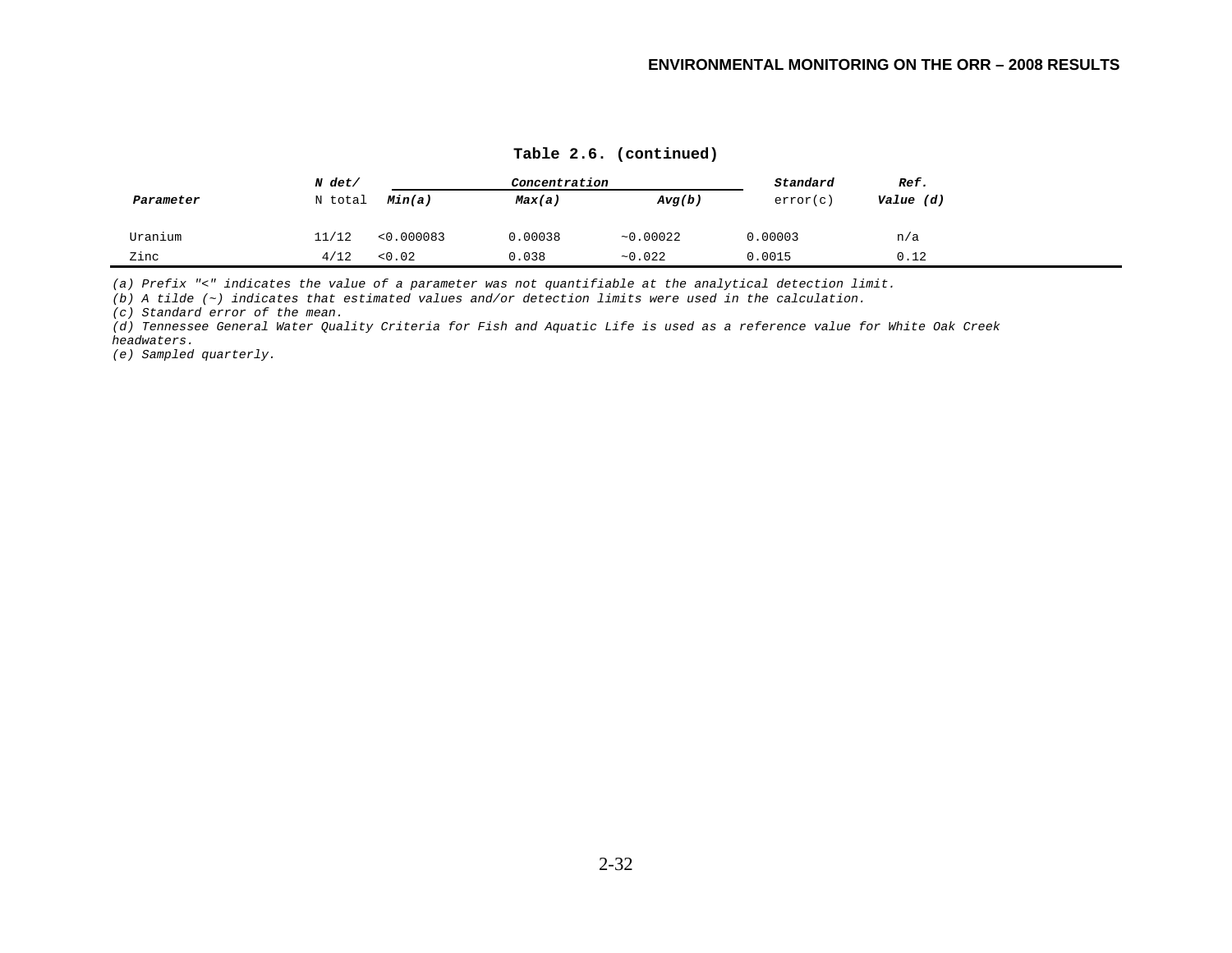| Parameter                     | $N$ det/<br>N total             | Min(a)              | Max(a) | Avg(b) | Standard<br>error(c) |
|-------------------------------|---------------------------------|---------------------|--------|--------|----------------------|
|                               |                                 | Category 1 outfalls |        |        |                      |
| Field measurements            |                                 |                     |        |        |                      |
| Flow (gpm)                    | 7/7                             | 0.1                 | 25     | 4.9    | 3.5                  |
| pH (Std Unit)                 | 7/7                             | 7.3                 | 7.7    | n/a    | n/a                  |
| Temperature (deg C)           | 7/7                             | 3.1                 | 42     | 11     | 5.3                  |
|                               |                                 | Category 2 outfalls |        |        |                      |
| Field measurements            |                                 |                     |        |        |                      |
| Flow (gpm)                    | 11/11                           | 0.1                 | 25     | 5.9    | 2.5                  |
| pH (Std Unit)                 | 11/11                           | 7.4                 | 7.9    | n/a    | n/a                  |
| Temperature (deg C)           | 11/11                           | 4.1                 | 17     | 9.6    | 0.92                 |
|                               |                                 | Category 3 outfalls |        |        |                      |
| Field measurements            |                                 |                     |        |        |                      |
| Flow (gpm)                    | 39/39                           | 0.1                 | 35     | 11     | 1.6                  |
| pH (Std Unit)                 | 39/39                           | 7.0                 | 8.2    | n/a    | n/a                  |
| Temperature (deg C)           | 39/39                           | 6.4                 | 31     | 18     | 0.79                 |
|                               |                                 | Category 4 outfalls |        |        |                      |
| Field measurements            |                                 |                     |        |        |                      |
| Flow (gpm)                    | 192/192                         | 0.1                 | 350    | 55     | 5.4                  |
| pH (Std Unit)                 | 192/192                         | 7.1                 | 8.1    | n/a    | n/a                  |
| Temperature (deg C)           | 192/192                         | 5.4                 | 35     | 17     | 0.38                 |
|                               | Cooling Tower Blowdown outfalls |                     |        |        |                      |
| Field measurements            |                                 |                     |        |        |                      |
| Flow (gpm)                    | 3/3                             | 5.0                 | 15     | 8.7    | 3.2                  |
| pH (Std Unit)                 | 3/3                             | 8.0                 | 8.2    | n/a    | n/a                  |
| Temperature (deg C)           | 3/3                             | 23                  | 24     | 24     | 0.25                 |
| Total Residual Oxidant (mg/L) | 0/3                             | < 0.05              | < 0.05 | ~10.05 | 0.0                  |
| Physical                      |                                 |                     |        |        |                      |
| Suspended Solids (mg/L)       | 2/3                             | < 2.0               | 18     | ~12    | 4.9                  |

# **Table 2.7. NPDES Permit Number TN0002941, 2008 ORNL outfall monitoring**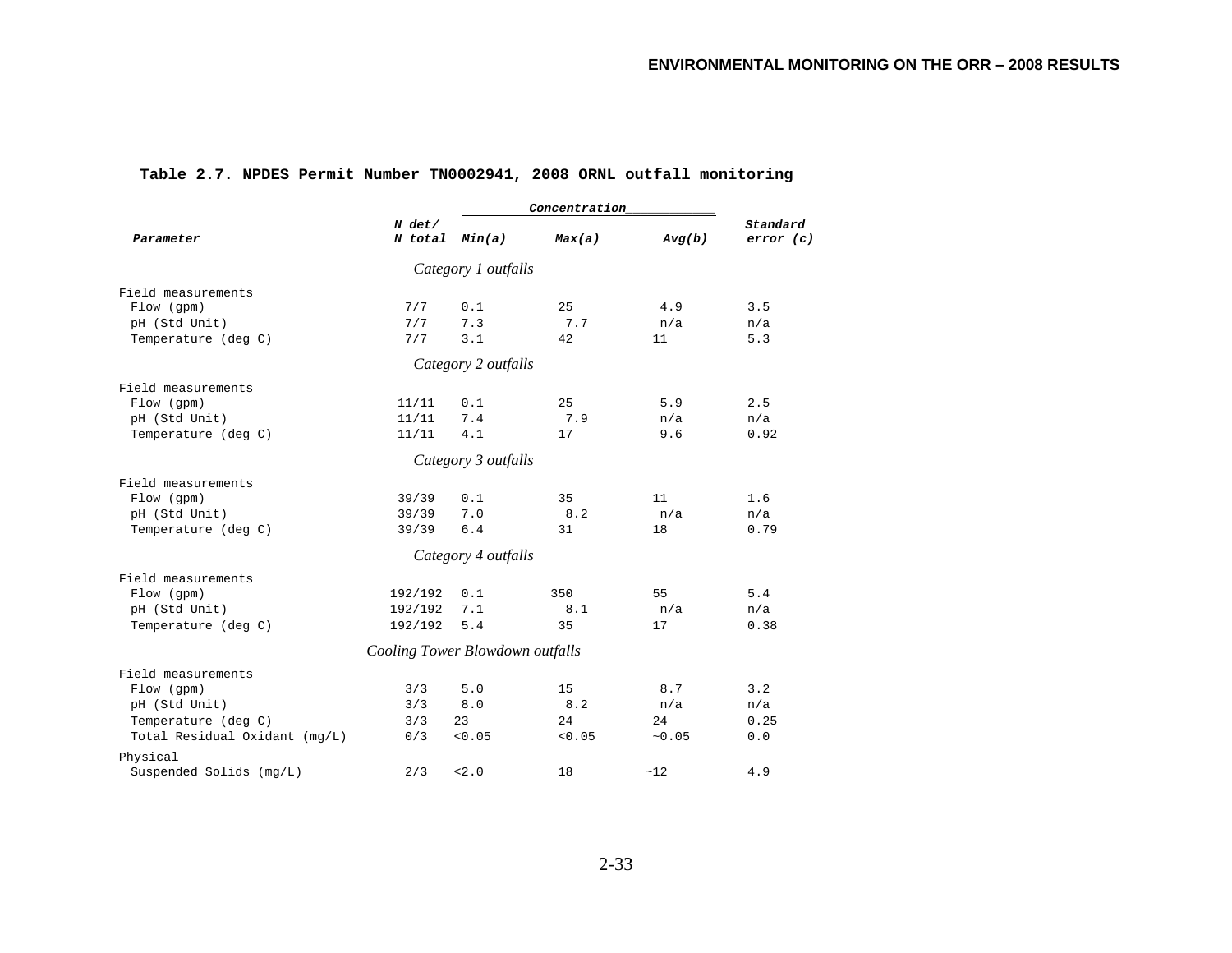|                               |                            |                                | Concentration                                 | Standard<br>error(c) |       |
|-------------------------------|----------------------------|--------------------------------|-----------------------------------------------|----------------------|-------|
| Parameter                     | $N$ det/<br>N total Min(a) |                                | Max(a)                                        |                      |       |
|                               |                            |                                | Cooling Tower Blowdown/Cooling Water outfalls |                      |       |
| Field measurements            |                            |                                |                                               |                      |       |
| Flow (gpm)                    | 29/29                      | 0.25                           | 200                                           | 73                   | 9.8   |
| pH (Std Unit)                 | 29/29                      | 7.0                            | 8.1                                           | n/a                  | n/a   |
| Temperature (deg C)           | 29/29                      | 10                             | 27                                            | 21                   | 1.1   |
| Total Residual Oxidant (mg/L) | 0/29                       | < 0.05                         | < 0.05                                        | ~10.05               | 0.0   |
|                               |                            | Groundwater/Pumpwater outfalls |                                               |                      |       |
| Field measurements            |                            |                                |                                               |                      |       |
| Flow (gpm)                    | 3/3                        | 0.1                            | 0.1                                           | 0.1                  | 0.0   |
| pH (Std Unit)                 | 3/3                        | 7.6                            | 7.9                                           | n/a                  | n/a   |
| Temperature (deg C)           | 3/3                        | 14                             | 17                                            | 15                   | 1.1   |
|                               |                            | Steam Condensate outfalls      |                                               |                      |       |
| Field measurements            |                            |                                |                                               |                      |       |
| Flow (gpm)                    | 10/10                      | 0.1                            | 0.25                                          | 0.16                 | 0.023 |
| pH (Std Unit)                 | 10/10                      | 7.2                            | 8.1                                           | n/a                  | n/a   |
| Temperature (deg C)           | 10/10                      | 9.2                            | 43                                            | 35                   | 3.2   |

(a) Prefix "<" indicates the value for a parameter was not quantifiable at the analytical detection limit.

(b) A tilde (~) indicates that estimated values and/or detection limits were used in the calculation.

(c) Standard error of the mean.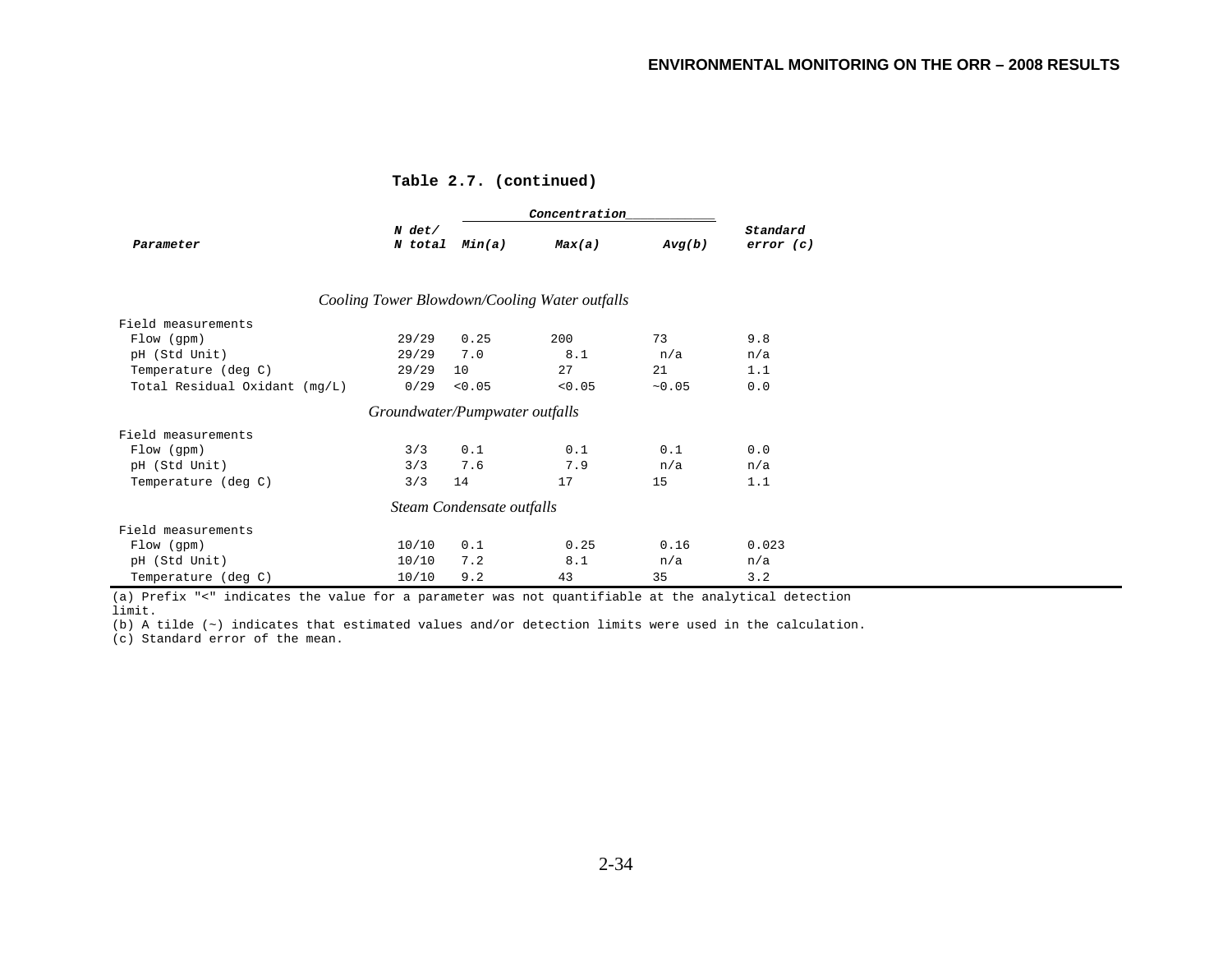| Table 2.8. NPDES Permit Number TN0002941, 2008 ORNL Instream Chlorine monitoring |  |  |
|----------------------------------------------------------------------------------|--|--|
|                                                                                  |  |  |

|                               |               |                      |        | Concentration |          |  |  |  |  |
|-------------------------------|---------------|----------------------|--------|---------------|----------|--|--|--|--|
|                               | N det/        |                      |        |               | Standard |  |  |  |  |
| Parameter                     |               | N total Min(a)       | Max(a) | Avg(b)        | error(c) |  |  |  |  |
|                               |               |                      |        |               |          |  |  |  |  |
|                               |               | <b>First Creek</b>   |        |               |          |  |  |  |  |
| Field measurements            |               |                      |        |               |          |  |  |  |  |
| pH (Std Unit)                 | 48/48         | 7.1                  | 8.1    | n/a           | 0.028    |  |  |  |  |
| Temperature (deg C)           | 48/48         | 8.4                  | 20     | 15            | 0.52     |  |  |  |  |
| Total Residual Oxidant (mg/L) | 0/48          | < 0.05               | < 0.05 | ~10.05        | 0.0      |  |  |  |  |
| <b>Fifth Creek</b>            |               |                      |        |               |          |  |  |  |  |
| Field measurements            |               |                      |        |               |          |  |  |  |  |
| pH (Std Unit)                 | 72/72         | 7.2                  | 8.1    | n/a           | 0.022    |  |  |  |  |
| Temperature (deg C)           | 72/72         | 11                   | 21     | 15            | 0.35     |  |  |  |  |
| Total Residual Oxidant (mg/L) | 0/72          | < 0.05               | < 0.05 | ~10.05        | 0.0      |  |  |  |  |
|                               |               | <b>Melton Branch</b> |        |               |          |  |  |  |  |
| Field measurements            |               |                      |        |               |          |  |  |  |  |
| pH (Std Unit)                 | 10/10         | 7.6                  | 8.0    | n/a           | 0.04     |  |  |  |  |
| Temperature (deg C)           | 10/10         | 10                   | 22     | 16            | 1.5      |  |  |  |  |
| Total Residual Oxidant (mq/L) | 0/10          | < 0.05               | < 0.05 | ~10.05        | 0.0      |  |  |  |  |
|                               |               | White Oak Creek      |        |               |          |  |  |  |  |
| Field measurements            |               |                      |        |               |          |  |  |  |  |
| pH (Std Unit)                 | $144/144$ 7.1 |                      | 8.2    | n/a           | 0.016    |  |  |  |  |
| Temperature (deg C)           | 144/144       | 7.4                  | 23     | 16            | 0.35     |  |  |  |  |
| Total Residual Oxidant (mg/L) |               | $0/144$ < 0.05       | < 0.05 | ~10.05        | 0.0      |  |  |  |  |

*(a) Prefix "<" indicates the value for a parameter was not quantifiable at the analytical detection limit.* 

*(b) A tilde (~) indicates that estimated values and/or detection limits were used in the calculation.* 

*(c) Standard error of the mean.*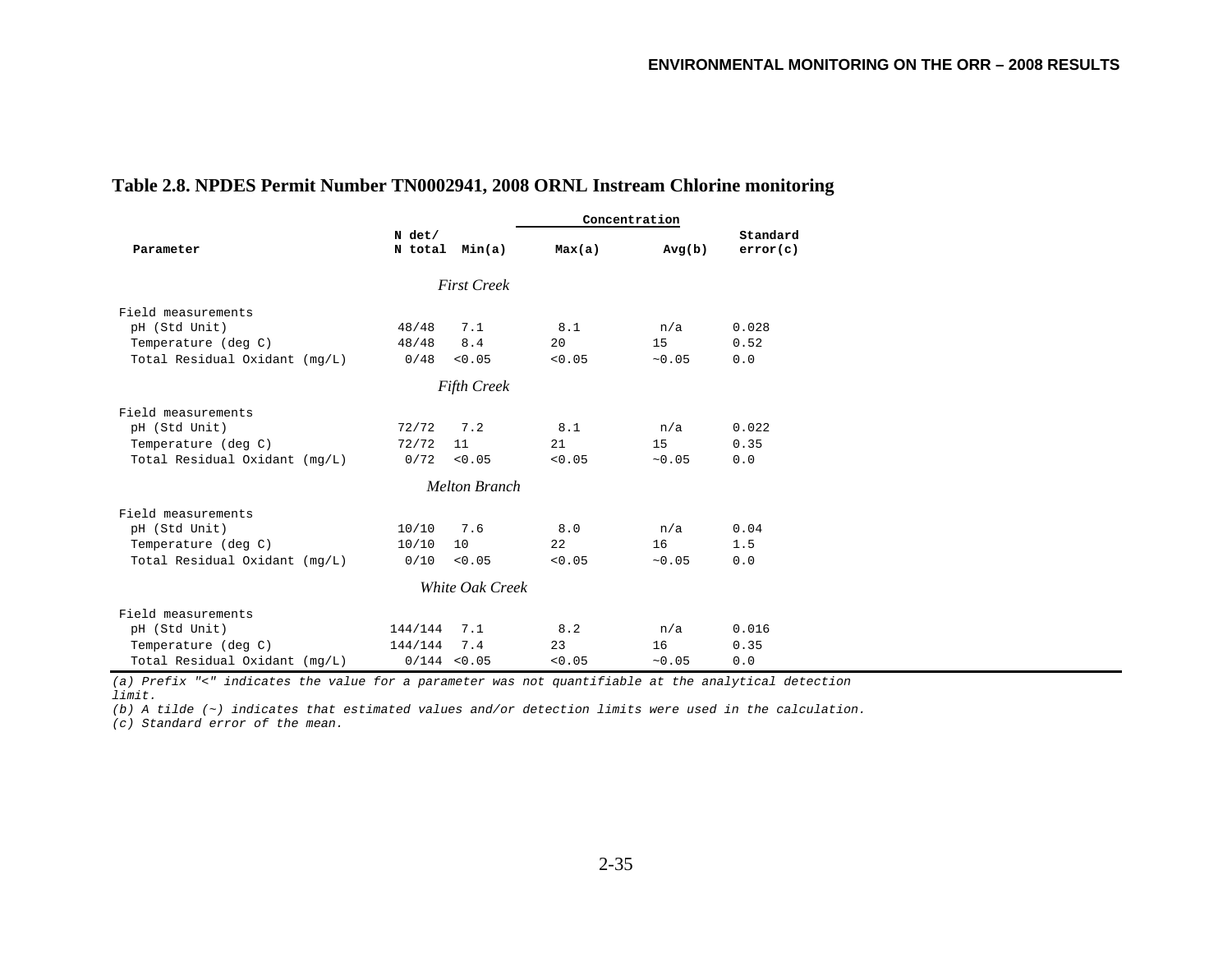| Parameter                 | N det/<br>N total Min(b) |        | Max(b)                                                             | Avg(c) | Standard<br>error(d) | TWQC(e) |
|---------------------------|--------------------------|--------|--------------------------------------------------------------------|--------|----------------------|---------|
|                           |                          |        | First Creek just upstream of Northwest Tributary (1STCK 0.1)       |        |                      |         |
| Field measurements        |                          |        |                                                                    |        |                      |         |
| Dissolved Oxygen          | 2/2                      | 9.0    | 10                                                                 | 9.7    | 0.7                  | n/a     |
| рH                        | 2/2                      | 6.6    | 6.8                                                                | n/a    | n/a                  | n/a     |
| Temperature               | 2/2                      | 13     | 15                                                                 | 14     | 1.0                  | n/a     |
| Radionuclides (pCi/L) (f) |                          |        |                                                                    |        |                      |         |
| Alpha activity            | 2/2                      | $1.7*$ | $45*$                                                              | 23     | 22                   | n/a     |
| Beta activity             | 2/2                      | $18*$  | $290*$                                                             | 160    | 140                  | n/a     |
| Strontium-89/90           | 2/2                      | $7.6*$ | $150*$                                                             | 80     | 72                   | 40      |
| $Uranium-233/234$         | 1/2                      | 0.0    | $22*$                                                              | 11     | 11                   | 20      |
| Uranium-235/236           | 1/2                      | 0.0    | $0.33*$                                                            | 0.16   | 0.16                 | n/a     |
| Uranium-238               | 1/2                      | 0.0    | $1.1*$                                                             | 0.57   | 0.57                 | 24      |
|                           |                          |        | Fifth Creek just upstream of White Oak Creek at ORNL (FIFTHCK 0.1) |        |                      |         |
| Field measurements        |                          |        |                                                                    |        |                      |         |
| Dissolved Oxygen          | 2/2                      | 8.2    | 9.2                                                                | 8.7    | 0.5                  | n/a     |
| pH                        | 2/2                      | 6.6    | 6.7                                                                | n/a    | n/a                  | n/a     |
| Temperature               | 2/2                      | 14     | 17                                                                 | 15     | 1.3                  | n/a     |
| Radionuclides (pCi/L) (f) |                          |        |                                                                    |        |                      |         |
| Beta activity             | 2/2                      | $38*$  | $67*$                                                              | 53     | 14                   | n/a     |
| Strontium-89/90           | 2/2                      | $16*$  | $35*$                                                              | 26     | 9.6                  | 40      |
|                           |                          |        | Grassy Creek upstream of SEG and IT Corp. (GCK 3.6)                |        |                      |         |
| Field measurements        |                          |        |                                                                    |        |                      |         |
| Dissolved Oxygen          | 2/2                      | 6.5    | 9.3                                                                | 7.9    | 1.4                  | n/a     |
| рH                        | 2/2                      | 6.0    | 7.3                                                                | n/a    | n/a                  | n/a     |
| Temperature               | 2/2                      | 13     | 15                                                                 | 14     | 0.65                 | n/a     |
| $Metals$ ( $mq/L$ )       |                          |        |                                                                    |        |                      |         |
| Aluminum                  | 2/2                      | 0.21   | E0.84                                                              | ~10.53 | 0.32                 | n/a     |
| Barium                    | 2/2                      | 0.031  | 0.035                                                              | 0.033  | 0.002                | n/a     |
| Boron                     | 2/2                      | 0.0046 | 0.011                                                              | 0.0078 | 0.0032               | n/a     |

### **Table 2.9. Surface water analyses (2008) at ORNL Environmental Monitoring Plan surface water locations (a)**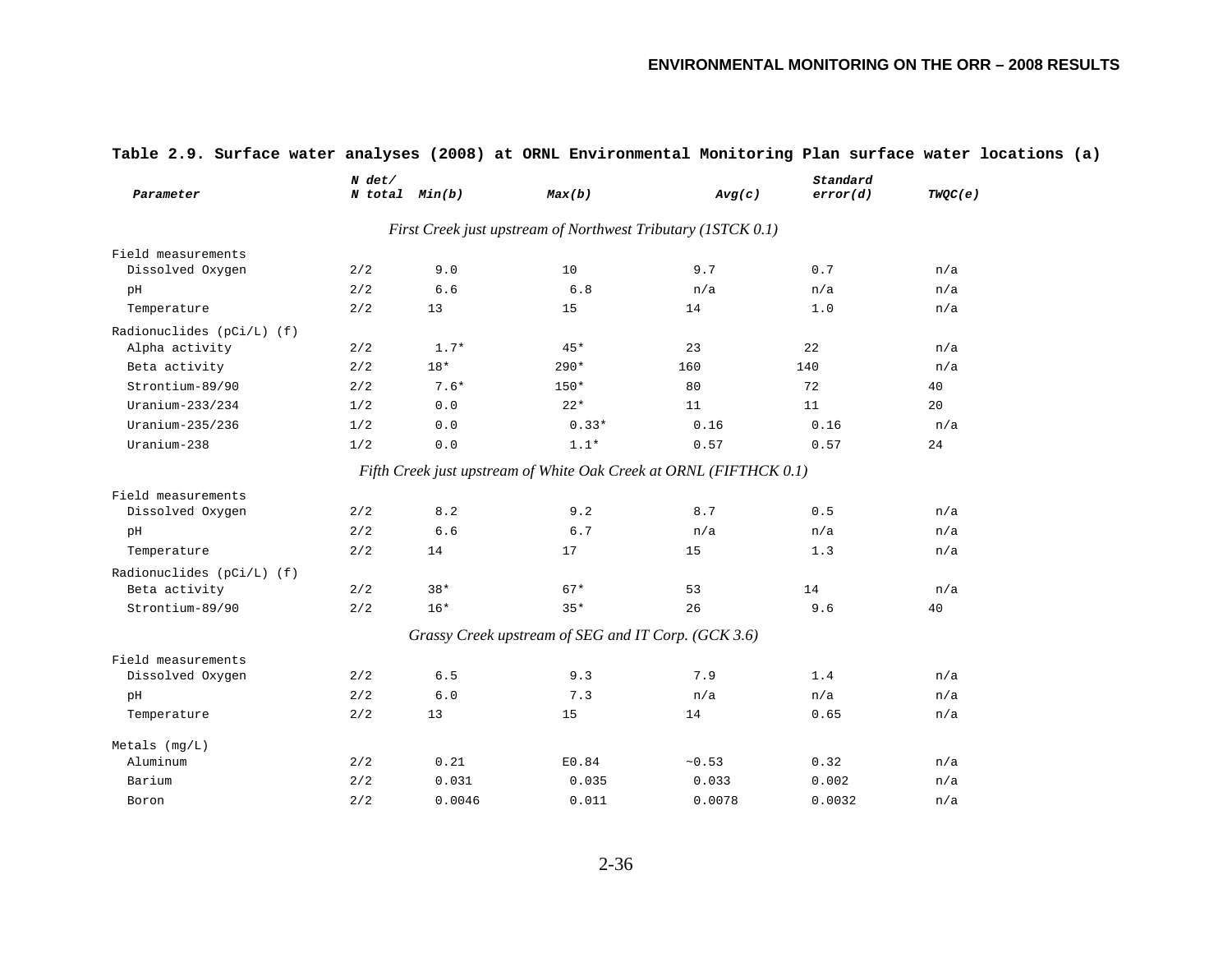| Parameter                 | $N$ det/ | N total Min(b) | Max(b)                                         | Avg(c)   | Standard<br>error(d) | TWQC(e) |
|---------------------------|----------|----------------|------------------------------------------------|----------|----------------------|---------|
| Calcium                   | 2/2      | 19             | 34                                             | 26       | 7.3                  | n/a     |
| Chromium                  | 1/2      | < 0.0015       | 0.0038                                         | ~10.0027 | 0.0012               | n/a     |
| Cobalt                    | 2/2      | 0.00044        | 0.00052                                        | 0.00048  | 0.00004              | n/a     |
| Copper                    | 2/2      | 0.00073        | 0.00087                                        | 0.0008   | 0.00007              | n/a     |
| Iron                      | 2/2      | 0.43           | 0.79                                           | 0.61     | 0.18                 | n/a     |
| Lead                      | 1/2      | < 0.0005       | 0.0011                                         | ~0.0008  | 0.0003               | n/a     |
| Magnesium                 | 2/2      | 5.1            | 21                                             | 13       | 7.9                  | n/a     |
| Manganese                 | 2/2      | 0.027          | 0.11                                           | 0.069    | 0.042                | n/a     |
| Molybdenum                | 1/2      | < 0.0001       | 0.00029                                        | ~10.0002 | 0.000095             | n/a     |
| Nickel                    | 2/2      | 0.00087        | 0.00087                                        | 0.00087  | $0.0$                | n/a     |
| Phosphorous               | 1/2      | < 0.02         | 0.024                                          | ~0.022   | 0.002                | n/a     |
| Potassium                 | 2/2      | 1.1            | 1.3                                            | 1.2      | 0.1                  | n/a     |
| Sodium                    | 2/2      | E0.56          | 1.9                                            | ~1.2     | 0.67                 | n/a     |
| Strontium                 | 2/2      | 0.019          | 0.036                                          | 0.028    | 0.0085               | n/a     |
| Sulfur                    | 2/2      | 0.46           | 2.4                                            | 1.4      | 0.97                 | n/a     |
| Titanium                  | 2/2      | 0.003          | 0.0088                                         | 0.0059   | 0.0029               | n/a     |
| Uranium                   | 2/2      | 0.000067       | 0.00039                                        | 0.00023  | 0.00016              | n/a     |
| Zinc                      | 2/2      | 0.0033         | 0.0059                                         | 0.0046   | 0.0013               | n/a     |
| Radionuclides (pCi/L) (f) |          |                |                                                |          |                      |         |
| Alpha activity            | 1/2      | $U1.1*$        | $6.8*$                                         | ~1.9     | 2.8                  | n/a     |
| Beta activity             | 2/2      | $1.7*$         | $4.9*$                                         | 3.3      | 1.6                  | n/a     |
|                           |          |                | Ish Creek prior to entering CRK 30.8 (ICK 0.7) |          |                      |         |
| Field measurements        |          |                |                                                |          |                      |         |
| Dissolved Oxygen          | 2/2      | 5.8            | 8.9                                            | 7.4      | 1.6                  | n/a     |
| pH                        | 2/2      | 6.4            | 6.6                                            | n/a      | n/a                  | n/a     |
| Temperature               | 2/2      | 13             | 13                                             | 13       | 0.2                  | n/a     |
| Radionuclides (pCi/L) (f) |          |                |                                                |          |                      |         |
| Alpha activity            | 1/2      | U0.39          | $2.9*$                                         | ~1.7     | 1.3                  | n/a     |
| Beta activity             | 1/2      | U0.59          | $2.9*$                                         | ~1.8     | 1.2                  | n/a     |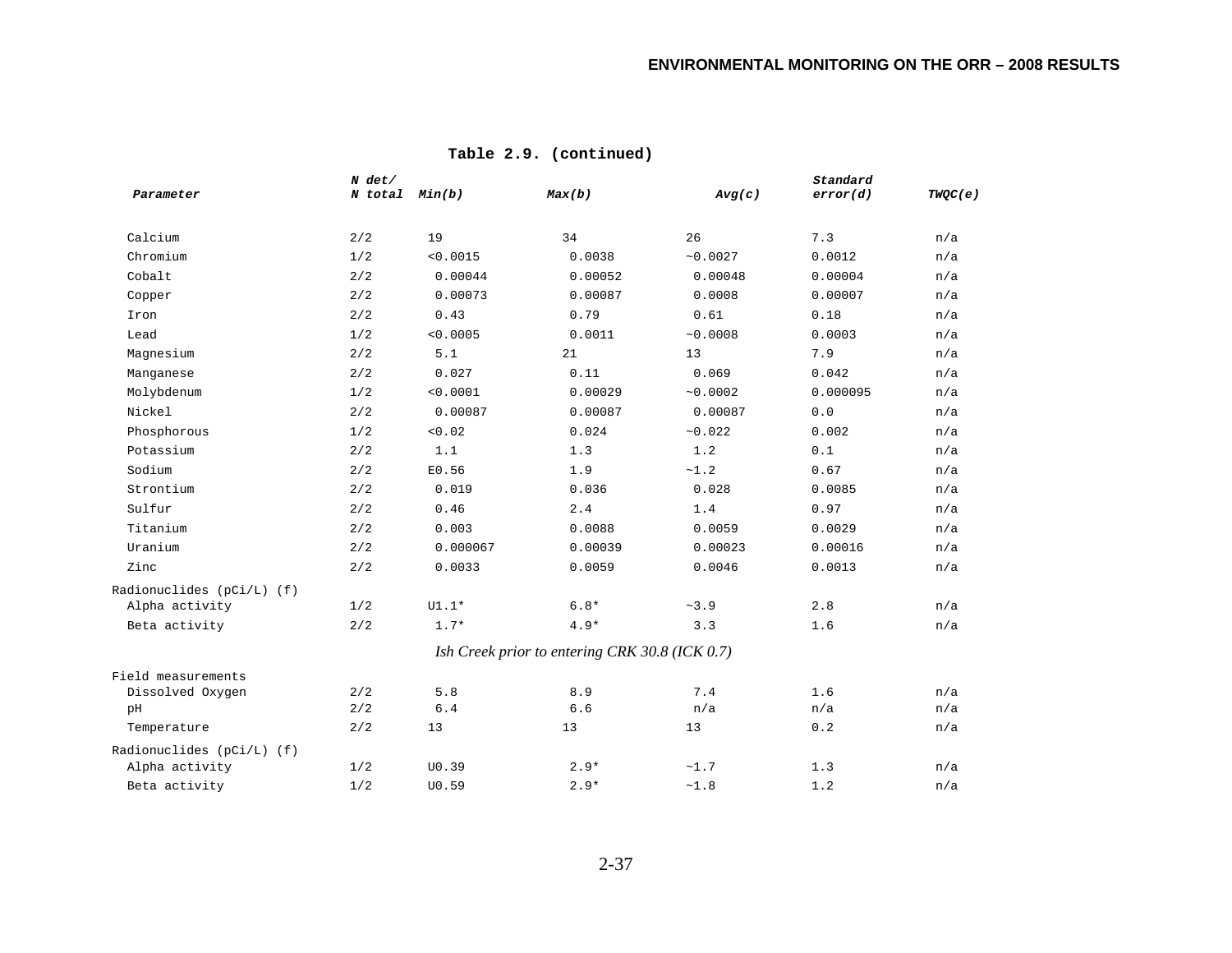|                           | $N$ det/ |                |                                                                    | Standard |          |         |
|---------------------------|----------|----------------|--------------------------------------------------------------------|----------|----------|---------|
| Parameter                 |          | N total Min(b) | Max(b)                                                             | Avg(c)   | error(d) | TWQC(e) |
|                           |          |                | McCoy Branch prior to entering CRK 60.3 (McCBK 1.8)                |          |          |         |
|                           |          |                |                                                                    |          |          |         |
| Field measurements        |          |                |                                                                    |          |          |         |
| Dissolved Oxygen          | 2/2      | 6.1            | 8.1                                                                | 7.1      | 1.0      | n/a     |
| pH                        | 2/2      | 6.6            | 6.7                                                                | n/a      | n/a      | n/a     |
| Temperature               | 2/2      | 10             | 22                                                                 | 16       | 5.7      | n/a     |
| Radionuclides (pCi/L) (f) |          |                |                                                                    |          |          |         |
| Beta activity             | 2/2      | $2.8*$         | $3.7*$                                                             | $3.3*$   | 0.48     | n/a     |
|                           |          |                | Melton Branch downstream from ORNL (MEK 0.2)                       |          |          |         |
| Field measurements        |          |                |                                                                    |          |          |         |
| Dissolved Oxygen          | 6/6      | 5.8            | 12                                                                 | 8.2      | 1.0      | 5       |
| pH                        | 6/6      | 6.6            | 8.0                                                                | n/a      | n/a      | n/a     |
| Temperature               | 6/6      | 7.6            | 21                                                                 | 14       | 2.4      | 30.5    |
| Radionuclides (pCi/L) (f) |          |                |                                                                    |          |          |         |
| Alpha activity            | 2/6      | $U - 0.054$    | $3.7*$                                                             | $~1.5*$  | 0.69     | n/a     |
| Beta activity             | 6/6      | $37*$          | 550*                                                               | 160      | 79       | n/a     |
| Strontium-89/90           | 6/6      | $18*$          | $250*$                                                             | $72*$    | 35       | 40      |
| Tritium                   | 6/6      | $5,700*$       | $23,000*$                                                          | 17,000*  | 3,200    | 80,000  |
| $Uranium-233/234$         | 2/6      | 0.0            | $0.59*$                                                            | 0.18     | 0.11     | 20      |
| Uranium-238               | 1/6      | 0.0            | $0.33*$                                                            | 0.055    | 0.055    | 24      |
|                           |          |                | Northwest Tributary prior to entering 1st Creek at ORNL (NWTK 0.1) |          |          |         |
| Field measurements        |          |                |                                                                    |          |          |         |
| Dissolved Oxygen          | 2/2      | 7.2            | 8.7                                                                | 8.0      | 0.75     | n/a     |
| pH                        | 2/2      | 6.5            | $6.7$                                                              | n/a      | n/a      | n/a     |
| Temperature               | 2/2      | 13             | 14                                                                 | 13       | 0.45     | n/a     |
| Radionuclides (pCi/L) (f) |          |                |                                                                    |          |          |         |
| Alpha activity            | 1/2      | $U2.1*$        | $4.9*$                                                             | ~23.5    | 1.4      | n/a     |
| Beta activity             | 2/2      | $73*$          | $140*$                                                             | 110      | 32       | n/a     |
| Potassium-40              | 1/2      | U0.66          | $56*$                                                              | ~28      | 28       | 280     |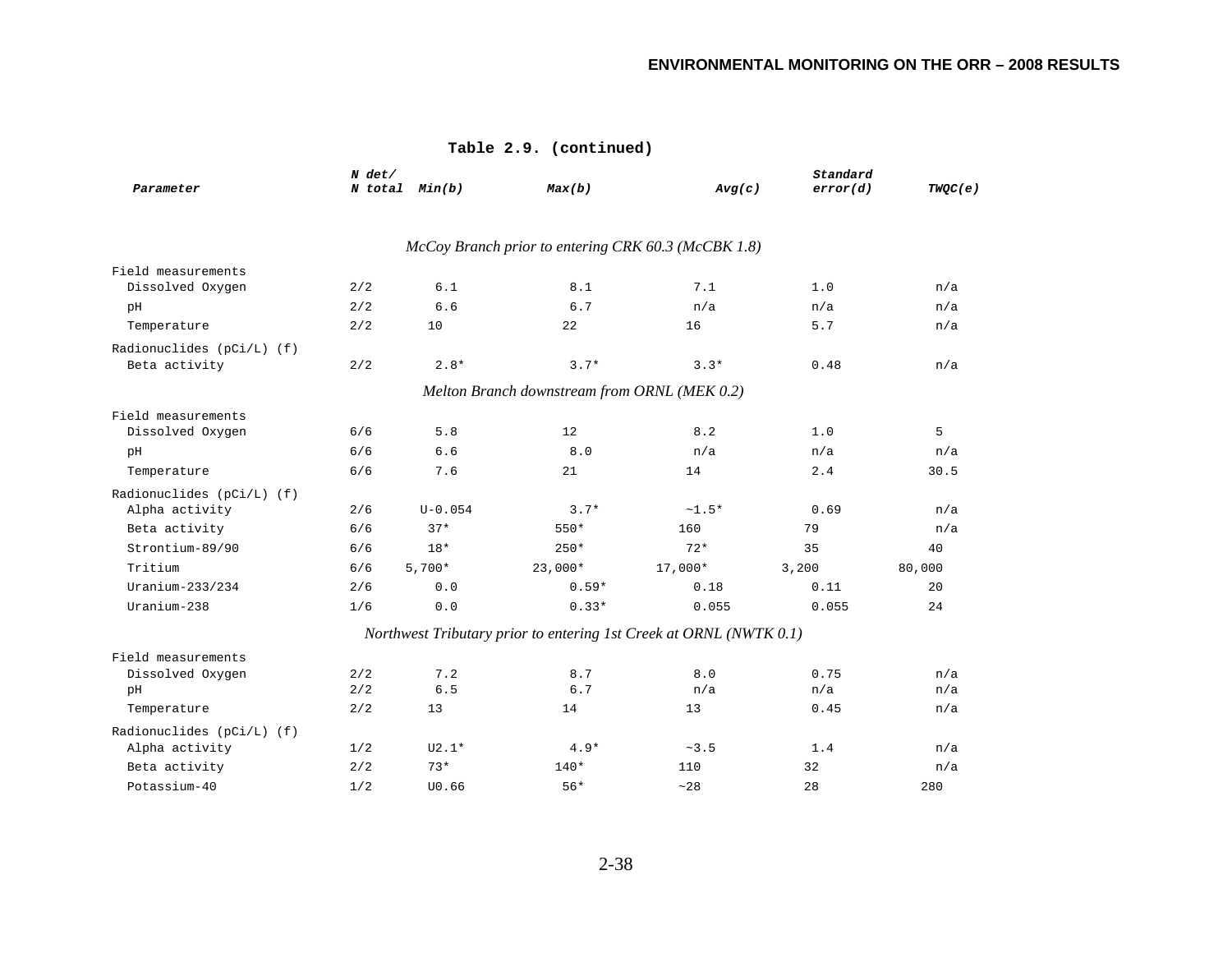| Parameter                                  | N det/<br>N total Min(b) |          | Max(b)                                                                | Avg(c)   | Standard<br>error(d) | TWQC(e) |
|--------------------------------------------|--------------------------|----------|-----------------------------------------------------------------------|----------|----------------------|---------|
| Strontium-89/90                            | 2/2                      | $30*$    | 60*                                                                   | 45       | 15                   | 40      |
| Uranium-233/234                            | 1/2                      | 0.0      | $0.64*$                                                               | 0.32     | 0.32                 | 20      |
| Uranium-238                                | 1/2                      | 0.0      | $0.34*$                                                               | 0.17     | 0.17                 | 24      |
|                                            |                          |          | Raccoon Creek sampling station prior to entering CRK 31 (RCK 2.0) (g) |          |                      |         |
| Field measurements                         |                          |          |                                                                       |          |                      |         |
| Dissolved Oxygen                           | 1/1                      | 3.6      | 3.6                                                                   | n/a      | n/a                  | n/a     |
| pH                                         | 1/1                      | 6.0      | 6.0                                                                   | n/a      | n/a                  | n/a     |
| Temperature                                | 1/1                      | 13       | 13                                                                    | n/a      | n/a                  | n/a     |
| Radionuclides (pCi/L) (f)<br>Beta activity | 1/1                      | $4.9*$   | $4.9*$                                                                | n/a      | n/a                  | n/a     |
|                                            |                          |          | Walker Branch prior to entering CRK 53.4 (WBK 0.1)                    |          |                      |         |
| Field measurements                         |                          |          |                                                                       |          |                      |         |
| Dissolved Oxygen                           | 2/2                      | 5.6      | 8.3                                                                   | 7.0      | 1.4                  | n/a     |
| pH                                         | 2/2                      | 6.7      | 6.8                                                                   | n/a      | n/a                  | n/a     |
| Temperature                                | 2/2                      | 13       | 15                                                                    | 14       | 1.2                  | n/a     |
| Radionuclides (pCi/L) (f)                  |                          |          |                                                                       |          |                      |         |
| Beta activity                              | 2/2                      | $2.9*$   | $4.3*$                                                                | 3.6      | 0.66                 | n/a     |
|                                            |                          |          | White Oak Lake at White Oak Dam (WCK 1.0)                             |          |                      |         |
| Field measurements                         |                          |          |                                                                       |          |                      |         |
| Dissolved Oxygen                           | 12/12                    | 2.7      | 12                                                                    | 7.4      | 0.84                 | 5       |
| pH                                         | 12/12                    | $6.0$    | 8.2                                                                   | n/a      | n/a                  | n/a     |
| Temperature                                | 12/12                    | 9.7      | 29                                                                    | 17       | 1.9                  | 30.5    |
| Metals (mg/L)(h)                           |                          |          |                                                                       |          |                      |         |
| Aluminum                                   | 13/13                    | 0.14     | 4.7                                                                   | 1.1      | 0.33                 | n/a     |
| Antimony                                   | 5/13                     | < 0.0005 | 0.0014                                                                | ~0.00065 | 0.000075             | n/a     |
| Arsenic                                    | 2/13                     | < 0.0015 | 0.002                                                                 | ~0.0016  | 0.00004              | 0.34    |
| Barium                                     | 13/13                    | 0.036    | 0.094                                                                 | 0.052    | 0.0053               | n/a     |
| Beryllium                                  | 3/13                     | < 0.0001 | 0.00065                                                               | ~0.00015 | 0.000042             | n/a     |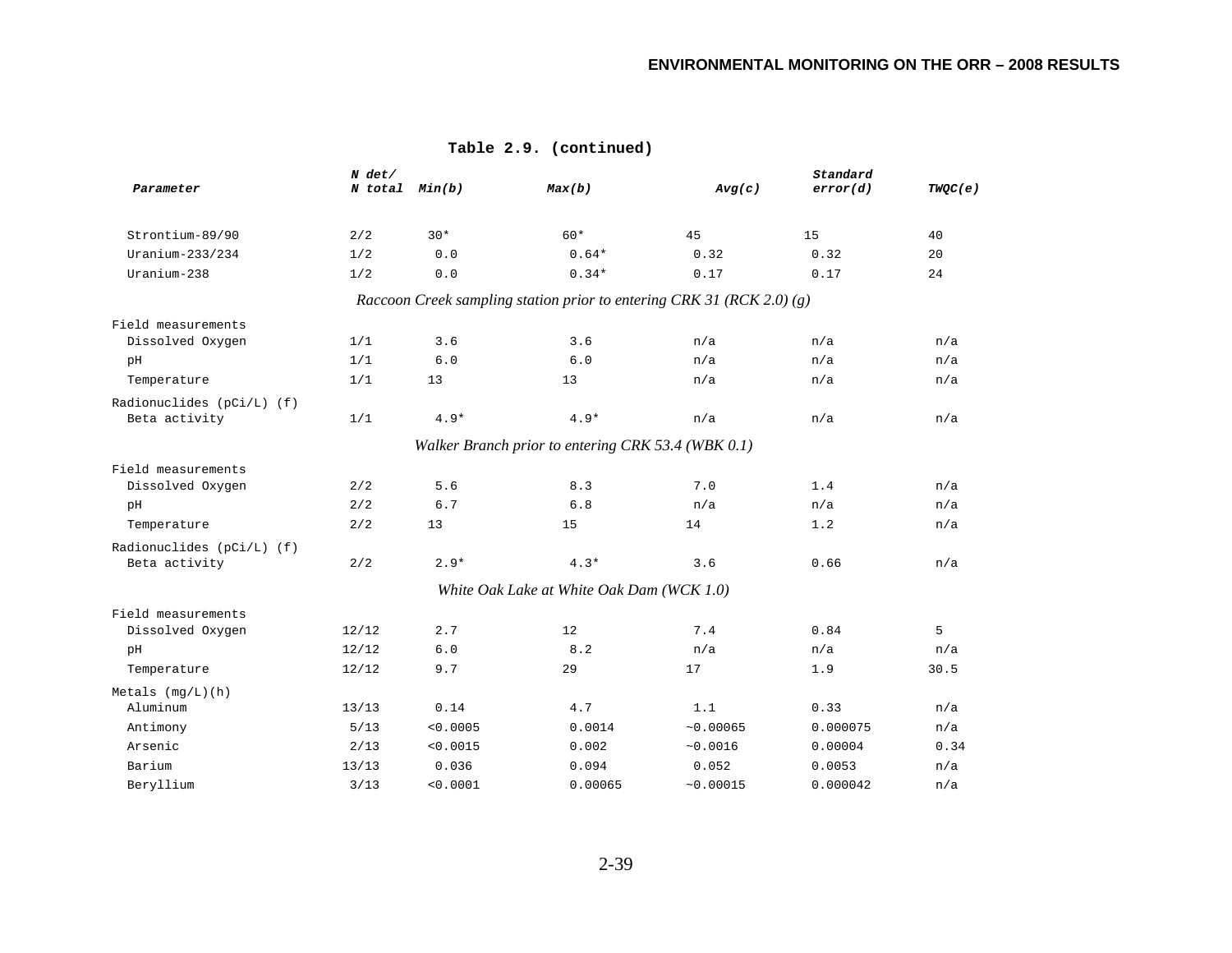|                           | $N$ det/ |                |           |                | Standard |         |
|---------------------------|----------|----------------|-----------|----------------|----------|---------|
| Parameter                 |          | N total Min(b) | Max(b)    | Avg(c)         | error(d) | TWQC(e) |
| Boron                     | 13/13    | 0.021          | 0.035     | 0.026          | 0.0012   | n/a     |
| Cadmium                   | 2/13     | < 0.00011      | 0.00061   | ~0.00015       | 0.000038 | 0.002   |
| Calcium                   | 13/13    | 24             | 57        | 44             | 2.8      | n/a     |
| Chromium                  | 13/13    | 0.0017         | 0.016     | 0.0064         | 0.00098  | n/a     |
| Cobalt                    | 13/13    | 0.00027        | 0.0026    | 0.00084        | 0.00016  | n/a     |
| Copper                    | 13/13    | 0.0025         | 0.0087    | 0.0037         | 0.00046  | 0.01    |
| Iron                      | 13/13    | 0.4            | 5.6       | 1.6            | 0.35     | n/a     |
| Lead                      | 13/13    | 0.00061        | 0.0055    | 0.0017         | 0.00035  | 0.06    |
| Lithium                   | 13/13    | 0.0023         | 0.0085    | 0.0035         | 0.00044  | n/a     |
| Magnesium                 | 13/13    | 5.1            | 16        | 11             | 0.95     | n/a     |
| Manganese                 | 13/13    | 0.066          | E2.2      | $\sim\!0$ . 35 | 0.16     | n/a     |
| Mercury                   | 1/12     | < 0.00003      | < 0.00067 | ~10.00014      | 0.000057 | 0.0014  |
| Molybdenum                | 13/13    | 0.0019         | 0.058     | 0.02           | 0.0047   | n/a     |
| Nickel                    | 13/13    | 0.0015         | 0.0059    | 0.0024         | 0.00031  | 0.47    |
| Phosphorous               | 13/13    | 0.083          | 0.7       | 0.34           | 0.05     | n/a     |
| Potassium                 | 13/13    | 1.7            | 13        | 4.3            | 0.83     | n/a     |
| Selenium                  | 1/13     | < 0.001        | 0.0012    | ~10.001        | 0.000015 | 0.02    |
| Silver                    | 6/13     | < 0.0002       | 0.00067   | ~10.00028      | 0.00004  | 0.0032  |
| Sodium                    | 13/13    | 8.1            | 69        | 28             | 5.0      | n/a     |
| Strontium                 | 13/13    | 0.056          | 0.18      | 0.12           | 0.0099   | n/a     |
| Sulfur                    | 13/13    | $6.0\,$        | 44        | 22             | 3.7      | n/a     |
| Thallium                  | 10/13    | < 0.0003       | 0.00099   | ~10.00046      | 0.000058 | n/a     |
| Titanium                  | 12/13    | < 0.002        | 0.048     | ~10.014        | 0.0032   | n/a     |
| Uranium                   | 13/13    | 0.00064        | 0.0029    | 0.0014         | 0.00017  | n/a     |
| Vanadium                  | 4/13     | 0.003          | 0.008     | ~10.0036       | 0.00041  | n/a     |
| Zinc                      | 13/13    | 0.011          | 0.048     | 0.018          | 0.0028   | 0.12    |
| Zirconium                 | 12/13    | < 0.0005       | 0.0036    | ~10.0017       | 0.00027  | n/a     |
| Radionuclides (pCi/L) (f) |          |                |           |                |          |         |
| Alpha activity            | 11/12    | $UI.9*$        | $9.9*$    | $~5.6*$        | 0.64     | n/a     |
| Beta activity             | 12/12    | $110*$         | 180*      | $140*$         | 7.3      | n/a     |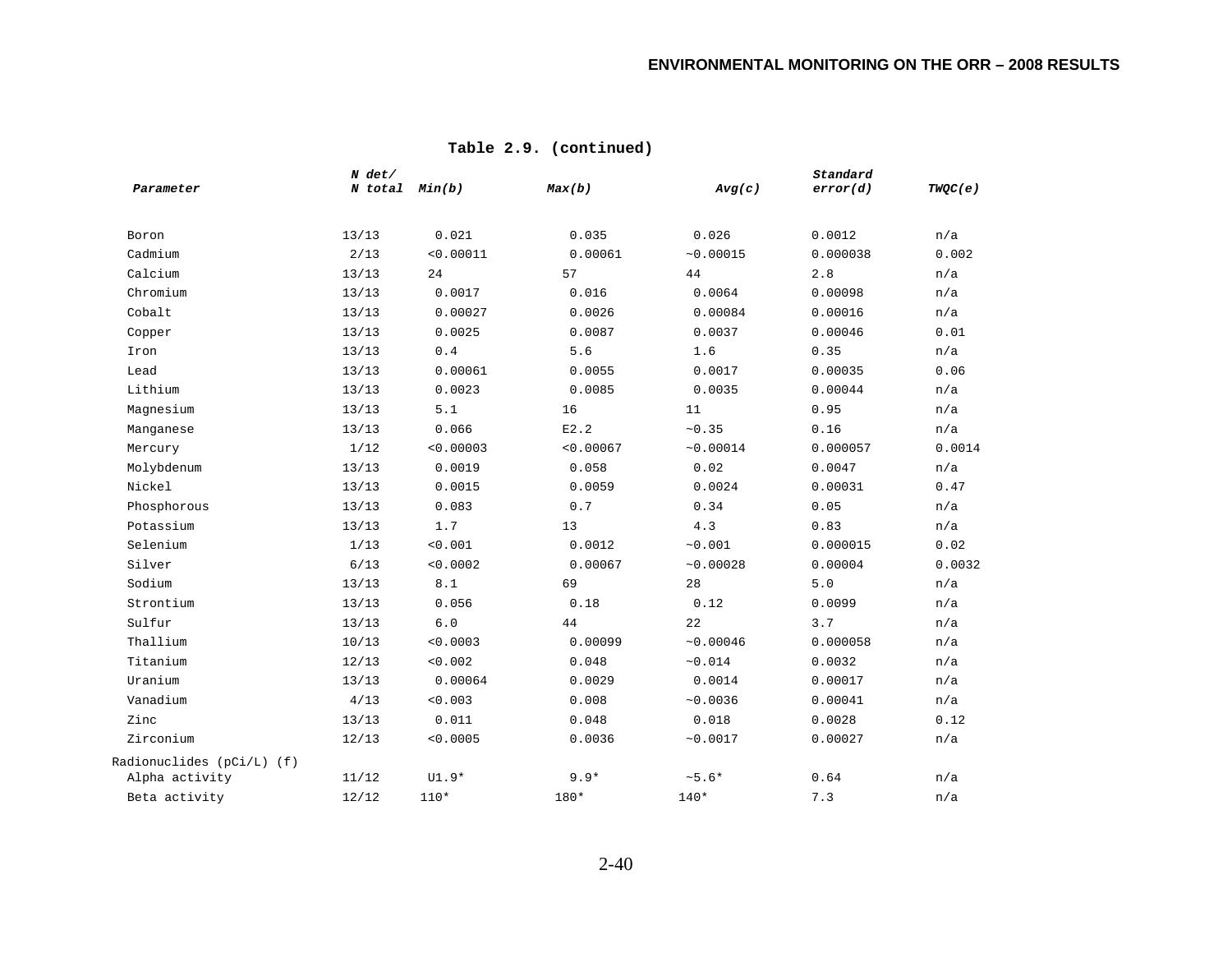| Parameter                 | $N$ det/ | N total Min(b) | Max(b)                                         | Avg(c)    | Standard<br>error(d) | TWQC(e) |
|---------------------------|----------|----------------|------------------------------------------------|-----------|----------------------|---------|
| Cesium-137                | 12/12    | $8.2*$         | $85*$                                          | $29*$     | 6.7                  | 120     |
| Plutonium-239/240         | 1/12     | 0.0            | $0.31*$                                        | 0.026     | 0.026                | 1.2     |
| Strontium-89/90           | 12/12    | $39*$          | $78*$                                          | $60*$     | 3.1                  | 40      |
| Thorium-230               | 2/12     | 0.0            | $0.61*$                                        | 0.085     | 0.059                | 12      |
| Tritium                   | 12/12    | $6,000*$       | 40,000*                                        | $23,000*$ | 2,900                | 80,000  |
| Uranium- $233/234$        | 9/12     | 0.0            | $4.3*$                                         | $2.1*$    | 0.44                 | 20      |
| $Uranium-235/236$         | 1/12     | 0.0            | $0.22*$                                        | 0.019     | 0.019                | n/a     |
| Uranium-238               | 5/12     | 0.0            | $0.93*$                                        | $0.26*$   | 0.11                 | 24      |
| Volatile organics (ug/L)  |          |                |                                                |           |                      |         |
| Acetone                   | 1/12     | BJ2.9          | U10                                            | ~5.2      | 0.47                 | n/a     |
| Chloroform                | 11/12    | J0.26          | J1.1                                           | ~10.57    | 0.077                | n/a     |
| Methylene chloride        | 1/12     | J2.2           | U10                                            | ~5.2      | 0.5                  | n/a     |
|                           |          |                | White Oak Creek downstream from ORNL (WCK 2.6) |           |                      |         |
| Field measurements        |          |                |                                                |           |                      |         |
| Dissolved Oxygen          | 6/6      | 6.2            | 11                                             | 8.7       | 0.81                 | 5       |
| pH                        | 6/6      | 6.5            | 8.2                                            | n/a       | n/a                  | n/a     |
| Temperature               | 6/6      | 11             | 22                                             | 16        | 1.9                  | 30.5    |
| Radionuclides (pCi/L) (f) |          |                |                                                |           |                      |         |
| Alpha activity            | 6/6      | $2.9*$         | $7.1*$                                         | $4.7*$    | 0.71                 | n/a     |
| Beta activity             | 6/6      | $64*$          | $160*$                                         | $120*$    | 15                   | n/a     |
| Cesium-137                | 6/6      | $10*$          | $120*$                                         | $47*$     | 16                   | 120     |
| Strontium-89/90           | 6/6      | $37*$          | $50*$                                          | $40*$     | 2.1                  | 40      |
| Tritium                   | 6/6      | $8,200*$       | $50,000*$                                      | $28,000*$ | 6,200                | 80,000  |
| Uranium- $233/234$        | 4/6      | 0.0            | $2.9*$                                         | $1.6*$    | 0.55                 | 20      |
| Uranium-235/236           | 1/6      | 0.0            | $0.19*$                                        | 0.031     | 0.031                | n/a     |
| Uranium-238               | 4/6      | 0.0            | $0.86*$                                        | $0.42*$   | 0.16                 | 24      |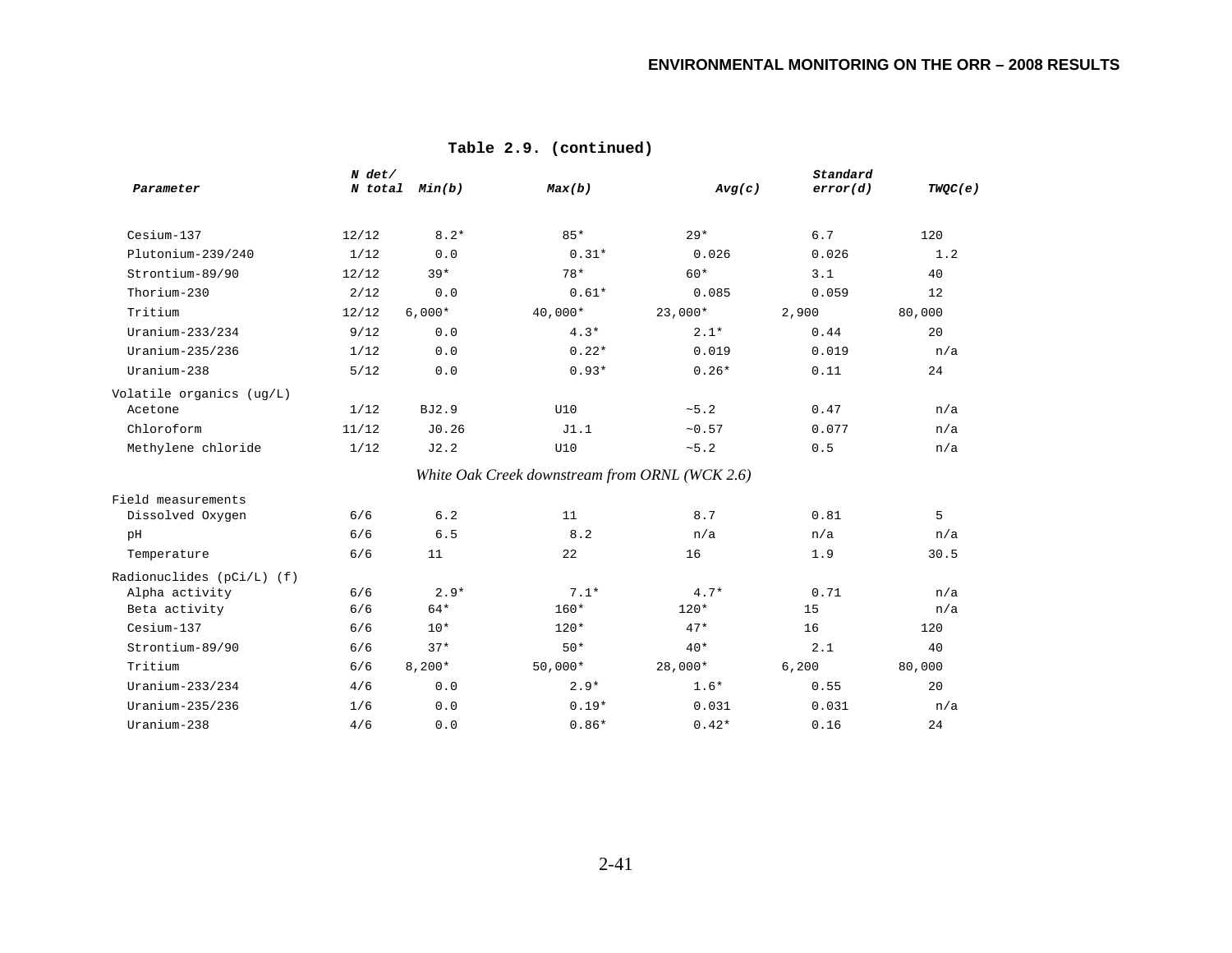#### **Table 2.9. (continued)**

|                             | N det/  |         |                                              |        | Standard |         |
|-----------------------------|---------|---------|----------------------------------------------|--------|----------|---------|
| Parameter                   | N total | Min(b)  | Max(b)                                       | Avg(c) | error(d) | TWOC(e) |
|                             |         |         |                                              |        |          |         |
|                             |         |         | White Oak Creek upstream from ORNL (WCK 6.8) |        |          |         |
| Field measurements          |         |         |                                              |        |          |         |
| Dissolved Oxygen            | 4/4     | 8.8     | 12                                           | 9.8    | 0.7      | 5       |
| pH                          | 4/4     | 6.7     | 8.1                                          | n/a    | n/a      | n/a     |
| Temperature                 | 4/4     | 9.8     | 19                                           | 13     | 1.9      | 30.5    |
| Radionuclides $(pCi/L)$ (f) |         |         |                                              |        |          |         |
| Alpha activity              | 1/4     | U0.0093 | $2.6*$                                       | ~10.95 | 0.58     | n/a     |
| Beta activity               | 2/4     | U1.6*   | $17*$                                        | ~5.6   | 3.8      | n/a     |

(a) All values were included in the calculations. Only parameters that have detections in one or more samples are listed in the table. The sampling and analysis plan contains a complete list of analyses performed.

(b) Prefix "J" indicates the value was estimated at or below the analytical detection limit by the laboratory; "U" indicates that the value was undetected at the analytical detection limit or MDA; "E" indicates that the percent difference between the parent sample and its serial dilution's concentration exceeds 10%; "BJ" indicates the value was estimated at or below the analytical detection limit and the parameter was detected in the lab blank, and "<" indicates the value for a parameter was not quantifiable at the analytical detection limit.

(c) A tilde (~) indicates that estimated values and/or detection limits were used in the calculation.

(d) Standard error of the mean.

(e) Tennessee General Water Quality Criteria for Freshwater Fish and Aquatic Life, as amended (MEK 0.2, WCK 1.0, WCK 2.6, WCK 6.8). 4% of DOE DCG used for radionuclides, where applicable.

(f) Individual and average radionuclide concentrations significantly greater than zero are identified by an \*. Detected radionuclides are those detected at or above MDA.

(g) Location was dry at the time of the October sampling event.

(h) Metals were collected twice during July.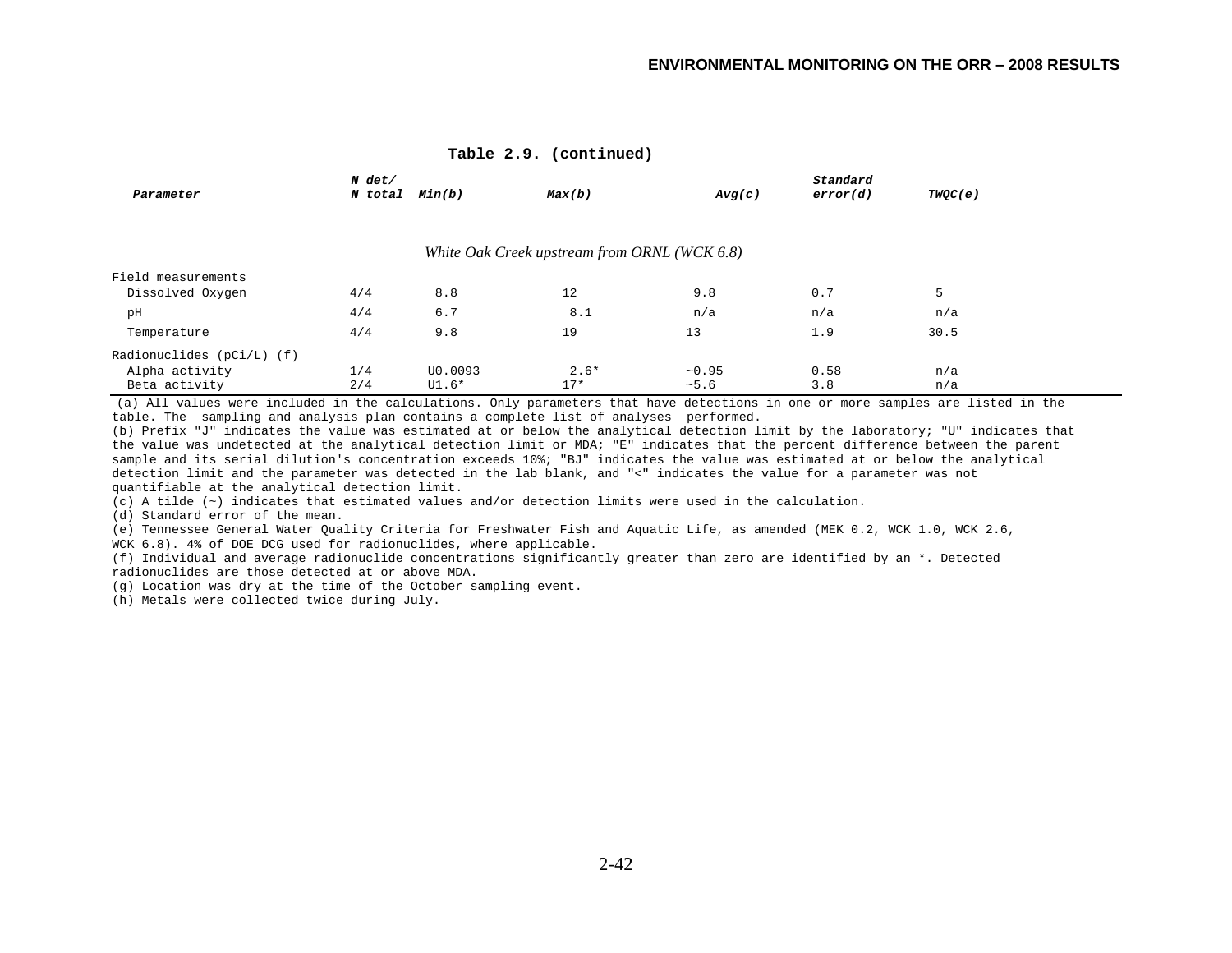### **Table 3.1. 2008 tissue concentrations in Catfish and Sunfish(a)**

| Parameter                                                | Catfish (b) | Sunfish (b) |  |  |  |  |  |  |
|----------------------------------------------------------|-------------|-------------|--|--|--|--|--|--|
| Clinch River downstream from all DOE ORR inputs (CRK 16) |             |             |  |  |  |  |  |  |
| Metals (mg/kg)                                           |             |             |  |  |  |  |  |  |
| Aluminum                                                 | 1.0         | 2.8         |  |  |  |  |  |  |
| Antimony                                                 | < 0.081     | 0.14        |  |  |  |  |  |  |
| Barium                                                   | < 0.0075    | 0.12        |  |  |  |  |  |  |
| Beryllium                                                | 0.0058      | 0.006       |  |  |  |  |  |  |
| Boron                                                    | < 0.037     | 0.062       |  |  |  |  |  |  |
| Calcium                                                  | 70          | 1,200       |  |  |  |  |  |  |
| Chromium                                                 | < 0.011     | 0.081       |  |  |  |  |  |  |
| Cobalt                                                   | < 0.012     | 0.019       |  |  |  |  |  |  |
| Copper                                                   | 0.19        | 0.22        |  |  |  |  |  |  |
| Iron                                                     | 2.9         | 5.0         |  |  |  |  |  |  |
| Lithium                                                  | 0.12        | 0.11        |  |  |  |  |  |  |
| Magnesium                                                | 230         | 310         |  |  |  |  |  |  |
| Manganese                                                | 0.14        | 1.3         |  |  |  |  |  |  |
| Mercury                                                  | 0.14        | 0.097       |  |  |  |  |  |  |
| Nickel                                                   | < 0.02      | 0.05        |  |  |  |  |  |  |
| Phosphorous                                              | 2,100       | 2,700       |  |  |  |  |  |  |
| Potassium                                                | 3,200       | 3,300       |  |  |  |  |  |  |
| Selenium                                                 | 1.0         | 1.5         |  |  |  |  |  |  |
| Silicon                                                  | 1.6         | 3.6         |  |  |  |  |  |  |
| Sodium                                                   | 370         | 590         |  |  |  |  |  |  |
| Strontium                                                | 0.049       | 1.0         |  |  |  |  |  |  |
| Thallium                                                 | 0.0025      | 0.0057      |  |  |  |  |  |  |
| Uranium                                                  | < 0.000089  | 0.00021     |  |  |  |  |  |  |
| Vanadium                                                 | < 0.009     | 0.012       |  |  |  |  |  |  |
| Zinc                                                     | 6.9         | 16          |  |  |  |  |  |  |
| Pesticides and PCBs (ug/kg)                              |             |             |  |  |  |  |  |  |
| PCB-1254                                                 | 260         | U17         |  |  |  |  |  |  |
| <b>PCB-1260</b>                                          | 300         | 22          |  |  |  |  |  |  |
| Radionuclides $(pCi/q)$ (c)                              |             |             |  |  |  |  |  |  |
| Beta activity                                            | $2.5*$      | $2.0*$      |  |  |  |  |  |  |
| Potassium-40                                             | $2.8*$      | $2.2*$      |  |  |  |  |  |  |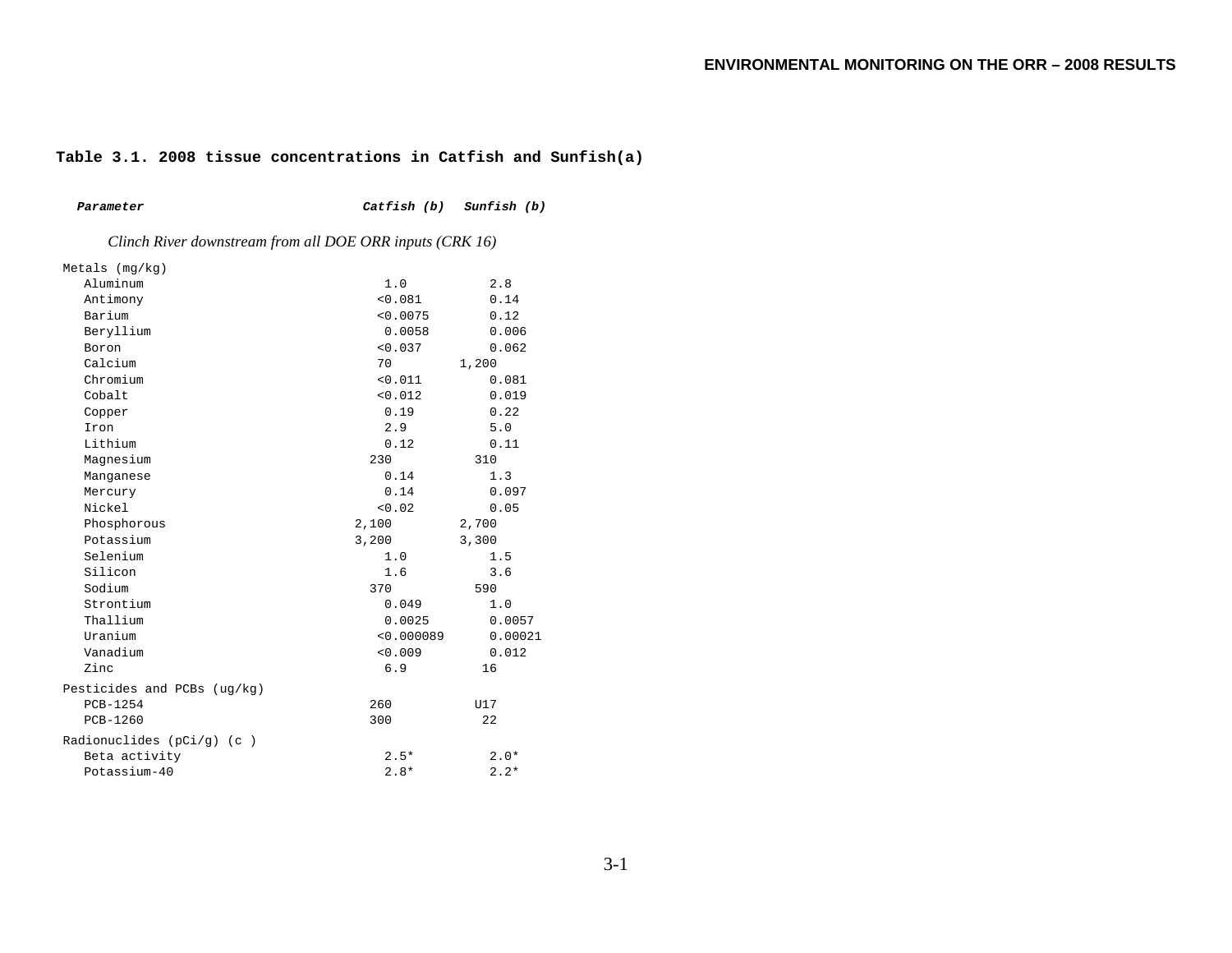#### **Table 3.1. (continued)**

| Parameter                                  |          | Catfish (b) Sunfish (b) |  |  |  |  |  |  |
|--------------------------------------------|----------|-------------------------|--|--|--|--|--|--|
| Clinch River downstream from ORNL (CRK 32) |          |                         |  |  |  |  |  |  |
| Metals $(mq/kg)$                           |          |                         |  |  |  |  |  |  |
| Aluminum                                   | 1.5      | 2.0                     |  |  |  |  |  |  |
| Antimony                                   | 0.097    | < 0.081                 |  |  |  |  |  |  |
| Barium                                     | 0.0083   | 0.13                    |  |  |  |  |  |  |
| Beryllium                                  | < 0.0023 | 0.006                   |  |  |  |  |  |  |
| Boron                                      | < 0.037  | 0.085                   |  |  |  |  |  |  |
| Calcium                                    | 120      | 1,600                   |  |  |  |  |  |  |
| Chromium                                   | 0.063    | 0.094                   |  |  |  |  |  |  |
| Cobalt                                     | 0.017    | 0.013                   |  |  |  |  |  |  |
| Copper                                     | 0.25     | 0.18                    |  |  |  |  |  |  |
| Iron                                       | 3.5      | 6.0                     |  |  |  |  |  |  |
| Lithium                                    | 0.1      | 0.12                    |  |  |  |  |  |  |
| Magnesium                                  | 230      | 310                     |  |  |  |  |  |  |
| Manganese                                  | 0.16     | 0.94                    |  |  |  |  |  |  |
| Mercury                                    | 0.12     | 0.024                   |  |  |  |  |  |  |
| Nickel                                     | < 0.02   | 0.02                    |  |  |  |  |  |  |
| Phosphorous                                | 2,200    | 2,700                   |  |  |  |  |  |  |
| Potassium                                  | 3,300    | 3,100                   |  |  |  |  |  |  |
| Selenium                                   | 1.0      | 1.9                     |  |  |  |  |  |  |
| Silicon                                    | 1.9      | 2.6                     |  |  |  |  |  |  |
| Sodium                                     | 410      | 540                     |  |  |  |  |  |  |
| Strontium                                  | 0.1      | 1.3                     |  |  |  |  |  |  |
| Thallium                                   | 0.0036   | 0.008                   |  |  |  |  |  |  |
| Zinc                                       | 7.6      | 15                      |  |  |  |  |  |  |
| Pesticides and PCBs (uq/kq)                |          |                         |  |  |  |  |  |  |
| PCB-1254                                   | 160      | U17                     |  |  |  |  |  |  |
| <b>PCB-1260</b>                            | 280      | J14                     |  |  |  |  |  |  |
| Radionuclides $(pCi/q)$ (c)                |          |                         |  |  |  |  |  |  |
| Beta activity                              | $2.6*$   | $2.0*$                  |  |  |  |  |  |  |
| Potassium-40                               | $2.6*$   | $2.8*$                  |  |  |  |  |  |  |
| Strontium-90                               | $0.029*$ | 0.0031                  |  |  |  |  |  |  |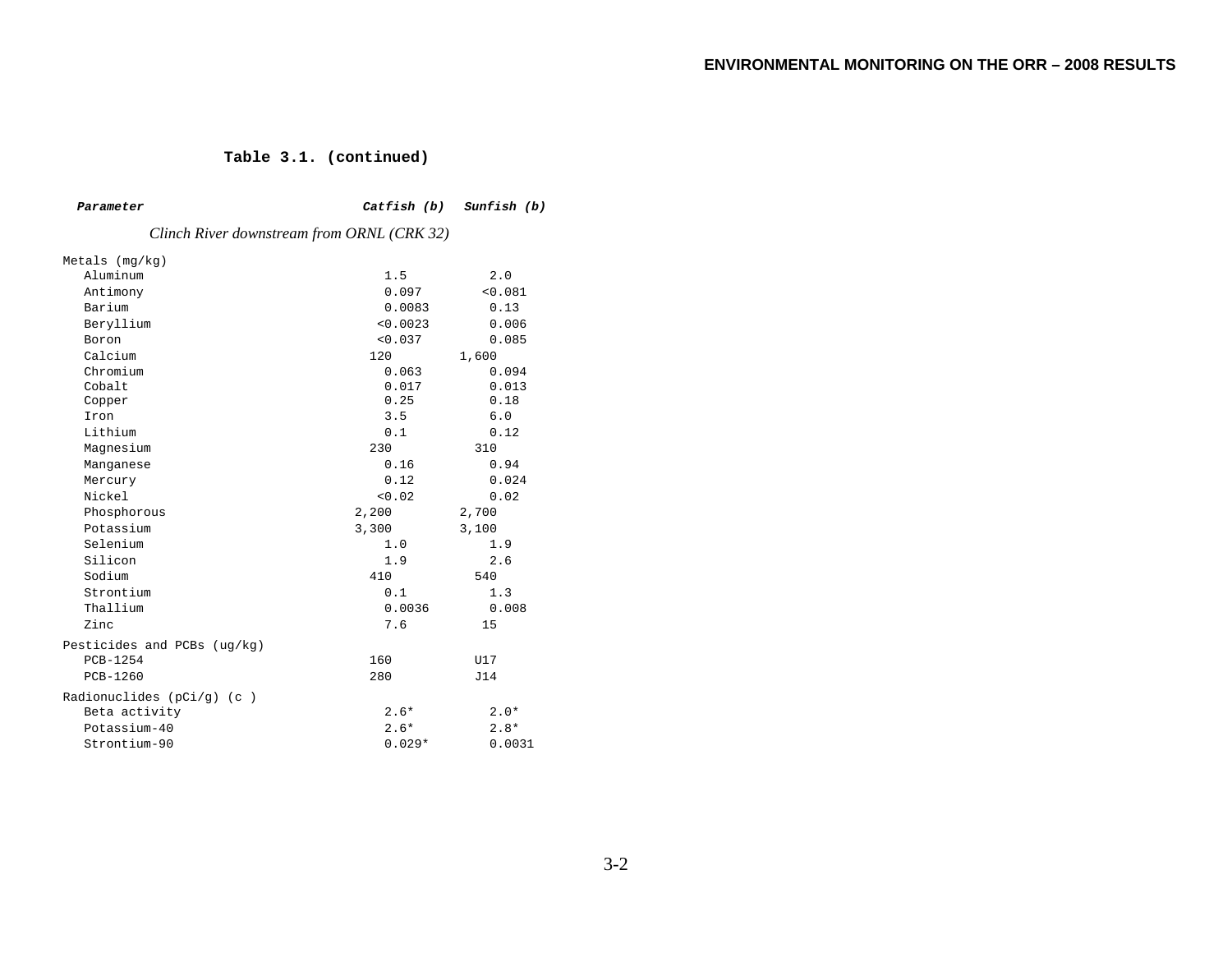#### **Table 3.1. (continued)**

| Parameter                                                              | Catfish (b) | Sunfish (b) |  |
|------------------------------------------------------------------------|-------------|-------------|--|
| Clinch River (Solway Bridge) upstream from all DOE ORR inputs (CRK 70) |             |             |  |
| Metals (mg/kg)                                                         |             |             |  |
| Aluminum                                                               | 0.42        | 2.7         |  |
| Antimony                                                               | 0.097       | < 0.081     |  |
| Barium                                                                 | < 0.0075    | 0.2         |  |
| Beryllium                                                              | < 0.0023    | 0.0091      |  |
| Boron                                                                  | < 0.036     | 0.039       |  |
| Calcium                                                                | 120         | 1,100       |  |
| Chromium                                                               | 0.11        | 0.083       |  |
| Cobalt                                                                 | 0.044       | 0.024       |  |
| Copper                                                                 | 0.22        | 0.26        |  |
| Iron                                                                   | 3.8         | 5.9         |  |
| Lead                                                                   | < 0.042     | 0.054       |  |
| Lithium                                                                | 0.11        | 0.12        |  |
| Magnesium                                                              | 250         | 290         |  |
| Manganese                                                              | 0.21        | 0.67        |  |
| Mercury                                                                | 0.043       | 0.026       |  |
| Nickel                                                                 | 0.037       | 0.027       |  |
| Phosphorous                                                            | 2,300       | 2,300       |  |
| Potassium                                                              | 3,200       | 3,000       |  |
| Selenium                                                               | 1.2         | 1.7         |  |
| Silicon                                                                | 1.5         | 3.6         |  |
| Silver                                                                 | < 0.015     | 0.019       |  |
| Sodium                                                                 | 360         | 540         |  |
| Strontium                                                              | 0.09        | 1.1         |  |
| Thallium                                                               | 0.0047      | 0.0073      |  |
| Titanium                                                               | < 0.0055    | 0.058       |  |
| Vanadium                                                               | < 0.0089    | 0.015       |  |
| Zinc                                                                   | 7.1         | 15          |  |
|                                                                        |             |             |  |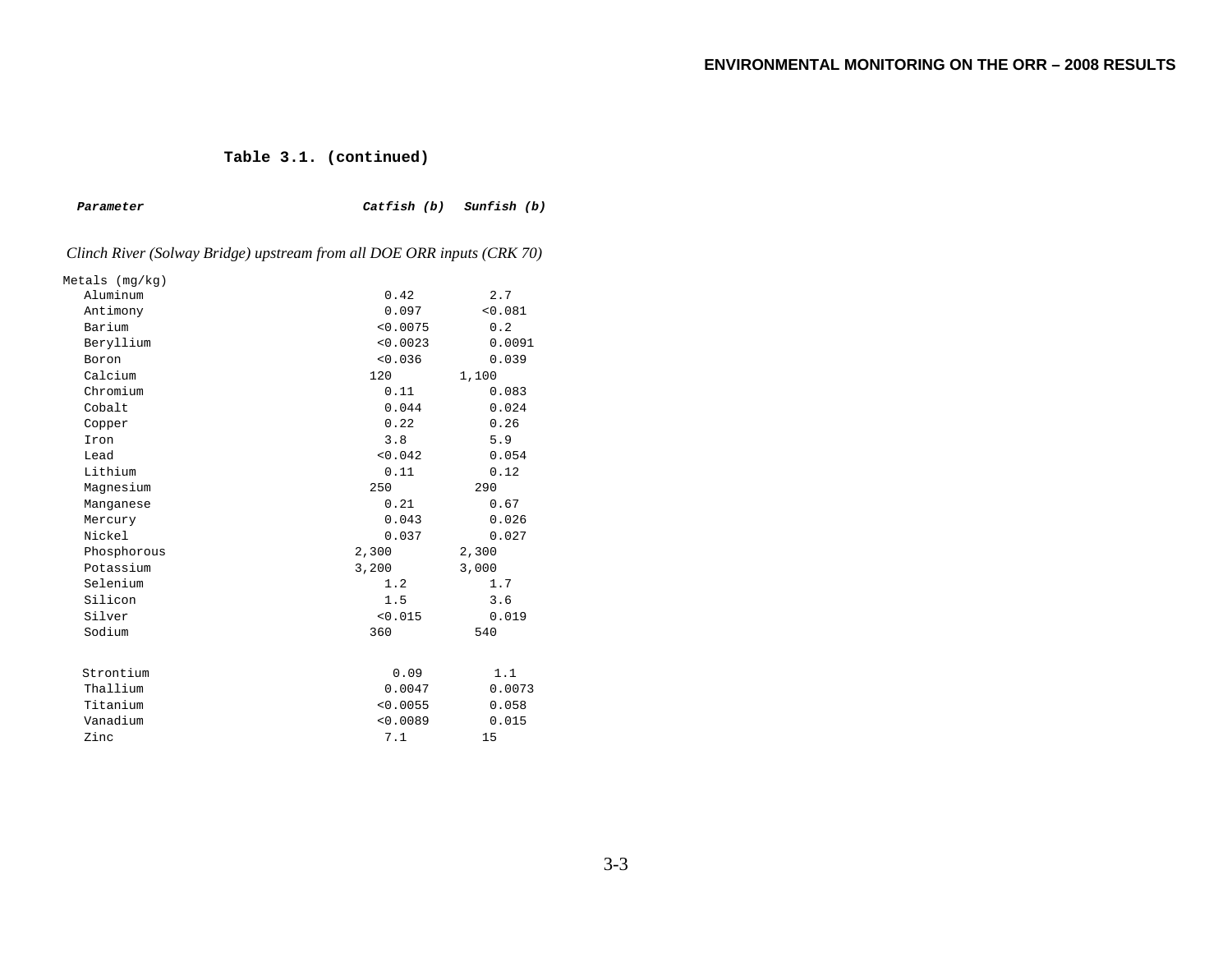#### **Table 3.1. (continued)**

| Parameter                   | Catfish (b) Sunfish (b) |        |
|-----------------------------|-------------------------|--------|
| Pesticides and PCBs (uq/kq) |                         |        |
| $PCB-1254$                  | 96                      | U17    |
| $PCB-1260$                  | 160                     | 28     |
| Radionuclides $(pCi/q)$ (c) |                         |        |
| Beta activity               | $2.8*$                  | $1.8*$ |
| Potassium-40                | $2.2*$                  | $2.1*$ |

*(a) Only parameters that were detected for both species are listed in the table. The sampling and analysis plan contains a complete list of analyses performed.* 

*(b) Prefix "J" indicates the value was estimated at or below the analytical detection limit by the laboratory; "<" indicates the value for a parameter was not quantifiable at the analytical detection limit; and "U" indicates that the value was undetected at the analytical detection limit or MDA. (c) Radionuclide concentrations significantly greater than zero are identified by an \*. Detected radionuclides are those detected at or above MDA.*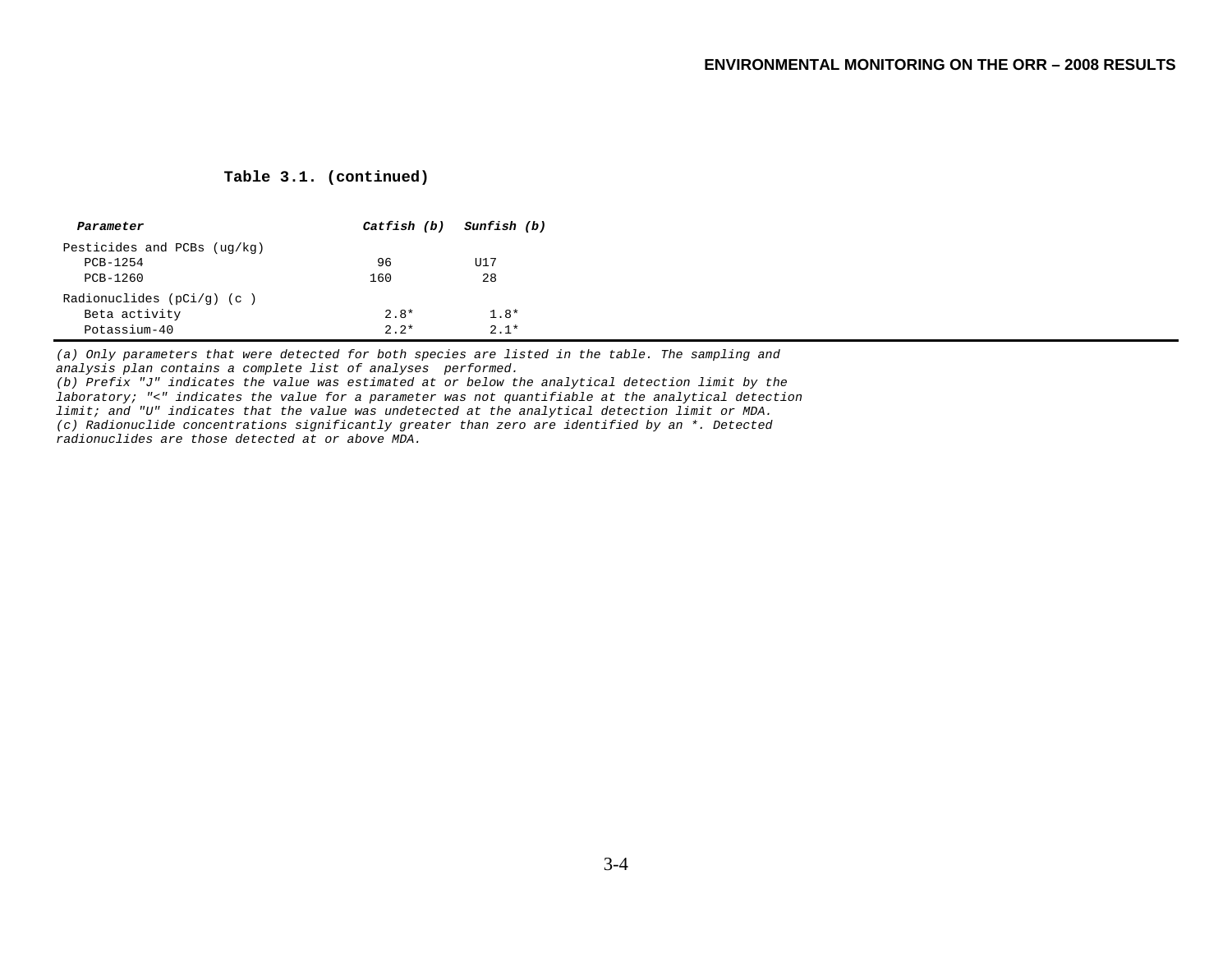| Event                              | $Co-60^b$ | $Cs-137^b$                                | Gross alpha                | Gross beta   | $Be-7$                                         | $K-40$                                                |  |
|------------------------------------|-----------|-------------------------------------------|----------------------------|--------------|------------------------------------------------|-------------------------------------------------------|--|
|                                    |           |                                           |                            |              |                                                | White Oak Creek Headwaters upstream from ORNL (WOCHW) |  |
| February                           | b.        | b                                         | $5.7 \pm 3.7$              | $13 \pm 4$   |                                                |                                                       |  |
| August                             | b         | b                                         |                            | b.           | b.                                             | $2100 \pm 400$                                        |  |
|                                    |           |                                           |                            |              | Melton Branch upstream from ORNL (MEK 2.1)     |                                                       |  |
| February                           | b         | b.                                        | $6.5 \pm 2.7$              | $70 \pm 6$   | b                                              |                                                       |  |
| August                             | h         | $8.7 \pm 2$                               | h.                         | $13 \pm 1$   | b                                              |                                                       |  |
|                                    |           |                                           |                            |              | White Oak Creek downstream from ORNL (WCK 2.6) |                                                       |  |
| February                           | b         | $170 \pm 10$                              | $6.8 \pm 2.3$              | $110 \pm 10$ | <sub>b</sub>                                   |                                                       |  |
| August                             | b         | $570 \pm 40$                              | h.                         | $490 \pm 30$ | $1000 \pm 200$                                 | h.                                                    |  |
|                                    |           |                                           |                            |              | White Oak Lake at White Oak Dam (WCK 1.0)      |                                                       |  |
| February                           | h         | $610 \pm 30$                              | $14 \pm 6$                 | $480 \pm 20$ | b.                                             |                                                       |  |
| August<br>$2 \times 11$ $1 \times$ | n         | $1200 \pm 100$<br>$\sim$ $(1 - \alpha)^2$ | $2.2 \pm 0.9$<br>2.75.02.5 | $130 \pm 50$ | b                                              |                                                       |  |

# **Table 3.2. Radiological constituents in settleable solids near the ORR, 2008a**

<sup>a</sup>All data are given in picocuries per gram  $(1 pCi = 3.7E-02 Bq)$ .

<sup>b</sup>No value detected above MDA.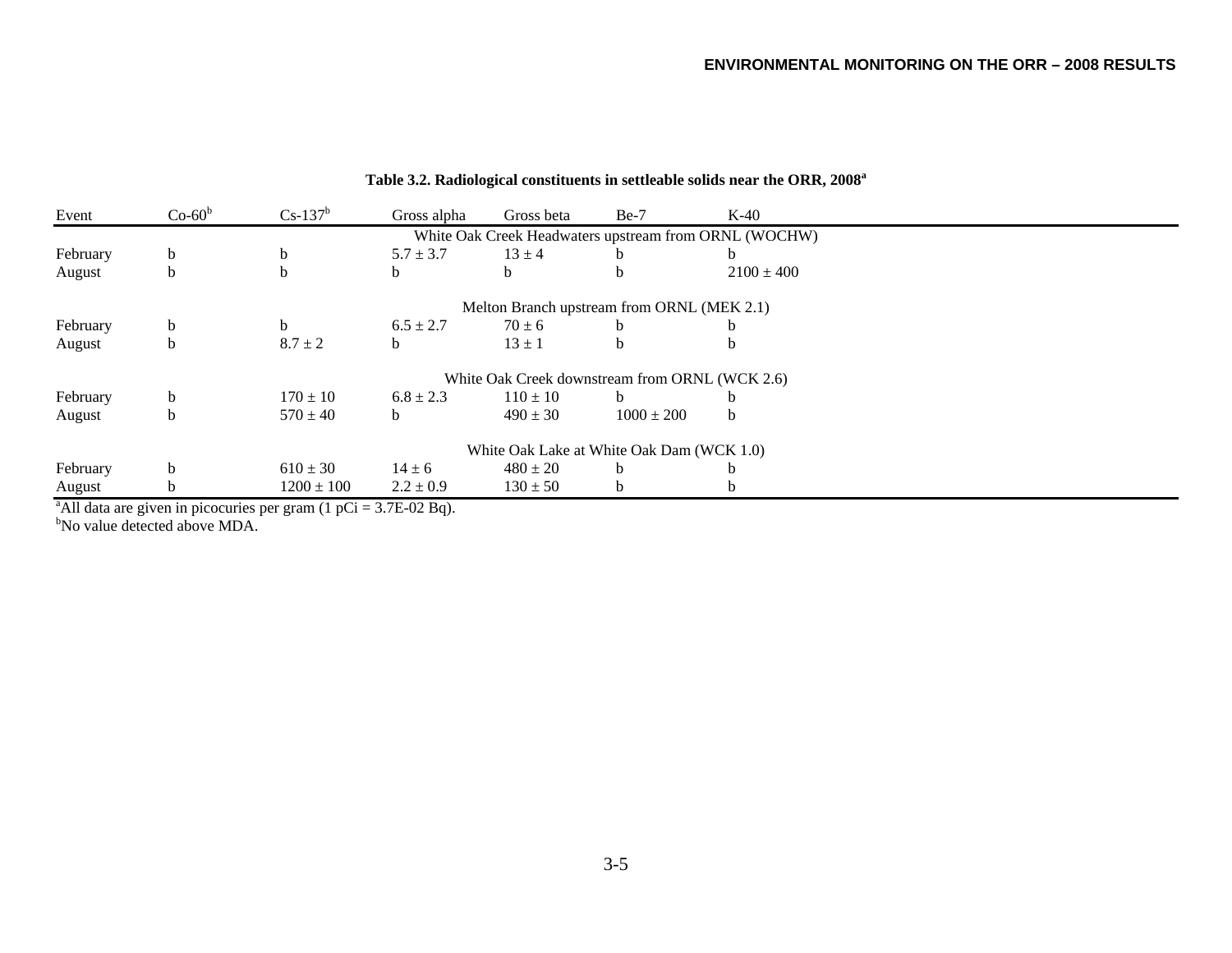#### **ENVIRONMENTAL MONITORING ON THE ORR – 2008 RESULTS**

| Parameter                 | $N$ det/<br>N total Min(b) |             | Max(b)                                     | Avg(c)                                                   | Standard<br>error(d) | TWQC(e) |
|---------------------------|----------------------------|-------------|--------------------------------------------|----------------------------------------------------------|----------------------|---------|
|                           |                            |             |                                            | Clinch River downstream from all DOE ORR inputs (CRK 16) |                      |         |
| Field measurements        |                            |             |                                            |                                                          |                      |         |
| Dissolved Oxygen          | 4/4                        | 5.9         | 8.4                                        | 7.2                                                      | 0.6                  | n/a     |
| pH                        | 4/4                        | 7.3         | 8.3                                        | n/a                                                      | n/a                  | n/a     |
| Temperature               | 4/4                        | 9.6         | 24                                         | 16                                                       | 3.4                  | 30.5    |
| Radionuclides (pCi/L) (f) |                            |             |                                            |                                                          |                      |         |
| Beta activity             | 4/4                        | $3.8*$      | $4.5*$                                     | $4.3*$                                                   | 0.17                 | n/a     |
| Tritium                   | 1/4                        | U58         | $410*$                                     | $~190*$                                                  | 77                   | 80,000  |
|                           |                            |             | Water supply intake for the ETTP (CRK 23)  |                                                          |                      |         |
| Field measurements        |                            |             |                                            |                                                          |                      |         |
| Dissolved Oxygen          | 4/4                        | 5.5         | 9.7                                        | 7.6                                                      | 0.89                 | n/a     |
| pH                        | 4/4                        | 7.3         | 8.3                                        | n/a                                                      | n/a                  | n/a     |
| Temperature               | 4/4                        | 9.4         | 23                                         | 16                                                       | 3.1                  | 30.5    |
| Radionuclides (pCi/L) (f) |                            |             |                                            |                                                          |                      |         |
| Alpha activity            | 1/4                        | $U-0.4$     | $1.4*$                                     | ~10.2                                                    | 0.39                 | n/a     |
| Beta activity             | 4/4                        | $2.4*$      | $3.7*$                                     | $3.2*$                                                   | 0.31                 | n/a     |
| Tritium                   | 2/4                        | U52         | $280*$                                     | $~170*$                                                  | 51                   | 80,000  |
|                           |                            |             | Clinch River downstream from ORNL (CRK 32) |                                                          |                      |         |
| Field measurements        |                            |             |                                            |                                                          |                      |         |
| Dissolved Oxygen          | 4/4                        | 4.5         | 9.0                                        | 7.4                                                      | 1.1                  | n/a     |
| pH                        | 4/4                        | 7.5         | 8.5                                        | n/a                                                      | n/a                  | n/a     |
| Temperature               | 4/4                        | 8.6         | 22                                         | 15                                                       | 3.1                  | 30.5    |
| Radionuclides (pCi/L) (f) |                            |             |                                            |                                                          |                      |         |
| Beta activity             | 4/4                        | $3.0*$      | $12*$                                      | $5.8*$                                                   | 2.0                  | n/a     |
| Cesium-137                | 1/4                        | 0.0         | $5.4*$                                     | 1.4                                                      | 1.4                  | 120     |
| Strontium-89/90           | 1/4                        | $U - 0.049$ | $2.7*$                                     | ~10.72                                                   | 0.67                 | 40      |
| Tritium                   | 1/4                        | U130*       | 780*                                       | ~100                                                     | 160                  | 80,000  |

### **Table 3.3. Surface water analyses (2008) at ORR Environmental Monitoring Plan surface water locations (a)**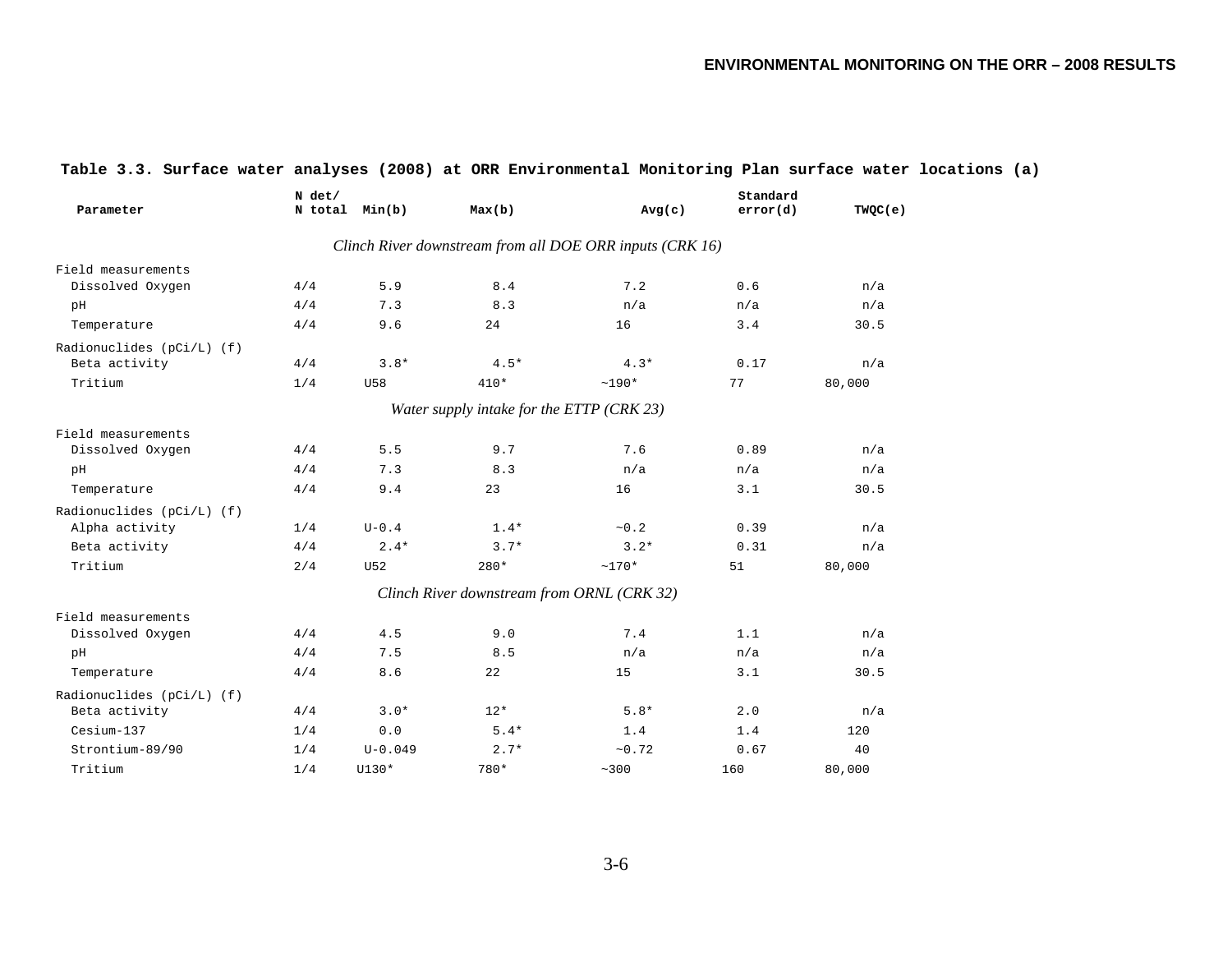#### **Table 3.3. (continued)**

| Parameter                 | N det/<br>N total | Min(b)  | Max(b)                                       | Avg(c)                                                              | Standard<br>error(d) | TWQC(e) |
|---------------------------|-------------------|---------|----------------------------------------------|---------------------------------------------------------------------|----------------------|---------|
|                           |                   |         |                                              |                                                                     |                      |         |
|                           |                   |         | Water supply intake for Knox County (CRK 58) |                                                                     |                      |         |
| Field measurements        |                   |         |                                              |                                                                     |                      |         |
| Dissolved Oxygen          | 4/4               | 7.5     | 9.1                                          | 8.4                                                                 | 0.38                 | n/a     |
| pH                        | 4/4               | 7.7     | 8.3                                          | n/a                                                                 | n/a                  | n/a     |
| Temperature               | 4/4               | 9.0     | 29                                           | 18                                                                  | 4.5                  | 30.5    |
| Radionuclides (pCi/L) (f) |                   |         |                                              |                                                                     |                      |         |
| Alpha activity            | 2/4               | U0.23   | $2.0*$                                       | $~1.1*$                                                             | 0.36                 | n/a     |
| Beta activity             | 4/4               | $1.8*$  | $3.5*$                                       | $2.6*$                                                              | 0.4                  | n/a     |
| Tritium                   | 1/4               | $U-120$ | $220*$                                       | ~56                                                                 | 70                   | 80,000  |
|                           |                   |         |                                              | Melton Hill Reservoir above city of Oak Ridge water intake (CRK 66) |                      |         |
| Field measurements        |                   |         |                                              |                                                                     |                      |         |
| Dissolved Oxygen          | 4/4               | 7.5     | 10                                           | 8.8                                                                 | 0.55                 | n/a     |
| pH                        | 4/4               | 7.4     | 8.1                                          | n/a                                                                 | n/a                  | n/a     |
| Temperature               | 4/4               | 11      | 29                                           | 18                                                                  | 4.4                  | 30.5    |
| Radionuclides (pCi/L) (f) |                   |         |                                              |                                                                     |                      |         |
| Alpha activity            | 1/4               | U0.48   | $UI.7*$                                      | $~1.1*$                                                             | 0.27                 | n/a     |
| Beta activity             | 3/4               | $1.9*$  | $2.7*$                                       | $2.4*$                                                              | 0.17                 | n/a     |

(a) All values were included in the calculations. Only parameters that have detections in one or more samples are listed in the table. The sampling and analysis plan contains a complete list of analyses performed.

(b) Prefix "U" indicates that the value was undetected at the analytical detection limit or MDA.

(c) A tilde (~) indicates that estimated values and/or detection limits were used in the calculation.

(d) Standard error of the mean.

(e) Tennessee General Water Quality Criteria for Recreation and Domestic Use, as amended (CRK 16, CRK 23, CRK 32, CRK

58, CRK 66). 4% of DOE DCG used for radionuclides, where applicable.

(f) Individual and average radionuclide concentrations significantly greater than zero are identified by an \*. Detected radionuclides are those detected at or above MDA.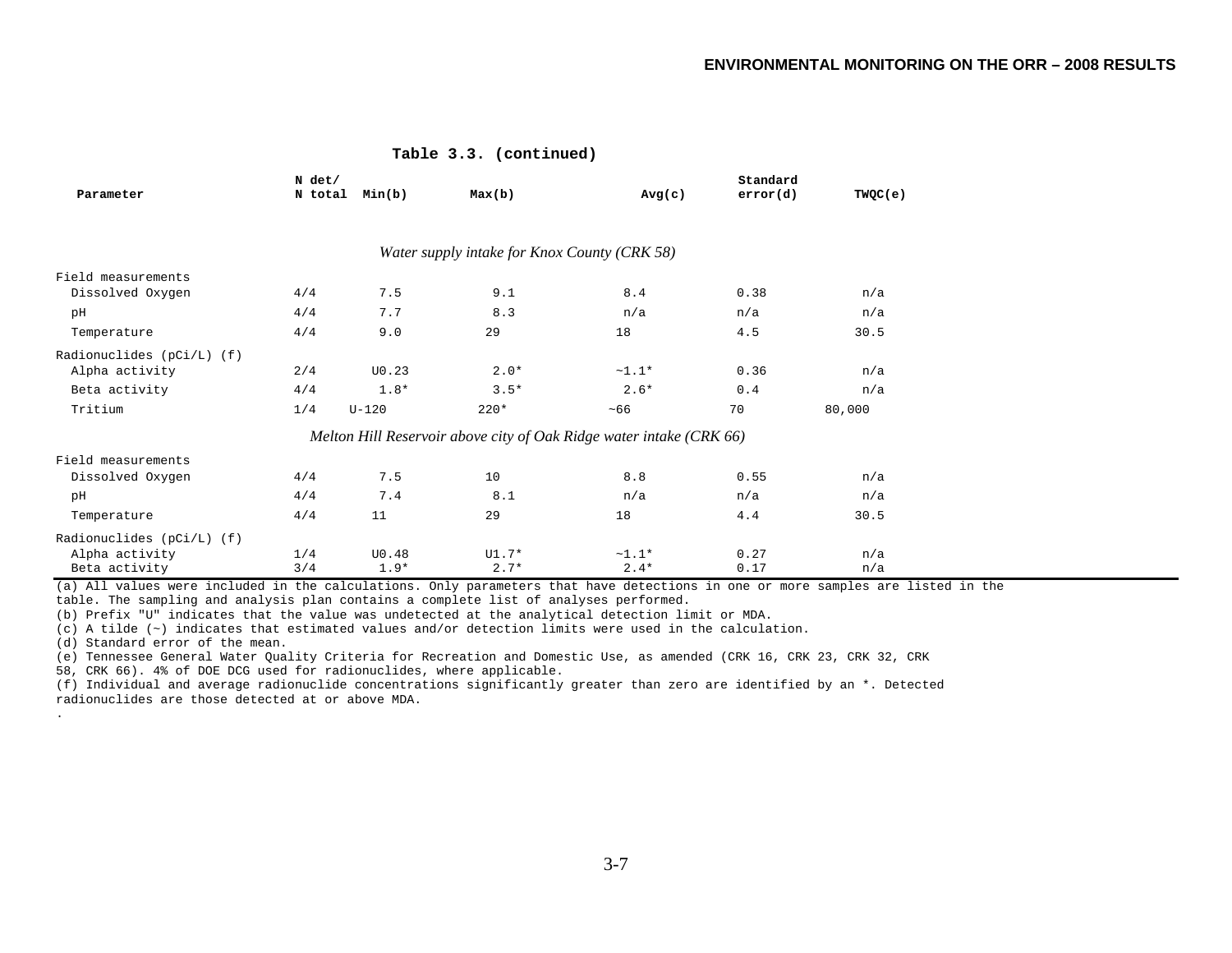### **Table 4.1. Y-12 Complex In-Stream Monitoring Point C11, MONITORING SITE C11**

From: 2008/01/01 To: 2008/12/31

|                                | Number of      |            | Concentration(a) |          | Reference | <b>Number of Values</b>    |  |
|--------------------------------|----------------|------------|------------------|----------|-----------|----------------------------|--|
| <b>Parameter</b>               | <b>Samples</b> | <b>Max</b> | Min              | Avg      | Value(b)  | <b>Exceeding Reference</b> |  |
| Flow, mgd                      | 366            | 15.777     | 2.977            | 6.242    | d         | 0                          |  |
| pH, Standard Unit              | 25             | 7.9        | 7.5              | d        | 9/6(e)    | 0                          |  |
| Temperature, deg C             | 26             | 20.8       | 11.0             | 16.0     | 30.5      | 0                          |  |
| <b>Total Residual Chlorine</b> | 24             | 0.09       | < 0.05           | < 0.05   | d         | 0                          |  |
| Silver                         | 13             | < 0.0004   | < 0.0002         | < 0.0004 | d         | 0                          |  |
| Aluminum                       | 13             | 1.28       | < 0.2            | < 0.5    | d         | $\Omega$                   |  |
| Arsenic                        | 13             | < 0.002    | < 0.002          | < 0.002  | d         | $\overline{0}$             |  |
| Boron                          | 13             | < 0.1      | < 0.1            | < 0.1    | d         | $\Omega$                   |  |
| <b>Barium</b>                  | 13             | 0.0457     | 0.0372           | 0.0427   | d         | 0                          |  |
| Beryllium                      | 13             | < 0.0005   | < 0.0002         | < 0.0002 | d         | $\Omega$                   |  |
| Cadmium                        | 13             | < 0.01     | < 0.0002         | < 0.002  | d         | 0                          |  |
| Cobalt                         | 13             | 0.0008     | < 0.0002         | < 0.0005 | d         | 0                          |  |
| Chromium                       | 13             | 0.0048     | < 0.001          | < 0.003  | d         | $\Omega$                   |  |
| Copper                         | 13             | 0.0094     | 0.0023           | 0.0043   | d         | $\boldsymbol{0}$           |  |
| Hexane Extractable Material    | 13             | < 6.1      | < 5.4            | < 5.7    | d         | 0                          |  |
| Mercury                        | 25             | 0.0005     | < 0.0002         | < 0.0003 | d         | $\Omega$                   |  |
| Lithium                        | 13             | 0.0254     | < 0.01           | < 0.02   | d         | 0                          |  |
| Magnesium                      | 13             | 13.0       | 9.09             | 12.0     | d         | 0                          |  |
| Molybdenum                     | 13             | 0.0151     | 0.0029           | 0.0056   | d         | $\Omega$                   |  |
| <b>Total Nitrogen</b>          | 12             | 6.04       | 0.961            | 1.71     | d         | $\Omega$                   |  |
| Nickel                         | 13             | 0.0191     | < 0.002          | < 0.005  | d         | $\boldsymbol{0}$           |  |
| Nitrate/Nitrite as Nitrogen    | 13             | 6.04       | 0.961            | 1.63     | d         | $\overline{0}$             |  |
| Phosphorus                     | 13             | < 0.5      | < 0.5            | < 0.5    | d         | 0                          |  |
| Lead                           | 13             | 0.0049     | < 0.0002         | < 0.001  | d         | $\Omega$                   |  |
| Antimony                       | 13             | < 0.001    | < 0.001          | < 0.001  | d         | $\Omega$                   |  |
| Strontium                      | 13             | 0.148      | 0.101            | 0.133    | d         | $\Omega$                   |  |
| Surfactant                     | 13             | < 0.1      | < 0.05           | < 0.06   | d         | $\Omega$                   |  |
| <b>Suspended Solids</b>        | 25             | 21.0       | < 1.0            | < 5.7    | d         | 0                          |  |
| Thallium                       | 13             | < 0.0002   | < 0.0002         | < 0.0002 | d         | $\Omega$                   |  |
| Uranium                        | 13             | 0.0488     | 0.0017           | 0.010    | d         | $\overline{0}$             |  |
| Vanadium                       | 13             | < 0.02     | < 0.02           | < 0.02   | d         | $\overline{0}$             |  |
| Zinc                           | 13             | 0.0886     | 0.0089           | 0.037    | d         | $\Omega$                   |  |

(a) Units in mg/L unless otherwise indicated.

(b) NPDES permit limits.

(c) Flow during operations and/or discharging.

(d) Not applicable.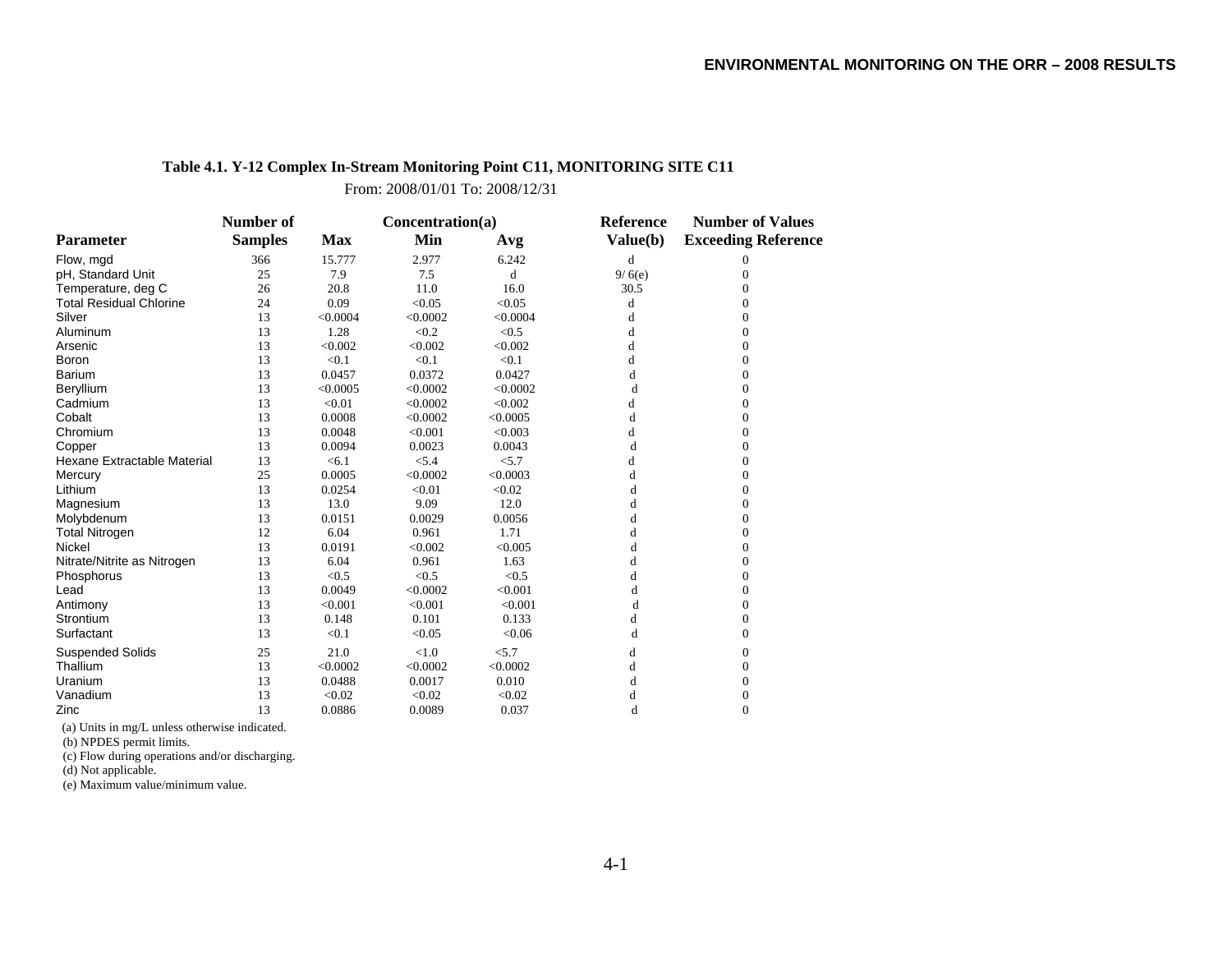### **Table 4.2. Y-12 Complex Discharge Point 021, OUTFALL 021**

From: 2008/01/01 To: 2008/12/31

| <b>Parameter</b>               | Number of      |        | Concentration(a) |       | Reference | <b>Number of Values</b>    |  |
|--------------------------------|----------------|--------|------------------|-------|-----------|----------------------------|--|
|                                | <b>Samples</b> | Max    | Min              | Avg   | Value(b)  | <b>Exceeding Reference</b> |  |
| Flow, mgd                      | 190            | .934   | 0.001            | 0.1   |           |                            |  |
| pH, Std Unit                   |                | 8.2    |                  |       | 9/6(e)    |                            |  |
| <b>Total Residual Chlorine</b> |                | < 0.05 | < 0.05           | <0.05 | 0.188     |                            |  |

(a) Units in mg/L unless otherwise indicated.

(b) NPDES permit limits.

(c) Flow during operations and/or discharging.

(d) Not applicable.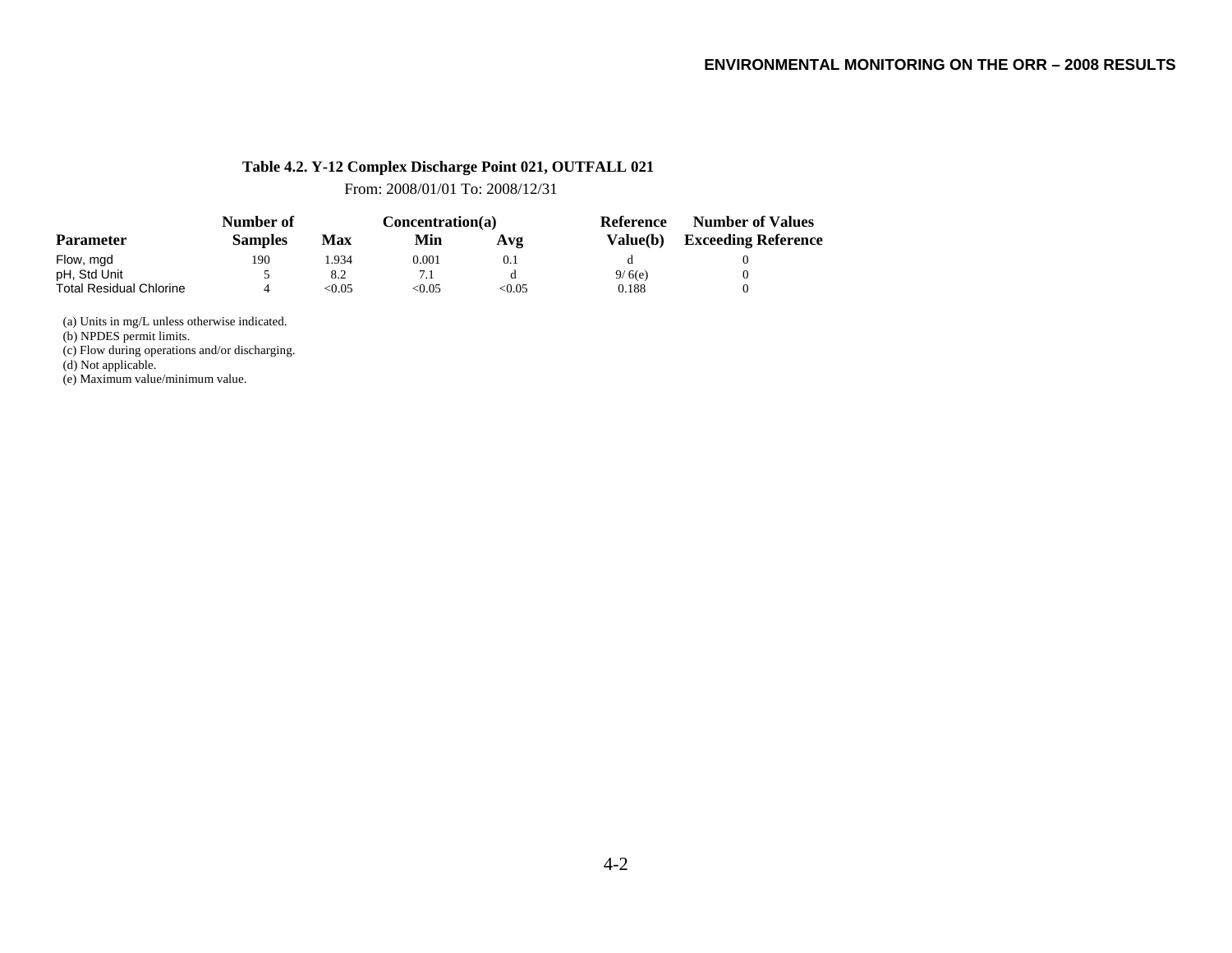### **Table 4.3. Y-12 Complex Discharge Point 051, OUTFALL 051**

From: 2008/01/01 To: 2008/12/31

|                    | Number of      |        | Concentration(a) |       | Reference       | <b>Number of Values</b>    |  |
|--------------------|----------------|--------|------------------|-------|-----------------|----------------------------|--|
| <b>Parameter</b>   | <b>Samples</b> | Max    | Min              | Avg   | <b>Value(b)</b> | <b>Exceeding Reference</b> |  |
| Flow, mgd          | 272            | 2.105  | 0.0187           | 0.094 |                 |                            |  |
| pH, Standard Units | 12             | 7.2    | 6.9              |       | 9/6(e)          |                            |  |
| Mercury            | 60             | 0.0022 | 0.0009           | 0.001 |                 |                            |  |

(a) Units in mg/L unless otherwise indicated.

(b) NPDES permit limits.

(c) Flow during operations and/or discharging.

(d) Not applicable.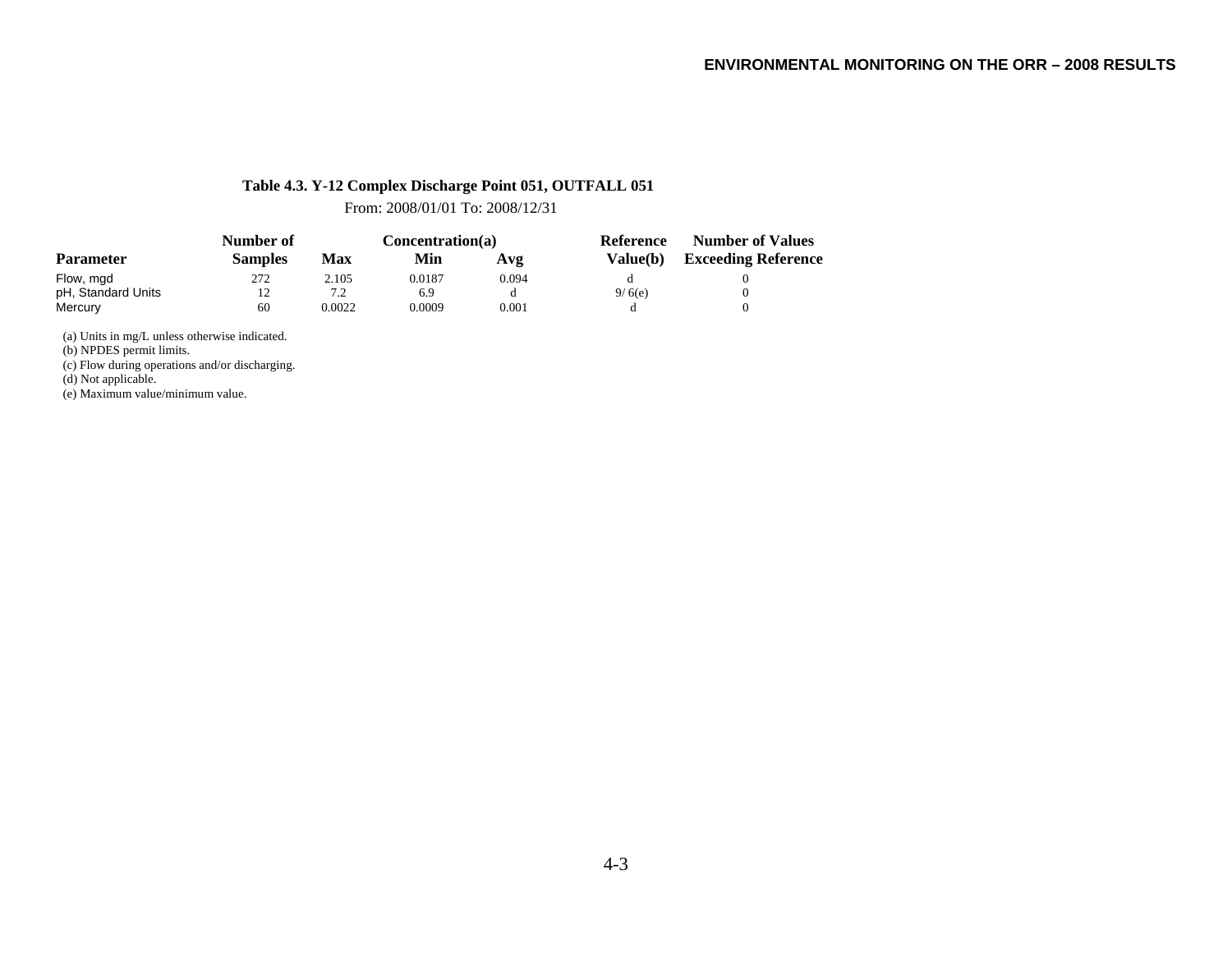### **Table 4.4. Y-12 Complex Discharge Point 055, OUTFALL 055**

From: 2008/01/01 To: 2008/12/31

|                                | Number of      |            | Concentration(a) |         | Reference | <b>Number of Values</b>    |  |
|--------------------------------|----------------|------------|------------------|---------|-----------|----------------------------|--|
| <b>Parameter</b>               | <b>Samples</b> | <b>Max</b> | Min              | Avg     | Value(b)  | <b>Exceeding Reference</b> |  |
| Flow, mgd                      | 106            | 0.036      | 0.00001          | 0.002   |           |                            |  |
| pH, Standard Unit              | 12             | 7.9        | 7.3              |         | 9/6(e)    |                            |  |
| <b>Total Residual Chlorine</b> |                | < 0.05     | < 0.05           | < 0.05  | 0.5       |                            |  |
| Mercury                        | 42             | 0.0009     | <0.0002          | <0.0003 | 0.004     |                            |  |

(a) Units in mg/L unless otherwise indicated.

(b) NPDES permit limits.

(c) Flow during operations and/or discharging.

(d) Not applicable.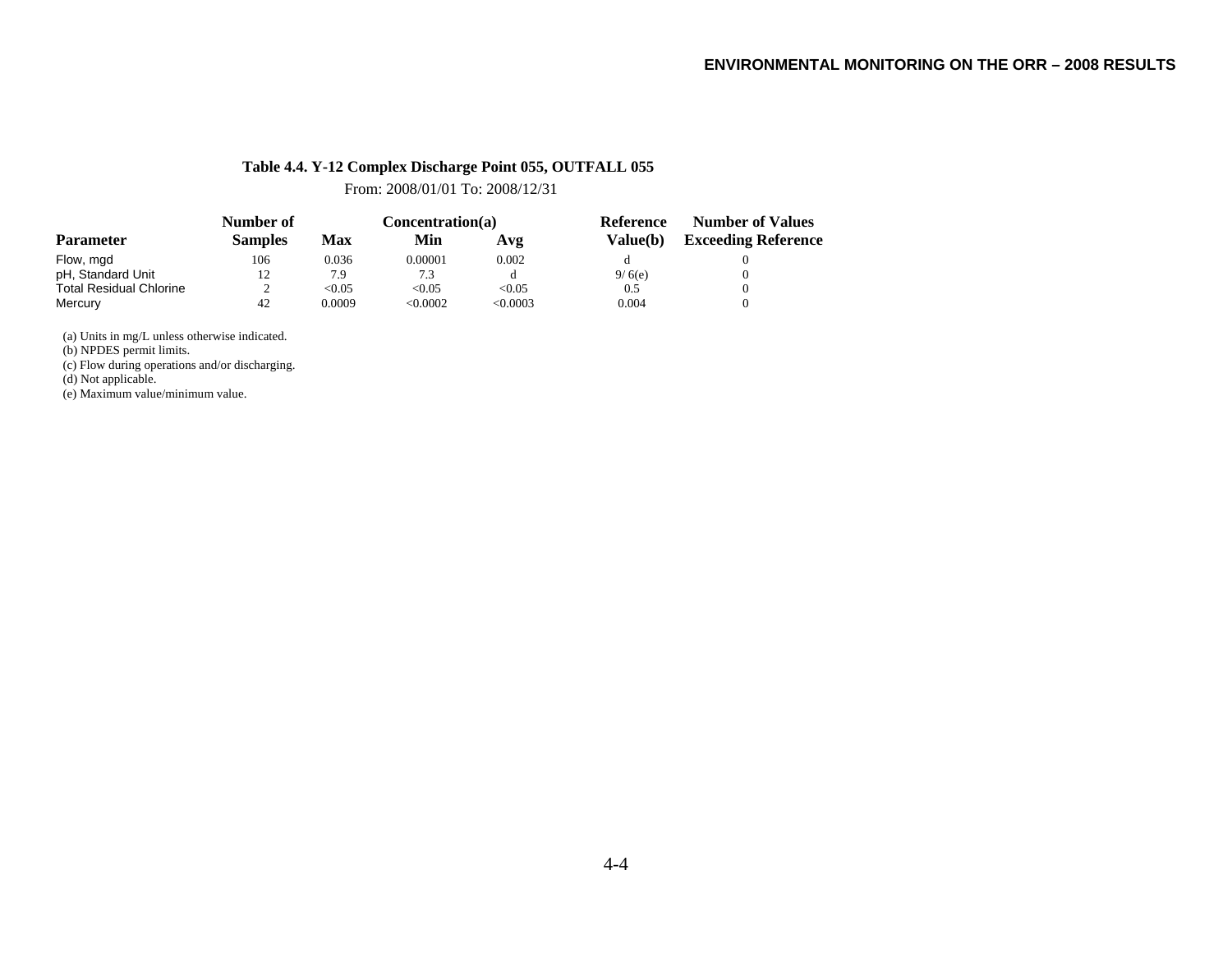### **Table 4.5. Y-12 Complex Discharge Point 077, OUTFALL 077**

From: 2008/01/01 To: 2008/12/31

|                  | Number of      |        | Concentration(a) |        | Reference | <b>Number of Values</b>    |
|------------------|----------------|--------|------------------|--------|-----------|----------------------------|
| <b>Parameter</b> | <b>Samples</b> | Max    | Min              | Avg    | Value(b)  | <b>Exceeding Reference</b> |
| Flow, mgd        |                | 0.0114 | 0.0114           | 0.0114 |           |                            |
| pH, Std Unit     |                | 8.0    | 7.9              |        | 9/6(e)    |                            |

(a) Units in mg/L unless otherwise indicated.

(b) NPDES permit limits.

(c) Flow during operations and/or discharging.

(d) Not applicable.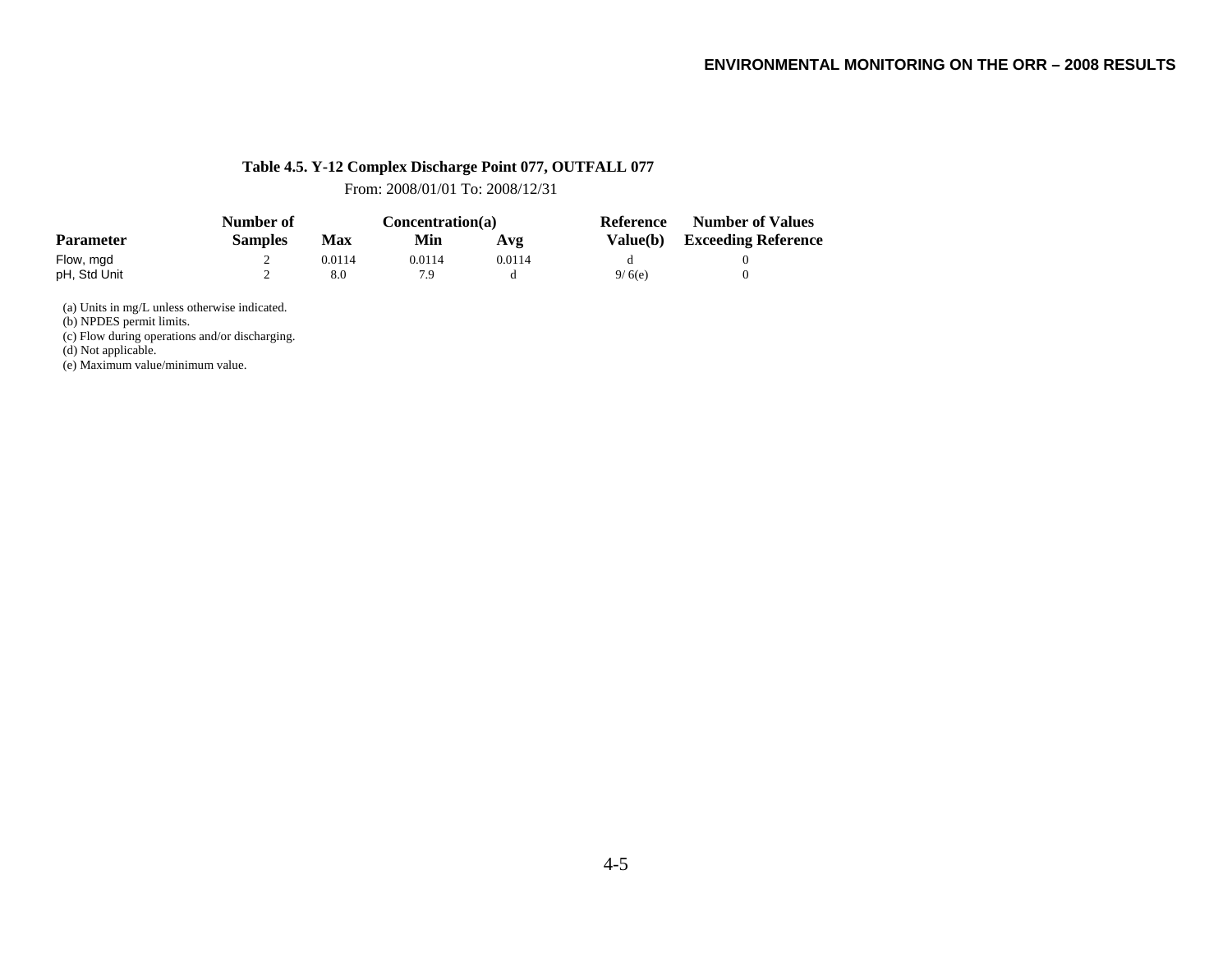### **Table 4.6. Y-12 Complex Discharge Point 109, OUTFALL 109**

From: 2008/01/01 To: 2008/12/31

|                                | Number of      |     | Concentration(a) |       | Reference       | <b>Number of Values</b>    |  |
|--------------------------------|----------------|-----|------------------|-------|-----------------|----------------------------|--|
| <b>Parameter</b>               | <b>Samples</b> | Max | Min              | Avg   | <b>Value(b)</b> | <b>Exceeding Reference</b> |  |
| Flow, mgd                      |                | 2.3 | 0.1152           | 0.66  |                 |                            |  |
| pH, Std Unit                   |                | 8.1 | 6.9              |       | 9/6(e)          |                            |  |
| <b>Total Residual Chlorine</b> | 16             | 0.1 | < 0.05           | <0.06 | 0.5             |                            |  |

(a) Units in mg/L unless otherwise indicated.

(b) NPDES permit limits.

(c) Flow during operations and/or discharging.

(d) Not applicable.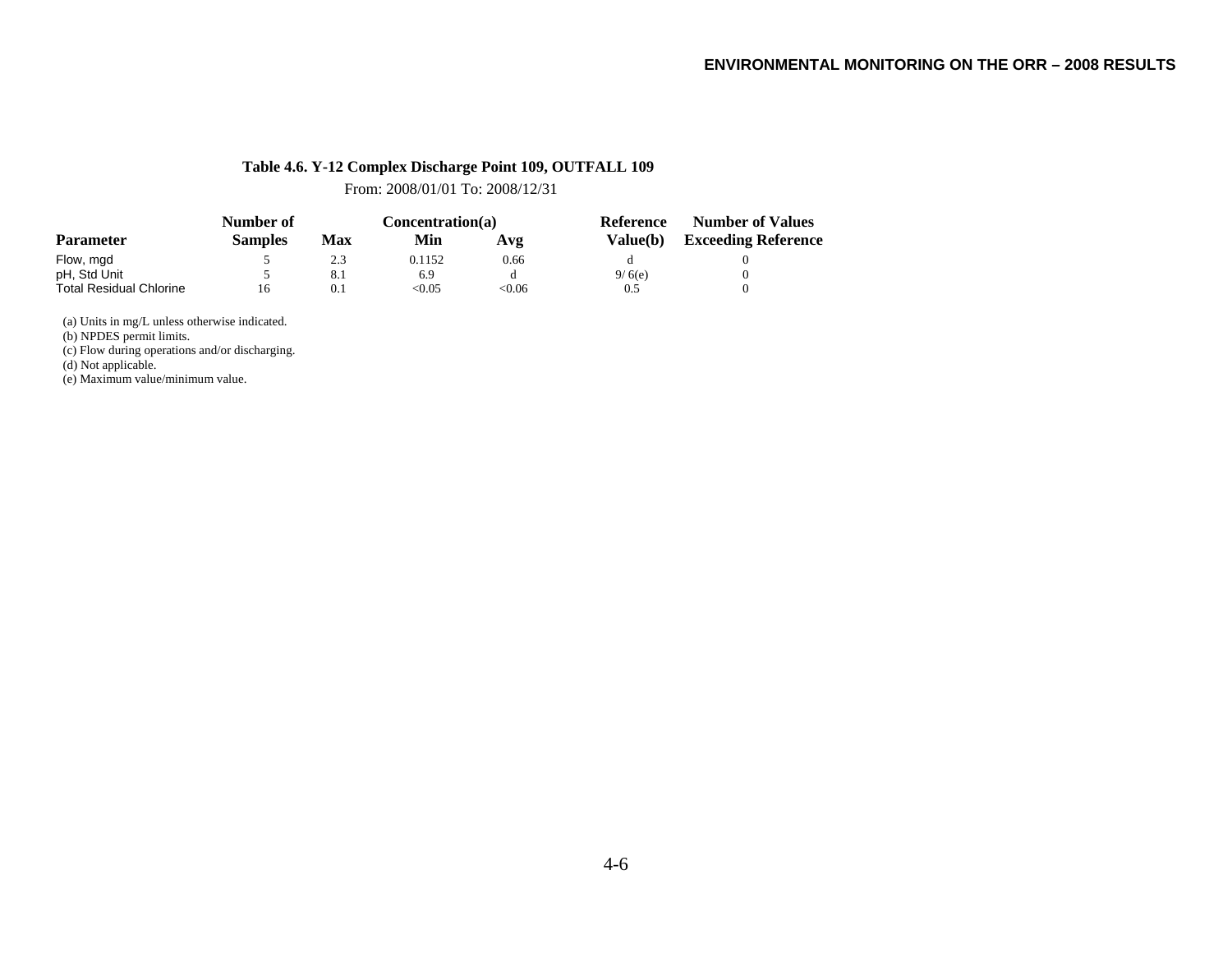# **Table 4.7. Y-12 Complex Discharge Point 125, OUTFALL 125** From: 2008/01/01 To: 2008/12/31

|                        | Number of      |           | Concentration |           |            | Percentage of |                       |            |                     |
|------------------------|----------------|-----------|---------------|-----------|------------|---------------|-----------------------|------------|---------------------|
| <b>Parameter</b>       | <b>Samples</b> | Max       | $+/-$         | Min       | $+/-$      | Average       | <b>Standard Error</b> | <b>DCG</b> | <b>Total Curies</b> |
| Alpha activity (pCi/L) | 4              | 5.0       | $+/-3.1$      | 3.6       | $+/-2.5$   | 4.4           | 0.30                  | e          | 7.7E-04             |
| Beta activity (pCi/L)  |                | 7.4       | $+/-4.1$      | $1.7*$    | $+/-3$     | 4.4           | 1.2                   | e          | 7.5E-04             |
| Cobalt-60 (pCi/L)      |                | $1.4*$    | $+/-2.3$      | $-1.2*$   | $+/-2.2$   | 0.3           | 0.6338                | 0.006      | 5.20E-05            |
| Cesium-137 (pCi/L)     |                | $0.37*$   | $+/-2.3$      | $-1.2*$   | $+/-2.4$   | $-0.37$       | 0.38                  | $-0.012$   | $-6.4E-0.5$         |
| Radium-228 (pCi/L)     |                | 15.0      | $+/-7.8$      | $7.3*$    | $+/-7.5$   | 12            | 1.7                   | 12         | $2.0E-03$           |
| Thorium-228 (pCi/L)    |                | $0.21*$   | $+/-0.24$     | $-0.24*$  | $+/-0.51$  | 0.013         | 0.094                 | 0.0033     | $2.3E-06$           |
| Thorium-230 (pCi/L)    |                | $-0.041*$ | $+/-0.35$     | $-0.13*$  | $+/-0.36$  | $-0.094$      | 0.020                 | $-0.031$   | $-1.6E-0.5$         |
| Thorium-232 (pCi/L)    |                | $0.027*$  | $+/-0.1$      | $-0.079*$ | $+/-0.11$  | $-0.027$      | 0.022                 | $-0.054$   | $-4.7E-06$          |
| Tritium (pCi/L)        |                | 68.0*     | $+/-380$      | $-170.0*$ | $+/-510$   | $-80.0$       | 52.9                  | $-0.004$   | $-1.39E-02$         |
| Uranium-234 (pCi/L)    |                | $3.2*$    | $+/-1.8$      | $-0.29*$  | $+/-0.54$  | 1.5           | 0.71                  | 0.29       | $2.5E-04$           |
| Uranium-235 (pCi/L)    |                | $0.1*$    | $+/-0.18$     | $0.015*$  | $+/-0.13$  | 0.05          | 0.02                  | 0.008      | 8E-06               |
| Uranium-236 (pCi/L)    |                | $0.027*$  | $+/-0.12$     | $-0.036*$ | $+/-0.097$ | $-0.0032$     | 0.013                 | $-0.0006$  | $-5.5E-07$          |
| Uranium-238 (pCi/L)    |                | l.5       | $+/-0.44$     | $-0.14*$  | $+/-0.28$  | 0.94          | 0.38                  | 0.16       | 1.6E-04             |

(e) Not applicable \* Provisional Result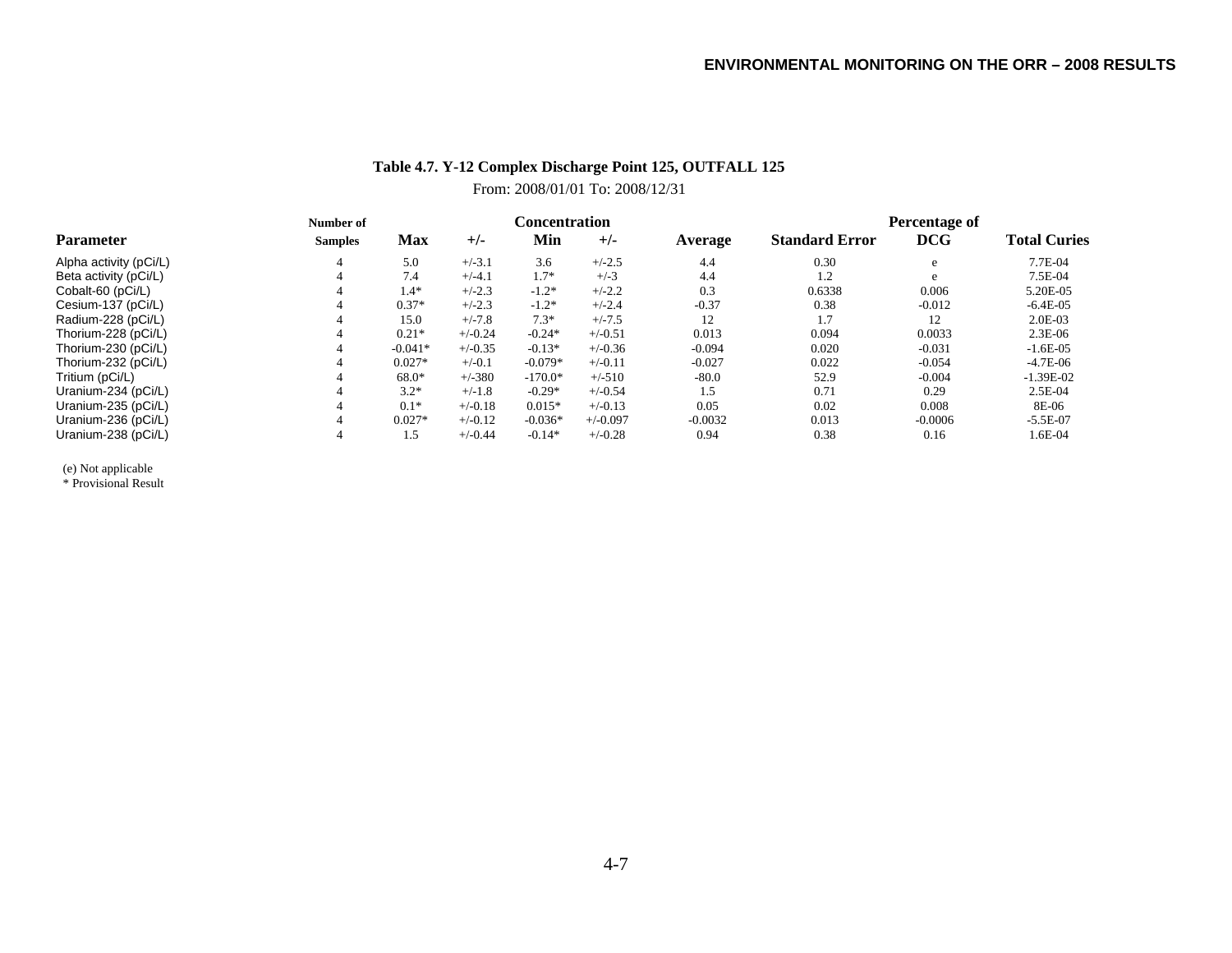### **Table 4.8. Y-12 Complex Discharge Point 125, OUTFALL 125**

From: 2008/01/01 To: 2008/12/31

|                                | Number of      |            | Concentration(a) |             | <b>Reference</b> | <b>Number of Values</b>    |
|--------------------------------|----------------|------------|------------------|-------------|------------------|----------------------------|
| <b>Parameter</b>               | <b>Samples</b> | <b>Max</b> | Min              | Avg         | Value(b)         | <b>Exceeding Reference</b> |
| Flow, mgd                      | 366            | 0.501      | 0.024            | 0.13        |                  |                            |
| IC 25 Ceriodaphnia, %          |                | >36.0      | >36.0            | >36.0       |                  |                            |
| IC 25 Fathead Minnows, %       |                | >36.0      | >36.0            | >36.0       |                  |                            |
| pH, Standard Unit              | 12             | 7.6        | 7.1              |             | 9/6(e)           |                            |
| <b>Total Residual Chlorine</b> | 12             | < 0.05     | < 0.05           | < 0.05      |                  |                            |
| Cadmium                        | 12             | < 0.001    | < 0.0002         | < 0.0007    | 0.025            |                            |
| Mercury                        | 53             | 0.0003     | < 0.0002         | < 0.0002    | d                |                            |
| Lead                           | 12             | 0.0045     | < 0.0002         | < 0.002     | 1.19             |                            |
| PCB. Total                     |                | 0.0005U    | 0.0003J          | $0.0004$ JU | 0.002            |                            |

(a) Units in mg/L unless otherwise indicated.

(b) NPDES permit limits.

(c) Flow during operations and/or discharging.

(d) Not applicable.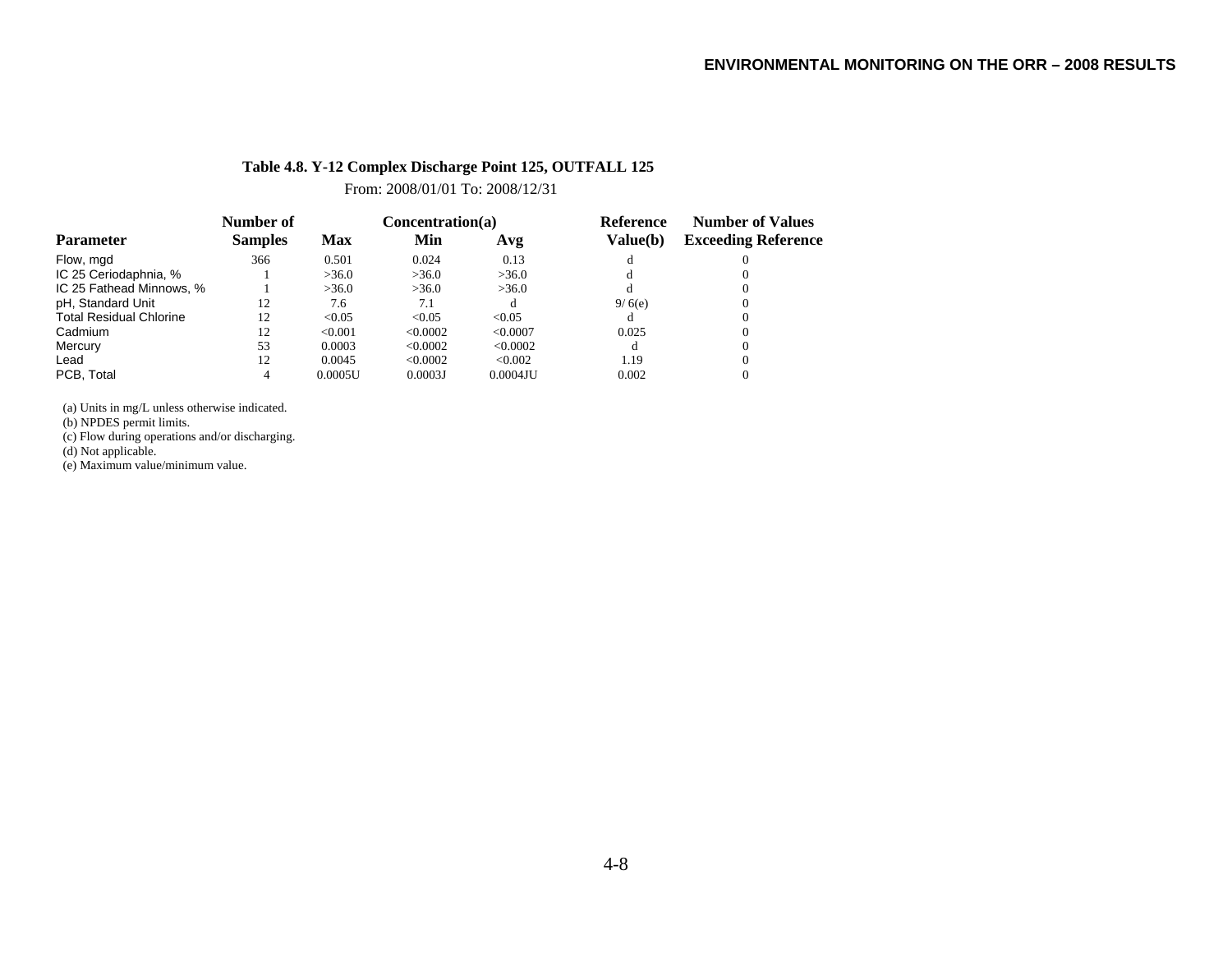### **Table 4.9. Y-12 Complex Discharge Point 135, OUTFALL 135**

From: 2008/01/01 To: 2008/12/31

|                                | Number of      |         | Concentration(a) |         | Reference | <b>Number of Values</b>    |  |
|--------------------------------|----------------|---------|------------------|---------|-----------|----------------------------|--|
| <b>Parameter</b>               | <b>Samples</b> | Max     | Min              | Avg     | Value(b)  | <b>Exceeding Reference</b> |  |
| Flow, mgd                      | 365            | 1.293   | 0.006            | 0.2     |           |                            |  |
| IC 25 Ceriodaphnia, %          |                | >20.0   | >20.0            | >20.0   |           |                            |  |
| IC 25 Fathead Minnows, %       |                | >20.0   | >20.0            | >20.0   |           |                            |  |
| pH, Std Unit                   | 13             | 8.4     | 7.5              |         | 9/6(e)    |                            |  |
| <b>Total Residual Chlorine</b> | 12             | < 0.05  | < 0.05           | < 0.05  |           |                            |  |
| Lead                           | 14             | < 0.1   | < 0.0002         | < 0.01  | 1.19      |                            |  |
| PCB. Total                     | 4              | 0.0005U | 0.0005U          | 0.0005U | 0.002     |                            |  |

(a) Units in mg/L unless otherwise indicated.

(b) NPDES permit limits.

(c) Flow during operations and/or discharging.

(d) Not applicable.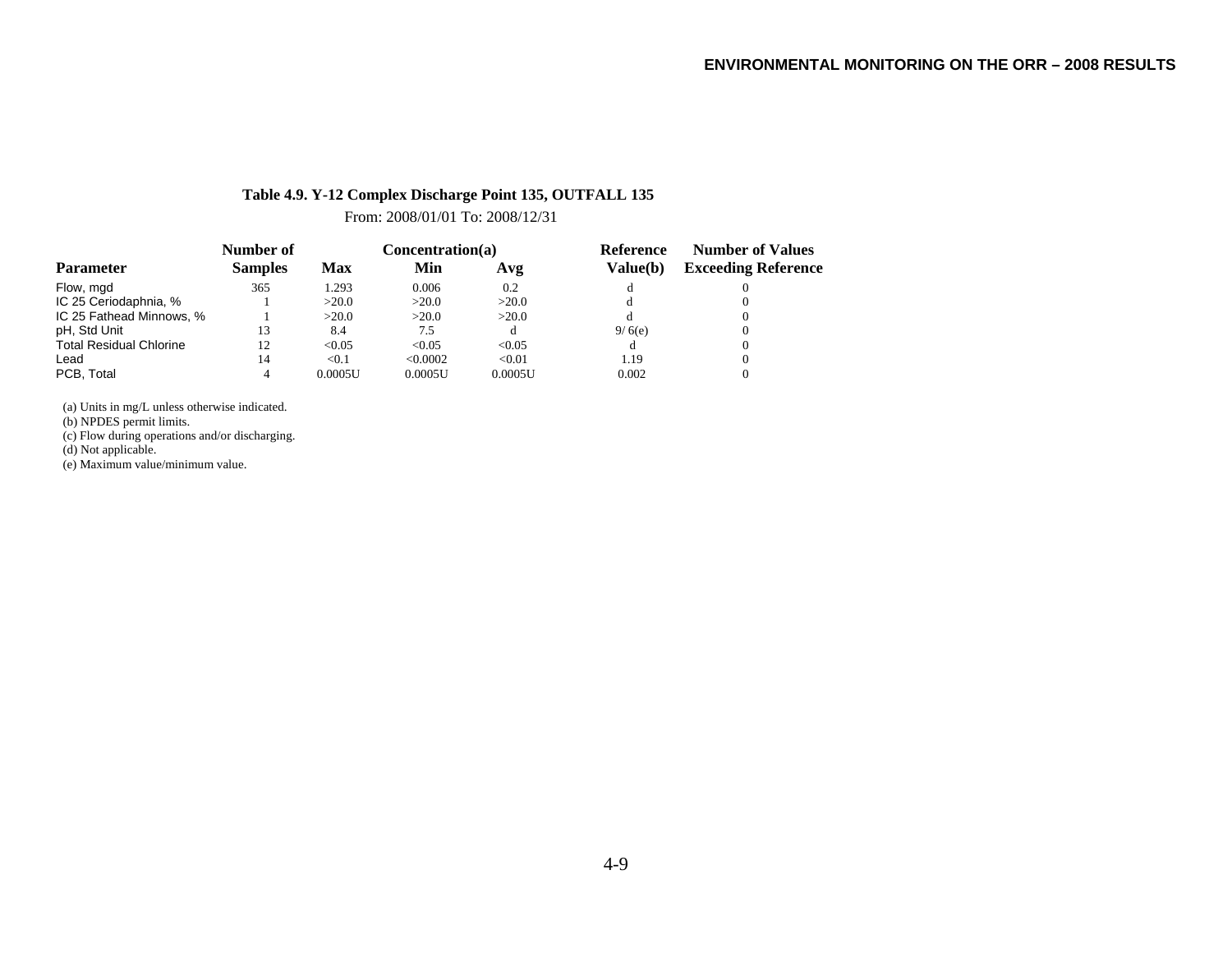# **Table 4.10. Y-12 Complex Discharge Point 135, OUTFALL 135**

From: 2008/01/01 To: 2008/12/31

|                            | Number of      |         |           | Concentration |            |         | Percentage of         |            |                     |
|----------------------------|----------------|---------|-----------|---------------|------------|---------|-----------------------|------------|---------------------|
| <b>Parameter</b>           | <b>Samples</b> | Max     | $+/-$     | Min           | $+/-$      | Average | <b>Standard Error</b> | <b>DCG</b> | <b>Total Curies</b> |
| Alpha activity (pCi/L)     | 4              | 12.0    | $+/-4.1$  | $3.2*$        | $+/-3.5$   | 6.7     | 1.9                   | e          | 1.5E-03             |
| Beta activity (pCi/L)      |                | 18.0    | $+/-5$    | $-0.46*$      | $+/-3.8$   | 6.5     | 4.0                   | e          | 1.5E-03             |
| Cobalt-60 (pCi/L)          |                | $2.0*$  | $+/-2.3$  | $-0.85*$      | $+/-2.2$   | 0.56    | 0.75                  | 0.011      | 1.3E-04             |
| Cesium-137 (pCi/L)         |                | $1.9*$  | $+/-2.2$  | $-1.4*$       | $+/-2.4$   | 0.10    | 0.68                  | 0.0034     | 2.3E-05             |
| Radium-226 (pCi/L)         |                | $0.31*$ | $+/-0.19$ | $-23.0*$      | $+/-0.13$  | $-5.8$  | 5.7                   | $-5.8$     | $-1.3E-03$          |
| Radium-228 (pCi/L)         |                | 3.0     | $+/-1.4$  | $-0.55*$      | $+/-1.1$   | 0.81    | 0.76                  | 0.81       | 1.8E-04             |
| Strontium-89/90 (pCi/L)    |                | 4.9     | $+/-2$    | $-1.9*$       | $+/-2.6$   | $1.1\,$ | 1.4                   | 0.11       | 2.4E-04             |
| Total Radium Alpha (pCi/L) |                | 1.9     | $+/-0.45$ | 0.81          | $+/-0.33$  | 1.4     | 0.23                  | e          | 3.1E-04             |
| Technetium-99 (pCi/L)      |                | $6.5*$  | $+/-6.5$  | $-5.2*$       | $+/-9.3$   | $-1.6$  | 2.7                   | $-0.0016$  | $-3.6E-04$          |
| Thorium-228 (pCi/L)        | 4              | $0.51*$ | $+/-0.72$ | $-0.17*$      | $+/-0.35$  | 0.082   | 0.15                  | 0.021      | 1.9E-05             |
| Thorium-230 (pCi/L)        |                | $0.15*$ | $+/-0.38$ | $-0.12*$      | $+/-0.98$  | 0.042   | 0.057                 | 0.014      | 9.4E-06             |
| Thorium-232 (pCi/L)        |                | $0.0*$  | $+/-0.13$ | $-0.046*$     | $+/-0.16$  | $-0.03$ | 0.01                  | $-0.06$    | $-7E-06$            |
| Uranium-234 (pCi/L)        |                | $2.0*$  | $+/-1.8$  | $0.66*$       | $+/-0.63$  | 1.4     | 0.33                  | 0.28       | 3.1E-04             |
| Uranium-235 (pCi/L)        |                | $0.19*$ | $+/-0.21$ | $0.043*$      | $+/-0.11$  | 0.13    | 0.032                 | 0.022      | 3.0E-05             |
| Uranium-236 (pCi/L)        |                | $0.18*$ | $+/-0.16$ | $0.056*$      | $+/-0.096$ | 0.13    | 0.030                 | 0.025      | 2.9E-05             |
| Uranium-238 (pCi/L)        |                | 2.6     | $+/-0.54$ | 1.6           | $+/-0.52$  | 2.1     | 0.21                  | 0.35       | 4.8E-04             |

(e) Not applicable \* Provisional Result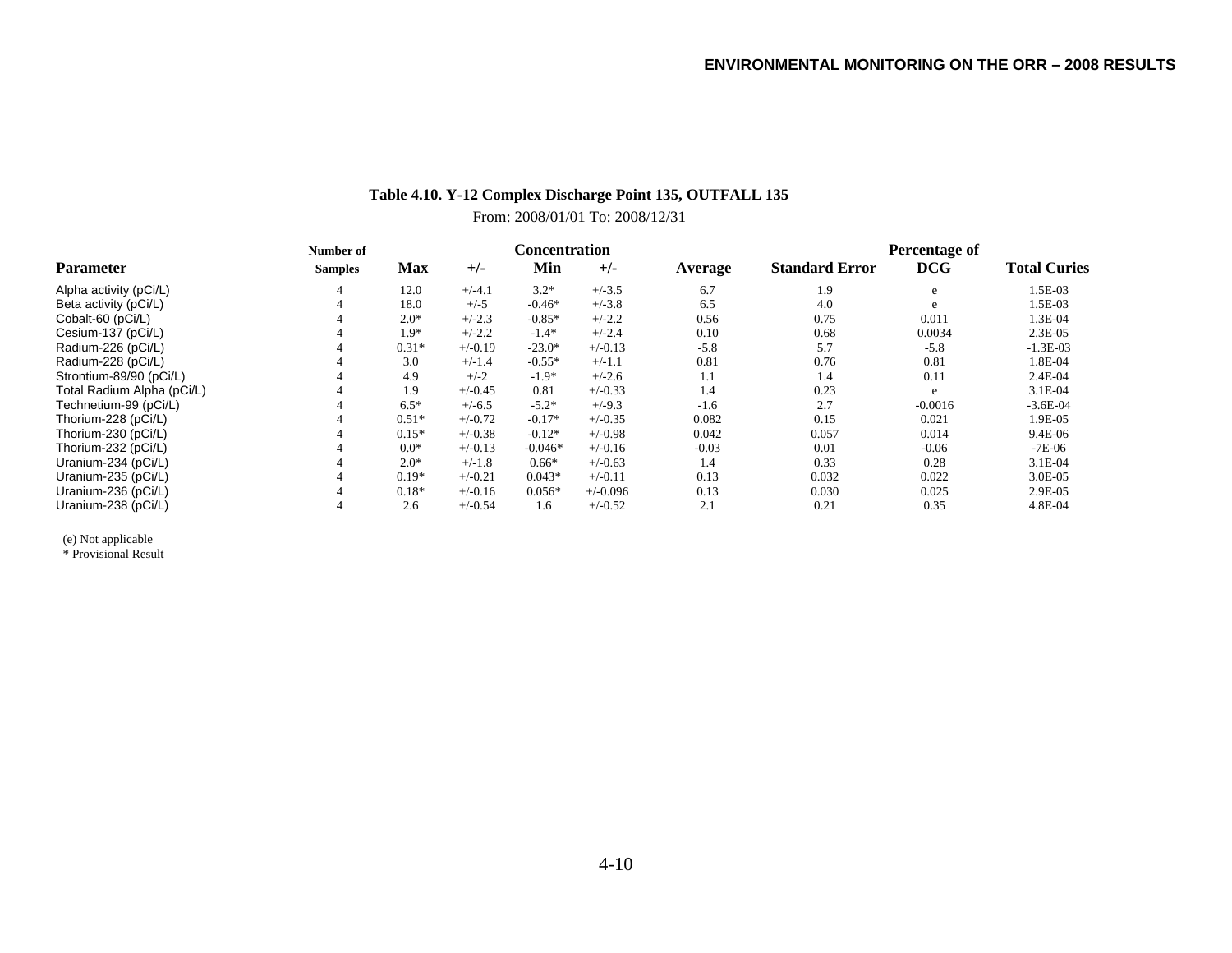### **Table 4.11. Y-12 Complex Discharge Point 200, OUTFALL 200**

From: 2008/01/01 To: 2008/12/31

|                                | Number of      |            | Concentration(a) |          | <b>Reference</b> | <b>Number of Values</b>    |
|--------------------------------|----------------|------------|------------------|----------|------------------|----------------------------|
| <b>Parameter</b>               | <b>Samples</b> | <b>Max</b> | Min              | Avg      | Value(b)         | <b>Exceeding Reference</b> |
| Flow, mgd                      | 53             | 7.311      | 0.17             | 1.4      |                  |                            |
| IC 25 Ceriodaphnia, %          |                | >100.0     | >100.0           | >100.0   |                  |                            |
| IC 25 Fathead Minnows, %       |                | >100.0     | >100.0           | >100.0   |                  |                            |
| pH, Std Unit                   | 54             | 8.0        | 7.0              | đ        | 9/6(e)           |                            |
| <b>Total Residual Chlorine</b> | 17             | 0.15       | < 0.05           | < 0.06   | đ                |                            |
| Cadmium                        | 12             | 0.0011     | < 0.0002         | < 0.0009 | 0.025            |                            |
| <b>Dissolved Solids</b>        | 4              | 248.0      | 220.0            | 232.2    |                  |                            |
| Hexane Extractable Material    | 54             | <6.5       | < 5.5            | < 6.0    | 15               |                            |
| Mercury                        | 53             | 0.0016     | 0.0006           | 0.001    |                  |                            |
| Nitrate/Nitrite as Nitrogen    | 4              | 5.07       | 4.43             | 4.70     |                  |                            |
| Lead                           | 12             | 0.0218     | < 0.0002         | < 0.004  | 1.19             |                            |
| PCB. Total                     | 4              | 0.0005U    | 0.0005U          | 0.0005U  |                  |                            |
| Uranium                        |                | 0.15       | 0.0077           | 0.047    |                  |                            |

(a) Units in mg/L unless otherwise indicated.

(b) NPDES permit limits.

(c) Flow during operations and/or discharging.

(d) Not applicable.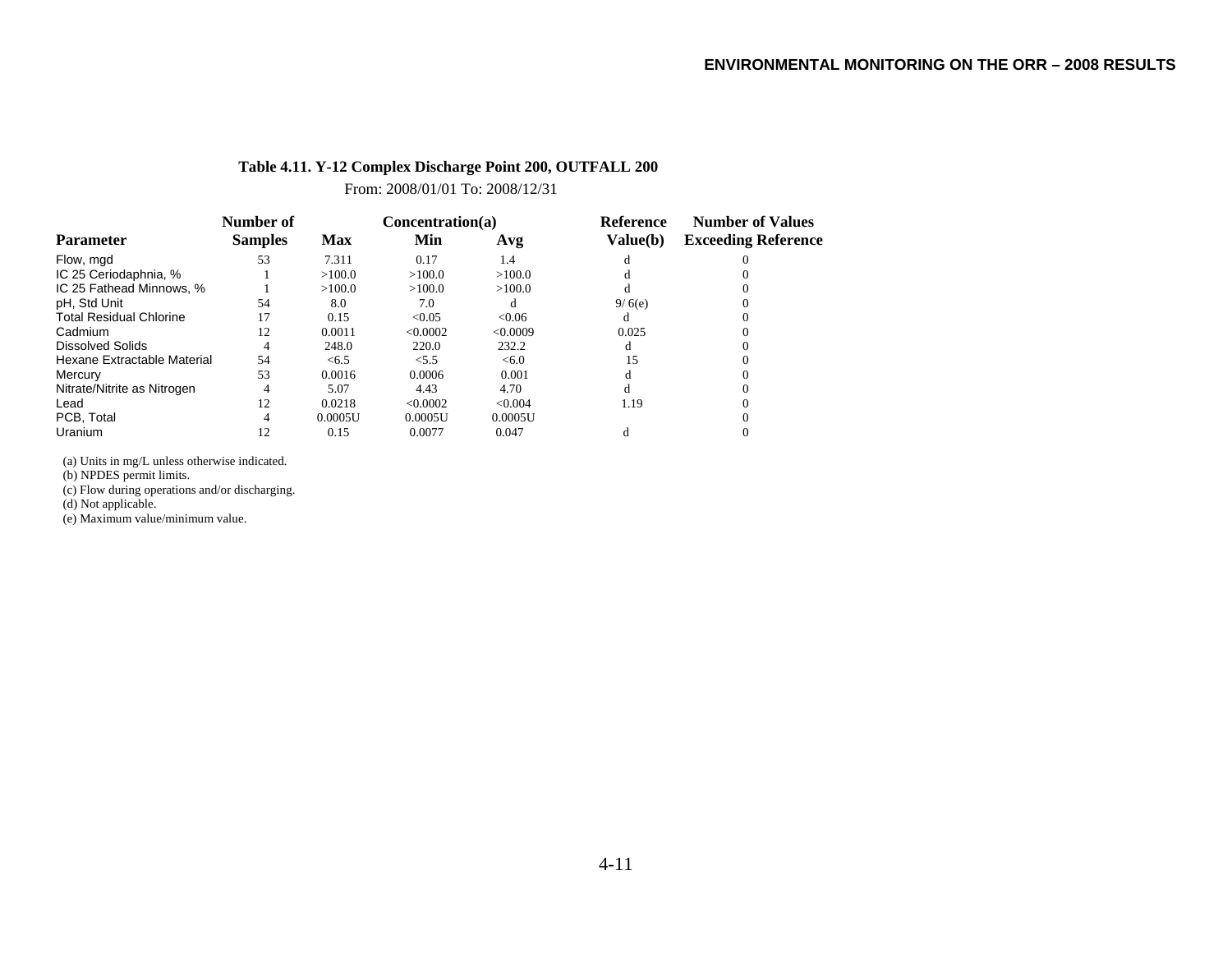# **Table 4.12. Y-12 Complex Discharge Point 200, OUTFALL 200** From: 2008/01/01 To: 2008/12/31

|                        | Number of      |          | Concentration |           |           | <b>Percentage of</b> |                       |            |                     |
|------------------------|----------------|----------|---------------|-----------|-----------|----------------------|-----------------------|------------|---------------------|
| <b>Parameter</b>       | <b>Samples</b> | Max      | $+/-$         | Min       | $+/-$     | Average              | <b>Standard Error</b> | <b>DCG</b> | <b>Total Curies</b> |
| Alpha activity (pCi/L) | 12             | 78.0     | $+/-6.6$      | $2.2*$    | $+/-2.8$  | 23.                  | 6.8                   | e          | 4.6E-02             |
| Beta activity (pCi/L)  | 12             | 31.0     | $+/-5.1$      | $3.7*$    | $+/-3.5$  | 15                   | 2.6                   | e          | $3.1E-02$           |
| Cobalt-60 (pCi/L)      | 12             | $2.2*$   | $+/-2.1$      | $-0.69*$  | $+/-2.1$  | 0.45                 | 0.28                  | 0.0089     | 8.9E-04             |
| Cesium-137 (pCi/L)     | 12             | $2.5*$   | $+/-2.3$      | $-0.63*$  | $+/-2.2$  | 0.47                 | 0.2931                | 0.0157     | 9.39E-04            |
| Radium-226 (pCi/L)     | 12             | 0.66     | $+/-1.1$      | $-0.46*$  | $+/-0.52$ | 0.10                 | 0.094                 | 0.10       | $2.0E-04$           |
| Radium-228 (pCi/L)     | 12             | $1.3*$   | $+/-0.94$     | $-1.6*$   | $+/-0.84$ | $-0.11$              | 0.21                  | $-0.11$    | $-2.1E-04$          |
| Technetium-99 (pCi/L)  | 12             | 94.0     | $+/-10$       | $0.58*$   | $+/-8.7$  | 18                   | 7.1                   | 0.019      | 3.7E-02             |
| Thorium-228 (pCi/L)    | 12             | 0.94     | $+/-0.35$     | $-0.15*$  | $+/-0.92$ | 0.16                 | 0.11                  | 0.040      | 3.2E-04             |
| Thorium-230 (pCi/L)    | 12             | $0.38*$  | $+/-0.41$     | $-0.4*$   | $+/-0.89$ | $-0.04$              | 0.05                  | $-0.01$    | $-8E-05$            |
| Thorium-232 (pCi/L)    | 12             | $0.021*$ | $+/-0.083$    | $-0.069*$ | $+/-0.12$ | $-0.016$             | 0.0073                | $-0.031$   | $-3.1E-05$          |
| Tritium (pCi/L)        | 12             | $440.0*$ | $+/-510$      | $-200.0*$ | $+/-510$  | 142.3                | 65.23                 | 0.0071     | 2.84E-01            |
| Uranium-234 (pCi/L)    | 12             | 9.6      | $+/-1.4$      | $1.6*$    | $+/-0.72$ | 5.2                  | 0.77                  | 1.0        | 1.0E-02             |
| Uranium-235 (pCi/L)    | 12             | 1.0      | $+/-0.1$      | $0.049*$  | $+/-0.16$ | 0.33                 | 0.080                 | 0.055      | 6.6E-04             |
| Uranium-236 (pCi/L)    | 12             | 1.0      | $+/-0.1$      | $-0.04*$  | $+/-0.14$ | 0.2                  | 0.08                  | 0.03       | $3.E-04$            |
| Uranium-238 (pCi/L)    | 12             | 43.0     | $+/-4.7$      | $1.9*$    | $+/-0.56$ | 14                   | 4.3                   | 2.3        | 2.7E-02             |

(e) Not applicable \* Provisional Result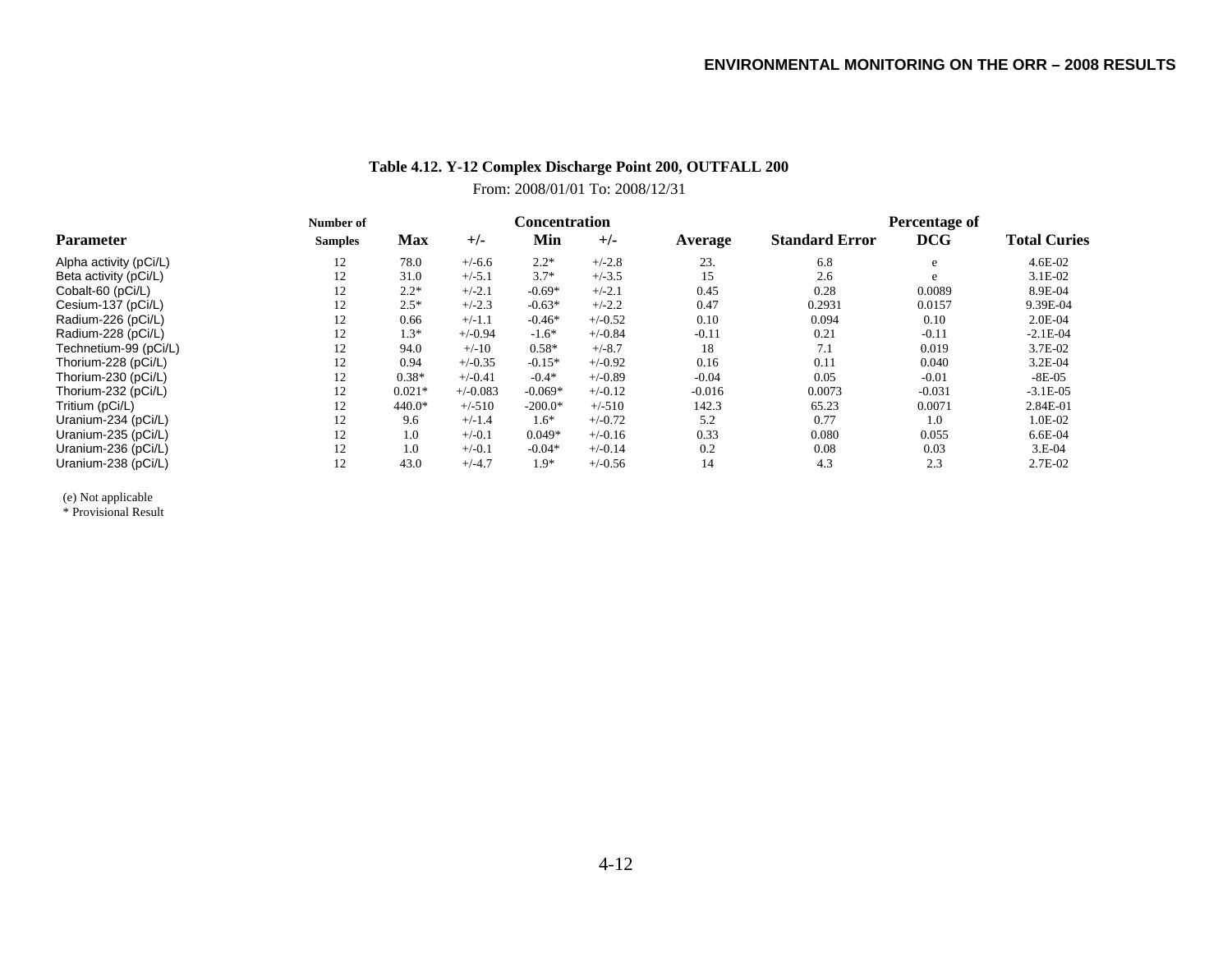### **Table 4.13. Y-12 Complex Discharge Point 512, OUTFALL 512 (GWTF)**

From: 2008/01/01 To: 2008/12/31

|                    | Number of      |        | Concentration(a) |          | Reference       | <b>Number of Values</b>    |
|--------------------|----------------|--------|------------------|----------|-----------------|----------------------------|
| <b>Parameter</b>   | <b>Samples</b> | Max    | Min              | Avg      | <b>Value(b)</b> | <b>Exceeding Reference</b> |
| Flow, mgd          | 193            | 0.02   | 0.001            | 0.0087   |                 |                            |
| pH, Standard Units | 12             | 8.1    | 7.3              | 7.6583   | 9/6(e)          |                            |
| Copper             | 12             | <0.005 | < 0.002          | < 0.0045 |                 |                            |
| Lead               | 12             | 0.001  | < 0.0005         | <0.0006  |                 |                            |
| PCB, Total         | 4              | 0.0005 | 0.0005           | 0.0005   | 0.001           |                            |

(a) Units in mg/L unless otherwise indicated.

(b) NPDES permit limits.

(c) Flow during operations and/or discharging.

(d) Not applicable.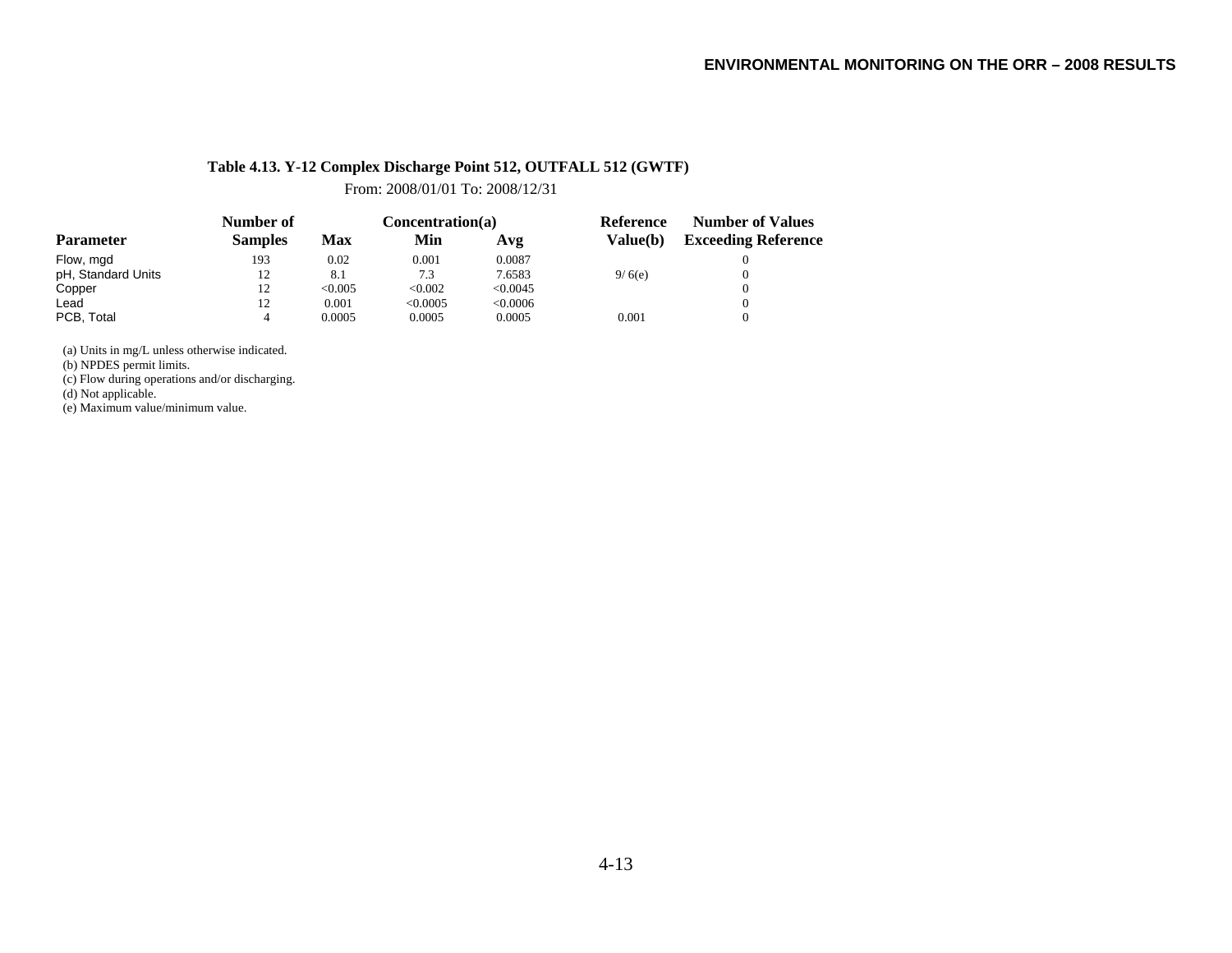# **Table 4.14. Y-12 Complex Discharge Point 512, OUTFALL 512 (GWTF)** From: 2008/01/01 To: 2008/12/31

|                            | Number of      |            |           | <b>Concentration</b> |            |          | Percentage of         |            |                     |
|----------------------------|----------------|------------|-----------|----------------------|------------|----------|-----------------------|------------|---------------------|
| <b>Parameter</b>           | <b>Samples</b> | <b>Max</b> | $+/-$     | Min                  | $+/-$      | Average  | <b>Standard Error</b> | <b>DCG</b> | <b>Total Curies</b> |
| Alpha activity (pCi/L)     | 4              | 14.0       | $+/-4.9$  | 7.4                  | $+/-3$     | 11       | 1.4                   | e          | 1.3E-04             |
| Beta activity (pCi/L)      |                | 14.0       | $+/-4$    | 7.8                  | $+/-4.1$   | 12       | 1.4                   | e          | 1.4E-04             |
| Cobalt-60 (pCi/L)          |                | $1.4*$     | $+/-2.2$  | $-0.077*$            | $+/-2.1$   | 0.48     | 0.33                  | 0.0096     | 5.8E-06             |
| Cesium-137 (pCi/L)         |                | 1.8*       | $+/-2.2$  | $-0.79*$             | $+/-2.7$   | 0.060    | 0.59                  | 0.0020     | 7.2E-07             |
| Radium-226 (pCi/L)         |                | 0.78       | $+/-1.1$  | $0.1*$               | $+/-0.078$ | 0.5      | 0.2                   | 0.5        | 6E-06               |
| Radium-228 (pCi/L)         |                | 2.5        | $+/-0.96$ | $-1.2*$              | $+/-0.62$  | 1.1      | 0.81                  | 1.1        | 1.4E-05             |
| Strontium-89/90 (pCi/L)    |                | $3.0*$     | $+/-3.3$  | $-2.5*$              | $+/-1.2$   | 0.47     | 1.3                   | 0.047      | 5.7E-06             |
| Total Radium Alpha (pCi/L) |                | 0.6        | $+/-0.26$ | $-0.48*$             | $+/-0.093$ | 0.26     | 0.25                  | e          | 3.1E-06             |
| Technetium-99 (pCi/L)      |                | $7.7*$     | $+/-8.7$  | $-3.2*$              | $+/-8.7$   | 3.4      | 2.5                   | 0.0034     | $4.1E-05$           |
| Thorium-228 (pCi/L)        |                | $0.0*$     | $+/-0.91$ | $-0.17*$             | $+/-0.51$  | $-0.1$   | 0.04                  | $-0.03$    | $-1E-06$            |
| Thorium-230 (pCi/L)        |                | $0.039*$   | $+/-0.99$ | $-0.15*$             | $+/-0.25$  | $-0.050$ | 0.039                 | $-0.017$   | $-6.0E-07$          |
| Thorium-232 (pCi/L)        |                | $0.027*$   | $+/-0.15$ | $-0.0019*$           | $+/-0.12$  | 0.0060   | 0.0070                | 0.012      | 7.3E-08             |
| Uranium-234 (pCi/L)        |                | 2.3        | $+/-0.74$ | $-0.18*$             | $+/-0.33$  | 1.2      | 0.52                  | 0.24       | 1.4E-05             |
| Uranium-235 (pCi/L)        |                | $0.25*$    | $+/-0.19$ | $0.0*$               | $+/-0.19$  | 0.1      | 0.06                  | 0.02       | 2E-06               |
| Uranium-236 (pCi/L)        |                | $0.13*$    | $+/-0.13$ | $0.0*$               | $+/-0.15$  | 0.06     | 0.03                  | 0.01       | 7E-07               |
| Uranium-238 (pCi/L)        |                | 8.3        | $+/-1.2$  | $-0.036*$            | $+/-0.37$  | 3.5      | 1.7                   | 0.59       | 4.3E-05             |

(e) Not applicable \* Provisional Result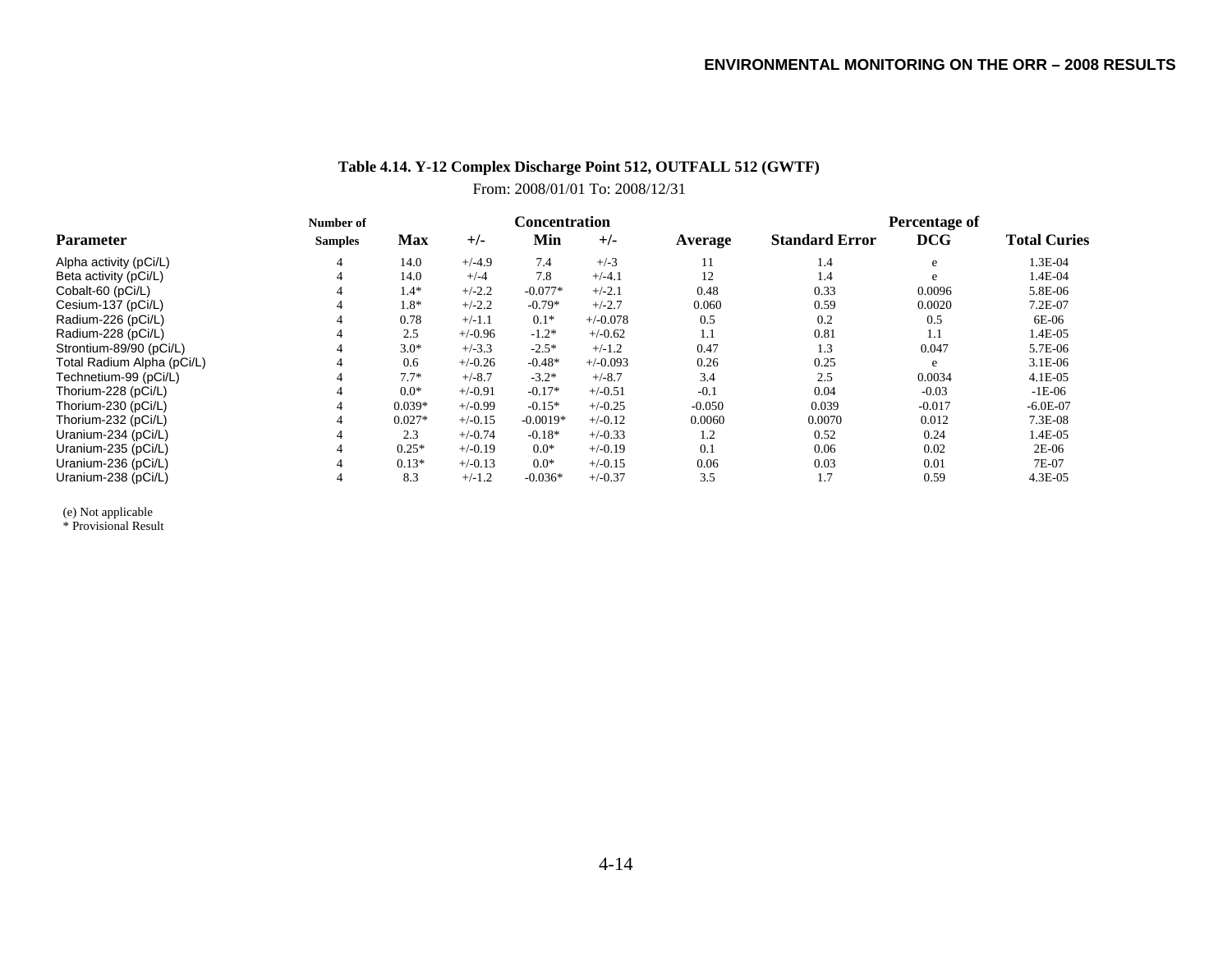# **Table 4.15. Y-12 Complex Discharge Point 520, OUTFALL 520**

From: 2008/01/01 To: 2008/12/31

|                    | Number of      |       | Concentration(a) |     | Reference | <b>Number of Values</b>    |
|--------------------|----------------|-------|------------------|-----|-----------|----------------------------|
| <b>Parameter</b>   | <b>Samples</b> | Max   | Min              | Avg | Value(b)  | <b>Exceeding Reference</b> |
| pH, Standard Units |                |       |                  |     | 9/6(e)    |                            |
| Dissolved Solids   |                | 270.0 | <1.0             |     |           |                            |

(a) Units in mg/L unless otherwise indicated.

(b) NPDES permit limits.

(c) Flow during operations and/or discharging.

(d) Not applicable.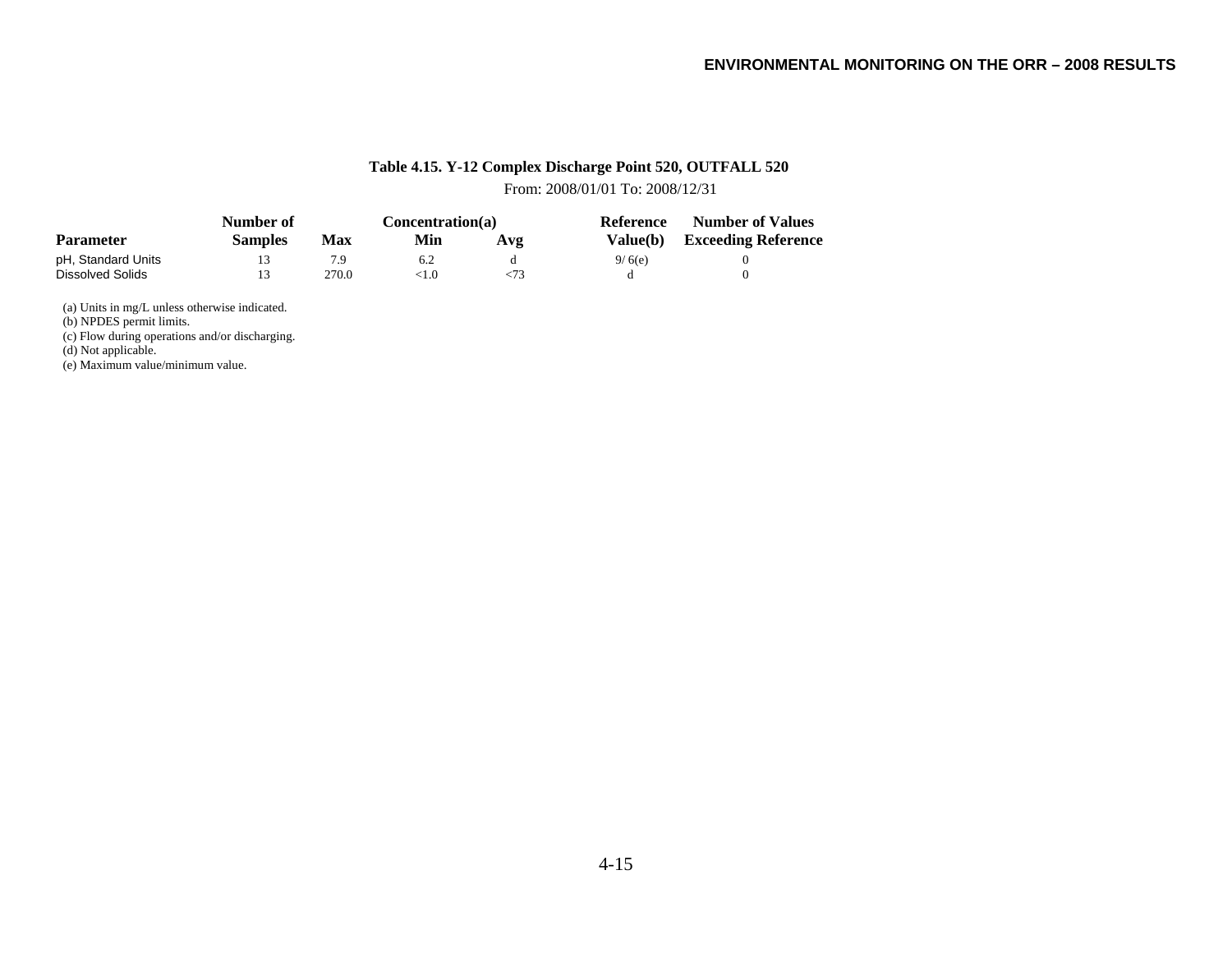# **Table 4.16. Y-12 Complex Discharge Point 520, OUTFALL 520** From: 2008/01/01 To: 2008/12/31

|                     | Number of      |           |            |           | <b>Concentration</b> |          | Percentage of         |            |                     |
|---------------------|----------------|-----------|------------|-----------|----------------------|----------|-----------------------|------------|---------------------|
| <b>Parameter</b>    | <b>Samples</b> | Max       | $+$ /-     | Min       | $+/-$                | Average  | <b>Standard Error</b> | <b>DCG</b> | <b>Total Curies</b> |
| Uranium-234 (pCi/L) |                | $0.024*$  | $+/-0.3$   | $0.024*$  | $+/-0.3$             | 0.024    |                       | 0.0048     |                     |
| Uranium-235 (pCi/L) |                | $0.029*$  | $+/-0.077$ | $0.029*$  | $+/-0.077$           | 0.029    |                       | 0.0048     |                     |
| Uranium-238 (pCi/L) |                | $-0.011*$ | $+/-0.11$  | $-0.011*$ | $+/-0.11$            | $-0.011$ |                       | $-0.0018$  |                     |

(e) Not applicable \* Provisional Result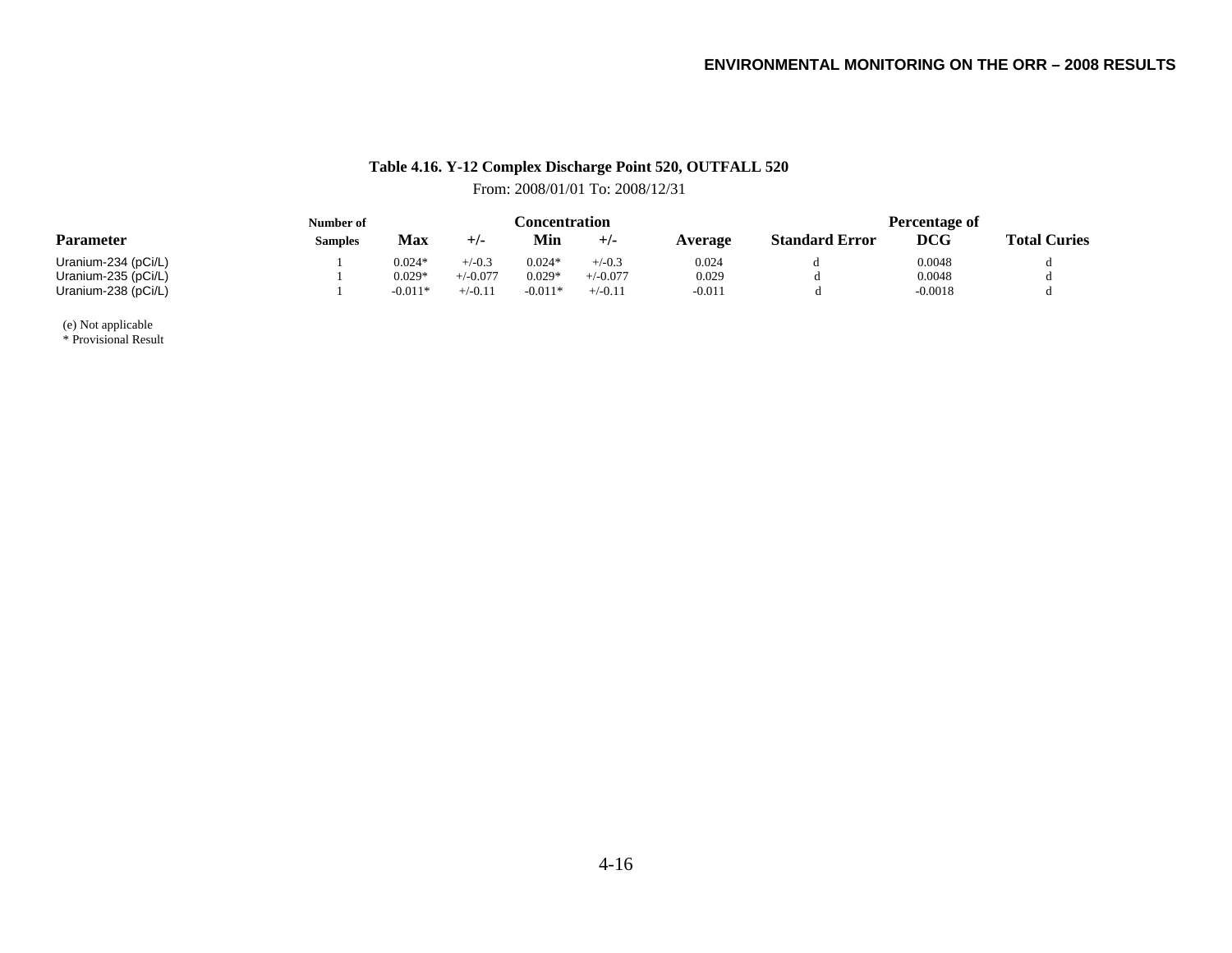### **Table 4.17. Y-12 Complex Discharge Point 551, CENTRAL MERCURY TREATMENT UNIT**

From: 2008/01/01 To: 2008/12/31

|                  | Number of      |            | Concentration(a) |                 | Reference       | <b>Number of Values</b>    |  |
|------------------|----------------|------------|------------------|-----------------|-----------------|----------------------------|--|
| <b>Parameter</b> | <b>Samples</b> | <b>Max</b> | Min              | Avg             | <b>Value(b)</b> | <b>Exceeding Reference</b> |  |
| Flow, mgd        | 358            | 0.015      | 0.001            | 0.005           |                 |                            |  |
| pH, Std Unit     | 53             | 7.6        | 6.4              |                 | 9/6(e)          |                            |  |
| Mercury          | 53             | < 0.0002   | < 0.0001         | $<$ 0.0001 $\,$ | 0.004           |                            |  |

(a) Units in mg/L unless otherwise indicated.

(b) NPDES permit limits.

(c) Flow during operations and/or discharging.

(d) Not applicable.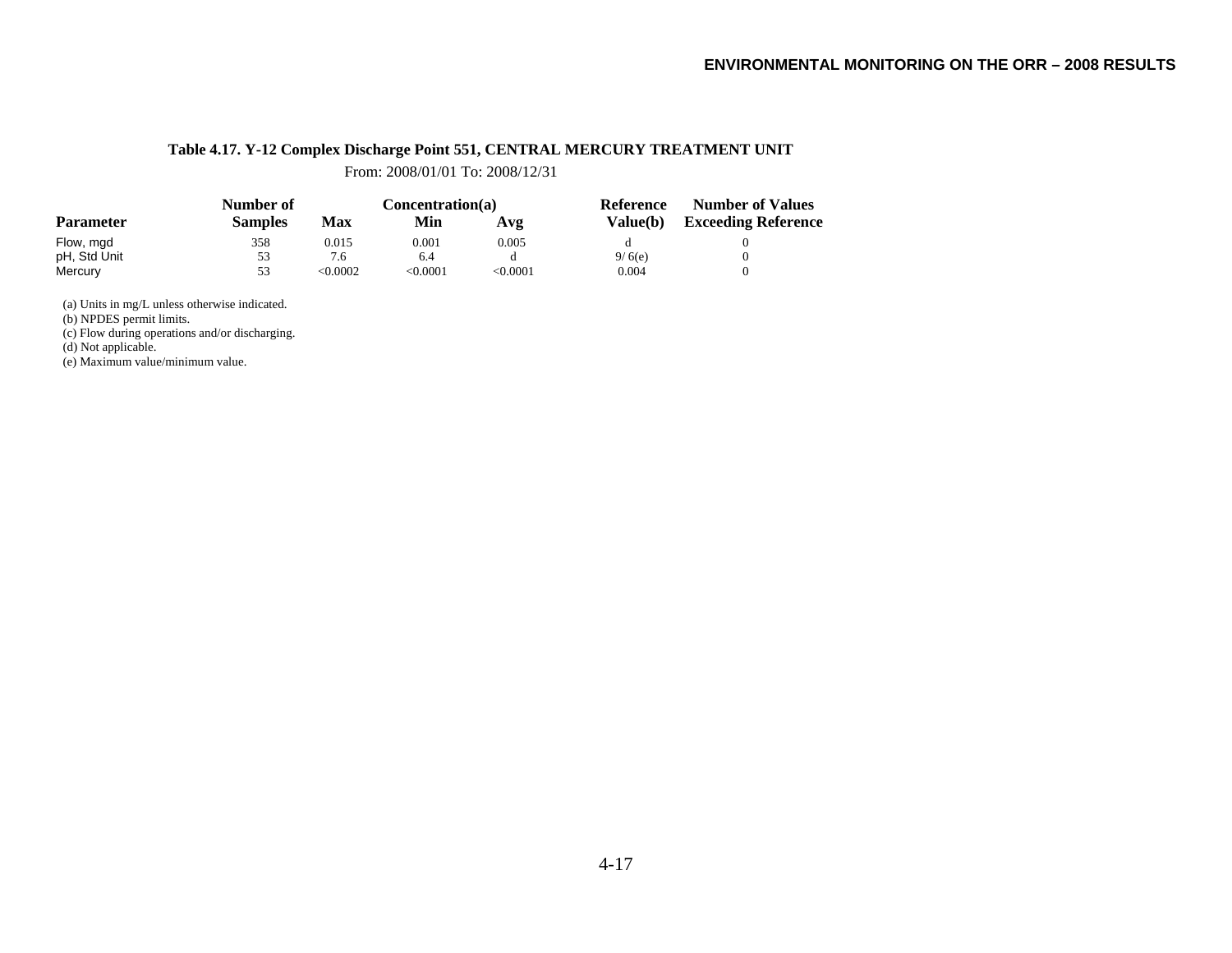### **Table 4.18. Y-12 Complex Discharge Point 551, CENTRAL MERCURY TREATMENT UNIT** From: 2008/01/01 To: 2008/12/31

|                            | Number of      |          |            |           | Concentration |           | Percentage of         |            |                     |
|----------------------------|----------------|----------|------------|-----------|---------------|-----------|-----------------------|------------|---------------------|
| <b>Parameter</b>           | <b>Samples</b> | Max      | $+/-$      | Min       | $+/-$         | Average   | <b>Standard Error</b> | <b>DCG</b> | <b>Total Curies</b> |
| Alpha activity (pCi/L)     | 4              | 4.3      | $+/-2.7$   | $-0.99*$  | $+/-3.5$      | 2.6       | 1.2                   | e          | 1.8E-05             |
| Beta activity (pCi/L)      | $\overline{4}$ | 8.0      | $+/-3.6$   | $0.71*$   | $+/-3.6$      | 5.8       | 1.7                   | e          | $4.1E-05$           |
| Cobalt-60 (pCi/L)          |                | $2.7*$   | $+/-2.2$   | $1.2*$    | $+/-2.2$      | 2.0       | 0.35                  | 0.040      | 1.4E-05             |
| Cesium-137 (pCi/L)         |                | $0.74*$  | $+/-2.2$   | $-2.5*$   | $+/-2.1$      | $-0.11$   | 0.80                  | $-0.0036$  | $-7.6E-07$          |
| Radium-226 (pCi/L)         |                | 0.61     | $+/-1.4$   | $-0.062*$ | $+/-0.088$    | 0.28      | 0.15                  | 0.28       | 2.0E-06             |
| Radium-228 (pCi/L)         |                | $2.0*$   | $+/-0.97$  | $-0.51*$  | $+/-1.0$      | 0.67      | 0.66                  | 0.67       | 4.8E-06             |
| Strontium-89/90 (pCi/L)    |                | $3.1*$   | $+/-3.6$   | $-0.5*$   | $+/-1.2$      |           | 0.7                   | 0.1        | 1.E-05              |
| Total Radium Alpha (pCi/L) |                | 0.46     | $+/-0.23$  | $0.17*$   | $+/-0.21$     | 0.36      | 0.064                 | e          | 2.5E-06             |
| Technetium-99 (pCi/L)      |                | $-0.69*$ | $+/-8.8$   | $-6.5*$   | $+/-9.4$      | $-2.9$    | 1.2                   | $-0.0029$  | $-2.1E-05$          |
| Thorium-228 (pCi/L)        |                | 3.1      | $+/-0.84$  | $-0.027*$ | $+/-0.27$     | 0.78      | 0.77                  | 0.20       | 5.5E-06             |
| Thorium-230 (pCi/L)        |                | 3.6      | $+/-0.86$  | $-0.092*$ | $+/-0.14$     | 0.92      | 0.90                  | 0.31       | 6.5E-06             |
| Thorium-232 (pCi/L)        |                | $0.25*$  | $+/-0.21$  | $-0.025*$ | $+/-0.042$    | 0.071     | 0.061                 | 0.14       | 5.0E-07             |
| Uranium-234 (pCi/L)        |                | $0.59*$  | $+/-0.6$   | $-0.76*$  | $+/-1.7$      | 0.042     | 0.29                  | 0.0085     | 3.0E-07             |
| Uranium-235 (pCi/L)        |                | $0.065*$ | $+/-0.12$  | $-0.14*$  | $+/-0.19$     | $-0.018$  | 0.044                 | $-0.0030$  | $-1.2E-07$          |
| Uranium-236 (pCi/L)        |                | $0.018*$ | $+/-0.061$ | $-0.029*$ | $+/-0.14$     | $-0.0055$ | 0.0099                | $-0.0011$  | $-3.9E-08$          |
| Uranium-238 (pCi/L)        |                | $0.58*$  | $+/-0.32$  | $0.088*$  | $+/-0.17$     | 0.33      | 0.12                  | 0.055      | 2.3E-06             |

(e) Not applicable \* Provisional Result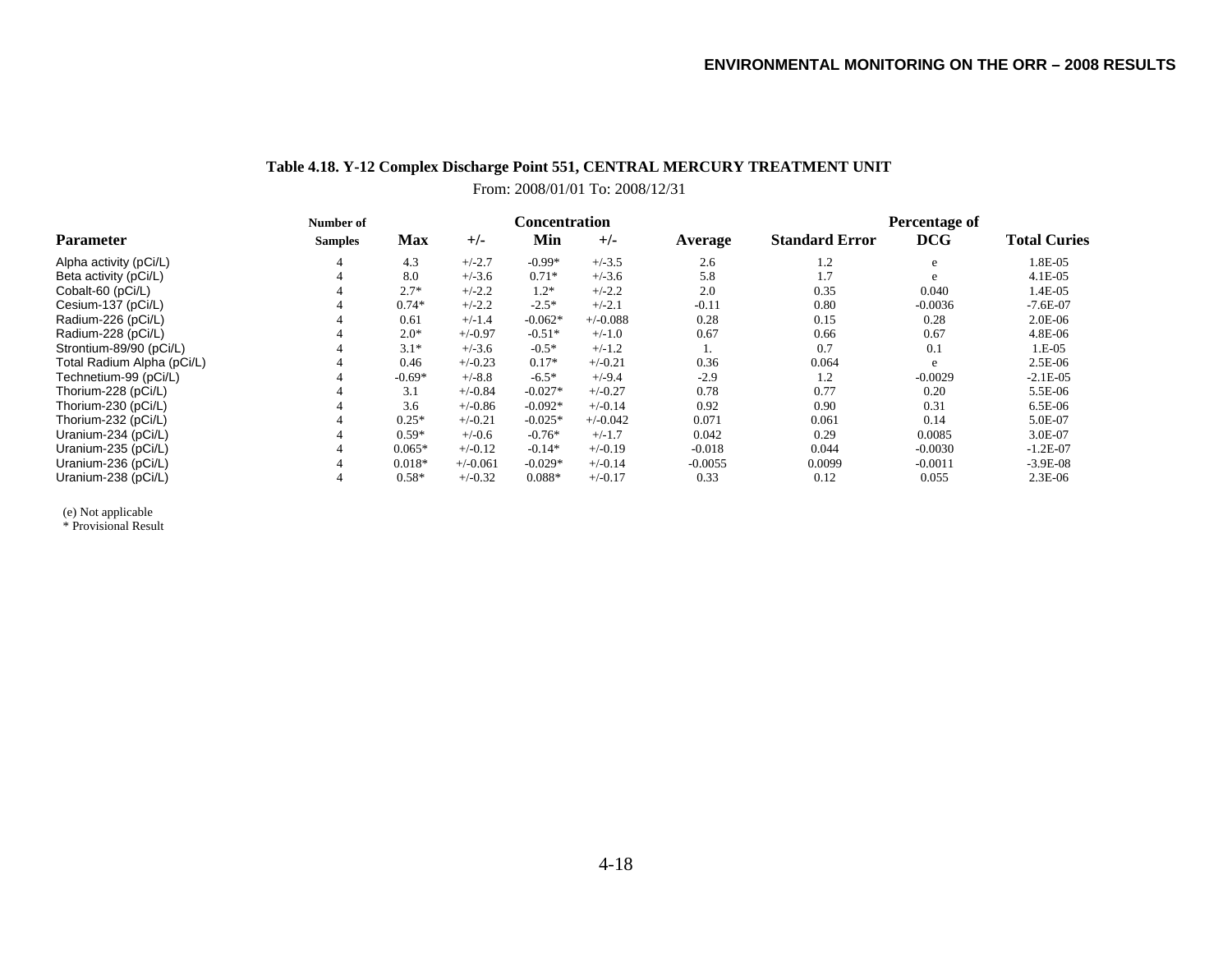# **Number of Concentration(a) Reference Number of Values Outfall Parameter Samples Samples Max Min Avg Value(b) Exceeding Reference** 003 Flow, mgd 1 0.2283 0.2283 0.2283 d d pH, Standard Units 1 7.7 7.7 d 9/6(e) 0 0 006 Flow, mgd 2 0432 0.1902 0.311 d d pH, Standard Units 2 7.9 7.8 d 9/6(e) 0 0 007 Flow, mgd 1 0.1902 0.1902 0.1902 d d pH, Standard Units 1 8.1 8.1 d 9/6(e) 0 0 033 Flow, mgd 2 0.0228 0.0056 0.014 d d pH, Standard Units  $\begin{array}{ccc} 2 & 7.9 & 7.8 & d & 9/6 \end{array}$  (b) 041 Flow, mgd 2 0.0086 0.0004 0.004 d d pH, Standard Units 2 8.1 7.8 d 9/6(e) 0 0 044 Flow, mgd 3 0.0076 0.0008 0.004 d d pH, Standard Units  $\overline{3}$   $\overline{8}$   $\overline{3}$   $\overline{7}$ .5 d  $\overline{9/6}$  (e) 0 0 045 Flow, mgd 2 0.0076 0.0004 0.004 d d pH, Standard Units 2 7.6 7.3 d 9/6(e) 0 046 Flow, mgd 2 0.0095 0.0046 0.0071 d d pH, Standard Units 2 7.9 7.7 d 9/6(e) 0 0 057 Flow, mgd 2 0.0076 0.0046 0.0061 d d pH, Standard Units 2 7.8 7.7 d 9/ 6(e) 0 058 Flow, mgd 2 0.0115 0.0076 0.0096 d d pH, Standard Units 2 7.8 7.1 d 9/6(e) 0 0 062 Flow, mgd 2 0.0003 0.0001 0.0002 d d pH, Standard Units 2 7.9 7.2 d 9/6(e) 0 0

# **Table 4.19. Y-12 Complex Category I Outfalls** From: 2008/01/01 To: 2008/12/31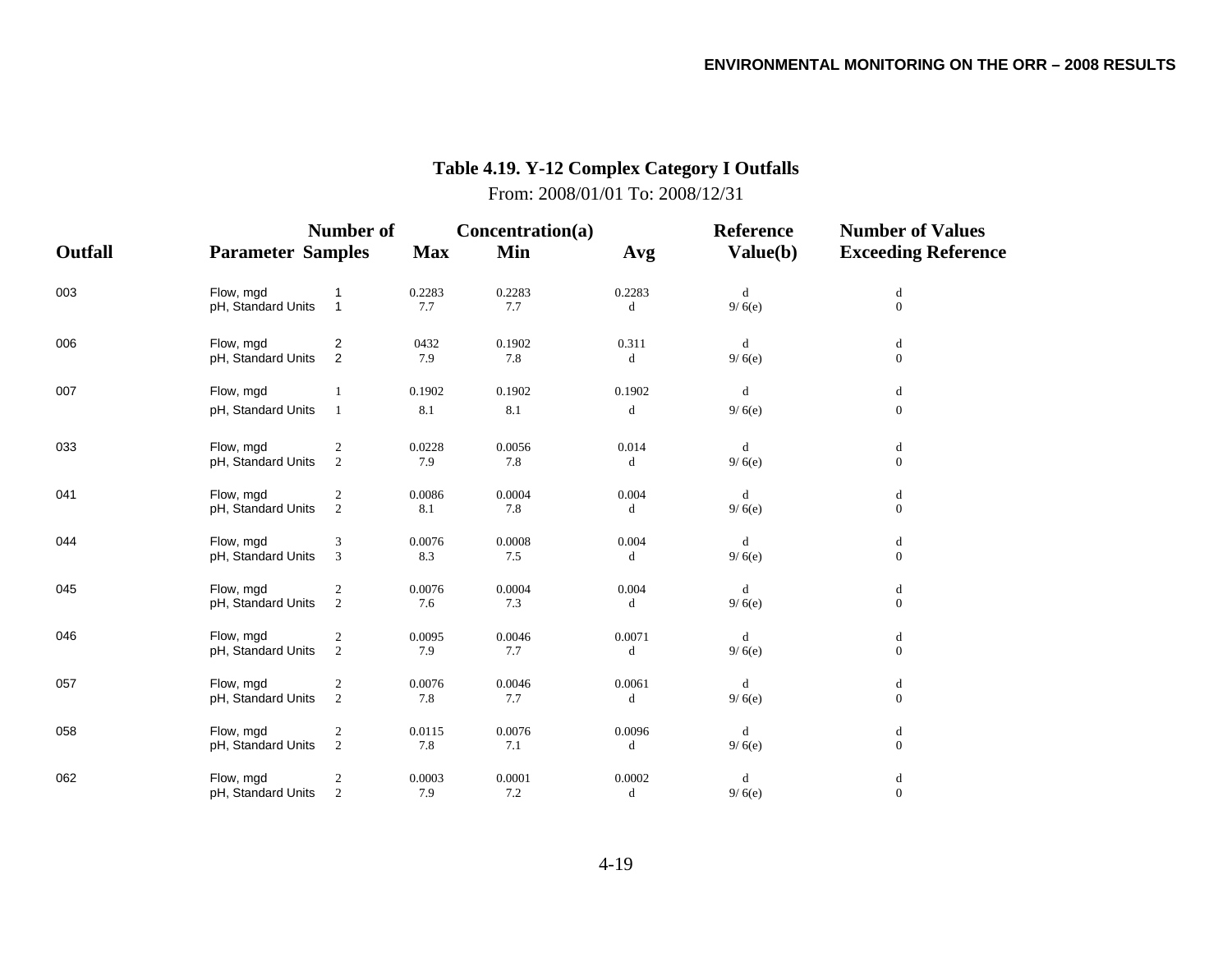# **Table 4.19. Y-12 Complex Category I Outfalls (continued)**

From: 2008/01/01 To: 2008/12/31

| 063             | Flow, mgd                       | 2              | 0.1522        | 0.0008        | 0.08                | d           | d                   |
|-----------------|---------------------------------|----------------|---------------|---------------|---------------------|-------------|---------------------|
|                 | pH, Standard Units              | $\overline{c}$ | 7.9           | 7.7           | $\mathbf d$         | 9/6(e)      | $\mathbf{0}$        |
| 064             | Flow, mgd                       | 2              | 0.0381        | 0.0004        | 0.02                | d           | d                   |
|                 | pH, Standard Units              | $\overline{2}$ | 7.9           | 7.4           | d                   | 9/6(e)      | $\mathbf{0}$        |
| 086             | Flow, mgd<br>pH, Standard Units | 2              | 0.0152<br>8.2 | 0.0072<br>7.1 | 0.011<br>d          | d<br>9/6(e) | d<br>$\overline{0}$ |
| 087             | Flow, mgd                       | 3              | 0.0419        | 0.0004        | 0.02                | d           | d                   |
|                 | pH, Standard Units              | $\overline{3}$ | 8.6           | 7.8           | d                   | 9/6(e)      | $\mathbf{0}$        |
| 102             | Flow, mgd                       | 3              | 0.2102        | 0.0029        | 0.079               | d           | d                   |
|                 | pH, Standard Units              | 3              | 7.8           | 7.3           | $\mathbf d$         | 9/6(e)      | $\mathbf{0}$        |
| 110             | Flow, mgd                       | 3              | 0.1008        | 0.0076        | 0.044               | d           | d                   |
|                 | pH, Standard Units              | 3              | 8.4           | 7.3           | d                   | 9/6(e)      | $\mathbf{0}$        |
| 134             | Flow, mgd                       | 2              | 0.0114        | 0.003         | 0.007               | d           | d                   |
|                 | pH, Standard Units              | $\overline{2}$ | 8.2           | 7.8           | d                   | 9/6(e)      | $\mathbf{0}$        |
| S18             | Flow, mgd<br>pH, Standard Units |                | 1.14<br>8.1   | 1.14<br>8.1   | 1.14<br>$\mathbf d$ | d<br>9/6(e) | d<br>$\mathbf{0}$   |
| S <sub>26</sub> | Flow, mgd                       | 2              | 0.1902        | 0.0418        | 0.116               | d           | d                   |
|                 | pH, Standard Units              | 2              | 8.1           | 7.2           | $\mathbf d$         | 9/6(e)      | $\theta$            |

(a) Units in mg/L unless otherwise indicated.

(b) NPDES permit limits.

(c) Flow during operations and/or discharging.

(d) Not applicable.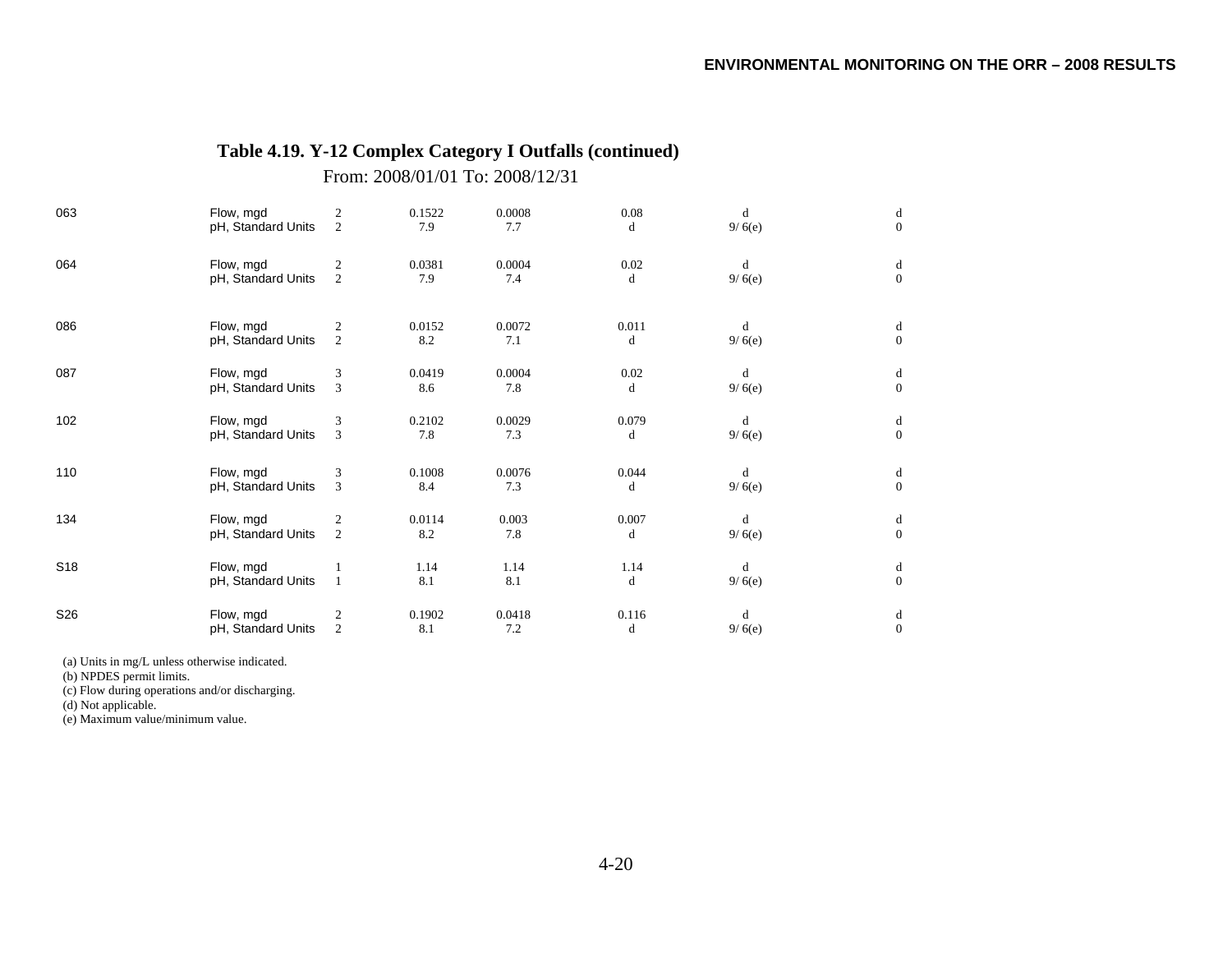#### **Number of Concentration(a) Reference Number of Values Outfall Parameter Samples Max Min Avg Value(b) Exceeding Reference** 002 Flow, mgd 3 3.4128 0.046 1.3 d d pH, Standard Units 3 8.0 7.5 d 9/6(e) 0<br>
Total Residual Chlorine 2 < 0.05 < 0.05 < 0.05 0.5 0 0.5 0 Total Residual Chlorine 2 2  $< 0.05$   $< 0.05$   $< 0.05$  0.5 0.5 004 Flow, mgd 2 0.0288 0.0144 0.0216 d d pH, Standard Units 2 8.0 7.8 d 9/6(e) 0 9 Total Residual Chlorine 2 2  $< 0.05$   $< 0.05$   $< 0.05$  0.5 0 014 Flow, mgd 2 0.0864 0.023 0.055 d d pH, Standard Units 2 8.1 8.0 d 9/6(e) 0 9 Total Residual Chlorine 2 2  $< 0.05$   $< 0.05$   $< 0.05$  0.5 0 016 Flow, mgd 3 1.899 0.0004 0.6 d d pH, Standard Units 3 7.8 7.5 d 9/ 6(e) 0<br>
Total Residual Chlorine 2 < 0.05 < 0.05 0.5 0.5 0 Total Residual Chlorine 22  $< 0.05$   $< 0.05$   $< 0.05$  0.5 0 019 Flow, mgd 4 0.0216 0.0058 0.012 d d pH, Standard Units 4 7.9 7.6 d 9/ 6(e) 0<br>
Total Residual Chlorine 2 < 0.05 < 0.05 < 0.05 0.5 0.5 0 0.5 0.97 d Total Residual Chlorine 22  $< 0.05$   $< 0.05$   $< 0.05$  0.5 0.5 020 Flow, mgd 3 0.432 0.0004 0.2 d d pH, Standard Units 3 3 7.9 7.5 d 9/ 6(e) 0<br>Total Residual Chlorine 3 <0.05 <0.05 <0.05 0.5 0 0.5 0 Total Residual Chlorine 33  $< 0.05$   $< 0.05$   $< 0.05$  0.5 0 047 Flow, mgd 2 0.0144 0.0019 0.0081 d d pH, Standard Units 2 8.1 7.4 d 9/ 6(e) 0<br>
Total Residual Chlorine 2 <0.05 <0.05 <0.05 0.5 0 Total Residual Chlorine 22  $< 0.05$   $< 0.05$   $< 0.05$  0.5 0 048 Flow, mgd 4 0.216 0.0008 0.06 d d pH, Standard Units 4 8.1 7.5 d 9/64(e) 0 Total Residual Chlorine 2 2  $< 0.05$   $< 0.05$   $< 0.05$  0.5 0

# **Table 4.20. Y-12 Complex Category II Outfalls** From: 2008/01/01 To: 2008/12/31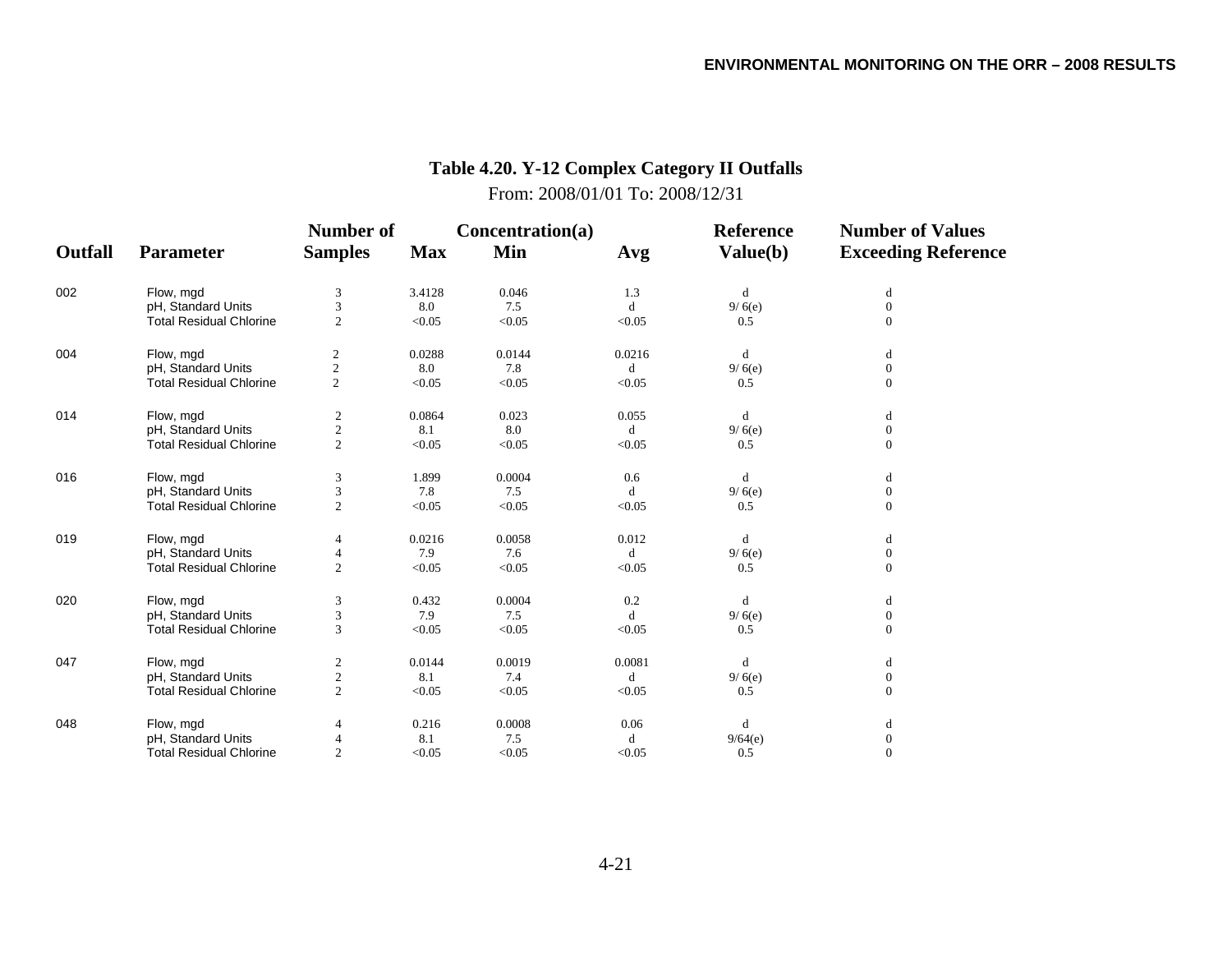| 054 | Flow, mgd<br>pH, Standard Units                      | $\overline{2}$<br>$\mathfrak{2}$ | 0.0144<br>8.1 | 0.0023<br>7.3 | 0.0084<br>d | d<br>9/6(e)   | d                        |
|-----|------------------------------------------------------|----------------------------------|---------------|---------------|-------------|---------------|--------------------------|
|     | <b>Total Residual Chlorine</b>                       | $\overline{2}$                   | < 0.05        | < 0.05        | < 0.05      | 0.5           | $\Omega$                 |
| 067 | Flow, mgd                                            | 3                                | 2.92          | 0.0014        | 0.98        | d             | d                        |
|     | pH, Standard Units<br><b>Total Residual Chlorine</b> | 3<br>$\overline{2}$              | 8.1<br>0.68   | 7.4<br>< 0.05 | d<br>< 0.4  | 9/6(e)<br>0.5 |                          |
| 083 | Flow, mgd                                            | 3                                | 0.1152        | 0.0288        | 0.0624      | d             | d                        |
|     | pH, Standard Units<br><b>Total Residual Chlorine</b> | 3<br>3                           | 7.5<br>< 0.05 | 6.7<br>< 0.05 | d<br>< 0.05 | 9/6(e)<br>0.5 | $\Omega$<br>$\mathbf{0}$ |
| 088 | Flow, mgd                                            | 3                                | 0.023         | 0.0038        | 0.011       | d             | d                        |
|     | pH, Standard Units<br><b>Total Residual Chlorine</b> | 3<br>3                           | 7.9<br>< 0.05 | 7.0<br>< 0.05 | d<br>< 0.05 | 9/6(e)<br>0.5 | $\Omega$<br>$\mathbf{0}$ |
| 099 | Flow, mgd                                            | 2                                | 0.0228        | 0.0068        | 0.018       | d             | d                        |
|     | pH, Standard Units<br><b>Total Residual Chlorine</b> | $\mathfrak{2}$<br>6              | 8.0<br>< 0.4  | 7.7<br>< 0.05 | d<br>< 0.2  | 9/6(e)<br>0.5 | $\Omega$                 |
| 126 | Flow, mgd                                            | 3                                | 0.0216        | 0.0002        | 0.009       | d             | d                        |
|     | pH, Standard Units<br><b>Total Residual Chlorine</b> | 3<br>3                           | 8.1<br>< 0.05 | 7.6<br>< 0.05 | d<br>< 0.05 | 9/6(e)<br>0.5 | $^{0}$<br>$\mathbf{0}$   |

# **Table 4.20. Y-12 Complex Category II Outfalls (continued)**

(a) Units in mg/L unless otherwise indicated.

(b) NPDES permit limits.

(c) Flow during operations and/or discharging.

(d) Not applicable.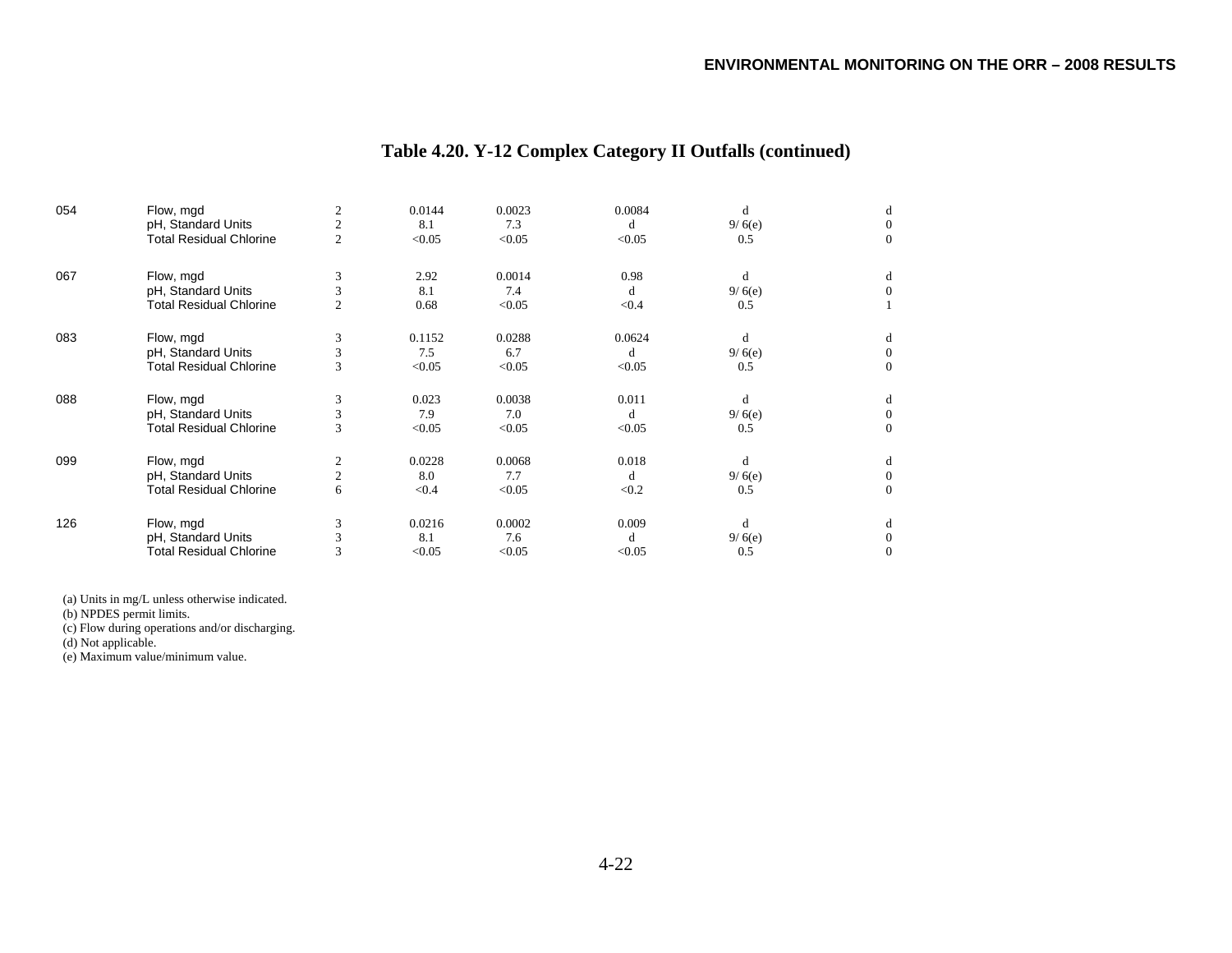| <b>Outfall</b> | <b>Parameter</b>               | Number of<br><b>Samples</b> | <b>Max</b> | Concentration(a)<br>Min | Avg    |        | <b>Reference Number of Values</b><br><b>Value(b) Exceeding Reference</b> |
|----------------|--------------------------------|-----------------------------|------------|-------------------------|--------|--------|--------------------------------------------------------------------------|
| 034            | Flow, mgd                      |                             | 0.216      | 0.1008                  | 0.158  | d      | d                                                                        |
|                | pH, Standard Units             | $\overline{2}$              | 7.7        | 7.6                     | d      | 9/6(e) | $\Omega$                                                                 |
|                | <b>Total Residual Chlorine</b> | $\overline{c}$              | < 0.05     | < 0.05                  | < 0.05 | 0.5    | $\mathbf{0}$                                                             |
| 042            | Flow, mgd                      |                             | 0.0072     | 0.0046                  | 0.0059 | d      | d                                                                        |
|                | pH, Standard Units             |                             | 7.9        | 7.7                     | d      | 9/6(e) | $\mathbf{0}$                                                             |
|                | <b>Total Residual Chlorine</b> | $\overline{2}$              | < 0.05     | < 0.05                  | < 0.05 | 0.5    | $\mathbf{0}$                                                             |
| 071            | Flow, mgd                      |                             | 0.0864     | 0.0043                  | 0.045  | d      | d                                                                        |
|                | pH, Standard Units             | $\overline{2}$              | 8.0        | 7.7                     | d      | 9/6(e) | $\mathbf{0}$                                                             |
|                | <b>Total Residual Chlorine</b> | $\overline{c}$              | < 0.05     | < 0.05                  | < 0.05 | 0.5    | $\mathbf{0}$                                                             |
| 113            | Flow, mgd                      | 3                           | 0.288      | 0.0029                  | 0.10   | d      | d                                                                        |
|                | pH, Standard Units             | 3                           | 7.9        | 7.5                     |        | 9/6(e) | $\mathbf{0}$                                                             |
|                | <b>Total Residual Chlorine</b> | 3                           | < 0.05     | < 0.05                  | < 0.05 | 0.5    | $\Omega$                                                                 |
| 114            | Flow, mgd                      |                             | 0.0977     | 0.0076                  | 0.039  | d      | d                                                                        |
|                | pH, Standard Units             |                             | 8.3        | 7.4                     | d      | 9/6(e) | $\Omega$                                                                 |
|                | <b>Total Residual Chlorine</b> |                             | < 0.05     | < 0.05                  | < 0.05 | 0.5    | $\mathbf{0}$                                                             |

# **Table 4.21. Y-12 Complex Category III Outfalls** From: 2008/01/01 To: 2008/12/31

(a) Units in mg/L unless otherwise indicated.

(b) NPDES permit limits.

(c) Flow during operations and/or discharging.

(d) Not applicable.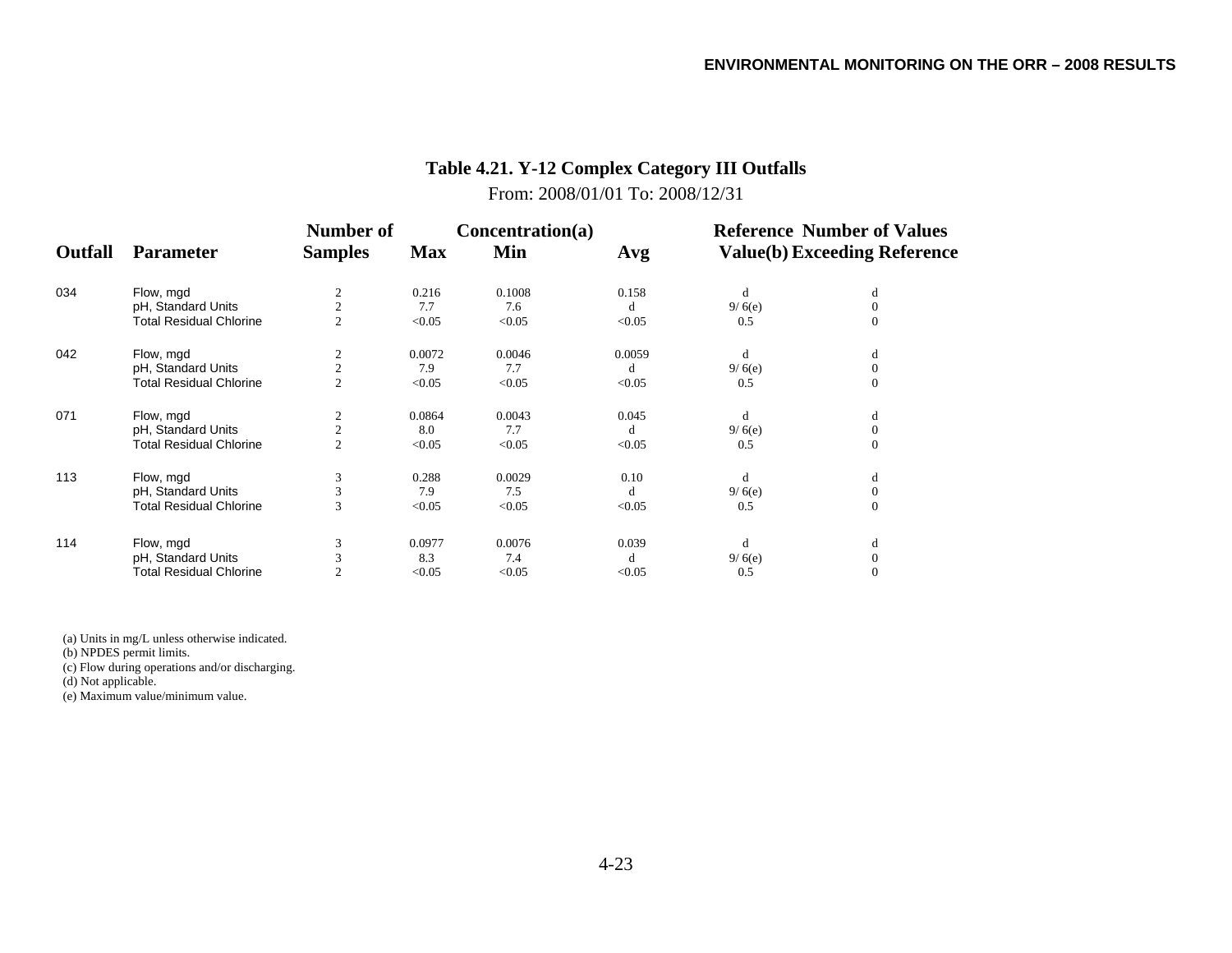# **Table 4.22. Y-12 Complex Discharge Point 94221, Outfall EFP**

From: 2008/01/01 To: 2008/12/31

|                             | Number of      |            | Concentration(a) |          | Reference | <b>Number of Values</b>    |
|-----------------------------|----------------|------------|------------------|----------|-----------|----------------------------|
| <b>Parameter</b>            | <b>Samples</b> | <b>Max</b> | Min              | Avg      | Value(b)  | <b>Exceeding Reference</b> |
| Dissolved Oxygen            | 52             | 10.8       | 8.2              | 9.1      | d         |                            |
| Flow, mgd                   | 366            | 46.052     | 5.166            | 8.952    | d         |                            |
| pH, Standard Unit           | 262            | 8.6        | 7.5              | d        | 9/6(e)    |                            |
| Tempurature, deg C          | 53             | 21.0       | 8.2              | 15       | d         |                            |
| Silver                      | 52             | < 0.0005   | < 0.0002         | < 0.0003 | d         | 0                          |
| Aluminum                    | 52             | 1.62       | < 0.2            | < 0.3    | d         |                            |
| Arsenic                     | 52             | < 0.0024   | < 0.002          | < 0.002  | d         |                            |
| Boron                       | 52             | < 0.1      | < 0.1            | < 0.1    | d         |                            |
| <b>Barium</b>               | 52             | 0.0472     | 0.0391           | 0.0430   | d         |                            |
| Beryllium                   | 52             | < 0.0002   | < 0.0002         | < 0.0002 | d         |                            |
| Cadmium                     | 52             | < 0.0012   | < 0.0002         | < 0.0008 | d         |                            |
| Cobalt                      | 52             | 0.0007     | < 0.0002         | < 0.0003 | d         | 0                          |
| Chromium                    | 52             | < 0.0048   | < 0.001          | < 0.003  | d         |                            |
| Copper                      | 52             | 0.0064     | < 0.002          | < 0.003  | d         |                            |
| Mercury                     | 52             | 0.0009     | < 0.0001         | < 0.0002 | d         |                            |
| Lithium                     | 52             | 0.0171     | < 0.01           | < 0.01   | d         |                            |
| Magnesium                   | 52             | 13.6       | 8.2              | 12       | đ         | 0                          |
| Molybdenum                  | 52             | 0.0115     | 0.0033           | 0.0059   | d         |                            |
| Nickel                      | 52             | 0.0206     | < 0.002          | < 0.003  | d         | 0                          |
| Nitrate/Nitrite as Nitrogen | 53             | 1.42       | < 0.05           | < 0.6    |           |                            |
| Lead                        | 52             | 0.005      | < 0.0002         | < 0.001  | d         |                            |
| PCB. Total                  |                | 0.0005U    | 0.0005U          | 0.0005U  | d         | 0                          |
| Phosphate as Phosphorus     | 52             | 0.383      | < 0.31           | < 0.31   | d         |                            |
| Antimony                    | 52             | < 0.0012   | < 0.001          | < 0.001  | d         | 0                          |
| Strontium                   | 52             | 0.154      | 0.0986           | 0.129    | d         | 0                          |
| <b>Suspended Solids</b>     | 52             | 49.5       | $<1.0$           | < 5.2    | d         |                            |
| Thallium                    | 52             | 0.0003     | < 0.0002         | < 0.0002 | d         | $\Omega$                   |
| Uranium                     | 13             | 0.0234     | < 0.001          | < 0.006  | d         | d                          |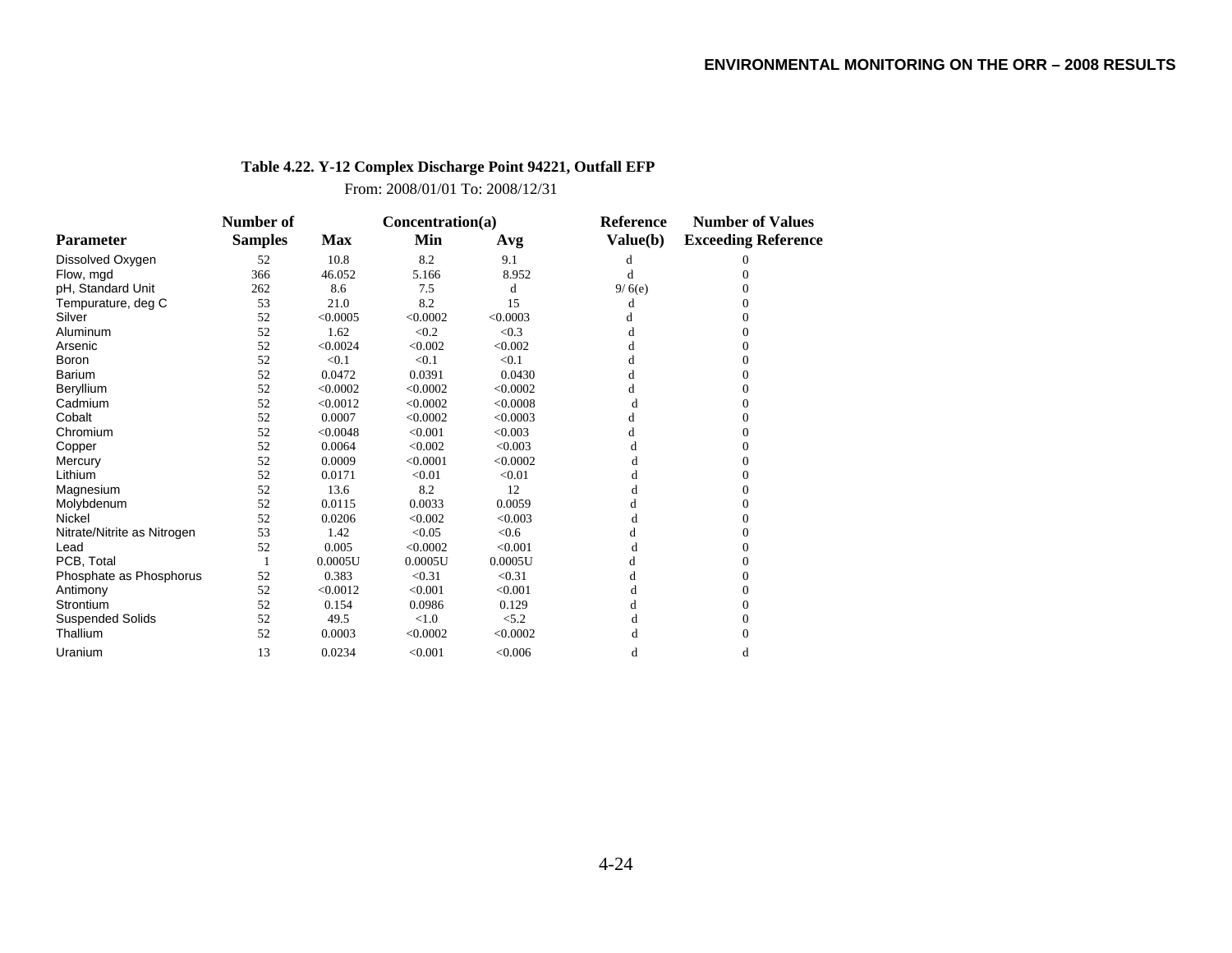### **Table 4.22. Y-12 Complex Discharge Point 94221, Outfall EFP (continued)**

|                  | Number of      |        | Concentration(a) |        | Reference | <b>Number of Values</b>    |  |
|------------------|----------------|--------|------------------|--------|-----------|----------------------------|--|
| <b>Parameter</b> | <b>Samples</b> | Max    | Min              | Avg    | Value(b)  | <b>Exceeding Reference</b> |  |
| Vanadium         | 52             | <0.02  | <0.02            | < 0.02 |           |                            |  |
| Zinc             | 52             | 0.0546 | 0.0054           | 0.021  |           |                            |  |

(a) Units in mg/L unless otherwise indicated.

(b) NPDES permit limits.

(c) Flow during operations and/or discharging.

(d) Not applicable.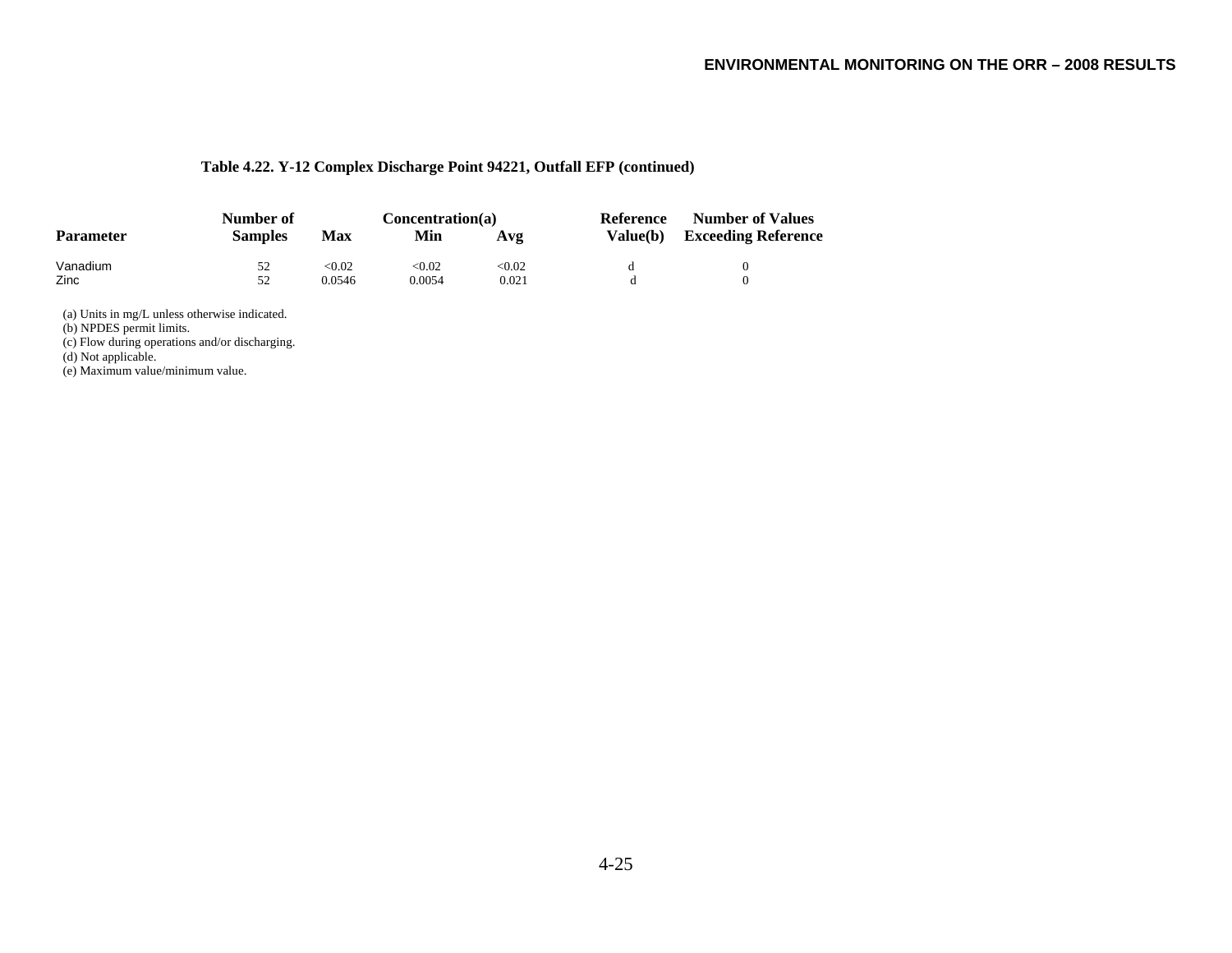### **Table 4.23. Y-12 Complex Discharge Point 94221, SWHISS STATION 9422-1**

From: 2008/01/01 To: 2008/12/31

|                            | Number of      |            |           | <b>Concentration</b> |           |         |                       | Percentage of |                     |
|----------------------------|----------------|------------|-----------|----------------------|-----------|---------|-----------------------|---------------|---------------------|
| <b>Parameter</b>           | <b>Samples</b> | <b>Max</b> | $+/-$     | Min                  | $+/-$     | Average | <b>Standard Error</b> | <b>DCG</b>    | <b>Total Curies</b> |
| Alpha activity (pCi/L)     | 13             | 14.0       | $+/-3.6$  | $-0.0029*$           | $+/-2.7$  | 4.8     | 0.99                  | e             | $6.0E-02$           |
| Beta activity (pCi/L)      | 13             | 25.0       | $+/-4.1$  | $-2.1*$              | $+/-3.2$  | 4.3     | 1.9                   | e             | $5.3E-02$           |
| Cobalt-60 (pCi/L)          | 13             | $2.1*$     | $+/-2.3$  | $-0.84*$             | $+/-2.1$  | 0.56    | 0.24                  | 0.011         | $6.9E-03$           |
| Cesium-137 (pCi/L)         | 13             | $2.1*$     | $+/-2.2$  | $-0.18*$             | $+/-2.4$  | 0.59    | 0.20                  | 0.020         | 7.3E-03             |
| Radium-226 (pCi/L)         | 13             | 0.69       | $+/-1.2$  | $-0.35*$             | $+/-0.33$ | 0.28    | 0.097                 | 0.28          | $3.5E-03$           |
| Radium-228 (pCi/L)         | 13             | 2.6        | $+/-0.90$ | $-3.9*$              | $+/-1.4$  | 0.25    | 0.46                  | 0.25          | $3.2E-03$           |
| Strontium-89/90 (pCi/L)    | 13             | 250.0*     | $+/-2$    | $-0.79*$             | $+/-2.2$  | 21      | 19                    | 2.1           | $2.6E-01$           |
| Total Radium Alpha (pCi/L) | 13             | 1.2        | $+/-0.48$ | $-0.23*$             | $+/-0.26$ | 0.32    | 0.095                 | e             | $4.0E-03$           |
| Technetium-99 (pCi/L)      | 13             | $10.0*$    | $+/-9$    | $-2.5*$              | $+/-8.6$  | 3.8     | 1.2                   | 0.0038        | 4.7E-02             |
| Thorium-228 (pCi/L)        | 13             | $2.2*$     | $+/-24$   | $-0.12*$             | $+/-0.66$ | 0.25    | 0.18                  | 0.063         | $3.1E-03$           |
| Thorium-230 (pCi/L)        | 13             | 1.6        | $+/-0.95$ | $-0.21*$             | $+/-1.1$  | 0.10    | 0.13                  | 0.035         | 1.3E-03             |
| Thorium-232 (pCi/L)        | 13             | $0.13*$    | $+/-0.2$  | $-0.079*$            | $+/-0.16$ | 0.00020 | 0.015                 | 0.00040       | $2.2E-06$           |
| Tritium (pCi/L)            | 13             | $400.0*$   | $+/-510$  | $-620.0*$            | $+/-510$  | $-38.5$ | 73.8                  | $-0.0019$     | $-4.78E-01$         |
| Uranium-234 (pCi/L)        | 13             | 4.5        | $+/-1.2$  | $0.23*$              | $+/-1.7$  | 1.4     | 0.34                  | 0.29          | 1.8E-02             |
| Uranium-235 (pCi/L)        | 13             | $0.33*$    | $+/-0.29$ | $-0.13*$             | $+/-0.16$ | 0.062   | 0.033                 | 0.010         | 7.6E-04             |
| Uranium-236 (pCi/L)        | 13             | $0.11*$    | $+/-0.12$ | $-0.027*$            | $+/-0.13$ | 0.014   | 0.011                 | 0.0028        | 1.8E-04             |
| Uranium-238 (pCi/L)        | 13             | 6.9        | $+/-1.3$  | $0.35*$              | $+/-0.34$ | 2.2     | 0.58                  | 0.37          | 2.7E-02             |

(e) Not applicable \* Provisional Result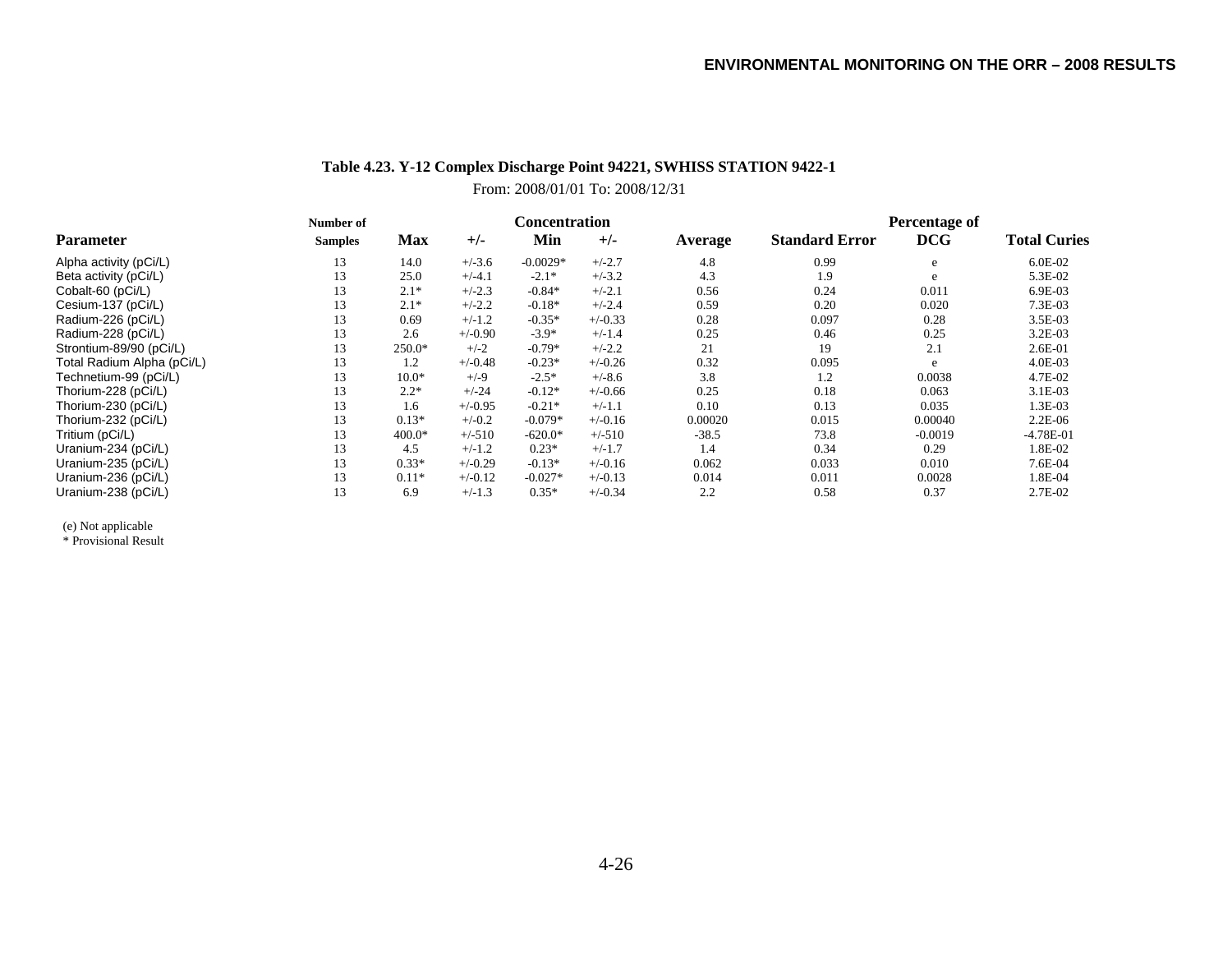### **Table 4.24. Y-12 Complex Discharge Point S06, INSTREAM BEAR CREEK, DOWNSTREAM OF TRIBUTARY**

From: 2008/01/01 To: 2008/12/31

|                             | Number of      |            | Concentration(a) |          | Reference | <b>Number of Values</b>    |  |
|-----------------------------|----------------|------------|------------------|----------|-----------|----------------------------|--|
| <b>Parameter</b>            | <b>Samples</b> | <b>Max</b> | Min              | Avg      | Value(b)  | <b>Exceeding Reference</b> |  |
| Flow, mgd                   |                | 0.425      | 0.094            | 0.26     | d         |                            |  |
| pH, Standard Unit           |                | 7.2        | 7.2              | đ        | 9/6(e)    |                            |  |
| Silver                      |                | < 0.0004   | < 0.0002         | < 0.0003 | d         |                            |  |
| Aluminum                    |                | 5.82       | 0.205            | 2.16     |           |                            |  |
| Arsenic                     |                | < 0.002    | < 0.002          | < 0.002  |           |                            |  |
| <b>Boron</b>                |                | < 0.1      | < 0.1            | < 0.1    | đ         |                            |  |
| Barium                      |                | 0.186      | 0.12             | 0.16     |           |                            |  |
| Beryllium                   |                | < 0.0002   | < 0.0002         | < 0.0002 |           |                            |  |
| Cadmium                     |                | 0.0065     | 0.0019           | 0.0045   |           |                            |  |
| Cobalt                      |                | 0.0041     | 0.0012           | 0.0027   |           |                            |  |
| Chromium                    |                | 0.0058     | < 0.004          | < 0.005  |           |                            |  |
| Copper                      |                | 0.0051     | < 0.002          | < 0.003  |           |                            |  |
| Lithium                     |                | 0.0144     | < 0.01           | < 0.01   |           |                            |  |
| Magnesium                   |                | 19.5       | 12.5             | 15.9     |           |                            |  |
| Molybdenum                  |                | 0.0005     | < 0.0004         | < 0.0004 |           |                            |  |
| Nickel                      |                | 0.0259     | 0.0129           | 0.0214   |           |                            |  |
| Nitrate/Nitrite as Nitrogen |                | 788.0      | 38.6             | 291      |           |                            |  |
| Lead                        |                | 0.0055     | 0.0005           | 0.002    |           |                            |  |
| Antimony                    |                | < 0.001    | < 0.001          | < 0.001  |           |                            |  |
| Strontium                   |                | 0.414      | 0.255            | 0.321    |           |                            |  |
| Thallium                    |                | < 0.002    | < 0.0002         | < 0.0008 |           |                            |  |
| Vanadium                    |                | < 0.02     | < 0.02           | < 0.02   |           |                            |  |
| Zinc                        |                | 0.132      | 0.0047           | 0.049    |           |                            |  |

(a) Units in mg/L unless otherwise indicated.

(b) NPDES permit limits.

(c) Flow during operations and/or discharging.

(d) Not applicable.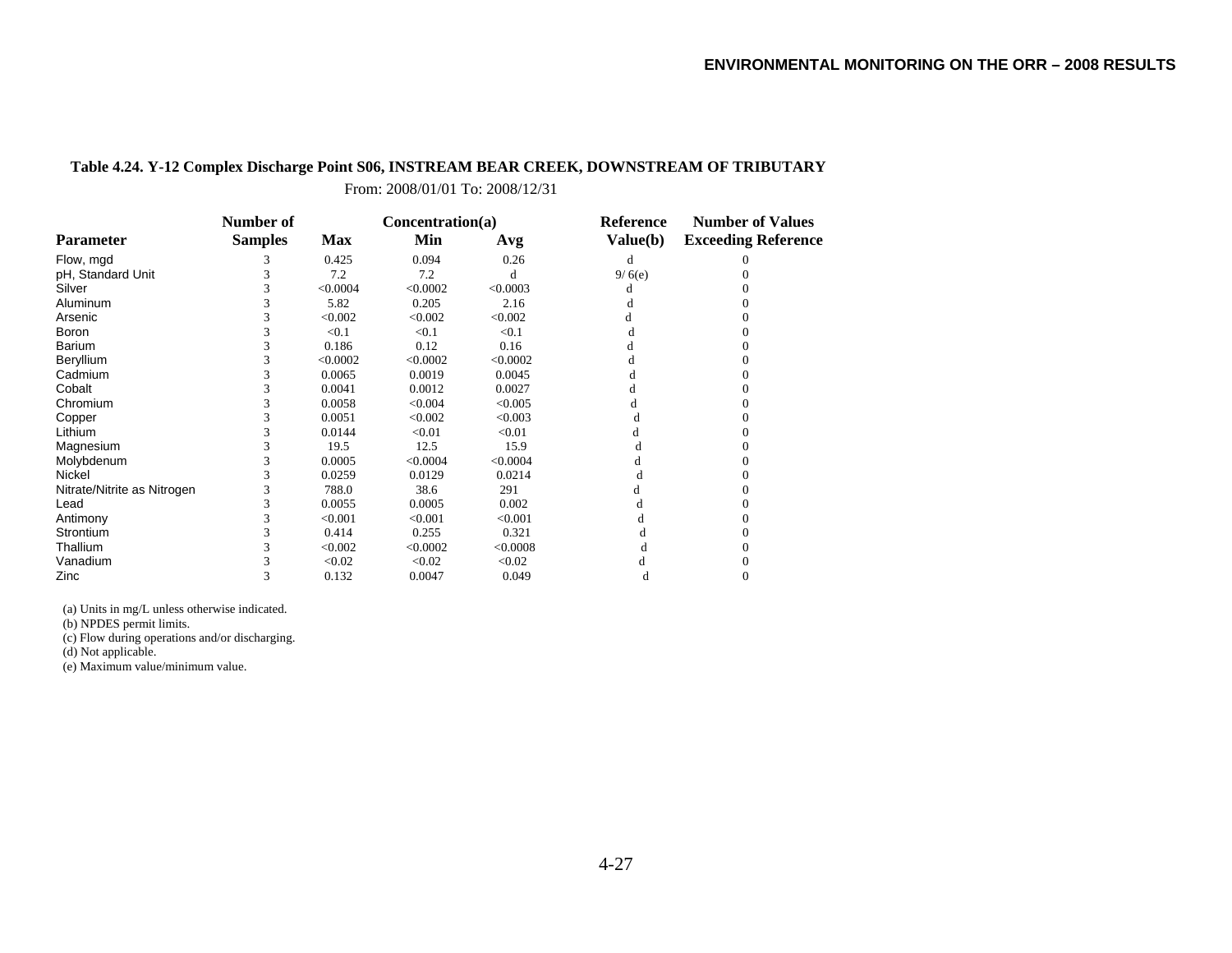# **Table 4.25. Y-12 Complex Discharge Point SS6, SANITARY SEWER STATION 6**

From: 2008/01/01 To: 2008/12/31

|                                  | Number of      |            | Concentration(a) |          | <b>Reference</b> | <b>Number of Values</b>    |  |
|----------------------------------|----------------|------------|------------------|----------|------------------|----------------------------|--|
| <b>Parameter</b>                 | <b>Samples</b> | <b>Max</b> | Min              | Avg      | Value(b)         | <b>Exceeding Reference</b> |  |
| Flow, gpd                        | 366            | 1882000.0  | 428000.0         | 651910   | 1.4              | 2                          |  |
| pH, Std Unit                     | 14             | 7.7        | 7.3              | d        | 9/6(e)           | $\Omega$                   |  |
| 1,1,1-Trichloroethane            | 5              | 0.005U     | 0.005U           | 0.005U   | d                | d                          |  |
| Silver                           | 14             | 0.0103     | 0.0004           | < 0.002  | 0.1              | $\theta$                   |  |
| Arsenic                          | 14             | 0.0058     | < 0.002          | < 0.003  | 0.025            | $\overline{0}$             |  |
| <b>Barium</b>                    |                | 0.0811     | 0.0811           | 0.0811   | d                | d                          |  |
| Beryllium                        | 14             | 0.0004     | < 0.0002         | < 0.0002 | d                | d                          |  |
| Benzene                          | 5              | 0.005U     | 0.005U           | 0.005U   | d                | $\Omega$                   |  |
| <b>Biochemical Oxygen Demand</b> | 14             | 88.9       | 26.3             | 50.0     | 300              | 0                          |  |
| Carbon tetrachloride             | 5              | 0.005U     | 0.005U           | 0.005U   | d                | d                          |  |
| Cadmium                          | 14             | 0.0013     | < 0.0002         | < 0.0009 | 0.005            | $\Omega$                   |  |
| Chloroform                       | 5              | 0.006      | 0.002            | 0.004    | d                | d                          |  |
| Tetrachloroethene                | 5              | 0.005J     | 0.002J           | 0.003J   | d                | d                          |  |
| Cobalt                           | 14             | 0.0086     | 0.0003           | 0.002    | d                | d                          |  |
| Chromium                         | 14             | 0.0051     | 0.0016           | < 0.0038 | 0.075            | $\theta$                   |  |
| Copper                           | 14             | 0.552      | 0.0139           | 0.0692   | 0.21             |                            |  |
| Cyanide                          | 15             | < 0.025    | < 0.005          | < 0.01   | 0.062            | $\overline{0}$             |  |
| Ethylbenzene                     | 5              | 0.005U     | 0.005U           | 0.005U   | d                | $\boldsymbol{0}$           |  |
| Iron                             | 14             | 10.3       | 0.371            | 2.43     | 30               | $\Omega$                   |  |
| Hexane Extractable Material      | 15             | 30.1       | < 5.9            | <10.     | 50               | $\Omega$                   |  |
| Mercury                          | 14             | 0.0134     | 0.0008           | 0.003    | 0.035            | $\Omega$                   |  |
| Kjeldahl Nitrogen                | 14             | 17.4       | 9.9              | 12.      | 90               | 0                          |  |
| Methylene chloride               | 5              | 0.005U     | 0.005U           | 0.005U   | d                | $\Omega$                   |  |
| Manganese                        | 14             | 0.0988     | 0.0233           | 0.0437   | d                | d                          |  |
| Molybdenum                       | 14             | 0.0137     | 0.0037           | 0.0065   | d                | 0                          |  |
| Nickel                           | 14             | 0.0214     | < 0.002          | < 0.01   | 0.032            |                            |  |
| Lead                             | 14             | 0.0078     | < 0.0002         | < 0.002  | 0.074            | $\Omega$                   |  |
| Phenols - Total Recoverable      | 14             | 0.0275     | < 0.005          | < 0.02   | 0.3              | $\overline{0}$             |  |
| Selenium                         | 14             | < 0.01     | < 0.004          | < 0.004  | $\mathbf d$      | $\Omega$                   |  |
| <b>Suspended Solids</b>          | 14             | 110.0      | 37.2             | 72.0     | 300              | $\theta$                   |  |
| trans-1,2-Dichloroethene         | 5              | 0.005U     | 0.005U           | 0.005U   | d                | d                          |  |
| Thorium                          | 14             | < 0.0004   | < 0.0002         | < 0.0003 | d                | d                          |  |
| Toluene                          | 5              | 0.005U     | 0.005U           | 0.005U   | d                | $\theta$                   |  |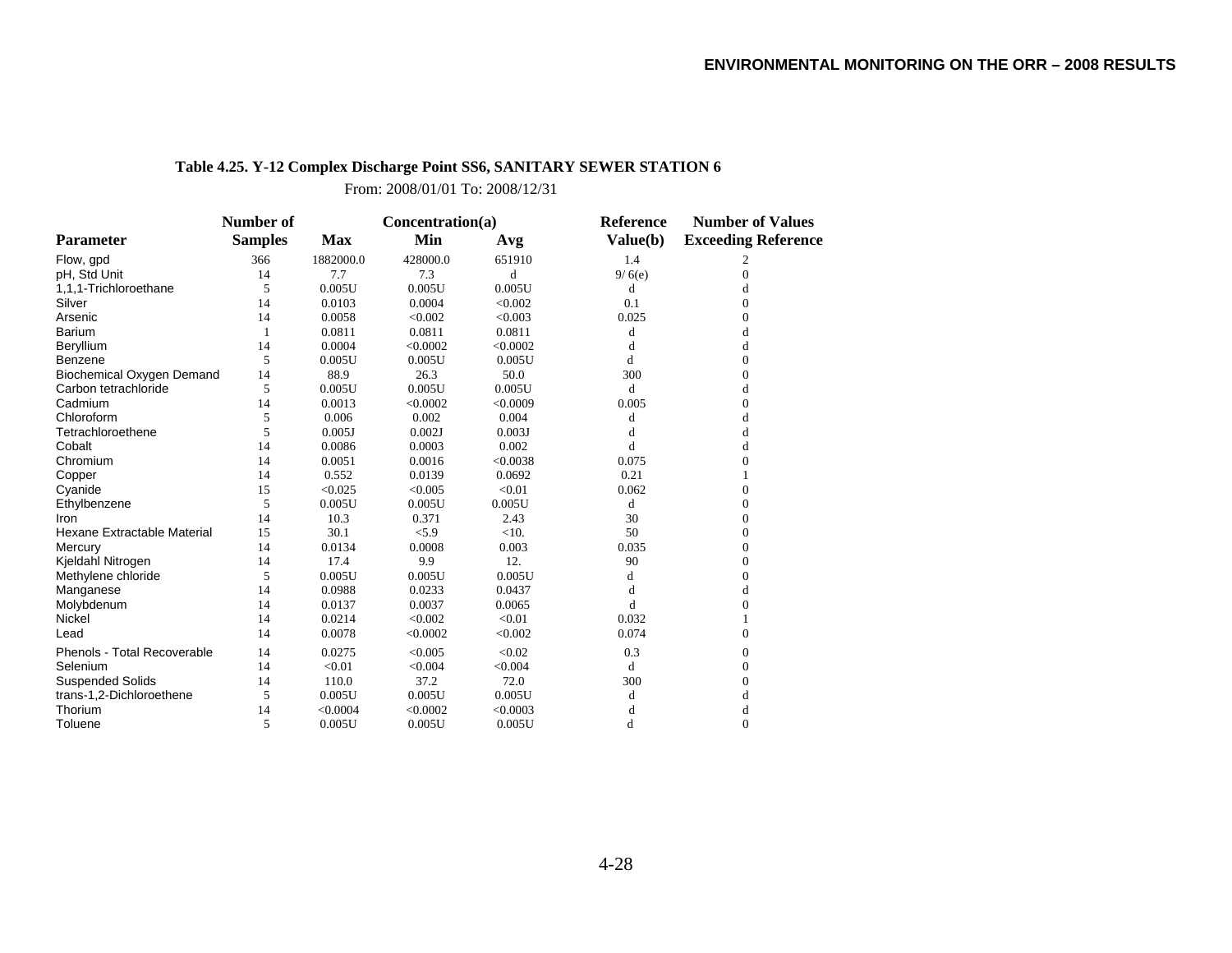### **Table 4.25. Y-12 Complex Discharge Point SS6, SANITARY SEWER STATION 6 (continued)**

|                  | Number of      |        | Concentration(a) |        | Reference       | <b>Number of Values</b>    |  |
|------------------|----------------|--------|------------------|--------|-----------------|----------------------------|--|
| <b>Parameter</b> | <b>Samples</b> | Max    | Min              | Avg    | <b>Value(b)</b> | <b>Exceeding Reference</b> |  |
| Trichloroethene  |                | 0.005U | 0.005U           | 0.005U |                 |                            |  |
| Zinc             | 14             | 0.252  | 0.0328           | 0.0965 | 0.75            |                            |  |

(a) Units in mg/L unless otherwise indicated.

(b Industrial User Wastewater Discharge permit limits.

(c) Flow during operations and/or discharging.

(d) Not applicable.

(e) Maximum value/minimum value.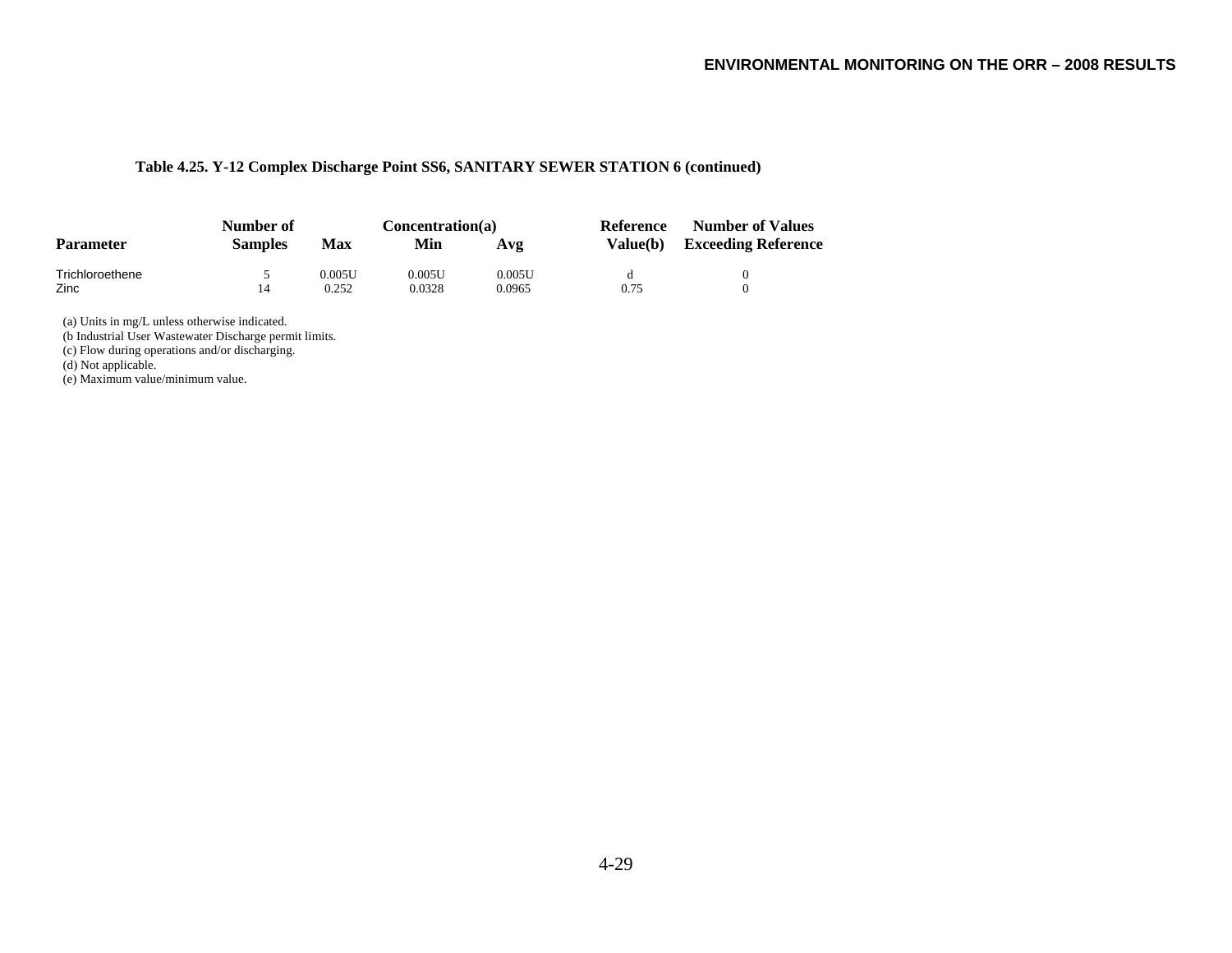# **Table 4.26. Y-12 Complex Discharge Point SS6, SANITARY SEWER STATION 6** From: 2008/01/01 To: 2008/12/31

|                        | Number of      |         | <b>Concentration</b> |         |          |         | Percentage of         |             |                     |  |
|------------------------|----------------|---------|----------------------|---------|----------|---------|-----------------------|-------------|---------------------|--|
| <b>Parameter</b>       | <b>Samples</b> | Max     | +/-                  | Min     | $+/-$    | Average | <b>Standard Error</b> | <b>DCG</b>  | <b>Total Curies</b> |  |
| Alpha activity (pCi/L) | ر ر            | 19.0    | $+/-7.2$             | $-6.0*$ | $+/-8.5$ | 4.5     | 0.62                  | $\triangle$ | $4.0E-03$           |  |
| Beta activity (pCi/L)  | ັ              | 41.0    | $+/-7$               | $-1.4*$ | $+/-4.8$ |         | 0.93                  | $\Delta$    | 9.8E-03             |  |
| Cobalt-60 (pCi/L)      |                | $0.47*$ | $+/-2.5$             | $0.47*$ | $+/-2.5$ | 0.47    | d                     | 0.0094      | $4.2E - 04$         |  |
| Cesium-137 (pCi/L)     |                | $0.53*$ | $+/-2.5$             | $0.53*$ | $+/-2.5$ | 0.53    | d                     | 0.018       | 4.8E-04             |  |
| Radium-228 (pCi/L)     |                | $0.75*$ | $+/-14$              | $0.75*$ | $+/-14$  | 0.75    |                       | 0.75        | $6.8E-04$           |  |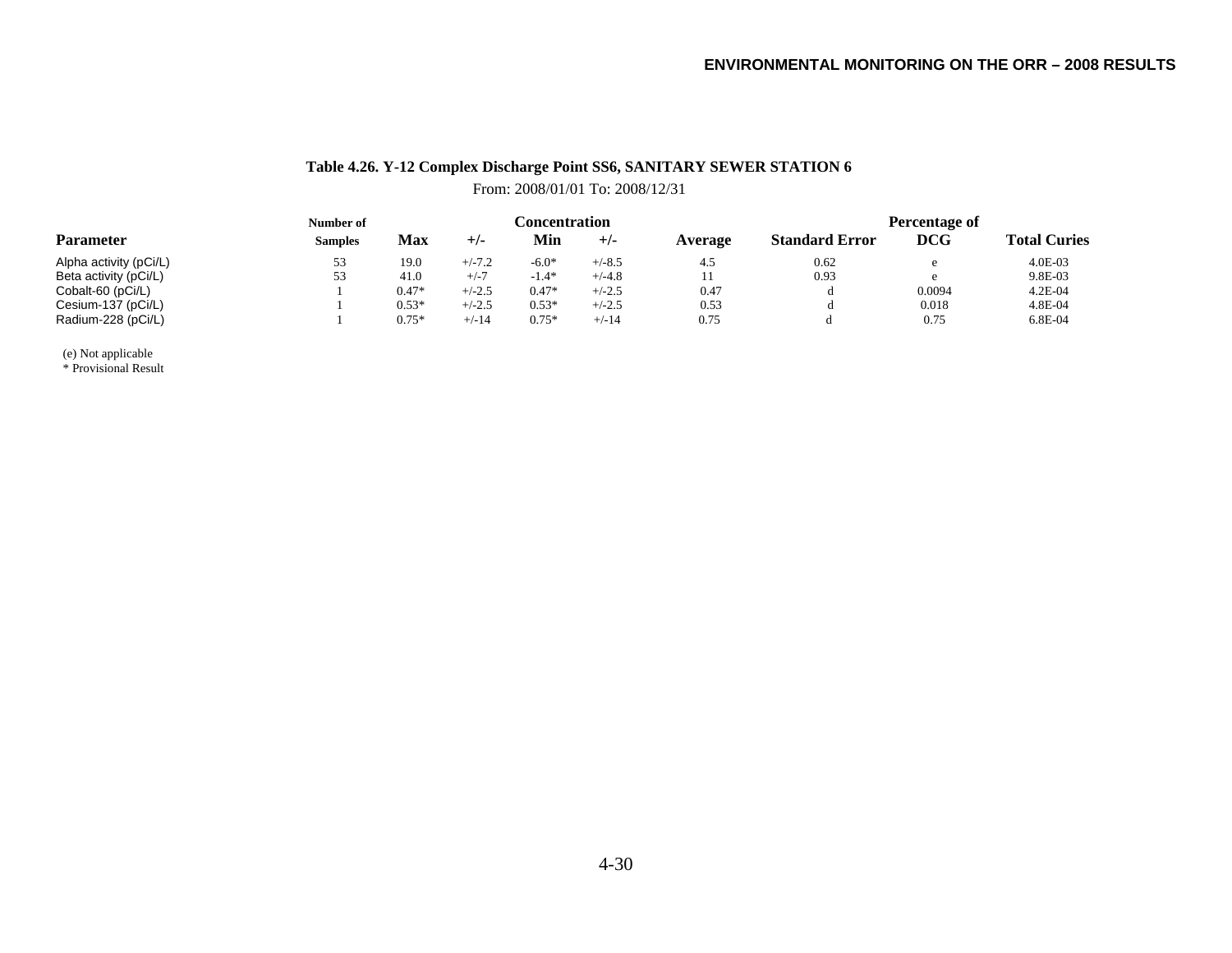## **Table 4.27. Y-12 Complex Discharge Point S17, UNNAMED TRIBUTARY TO THE CLINCH RIVER** From: 2008/01/01 To: 2008/12/31

|                            | Number of      |            |           | <b>Concentration</b> |           |          | <b>Percentage of</b>  |            |                     |
|----------------------------|----------------|------------|-----------|----------------------|-----------|----------|-----------------------|------------|---------------------|
| <b>Parameter</b>           | <b>Samples</b> | <b>Max</b> | $+/-$     | Min                  | $+/-$     | Average  | <b>Standard Error</b> | <b>DCG</b> | <b>Total Curies</b> |
| Alpha activity (pCi/L)     |                | $2.1*$     | $+/-3.3$  | $2.1*$               | $+/-3.3$  | 2.1      | e                     |            |                     |
| Beta activity (pCi/L)      |                | $0.92*$    | $+/-3.8$  | $0.92*$              | $+/-3.8$  | 0.92     |                       |            |                     |
| Cobalt-60 (pCi/L)          |                | 1.8*       | $+/-2.3$  | $1.8*$               | $+/-2.3$  | 1.8      |                       | 0.036      |                     |
| Cesium-137 ( $pCi/L$ )     |                | $-2.4*$    | $+/-2.4$  | $-2.4*$              | $+/-2.4$  | $-2.4$   | e                     | $-0.08$    |                     |
| Radium-226 (pCi/L)         |                | $0.17*$    | $+/-1.2$  | $0.17*$              | $+/-1.2$  | 0.17     |                       | 0.17       |                     |
| Radium-228 (pCi/L)         |                | $0.79*$    | $+/-0.64$ | $0.79*$              | $+/-0.64$ | 0.79     |                       | 0.79       |                     |
| Strontium-89/90 (pCi/L)    |                | $4.4*$     | $+/-3.4$  | $4.4*$               | $+/-3.4$  | 4.4      |                       | 0.44       |                     |
| Total Radium Alpha (pCi/L) |                | $-0.19*$   | $+/-0.18$ | $-0.19*$             | $+/-0.18$ | $-0.19$  |                       | e          |                     |
| Technetium-99 (pCi/L)      |                | $2.5*$     | $+/-8.4$  | $2.5*$               | $+/-8.4$  | 2.5      | e                     | 0.0025     |                     |
| Thorium-228 (pCi/L)        |                | $0.039*$   | $+/-0.14$ | $0.039*$             | $+/-0.14$ | 0.039    | e                     | 0.0098     |                     |
| Thorium-230 (pCi/L)        |                | $-0.24*$   | $+/-0.16$ | $-0.24*$             | $+/-0.16$ | $-0.24$  | e                     | $-0.08$    |                     |
| Thorium-232 ( $pCi/L$ )    |                | $-0.046*$  | $+/-0$    | $-0.046*$            | $+/-0$    | $-0.046$ |                       | $-0.092$   |                     |
| Tritium (pCi/L)            |                | 280.0*     | $+/-550$  | 280.0*               | $+/-550$  | 280.0    |                       | 0.014      |                     |
| Uranium-234 ( $pCi/L$ )    |                | 2.2        | $+/-0.67$ | 2.2                  | $+/-0.67$ | 2.2      |                       | 0.44       |                     |
| Uranium-235 ( $pCi/L$ )    |                | $0.16*$    | $+/-0.19$ | $0.16*$              | $+/-0.19$ | 0.16     |                       | 0.0267     |                     |
| Uranium-236 (pCi/L)        |                | $0.14*$    | $+/-0.16$ | $0.14*$              | $+/-0.16$ | 0.14     | e                     | 0.028      |                     |
| Uranium-238 (pCi/L)        |                | 0.68       | $+/-0.37$ | 0.68                 | $+/-0.37$ | 0.68     | e                     | 0.1133     |                     |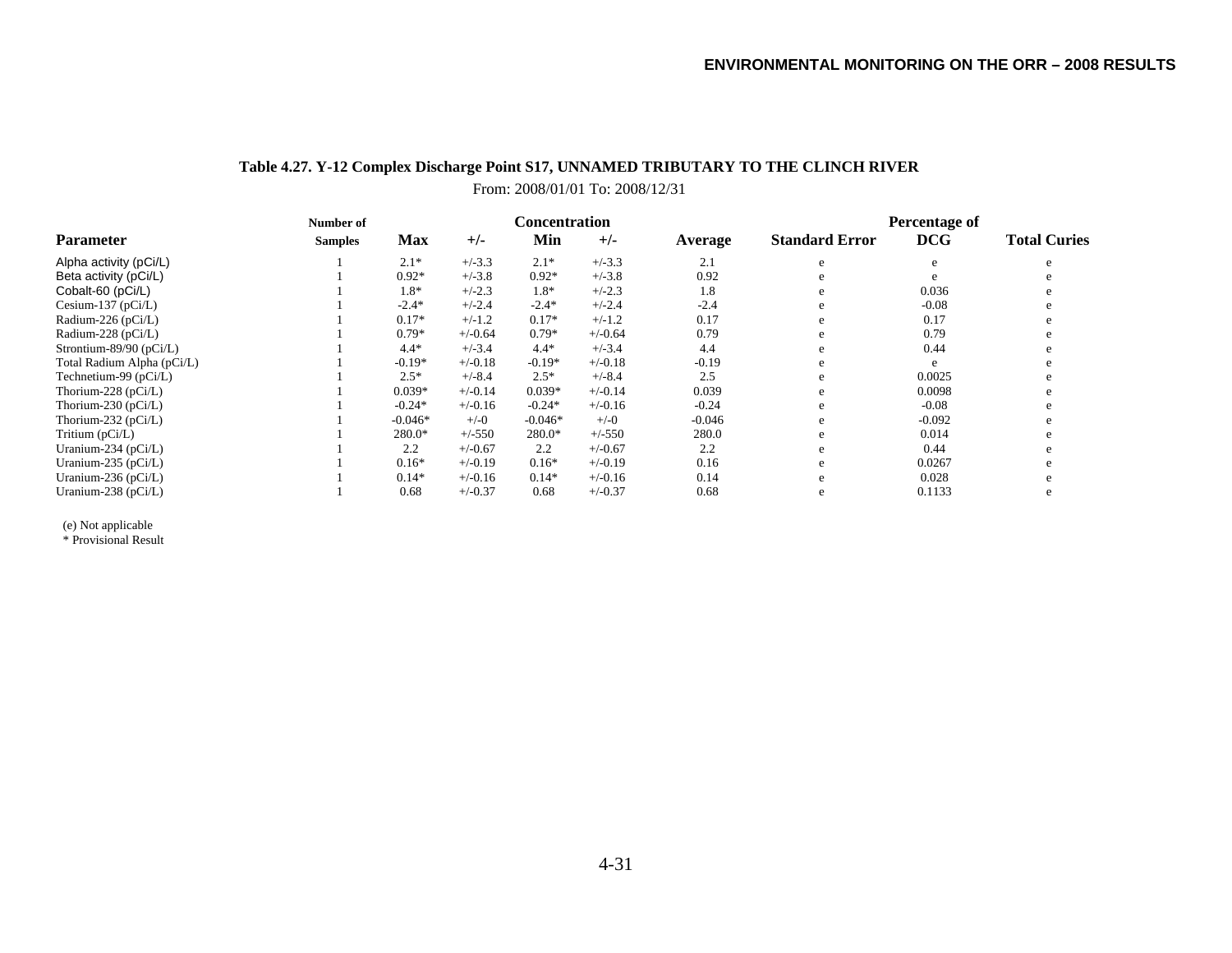## **Table 4.28. Y-12 Complex Discharge Point S19, S19, ROGER'S QUARRY**

# From: 2008/01/01 To: 2008/12/31

|                            | Number of      |            |            | <b>Concentration</b> |           |          |                       | Percentage of |                     |  |
|----------------------------|----------------|------------|------------|----------------------|-----------|----------|-----------------------|---------------|---------------------|--|
| <b>Parameter</b>           | <b>Samples</b> | <b>Max</b> | $+/-$      | Min                  | $+/-$     | Average  | <b>Standard Error</b> | <b>DCG</b>    | <b>Total Curies</b> |  |
| Alpha activity (pCi/L)     | $\sim$         | $1.8*$     | $+/-3.4$   | $-0.43*$             | $+/-3$    | 0.68     | 1.1                   | e             | 3.6E-04             |  |
| Beta activity (pCi/L)      |                | $3.2*$     | $+/-3.5$   | $-3.0*$              | $+/-4.4$  | 0.10     | 3.1                   | e             | 5.3E-05             |  |
| Cobalt-60 (pCi/L)          |                | $0.85*$    | $+/-2.2$   | $0.66*$              | $+/-2.2$  | 0.76     | 0.095                 | 0.015         | 4.0E-04             |  |
| Cesium-137 (pCi/L)         |                | $-1.4*$    | $+/-2.5$   | $-3.0*$              | $+/-2.4$  | $-2.2$   | 0.80                  | $-0.073$      | $-1.2E-03$          |  |
| Radium-226 (pCi/L)         |                | 0.59       | $+/-1.4$   | $0.31*$              | $+/-0.48$ | 0.45     | 0.14                  | 0.45          | 2.4E-04             |  |
| Radium-228 (pCi/L)         |                | $1.6*$     | $+/-1.1$   | $0.5*$               | $+/-0.64$ |          | 0.6                   |               | 6E-04               |  |
| Strontium-89/90 (pCi/L)    |                | 3.2        | $+/-2.4$   | $2.2*$               | $+/-2.1$  | 2.7      | 0.50                  | 0.27          | 1.4E-03             |  |
| Total Radium Alpha (pCi/L) |                | $0.16*$    | $+/-0.19$  | $-0.1*$              | $+/-0.19$ | 0.03     | 0.1                   | e             | $2E-05$             |  |
| Technetium-99 (pCi/L)      |                | 43.0       | $+/-9.6$   | $-2.7*$              | $+/-9$    | 20.      | 23                    | 0.020         | 1.1E-02             |  |
| Thorium-228 (pCi/L)        |                | $0.036*$   | $+/-0.52$  | $-0.2*$              | $+/-0.92$ | $-0.08$  | 0.1                   | $-0.02$       | $-4E-05$            |  |
| Thorium-230 (pCi/L)        |                | $0.065*$   | $+/-0.99$  | $-0.064*$            | $+/-0.31$ | 0.00050  | 0.064                 | 0.00020       | 2.7E-07             |  |
| Thorium-232 (pCi/L)        |                | $0.02*$    | $+/-0.076$ | $-0.04*$             | $+/-0.15$ | $-0.01$  | 0.03                  | $-0.02$       | -5E-06              |  |
| Tritium (pCi/L)            |                | $-170.0*$  | $+/-520$   | $-320.0*$            | $+/-500$  | $-245.0$ | 75.0                  | $-0.0123$     | $-1.30E-01$         |  |
| Uranium-234 (pCi/L)        |                | $0.38*$    | $+/-0.4$   | $0.056*$             | $+/-0.39$ | 0.22     | 0.16                  | 0.044         | 1.2E-04             |  |
| Uranium-235 (pCi/L)        |                | $0.0*$     | $+/-0.19$  | $-0.0059*$           | $+/-0.18$ | $-0.003$ | 0.003                 | $-0.0005$     | $-1.6E-06$          |  |
| Uranium-236 (pCi/L)        |                | $0.018*$   | $+/-0.12$  | $0.0*$               | $+/-0.15$ | 0.009    | 0.009                 | 0.002         | 5E-06               |  |
| Uranium-238 (pCi/L)        |                | $0.23*$    | $+/-0.31$  | $0.089*$             | $+/-0.28$ | 0.16     | 0.070                 | 0.027         | 8.5E-05             |  |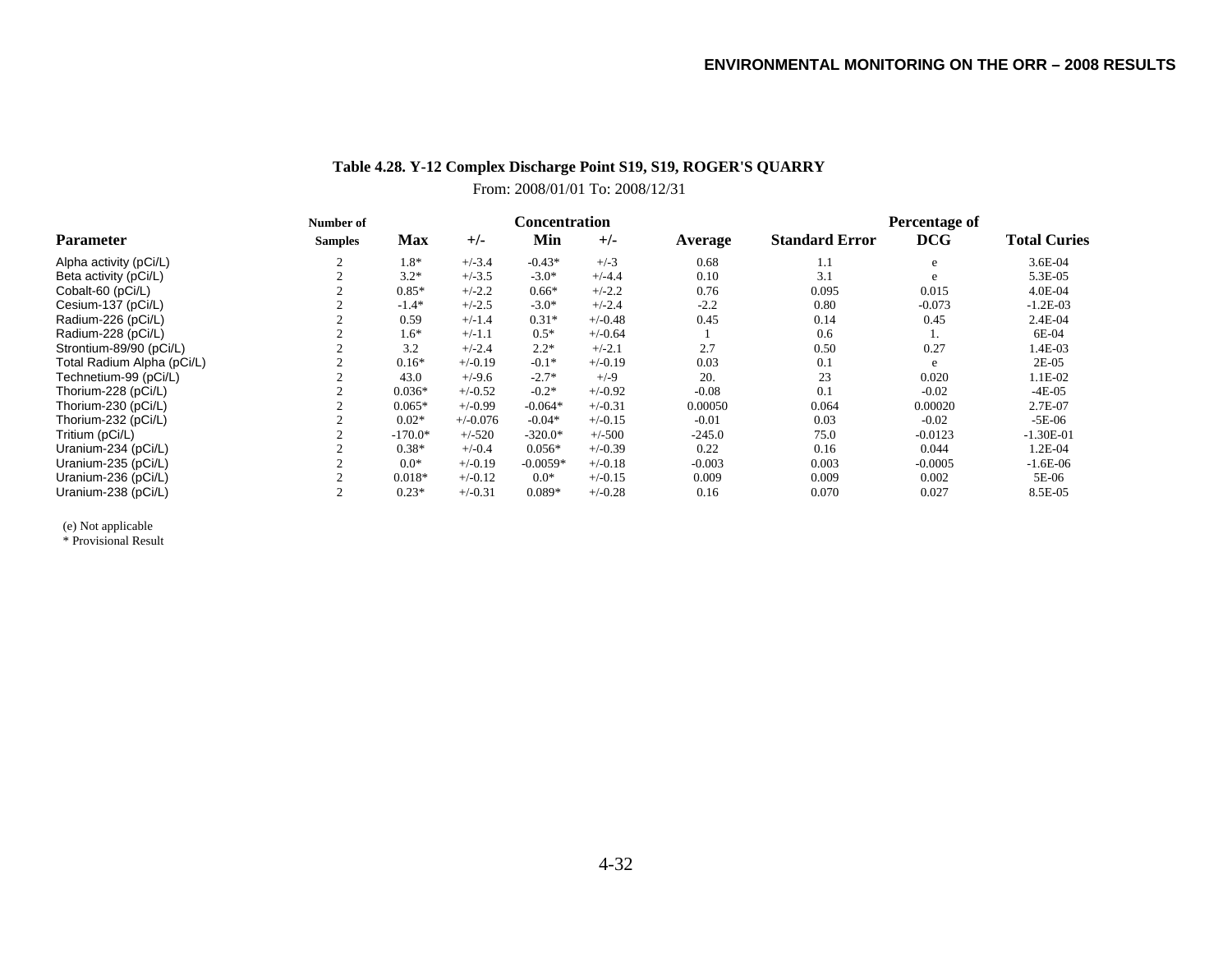### **Table 4.29. Y-12 Complex Discharge Point S19, S19, ROGER'S QUARRY**

From: 2008/01/01 To: 2008/12/31

|                         | Number of      |            | Concentration(a) |          | Reference | <b>Number of Values</b>    |
|-------------------------|----------------|------------|------------------|----------|-----------|----------------------------|
| <b>Parameter</b>        | <b>Samples</b> | <b>Max</b> | Min              | Avg      | Value(b)  | <b>Exceeding Reference</b> |
| Flow, mgd               | 3              | 0.474      | 0.23             | 0.38     | d         | $\Omega$                   |
| pH, Standard Unit       | 3              | 7.8        | 7.6              | d        | 9/6(e)    |                            |
| Silver                  | 2              | < 0.0004   | < 0.0004         | < 0.0004 | d         |                            |
| Aluminum                | $\overline{c}$ | < 0.2      | < 0.2            | < 0.2    |           |                            |
| Arsenic                 | $\overline{c}$ | 0.0068     | 0.006            | 0.006    | d         |                            |
| <b>Boron</b>            | $\overline{c}$ | < 0.1      | < 0.1            | < 0.1    | d         |                            |
| <b>Barium</b>           | $\overline{2}$ | 0.0586     | 0.0562           | 0.0574   | d         |                            |
| Beryllium               | 2              | < 0.0002   | < 0.0002         | < 0.0002 | d         |                            |
| Cadmium                 | $\overline{c}$ | < 0.001    | < 0.001          | < 0.001  | d         |                            |
| Cobalt                  | $\overline{c}$ | 0.0002     | < 0.0002         | < 0.0002 | d         |                            |
| Chromium                | 2              | < 0.004    | < 0.004          | < 0.004  | d         |                            |
| Copper                  | 2              | < 0.002    | < 0.002          | < 0.002  | d         |                            |
| <b>Dissolved Solids</b> | $\overline{c}$ | 157.0      | < 1.0            | <79      | d         |                            |
| Lithium                 | $\overline{c}$ | 0.0142     | 0.0135           | 0.0139   | d         |                            |
| Magnesium               | $\overline{c}$ | 12.6       | 12.0             | 12.3     |           |                            |
| Molybdenum              | $\overline{c}$ | 0.0203     | 0.0015           | 0.011    |           |                            |
| Nickel                  | $\overline{c}$ | < 0.002    | < 0.002          | < 0.002  |           |                            |
| Lead                    | 2              | 0.0026     | < 0.0002         | < 0.001  |           |                            |
| Antimony                | $\overline{c}$ | < 0.001    | < 0.001          | < 0.001  |           |                            |
| Strontium               | $\overline{c}$ | 0.248      | 0.245            | 0.246    |           |                            |
| <b>Suspended Solids</b> | 2              | < 1.0      | < 1.0            | < 1.0    |           |                            |
| Thallium                | $\overline{c}$ | < 0.0002   | < 0.0002         | < 0.0002 |           |                            |
| Uranium                 | 4              | < 0.001    | 0.0005           | < 0.0007 |           |                            |
| Vanadium                | $\overline{c}$ | < 0.02     | < 0.02           | < 0.02   | d         |                            |
| Zinc                    | $\overline{c}$ | 0.0167     | 0.003            | 0.01     | d         | 0                          |

(a) Units in mg/L unless otherwise indicated.

(b) NPDES permit limits.

(c) Flow during operations and/or discharging.

(d) Not applicable.

(e) Maximum value/minimum value.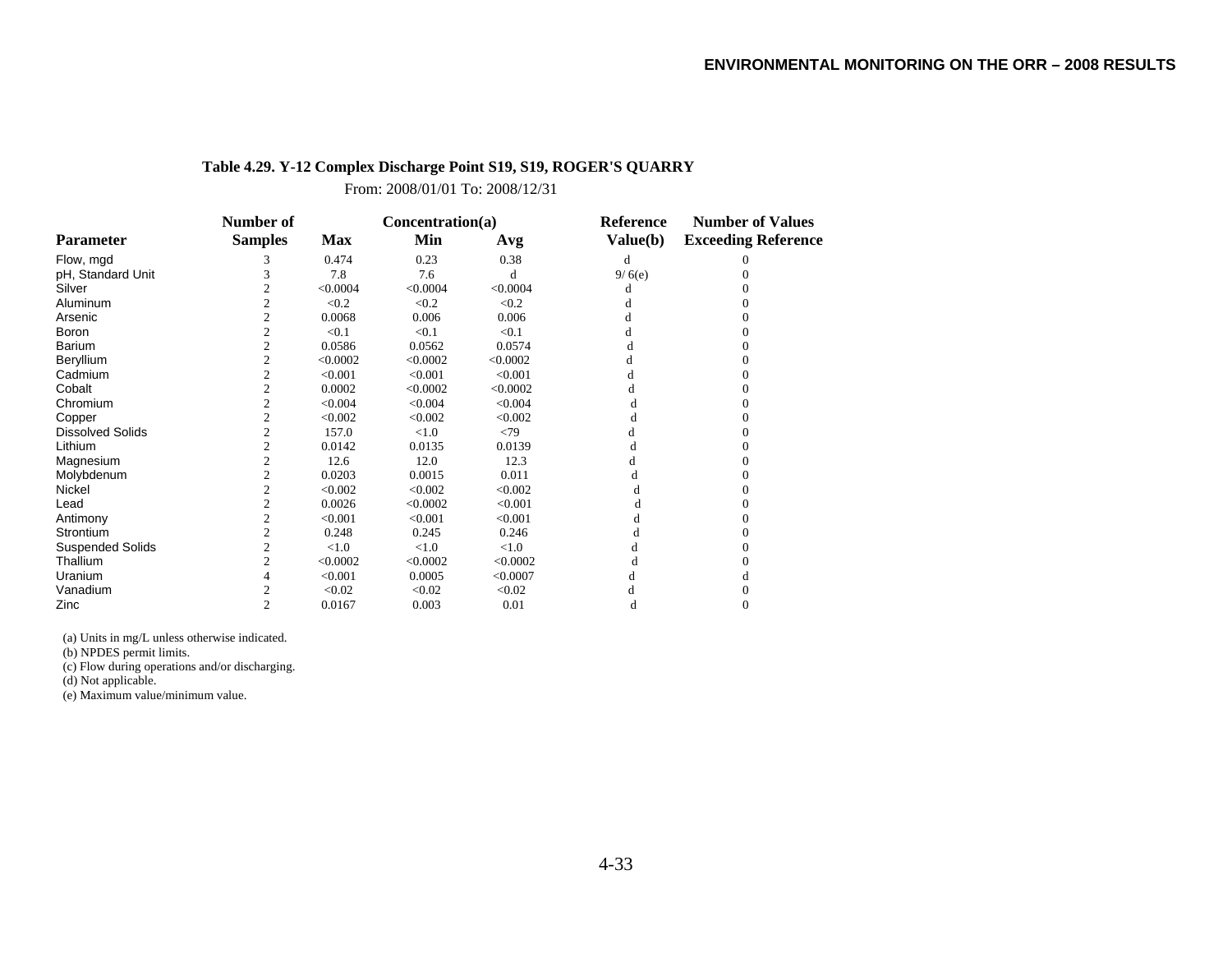# **Table 4.30. Y-12 Complex Discharge Point S24, BEAR CREEK KILOMETER 9.4**

From: 2008/01/01 To: 2008/12/31

|                            | Number of      |            |           | <b>Concentration</b> |           |           | Percentage of         |            |                     |
|----------------------------|----------------|------------|-----------|----------------------|-----------|-----------|-----------------------|------------|---------------------|
| Parameter                  | <b>Samples</b> | <b>Max</b> | $+/-$     | Min                  | $+/-$     | Average   | <b>Standard Error</b> | <b>DCG</b> | <b>Total Curies</b> |
| Alpha activity (pCi/L)     | 4              | 68.0       | $+/-7$    | 31.0                 | $+/-4.9$  | 51.8      | 8.33                  | e          |                     |
| Beta activity (pCi/L)      |                | 76.0       | $+/-7.6$  | 21.0                 | $+/-4.4$  | 40.2      | 12.2                  |            |                     |
| Cobalt-60 (pCi/L)          |                | $3.2*$     | $+/-2.2$  | $-0.78*$             | $+/-2.3$  | 1.3       | 0.91                  | 0.026      |                     |
| Cesium-137 (pCi/L)         |                | $1.3*$     | $+/-2.3$  | $-0.57*$             | $+/-2.3$  | 0.30      | 0.44                  | 0.010      |                     |
| Radium-226 (pCi/L)         |                | $0.32*$    | $+/-3.8$  | $-0.27*$             | $+/-0.19$ | $-0.0050$ | 0.15                  | $-0.0050$  |                     |
| Radium-228 (pCi/L)         |                | 2.4        | $+/-0.65$ | $0.66*$              | $+/-1.2$  | 1.6       | 0.41                  | 1.6        |                     |
| Strontium-89/90 (pCi/L)    |                | 6.3        | $+/-2$    | $0.61*$              | $+/-1.1$  | 3.3       | 1.4                   | 0.33       |                     |
| Total Radium Alpha (pCi/L) |                | 0.5        | $+/-0.24$ | $-0.001*$            | $+/-0.17$ | 0.3       | 0.1                   | e          | e                   |
| Technetium-99 (pCi/L)      |                | 79.0       | $+/-10$   | 16.0                 | $+/-6.6$  | 41.5      | 14.4                  | 0.0415     | e                   |
| Thorium-228 (pCi/L)        |                | $0.079*$   | $+/-0.27$ | $-0.21*$             | $+/-0.9$  | $-0.048$  | 0.070                 | $-0.012$   | e                   |
| Thorium-230 (pCi/L)        |                | $0.081*$   | $+/-0.35$ | $-0.44*$             | $+/-0.86$ | $-0.12$   | 0.12                  | $-0.038$   |                     |
| Thorium-232 (pCi/L)        |                | $0.059*$   | $+/-0.12$ | $-0.078*$            | $+/-0.15$ | $-0.024$  | 0.030                 | $-0.048$   | e                   |
| Tritium (pCi/L)            |                | 360.0*     | $+/-510$  | $-160.0*$            | $+/-370$  | 32.50     | 118.3                 | 0.001600   |                     |
| Uranium-234 (pCi/L)        |                | 23.0       | $+/-2.7$  | 7.7                  | $+/-1.2$  | 18        | 3.5                   | 3.6        |                     |
| Uranium-235 (pCi/L)        |                | 1.6        | $+/-0.46$ | 0.36                 | $+/-0.22$ | 0.95      | 0.26                  | 0.16       |                     |
| Uranium-236 (pCi/L)        |                | 0.59       | $+/-0.26$ | $0.11*$              | $+/-0.12$ | 0.33      | 0.10                  | 0.066      |                     |
| Uranium-238 (pCi/L)        |                | 56.0       | $+/-5.8$  | 22.0                 | $+/-2.5$  | 38.8      | 8.16                  | 6.46       | e                   |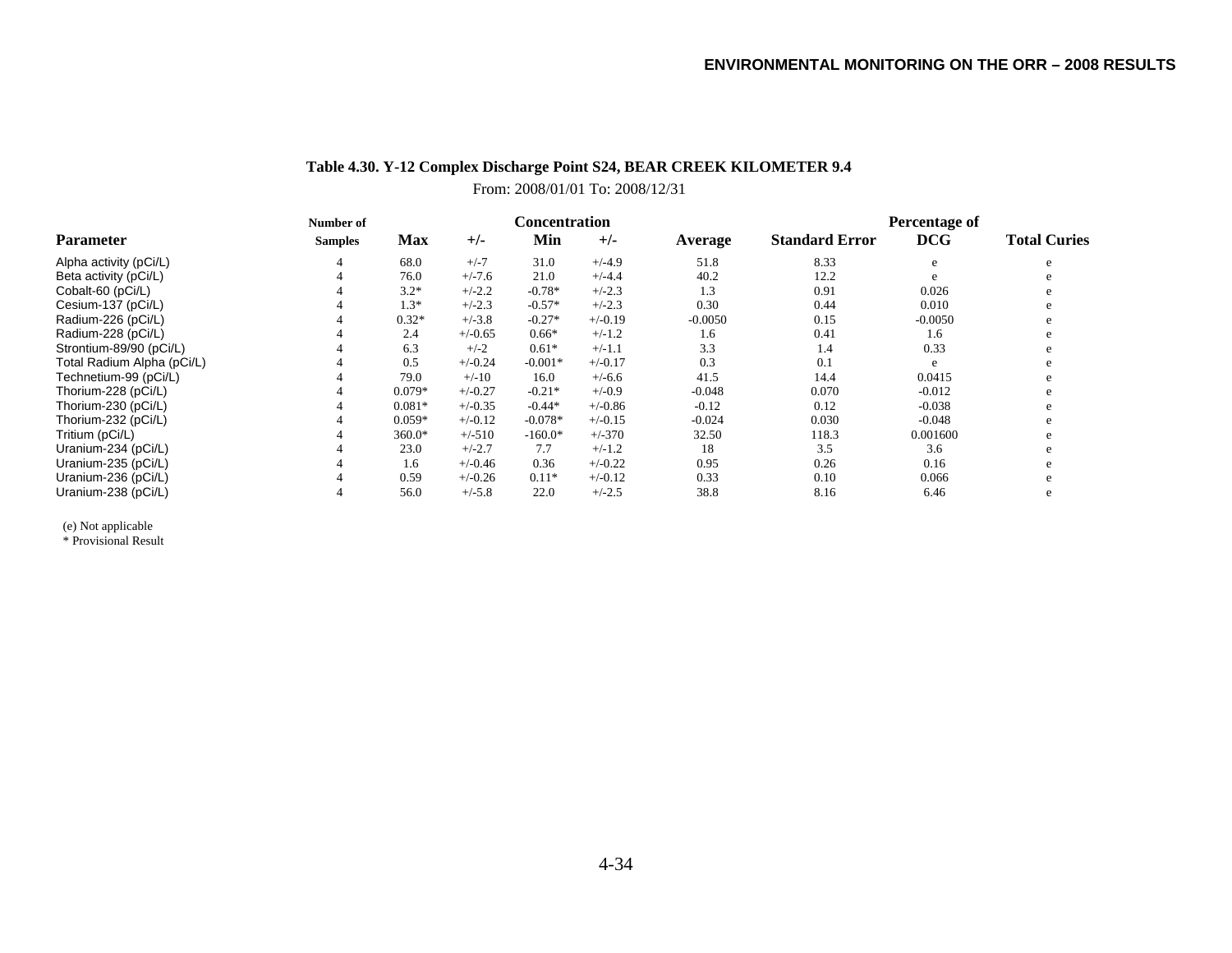### **Table 4.31. Y-12 Complex Discharge Point S24, BEAR CREEK KILOMETER 9.4**

From: 2008/01/01 To: 2008/12/31

|                             | Number of      |            | Concentration(a) |          | Reference | <b>Number of Values</b>    |  |
|-----------------------------|----------------|------------|------------------|----------|-----------|----------------------------|--|
| <b>Parameter</b>            | <b>Samples</b> | <b>Max</b> | Min              | Avg      | Value(b)  | <b>Exceeding Reference</b> |  |
| pH, Standard Unit           | 5              | 7.8        | 7.2              | d        | 9/6(e)    | 0                          |  |
| Silver                      | 4              | < 0.0004   | < 0.0002         | < 0.0004 | d         | 0                          |  |
| Aluminum                    |                | 1.03       | < 0.2            | < 0.5    | d         |                            |  |
| Arsenic                     | 4              | < 0.002    | < 0.002          | < 0.002  | d         |                            |  |
| <b>Boron</b>                | 4              | 1.35       | < 0.1            | < 0.6    | d         |                            |  |
| <b>Barium</b>               | 4              | 0.114      | 0.0676           | 0.0923   | d         |                            |  |
| Beryllium                   | 4              | < 0.0002   | < 0.0002         | < 0.0002 | d         |                            |  |
| Cadmium                     |                | < 0.001    | 0.0003           | < 0.0008 | d         |                            |  |
| Cobalt                      | 4              | 0.001      | 0.0004           | 0.0006   | d         | 0                          |  |
| Chromium                    | 4              | < 0.004    | < 0.001          | < 0.003  | d         |                            |  |
| Copper                      | 4              | < 0.002    | < 0.002          | < 0.002  |           |                            |  |
| Mercury                     | 4              | < 0.0002   | < 0.0002         | < 0.0002 |           |                            |  |
| Lithium                     |                | 0.147      | 0.0169           | 0.0727   |           |                            |  |
| Magnesium                   | 4              | 10.5       | 8.79             | 9.47     | đ         | 0                          |  |
| Molybdenum                  |                | 0.001      | < 0.0004         | < 0.0006 |           |                            |  |
| <b>Total Nitrogen</b>       | 4              | 4.65       | 1.54             | 3.23     | d         |                            |  |
| Nickel                      | 4              | 0.0054     | 0.0024           | 0.0037   |           |                            |  |
| Nitrate/Nitrite as Nitrogen | 4              | 4.65       | 1.54             | 3.23     |           |                            |  |
| Phosphorus                  | 4              | < 0.5      | < 0.5            | < 0.5    | d         | 0                          |  |
| Lead                        |                | 0.0026     | < 0.0002         | < 0.0009 |           |                            |  |
| PCB, Total                  | 4              | 0.0005U    | 0.0005U          | 0.0005U  | d         |                            |  |
| Antimony                    | 4              | < 0.001    | < 0.001          | < 0.001  | d         |                            |  |
| Strontium                   |                | 0.171      | 0.108            | 0.141    |           |                            |  |
| <b>Suspended Solids</b>     | 4              | 6.0        | 1.0              | 2.8      | đ         | 0                          |  |
| Thallium                    |                | < 0.0002   | < 0.0002         | < 0.0002 |           |                            |  |
| Uranium                     | 4              | 0.409      | 0.0599           | 0.209    |           | 0                          |  |
| Vanadium                    | 4              | < 0.02     | < 0.02           | < 0.02   | d         | 0                          |  |
| Zinc                        | 4              | 0.0124     | 0.0083           | 0.0096   | d         | $\Omega$                   |  |

(a) Units in mg/L unless otherwise indicated.

(b) NPDES permit limits.

(c) Flow during operations and/or discharging.

(d) Not applicable.

(e) Maximum value/minimum value.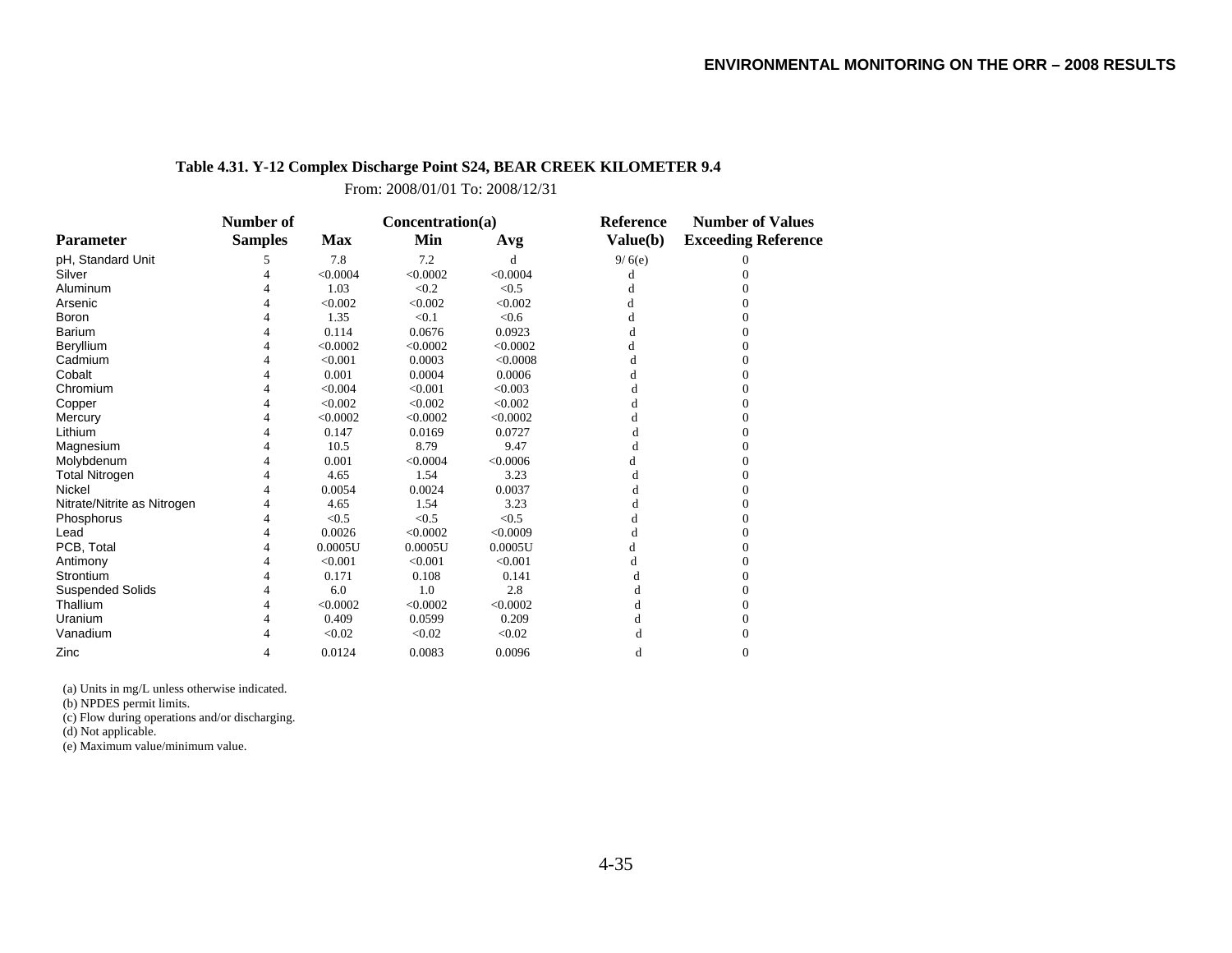# **Table 4.32. Constituents Detected in Groundwater at the Y-12 Complex, 2008**

| <b>COMPOUND</b>                                      | <b>UNITS</b> | <b>NUMBER</b><br>OF<br><b>SAMPLES</b> | <b>NUMBER</b><br><b>DETECTED</b> | <b>MAXIMUM</b><br><b>DETECTED</b><br><b>RESULT</b> | <b>MINIMUM</b><br><b>DETECTED</b><br><b>RESULT</b> | <b>AVERAGE</b><br><b>DETECTED</b><br><b>RESULT</b> | REF.<br><b>VALUE</b> | <b>NUMBER OF</b><br><b>RESULTS</b><br>$>$ REF. |
|------------------------------------------------------|--------------|---------------------------------------|----------------------------------|----------------------------------------------------|----------------------------------------------------|----------------------------------------------------|----------------------|------------------------------------------------|
|                                                      |              | $REGIME =$                            | <b>BC</b>                        |                                                    | $AREA NAME = Bear Creek Burial Groups WMA$         |                                                    |                      |                                                |
| 1,1,1-Trichloroethane                                | ug/L         | 40                                    | 17                               | 1100 D                                             | $0.1$ J                                            | 95.0176                                            | 200                  |                                                |
| 1,1,2,2-Tetrachloroethane                            | ug/L         | 37                                    | $\overline{1}$                   | $0.2$ J                                            | 0.2J                                               | 0.2000                                             |                      |                                                |
| 1,1,2-Trichloro-1,2,2-trifluoroethane<br>(Freon 113) | ug/L         | 27                                    | 12                               | 590 D                                              | 1J                                                 | 203.0000                                           | <b>NR</b>            | <b>NA</b>                                      |
| 1.1.2-Trichloroethane                                | ug/L         | 37                                    | 7                                | 9                                                  | 1 J                                                | 3.4286                                             | 5                    |                                                |
| 1,1-Dichloroethane                                   | ug/L         | 40                                    | 23                               | 3000 D                                             | 9                                                  | 639.6522                                           | <b>NR</b>            | <b>NA</b>                                      |
| 1,1-Dichloroethene                                   | ug/L         | 38                                    | 24                               | 380 D                                              | 2J                                                 | 99.4583                                            |                      | 22                                             |
| 1,2-Dichloroethane                                   | ug/L         | 37                                    | 5                                | 18                                                 | 0.9J                                               | 7.5800                                             |                      | $\overline{2}$                                 |
| 1.2-Dichloroethene                                   | ug/L         | 31                                    | 24                               | 14000 D                                            | 4 J                                                | 2801.8333                                          | <b>NR</b>            | <b>NA</b>                                      |
| 1,2-Dichloropropane                                  | ug/L         | 37                                    |                                  | 2J                                                 | 2J                                                 | 2.0000                                             |                      | $\Omega$                                       |
| 2-Butanone                                           | ug/L         | 40                                    |                                  | 2J                                                 | 2J                                                 | 2.0000                                             | <b>NR</b>            | <b>NA</b>                                      |
| 4,4'-DDE                                             | ug/L         | 3                                     |                                  | $0.018$ J                                          | $0.018$ J                                          | 0.0180                                             |                      | $\Omega$                                       |
| Acetone                                              | ug/L         | 40                                    |                                  | 56                                                 | 17                                                 | 39.3333                                            | <b>NR</b>            | <b>NA</b>                                      |
| Actinium-227                                         | pCi/L        | 3                                     |                                  | $0.23$ J                                           | $0.23$ J                                           | 0.2300                                             | 0.4                  | $\Omega$                                       |
| Alkalinity                                           | mg/L         | 25                                    | 25                               | 692                                                | 19.8                                               | 330.5520                                           | <b>NR</b>            | <b>NA</b>                                      |
| Aluminum, ICAP                                       | mg/L         | 28                                    |                                  | 2.92                                               | 0.247                                              | 0.6667                                             | 0.2                  |                                                |
| Arsenic, ICAP                                        | mg/L         | 28                                    | 0                                |                                                    |                                                    |                                                    | 0.05                 |                                                |
| Arsenic, PMS                                         | mg/L         | 25                                    | 3                                | 0.0155                                             | 0.00704                                            | 0.0115                                             | 0.05                 |                                                |
| Barium, ICAP                                         | mg/L         | 28                                    | 28                               | 0.928                                              | 0.0259                                             | 0.2235                                             | 2                    |                                                |
| Benzene                                              | ug/L         | 40                                    | 20                               | 1600 D                                             | 2J                                                 | 223.6000                                           |                      | 18                                             |
| Benzo(a)pyrene                                       | ug/L         | 3                                     | -1                               | 0.7                                                | 0.7                                                | 0.7000                                             |                      | $\Omega$                                       |
| Bicarbonate                                          | mg/L         | 25                                    | 25                               | 470                                                | 19.8                                               | 264.9120                                           | <b>NR</b>            | <b>NA</b>                                      |
| Boron, ICAP                                          | mg/L         | 28                                    | 13                               | 17.7                                               | 0.253                                              | 2.1569                                             | NR w                 | <b>NA</b>                                      |
| Calcium, ICAP                                        | mg/L         | 28                                    | 28                               | 160                                                | 0.635                                              | 52.3863                                            | <b>NR</b>            | <b>NA</b>                                      |
| Carbonate                                            | mg/L         | 25                                    | 8                                | 407                                                | 102                                                | 205.3750                                           | <b>NR</b>            | <b>NA</b>                                      |
| Chloride                                             | mg/L         | 25                                    | 25                               | 111                                                | 1.21                                               | 36.1336                                            | 250                  | $\mathbf 0$                                    |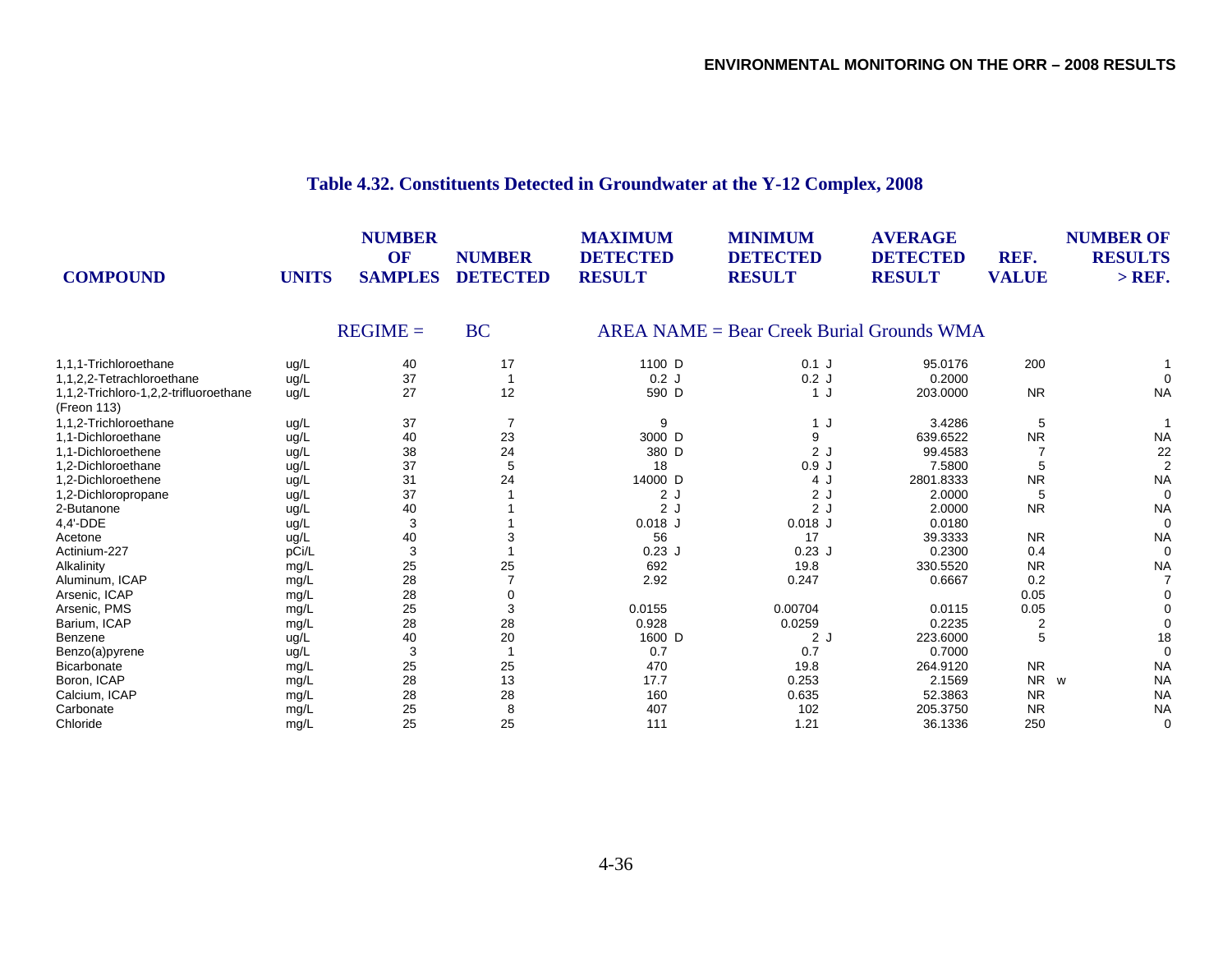| <b>COMPOUND</b>            | <b>UNITS</b> | <b>NUMBER</b><br>OF<br><b>SAMPLES</b> | <b>NUMBER</b><br><b>DETECTED</b> | <b>MAXIMUM</b><br><b>DETECTED</b><br><b>RESULT</b> | <b>MINIMUM</b><br><b>DETECTED</b><br><b>RESULT</b> | <b>AVERAGE</b><br><b>DETECTED</b><br><b>RESULT</b> | REF.<br><b>VALUE</b> | <b>NUMBER OF</b><br><b>RESULTS</b><br>$>$ REF. |
|----------------------------|--------------|---------------------------------------|----------------------------------|----------------------------------------------------|----------------------------------------------------|----------------------------------------------------|----------------------|------------------------------------------------|
| Chloroethane               | ug/L         | 40                                    | 9                                | 24                                                 | 2J                                                 | 8.2222                                             | <b>NR</b>            | <b>NA</b>                                      |
| Chloroform                 | ug/L         | 40                                    | 11                               | 120                                                | 0.5J                                               | 56.1364                                            | 100                  |                                                |
| Chromium, ICAP             | mg/L         | 28                                    | $\overline{\mathbf{c}}$          | 0.15                                               | 0.0603                                             | 0.1052                                             | 0.1<br>z             |                                                |
| Chromium, PMS              | mg/L         | 25                                    | $\overline{2}$                   | 0.0908                                             | 0.0552                                             | 0.0730                                             | 0.1                  |                                                |
| cis-1,2-Dichloroethene     | ug/L         | 40                                    | 26                               | 14000 D                                            | 4 J                                                | 2768.6154                                          | 70                   | 18                                             |
| cis-1,3-Dichloropropene    | ug/L         | 37                                    |                                  | 3J                                                 | 3 <sub>l</sub>                                     | 3.0000                                             |                      |                                                |
| Cobalt, ICAP               | mg/L         | 28                                    |                                  | 0.0266                                             | 0.0266                                             | 0.0266                                             | <b>NR</b>            | <b>NA</b>                                      |
| Copper, ICAP               | mg/L         | 28                                    |                                  | 0.0292                                             | 0.0292                                             | 0.0292                                             | 1.3                  | $\Omega$                                       |
| Dichlorodifluoromethane    | ug/L         | 27                                    |                                  | 46                                                 | 29                                                 | 39.6667                                            | <b>NR</b>            | <b>NA</b>                                      |
| Endosulfan sulfate         | ug/L         | 3                                     |                                  | $0.013$ JX                                         | $0.013$ JX                                         | 0.0130                                             |                      |                                                |
| Endrin aldehyde            | ug/L         | 3                                     |                                  | $0.028$ JX                                         | $0.028$ JX                                         | 0.0280                                             |                      |                                                |
| Ethyl Benzene              | ug/L         | 40                                    |                                  | 6                                                  | 2J                                                 | 3.5000                                             | 700                  |                                                |
| Flouride                   | mg/L         | 25                                    | 12                               | 6.9                                                | 0.106                                              | 3.7232                                             |                      |                                                |
| Gross Alpha Activity       | pCi/L        | 27                                    | 11                               | 33                                                 | 2                                                  | 8.2182                                             | 15                   |                                                |
| <b>Gross Beta Activity</b> | pCi/L        | 27                                    | 11                               | 58                                                 | 4.02                                               | 17.2682                                            | 50                   |                                                |
| Indeno(1,2,3-cd)pyrene     | ug/L         | 3                                     |                                  | 0.5                                                | 0.5                                                | 0.5000                                             |                      |                                                |
| Iron, ICAP                 | mg/L         | 28                                    | 18                               | 3.57                                               | 0.0558                                             | 0.4339                                             | 0.3                  |                                                |
| Lead, ICAP                 | mg/L         | 28                                    | $\mathbf 0$                      |                                                    |                                                    |                                                    | 0.015                |                                                |
| Lead, PMS                  | mg/L         | 25                                    | 10                               | 0.0278                                             | 0.000955                                           | 0.0055                                             | 0.015                |                                                |
| Lithium, ICAP              | mg/L         | 28                                    | 25                               | 0.307                                              | 0.0108                                             | 0.0779                                             | NR w                 | <b>NA</b>                                      |
| Magnesium, ICAP            | mg/L         | 28                                    | 24                               | 21.4                                               | 0.214                                              | 6.4957                                             | <b>NR</b>            | <b>NA</b>                                      |
| Manganese, ICAP            | mg/L         | 28                                    | 13                               | 3.05                                               | 0.00532                                            | 0.3702                                             | 0.05                 |                                                |
| Methylene chloride         | ug/L         | 40                                    | $\overline{2}$                   | 21                                                 | 10                                                 | 15.5000                                            | 5                    |                                                |
| Nickel, ICAP               | mg/L         | 28                                    | 5                                | 0.187                                              | 0.0608                                             | 0.1153                                             | 0.1<br>z             |                                                |
| Nickel, PMS                | mg/L         | 25                                    | 12                               | 0.176                                              | 0.0102                                             | 0.0666                                             | 0.1                  |                                                |
| Nitrate as Nitrogen        | mg/L         | 25                                    | 6                                | 18.2                                               | 0.0321                                             | 3.3004                                             | 10                   |                                                |
| <b>Np-237</b>              | pCi/L        | 3                                     |                                  | $0.18$ J                                           | $0.18$ J                                           | 0.1800                                             | 1.2                  |                                                |
| Phosphorus, ICAP           | mg/L         | 28                                    |                                  | 0.544                                              | 0.0423                                             | 0.1689                                             | <b>NR</b>            | <b>NA</b><br>WZ                                |
| Plutonium-242              | pCi/L        | 3                                     |                                  | 0.29J                                              | 0.29J                                              | 0.2900                                             | 1.2                  | $\Omega$                                       |
| Potassium, ICAP            | mg/L         | 28                                    | 13                               | 10.4                                               | 1.48                                               | 4.0038                                             | <b>NR</b>            | <b>NA</b>                                      |
| Potassium-40               | pCi/L        | $\mathbf{3}$                          |                                  | 68.8 J                                             | 68.8 J                                             | 68.8000                                            | 280                  | $\Omega$                                       |
| Sodium, ICAP               | mg/L         | 28                                    | 28                               | 381                                                | 2.06                                               | 117.8021                                           | <b>NR</b><br>k       | <b>NA</b>                                      |
| Strontium, ICAP            | mg/L         | 28                                    | 28                               | 1.83                                               | 0.0173                                             | 0.2188                                             | <b>NR</b>            | <b>NA</b><br>W                                 |
| Strontium-90               | pCi/L        | 3                                     | 2                                | 1.5J                                               | 1.33J                                              | 1.4150                                             | 8                    | 0                                              |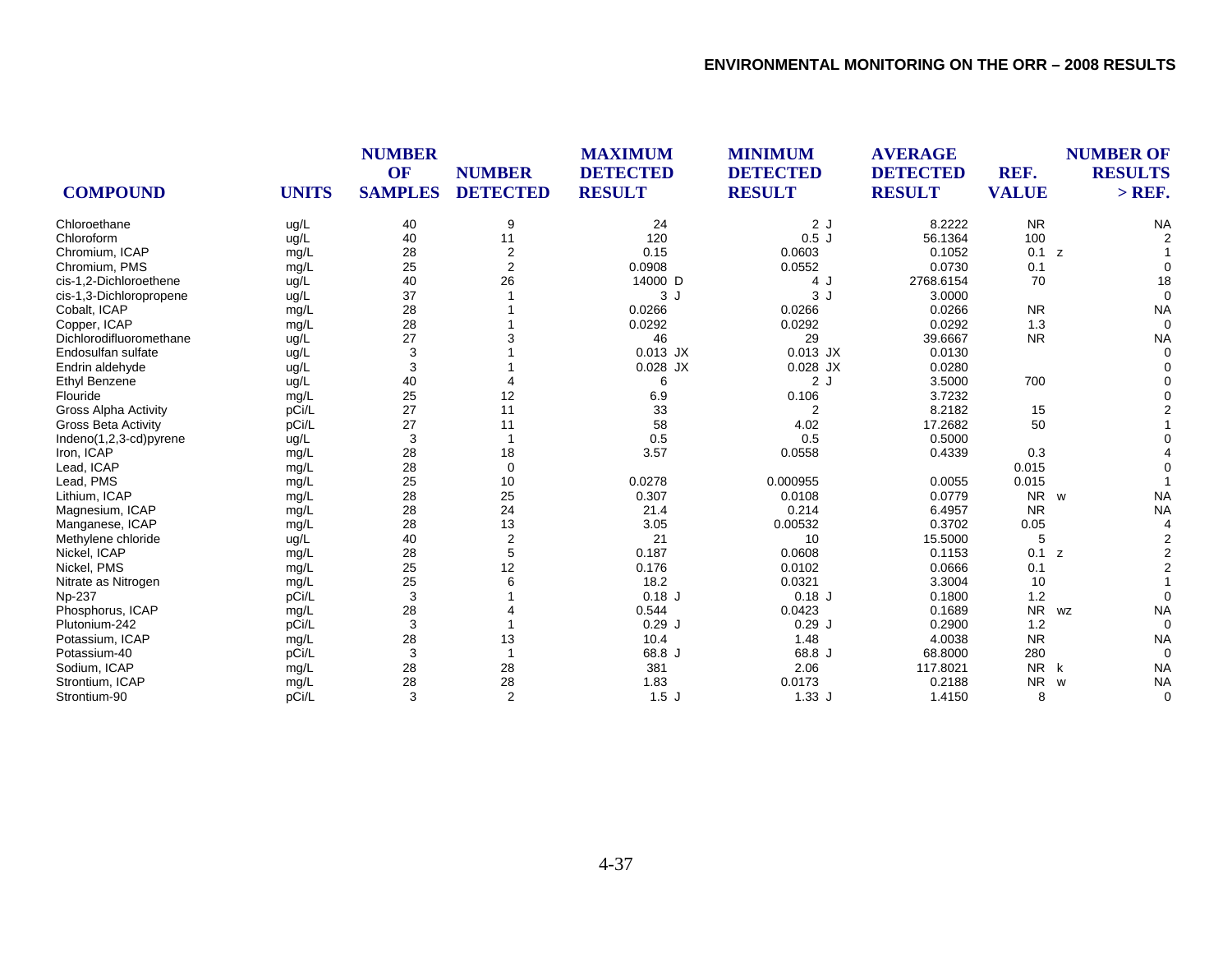| <b>COMPOUND</b>                     | <b>UNITS</b> | <b>NUMBER</b><br>OF<br><b>SAMPLES</b> | <b>NUMBER</b><br><b>DETECTED</b> | <b>MAXIMUM</b><br><b>DETECTED</b><br><b>RESULT</b> | <b>MINIMUM</b><br><b>DETECTED</b><br><b>RESULT</b> | <b>AVERAGE</b><br><b>DETECTED</b><br><b>RESULT</b> | REF.<br><b>VALUE</b> | <b>NUMBER OF</b><br><b>RESULTS</b><br>$>$ REF. |
|-------------------------------------|--------------|---------------------------------------|----------------------------------|----------------------------------------------------|----------------------------------------------------|----------------------------------------------------|----------------------|------------------------------------------------|
| Sulfate                             | mg/L         | 25                                    | 25                               | 84                                                 | 0.539                                              | 16.1328                                            | 250                  |                                                |
| Tetrachloroethene                   | ug/L         | 40                                    | 30                               | 22000 D                                            | 0.2J                                               | 1900.9467                                          | 5                    | 26                                             |
| Thorium-227                         | pCi/L        | 3                                     |                                  | $0.23$ J                                           | $0.23$ J                                           | 0.2300                                             | 160                  | $\Omega$                                       |
| Thorium-230                         | pCi/L        | 3                                     |                                  | 0.51                                               | 0.51                                               | 0.5100                                             | 12                   |                                                |
| Thorium-234                         | pCi/L        | 3                                     |                                  | 0.2J                                               | 0.2J                                               | 0.2000                                             | 400                  |                                                |
| Toluene                             | ug/L         | 40                                    | 10                               | 37                                                 | 0.2J                                               | 8.6900                                             | 1000                 |                                                |
| <b>Total Dissolved Solids</b>       | mg/L         | 33                                    | 33                               | 880                                                | 39                                                 | 382.4545                                           | 500                  |                                                |
| <b>Total Suspended Solids</b>       | mg/L         | 33                                    | 19                               | 60                                                 |                                                    | 11.5789                                            | <b>NR</b>            | <b>NA</b>                                      |
| <b>Total Xylene</b>                 | ug/L         | 40                                    | 11                               | 25                                                 | $0.1$ J                                            | 6.5000                                             | 1000                 |                                                |
| trans-1,2-Dichloroethene            | ug/L         | 37                                    | 22                               | 73                                                 | 1 J                                                | 16.0455                                            | 100                  |                                                |
| Trichloroethene                     | ug/L         | 40                                    | 26                               | 4600 D                                             | 1J                                                 | 755.5769                                           | 5                    | 25                                             |
| Trichlorofluoromethane              | ug/L         | 27                                    |                                  | 2J                                                 | 2J                                                 | 2.0000                                             | <b>NR</b>            | <b>NA</b>                                      |
| Turbidity                           | <b>NTU</b>   |                                       |                                  | 94.4                                               | 0.211                                              | 14.0656                                            |                      |                                                |
| Uranium                             | mg/L         |                                       |                                  |                                                    |                                                    |                                                    | 0.03                 |                                                |
| Uranium, ICAP                       | mg/L         | 27                                    |                                  |                                                    |                                                    |                                                    | 0.03                 |                                                |
| Uranium, PMS                        | mg/L         | 35                                    |                                  | 0.0964                                             | 0.00114                                            | 0.0253                                             | 0.03                 |                                                |
| Uranium-233/234                     | pCi/L        | 5                                     | 3                                | 0.88                                               | 0.36J                                              | 0.6233                                             | 20                   |                                                |
| Uranium-238                         | pCi/L        | 5                                     |                                  | 0.2J                                               | 0.2J                                               | 0.2000                                             | 24                   | $\Omega$                                       |
| Vinyl Chloride                      | ug/L         | 40                                    | 22                               | 3800 D                                             | 3                                                  | 781.1364                                           | 2                    | 22                                             |
| Yttrium-90                          | pCi/L        | 3                                     | 2                                | 1.5J                                               | 1.33J                                              | 1.4150                                             | 400                  | $\mathbf 0$                                    |
|                                     |              | $REGIME =$                            | <b>BC</b>                        | $AREA NAME = EMWMF$                                |                                                    |                                                    |                      |                                                |
| 2,3,7,8-Tetrachlorodibenzo-p-dioxin | ug/L         | 36                                    |                                  | 0.000003                                           | 0.000003                                           | 0.0000                                             |                      |                                                |
| Actinium-227                        | pCi/L        | 36                                    | 4                                | $0.35$ J                                           | $0.18$ J                                           | 0.2475                                             | 0.4                  | $\Omega$                                       |
| Aluminum, ICAP                      | mg/L         | 36                                    | 27                               | 32.1                                               | 0.0258                                             | 1.8702                                             | 0.2                  | 13                                             |
| Americium-241                       | pCi/L        | 36                                    |                                  | 0.71J                                              | 0.71J                                              | 0.7100                                             | 1.2                  |                                                |
| Americium-243                       | pCi/L        | 36                                    |                                  | 0.99                                               | 0.24J                                              | 0.6025                                             | 1.2                  |                                                |
| Arsenic, ICAP                       | mg/L         | 36                                    | 6                                | 0.0082                                             | 0.0025                                             | 0.0042                                             | 0.05                 |                                                |
| Barium, ICAP                        | mg/L         | 36                                    | 36                               | 0.754                                              | 0.0882                                             | 0.2597                                             | 2                    |                                                |
| Benz(a)anthracene                   | ug/L         | 36                                    |                                  | 0.5                                                | 0.5                                                | 0.5000                                             |                      |                                                |
| Benzidine                           | ug/L         | 12                                    |                                  |                                                    | 1 J                                                | 1.0000                                             |                      |                                                |
| Benzoic acid                        | ug/L         | 36                                    | $\overline{2}$                   | 1 J                                                | 0.9J                                               | 0.9500                                             |                      |                                                |

Beryllium, ICAP mg/L 36 2 0.0018 0.00056 0.0012 0.004 0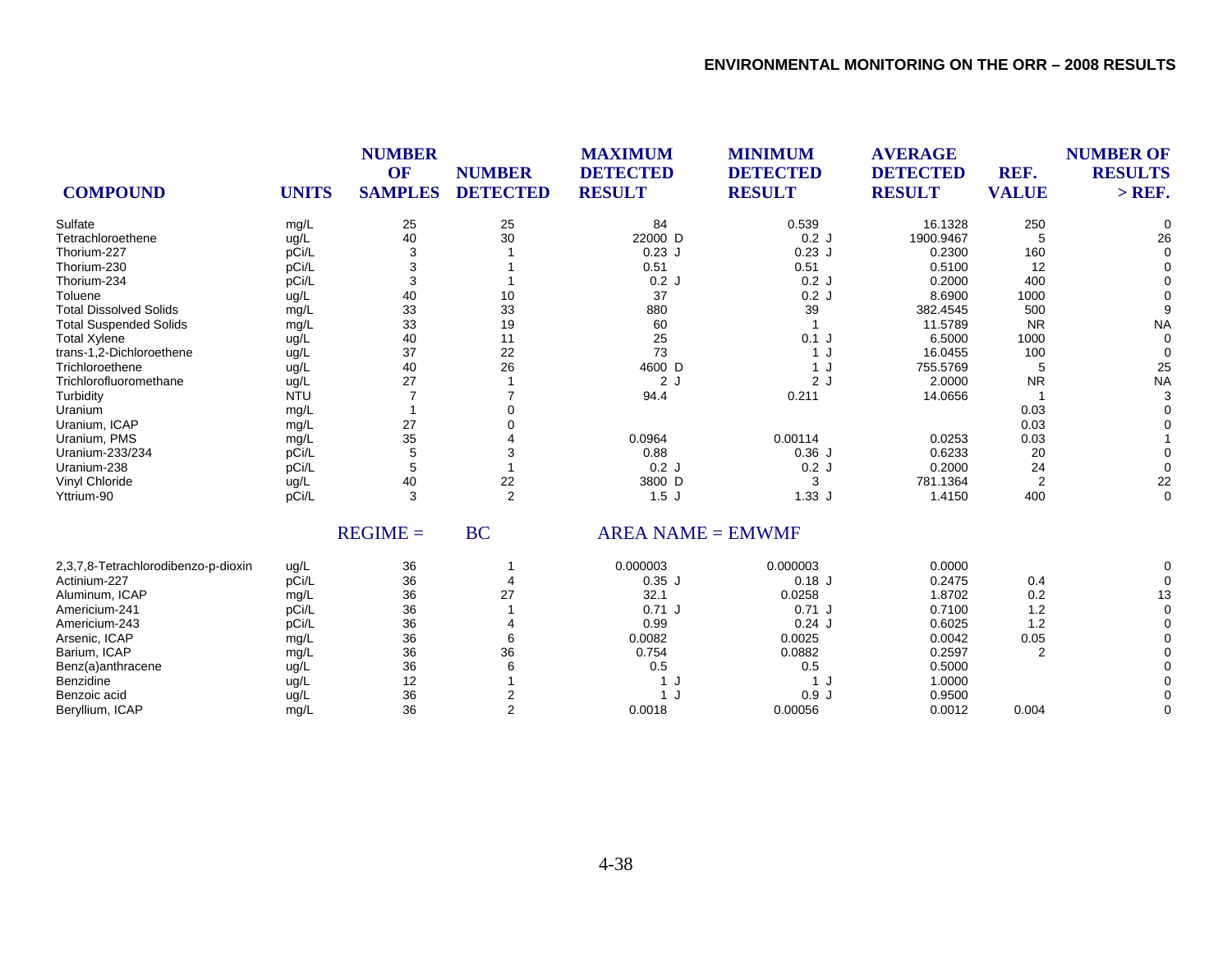| <b>COMPOUND</b>            | <b>UNITS</b> | <b>NUMBER</b><br><b>OF</b><br><b>SAMPLES</b> | <b>NUMBER</b><br><b>DETECTED</b> | <b>MAXIMUM</b><br><b>DETECTED</b><br><b>RESULT</b> | <b>MINIMUM</b><br><b>DETECTED</b><br><b>RESULT</b> | <b>AVERAGE</b><br><b>DETECTED</b><br><b>RESULT</b> | REF.<br><b>VALUE</b> | <b>NUMBER OF</b><br><b>RESULTS</b><br>$>$ REF. |
|----------------------------|--------------|----------------------------------------------|----------------------------------|----------------------------------------------------|----------------------------------------------------|----------------------------------------------------|----------------------|------------------------------------------------|
|                            |              |                                              |                                  |                                                    |                                                    |                                                    |                      |                                                |
| Bis(2-ethylhexyl)phthalate | ug/L         | 36                                           | $\overline{2}$                   | 2J                                                 | 1J                                                 | 1.5000                                             | <b>NR</b>            | <b>NA</b>                                      |
| Boron, ICAP                | mg/L         | 36                                           | 35                               | 0.205                                              | 0.0067                                             | 0.0394                                             | <b>NR</b>            | <b>NA</b>                                      |
| Calcium, ICAP              | mg/L         | 36                                           | 36                               | 66.9                                               | 2.96                                               | 43.7436                                            | <b>NR</b>            | <b>NA</b>                                      |
| Carbazole                  | ug/L         | 36                                           |                                  | 0.5                                                | 0.5                                                | 0.5000                                             | <b>NR</b>            | <b>NA</b>                                      |
| Chlorine-36                | pCi/L        | 36                                           |                                  | 9.94                                               | 9.94                                               | 9.9400                                             | 2000                 |                                                |
| Chromium, ICAP             | mg/L         | 36                                           | 6                                | 0.0738                                             | 0.0034                                             | 0.0197                                             | 0.1                  |                                                |
| Cobalt, ICAP               | mg/L         | 36                                           | 3                                | 0.0177                                             | 0.0029                                             | 0.0090                                             | <b>NR</b>            | <b>NA</b>                                      |
| Copper, ICAP               | mg/L         | 36                                           | 8                                | 0.0869                                             | 0.0045                                             | 0.0263                                             | 1.3                  |                                                |
| Curium-245                 | pCi/L        | 36                                           |                                  | 1.24                                               | 0.22J                                              | 0.5200                                             | 1.2                  |                                                |
| Curium-246                 | pCi/L        | 36                                           |                                  | 1.24                                               | 0.22J                                              | 0.5200                                             | 1.2                  |                                                |
| Curium-248                 | pCi/L        | 36                                           |                                  | 0.43J                                              | $0.43$ J                                           | 0.4300                                             | 0.32                 |                                                |
| Di-n-butyl phthalate       | ug/L         | 36                                           |                                  | 4 J                                                | 0.6J                                               | 1.6000                                             | <b>NR</b>            | <b>NA</b>                                      |
| lodine-129                 | pCi/L        | 36                                           |                                  | $2.35$ J                                           | $2.35$ J                                           | 2.3500                                             | 20                   |                                                |
| Iron, ICAP                 | mg/L         | 36                                           | 35                               | 27.6                                               | 0.018                                              | 1.3977                                             | 0.3                  | 14                                             |
| Lead, ICAP                 | mg/L         | 36                                           | 6                                | 0.0299                                             | 0.0016                                             | 0.0085                                             | 0.015                |                                                |
| Lithium, ICAP              | mg/L         | 36                                           | 33                               | 0.0762                                             | 0.0096                                             | 0.0262                                             | <b>NR</b>            | <b>NA</b>                                      |
| Magnesium, ICAP            | mg/L         | 36                                           | 36                               | 16.3                                               | 1.21                                               | 7.9881                                             | <b>NR</b>            | <b>NA</b>                                      |
| Manganese, ICAP            | mg/L         | 36                                           | 36                               | 0.785                                              | 0.0051                                             | 0.0878                                             | 0.05                 |                                                |
| Mercury, CVAA              | mg/L         | 36                                           |                                  | 0.0001                                             | 0.0001                                             | 0.0001                                             | 0.002                |                                                |
| Molybdenum, ICAP           | mg/L         | 36                                           |                                  | 0.0052                                             | 0.0052                                             | 0.0052                                             | <b>NR</b>            | <b>NA</b>                                      |
| Nickel, ICAP               | mg/L         | 36                                           | 5                                | 0.0674                                             | 0.0052                                             | 0.0233                                             | 0.1                  |                                                |
| Nickel-63                  | pCi/L        | 36                                           | 3                                | 141                                                | 38.3 J                                             | 72.5333                                            | 1200                 |                                                |
| Np-237                     | pCi/L        | 36                                           | $\overline{2}$                   | $0.31$ J                                           | $0.19$ J                                           | 0.2500                                             | 1.2                  |                                                |
| Phosphorus, ICAP           | mg/L         | 36                                           | 25                               | 1.06                                               | 0.0138                                             | 0.0931                                             | <b>NR</b>            | <b>NA</b>                                      |
| Plutonium-242              | pCi/L        | 36                                           | 3                                | $0.34$ J                                           | $0.24$ J                                           | 0.2967                                             | 1.2                  | $\Omega$                                       |
| Potassium, ICAP            | mg/L         | 36                                           | 36                               | 5.87                                               | 0.799                                              | 2.0047                                             | <b>NR</b>            | <b>NA</b>                                      |
| Potassium-40               | pCi/L        | 36                                           |                                  | 63.3 J                                             | 63.3 J                                             | 63.3000                                            | 280                  |                                                |
| Pu-239/240                 | pCi/L        | 36                                           |                                  | $0.15$ J                                           | $0.15$ J                                           | 0.1500                                             | 1.2                  |                                                |
| Radium-226                 | pCi/L        | 36                                           | 17                               | 2.23                                               | $0.1$ J                                            | 0.3700                                             |                      |                                                |
| Radium-228                 | pCi/L        | 36                                           | 3                                | $1.12$ J                                           | $0.91$ J                                           | 1.0033                                             | $\overline{4}$       |                                                |
| Silver, ICAP               | mg/L         | 36                                           | $\overline{2}$                   | 0.0054                                             | 0.0042                                             | 0.0048                                             | 0.1                  |                                                |
| Sodium, ICAP               | mg/L         | 36                                           | 36                               | 140                                                | 4.26                                               | 20.3644                                            | <b>NR</b>            | <b>NA</b>                                      |
| Strontium, ICAP            | mg/L         | 36                                           | 36                               | 1.3                                                | 0.043                                              | 0.4273                                             | <b>NR</b>            | <b>NA</b>                                      |
| Strontium-90               | pCi/L        | 36                                           | $\overline{2}$                   | $1.64$ J                                           | $1.56$ J                                           | 1.6000                                             | 8                    | 0                                              |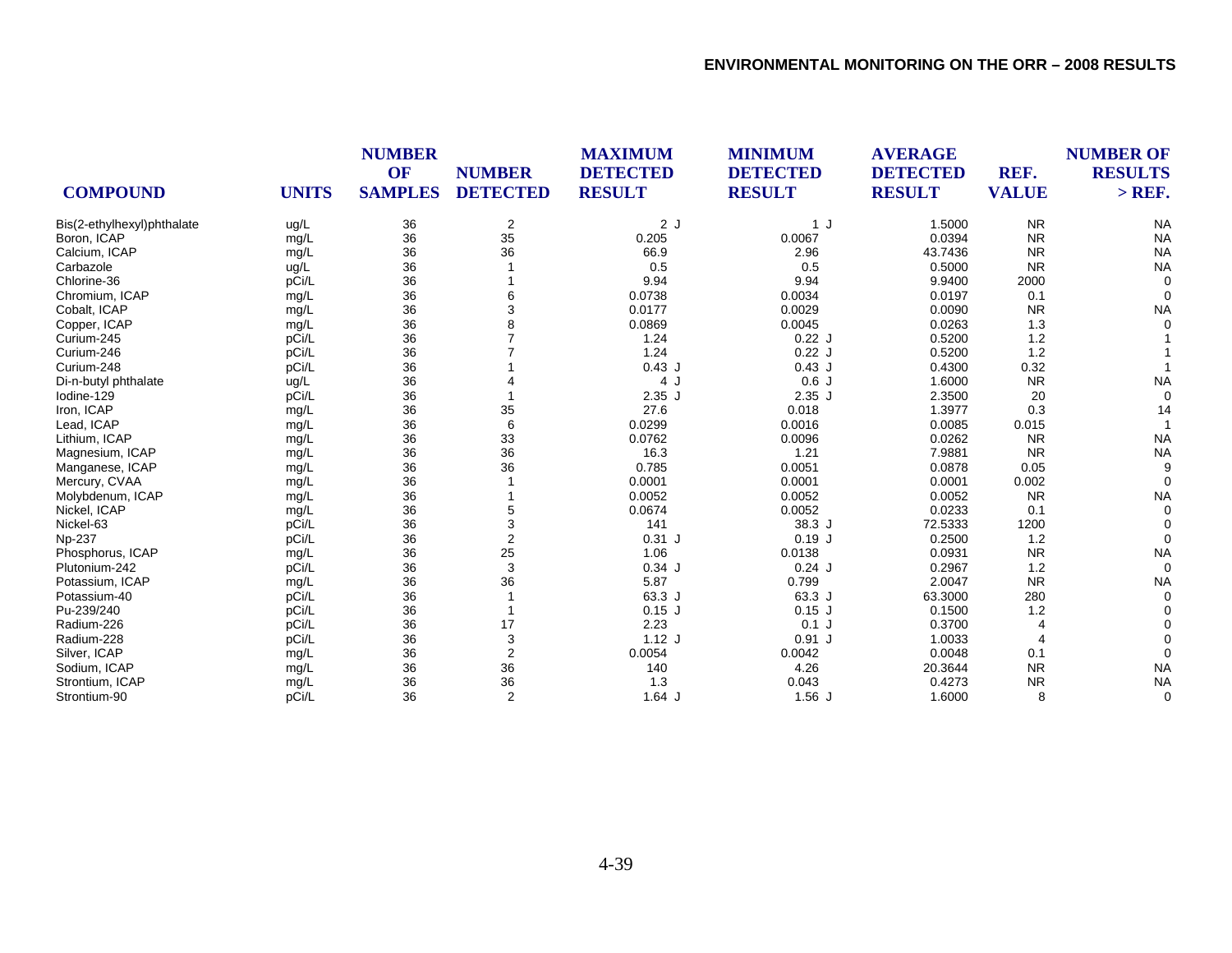|                             |              | <b>NUMBER</b>               |                                  | <b>MAXIMUM</b>                   | <b>MINIMUM</b>                           | <b>AVERAGE</b>                   |                      | <b>NUMBER OF</b>           |
|-----------------------------|--------------|-----------------------------|----------------------------------|----------------------------------|------------------------------------------|----------------------------------|----------------------|----------------------------|
| <b>COMPOUND</b>             | <b>UNITS</b> | <b>OF</b><br><b>SAMPLES</b> | <b>NUMBER</b><br><b>DETECTED</b> | <b>DETECTED</b><br><b>RESULT</b> | <b>DETECTED</b><br><b>RESULT</b>         | <b>DETECTED</b><br><b>RESULT</b> | REF.<br><b>VALUE</b> | <b>RESULTS</b><br>$>$ REF. |
|                             |              |                             |                                  |                                  |                                          |                                  |                      |                            |
| Technetium-99               | pCi/L        | 36                          | 2                                | $5.19$ J                         | $4.15$ J                                 | 4.6700                           | 4000                 |                            |
| Thorium-227                 | pCi/L        | 36                          |                                  | $0.35$ J                         | $0.18$ J                                 | 0.2475                           | 160                  |                            |
| Thorium-228                 | pCi/L        | 36                          |                                  | 0.79                             | 0.22J                                    | 0.4825                           | 16                   |                            |
| Thorium-229                 | pCi/L        | 36                          |                                  | 2.17                             | $0.07$ J                                 | 0.4444                           | 1.6                  |                            |
| Thorium-230                 | pCi/L        | 36                          | 11                               | 0.92                             | $0.18$ J                                 | 0.4109                           | 12                   |                            |
| Thorium-232                 | pCi/L        | 36                          | 3                                | 0.79                             | $0.15$ J                                 | 0.5167                           | $\overline{2}$       |                            |
| Thorium-234                 | pCi/L        | 36                          | 10                               | 5.65                             | 0.14J                                    | 0.8830                           | 400                  | $\Omega$                   |
| Tin, ICAP                   | mg/L         | 36                          |                                  | 0.0402                           | 0.0402                                   | 0.0402                           | <b>NR</b>            | <b>NA</b>                  |
| Titanium, ICAP              | mg/L         | 36                          | 13                               | 0.131                            | 0.0032                                   | 0.0264                           | <b>NR</b>            | <b>NA</b>                  |
| Toluene                     | ug/L         | 36                          | 4                                | 0.2J                             | $0.1$ J                                  | 0.1500                           | 1000                 | $\Omega$                   |
| Uranium-233/234             | pCi/L        | 37                          | 11                               | 1.46                             | 0.14J                                    | 0.5427                           | 20                   | $\Omega$                   |
| Uranium-235/236             | pCi/L        | 37                          |                                  | $0.35$ J                         | $0.35$ J                                 | 0.3500                           | 20                   | $\Omega$                   |
| Uranium-238                 | pCi/L        | 37                          | 10                               | 5.65                             | 0.14J                                    | 0.8830                           | 24                   | $\Omega$                   |
| Vanadium, ICAP              | mg/L         | 36                          | 5                                | 0.0316                           | 0.0056                                   | 0.0120                           | <b>NR</b>            | <b>NA</b>                  |
| Yttrium-90                  | pCi/L        | 36                          | $\overline{2}$                   | $1.64$ J                         | $1.56$ J                                 | 1.6000                           | 400                  | 0                          |
| Zinc, ICAP                  | mg/L         | 36                          | 8                                | 0.0854                           | 0.0052                                   | 0.0211                           | 5                    | 0                          |
|                             |              | $REGIME =$                  | <b>BC</b>                        |                                  | $AREA NAME = Exist Pathway - Traverse A$ |                                  |                      |                            |
| Barium, ICAP                | mg/L         |                             |                                  | 0.125                            | 0.0847                                   | 0.1040                           | 2                    | $\Omega$                   |
| Bicarbonate                 | mg/L         |                             |                                  | 228                              | 189                                      | 205.5000                         | <b>NR</b>            | <b>NA</b>                  |
| Boron, ICAP                 | mg/L         |                             |                                  | 0.0538                           | 0.0231                                   | 0.0336                           | <b>NR</b>            | <b>NA</b>                  |
| Calcium, ICAP               | mg/L         |                             |                                  | 71.1                             | 50.9                                     | 58.8250                          | <b>NR</b>            | <b>NA</b>                  |
| Chloride                    | mg/L         |                             |                                  | 18.7                             | 8.7                                      | 13.6250                          | 250                  | $\Omega$                   |
| Chromium, ICAP              | mg/L         |                             |                                  | 0.0275                           | 0.0275                                   | 0.0275                           | 0.1                  | $\Omega$                   |
| cis-1,2-Dichloroethene      | ug/L         |                             |                                  |                                  | 0.3J                                     | 0.6667                           | 70                   |                            |
| Flouride                    | mg/L         |                             |                                  | 0.68                             | 0.12                                     | 0.3233                           |                      | $\Omega$                   |
| <b>Gross Alpha Activity</b> | pCi/L        |                             |                                  | 10.6                             | 5.89                                     | 8.1825                           | 15                   | $\Omega$                   |

Gross Beta Activity pCi/L 4 21.7 16.3 18.5250 50 0 Iron, ICAP mg/L 4 3 0.66 0.0255 0.2712 0.3 1 Lithium, ICAP mg/L 4 2 0.0298 0.0284 0.0291 NR NA Magnesium, ICAP mg/L 4 4 22.7 13.7 18.0250 NR NA Manganese, ICAP mg/L 4 3 0.056 0.0154 0.0421 0.05 2 Mercury mg/L 4 4 0.000001 0 0.0000 0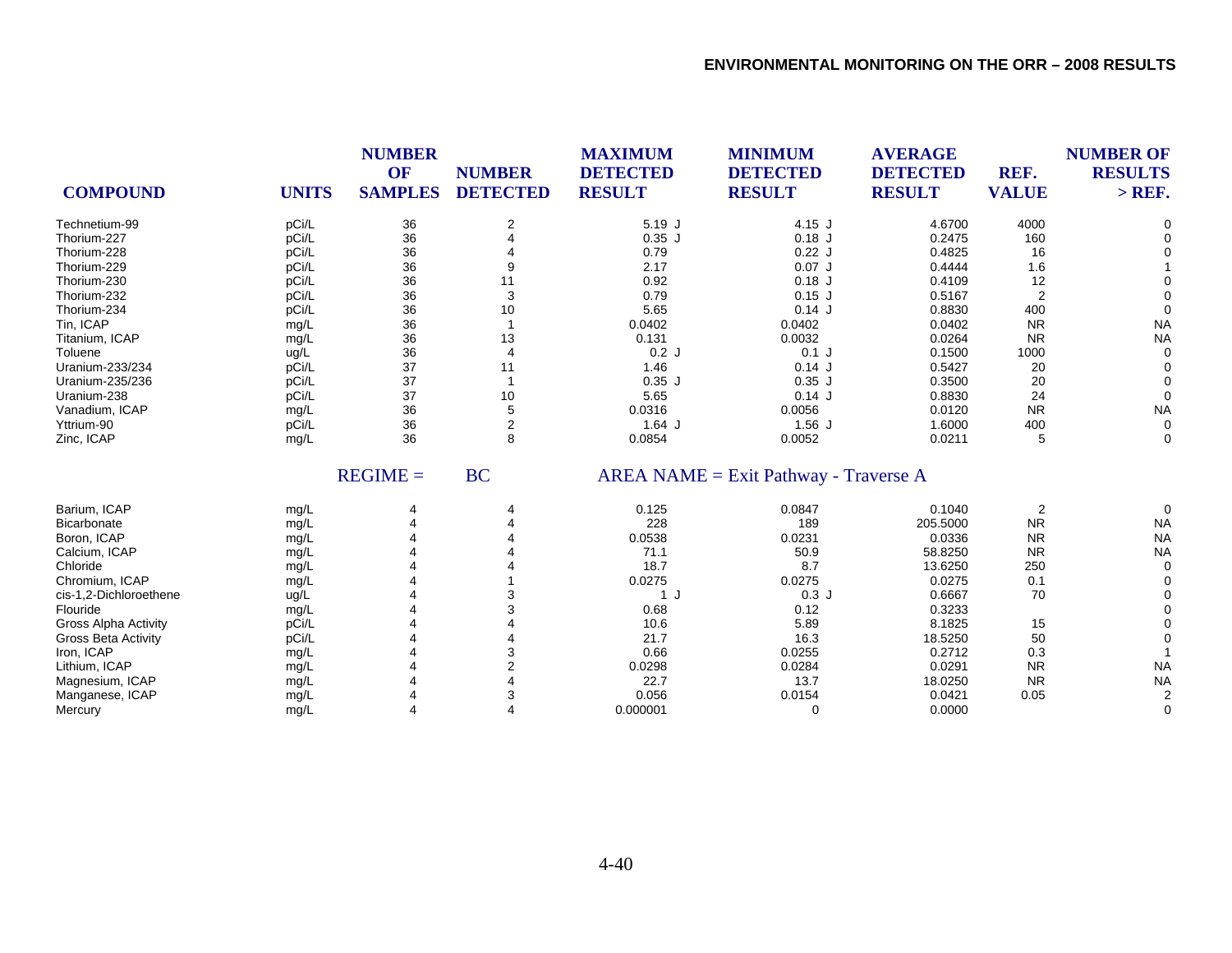| <b>COMPOUND</b>               | <b>UNITS</b> | <b>NUMBER</b><br>OF<br><b>SAMPLES</b> | <b>NUMBER</b><br><b>DETECTED</b> | <b>MAXIMUM</b><br><b>DETECTED</b><br><b>RESULT</b> | <b>MINIMUM</b><br><b>DETECTED</b><br><b>RESULT</b> | <b>AVERAGE</b><br><b>DETECTED</b><br><b>RESULT</b> | REF.<br><b>VALUE</b> | <b>NUMBER OF</b><br><b>RESULTS</b><br>$>$ REF. |
|-------------------------------|--------------|---------------------------------------|----------------------------------|----------------------------------------------------|----------------------------------------------------|----------------------------------------------------|----------------------|------------------------------------------------|
| Nickel, ICAP                  | mg/L         |                                       |                                  | 0.0248                                             | 0.0248                                             | 0.0248                                             | 0.1                  | $\Omega$                                       |
| Nitrate/Nitrite               | mg/L         |                                       |                                  | 4.2                                                | 1.4                                                | 2.8500                                             | 10                   |                                                |
| Potassium, ICAP               | mg/L         |                                       |                                  | 4.35                                               | 1.02                                               | 2.6075                                             | <b>NR</b>            | <b>NA</b>                                      |
| Sodium, ICAP                  | mg/L         |                                       |                                  | 8.07                                               | 4.08                                               | 5.4400                                             | <b>NR</b>            | <b>NA</b>                                      |
| Strontium, ICAP               | mg/L         |                                       |                                  | 0.179                                              | 0.111                                              | 0.1485                                             | <b>NR</b>            | <b>NA</b>                                      |
| Sulfate                       | mg/L         |                                       |                                  | 21.2                                               | 13.9                                               | 16.6750                                            | 250                  | $\Omega$                                       |
| Technetium-99                 | pCi/L        |                                       |                                  | 19.8                                               | 11.5                                               | 15.6500                                            | 4000                 |                                                |
| Tetrachloroethene             | ug/L         |                                       |                                  | $0.1$ J                                            | $0.1$ J                                            | 0.1000                                             | 5                    | 0                                              |
| <b>Total Dissolved Solids</b> | mg/L         |                                       |                                  | 290                                                | 252                                                | 274.0000                                           | 500                  | 0                                              |
| Trichloroethene               | ug/L         |                                       | 3                                | 0.6J                                               | 0.3J                                               | 0.4333                                             |                      | 0                                              |
| Uranium-233/234               | pCi/L        |                                       |                                  | 5.16                                               | 3.49                                               | 4.4475                                             | 20                   | 0                                              |
| Uranium-235/236               | pCi/L        |                                       | 2                                | 0.586                                              | 0.502                                              | 0.5440                                             | 20                   |                                                |
| Uranium-238                   | pCi/L        |                                       | 4                                | 9.09                                               | 5.36                                               | 7.1975                                             | 24                   | $\Omega$                                       |
|                               |              | $REGIME =$                            | <b>BC</b>                        |                                                    | $AREA NAME = Exist Pathway - Traverse B$           |                                                    |                      |                                                |
| 1,1,1-Trichloroethane         | ug/L         | 6                                     | 3                                | 1 J                                                | 0.7J                                               | 0.9000                                             | 200                  | 0                                              |
| 1.1-Dichloroethane            | ug/L         | 6                                     |                                  | 0.7J                                               | 0.5J                                               | 0.5750                                             | <b>NR</b>            | <b>NA</b>                                      |
| 1.1-Dichloroethene            | ug/L         | 6                                     |                                  | $\overline{4}$                                     | 1 J                                                | 3.0000                                             | $\overline{7}$       | $\Omega$                                       |
| 1,2-Dichloroethene            | ug/L         |                                       |                                  | 30                                                 | $\overline{7}$                                     | 14.6667                                            | <b>NR</b>            | <b>NA</b>                                      |
| Alkalinity                    | mg/L         | $\overline{2}$                        |                                  | 222                                                | 168                                                | 195.0000                                           | <b>NR</b>            | <b>NA</b>                                      |
| Barium, ICAP                  | mg/L         | 6                                     | 6                                | 0.162                                              | 0.0416                                             | 0.1091                                             | 2                    | $\Omega$                                       |
| Benzene                       | ug/L         | 6                                     | 3                                | 0.3J                                               | $0.1$ J                                            | 0.2000                                             |                      | 0                                              |
| Bicarbonate                   | mg/L         | 6                                     |                                  | 295                                                | 117                                                | 216.3333                                           | <b>NR</b>            | <b>NA</b>                                      |
| Boron, ICAP                   | mg/L         | 6                                     |                                  | 0.148                                              | 0.0521                                             | 0.0972                                             | <b>NR</b>            | <b>NA</b>                                      |
| Calcium, ICAP                 | mg/L         | 6                                     |                                  | 115                                                | 21.8                                               | 76.2667                                            | <b>NR</b>            | <b>NA</b>                                      |
| Carbon Tetrachloride          | ug/L         | 6                                     |                                  | 0.7J                                               | 0.7J                                               | 0.7000                                             | 5                    | 0                                              |
| Chloride                      | mg/L         | 6                                     |                                  | 82.6                                               | 10.8                                               | 35.7500                                            | 250                  | $\Omega$                                       |
| Chlorobenzene                 | ug/L         | 6                                     |                                  | $0.1$ J                                            | $0.1$ J                                            | 0.1000                                             | 100                  | 0                                              |
| Chloroform                    | ug/L         | 6                                     |                                  | 0.4J                                               | 0.3J                                               | 0.3333                                             | 100                  |                                                |
| cis-1,2-Dichloroethene        | ug/L         | 6                                     |                                  | 30                                                 | 2J                                                 | 14.6000                                            | 70                   |                                                |
| Copper, ICAP                  | mg/L         | 6                                     |                                  | 0.0106                                             | 0.0106                                             | 0.0106                                             | 1.3                  |                                                |
| Flouride                      | mg/L         | 6                                     |                                  | 0.42                                               | 0.159                                              | 0.2382                                             |                      |                                                |
| <b>Gross Alpha Activity</b>   | pCi/L        | 6                                     | 5                                | 22.1                                               | 4.91                                               | 14.2220                                            | 15                   |                                                |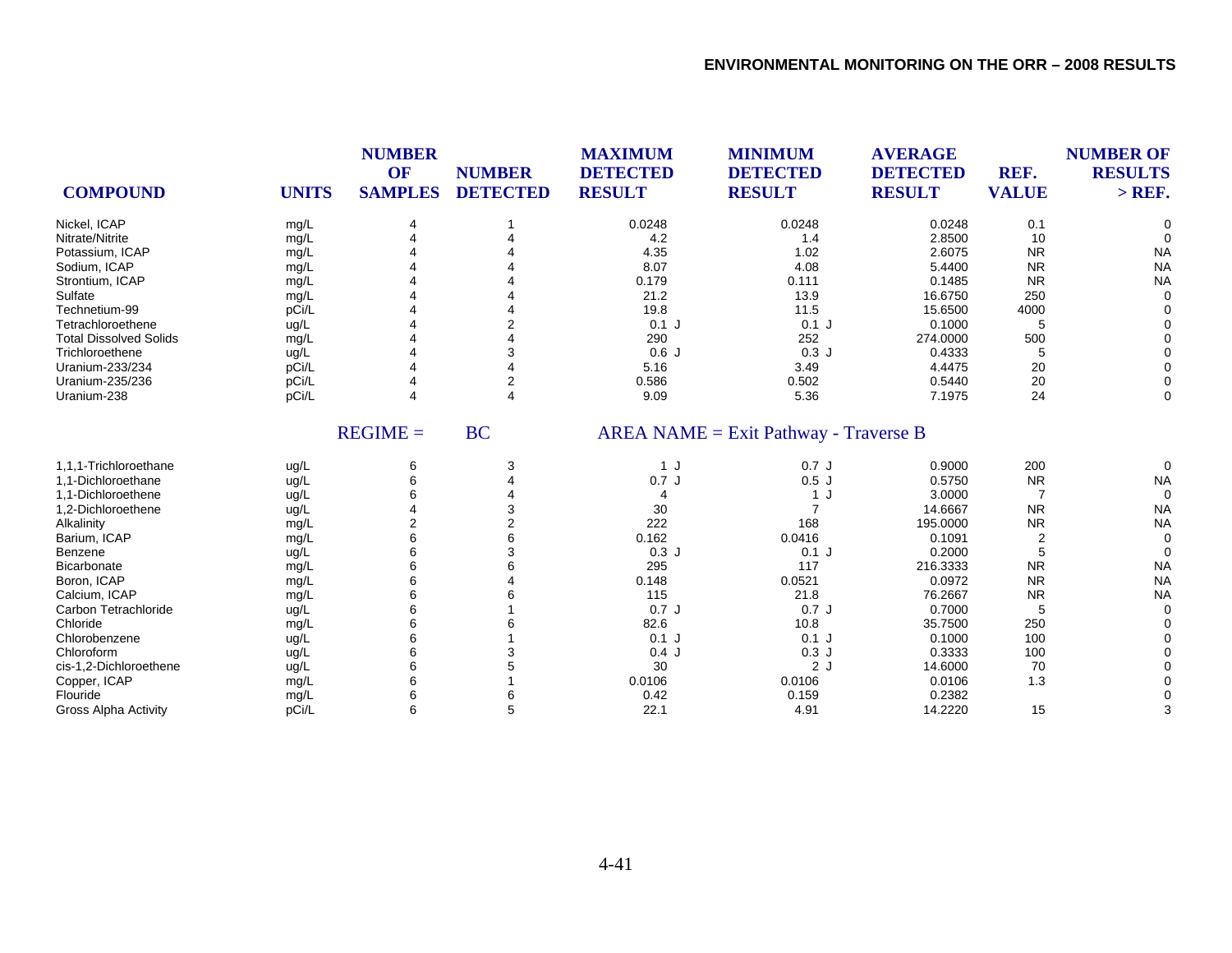| <b>COMPOUND</b>               | <b>UNITS</b> | <b>NUMBER</b><br><b>OF</b><br><b>SAMPLES</b> | <b>NUMBER</b><br><b>DETECTED</b> | <b>MAXIMUM</b><br><b>DETECTED</b><br><b>RESULT</b> | <b>MINIMUM</b><br><b>DETECTED</b><br><b>RESULT</b> | <b>AVERAGE</b><br><b>DETECTED</b><br><b>RESULT</b> | REF.<br><b>VALUE</b>  | <b>NUMBER OF</b><br><b>RESULTS</b><br>$>$ REF. |
|-------------------------------|--------------|----------------------------------------------|----------------------------------|----------------------------------------------------|----------------------------------------------------|----------------------------------------------------|-----------------------|------------------------------------------------|
| <b>Gross Beta Activity</b>    | pCi/L        | 6                                            | 6                                | 49.2                                               | 9.2                                                | 27.3667                                            | 50                    | O                                              |
| Iron, ICAP                    | mg/L         | 6                                            | 6                                | 1.03                                               | 0.102                                              | 0.5292                                             | 0.3                   |                                                |
| Lead, ICAP                    | mg/L         | 6                                            |                                  |                                                    |                                                    |                                                    | 0.015                 |                                                |
| Lead, PMS                     | mg/L         | $\overline{2}$                               |                                  | 0.00056                                            | 0.00056                                            | 0.0006                                             | 0.015                 |                                                |
| Lithium, ICAP                 | mg/L         | 6                                            | 5                                | 0.0419                                             | 0.0153                                             | 0.0240                                             | NR w                  | <b>NA</b>                                      |
| Magnesium, ICAP               | mg/L         | 6                                            | 6                                | 30.7                                               | 14.6                                               | 25.2333                                            | <b>NR</b>             | <b>NA</b>                                      |
| Manganese, ICAP               | mg/L         | 6                                            |                                  | 0.0743                                             | 0.0084                                             | 0.0269                                             | 0.05                  |                                                |
| Mercury                       | mg/L         | $\overline{2}$                               | $\overline{2}$                   | 0.000001                                           | 0.000001                                           | 0.0000                                             |                       | $\Omega$                                       |
| Mercury, CVAA                 | mg/L         | $\overline{2}$                               | $\Omega$                         |                                                    |                                                    |                                                    | 0.002                 |                                                |
| Nitrate as Nitrogen           | mg/L         | $\overline{2}$                               | $\overline{2}$                   | 17.6                                               | 7.5                                                | 12.5500                                            | 10                    |                                                |
| Nitrate/Nitrite               | mg/L         |                                              |                                  | 12.7                                               | 5.9                                                | 10.4250                                            | 10                    |                                                |
| Potassium, ICAP               | mg/L         | 6                                            | 5                                | 16.6                                               | 2.64                                               | 7.4240                                             | <b>NR</b>             | <b>NA</b>                                      |
| Sodium, ICAP                  | mg/L         |                                              | 6                                | 18.2                                               | $\overline{7}$                                     | 13.5333                                            | <b>NR</b>             | <b>NA</b>                                      |
| Strontium, ICAP               | mg/L         |                                              |                                  | 0.405                                              | 0.0913                                             | 0.2551                                             | <b>NR</b><br><b>W</b> | <b>NA</b>                                      |
| Sulfate                       | mg/L         |                                              |                                  | 47.2                                               | 9.8                                                | 26.1000                                            | 250                   | $\Omega$                                       |
| Technetium-99                 | pCi/L        |                                              |                                  | 57.1                                               | 36.9                                               | 47.4000                                            | 4000                  |                                                |
| Tetrachloroethene             | ug/L         | 6                                            |                                  | 0.7J                                               | $0.1$ J                                            | 0.4250                                             | 5                     |                                                |
| Toluene                       | ug/L         | 6                                            |                                  | 0.3J                                               | 0.3J                                               | 0.3000                                             | 1000                  |                                                |
| <b>Total Dissolved Solids</b> | mg/L         | 6                                            |                                  | 546                                                | 240                                                | 383.6667                                           | 500                   |                                                |
| <b>Total Suspended Solids</b> | mg/L         | 6                                            |                                  |                                                    | $\overline{\mathbf{1}}$                            | 1.0000                                             | <b>NR</b>             | <b>NA</b>                                      |
| <b>Total Xylene</b>           | ug/L         | 6                                            |                                  | 0.2J                                               | 0.2J                                               | 0.2000                                             | 1000                  | $\Omega$                                       |
| trans-1,2-Dichloroethene      | ug/L         |                                              |                                  | $0.1$ J                                            | $0.1$ J                                            | 0.1000                                             | 100                   |                                                |
| Trichloroethene               | ug/L         | 6                                            |                                  | 26                                                 | 3J                                                 | 15.5000                                            |                       |                                                |
| Turbidity                     | <b>NTU</b>   | $\overline{2}$                               |                                  | 4.08                                               | 0.735                                              | 2.4075                                             |                       |                                                |
| Uranium, ICAP                 | mg/L         | 2                                            |                                  |                                                    |                                                    |                                                    | 0.03                  |                                                |
| Uranium, PMS                  | mg/L         |                                              |                                  | 0.064                                              | 0.0042                                             | 0.0312                                             | 0.03                  |                                                |
| Uranium-233/234               | pCi/L        |                                              |                                  | 12.4                                               | 1.76                                               | 7.3075                                             | 20                    |                                                |
| Uranium-235/236               | pCi/L        |                                              | 2                                | 2.14                                               | 1.72                                               | 1.9300                                             | 20                    | $\Omega$                                       |
| Uranium-238                   | pCi/L        |                                              | $\overline{\mathbf{A}}$          | 23.7                                               | 1.17                                               | 12.7950                                            | 24                    | $\Omega$                                       |
|                               |              | $REGIME =$                                   | <b>BC</b>                        |                                                    | $AREA NAME = Exist Pathway - Traverse C$           |                                                    |                       |                                                |
| 1,2-Dichloroethene            | ug/L         | 9                                            | 7                                | 16                                                 | 1 J                                                | 3.5714                                             | <b>NR</b>             | <b>NA</b>                                      |
| Alkalinity                    | mg/L         | 8                                            | 8                                | 337                                                | 195                                                | 271.1250                                           | <b>NR</b>             | <b>NA</b>                                      |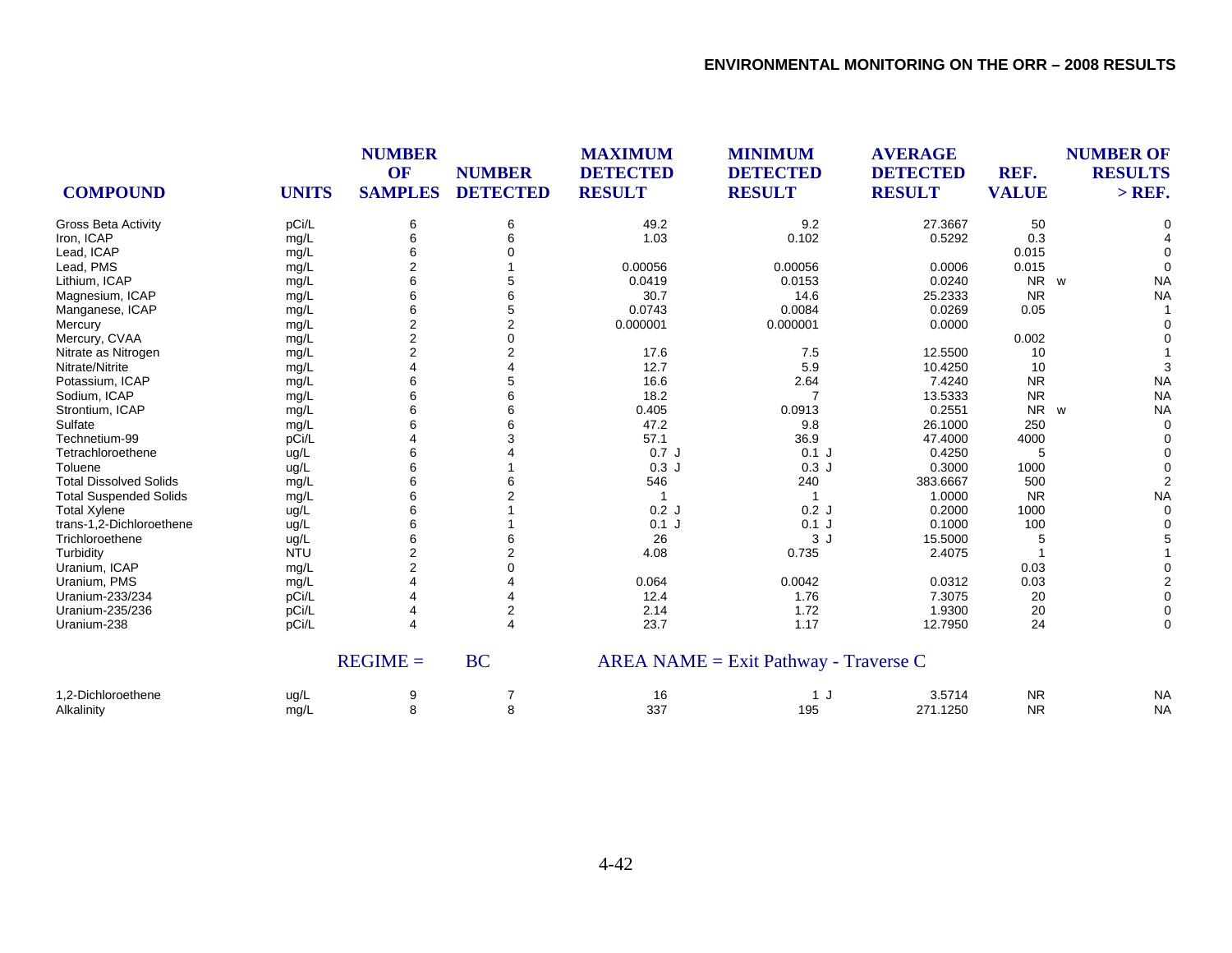| <b>COMPOUND</b>               | <b>UNITS</b> | <b>NUMBER</b><br>OF<br><b>SAMPLES</b> | <b>NUMBER</b><br><b>DETECTED</b> | <b>MAXIMUM</b><br><b>DETECTED</b><br><b>RESULT</b> | <b>MINIMUM</b><br><b>DETECTED</b><br><b>RESULT</b> | <b>AVERAGE</b><br><b>DETECTED</b><br><b>RESULT</b> | REF.<br><b>VALUE</b>  | <b>NUMBER OF</b><br><b>RESULTS</b><br>$>$ REF. |
|-------------------------------|--------------|---------------------------------------|----------------------------------|----------------------------------------------------|----------------------------------------------------|----------------------------------------------------|-----------------------|------------------------------------------------|
|                               |              |                                       |                                  |                                                    |                                                    |                                                    |                       |                                                |
| Aluminum, ICAP                | mg/L         | 8                                     |                                  | 0.244                                              | 0.244                                              | 0.2440                                             | $0.2\,$               |                                                |
| Barium, ICAP                  | mg/L         | 8                                     | 8                                | 0.204                                              | 0.0401                                             | 0.1091                                             | 2                     |                                                |
| <b>Bicarbonate</b>            | mg/L         | 8                                     |                                  | 337                                                | 195                                                | 271.1250                                           | <b>NR</b>             | <b>NA</b>                                      |
| Calcium, ICAP                 | mg/L         | 8                                     |                                  | 144                                                | 30.9                                               | 87.0000                                            | <b>NR</b><br>k        | <b>NA</b>                                      |
| Carbon Tetrachloride          | ug/L         | 9                                     | 3                                | $\mathbf{1}$                                       | 1 J                                                | 1.0000                                             | 5                     |                                                |
| Chloride                      | mg/L         | 8                                     |                                  | 67.1                                               | 6.03                                               | 23.4775                                            | 250                   |                                                |
| Chromium, ICAP                | mg/L         | 8                                     |                                  |                                                    |                                                    |                                                    | 0.1                   |                                                |
| Chromium, PMS                 | mg/L         | 8                                     |                                  | 0.0116                                             | 0.0116                                             | 0.0116                                             | 0.1                   |                                                |
| cis-1,2-Dichloroethene        | ug/L         | 9                                     |                                  | 16                                                 | 1J                                                 | 3.5714                                             | 70                    |                                                |
| Flouride                      | mg/L         | 8                                     |                                  | 0.239                                              | 0.127                                              | 0.1813                                             |                       |                                                |
| <b>Gross Alpha Activity</b>   | pCi/L        | 8                                     |                                  | 7.1                                                | 6.7                                                | 6.9000                                             | 15                    |                                                |
| <b>Gross Beta Activity</b>    | pCi/L        | 8                                     |                                  | 42                                                 | 8.6                                                | 19.5200                                            | 50                    |                                                |
| Iron, ICAP                    | mg/L         | 8                                     |                                  | 28.8                                               | 0.302                                              | 6.0989                                             | 0.3                   |                                                |
| Lead, ICAP                    | mg/L         | 8                                     |                                  |                                                    |                                                    |                                                    | 0.015                 |                                                |
| Lead, PMS                     | mg/L         | 8                                     | 3                                | 0.0154                                             | 0.000885                                           | 0.0057                                             | 0.015                 |                                                |
| Lithium, ICAP                 | mg/L         | 8                                     |                                  | 0.0203                                             | 0.0156                                             | 0.0177                                             | <b>NR</b><br><b>W</b> | <b>NA</b>                                      |
| Magnesium, ICAP               | mg/L         | 8                                     |                                  | 38                                                 | 22.7                                               | 31.1125                                            | N <sub>R</sub><br>k   | <b>NA</b>                                      |
| Manganese, ICAP               | mg/L         | 8                                     |                                  | 0.857                                              | 0.00664                                            | 0.1659                                             | 0.05                  |                                                |
| Nickel, ICAP                  | mg/L         | 8                                     |                                  |                                                    |                                                    |                                                    | 0.1                   |                                                |
| Nickel, PMS                   | mg/L         | 8                                     |                                  | 0.0051                                             | 0.0051                                             | 0.0051                                             | 0.1                   |                                                |
| Nitrate                       | mg/L         |                                       |                                  | 4.99                                               | 4.99                                               | 4.9900                                             |                       |                                                |
| Nitrate as Nitrogen           | mg/L         | 8                                     |                                  | 16.2                                               | 0.5                                                | 6.3388                                             | 10                    |                                                |
| Potassium, ICAP               | mg/L         | 8                                     |                                  | 5.9                                                | 2.44                                               | 3.6000                                             | <b>NR</b>             | <b>NA</b>                                      |
| Sodium, ICAP                  | mg/L         | 8                                     |                                  | 30                                                 | 2.23                                               | 9.9738                                             | <b>NR</b>             | <b>NA</b>                                      |
| Strontium, ICAP               | mg/L         | 8                                     |                                  | 1.16                                               | 0.0247                                             | 0.2386                                             | <b>NR</b><br>W        | <b>NA</b>                                      |
| Sulfate                       | mg/L         | 8                                     |                                  | 37.4                                               | 3.94                                               | 18.8438                                            | 250                   |                                                |
| Tetrachloroethene             | ug/L         | 9                                     | $\overline{2}$                   | 4 J                                                | 2J                                                 | 3.0000                                             | 5                     |                                                |
| <b>Total Dissolved Solids</b> | mg/L         | 8                                     |                                  | 524                                                | 209                                                | 356.1250                                           | 500                   |                                                |
| <b>Total Suspended Solids</b> | mg/L         | 8                                     |                                  | 20                                                 |                                                    | 8.6000                                             | <b>NR</b>             | <b>NA</b>                                      |
| Trichloroethene               | ug/L         | 9                                     |                                  | 64                                                 |                                                    | 36.1111                                            | 5                     |                                                |
| Turbidity                     | <b>NTU</b>   |                                       |                                  | 8.74                                               | 0.288                                              | 3.5295                                             |                       |                                                |
| Uranium, ICAP                 | mg/L         | 8                                     |                                  |                                                    |                                                    |                                                    | 0.03                  |                                                |
| Uranium, PMS                  | mg/L         | 8                                     |                                  | 0.0126                                             | 0.000665                                           | 0.0042                                             | 0.03                  |                                                |
| Zinc, ICAP                    | mg/L         | 8                                     | $\overline{2}$                   | 0.231                                              | 0.183                                              | 0.2070                                             | 5                     | $\Omega$                                       |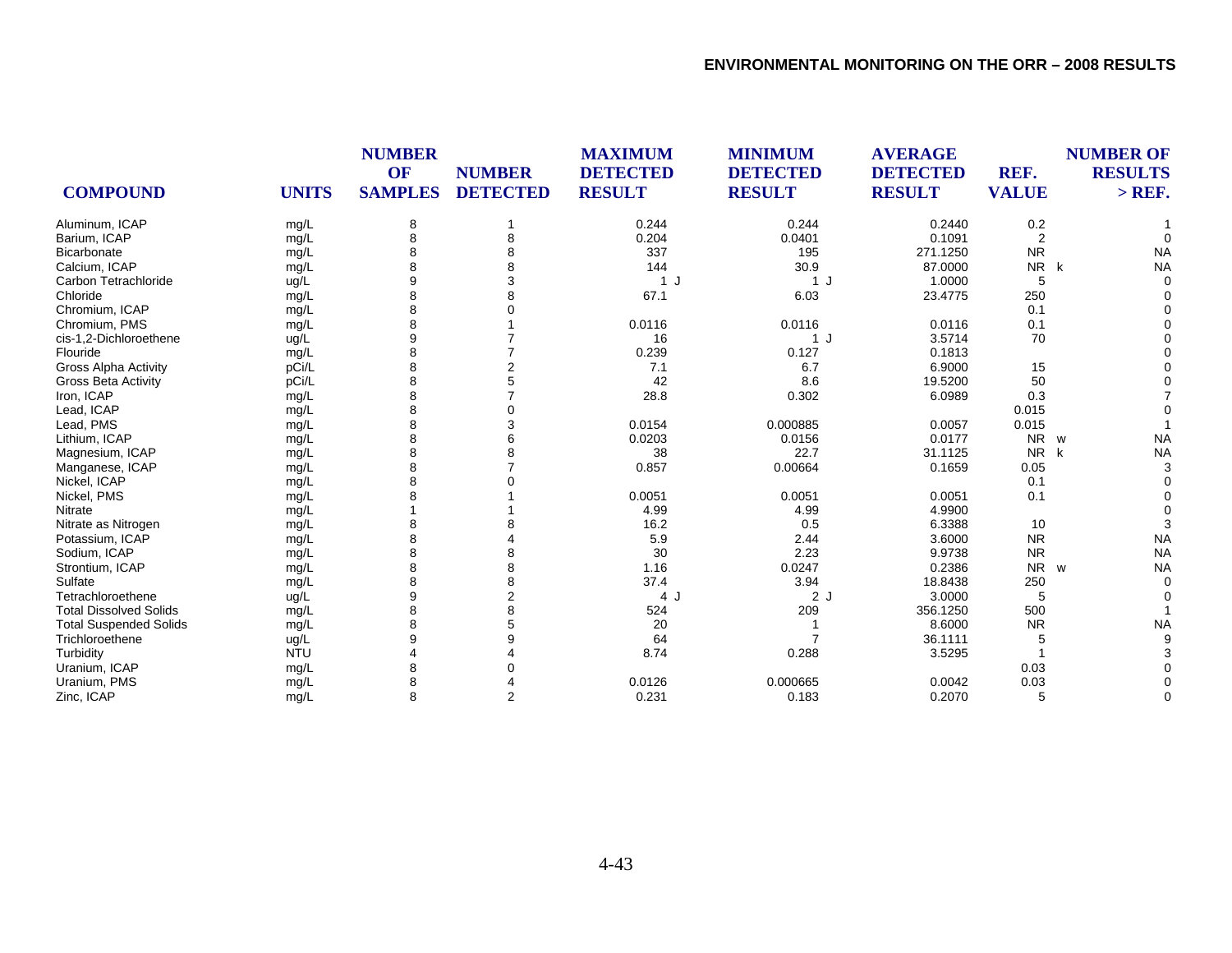| <b>COMPOUND</b>             | <b>UNITS</b> | <b>NUMBER</b><br>OF<br><b>SAMPLES</b> | <b>NUMBER</b><br><b>DETECTED</b> | <b>MAXIMUM</b><br><b>DETECTED</b><br><b>RESULT</b> | <b>MINIMUM</b><br><b>DETECTED</b><br><b>RESULT</b> | <b>AVERAGE</b><br><b>DETECTED</b><br><b>RESULT</b> | REF.<br><b>VALUE</b> | <b>NUMBER OF</b><br><b>RESULTS</b><br>$>$ REF. |
|-----------------------------|--------------|---------------------------------------|----------------------------------|----------------------------------------------------|----------------------------------------------------|----------------------------------------------------|----------------------|------------------------------------------------|
|                             |              | $REGIME =$                            | <b>BC</b>                        |                                                    | $AREA NAME = Exist Pathway - Traverse W$           |                                                    |                      |                                                |
| Barium, ICAP                | mg/L         | 6                                     | 6                                | 0.0902                                             | 0.0052                                             | 0.0435                                             | $\overline{2}$       | $\Omega$                                       |
| Boron, ICAP                 | mg/L         | 6                                     | 6                                | 0.0714                                             | 0.0342                                             | 0.0531                                             | <b>NR</b>            | <b>NA</b>                                      |
| Calcium, ICAP               | mg/L         | 6                                     |                                  | 58.1                                               | 5.41                                               | 37.7300                                            | <b>NR</b>            | <b>NA</b>                                      |
| Carbon Disulfide            | ug/L         | 6                                     |                                  | 1J                                                 | 1 J                                                | 1.0000                                             | <b>NR</b>            | <b>NA</b>                                      |
| Copper, ICAP                | mg/L         | 6                                     |                                  | 0.0181                                             | 0.0181                                             | 0.0181                                             | 1.3                  | $\Omega$                                       |
| Gross Alpha Activity        | pCi/L        | 6                                     |                                  | 3.08                                               | 3.08                                               | 3.0800                                             | 15                   |                                                |
| <b>Gross Beta Activity</b>  | pCi/L        | 6                                     | 3                                | 4.13                                               | 3                                                  | 3.6800                                             | 50                   | $\Omega$                                       |
| Iron, ICAP                  | mg/L         | 6                                     |                                  | 1.88                                               | 0.153                                              | 0.8382                                             | 0.3                  | 5                                              |
| Lithium, ICAP               | mg/L         | 6                                     |                                  | 0.0183                                             | 0.0105                                             | 0.0148                                             | <b>NR</b>            | <b>NA</b>                                      |
| Magnesium, ICAP             | mg/L         | 6                                     | 6                                | 32.4                                               | 23                                                 | 27.1833                                            | <b>NR</b>            | <b>NA</b>                                      |
| Manganese, ICAP             | mg/L         | 6                                     | 6                                | 0.162                                              | 0.0259                                             | 0.0828                                             | 0.05                 |                                                |
| Nitrate/Nitrite             | mg/L         | 6                                     | 2                                | 0.22                                               | 0.19                                               | 0.2050                                             | 10                   | $\Omega$                                       |
| Potassium, ICAP             | mg/L         | 6                                     | 6                                | 3.7 E                                              | 1.38 E                                             | 2.3967                                             | <b>NR</b>            | <b>NA</b>                                      |
| Sodium, ICAP                | mg/L         | 6                                     | 6                                | 14.8                                               | 5.85                                               | 9.5683                                             | <b>NR</b>            | <b>NA</b>                                      |
| Strontium, ICAP             | mg/L         | 6                                     | 6                                | 1.2                                                | 0.055                                              | 0.4391                                             | <b>NR</b>            | <b>NA</b>                                      |
| Trichloroethene             | ug/L         | 6                                     |                                  | 0.2J                                               | 0.2J                                               | 0.2000                                             | 5                    | 0                                              |
| Uranium-233/234             | pCi/L        | 6                                     | 5                                | 1.1                                                | 0.405                                              | 0.7532                                             | 20                   |                                                |
| Uranium-238                 | pCi/L        | 6                                     | 2                                | 0.731                                              | 0.702                                              | 0.7165                                             | 24                   | $\Omega$                                       |
| Zinc, ICAP                  | mg/L         | 6                                     |                                  | 0.0168                                             | 0.0168                                             | 0.0168                                             | 5                    | $\Omega$                                       |
|                             |              | $REGIME =$                            | <b>BC</b>                        |                                                    | $AREA NAME = Exist Pathway Spring/Surface Water$   |                                                    |                      |                                                |
| Alkalinity                  | mg/L         | 2                                     | 2                                | 172                                                | 143                                                | 157.5000                                           | <b>NR</b>            | <b>NA</b>                                      |
| Aluminum, ICAP              | mg/L         | $\overline{4}$                        | 3                                | 0.272                                              | 0.112                                              | 0.1963                                             | 0.2                  | 2                                              |
| Barium, ICAP                | mg/L         | 4                                     |                                  | 0.0986                                             | 0.0538                                             | 0.0755                                             | $\overline{2}$       | $\Omega$                                       |
| Bicarbonate                 | mg/L         | 2                                     | 2                                | 172                                                | 143                                                | 157.5000                                           | <b>NR</b>            | <b>NA</b>                                      |
| Boron, ICAP                 | mg/L         |                                       | 2                                | 0.0359                                             | 0.0329                                             | 0.0344                                             | <b>NR</b>            | <b>NA</b>                                      |
| Calcium, ICAP               | mg/L         |                                       | 4                                | 84.2                                               | 47                                                 | 61.4750                                            | <b>NR</b>            | <b>NA</b>                                      |
| Chloride                    | mg/L         | 2                                     | 2                                | 19.1                                               | 6.92                                               | 13.0100                                            | 250                  |                                                |
| Flouride                    | mg/L         | $\overline{2}$                        | 2                                | 0.301                                              | 0.112                                              | 0.2065                                             |                      | $\Omega$                                       |
| <b>Gross Alpha Activity</b> | pCi/L        | $\overline{4}$                        | 4                                | 69                                                 | 3.04                                               | 23.2675                                            | 15                   | $\overline{2}$                                 |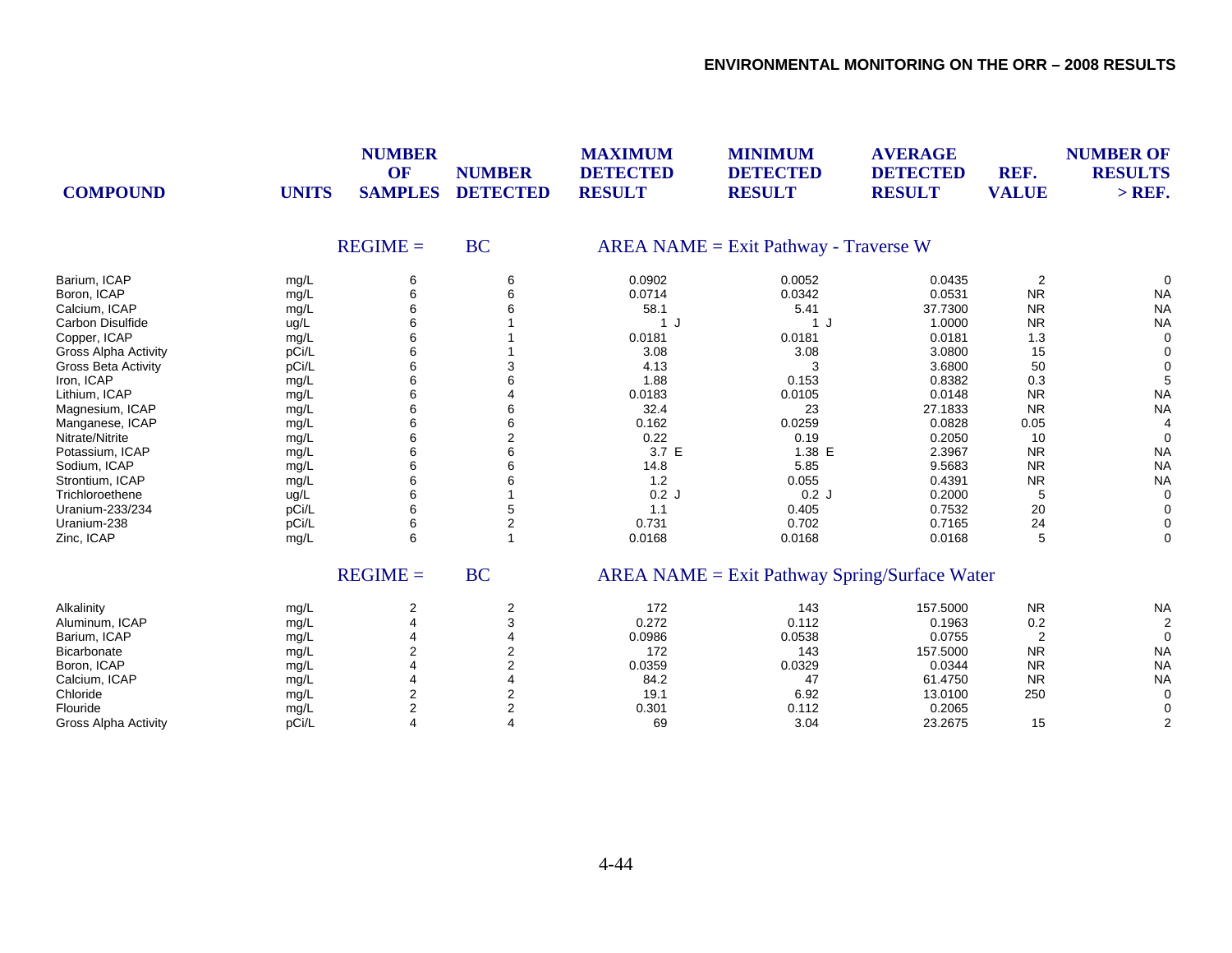| <b>COMPOUND</b>               | <b>UNITS</b> | <b>NUMBER</b><br><b>OF</b><br><b>SAMPLES</b> | <b>NUMBER</b><br><b>DETECTED</b> | <b>MAXIMUM</b><br><b>DETECTED</b><br><b>RESULT</b> | <b>MINIMUM</b><br><b>DETECTED</b><br><b>RESULT</b> | <b>AVERAGE</b><br><b>DETECTED</b><br><b>RESULT</b> | REF.<br><b>VALUE</b> | <b>NUMBER OF</b><br><b>RESULTS</b><br>$>$ REF. |
|-------------------------------|--------------|----------------------------------------------|----------------------------------|----------------------------------------------------|----------------------------------------------------|----------------------------------------------------|----------------------|------------------------------------------------|
| <b>Gross Beta Activity</b>    | pCi/L        |                                              | 4                                | 45                                                 | 5.83                                               | 17.7450                                            | 50                   |                                                |
| Iron, ICAP                    | mg/L         |                                              |                                  | 0.375                                              | 0.0929                                             | 0.2525                                             | 0.3                  |                                                |
| Lead, ICAP                    | mg/L         |                                              |                                  |                                                    |                                                    |                                                    | 0.015                |                                                |
| Lead, PMS                     | mg/L         | 2                                            | 2                                | 0.0228                                             | 0.000905                                           | 0.0119                                             | 0.015                |                                                |
| Magnesium, ICAP               | mg/L         |                                              |                                  | 17.8                                               | 11.9                                               | 15.2250                                            | <b>NR</b>            | <b>NA</b>                                      |
| Manganese, ICAP               | mg/L         |                                              |                                  | 0.171                                              | 0.00582                                            | 0.0593                                             | 0.05                 |                                                |
| Nitrate as Nitrogen           | mg/L         | $\overline{2}$                               |                                  | 13                                                 | 2.19                                               | 7.5950                                             | 10                   |                                                |
| Nitrate/Nitrite               | mg/L         |                                              |                                  | 1.2                                                | 1.2                                                | 1.2000                                             | 10                   |                                                |
| Potassium, ICAP               | mg/L         |                                              |                                  | 2.33                                               | 0.947 E                                            | 1.4757                                             | <b>NR</b>            | <b>NA</b>                                      |
| Sodium, ICAP                  | mg/L         |                                              |                                  | 11.6                                               | 4.44                                               | 6.4300                                             | <b>NR</b>            | <b>NA</b>                                      |
| Strontium, ICAP               | mg/L         |                                              |                                  | 0.198                                              | 0.0786                                             | 0.1156                                             | <b>NR</b>            | <b>NA</b><br>W                                 |
| Sulfate                       | mg/L         | 2                                            |                                  | 39.7                                               | 18.6                                               | 29.1500                                            | 250                  | $\Omega$                                       |
| Technetium-99                 | pCi/L        | $\overline{c}$                               |                                  | 9.85                                               | 9.85                                               | 9.8500                                             | 4000                 |                                                |
| <b>Total Dissolved Solids</b> | mg/L         | $\overline{2}$                               |                                  | 324                                                | 184                                                | 254.0000                                           | 500                  | $\Omega$                                       |
| <b>Total Suspended Solids</b> | mg/L         | $\overline{2}$                               |                                  | 11                                                 | 11                                                 | 11.0000                                            | <b>NR</b>            | <b>NA</b>                                      |
| Trichloroethene               | ug/L         |                                              |                                  | 3J                                                 | 3J                                                 | 3.0000                                             |                      | $\Omega$                                       |
| Turbidity                     | <b>NTU</b>   | $\overline{2}$                               |                                  | 12.3                                               | 4.22                                               | 8.2600                                             |                      |                                                |
| Uranium, ICAP                 | mg/L         | $\overline{2}$                               |                                  |                                                    |                                                    |                                                    | 0.03                 |                                                |
| Uranium, PMS                  | mg/L         |                                              |                                  | 0.0954                                             | 0.0091                                             | 0.0343                                             | 0.03                 |                                                |
| Uranium-233/234               | pCi/L        | 6                                            | 6                                | 8.43                                               | 2.23                                               | 6.0700                                             | 20                   |                                                |
| Uranium-235/236               | pCi/L        | 6                                            | 3                                | 0.486                                              | 0.361                                              | 0.4230                                             | 20                   |                                                |
| Uranium-238                   | pCi/L        | 6                                            | 6                                | 15.9                                               | 2.85                                               | 9.9100                                             | 24                   | $\Omega$                                       |
|                               |              | $REGIME =$                                   | <b>BC</b>                        |                                                    | $AREA NAME = Industrial Landfill$ I                |                                                    |                      |                                                |
| 1.1-Dichloroethane            | ug/L         |                                              |                                  | 4 J                                                | 4 J                                                | 4.0000                                             | <b>NR</b>            | <b>NA</b>                                      |
| 1.1-Dichloroethene            | ug/L         |                                              |                                  | 10                                                 | 10                                                 | 10.0000                                            | $\overline{7}$       |                                                |
| 1,2-Dichloroethene            | ug/L         |                                              |                                  | 28                                                 | 28                                                 | 28.0000                                            | <b>NR</b>            | <b>NA</b>                                      |
| Alkalinity                    | mg/L         |                                              |                                  | 431                                                | 180                                                | 250.0000                                           | <b>NR</b>            | <b>NA</b>                                      |
| Barium, ICAP                  | mg/L         |                                              |                                  | 0.374                                              | 0.0768                                             | 0.1576                                             | $\overline{2}$       | $\Omega$                                       |
| Bicarbonate                   | mg/L         |                                              |                                  | 431                                                | 180                                                | 250.0000                                           | <b>NR</b>            | <b>NA</b>                                      |
| Boron, ICAP                   | mg/L         |                                              |                                  | 0.224                                              | 0.224                                              | 0.2240                                             | <b>NR</b>            | <b>NA</b><br>W                                 |
| Calcium, ICAP                 | mg/L         |                                              |                                  | 149                                                | 46                                                 | 85.1750                                            | <b>NR</b>            | <b>NA</b>                                      |
| Chloride                      | mq/L         |                                              |                                  | 88.7                                               | 4.41                                               | 33.3000                                            | 250                  | $\Omega$                                       |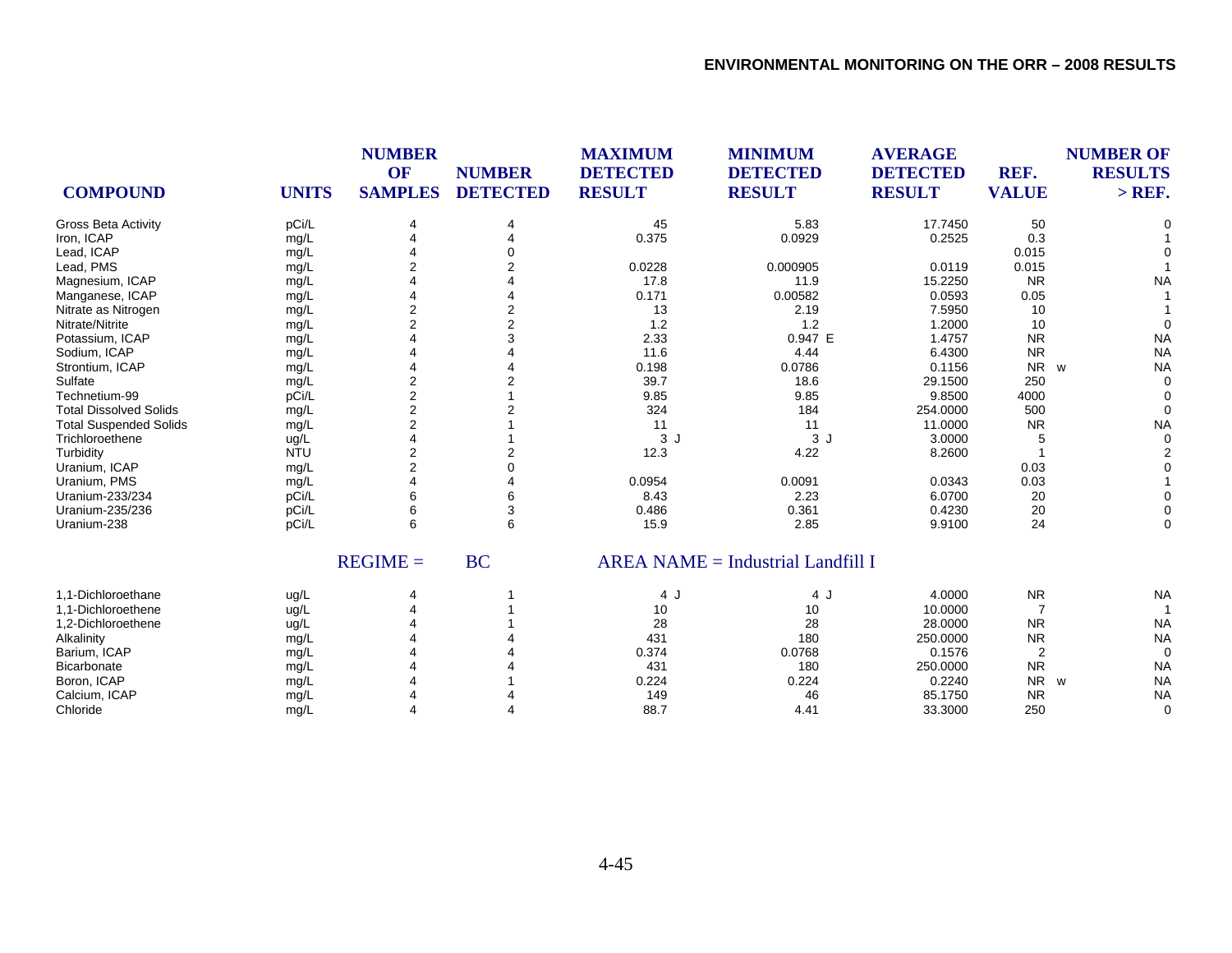| <b>COMPOUND</b>               | <b>UNITS</b> | <b>NUMBER</b><br>OF<br><b>SAMPLES</b> | <b>NUMBER</b><br><b>DETECTED</b> | <b>MAXIMUM</b><br><b>DETECTED</b><br><b>RESULT</b> | <b>MINIMUM</b><br><b>DETECTED</b><br><b>RESULT</b> | <b>AVERAGE</b><br><b>DETECTED</b><br><b>RESULT</b> | REF.<br><b>VALUE</b> | <b>NUMBER OF</b><br><b>RESULTS</b><br>$>$ REF. |
|-------------------------------|--------------|---------------------------------------|----------------------------------|----------------------------------------------------|----------------------------------------------------|----------------------------------------------------|----------------------|------------------------------------------------|
| cis-1,2-Dichloroethene        | ug/L         | 4                                     |                                  | 28                                                 | 28                                                 | 28.0000                                            | 70                   |                                                |
| Flouride                      | mg/L         |                                       |                                  | 0.428                                              | 0.148                                              | 0.2453                                             |                      |                                                |
| <b>Gross Alpha Activity</b>   | pCi/L        |                                       |                                  | 8.6                                                | 8.6                                                | 8.6000                                             | 15                   |                                                |
| <b>Gross Beta Activity</b>    | pCi/L        |                                       |                                  | 18                                                 | 6.7                                                | 12.3500                                            | 50                   |                                                |
| Iron, ICAP                    | mg/L         |                                       |                                  | 24.8                                               | 0.199                                              | 7.8898                                             | 0.3                  |                                                |
| Lead, ICAP                    | mg/L         |                                       |                                  |                                                    |                                                    |                                                    | 0.015                |                                                |
| Lead, PMS                     | mg/L         |                                       |                                  | 0.0439                                             | 0.0439                                             | 0.0439                                             | 0.015                |                                                |
| Lithium, ICAP                 | mg/L         |                                       |                                  | 0.0444                                             | 0.0178                                             | 0.0311                                             | <b>NR</b>            | <b>NA</b><br><b>W</b>                          |
| Magnesium, ICAP               | mg/L         |                                       |                                  | 42.8                                               | 20.6                                               | 31.7250                                            | <b>NR</b>            | <b>NA</b>                                      |
| Manganese, ICAP               | mg/L         |                                       |                                  | 0.214                                              | 0.013                                              | 0.1135                                             | 0.05                 |                                                |
| Nickel, ICAP                  | mg/L         |                                       |                                  |                                                    |                                                    |                                                    | 0.1                  |                                                |
| Nickel, PMS                   | mg/L         |                                       |                                  | 0.0349                                             | 0.0053                                             | 0.0152                                             | 0.1                  |                                                |
| Nitrate as Nitrogen           | mg/L         |                                       |                                  | 8.19                                               | 1.52                                               | 3.8767                                             | 10                   | $\Omega$                                       |
| Potassium, ICAP               | mg/L         |                                       |                                  | 7.79                                               | 4.25                                               | 6.0200                                             | <b>NR</b>            | <b>NA</b>                                      |
| Sodium, ICAP                  | mg/L         |                                       |                                  | 20.1                                               | 2.92                                               | 10.3775                                            | <b>NR</b>            | <b>NA</b>                                      |
| Strontium, ICAP               | mg/L         |                                       |                                  | 1.44                                               | 0.103                                              | 0.6950                                             | <b>NR</b>            | <b>NA</b><br>W                                 |
| Sulfate                       | mg/L         |                                       |                                  | 168                                                | 7.34                                               | 53.0100                                            | 250                  | $\Omega$                                       |
| <b>Total Dissolved Solids</b> | mg/L         |                                       |                                  | 617                                                | 196                                                | 337.0000                                           | 500                  |                                                |
| <b>Total Suspended Solids</b> | mg/L         |                                       |                                  | 23                                                 | 4                                                  | 13.5000                                            | <b>NR</b>            | <b>NA</b>                                      |
| Trichloroethene               | ug/L         |                                       |                                  | 33                                                 | 5                                                  | 15.7500                                            | 5                    | 3                                              |
| Turbidity                     | <b>NTU</b>   |                                       |                                  | 280                                                | 2.69                                               | 106.3300                                           |                      |                                                |
| Uranium, ICAP                 | mg/L         |                                       |                                  |                                                    |                                                    |                                                    | 0.03                 |                                                |
| Uranium, PMS                  | mg/L         | 4                                     |                                  | 0.002                                              | 0.00072                                            | 0.0015                                             | 0.03                 | $\Omega$                                       |
| <b>Vinyl Chloride</b>         | ug/L         |                                       |                                  |                                                    | 4                                                  | 4.0000                                             | 2                    |                                                |
|                               |              | $REGIME =$                            | <b>BC</b>                        |                                                    | $AREA NAME = Lysimeter Demo$                       |                                                    |                      |                                                |
| Alkalinity                    | mg/L         |                                       |                                  | 35.3                                               | 35.3                                               | 35.3000                                            | <b>NR</b>            | <b>NA</b>                                      |
| Barium, ICAP                  | mg/L         |                                       |                                  | 0.0256                                             | 0.0256                                             | 0.0256                                             | $\overline{2}$       | $\Omega$                                       |
| Bicarbonate                   | mg/L         |                                       |                                  | 35.3                                               | 35.3                                               | 35.3000                                            | <b>NR</b>            | <b>NA</b>                                      |
| Calcium, ICAP                 | mg/L         |                                       |                                  | 5.87                                               | 5.87                                               | 5.8700                                             | <b>NR</b>            | <b>NA</b>                                      |
| Chloride                      | mg/L         |                                       |                                  | 0.853                                              | 0.853                                              | 0.8530                                             | 250                  | $\Omega$                                       |
| Gross Alpha Activity          | pCi/L        |                                       |                                  | 2.6                                                | 2.6                                                | 2.6000                                             | 15                   |                                                |
| <b>Gross Beta Activity</b>    | pCi/L        |                                       |                                  | 4.5                                                | 4.5                                                | 4.5000                                             | 50                   | $\Omega$                                       |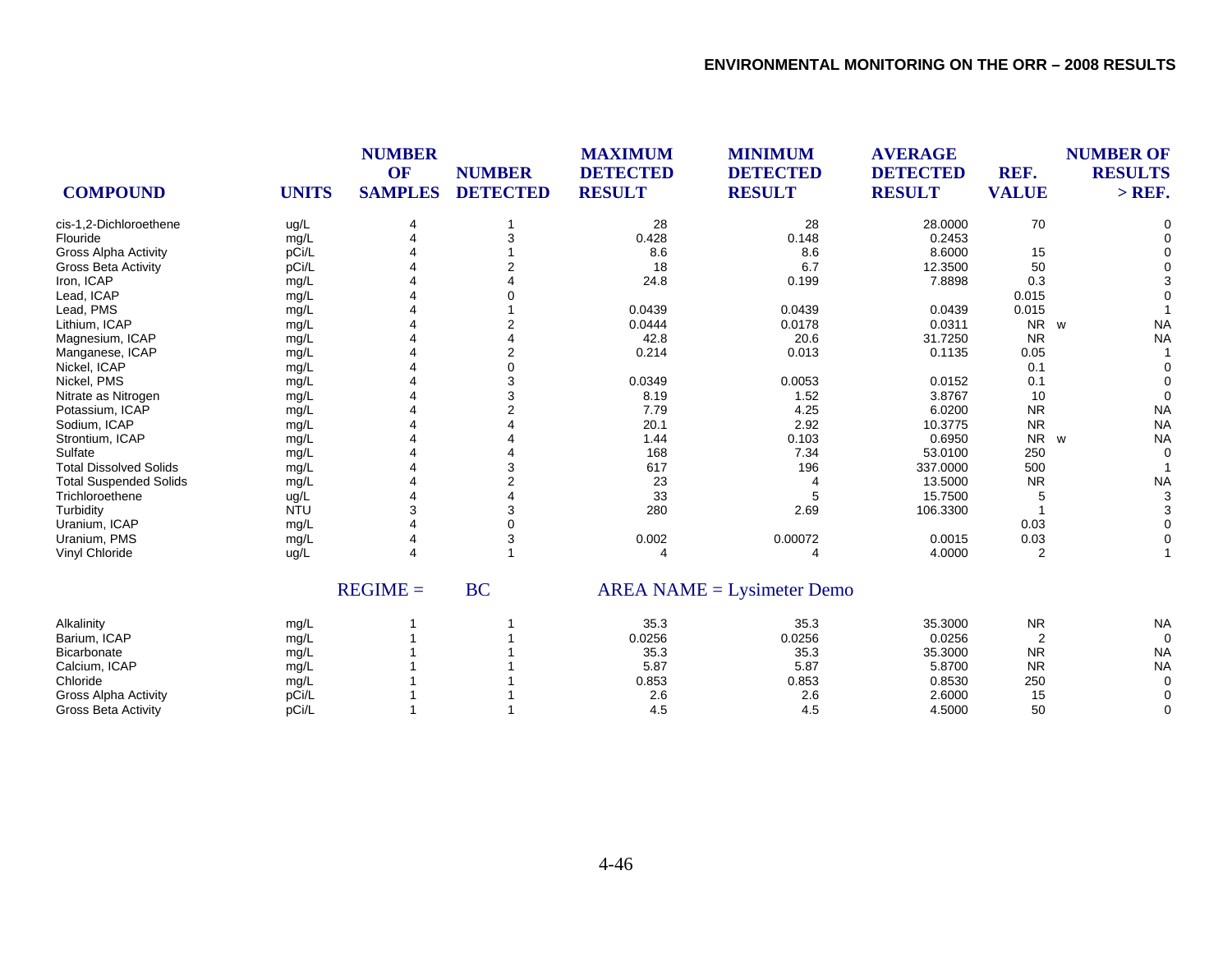| <b>COMPOUND</b>                                      | <b>UNITS</b> | <b>NUMBER</b><br><b>OF</b><br><b>SAMPLES</b> | <b>NUMBER</b><br><b>DETECTED</b> | <b>MAXIMUM</b><br><b>DETECTED</b><br><b>RESULT</b> | <b>MINIMUM</b><br><b>DETECTED</b><br><b>RESULT</b> | <b>AVERAGE</b><br><b>DETECTED</b><br><b>RESULT</b> | REF.<br><b>VALUE</b> | <b>NUMBER OF</b><br><b>RESULTS</b><br>$>$ REF. |
|------------------------------------------------------|--------------|----------------------------------------------|----------------------------------|----------------------------------------------------|----------------------------------------------------|----------------------------------------------------|----------------------|------------------------------------------------|
|                                                      |              |                                              |                                  |                                                    |                                                    |                                                    |                      |                                                |
| Iron, ICAP                                           | mg/L         |                                              |                                  | 0.0773                                             | 0.0773                                             | 0.0773                                             | 0.3                  |                                                |
| Magnesium, ICAP                                      | mg/L         |                                              |                                  | 1.43                                               | 1.43                                               | 1.4300                                             | <b>NR</b>            | <b>NA</b>                                      |
| Manganese, ICAP                                      | mg/L         |                                              |                                  | 0.00594                                            | 0.00594                                            | 0.0059                                             | 0.05                 |                                                |
| Nitrate as Nitrogen                                  | mg/L         |                                              |                                  | 0.104                                              | 0.104                                              | 0.1040                                             | 10                   |                                                |
| Sodium, ICAP                                         | mg/L         |                                              |                                  | 5.17                                               | 5.17                                               | 5.1700                                             | <b>NR</b>            | <b>NA</b>                                      |
| Strontium, ICAP                                      | mg/L         |                                              |                                  | 0.0184                                             | 0.0184                                             | 0.0184                                             | <b>NR</b>            | <b>NA</b><br>W                                 |
| Sulfate                                              | mg/L         |                                              |                                  | 3.63                                               | 3.63                                               | 3.6300                                             | 250                  | $\Omega$                                       |
| <b>Total Dissolved Solids</b>                        | mg/L         |                                              |                                  | 76                                                 | 76                                                 | 76.0000                                            | 500                  | $\Omega$                                       |
|                                                      |              | $REGIME =$                                   | <b>BC</b>                        |                                                    | $AREA NAME = Oil Landfarm WMA$                     |                                                    |                      |                                                |
| 1.1.1-Trichloroethane                                | ug/L         | 23                                           | 5                                | $\overline{7}$                                     | 2J                                                 | 4.4000                                             | 200                  | $\Omega$                                       |
| 1,1,2-Trichloro-1,2,2-trifluoroethane<br>(Freon 113) | ug/L         | 18                                           | 5                                | 40                                                 | 3J                                                 | 24.8000                                            | <b>NR</b>            | <b>NA</b>                                      |
| 1.1-Dichloroethane                                   | ug/L         | 23                                           | 9                                | 13                                                 | 6                                                  | 9.6667                                             | <b>NR</b>            | <b>NA</b>                                      |
| 1,1-Dichloroethene                                   | ug/L         | 21                                           | 11                               | 47                                                 | 1 J                                                | 19.7273                                            | 7                    |                                                |
| 1,2-Dichloroethene                                   | ug/L         | 18                                           | 13                               | 340 D                                              | 2J                                                 | 115.3846                                           | <b>NR</b>            | <b>NA</b>                                      |
| 1,2-Dichloropropane                                  | ug/L         | 20                                           |                                  | 1 J                                                | 1J                                                 | 1.0000                                             | 5                    |                                                |
| 1,4-Dichlorobenzene                                  | ug/L         | 21                                           | 5                                | 4 J                                                | 3J                                                 | 3.2000                                             | 75                   |                                                |
| 2,3,7,8-Tetrachlorodibenzo-p-dioxin                  | ug/L         | 3                                            |                                  | 0.000005                                           | 0.000005                                           | 0.0000                                             |                      |                                                |
| Alkalinity                                           | mg/L         | 18                                           | 18                               | 643                                                | 134                                                | 369.8889                                           | <b>NR</b>            | <b>NA</b>                                      |
| Aluminum, ICAP                                       | mg/L         | 23                                           | 3                                | 1.02                                               | 0.0506                                             | 0.4222                                             | 0.2                  |                                                |
| Arsenic, ICAP                                        | mg/L         | 23                                           | $\mathbf 0$                      |                                                    |                                                    |                                                    | 0.05                 |                                                |
| Arsenic, PMS                                         | mg/L         | 18                                           | 5                                | 0.0638                                             | 0.00847                                            | 0.0209                                             | 0.05                 |                                                |
| Barium, ICAP                                         | mg/L         | 23                                           | 23                               | 1.67                                               | 0.0233                                             | 0.5126                                             | 2                    |                                                |
| Benzene                                              | ug/L         | 23                                           | 6                                | 11                                                 | 1 J                                                | 7.8333                                             | 5                    |                                                |
| Bicarbonate                                          | mg/L         | 18                                           | 18                               | 643                                                | 134                                                | 369.8889                                           | <b>NR</b>            | <b>NA</b>                                      |
| Boron, ICAP                                          | mg/L         | 23                                           | 14                               | 3.55                                               | 0.123                                              | 1.2732                                             | <b>NR</b>            | <b>NA</b><br>W                                 |
| Calcium, ICAP                                        | mg/L         | 23                                           | 23                               | 731                                                | 1.23                                               | 143.7991                                           | <b>NR</b>            | <b>NA</b><br>k                                 |
| Carbon Tetrachloride                                 | ug/L         | 23                                           | 3                                | 4 J                                                | 1J                                                 | 2.3333                                             | 5                    |                                                |
| Chloride                                             | mg/L         | 18                                           | 18                               | 148                                                | 0.74                                               | 67.4900                                            | 250                  |                                                |
| Chlorobenzene                                        | ug/L         | 23                                           |                                  | 14                                                 | 11                                                 | 11.8000                                            | 100                  |                                                |
| Chloroethane                                         | ug/L         | 23                                           |                                  | 0.5J                                               | 0.5J                                               | 0.5000                                             | <b>NR</b>            | <b>NA</b>                                      |
| Chloroform                                           | ua/L         | 23                                           |                                  | 2J                                                 | 1J                                                 | 1.7500                                             | 100                  | $\Omega$                                       |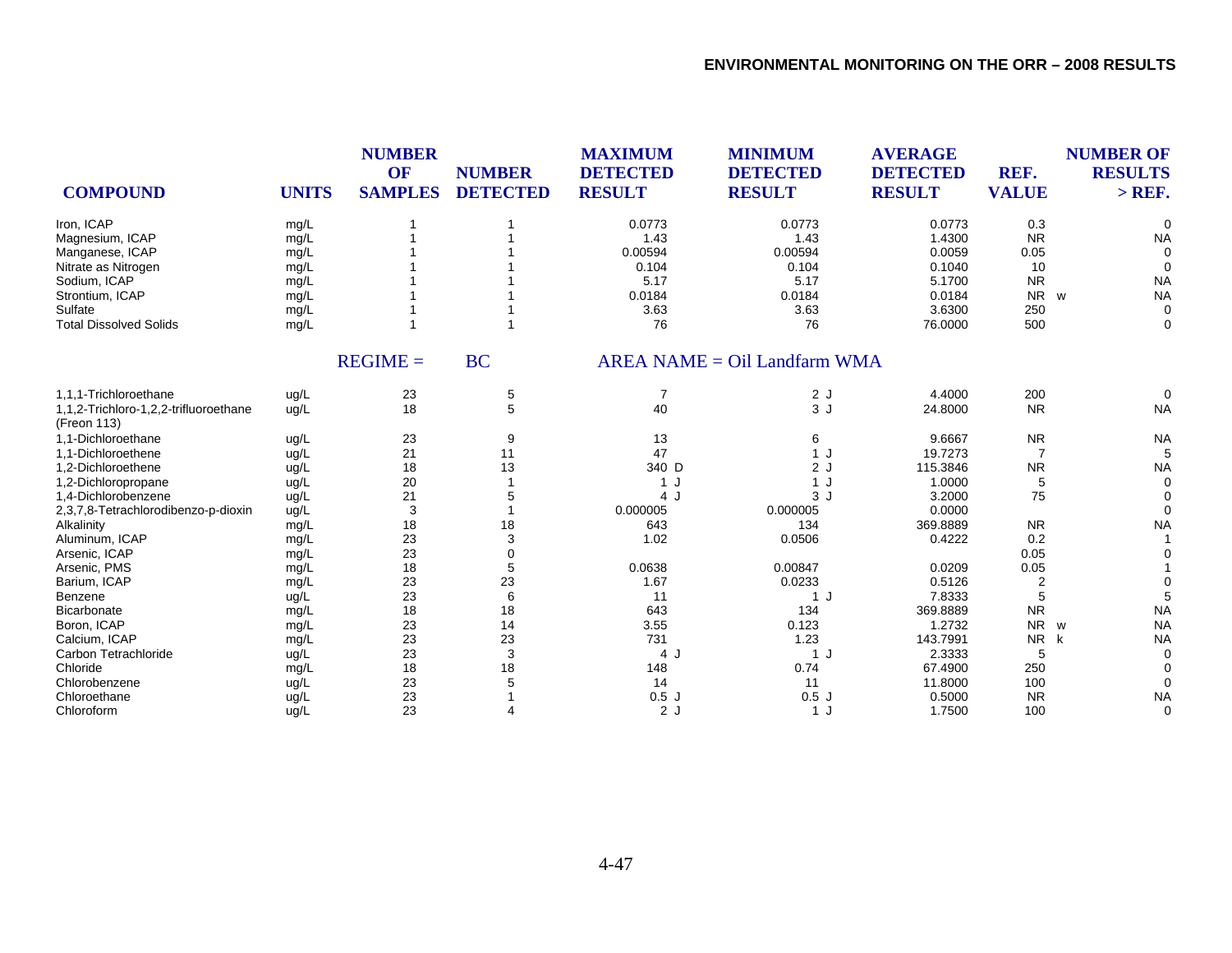|                               |              | <b>NUMBER</b><br>OF | <b>NUMBER</b>   | <b>MAXIMUM</b><br><b>DETECTED</b> | <b>MINIMUM</b><br><b>DETECTED</b> | <b>AVERAGE</b><br><b>DETECTED</b> | REF.         | <b>NUMBER OF</b><br><b>RESULTS</b> |
|-------------------------------|--------------|---------------------|-----------------|-----------------------------------|-----------------------------------|-----------------------------------|--------------|------------------------------------|
| <b>COMPOUND</b>               | <b>UNITS</b> | <b>SAMPLES</b>      | <b>DETECTED</b> | <b>RESULT</b>                     | <b>RESULT</b>                     | <b>RESULT</b>                     | <b>VALUE</b> | $>$ REF.                           |
| Chromium, ICAP                | mg/L         | 23                  | 0               |                                   |                                   |                                   | 0.1          |                                    |
| Chromium, PMS                 | mg/L         | 18                  |                 | 0.0195                            | 0.0195                            | 0.0195                            | 0.1          |                                    |
| cis-1,2-Dichloroethene        | ug/L         | 23                  | 15              | 340 D                             | 2J                                | 103.2667                          | 70           |                                    |
| Cobalt, ICAP                  | mg/L         | 23                  | 3               | 0.05                              | 0.0142                            | 0.0320                            | <b>NR</b>    | <b>NA</b>                          |
| Flouride                      | mg/L         | 18                  | 9               | 0.5                               | 0.107                             | 0.2051                            |              |                                    |
| <b>Gross Alpha Activity</b>   | pCi/L        | 20                  | 14              | 60                                | 4.6                               | 25.0571                           | 15           |                                    |
| <b>Gross Beta Activity</b>    | pCi/L        | 20                  | 15              | 220                               | 9.1                               | 47.1933                           | 50           |                                    |
| Iron, ICAP                    | mg/L         | 23                  | 19              | 46.9                              | 0.0721                            | 8.0601                            | 0.3          | 13                                 |
| Lead, ICAP                    | mg/L         | 23                  | 0               |                                   |                                   |                                   | 0.015        |                                    |
| Lead, PMS                     | mg/L         | 18                  | $\overline{7}$  | 0.0242                            | 0.000575                          | 0.0051                            | 0.015        |                                    |
| Lithium, ICAP                 | mg/L         | 23                  | 19              | 0.126                             | 0.0161                            | 0.0523                            | <b>NR</b>    | <b>NA</b><br>W                     |
| Magnesium, ICAP               | mg/L         | 23                  | 23              | 55                                | 0.536                             | 24.2765                           | <b>NR</b>    | <b>NA</b><br>k                     |
| Manganese, ICAP               | mg/L         | 23                  | 20              | 7.3                               | 0.004                             | 1.8099                            | 0.05         | k<br>12                            |
| Nickel, ICAP                  | mg/L         | 23                  | 5               | 0.0637                            | 0.0142                            | 0.0427                            | 0.1          | z                                  |
| Nickel, PMS                   | mg/L         | 18                  | 16              | 0.0581                            | 0.00516                           | 0.0302                            | 0.1          |                                    |
| Nitrate as Nitrogen           | mg/L         | 18                  | 12              | 491                               | 0.0526                            | 68.0594                           | 10           |                                    |
| Phosphorus, ICAP              | mg/L         | 21                  | 5               | 0.855                             | 0.0272                            | 0.3383                            | <b>NR</b>    | <b>NA</b><br>WZ                    |
| Potassium, ICAP               | mg/L         | 23                  | 21              | 14.7                              | 1.02                              | 5.1281                            | <b>NR</b>    | <b>NA</b>                          |
| Sodium, ICAP                  | mg/L         | 23                  | 23              | 112                               | 1.54                              | 40.8243                           | <b>NR</b>    | <b>NA</b><br>k                     |
| Strontium, ICAP               | mg/L         | 23                  | 23              | 1.92                              | 0.0243                            | 0.5959                            | <b>NR</b>    | kw<br><b>NA</b>                    |
| Strontium-90                  | pCi/L        | 3                   | -1              | $1.56$ J                          | $1.56$ J                          | 1.5600                            | 8            | $\Omega$                           |
| Sulfate                       | mg/L         | 18                  | 18              | 59.5                              | 4.53                              | 22.6700                           | 250          |                                    |
| Technetium-99                 | pCi/L        | 4                   |                 | 570                               | 570                               | 570.0000                          | 4000         |                                    |
| Tetrachloroethene             | ug/L         | 23                  |                 | 42                                | 1 J                               | 15.0000                           | 5            |                                    |
| Thorium-230                   | pCi/L        | 3                   |                 | $0.38$ J                          | 0.38J                             | 0.3800                            | 12           |                                    |
| Titanium, ICAP                | mg/L         | 21                  |                 | 0.0051                            | 0.0051                            | 0.0051                            | <b>NR</b>    | <b>NA</b>                          |
| Toluene                       | ug/L         | 23                  | 3               | 0.2J                              | $0.1$ J                           | 0.1333                            | 1000         |                                    |
| <b>Total Dissolved Solids</b> | mg/L         | 18                  | 18              | 26300                             |                                   | 3609.8889                         | 500          | 14                                 |
| <b>Total Suspended Solids</b> | mg/L         | 18                  | 11              | 95                                |                                   | 21.3182                           | <b>NR</b>    | <b>NA</b>                          |
| trans-1,2-Dichloroethene      | ug/L         | 20                  | 4               | 2J                                | $0.1$ J                           | 1.0250                            | 100          | $\Omega$                           |
| Trichloroethene               | ug/L         | 23                  | 16              | 230 D                             | 3J                                | 51.6250                           | 5            | 11                                 |
| Turbidity                     | <b>NTU</b>   | 8                   | 8               | 76.6                              | 0.43                              | 16.9050                           |              |                                    |
| Uranium, ICAP                 | mg/L         | 21                  | 0               |                                   |                                   |                                   | 0.03         |                                    |
| Uranium, PMS                  | mg/L         | 20                  | 14              | 0.174                             | 0.00104                           | 0.0644                            | 0.03         |                                    |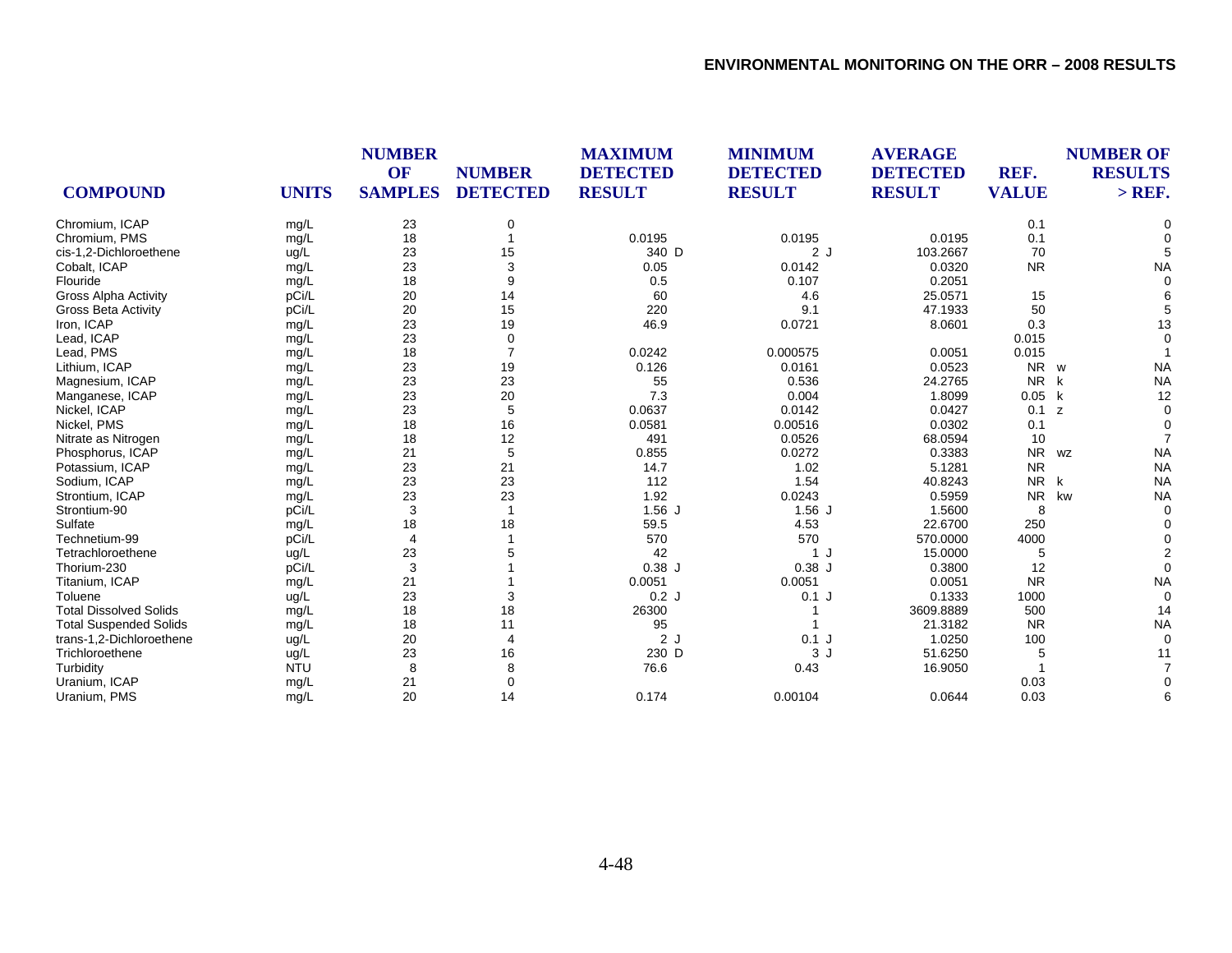| <b>COMPOUND</b>             | <b>UNITS</b> | <b>NUMBER</b><br>OF<br><b>SAMPLES</b> | <b>NUMBER</b><br><b>DETECTED</b> | <b>MAXIMUM</b><br><b>DETECTED</b><br><b>RESULT</b> | <b>MINIMUM</b><br><b>DETECTED</b><br><b>RESULT</b> | <b>AVERAGE</b><br><b>DETECTED</b><br><b>RESULT</b> | REF.<br><b>VALUE</b> | <b>NUMBER OF</b><br><b>RESULTS</b><br>$>$ REF. |
|-----------------------------|--------------|---------------------------------------|----------------------------------|----------------------------------------------------|----------------------------------------------------|----------------------------------------------------|----------------------|------------------------------------------------|
| Uranium-233/234             | pCi/L        | 3                                     | 0                                |                                                    |                                                    |                                                    | 20                   |                                                |
| Vinyl Chloride              | ug/L         | 23                                    | 5                                | 73                                                 | 20                                                 | 43.0000                                            | $\overline{2}$       |                                                |
| Yttrium-90                  | pCi/L        | 3                                     |                                  | $1.56$ J                                           | $1.56$ J                                           | 1.5600                                             | 400                  | $\Omega$                                       |
| Zinc, ICAP                  | mg/L         | 23                                    |                                  | 0.0105                                             | 0.0105                                             | 0.0105                                             | 5                    | $\Omega$                                       |
|                             |              | $REGIME =$                            | <b>BC</b>                        |                                                    | $AREA NAME = Rust Spoil Area$                      |                                                    |                      |                                                |
| 1,2-Dichloroethene          | ug/L         |                                       | 2                                | 2J                                                 | 2J                                                 | 2.0000                                             | <b>NR</b>            | <b>NA</b>                                      |
| Alkalinity                  | mg/L         | $\overline{7}$                        | $\overline{7}$                   | 428                                                | 54                                                 | 312.7143                                           | <b>NR</b>            | <b>NA</b>                                      |
| Barium, ICAP                | mg/L         |                                       |                                  | 0.207                                              | 0.00496                                            | 0.0791                                             | 2                    | $\Omega$                                       |
| Bicarbonate                 | mg/L         |                                       |                                  | 428                                                | 54                                                 | 312.7143                                           | <b>NR</b>            | <b>NA</b>                                      |
| Calcium, ICAP               | mg/L         |                                       |                                  | 150                                                | 32.3                                               | 116.3857                                           | <b>NR</b>            | <b>NA</b>                                      |
| Chloride                    | mg/L         |                                       |                                  | 44.1                                               | 1.24                                               | 20.2429                                            | 250                  | $\Omega$                                       |
| Chromium, ICAP              | mg/L         |                                       |                                  | 0.0451                                             | 0.0451                                             | 0.0451                                             | 0.1 z                |                                                |
| Chromium, PMS               | mg/L         |                                       |                                  | 0.0427                                             | 0.0427                                             | 0.0427                                             | 0.1                  |                                                |
| cis-1,2-Dichloroethene      | ug/L         |                                       |                                  | 2J                                                 | 2J                                                 | 2.0000                                             | 70                   |                                                |
| Copper, ICAP                | mg/L         |                                       |                                  | 0.0393                                             | 0.0393                                             | 0.0393                                             | 1.3                  |                                                |
| Flouride                    | mg/L         |                                       | 3                                | 0.254                                              | 0.182                                              | 0.2247                                             |                      |                                                |
| <b>Gross Alpha Activity</b> | pCi/L        |                                       |                                  | 4.2                                                | 2.2                                                | 3.2000                                             | 15                   |                                                |
| <b>Gross Beta Activity</b>  | pCi/L        |                                       |                                  | 8                                                  | 8                                                  | 8.0000                                             | 50                   |                                                |
| Iron, ICAP                  | mg/L         |                                       |                                  | 0.0601                                             | 0.0601                                             | 0.0601                                             | 0.3                  |                                                |
| Lead, ICAP                  | mg/L         |                                       |                                  |                                                    |                                                    |                                                    | 0.015                |                                                |
| Lead, PMS                   | mg/L         |                                       |                                  | 0.00118                                            | 0.00118                                            | 0.0012                                             | 0.015                |                                                |
| Lithium, ICAP               | mg/L         |                                       |                                  | 0.0257                                             | 0.0257                                             | 0.0257                                             | NR w                 | <b>NA</b>                                      |
| Magnesium, ICAP             | mg/L         |                                       |                                  | 31.8                                               | 3.18                                               | 17.9257                                            | <b>NR</b>            | <b>NA</b>                                      |
| Manganese, ICAP             | mg/L         |                                       |                                  | 6.76                                               | 6.31                                               | 6.5350                                             | 0.05                 | 2                                              |
| Nickel, ICAP                | mg/L         |                                       |                                  |                                                    |                                                    |                                                    | 0.1                  |                                                |
| Nickel, PMS                 | mg/L         |                                       |                                  | 0.0212                                             | 0.00579                                            | 0.0132                                             | 0.1                  |                                                |
| Nitrate as Nitrogen         | mg/L         |                                       |                                  | 3.55                                               | 0.749                                              | 2.3718                                             | 10                   | $\Omega$                                       |
| Potassium, ICAP             | mg/L         |                                       |                                  | 8.34                                               | 2.39                                               | 4.0417                                             | <b>NR</b>            | <b>NA</b>                                      |
| Sodium, ICAP                | mg/L         |                                       |                                  | 22.8                                               | 1.89                                               | 11.7729                                            | <b>NR</b>            | <b>NA</b>                                      |
| Strontium, ICAP             | mg/L         |                                       |                                  | 0.392                                              | 0.075                                              | 0.2513                                             | <b>NR</b>            | <b>NA</b><br>W                                 |
| Sulfate                     | mg/L         |                                       |                                  | 81.7                                               | 4.68                                               | 39.4257                                            | 250                  | $\Omega$                                       |
| Technetium-99               | pCi/L        | 5                                     |                                  | 51                                                 | 51                                                 | 51.0000                                            | 4000                 | $\Omega$                                       |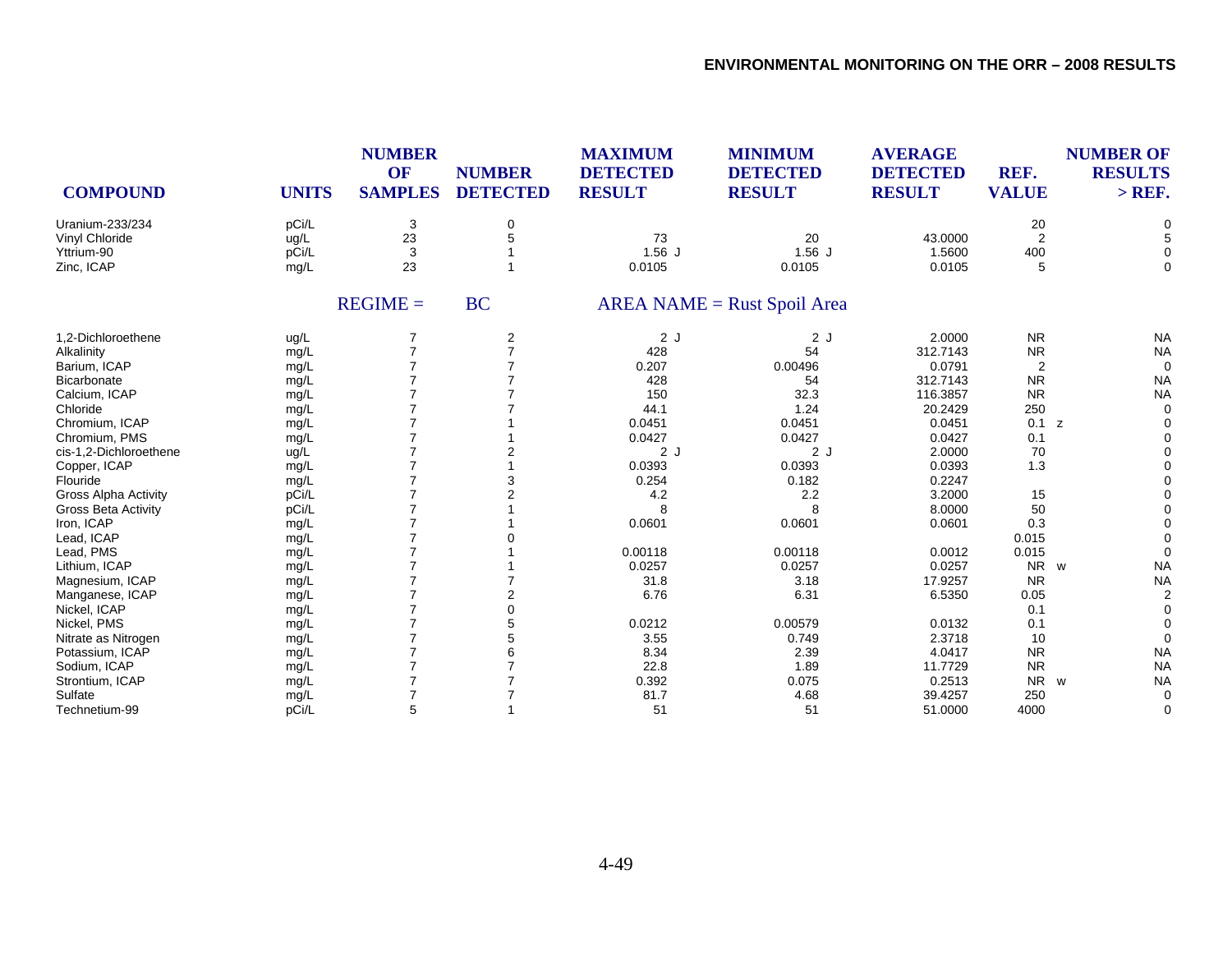| <b>COMPOUND</b>                                      | <b>UNITS</b> | <b>NUMBER</b><br>OF<br><b>SAMPLES</b> | <b>NUMBER</b><br><b>DETECTED</b> | <b>MAXIMUM</b><br><b>DETECTED</b><br><b>RESULT</b> | <b>MINIMUM</b><br><b>DETECTED</b><br><b>RESULT</b> | <b>AVERAGE</b><br><b>DETECTED</b><br><b>RESULT</b> | REF.<br><b>VALUE</b> | <b>NUMBER OF</b><br><b>RESULTS</b><br>$>$ REF. |
|------------------------------------------------------|--------------|---------------------------------------|----------------------------------|----------------------------------------------------|----------------------------------------------------|----------------------------------------------------|----------------------|------------------------------------------------|
| Tetrachloroethene                                    | ug/L         | $\overline{7}$                        | $\boldsymbol{2}$                 | 2J                                                 | 1 J                                                | 1.5000                                             | 5                    |                                                |
| <b>Total Dissolved Solids</b>                        | mg/L         | $\overline{7}$                        | $\overline{7}$                   | 544                                                | 115                                                | 325.1429                                           | 500                  |                                                |
| Trichloroethene                                      | ug/L         | 7                                     | 5                                | 31                                                 | 10                                                 | 22.4000                                            | 5                    |                                                |
| Turbidity                                            | <b>NTU</b>   | 5                                     | 5                                | 0.391                                              | 0.193                                              | 0.2892                                             |                      |                                                |
| Uranium, ICAP                                        | mg/L         | $\overline{7}$                        | $\Omega$                         |                                                    |                                                    |                                                    | 0.03                 |                                                |
| Uranium, PMS                                         | mg/L         | $\overline{7}$                        | 6                                | 0.00486                                            | 0.00096                                            | 0.0018                                             | 0.03                 | 0                                              |
|                                                      |              | $REGIME =$                            | <b>BC</b>                        | AREA NAME = $S-3$ Site                             |                                                    |                                                    |                      |                                                |
| 1,1,2-Trichloro-1,2,2-trifluoroethane<br>(Freon 113) | ug/L         | 10                                    | 5                                | 78                                                 | 30                                                 | 44.2000                                            | <b>NR</b>            | <b>NA</b>                                      |
| 1,1-Dichloroethene                                   | ug/L         | 12                                    | 5                                | 3J                                                 | 2J                                                 | 2.2000                                             | $\overline{7}$       | $\Omega$                                       |
| 1,2-Dichloroethene                                   | ug/L         | 10                                    | $\overline{2}$                   | 1 J                                                | 1J                                                 | 1.0000                                             | <b>NR</b>            | <b>NA</b>                                      |
| Alkalinity                                           | mg/L         | 10                                    | 10                               | 392                                                | 29.7                                               | 150.2500                                           | <b>NR</b>            | <b>NA</b>                                      |
| Aluminum, ICAP                                       | mg/L         | 12                                    | 8                                | 82.9                                               | 1.35                                               | 33.1238                                            | 0.2                  | 8                                              |
| Barium, ICAP                                         | mg/L         | 12                                    | 12                               | 371                                                | 0.0694                                             | 37.2805                                            | $\overline{2}$       |                                                |
| Beryllium, ICAP                                      | mg/L         | 12                                    | $\overline{7}$                   | 0.0402                                             | 0.002                                              | 0.0196                                             | 0.004                |                                                |
| Bicarbonate                                          | mg/L         | 10                                    | 10                               | 392                                                | 29.7                                               | 142.5000                                           | <b>NR</b>            | <b>NA</b>                                      |
| Boron, ICAP                                          | mg/L         | 12                                    | 5                                | 0.934                                              | 0.0291                                             | 0.3308                                             | <b>NR</b>            | <b>NA</b><br>W                                 |
| Cadmium, ICAP                                        | mg/L         | 12                                    | $\overline{7}$                   | 0.447                                              | 0.007                                              | 0.2568                                             | 0.005<br>z           |                                                |
| Cadmium, PMS                                         | mg/L         | 10                                    | 6                                | 0.423                                              | 0.0258                                             | 0.2923                                             | 0.005                | 6                                              |
| Calcium, ICAP                                        | mg/L         | 12                                    | 12                               | 10100                                              | 1.91                                               | 2393.5083                                          | <b>NR</b>            | <b>NA</b>                                      |
| Carbonate                                            | mg/L         | 10                                    | $\overline{2}$                   | 69.4                                               | 7.74                                               | 38.5700                                            | <b>NR</b>            | <b>NA</b>                                      |
| Chloride                                             | mg/L         | 10                                    | 10                               | 300                                                | 2.06                                               | 192.2160                                           | 250                  |                                                |
| Chloroform                                           | ug/L         | 12                                    | $\overline{7}$                   | 36                                                 | 0.2J                                               | 20.7429                                            | 100                  |                                                |
| Chromium, ICAP                                       | mg/L         | 12                                    | $\Omega$                         |                                                    |                                                    |                                                    | 0.1                  |                                                |
| Chromium, PMS                                        | mg/L         | 10                                    | $\overline{2}$                   | 0.0149                                             | 0.0102                                             | 0.0126                                             | 0.1                  |                                                |
| cis-1,2-Dichloroethene                               | ug/L         | 12                                    | $\overline{c}$                   | 1J                                                 | 1J                                                 | 1.0000                                             | 70                   |                                                |
| Cobalt, ICAP                                         | mg/L         | 12                                    | $\overline{7}$                   | 0.624                                              | 0.0299                                             | 0.3536                                             | <b>NR</b>            | <b>NA</b>                                      |
| Flouride                                             | mg/L         | 10                                    | 9                                | 4.65                                               | 0.14                                               | 1.6926                                             |                      |                                                |
| <b>Gross Alpha Activity</b>                          | pCi/L        | 12                                    | 9                                | 1100                                               | 1.9                                                | 303.4333                                           | 15                   |                                                |
| <b>Gross Beta Activity</b>                           | pCi/L        | 12                                    | 10                               | 9600                                               | 23                                                 | 4044.9000                                          | 50                   |                                                |
| Iron, ICAP                                           | mg/L         | 12                                    |                                  | 1.09                                               | $0.0219$ *                                         | 0.4690                                             | 0.3                  |                                                |
| Lead, ICAP                                           | mq/L         | 12                                    | $\mathbf 0$                      |                                                    |                                                    |                                                    | 0.015                |                                                |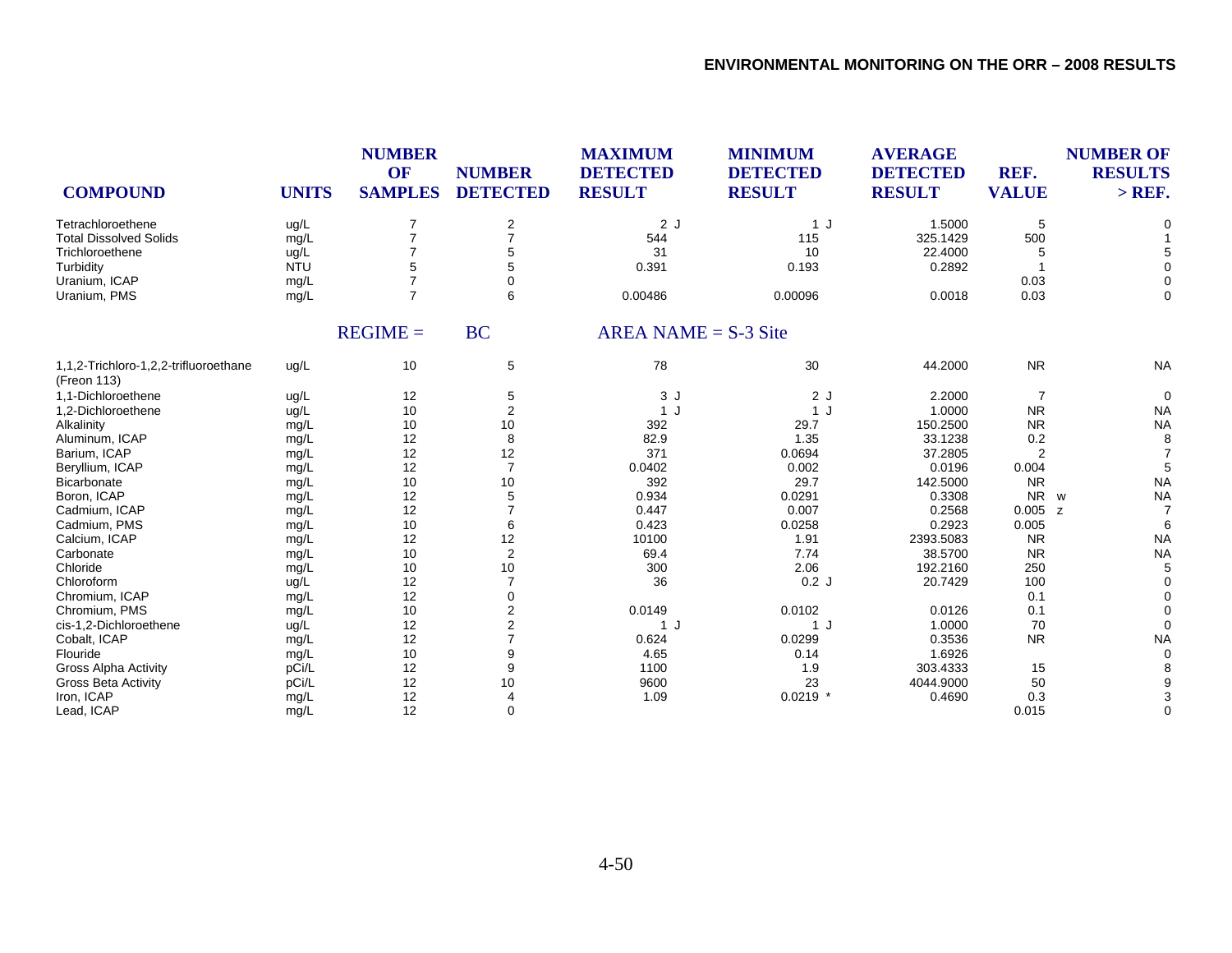|                               |              |                  | <b>NUMBER</b><br><b>OF</b><br><b>NUMBER</b> |               |               | <b>MAXIMUM</b><br><b>DETECTED</b> | <b>MINIMUM</b><br><b>DETECTED</b><br><b>RESULT</b> | <b>AVERAGE</b><br><b>DETECTED</b> | REF. | <b>NUMBER OF</b><br><b>RESULTS</b> |
|-------------------------------|--------------|------------------|---------------------------------------------|---------------|---------------|-----------------------------------|----------------------------------------------------|-----------------------------------|------|------------------------------------|
| <b>COMPOUND</b>               | <b>UNITS</b> | <b>SAMPLES</b>   | <b>DETECTED</b>                             | <b>RESULT</b> | <b>RESULT</b> | <b>VALUE</b>                      |                                                    | $>$ REF.                          |      |                                    |
| Lead, PMS                     | mg/L         | 10               | $\overline{2}$                              | 0.0109        | 0.00144       | 0.0062                            | 0.015                                              |                                   |      |                                    |
| Lithium, ICAP                 | mg/L         | 12               | 12                                          | 1.06          | 0.0124        | 0.4248                            | NR w                                               | <b>NA</b>                         |      |                                    |
| Magnesium, ICAP               | mg/L         | 12               | 12                                          | 2430          | 0.691         | 518.5626                          | <b>NR</b>                                          | <b>NA</b>                         |      |                                    |
| Manganese, ICAP               | mg/L         | 12               | 10                                          | 137           | 0.0784        | 57.3048                           | 0.05                                               | 10                                |      |                                    |
| Mercury, CVAA                 | mg/L         | 12               |                                             | 0.00142       | 0.000317      | 0.0008                            | 0.002                                              |                                   |      |                                    |
| Methylene chloride            | ug/L         | 12               |                                             | 12            | 2J            | 8.8571                            | 5                                                  |                                   |      |                                    |
| Nickel, ICAP                  | mg/L         | 12               |                                             | 5.8           | 0.101         | 3.1703                            | 0.1<br>z                                           |                                   |      |                                    |
| Nickel, PMS                   | mg/L         | 10               |                                             | 5.36          | 0.0118        | 2.5985                            | 0.1                                                |                                   |      |                                    |
| Nitrate                       | mg/L         | $\overline{2}$   | $\overline{2}$                              | 18700         | 13400         | 16050.0000                        |                                                    |                                   |      |                                    |
| Nitrate as Nitrogen           | mg/L         | 10               | 10                                          | 11100         | 10.8          | 3077.1800                         | 10                                                 | 10                                |      |                                    |
| Nitrate/Nitrite               | mg/L         | $\sqrt{2}$       | $\sqrt{2}$                                  | 19            | 12.4          | 15.7000                           | 10                                                 |                                   |      |                                    |
| <b>Np-237</b>                 | pCi/L        | $\overline{2}$   | $\overline{2}$                              | 6.33          | 5.93          | 6.1300                            | 1.2                                                |                                   |      |                                    |
| Potassium, ICAP               | mg/L         | 12               | 10                                          | 117           | 4.19          | 30.9980                           | <b>NR</b>                                          | <b>NA</b>                         |      |                                    |
| Sodium, ICAP                  | mg/L         | 12               | 12                                          | 2360          | 52.6          | 475.6833                          | <b>NR</b>                                          | <b>NA</b>                         |      |                                    |
| Strontium, ICAP               | mg/L         | 12               | 12                                          | 292           | 0.0676        | 31.0638                           | <b>NR</b>                                          | <b>NA</b><br>W                    |      |                                    |
| Sulfate                       | mg/L         | 10               | 10                                          | 30.8          | 5             | 18.9800                           | 250                                                |                                   |      |                                    |
| Technetium-99                 | pCi/L        | 10               | 9                                           | 140000        | 44            | 27626.0000                        | 4000                                               |                                   |      |                                    |
| Tetrachloroethene             | ug/L         | 12               | 9                                           | 170           | 1 J           | 61.3333                           | 5                                                  |                                   |      |                                    |
| <b>Total Dissolved Solids</b> | mg/L         | 10               | 10                                          | 64600         | 265           | 17328.5000                        | 500                                                |                                   |      |                                    |
| <b>Total Radium Alpha</b>     | pCi/L        | $\overline{2}$   | $\overline{2}$                              | 0.527         | 0.405         | 0.4660                            |                                                    |                                   |      |                                    |
| <b>Total Suspended Solids</b> | mg/L         | 10               |                                             | 8             | 2             | 4.6000                            | <b>NR</b>                                          | <b>NA</b>                         |      |                                    |
| Trichloroethene               | ug/L         | 12               |                                             | 2J            | $0.1$ J       | 1.0200                            |                                                    |                                   |      |                                    |
| Turbidity                     | <b>NTU</b>   | $\overline{2}$   |                                             | 2.17          | 0.132         | 1.1510                            |                                                    |                                   |      |                                    |
| Uranium, ICAP                 | mg/L         | 10               | $\Omega$                                    |               |               |                                   | 0.03                                               |                                   |      |                                    |
| Uranium, PMS                  | mg/L         | 12               | 11                                          | 1.53          | 0.0016        | 0.4573                            | 0.03<br>k                                          |                                   |      |                                    |
| Uranium-233/234               | pCi/L        | $\boldsymbol{2}$ |                                             | 65.8          | 54.4          | 60.1000                           | 20                                                 |                                   |      |                                    |
| Uranium-234                   | pCi/L        | 8                |                                             | 170           | 2.9           | 73.9833                           | 20                                                 |                                   |      |                                    |
| Uranium-235                   | pCi/L        | 8                |                                             | 9.7           | 2.8           | 4.6200                            | 24                                                 |                                   |      |                                    |
| Uranium-235/236               | pCi/L        | $\overline{2}$   |                                             | 7.12          |               | 6.0600                            | 20                                                 |                                   |      |                                    |
| Uranium-236                   | pCi/L        |                  |                                             | 4.2           | 1.5           | 2.4000                            | 20                                                 |                                   |      |                                    |
| Uranium-238                   | pCi/L        | 10               |                                             | 460           | 0.48          | 149.2978                          | 24                                                 |                                   |      |                                    |
| Zinc, ICAP                    | mg/L         | 12               | 3                                           | 0.22          | 0.0251        | 0.0920                            | 5                                                  |                                   |      |                                    |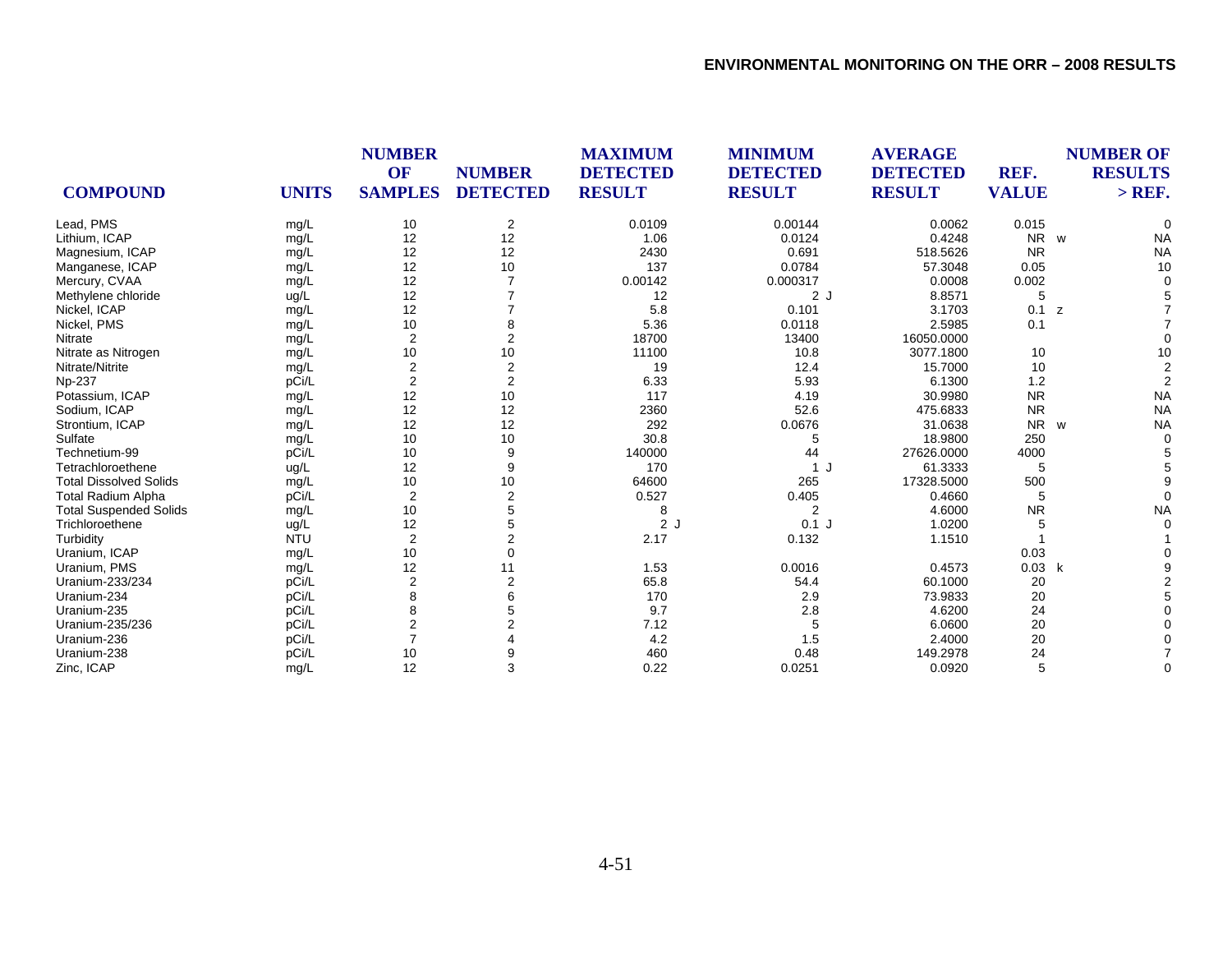| <b>COMPOUND</b>               | <b>UNITS</b> | <b>NUMBER</b><br><b>OF</b><br><b>SAMPLES</b> | <b>NUMBER</b><br><b>DETECTED</b> | <b>MAXIMUM</b><br><b>DETECTED</b><br><b>RESULT</b> | <b>MINIMUM</b><br><b>DETECTED</b><br><b>RESULT</b> | <b>AVERAGE</b><br><b>DETECTED</b><br><b>RESULT</b> | REF.<br><b>VALUE</b> | <b>NUMBER OF</b><br><b>RESULTS</b><br>$>$ REF. |
|-------------------------------|--------------|----------------------------------------------|----------------------------------|----------------------------------------------------|----------------------------------------------------|----------------------------------------------------|----------------------|------------------------------------------------|
|                               |              | $REGIME =$                                   | <b>BC</b>                        |                                                    | $AREA NAME = Spoil Area I$                         |                                                    |                      |                                                |
| Alkalinity                    | mg/L         | 3                                            | 3                                | 388                                                | 275                                                | 321.6667                                           | <b>NR</b>            | <b>NA</b>                                      |
| Barium, ICAP                  | mg/L         | 3                                            | 3                                | 0.0909                                             | 0.0697                                             | 0.0784                                             | $\overline{2}$       |                                                |
| Bicarbonate                   | mg/L         | 3                                            |                                  | 388                                                | 275                                                | 321.6667                                           | <b>NR</b>            | <b>NA</b>                                      |
| Calcium, ICAP                 | mg/L         | 3                                            |                                  | 135                                                | 110                                                | 122.0000                                           | <b>NR</b>            | <b>NA</b>                                      |
| Chloride                      | mg/L         | 3                                            |                                  | 13.2                                               | 4.79                                               | 8.8567                                             | 250                  | $\mathbf 0$                                    |
| <b>Gross Alpha Activity</b>   | pCi/L        | 3                                            |                                  |                                                    |                                                    |                                                    | 15                   | $\mathbf 0$                                    |
| <b>Gross Beta Activity</b>    | pCi/L        | 3                                            |                                  | 19                                                 | 7.6                                                | 12.8667                                            | 50                   |                                                |
| Lead, ICAP                    | mg/L         | 3                                            |                                  |                                                    |                                                    |                                                    | 0.015                |                                                |
| Lead, PMS                     | mg/L         | 3                                            |                                  | 0.00064                                            | 0.00064                                            | 0.0006                                             | 0.015                | $\Omega$                                       |
| Magnesium, ICAP               | mg/L         | 3                                            |                                  | 30.5                                               | 15.6                                               | 21.6333                                            | <b>NR</b>            | <b>NA</b>                                      |
| Manganese, ICAP               | mg/L         | 3                                            | 3                                | 0.113                                              | 0.0548                                             | 0.0833                                             | 0.05                 | 3                                              |
| Nickel, ICAP                  | mg/L         | 3                                            | $\Omega$                         |                                                    |                                                    |                                                    | 0.1                  | $\Omega$                                       |
| Nickel, PMS                   | mg/L         | 3                                            | 2                                | 0.00882                                            | 0.00554                                            | 0.0072                                             | 0.1                  | ∩                                              |
| Nitrate as Nitrogen           | mg/L         | 3                                            | 3                                | 6.42                                               | 1.14                                               | 3.3633                                             | 10                   | $\Omega$                                       |
| Potassium, ICAP               | mg/L         | 3                                            | 3                                | 4.02                                               | 2.4                                                | 3.1733                                             | <b>NR</b>            | <b>NA</b>                                      |
| Sodium, ICAP                  | mg/L         | 3                                            |                                  | 16.1                                               | 5.87                                               | 10.2700                                            | <b>NR</b>            | <b>NA</b>                                      |
| Strontium, ICAP               | mg/L         | 3                                            | 3                                | 0.234                                              | 0.141                                              | 0.1837                                             | <b>NR</b>            | <b>NA</b><br>W                                 |
| Sulfate                       | mg/L         | 3                                            | 3                                | 82.9                                               | 22.4                                               | 54.9667                                            | 250                  | $\mathbf 0$                                    |
| Tetrachloroethene             | ug/L         | 3                                            | 3                                | 11                                                 | 4 J                                                | 7.0000                                             | 5                    | 2                                              |
| <b>Total Dissolved Solids</b> | mg/L         | 3                                            |                                  | 471                                                | 371                                                | 420.0000                                           | 500                  | $\mathbf 0$                                    |
| <b>Total Suspended Solids</b> | mg/L         | 3                                            |                                  | -1                                                 | -1                                                 | 1.0000                                             | <b>NR</b>            | <b>NA</b>                                      |
| Trichloroethene               | ug/L         | 3                                            | 3                                | 3J                                                 | $\mathbf{1}$                                       | 2.0000                                             |                      | 0                                              |
| Turbidity                     | <b>NTU</b>   | $\overline{2}$                               | $\overline{2}$                   | 0.321                                              | 0.117                                              | 0.2190                                             |                      | $\Omega$                                       |
| Uranium, ICAP                 | mg/L         | 3                                            | 0                                |                                                    |                                                    |                                                    | 0.03                 | $\Omega$                                       |
| Uranium, PMS                  | mg/L         | 3                                            | 3                                | 0.003                                              | 0.00103                                            | 0.0019                                             | 0.03                 | $\Omega$                                       |
|                               |              | $REGIME =$                                   | <b>CR</b>                        |                                                    | AREA NAME = Chestnut Ridge Borrow Area Waste Pile  |                                                    |                      |                                                |
| Barium, ICAP                  | mg/L         | 4                                            |                                  | 0.017                                              | 0.0102                                             | 0.0144                                             | $\overline{2}$       | 0                                              |
| Bicarbonate                   | mg/L         | 4                                            |                                  | 199                                                | 170                                                | 183.5000                                           | <b>NR</b>            | <b>NA</b>                                      |
| Calcium, ICAP                 | mg/L         | 4                                            | 4                                | 39.6                                               | 34.3                                               | 36.2750                                            | <b>NR</b>            | <b>NA</b>                                      |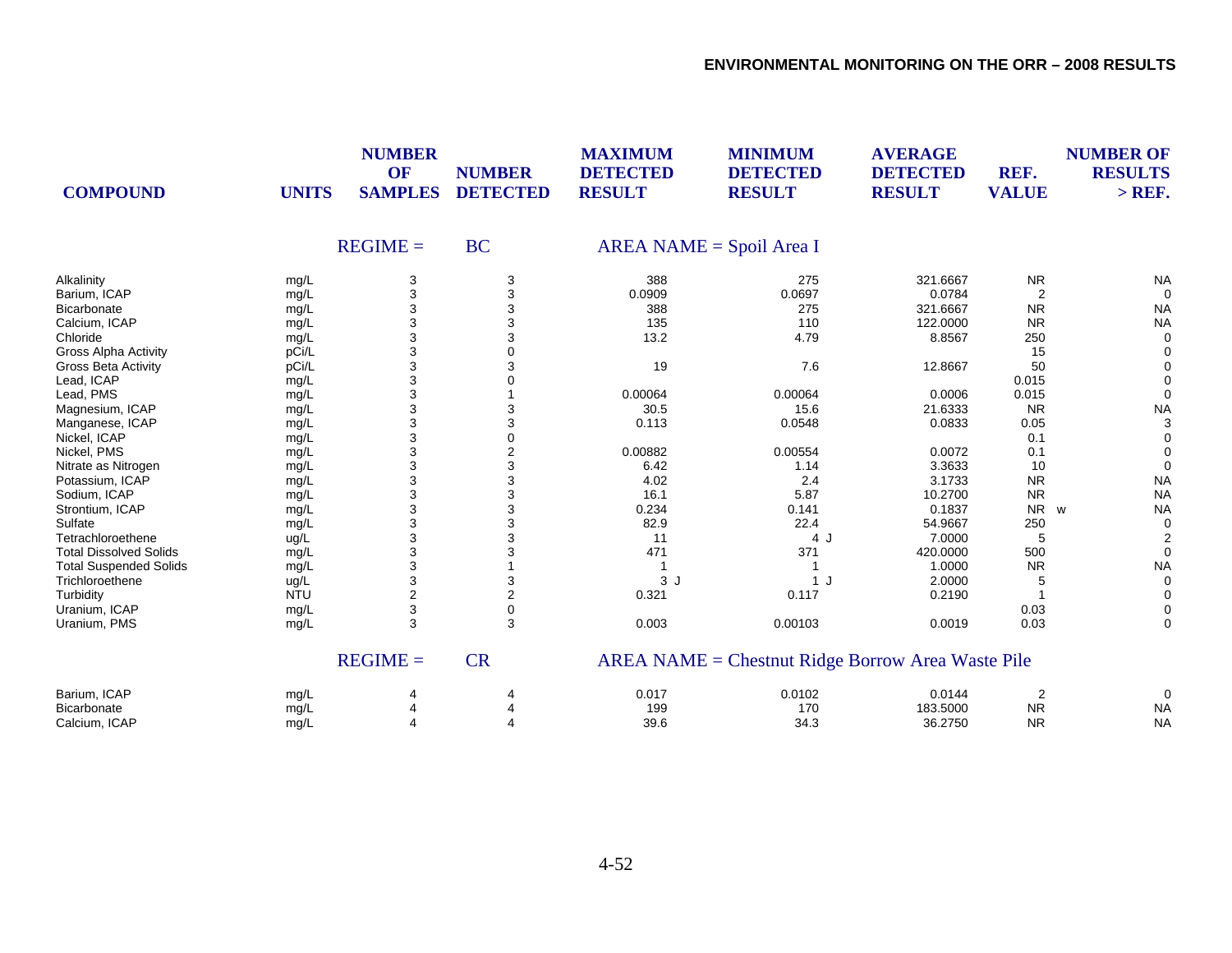| <b>COMPOUND</b>                                      | <b>UNITS</b> | <b>NUMBER</b><br>OF<br><b>SAMPLES</b> | <b>NUMBER</b><br><b>DETECTED</b> | <b>MAXIMUM</b><br><b>DETECTED</b><br><b>RESULT</b> | <b>MINIMUM</b><br><b>DETECTED</b><br><b>RESULT</b> | <b>AVERAGE</b><br><b>DETECTED</b><br><b>RESULT</b> | REF.<br><b>VALUE</b> | <b>NUMBER OF</b><br><b>RESULTS</b><br>$>$ REF. |
|------------------------------------------------------|--------------|---------------------------------------|----------------------------------|----------------------------------------------------|----------------------------------------------------|----------------------------------------------------|----------------------|------------------------------------------------|
| Chloride                                             | mg/L         | 4                                     | 4                                | 3                                                  | 0.99                                               | 1.8700                                             | 250                  |                                                |
| Chromium, ICAP                                       | mg/L         |                                       | 2                                | 0.0095                                             | 0.0073                                             | 0.0084                                             | 0.1                  |                                                |
| Flouride                                             | mg/L         |                                       | $\overline{2}$                   | 0.11                                               | 0.11                                               | 0.1100                                             |                      |                                                |
| Iron, ICAP                                           | mg/L         |                                       | 2                                | 10.2                                               | 4.73                                               | 7.4650                                             | 0.3                  |                                                |
| Magnesium, ICAP                                      | mg/L         |                                       |                                  | 25.8                                               | 20.4                                               | 22.3750                                            | <b>NR</b>            | <b>NA</b>                                      |
| Manganese, ICAP                                      | mg/L         |                                       | 2                                | 0.0983                                             | 0.0639                                             | 0.0811                                             | 0.05                 | $\overline{2}$                                 |
| Nitrate/Nitrite                                      | mg/L         |                                       | $\overline{2}$                   | 0.092                                              | 0.091                                              | 0.0915                                             | 10                   | $\Omega$                                       |
| Potassium, ICAP                                      | mg/L         |                                       |                                  | 3.57                                               | 1.04                                               | 2.2450                                             | <b>NR</b>            | <b>NA</b>                                      |
| Sodium, ICAP                                         | mg/L         |                                       |                                  | 2.55                                               | 1.22                                               | 1.8825                                             | <b>NR</b>            | <b>NA</b>                                      |
| Strontium, ICAP                                      | mg/L         |                                       | 4                                | 0.0253                                             | 0.0155                                             | 0.0206                                             | <b>NR</b>            | <b>NA</b>                                      |
| Sulfate                                              | mg/L         | 4                                     | 2                                | 5.8                                                | 5.8                                                | 5.8000                                             | 250                  | $\Omega$                                       |
|                                                      |              | $REGIME =$                            | <b>CR</b>                        |                                                    | $AREA NAME = Chestnut Ridge Security Pits$         |                                                    |                      |                                                |
| 1.1.1-Trichloroethane                                | ug/L         | 14                                    | 7                                | 27                                                 | 4 J                                                | 12.0000                                            | 200                  | $\Omega$                                       |
| 1,1,2-Trichloro-1,2,2-trifluoroethane<br>(Freon 113) | ug/L         | 10                                    | 4                                | 5J                                                 | 2J                                                 | 3.2500                                             | <b>NR</b>            | <b>NA</b>                                      |
| 1,1-Dichloroethane                                   | ug/L         | 14                                    |                                  | 88                                                 | 9                                                  | 47.0000                                            | <b>NR</b>            | <b>NA</b>                                      |
| 1,1-Dichloroethene                                   | ug/L         | 14                                    |                                  | 75                                                 | 5J                                                 | 30.1429                                            | $\overline{7}$       | 6                                              |
| Alkalinity                                           | mg/L         | 8                                     | 8                                | 289                                                | 202                                                | 234.5000                                           | <b>NR</b>            | <b>NA</b>                                      |
| Aluminum, ICAP                                       | mg/L         | 10                                    |                                  | 0.224                                              | 0.224                                              | 0.2240                                             | 0.2                  |                                                |
| Barium, ICAP                                         | mg/L         | 10                                    | 10                               | 0.0715                                             | 0.0123                                             | 0.0219                                             | $\overline{2}$       | $\Omega$                                       |
| <b>Bicarbonate</b>                                   | mg/L         | 8                                     | 8                                | 289                                                | 202                                                | 234.5000                                           | <b>NR</b>            | NA                                             |
| Boron, ICAP                                          | mg/L         | 10                                    |                                  | 0.179                                              | 0.179                                              | 0.1790                                             | <b>NR</b>            | <b>NA</b><br><b>W</b>                          |
| Calcium, ICAP                                        | mg/L         | 10                                    | 10                               | 61.2                                               | 41.5                                               | 49.1700                                            | <b>NR</b>            | <b>NA</b>                                      |
| Carbon Tetrachloride                                 | ug/L         | 14                                    |                                  | 0.6J                                               | 0.6J                                               | 0.6000                                             | 5                    | $\Omega$                                       |
| Chloride                                             | mg/L         | 8                                     | 8                                | 2.53                                               | 1.13                                               | 1.7325                                             | 250                  |                                                |
| Chromium, ICAP                                       | mg/L         | 10                                    | $\overline{2}$                   | 0.0142                                             | 0.0134                                             | 0.0138                                             | 0.1                  |                                                |
| Chromium, PMS                                        | mg/L         | 8                                     |                                  |                                                    |                                                    |                                                    | 0.1                  |                                                |
| <b>Gross Alpha Activity</b>                          | pCi/L        | 10                                    |                                  |                                                    |                                                    |                                                    | 15                   |                                                |
| <b>Gross Beta Activity</b>                           | pCi/L        | 10                                    |                                  | 7.3                                                | 7.3                                                | 7.3000                                             | 50                   |                                                |
| Iron, ICAP                                           | mg/L         | 10                                    |                                  | 2.1                                                | 0.0569                                             | 0.5131                                             | 0.3                  |                                                |
| Lead, ICAP                                           | mg/L         | 10                                    |                                  | 0.0027                                             | 0.0027                                             | 0.0027                                             | 0.015                |                                                |
| Lead, PMS                                            | mg/L         | 8                                     |                                  | 0.00281                                            | 0.00281                                            | 0.0028                                             | 0.015                | 0                                              |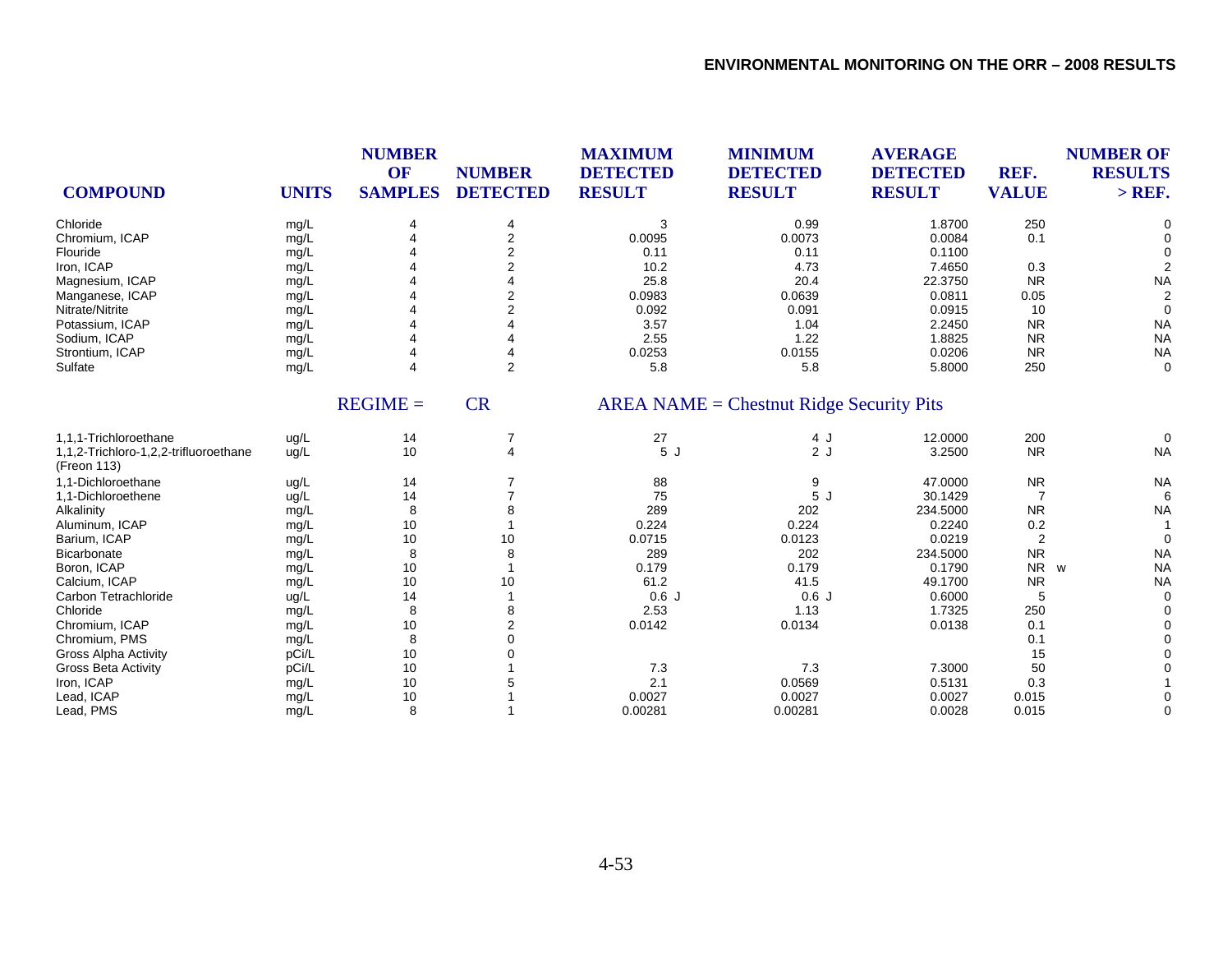|                               |              | <b>NUMBER</b><br><b>OF</b> | <b>NUMBER</b>   | <b>MAXIMUM</b><br><b>DETECTED</b> | <b>MINIMUM</b><br><b>DETECTED</b>                  | <b>AVERAGE</b><br><b>DETECTED</b> | REF.                       | <b>NUMBER OF</b><br><b>RESULTS</b> |
|-------------------------------|--------------|----------------------------|-----------------|-----------------------------------|----------------------------------------------------|-----------------------------------|----------------------------|------------------------------------|
| <b>COMPOUND</b>               | <b>UNITS</b> | <b>SAMPLES</b>             | <b>DETECTED</b> | <b>RESULT</b>                     | <b>RESULT</b>                                      | <b>RESULT</b>                     | <b>VALUE</b>               | $>$ REF.                           |
| Lithium, ICAP                 | mg/L         | 10                         | -1              | 0.029                             | 0.029                                              | 0.0290                            | NR w                       | <b>NA</b>                          |
| Magnesium, ICAP               | mg/L         | 10                         | 10              | 38.3                              | 24.6                                               | 29.8300                           | <b>NR</b>                  | <b>NA</b>                          |
| Manganese, ICAP               | mg/L         | 10                         | 3               | 0.17                              | 0.0063                                             | 0.0614                            | 0.05                       |                                    |
| Nitrate as Nitrogen           | mg/L         | 8                          |                 | 0.912                             | 0.327                                              | 0.5813                            | 10                         |                                    |
| Potassium, ICAP               | mg/L         | 10                         | 5               | 5.93                              | 2.36                                               | 3.7340                            | <b>NR</b>                  | <b>NA</b>                          |
| Sodium, ICAP                  | mg/L         | 10                         | 10              | 1.84                              | 0.705                                              | 1.3236                            | <b>NR</b>                  | <b>NA</b>                          |
| Strontium, ICAP               | mg/L         | 10                         | 10              | 0.0824                            | 0.0146                                             | 0.0264                            | N <sub>R</sub><br><b>W</b> | <b>NA</b>                          |
| Sulfate                       | mg/L         | 8                          | 8               | 6.35                              | 0.885                                              | 3.5644                            | 250                        | $\Omega$                           |
| Tetrachloroethene             | ug/L         | 14                         |                 |                                   | 0.3J                                               | 3.5375                            | 5                          |                                    |
| Thallium, ICAP                | mg/L         | 10                         |                 | 0.002                             | 0.002                                              | 0.0020                            | 0.002                      |                                    |
| Thallium, PMS                 | mg/L         | 8                          | 0               |                                   |                                                    |                                   | 0.002                      |                                    |
| <b>Total Dissolved Solids</b> | mg/L         | 10                         | 10              | 266                               | 14                                                 | 184.1000                          | 500                        |                                    |
| <b>Total Suspended Solids</b> | mg/L         | 10                         | 3               | 2                                 |                                                    | 1.3333                            | <b>NR</b>                  | <b>NA</b>                          |
| Trichloroethene               | ug/L         | 14                         |                 | $0.1$ J                           | $0.1$ J                                            | 0.1000                            | 5                          | $\Omega$                           |
| Trichlorofluoromethane        | ug/L         | 10                         | 5               | 37                                | 2J                                                 | 14.2000                           | <b>NR</b>                  | <b>NA</b>                          |
| Uranium, ICAP                 | mg/L         | 8                          |                 |                                   |                                                    |                                   | 0.03                       | $\Omega$                           |
| Uranium, PMS                  | mg/L         | 10                         |                 | 0.00156                           | 0.00156                                            | 0.0016                            | 0.03                       |                                    |
| Zinc, ICAP                    | mg/L         | 10                         | 2               | 0.0273                            | 0.0268                                             | 0.0271                            | 5                          | $\Omega$                           |
|                               |              | $REGIME =$                 | <b>CR</b>       |                                   | AREA NAME = Chestnut Ridge Sediment Disposal Basin |                                   |                            |                                    |
| Aluminum, ICAP                | mg/L         |                            |                 | 0.548                             | 0.548                                              | 0.5480                            | 0.2                        |                                    |
| Barium, ICAP                  | mg/L         |                            |                 | 0.033                             | 0.0103                                             | 0.0163                            | 2                          |                                    |
| Calcium, ICAP                 | mg/L         |                            |                 | 64.4                              | 29.1                                               | 42.0500                           | <b>NR</b>                  | <b>NA</b>                          |
| Copper, ICAP                  | mg/L         |                            |                 | 0.0388                            | 0.0388                                             | 0.0388                            | 1.3                        |                                    |
| Iron, ICAP                    | mg/L         |                            |                 | 0.475                             | 0.0157                                             | 0.1787                            | 0.3                        |                                    |
| Magnesium, ICAP               | mg/L         |                            |                 | 40.4                              | 17.1                                               | 25.9000                           | <b>NR</b>                  | <b>NA</b>                          |
| Manganese, ICAP               | mg/L         |                            |                 | 0.0114                            | 0.0114                                             | 0.0114                            | 0.05                       | $\Omega$                           |
| Potassium, ICAP               | mg/L         |                            |                 | 20                                | 0.868                                              | 5.9570                            | <b>NR</b>                  | <b>NA</b>                          |
| Sodium, ICAP                  | mg/L         |                            |                 | 5                                 | 0.508                                              | 1.7680                            | <b>NR</b>                  | <b>NA</b>                          |
| Strontium, ICAP               | mg/L         |                            |                 | 0.0265                            | 0.0152                                             | 0.0196                            | <b>NR</b>                  | <b>NA</b>                          |
| <b>Total Dissolved Solids</b> | mg/L         |                            |                 | 384                               | 176                                                | 240.0000                          | 500                        | $\Omega$                           |
| <b>Total Suspended Solids</b> | mg/L         |                            |                 | 11                                | 11                                                 | 11.0000                           | <b>NR</b>                  | <b>NA</b>                          |
| Zinc, ICAP                    | mg/L         |                            | 2               | 0.022                             | 0.0116                                             | 0.0168                            | 5                          | $\Omega$                           |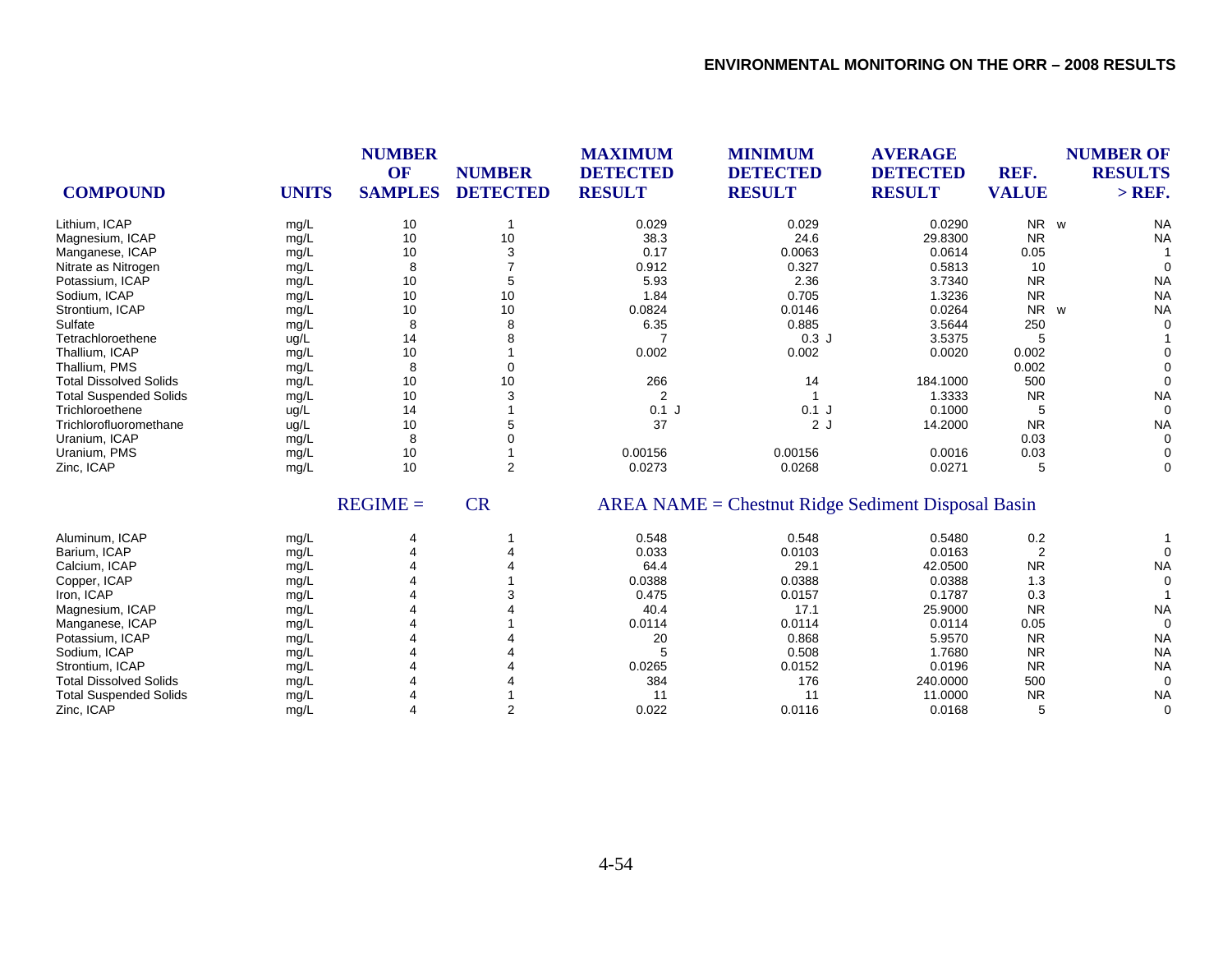| <b>COMPOUND</b>               | <b>UNITS</b> | <b>NUMBER</b><br>OF<br><b>SAMPLES</b> | <b>NUMBER</b><br><b>DETECTED</b> | <b>MAXIMUM</b><br><b>DETECTED</b><br><b>RESULT</b> | <b>MINIMUM</b><br><b>DETECTED</b><br><b>RESULT</b> | <b>AVERAGE</b><br><b>DETECTED</b><br><b>RESULT</b> | REF.<br><b>VALUE</b> | <b>NUMBER OF</b><br><b>RESULTS</b><br>$>$ REF. |
|-------------------------------|--------------|---------------------------------------|----------------------------------|----------------------------------------------------|----------------------------------------------------|----------------------------------------------------|----------------------|------------------------------------------------|
|                               |              | $REGIME =$                            | <b>CR</b>                        |                                                    | $AREA NAME = Construction/Demolition Landfill VII$ |                                                    |                      |                                                |
| 1.1.1-Trichloroethane         | ug/L         | 8                                     | 2                                | $2.1$ J                                            | 1.7J                                               | 1.9000                                             | 200                  |                                                |
| 1.1-Dichloroethane            | ug/L         | 8                                     | 2                                | 3.4J                                               | 2.5J                                               | 2.9500                                             | <b>NR</b>            | <b>NA</b>                                      |
| 1.1-Dichloroethene            | ug/L         | 8                                     | $\overline{2}$                   | 4.7 J                                              | 3.6J                                               | 4.1500                                             | 7                    |                                                |
| 1.2-Dichlorobenzene           | ug/L         | 8                                     | $\overline{2}$                   | 0.29J                                              | $0.27$ J                                           | 0.2800                                             |                      |                                                |
| 1,2-Dichloropropane           | ug/L         | 8                                     |                                  | $0.16$ J                                           | $0.16$ J                                           | 0.1600                                             | 5                    |                                                |
| Alkalinity as HCO3            | mg/L         | 8                                     | 8                                | 200                                                | 100                                                | 151.2500                                           | <b>NR</b>            | <b>NA</b>                                      |
| Aluminum, ICAP                | mg/L         | 8                                     | 2                                | 0.67                                               | 0.29                                               | 0.4800                                             | 0.2                  |                                                |
| Barium, ICAP                  | mg/L         | 8                                     |                                  | 0.23                                               | 0.011                                              | 0.0781                                             | $\overline{2}$       |                                                |
| Calcium, ICAP                 | mg/L         | 8                                     |                                  | 41                                                 | 27                                                 | 34.8750                                            | <b>NR</b>            | <b>NA</b>                                      |
| Chloride                      | mg/L         | 8                                     | $\overline{2}$                   | 4.7                                                | 3.6                                                | 4.1500                                             | 250                  | 0                                              |
| cis-1,2-Dichloroethene        | ug/L         | 8                                     | 2                                | 8.9                                                | 6                                                  | 7.4500                                             | 70                   | 0                                              |
| Conductivity                  | umho/        | 8                                     |                                  | 360                                                | 260                                                | 302.5000                                           | <b>NR</b>            | <b>NA</b>                                      |
| Copper, PMS                   | mg/L         | 8                                     |                                  | 0.0076                                             | 0.0076                                             | 0.0076                                             |                      |                                                |
| Gross Alpha Activity          | pCi/L        | 8                                     |                                  | 4.6                                                | 4.6                                                | 4.6000                                             | 15                   |                                                |
| Gross Beta Activity           | pCi/L        | 8                                     | 5                                | $2.4$ J                                            | $1.18$ J                                           | 1.7600                                             | 50                   |                                                |
| Iron, ICAP                    | mg/L         | 8                                     |                                  | 0.39                                               | 0.35                                               | 0.3700                                             | 0.3                  |                                                |
| Magnesium, ICAP               | mg/L         | 8                                     |                                  | 22                                                 | 11                                                 | 16.7500                                            | <b>NR</b>            | <b>NA</b>                                      |
| Nitrate as Nitrogen           | mg/L         | 8                                     |                                  | 1.9                                                | 0.59                                               | 1.0367                                             | 10                   |                                                |
| pH                            | Std          | 8                                     |                                  | 7.9                                                | 6.7                                                | 7.5250                                             | 6.5/8.5              |                                                |
| Sodium, ICAP                  | mg/L         | 8                                     | 3                                | 3.2                                                | 2.2                                                | 2.5667                                             | <b>NR</b>            | <b>NA</b>                                      |
| Strontium, ICAP               | mg/L         | 8                                     | 8                                | 0.085                                              | 0.016                                              | 0.0353                                             | <b>NR</b>            | <b>NA</b>                                      |
| Sulfate                       | mg/L         | 8                                     | $\overline{2}$                   | 21                                                 | 14                                                 | 17.5000                                            | 250                  |                                                |
| Tetrachloroethene             | ug/L         | 8                                     | $\overline{2}$                   | 8.8                                                | 5.8                                                | 7.3000                                             | 5                    |                                                |
| <b>Total Dissolved Solids</b> | mg/L         | 8                                     |                                  | 190                                                | 100                                                | 155.0000                                           | 500                  |                                                |
| <b>Total Suspended Solids</b> | mg/L         | 8                                     | 3                                | 11                                                 | 4                                                  | 8.3333                                             | <b>NR</b>            | <b>NA</b>                                      |
| trans-1,2-Dichloroethene      | ug/L         | 8                                     |                                  | $0.15$ J                                           | $0.15$ J                                           | 0.1500                                             | 100                  |                                                |
| Trichloroethene               | ug/L         | 8                                     | 2                                | 0.88J                                              | $0.73$ J                                           | 0.8050                                             | 5                    |                                                |
| Trichlorofluoromethane        | ug/L         | 8                                     | $\overline{2}$                   | 11                                                 | 9.3                                                | 10.1500                                            | <b>NR</b>            | <b>NA</b>                                      |
| Turbidity                     | <b>NTU</b>   | 8                                     |                                  | 16                                                 | 0.12                                               | 4.4300                                             |                      |                                                |
| Zinc, PMS                     | mg/L         | 8                                     | 4                                | 0.021                                              | 0.012                                              | 0.0173                                             |                      | 0                                              |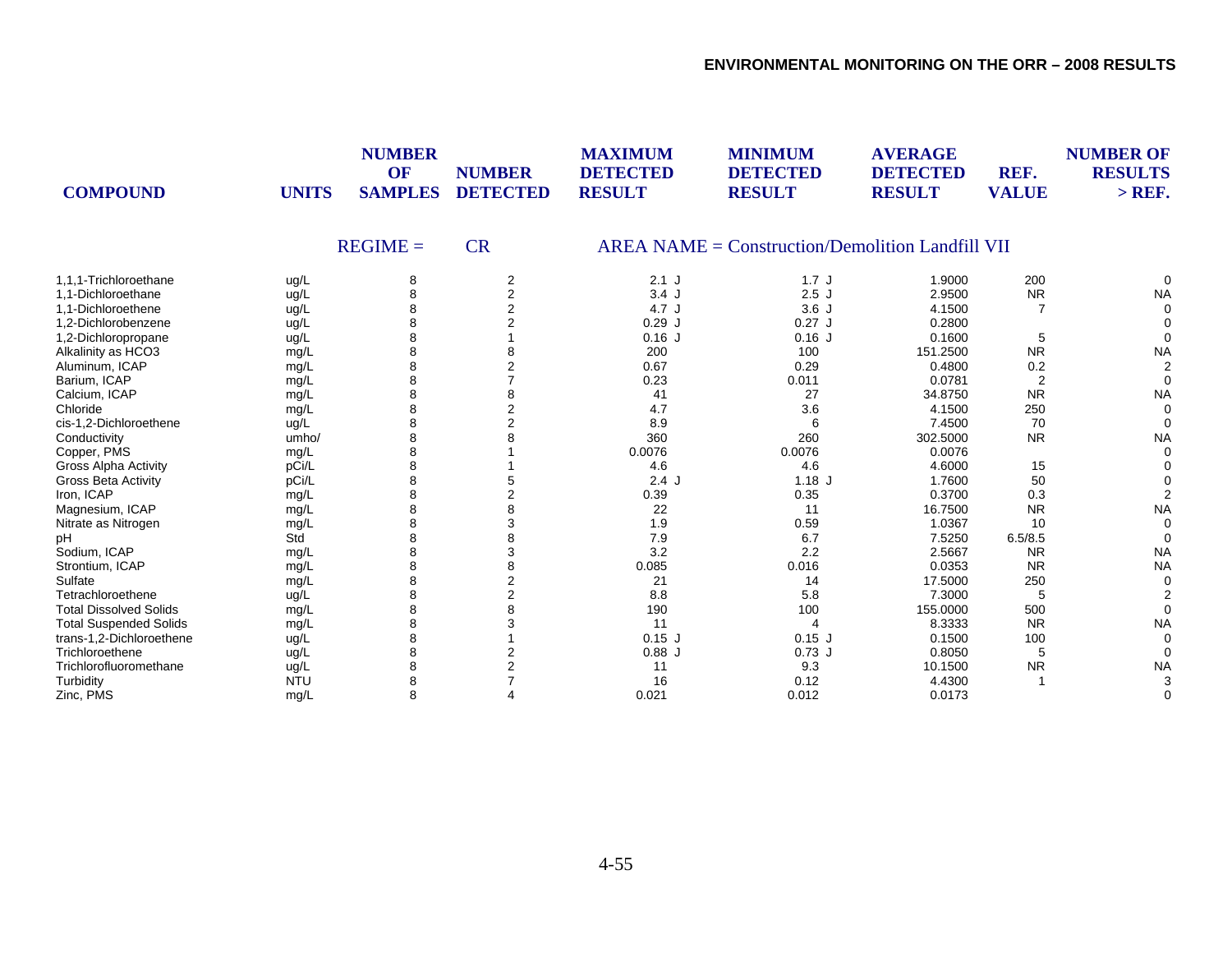| <b>COMPOUND</b>                                      | <b>UNITS</b> | <b>NUMBER</b><br>OF<br><b>SAMPLES</b> | <b>NUMBER</b><br><b>DETECTED</b> | <b>MAXIMUM</b><br><b>DETECTED</b><br><b>RESULT</b> | <b>MINIMUM</b><br><b>DETECTED</b><br><b>RESULT</b> | <b>AVERAGE</b><br><b>DETECTED</b><br><b>RESULT</b> | REF.<br><b>VALUE</b> | <b>NUMBER OF</b><br><b>RESULTS</b><br>$>$ REF. |
|------------------------------------------------------|--------------|---------------------------------------|----------------------------------|----------------------------------------------------|----------------------------------------------------|----------------------------------------------------|----------------------|------------------------------------------------|
|                                                      |              | $REGIME =$                            | <b>CR</b>                        |                                                    | <b>AREA NAME = East Chestnut Ridge Waste Pile</b>  |                                                    |                      |                                                |
| Barium, ICAP                                         | mg/L         |                                       | 4                                | 0.013                                              | 0.012                                              | 0.0127                                             | $\overline{2}$       |                                                |
| Bicarbonate                                          | mg/L         |                                       |                                  | 246                                                | 229                                                | 239.7500                                           | ${\sf NR}$           | <b>NA</b>                                      |
| Calcium, ICAP                                        | mg/L         |                                       |                                  | 55.8                                               | 49.1                                               | 51.9750                                            | <b>NR</b>            | <b>NA</b>                                      |
| Chloride                                             | mg/L         |                                       |                                  | 9.7                                                | 2.9                                                | 6.2500                                             | 250                  |                                                |
| Chromium, ICAP                                       | mg/L         |                                       |                                  | 0.005                                              | 0.005                                              | 0.0050                                             | 0.1                  |                                                |
| Copper, ICAP                                         | mg/L         |                                       |                                  | 0.0255                                             | 0.0255                                             | 0.0255                                             | 1.3                  |                                                |
| Flouride                                             | mg/L         |                                       |                                  | 0.11                                               | 0.11                                               | 0.1100                                             |                      |                                                |
| Iron, ICAP                                           | mg/L         |                                       |                                  | 0.0714                                             | 0.0333                                             | 0.0524                                             | 0.3                  |                                                |
| Magnesium, ICAP                                      | mg/L         |                                       |                                  | 34.4                                               | 30.1                                               | 31.8250                                            | ${\sf NR}$           | <b>NA</b>                                      |
| Nitrate/Nitrite                                      | mg/L         |                                       |                                  | 1.6                                                | 0.22                                               | 0.8925                                             | 10                   | 0                                              |
| Potassium, ICAP                                      | mg/L         |                                       |                                  | 1.29                                               | 0.822                                              | 1.0808                                             | <b>NR</b>            | <b>NA</b>                                      |
| Sodium, ICAP                                         | mg/L         |                                       |                                  | 4.91                                               | 1.74                                               | 3.3375                                             | <b>NR</b>            | <b>NA</b>                                      |
| Strontium, ICAP                                      | mg/L         |                                       |                                  | 0.0278                                             | 0.0185                                             | 0.0227                                             | <b>NR</b>            | <b>NA</b>                                      |
| Sulfate                                              | mg/L         |                                       |                                  | 2.7                                                |                                                    | 1.9500                                             | 250                  | 0                                              |
| Zinc, ICAP                                           | mg/L         | 4                                     | 1                                | 0.0158                                             | 0.0158                                             | 0.0158                                             | 5                    | $\mathbf 0$                                    |
|                                                      |              | $REGIME =$                            | <b>CR</b>                        |                                                    | $AREA NAME = Exist Pathway Spring/Surface Water$   |                                                    |                      |                                                |
| 1,1,2-Trichloro-1,2,2-trifluoroethane<br>(Freon 113) | ug/L         | $\overline{c}$                        | 1                                | 2J                                                 | 2J                                                 | 2.0000                                             | ${\sf NR}$           | <b>NA</b>                                      |
| Alkalinity                                           | mg/L         | 2                                     | 2                                | 153                                                | 118                                                | 135.5000                                           | <b>NR</b>            | <b>NA</b>                                      |
| Aluminum, ICAP                                       | mg/L         | 6                                     | 3                                | $0.728$ *                                          | 0.185                                              | 0.3683                                             | 0.2                  |                                                |
| Arsenic, ICAP                                        | mg/L         | 6                                     |                                  | 0.0057                                             | 0.0057                                             | 0.0057                                             | 0.05                 |                                                |
| Arsenic, PMS                                         | mg/L         | $\overline{2}$                        |                                  |                                                    |                                                    |                                                    | 0.05                 |                                                |
| Barium, ICAP                                         | mg/L         | 6                                     |                                  | 0.101                                              | 0.0262                                             | 0.0592                                             | $\overline{2}$       |                                                |
| Bicarbonate                                          | mg/L         | 6                                     | 6                                | 195                                                | 118                                                | 156.8333                                           | ${\sf NR}$           | <b>NA</b>                                      |
| Boron, ICAP                                          | mg/L         | 6                                     |                                  | 0.0814                                             | 0.0129                                             | 0.0416                                             | <b>NR</b>            | <b>NA</b>                                      |
| Calcium, ICAP                                        | mg/L         | 6                                     |                                  | 49.7                                               | 29.1                                               | 42.1000                                            | <b>NR</b>            | <b>NA</b>                                      |
| Chloride                                             | mg/L         | 6                                     |                                  | 2.8                                                | 1.8                                                | 2.3600                                             | 250                  | 0                                              |
| Flouride                                             | mg/L         | 6                                     |                                  | 0.16                                               | 0.16                                               | 0.1600                                             |                      |                                                |
| Gross Alpha Activity                                 | pCi/L        | 6                                     | 0                                |                                                    |                                                    |                                                    | 15                   | 0                                              |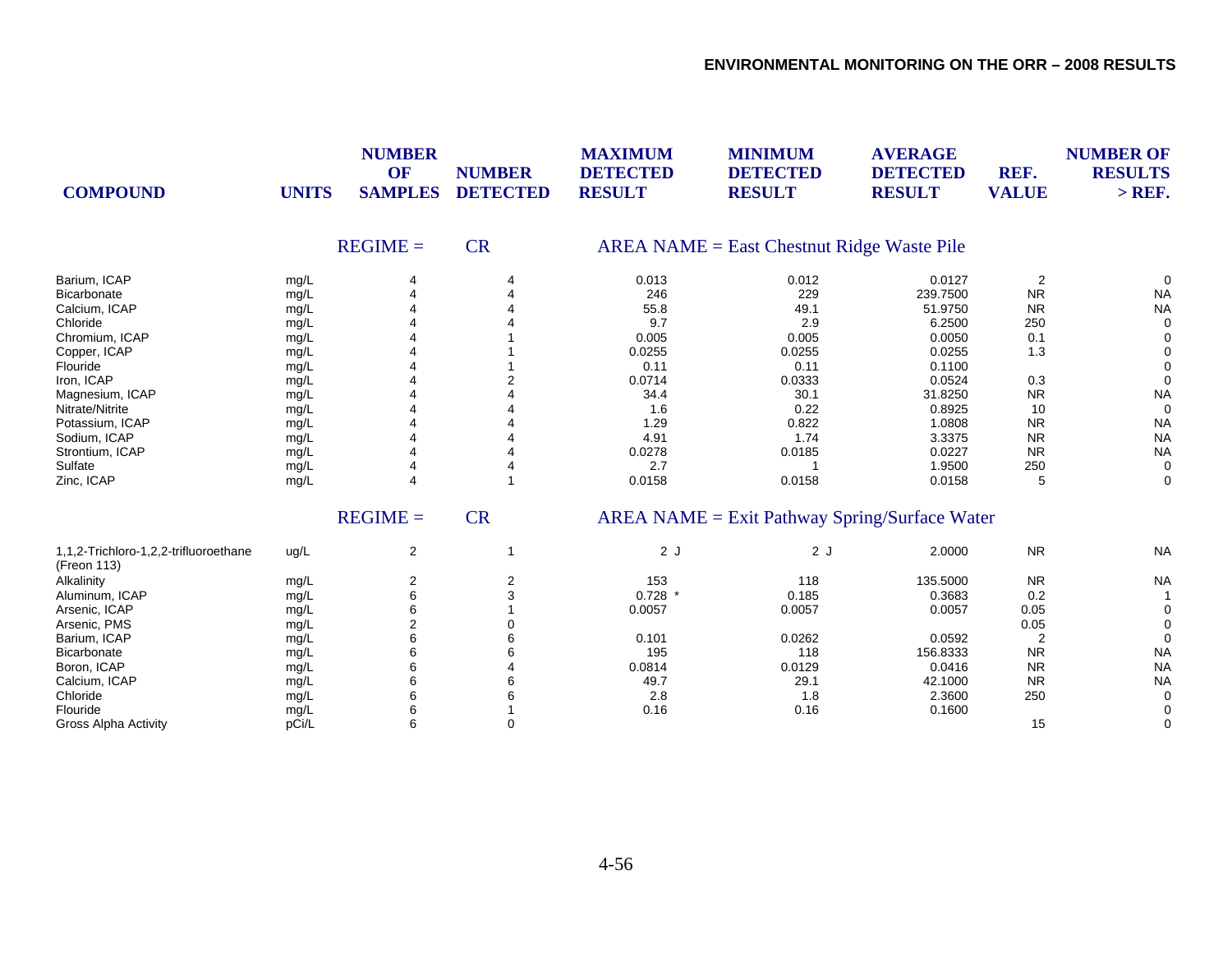|                               |              | <b>NUMBER</b><br>OF | <b>NUMBER</b>   | <b>MAXIMUM</b><br><b>DETECTED</b> | <b>MINIMUM</b><br><b>DETECTED</b>  | <b>AVERAGE</b><br><b>DETECTED</b> | REF.           | <b>NUMBER OF</b><br><b>RESULTS</b> |
|-------------------------------|--------------|---------------------|-----------------|-----------------------------------|------------------------------------|-----------------------------------|----------------|------------------------------------|
| <b>COMPOUND</b>               | <b>UNITS</b> | <b>SAMPLES</b>      | <b>DETECTED</b> | <b>RESULT</b>                     | <b>RESULT</b>                      | <b>RESULT</b>                     | <b>VALUE</b>   | $>$ REF.                           |
| <b>Gross Beta Activity</b>    | pCi/L        | 6                   | 0               |                                   |                                    |                                   | 50             | O                                  |
| Iron, ICAP                    | mg/L         | 6                   | 5               | 1.19                              | 0.0562                             | 0.3999                            | 0.3            |                                    |
| Lithium, ICAP                 | mg/L         | 6                   |                 | 0.023                             | 0.0131                             | 0.0181                            | <b>NR</b>      | <b>NA</b>                          |
| Magnesium, ICAP               | mg/L         | 6                   | 6               | 19.3                              | 10.5                               | 14.2000                           | <b>NR</b>      | <b>NA</b>                          |
| Manganese, ICAP               | mg/L         | 6                   |                 | 0.186                             | 0.025                              | 0.0884                            | 0.05           | $\overline{2}$                     |
| Nitrate as Nitrogen           | mg/L         | 2                   |                 | 0.807                             | 0.0829                             | 0.4450                            | 10             | $\Omega$                           |
| Nitrate/Nitrite               | mg/L         |                     |                 | 0.52                              | 0.094                              | 0.2210                            | 10             | $\Omega$                           |
| Potassium, ICAP               | mg/L         | 6                   |                 | 2.31                              | 0.912                              | 1.5430                            | <b>NR</b>      | <b>NA</b>                          |
| Sodium, ICAP                  | mg/L         | 6                   |                 | 1.67                              | 1.15                               | 1.4500                            | <b>NR</b>      | <b>NA</b>                          |
| Strontium, ICAP               | mg/L         | 6                   | 6               | 0.354                             | 0.0348                             | 0.1360                            | <b>NR</b>      | <b>NA</b><br>W                     |
| Sulfate                       | mg/L         | 6                   | 6               | 17                                | 5.7                                | 10.3517                           | 250            | $\Omega$                           |
| <b>Total Dissolved Solids</b> | mg/L         | 6                   | 6               | 214                               | 119                                | 177.1667                          | 500            | $\Omega$                           |
| <b>Total Suspended Solids</b> | mg/L         | 6                   | 3               | 15                                | 5                                  | 11.0000                           | <b>NR</b>      | <b>NA</b>                          |
| Uranium, ICAP                 | mg/L         | $\overline{2}$      | 0               |                                   |                                    |                                   | 0.03           | 0                                  |
| Uranium, PMS                  | mg/L         | 6                   | $\overline{2}$  | 0.00171                           | 0.000565                           | 0.0011                            | 0.03           | 0                                  |
|                               |              | $REGIME =$          | <b>CR</b>       |                                   | $AREA NAME = Filled coal Ash Pond$ |                                   |                |                                    |
| Alkalinity                    | mg/L         |                     |                 | 183                               | 183                                | 183.0000                          | <b>NR</b>      | <b>NA</b>                          |
| Barium, ICAP                  | mg/L         |                     |                 | 0.0156                            | 0.0156                             | 0.0156                            | $\overline{2}$ | $\mathbf 0$                        |
| Bicarbonate                   | mg/L         |                     |                 | 183                               | 183                                | 183.0000                          | <b>NR</b>      | <b>NA</b>                          |
| Calcium, ICAP                 | mg/L         |                     |                 | 34.7                              | 34.7                               | 34.7000                           | <b>NR</b>      | <b>NA</b><br>k                     |
| Chloride                      | mg/L         |                     |                 | 1.05                              | 1.05                               | 1.0500                            | 250            | $\Omega$                           |
| <b>Gross Alpha Activity</b>   | pCi/L        |                     |                 |                                   |                                    |                                   | 15             | $\Omega$                           |
| Gross Beta Activity           | pCi/L        |                     |                 |                                   |                                    |                                   | 50             |                                    |
| Iron, ICAP                    | mg/L         |                     |                 | 6.42                              | 6.42                               | 6.4200                            | 0.3            | k                                  |
| Magnesium, ICAP               | mg/L         |                     |                 | 23.7                              | 23.7                               | 23.7000                           | <b>NR</b>      | k<br><b>NA</b>                     |
| Manganese, ICAP               | mg/L         |                     |                 | 0.0395                            | 0.0395                             | 0.0395                            | 0.05           | $\Omega$                           |
| Sodium, ICAP                  | mg/L         |                     |                 | 0.511                             | 0.511                              | 0.5110                            | <b>NR</b>      | <b>NA</b>                          |
| Strontium, ICAP               | mg/L         |                     |                 | 0.0199                            | 0.0199                             | 0.0199                            | <b>NR</b>      | <b>NA</b><br>w                     |
| <b>Total Dissolved Solids</b> | mg/L         |                     |                 | 193                               | 193                                | 193.0000                          | 500            | $\Omega$                           |
| <b>Total Suspended Solids</b> | mg/L         |                     |                 | $\overline{4}$                    | 4                                  | 4.0000                            | <b>NR</b>      | <b>NA</b>                          |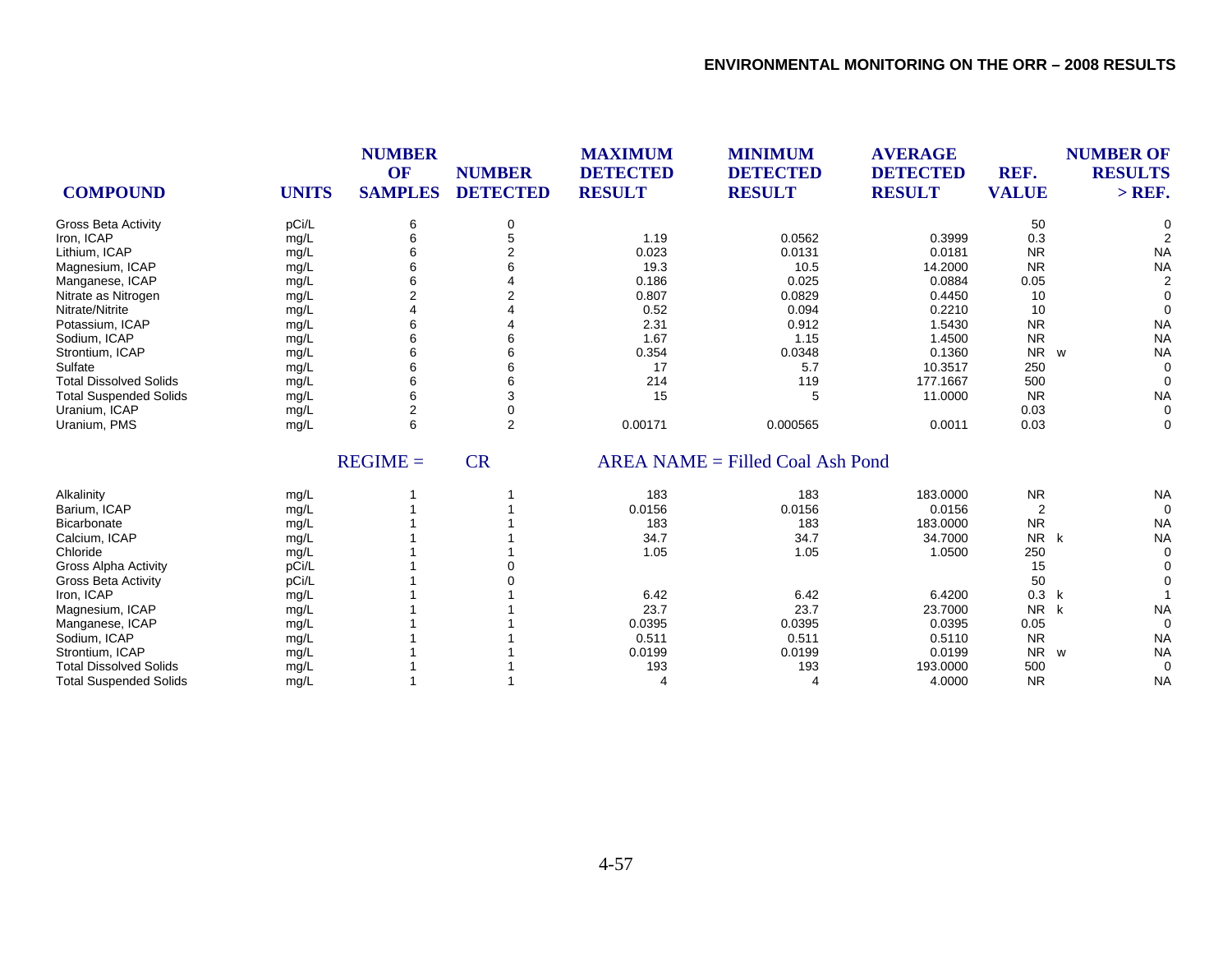| <b>COMPOUND</b>               | <b>UNITS</b> | <b>NUMBER</b><br>OF<br><b>SAMPLES</b> | <b>NUMBER</b><br><b>DETECTED</b> | <b>MAXIMUM</b><br><b>DETECTED</b><br><b>RESULT</b> | <b>MINIMUM</b><br><b>DETECTED</b><br><b>RESULT</b> | <b>AVERAGE</b><br><b>DETECTED</b><br><b>RESULT</b> | REF.<br><b>VALUE</b> | <b>NUMBER OF</b><br><b>RESULTS</b><br>$>$ REF. |
|-------------------------------|--------------|---------------------------------------|----------------------------------|----------------------------------------------------|----------------------------------------------------|----------------------------------------------------|----------------------|------------------------------------------------|
|                               |              | $REGIME =$                            | <b>CR</b>                        |                                                    | $AREA NAME = Industrial Landfill II$               |                                                    |                      |                                                |
| Alkalinity as CO3             | mg/L         | 6                                     |                                  | 35                                                 | 35                                                 | 35.0000                                            | <b>NR</b>            | <b>NA</b>                                      |
| Alkalinity as HCO3            | mg/L         | 6                                     | 6                                | 250                                                | 92                                                 | 178.6667                                           | <b>NR</b>            | <b>NA</b>                                      |
| Barium, ICAP                  | mg/L         |                                       |                                  | 0.59                                               | 0.012                                              | 0.2673                                             | $\overline{c}$       | $\Omega$                                       |
| Calcium, ICAP                 | mg/L         | 6                                     |                                  | 41                                                 | 5.3                                                | 29.0500                                            | <b>NR</b>            | <b>NA</b>                                      |
| Chromium, PMS                 | mg/L         | 6                                     |                                  | 0.012                                              | 0.012                                              | 0.0120                                             | 0.1                  | $\Omega$                                       |
| Conductivity                  | umho/        |                                       | 6                                | 470                                                | 270                                                | 368.3333                                           | <b>NR</b>            | <b>NA</b>                                      |
| Flouride                      | mg/L         | 6                                     | $\overline{2}$                   | 1.5                                                | 1.3                                                | 1.4000                                             |                      | 0                                              |
| <b>Gross Alpha Activity</b>   | pCi/L        |                                       | 3                                | 2.7J                                               | 2J                                                 | 2.3667                                             | 15                   |                                                |
| <b>Gross Beta Activity</b>    | pCi/L        | 6                                     | 2                                | 13.4                                               | 1.46J                                              | 7.4300                                             | 50                   |                                                |
| Magnesium, ICAP               | mg/L         | 6                                     | 6                                | 27                                                 | 13                                                 | 23.3333                                            | <b>NR</b>            | <b>NA</b>                                      |
| pH                            | Std          | 6                                     | 6                                | 9.5                                                | 7.9                                                | 8.3333                                             | 6.5/8.5              |                                                |
| Potassium, ICAP               | mg/L         | 6                                     |                                  | 16                                                 | 2.1                                                | 5.7000                                             | <b>NR</b>            | <b>NA</b>                                      |
| Sodium, ICAP                  | mg/L         |                                       |                                  | 27                                                 | 2.9                                                | 11.5500                                            | <b>NR</b>            | <b>NA</b>                                      |
| Strontium, ICAP               | mg/L         |                                       | 6                                | 0.78                                               | 0.029                                              | 0.2257                                             | <b>NR</b>            | <b>NA</b>                                      |
| Sulfate                       | mg/L         | 6                                     | 6                                | 10                                                 | 6.3                                                | 8.3667                                             | 250                  | $\Omega$                                       |
| <b>Total Dissolved Solids</b> | mg/L         | 6                                     | 6                                | 250                                                | 150                                                | 195.0000                                           | 500                  | $\Omega$                                       |
| <b>Total Suspended Solids</b> | mg/L         | 6                                     |                                  | 6                                                  | 6                                                  | 6.0000                                             | <b>NR</b>            | <b>NA</b>                                      |
| Turbidity                     | <b>NTU</b>   | 6                                     | 6                                | 1.1                                                | 0.16                                               | 0.4500                                             |                      |                                                |
|                               |              | $REGIME =$                            | <b>CR</b>                        |                                                    | $AREA NAME = Industrial Landfill IV$               |                                                    |                      |                                                |
| 1.1.1-Trichloroethane         | ug/L         | 10                                    | $\overline{c}$                   | 13                                                 | 12                                                 | 12.5000                                            | 200                  | 0                                              |
| 1.1-Dichloroethane            | ug/L         | 10                                    | $\overline{2}$                   | 25                                                 | 24                                                 | 24.5000                                            | <b>NR</b>            | <b>NA</b>                                      |
| 1,1-Dichloroethene            | ug/L         | 10                                    | 2                                | 6.4                                                | 5.5                                                | 5.9500                                             | 7                    | $\Omega$                                       |
| Alkalinity as CO3             | mg/L         | 10                                    |                                  | 11                                                 | 11                                                 | 11.0000                                            | <b>NR</b>            | <b>NA</b>                                      |
| Alkalinity as HCO3            | mg/L         | 10                                    | 10                               | 210                                                | 130                                                | 178.0000                                           | <b>NR</b>            | <b>NA</b>                                      |
| Aluminum, ICAP                | mg/L         | 10                                    |                                  | 0.11                                               | 0.11                                               | 0.1100                                             | 0.2                  | 0                                              |
| Barium, ICAP                  | mg/L         | 10                                    | 6                                | 0.031                                              | 0.01                                               | 0.0195                                             | 2                    | $\Omega$                                       |
| Calcium, ICAP                 | mg/L         | 10                                    | 10                               | 43                                                 | 16                                                 | 34.8000                                            | <b>NR</b>            | <b>NA</b>                                      |
| Chloride                      | mg/L         | 10                                    |                                  | 3.6                                                | 3.6                                                | 3.6000                                             | 250                  | $\Omega$                                       |
| Chromium, PMS                 | mg/L         | 10                                    |                                  | 0.011                                              | 0.011                                              | 0.0110                                             | 0.1                  | 0                                              |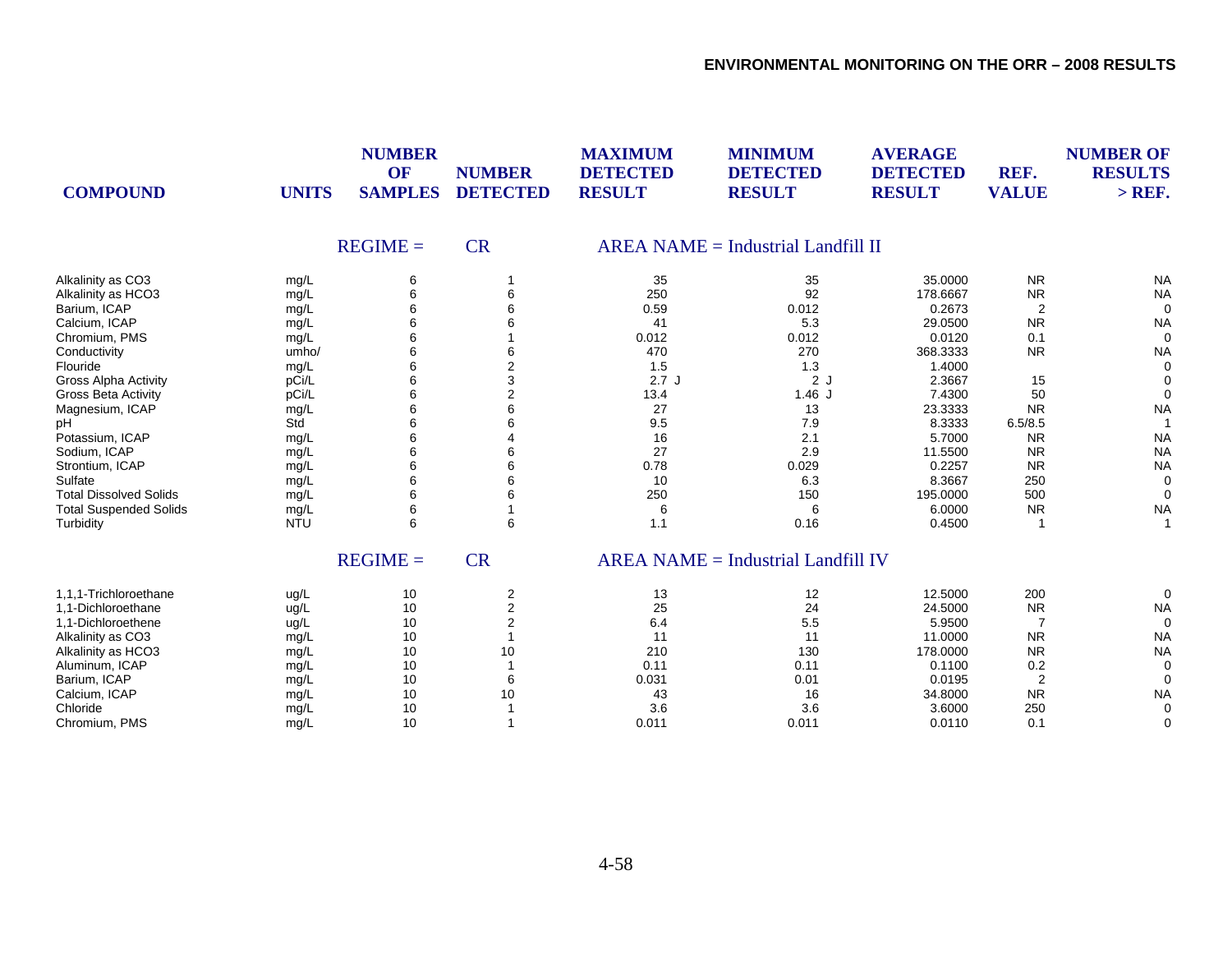| <b>COMPOUND</b>               | <b>UNITS</b> | <b>NUMBER</b><br>OF<br><b>SAMPLES</b> | <b>NUMBER</b><br><b>DETECTED</b> | <b>MAXIMUM</b><br><b>DETECTED</b><br><b>RESULT</b> | <b>MINIMUM</b><br><b>DETECTED</b><br><b>RESULT</b> | <b>AVERAGE</b><br><b>DETECTED</b><br><b>RESULT</b> | REF.<br><b>VALUE</b> | <b>NUMBER OF</b><br><b>RESULTS</b><br>$>$ REF. |
|-------------------------------|--------------|---------------------------------------|----------------------------------|----------------------------------------------------|----------------------------------------------------|----------------------------------------------------|----------------------|------------------------------------------------|
| Conductivity                  | umho/        | 10                                    | 10                               | 400                                                | 250                                                | 347.0000                                           | <b>NR</b>            | <b>NA</b>                                      |
| Dibromochloromethane          | ug/L         | 10                                    | -1                               | $0.32$ J                                           | $0.32$ J                                           | 0.3200                                             | 100                  |                                                |
| <b>Gross Beta Activity</b>    | pCi/L        | 10                                    | 3                                | $2.1$ J                                            | 1.4J                                               | 1.6733                                             | 50                   |                                                |
| Magnesium, ICAP               | mg/L         | 10                                    | 10                               | 26                                                 | 20                                                 | 22.7000                                            | <b>NR</b>            | <b>NA</b>                                      |
| Nickel, PMS                   | mg/L         | 10                                    | 2                                | 0.11                                               | 0.097                                              | 0.1035                                             | 0.1                  |                                                |
| pH                            | Std          | 10                                    | $10$                             | 8.9                                                | 7.5                                                | 7.9700                                             | 6.5/8.5              |                                                |
| Sodium, ICAP                  | mg/L         | 10                                    | 4                                | 5.5 E                                              | 2.8                                                | 4.2750                                             | <b>NR</b>            | <b>NA</b>                                      |
| Strontium, ICAP               | mg/L         | 10                                    | 9                                | $0.018$ E                                          | 0.01                                               | 0.0150                                             | <b>NR</b>            | <b>NA</b>                                      |
| Sulfate                       | mg/L         | 10                                    |                                  | 5.6                                                | 5.6                                                | 5.6000                                             | 250                  | $\Omega$                                       |
| <b>Total Dissolved Solids</b> | mg/L         | 10                                    | 10                               | 200                                                | 130                                                | 181.0000                                           | 500                  | $\Omega$                                       |
| <b>Total Suspended Solids</b> | mg/L         | 10                                    |                                  | 11                                                 | 11                                                 | 11.0000                                            | <b>NR</b>            | <b>NA</b>                                      |
| Turbidity                     | <b>NTU</b>   | 10                                    | 8                                | 2.5                                                | 0.18                                               | 1.0650                                             | -1                   | 3                                              |
| Zinc, PMS                     | mg/L         | 10                                    | $\overline{2}$                   | 0.016                                              | 0.013                                              | 0.0145                                             |                      | $\Omega$                                       |
|                               |              | $REGIME =$                            | <b>CR</b>                        |                                                    | $AREA NAME = Industrial Landfill V$                |                                                    |                      |                                                |
| 1,1,1-Trichloroethane         | ug/L         | 12                                    | 2                                | 0.44J                                              | 0.39J                                              | 0.4150                                             | 200                  | $\Omega$                                       |
| 1.1-Dichloroethane            | ug/L         | 12                                    | $\overline{c}$                   | $0.32$ J                                           | $0.27$ J                                           | 0.2950                                             | <b>NR</b>            | <b>NA</b>                                      |
| 1,1-Dichloroethene            | ug/L         | 12                                    | $\overline{c}$                   | 0.19J                                              | 0.14J                                              | 0.1650                                             | $\overline{7}$       | $\Omega$                                       |
| Alkalinity as HCO3            | mg/L         | 12                                    | 12                               | 210                                                | 110                                                | 148.3333                                           | <b>NR</b>            | <b>NA</b>                                      |
| Aluminum, ICAP                | mg/L         | 12                                    | 4                                | 0.89                                               | 0.14                                               | 0.3800                                             | 0.2                  | 2                                              |
| Barium, ICAP                  | mg/L         | 12                                    | 5                                | 0.1                                                | 0.01                                               | 0.0432                                             | $\overline{2}$       | $\Omega$                                       |
| Calcium, ICAP                 | mg/L         | 12                                    | 12                               | 57                                                 | 23                                                 | 35.7500                                            | <b>NR</b>            | <b>NA</b>                                      |
| Carbon Disulfide              | ug/L         | 12                                    |                                  | 0.66J                                              | 0.66J                                              | 0.6600                                             | <b>NR</b>            | <b>NA</b>                                      |
| Chloride                      | mg/L         | 12                                    | 4                                | 7.8                                                | 3.9                                                | 5.9250                                             | 250                  | $\Omega$                                       |
| Chromium, PMS                 | mg/L         | 12                                    | 2                                | 0.032                                              | 0.029                                              | 0.0305                                             | 0.1                  | $\Omega$                                       |
| Conductivity                  | umho/        | 12                                    | 12                               | 540                                                | 230                                                | 322.5000                                           | <b>NR</b>            | <b>NA</b>                                      |
| Copper, PMS                   | mg/L         | 12                                    |                                  | 0.012                                              | 0.012                                              | 0.0120                                             |                      | $\Omega$                                       |
| <b>Gross Alpha Activity</b>   | pCi/L        | 12                                    | 0                                |                                                    |                                                    |                                                    | 15                   |                                                |
| <b>Gross Beta Activity</b>    | pCi/L        | 12                                    |                                  | $2.67$ J                                           | 1.34J                                              | 1.8125                                             | 50                   |                                                |
| Iron, ICAP                    | mg/L         | 12                                    | 3                                | 0.61                                               | 0.11                                               | 0.3600                                             | 0.3                  |                                                |
| Magnesium, ICAP               | mg/L         | 12                                    | 12                               | 33                                                 | 10 E                                               | 18.8333                                            | <b>NR</b>            | <b>NA</b>                                      |
| Nitrate as Nitrogen           | mg/L         | 12                                    | 5                                | 3                                                  | 0.91                                               | 1.7720                                             | 10                   | $\Omega$                                       |
| pH                            | Std          | 12                                    | 12                               | 8.5                                                | $\overline{7}$                                     | 7.9083                                             | 6.5/8.5              | $\Omega$                                       |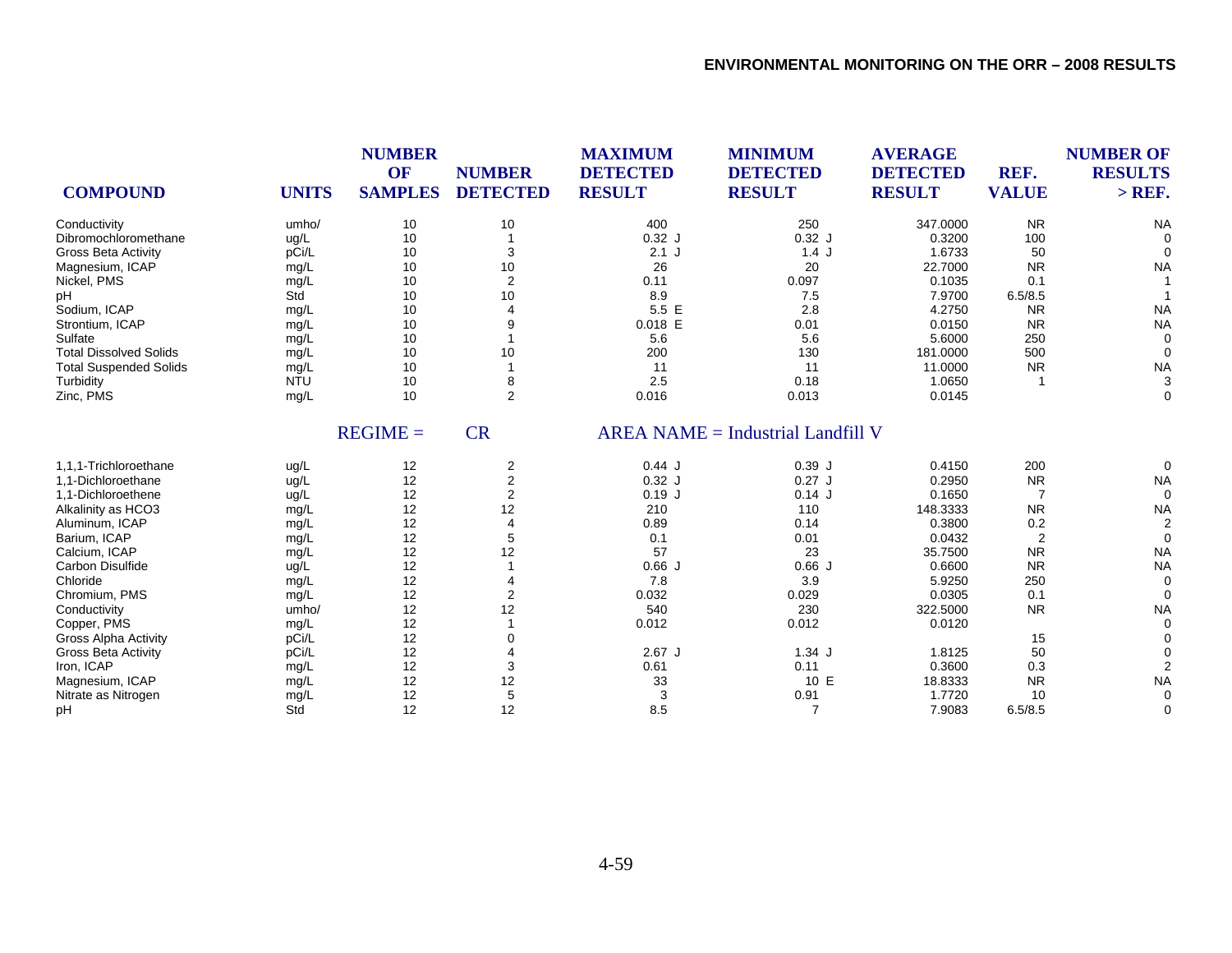| <b>COMPOUND</b>               | <b>UNITS</b> | <b>NUMBER</b><br>OF<br><b>SAMPLES</b> | <b>NUMBER</b><br><b>DETECTED</b> | <b>MAXIMUM</b><br><b>DETECTED</b><br><b>RESULT</b> | <b>MINIMUM</b><br><b>DETECTED</b><br><b>RESULT</b> | <b>AVERAGE</b><br><b>DETECTED</b><br><b>RESULT</b> | REF.<br><b>VALUE</b> | <b>NUMBER OF</b><br><b>RESULTS</b><br>$>$ REF. |
|-------------------------------|--------------|---------------------------------------|----------------------------------|----------------------------------------------------|----------------------------------------------------|----------------------------------------------------|----------------------|------------------------------------------------|
| Potassium, ICAP               | mg/L         | 12                                    | $\overline{c}$                   | 2.4                                                | 2.3                                                | 2.3500                                             | <b>NR</b>            | <b>NA</b>                                      |
| Sodium, ICAP                  | mg/L         | 12                                    | 3                                | 5.1                                                | $\overline{2}$                                     | 3.9333                                             | <b>NR</b>            | <b>NA</b>                                      |
| Strontium, ICAP               | mg/L         | 12                                    | 12                               | 0.13                                               | $0.013$ E                                          | 0.0353                                             | <b>NR</b>            | <b>NA</b>                                      |
| Sulfate                       | mg/L         | 12                                    | 4                                | 58                                                 | 20                                                 | 41.0000                                            | 250                  | $\Omega$                                       |
| <b>Total Dissolved Solids</b> | mg/L         | 12                                    | 12                               | 310                                                | 120                                                | 177.5000                                           | 500                  | $\Omega$                                       |
| <b>Total Suspended Solids</b> | mg/L         | 12                                    | 3                                | 16                                                 | 6.8                                                | 10.2667                                            | <b>NR</b>            | <b>NA</b>                                      |
| Turbidity                     | <b>NTU</b>   | 12                                    | 11                               | 32                                                 | 0.14                                               | 5.5082                                             |                      | 6                                              |
| Zinc, PMS                     | mg/L         | 12                                    | $\mathbf{1}$                     | 0.012                                              | 0.012                                              | 0.0120                                             |                      | $\Omega$                                       |
|                               |              | $REGIME =$                            | <b>CR</b>                        |                                                    | $AREA NAME = Kerr$ Hollow Quarry                   |                                                    |                      |                                                |
| Barium, ICAP                  | mg/L         | 4                                     | 4                                | 0.1                                                | 0.0462                                             | 0.0701                                             | 2                    | 0                                              |
| Boron, ICAP                   | mg/L         | 4                                     | 3                                | 0.802                                              | 0.0249                                             | 0.3506                                             | <b>NR</b>            | <b>NA</b>                                      |
| Calcium, ICAP                 | mg/L         |                                       |                                  | 53.1                                               | 28.3                                               | 42.5000                                            | <b>NR</b>            | <b>NA</b>                                      |
| Chromium, ICAP                | mg/L         |                                       |                                  | 0.0086                                             | 0.0086                                             | 0.0086                                             | 0.1                  | $\mathbf 0$                                    |
| Copper, ICAP                  | mg/L         |                                       |                                  | 0.0396                                             | 0.0396                                             | 0.0396                                             | 1.3                  | $\Omega$                                       |
| <b>Gross Alpha Activity</b>   | pCi/L        |                                       | 2                                | 8.45                                               | 1.72                                               | 5.0850                                             | 15                   | $\Omega$                                       |
| <b>Gross Beta Activity</b>    | pCi/L        |                                       | $\overline{2}$                   | 17.5                                               | 17.3                                               | 17.4000                                            | 50                   | $\Omega$                                       |
| Iron, ICAP                    | mg/L         |                                       |                                  | 0.491                                              | 0.0154                                             | 0.1387                                             | 0.3                  |                                                |
| Lithium, ICAP                 | mg/L         |                                       | 3                                | 0.313                                              | 0.0271                                             | 0.1497                                             | <b>NR</b>            | <b>NA</b>                                      |
| Magnesium, ICAP               | mg/L         |                                       |                                  | 34                                                 | 17.9                                               | 25.1750                                            | <b>NR</b>            | <b>NA</b>                                      |
| Manganese, ICAP               | mg/L         |                                       | $\overline{2}$                   | 0.0097                                             | 0.0075                                             | 0.0086                                             | 0.05                 | $\Omega$                                       |
| Potassium, ICAP               | mg/L         |                                       |                                  | 16.4                                               | 1.73                                               | 7.8325                                             | <b>NR</b>            | <b>NA</b>                                      |
| Sodium, ICAP                  | mg/L         |                                       |                                  | 20                                                 | 0.796                                              | 6.5090                                             | <b>NR</b>            | <b>NA</b>                                      |
| Strontium, ICAP               | mg/L         |                                       |                                  | 6.65                                               | 0.0542                                             | 2.4041                                             | <b>NR</b>            | <b>NA</b>                                      |
| <b>Total Dissolved Solids</b> | mg/L         | 4                                     |                                  | 296                                                | 243                                                | 262.0000                                           | 500                  | $\mathbf 0$                                    |
| Uranium, PMS                  | mg/L         | 4                                     |                                  | 0.011                                              | 0.011                                              | 0.0110                                             | 0.03                 | 0                                              |
| Zinc, ICAP                    | mg/L         | 4                                     | 1                                | 0.0449                                             | 0.0449                                             | 0.0449                                             | 5                    | $\Omega$                                       |
|                               |              | $REGIME =$                            | <b>CR</b>                        |                                                    | AREA NAME = South Campus Facility, Bethel Valley   |                                                    |                      |                                                |
| 1,2-Dichloroethene            | ug/L         | 2                                     | 2                                | 11                                                 | 0.9J                                               | 5.9500                                             | <b>NR</b>            | <b>NA</b>                                      |
| cis-1.2-Dichloroethene        | ug/L         | 2                                     | $\boldsymbol{2}$                 | 11                                                 | 0.9J                                               | 5.9500                                             | 70                   | $\mathbf 0$                                    |
| Trichloroethene               | ug/L         | $\overline{2}$                        | $\overline{2}$                   | $\overline{7}$                                     | 3                                                  | 5.0000                                             | 5                    | $\mathbf{1}$                                   |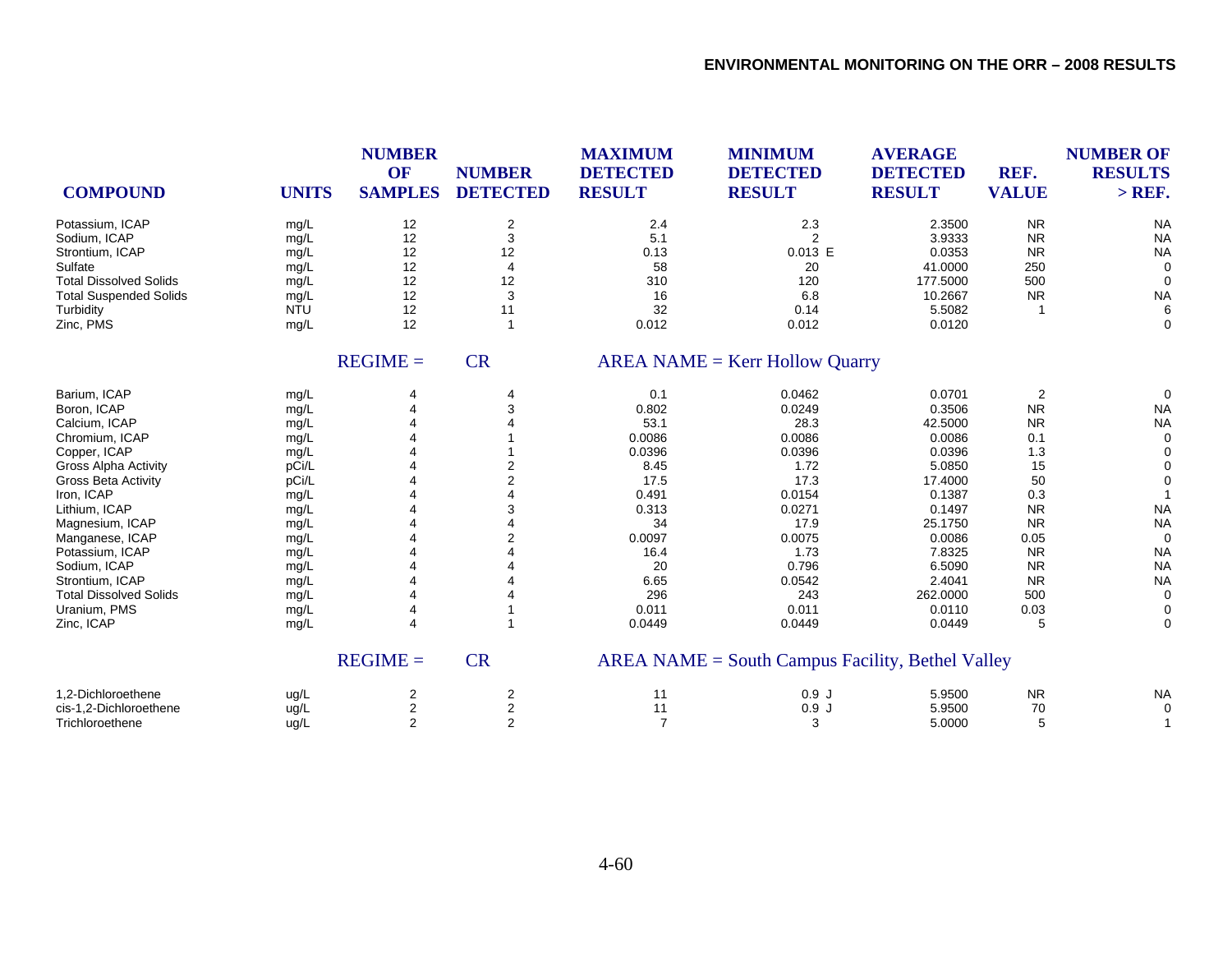| <b>COMPOUND</b>               | <b>UNITS</b> | <b>NUMBER</b><br>OF<br><b>SAMPLES</b> | <b>NUMBER</b><br><b>DETECTED</b> | <b>MAXIMUM</b><br><b>DETECTED</b><br><b>RESULT</b> | <b>MINIMUM</b><br><b>DETECTED</b><br><b>RESULT</b> | <b>AVERAGE</b><br><b>DETECTED</b><br><b>RESULT</b> | REF.<br><b>VALUE</b> | <b>NUMBER OF</b><br><b>RESULTS</b><br>$>$ REF. |
|-------------------------------|--------------|---------------------------------------|----------------------------------|----------------------------------------------------|----------------------------------------------------|----------------------------------------------------|----------------------|------------------------------------------------|
|                               |              | $REGIME =$                            | <b>CR</b>                        |                                                    | $AREA NAME = United Nuclear Corporation Site$      |                                                    |                      |                                                |
| Aluminum, ICAP                | mg/L         | 10                                    | 3                                | 1.81                                               | 0.104                                              | 0.7190                                             | 0.2                  | 2                                              |
| Barium, ICAP                  | mg/L         | 10                                    | 8                                | 0.0527                                             | 0.0073                                             | 0.0204                                             | 2                    | $\Omega$                                       |
| Bicarbonate                   | mg/L         | 10                                    | 10                               | 246                                                | 20.2                                               | 148.6600                                           | <b>NR</b>            | <b>NA</b>                                      |
| Boron, ICAP                   | mg/L         | 10                                    | $\mathbf{1}$                     | 0.0115                                             | 0.0115                                             | 0.0115                                             | <b>NR</b>            | <b>NA</b>                                      |
| Calcium, ICAP                 | mg/L         | 10                                    | 10                               | 54.5                                               | 1.27                                               | 28.2350                                            | <b>NR</b>            | <b>NA</b>                                      |
| Carbonate                     | mg/L         | 10                                    | $\overline{2}$                   | 82.8                                               | 4                                                  | 43.4000                                            | <b>NR</b>            | <b>NA</b>                                      |
| Chloride                      | mg/L         | 10                                    | 10                               | 11.9                                               | 1.4                                                | 4.6600                                             | 250                  | 0                                              |
| Copper, ICAP                  | mg/L         | 10                                    |                                  | 0.0116                                             | 0.0116                                             | 0.0116                                             | 1.3                  |                                                |
| <b>Gross Alpha Activity</b>   | pCi/L        | 10                                    |                                  | 4.18                                               | 4.18                                               | 4.1800                                             | 15                   |                                                |
| <b>Gross Beta Activity</b>    | pCi/L        | 10                                    | 3                                | 68.2                                               | 7.15                                               | 43.7833                                            | 50                   |                                                |
| Iron, ICAP                    | mg/L         | 10                                    | 6                                | 1.46                                               | 0.0135                                             | 0.3069                                             | 0.3                  |                                                |
| Lead, ICAP                    | mg/L         | 10                                    |                                  | 0.0062                                             | 0.0062                                             | 0.0062                                             | 0.015                | $\Omega$                                       |
| Lithium, ICAP                 | mg/L         | 10                                    | $\overline{2}$                   | 0.157                                              | 0.152                                              | 0.1545                                             | <b>NR</b>            | <b>NA</b>                                      |
| Magnesium, ICAP               | mg/L         | 10                                    | 10                               | 32.2                                               | 2.59                                               | 17.3220                                            | <b>NR</b>            | <b>NA</b>                                      |
| Manganese, ICAP               | mg/L         | 10                                    | $\overline{2}$                   | 0.0476                                             | 0.0132                                             | 0.0304                                             | 0.05                 | 0                                              |
| Nitrate/Nitrite               | mg/L         | 10                                    | 10                               | 0.74                                               | 0.046                                              | 0.3030                                             | 10                   | $\Omega$                                       |
| Potassium, ICAP               | mg/L         | 10                                    | 10                               | 69.6                                               | 0.501                                              | 14.4551                                            | <b>NR</b>            | <b>NA</b>                                      |
| Sodium, ICAP                  | mg/L         | 10                                    | 10                               | 11.6                                               | 0.447                                              | 4.0775                                             | <b>NR</b>            | <b>NA</b>                                      |
| Strontium, ICAP               | mg/L         | 10                                    | 9                                | 0.0725                                             | 0.0067                                             | 0.0215                                             | <b>NR</b>            | <b>NA</b>                                      |
| Strontium-90                  | pCi/L        | 8                                     |                                  | 2.49                                               | 2.49                                               | 2.4900                                             | 8                    | $\Omega$                                       |
| Sulfate                       | mg/L         | 10                                    | 10                               | 21.5                                               | 1.2                                                | 4.9100                                             | 250                  |                                                |
| <b>Total Dissolved Solids</b> | mg/L         | 8                                     | 8                                | 304                                                | 151                                                | 229.2500                                           | 500                  |                                                |
| Uranium-233/234               | pCi/L        | 8                                     |                                  | 0.974                                              | 0.608                                              | 0.7408                                             | 20                   |                                                |
| Uranium-235/236               | pCi/L        | 8                                     | 3                                | 0.336                                              | 0.193                                              | 0.2773                                             | 20                   | $\Omega$                                       |
| Uranium-238                   | pCi/L        | 8                                     | 3                                | 0.49                                               | 0.219                                              | 0.3833                                             | 24                   |                                                |
| Zinc, ICAP                    | mg/L         | 10                                    | 1                                | 0.0124                                             | 0.0124                                             | 0.0124                                             | 5                    | $\Omega$                                       |
|                               |              | $REGIME =$                            | EF                               |                                                    | $AREA NAME = Beta-4 Security Pits$                 |                                                    |                      |                                                |
| 1,2-Dichloroethene            | ug/L         |                                       |                                  | 22                                                 | 22                                                 | 22.0000                                            | <b>NR</b>            | <b>NA</b>                                      |
| Alkalinity                    | mq/L         |                                       |                                  | 266                                                | 266                                                | 266.0000                                           | <b>NR</b>            | <b>NA</b>                                      |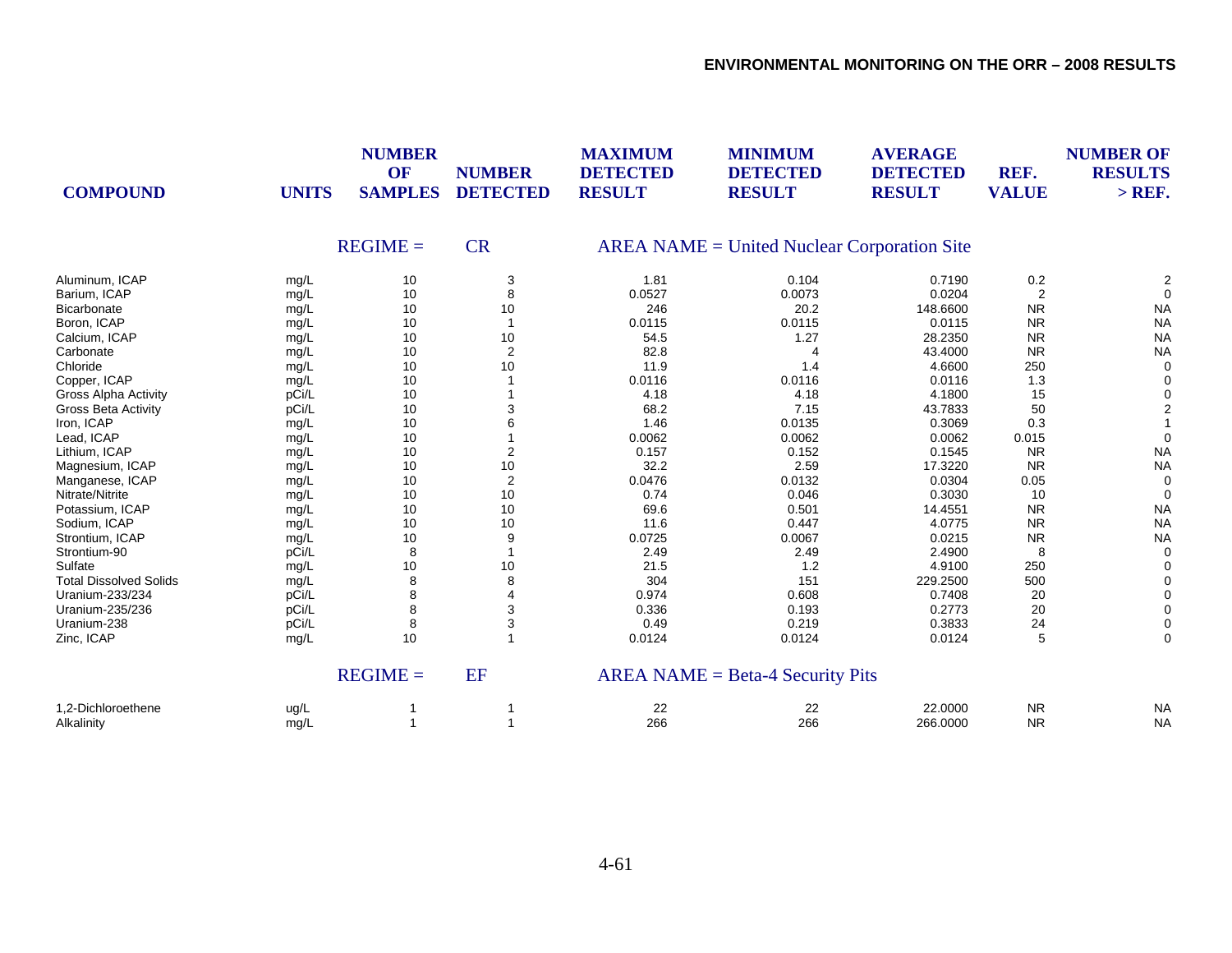|                                                      |              | <b>NUMBER</b><br><b>OF</b> | <b>NUMBER</b>   | <b>MAXIMUM</b><br><b>DETECTED</b> | <b>MINIMUM</b><br><b>DETECTED</b> | <b>AVERAGE</b><br><b>DETECTED</b> | REF.           | <b>NUMBER OF</b><br><b>RESULTS</b> |
|------------------------------------------------------|--------------|----------------------------|-----------------|-----------------------------------|-----------------------------------|-----------------------------------|----------------|------------------------------------|
| <b>COMPOUND</b>                                      | <b>UNITS</b> | <b>SAMPLES</b>             | <b>DETECTED</b> | <b>RESULT</b>                     | <b>RESULT</b>                     | <b>RESULT</b>                     | <b>VALUE</b>   | $>$ REF.                           |
| Barium, ICAP                                         | mg/L         |                            |                 | 0.142                             | 0.142                             | 0.1420                            | $\overline{2}$ |                                    |
| Bicarbonate                                          | mg/L         |                            |                 | 266                               | 266                               | 266.0000                          | <b>NR</b>      | <b>NA</b>                          |
| Calcium, ICAP                                        | mg/L         |                            |                 | 97.6                              | 97.6                              | 97.6000                           | <b>NR</b>      | <b>NA</b>                          |
| Chloride                                             | mg/L         |                            |                 | 26.3                              | 26.3                              | 26.3000                           | 250            |                                    |
| cis-1,2-Dichloroethene                               | ug/L         |                            |                 | 22                                | 22                                | 22.0000                           | 70             |                                    |
| Copper, ICAP                                         | mg/L         |                            |                 | 0.0274                            | 0.0274                            | 0.0274                            | 1.3            |                                    |
| Flouride                                             | mg/L         |                            |                 | 0.129                             | 0.129                             | 0.1290                            |                |                                    |
| <b>Gross Alpha Activity</b>                          | pCi/L        |                            |                 |                                   |                                   |                                   | 15             |                                    |
| Gross Beta Activity                                  | pCi/L        |                            |                 | 8.2                               | 8.2                               | 8.2000                            | 50             |                                    |
| Iron, ICAP                                           | mg/L         |                            |                 | 2.69                              | 2.69                              | 2.6900                            | 0.3            |                                    |
| Lead, ICAP                                           | mg/L         |                            |                 |                                   |                                   |                                   | 0.015          |                                    |
| Lead, PMS                                            | mg/L         |                            |                 | 0.00418                           | 0.00418                           | 0.0042                            | 0.015          |                                    |
| Lithium, ICAP                                        | mg/L         |                            |                 | 0.0174                            | 0.0174                            | 0.0174                            | NR w           | <b>NA</b>                          |
| Magnesium, ICAP                                      | mg/L         |                            |                 | 8.71                              | 8.71                              | 8.7100                            | <b>NR</b>      | <b>NA</b>                          |
| Manganese, ICAP                                      | mg/L         |                            |                 | 2.03                              | 2.03                              | 2.0300                            | 0.05           |                                    |
| Nickel, ICAP                                         | mg/L         |                            |                 |                                   |                                   |                                   | 0.1            |                                    |
| Nickel, PMS                                          | mg/L         |                            |                 | 0.00604                           | 0.00604                           | 0.0060                            | 0.1            | d                                  |
| Sodium, ICAP                                         | mg/L         |                            |                 | 9.12                              | 9.12                              | 9.1200                            | <b>NR</b>      | <b>NA</b>                          |
| Strontium, ICAP                                      | mg/L         |                            |                 | 0.158                             | 0.158                             | 0.1580                            | <b>NR</b>      | <b>NA</b><br>W                     |
| Sulfate                                              | mg/L         |                            |                 | 5.04                              | 5.04                              | 5.0400                            | 250            | $\Omega$                           |
| Tetrachloroethene                                    | ug/L         |                            |                 | 1J                                | 1J                                | 1.0000                            | 5              |                                    |
| <b>Total Dissolved Solids</b>                        | mg/L         |                            |                 | 364                               | 364                               | 364.0000                          | 500            | $\Omega$                           |
| <b>Total Suspended Solids</b>                        | mg/L         |                            |                 | 8                                 | 8                                 | 8.0000                            | <b>NR</b>      | <b>NA</b>                          |
| Trichloroethene                                      | ug/L         |                            |                 | 3J                                | 3J                                | 3.0000                            | 5              | $\Omega$                           |
|                                                      |              | $REGIME =$                 | EF              |                                   | $AREA NAME = Building 8110$       |                                   |                |                                    |
| 1,1,2-Trichloro-1,2,2-trifluoroethane<br>(Freon 113) | ug/L         | 5                          | 5               | 75                                | 4 J                               | 39.4000                           | <b>NR</b>      | <b>NA</b>                          |
| 1,1-Dichloroethane                                   | ug/L         | 5                          |                 | 1 J                               | 1J                                | 1.0000                            | <b>NR</b>      | <b>NA</b>                          |
| 1,1-Dichloroethene                                   | ug/L         |                            |                 | 2J                                | 2J                                | 2.0000                            |                |                                    |
| 1,2-Dichloroethene                                   | ug/L         | 5                          |                 | 120                               | 22                                | 70.0000                           | <b>NR</b>      | <b>NA</b>                          |
| Alkalinity                                           | mg/L         | 5                          |                 | 286                               | 252                               | 264.8000                          | <b>NR</b>      | <b>NA</b>                          |
| Aluminum, ICAP                                       | mq/L         |                            |                 | 11.1                              | 0.744                             | 4.0135                            | 0.2            | 4                                  |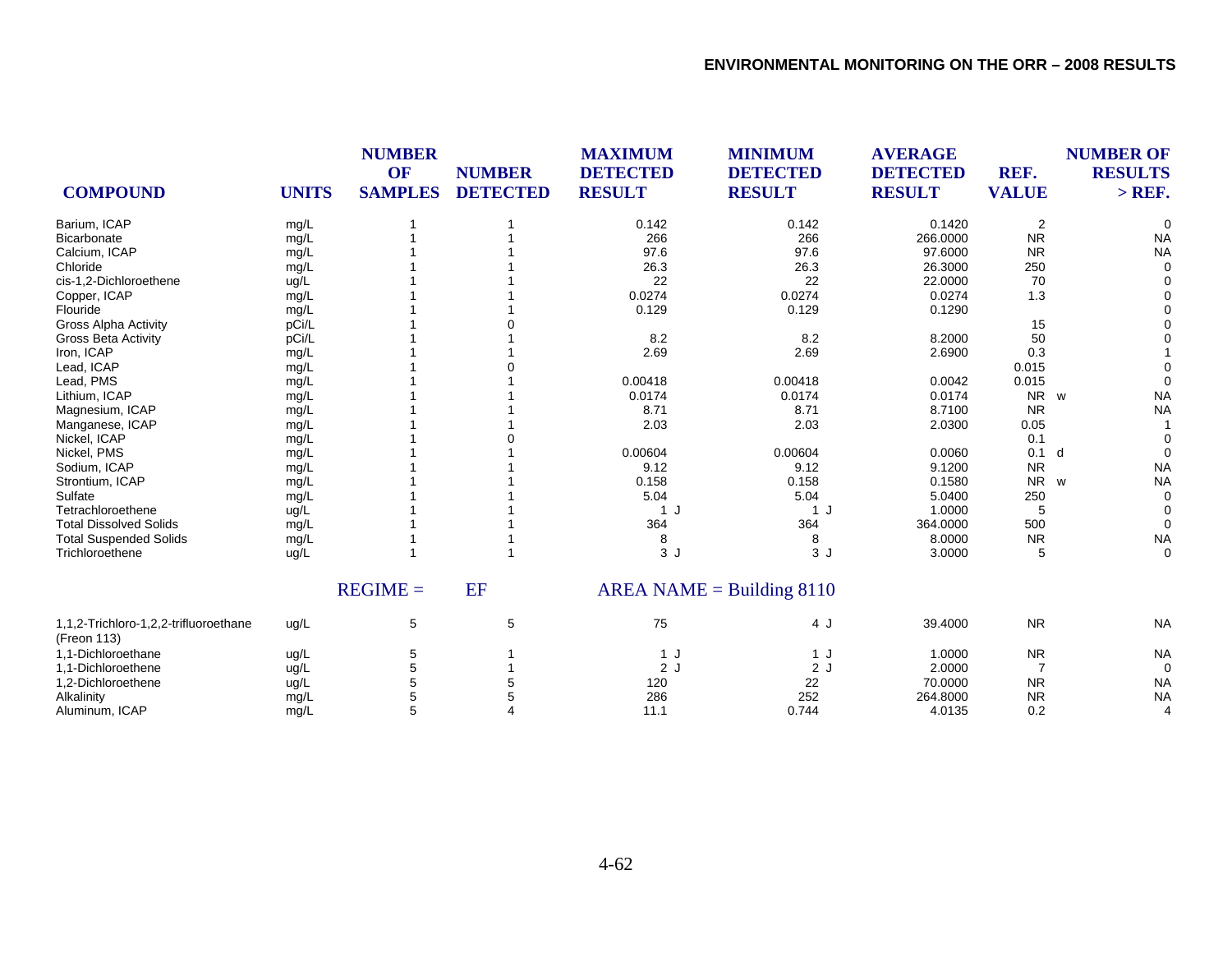|                               |              | <b>NUMBER</b><br>OF | <b>NUMBER</b>   | <b>MAXIMUM</b><br><b>DETECTED</b> | <b>MINIMUM</b><br><b>DETECTED</b> | <b>AVERAGE</b><br><b>DETECTED</b> | REF.         | <b>NUMBER OF</b><br><b>RESULTS</b> |
|-------------------------------|--------------|---------------------|-----------------|-----------------------------------|-----------------------------------|-----------------------------------|--------------|------------------------------------|
| <b>COMPOUND</b>               | <b>UNITS</b> | <b>SAMPLES</b>      | <b>DETECTED</b> | <b>RESULT</b>                     | <b>RESULT</b>                     | <b>RESULT</b>                     | <b>VALUE</b> | $>$ REF.                           |
| Barium, ICAP                  | mg/L         | 5                   | 5               | 0.29                              | 0.0449                            | 0.2186                            | 2            |                                    |
| <b>Bicarbonate</b>            | mg/L         | 5                   | 5               | 286                               | 252                               | 264.8000                          | <b>NR</b>    | <b>NA</b>                          |
| Calcium. ICAP                 | mg/L         | 5                   |                 | 254                               | 127                               | 205.0000                          | <b>NR</b>    | <b>NA</b>                          |
| Carbon Tetrachloride          | ug/L         | 5                   |                 |                                   | 3 J                               | 5.7500                            | 5            |                                    |
| Chloride                      | mg/L         | 5                   |                 | 23.3                              | 13.2                              | 20.6400                           | 250          |                                    |
| Chloroform                    | ug/L         | 5                   |                 | 21                                | 8                                 | 15.2500                           | 100          |                                    |
| Chromium, ICAP                | mg/L         | 5                   |                 | 0.028                             | 0.028                             | 0.0280                            | 0.1<br>z     |                                    |
| Chromium, PMS                 | mg/L         | 5                   |                 | 0.0279                            | 0.0279                            | 0.0279                            | 0.1          |                                    |
| cis-1,2-Dichloroethene        | ug/L         | 5                   |                 | 120                               | 22                                | 69.6000                           | 70           |                                    |
| Copper, ICAP                  | mg/L         | 5                   |                 | 0.0437                            | 0.0437                            | 0.0437                            | 1.3          |                                    |
| Dichlorodifluoromethane       | ug/L         | 5                   |                 | 3J                                | 3J                                | 3.0000                            | <b>NR</b>    | <b>NA</b>                          |
| <b>Gross Alpha Activity</b>   | pCi/L        | 5                   |                 | 12                                | 5.9                               | 8.9500                            | 15           |                                    |
| <b>Gross Beta Activity</b>    | pCi/L        | 5                   | $\overline{2}$  | 19                                | 12                                | 15.5000                           | 50           |                                    |
| Iron, ICAP                    | mg/L         | 5                   | 5               | 10.7                              | 0.0692                            | 3.0774                            | 0.3          |                                    |
| Lead, ICAP                    | mg/L         | 5                   |                 |                                   |                                   |                                   | 0.015        |                                    |
| Lead, PMS                     | mg/L         | 5                   |                 | 0.0133                            | 0.00063                           | 0.0047                            | 0.015        |                                    |
| Lithium, ICAP                 | mg/L         | 5                   |                 | 0.0117                            | 0.0117                            | 0.0117                            | NR w         | <b>NA</b>                          |
| Magnesium, ICAP               | mg/L         | 5                   |                 | 75.7                              | 9.89                              | 54.5580                           | <b>NR</b>    | <b>NA</b>                          |
| Manganese, ICAP               | mg/L         | 5                   | 5               | 3.58                              | 0.458                             | 1.2656                            | 0.05         |                                    |
| Mercury, CVAA                 | mg/L         | 5                   |                 | 0.0403                            | 0.00109                           | 0.0126                            | 0.002        |                                    |
| Nickel, ICAP                  | mg/L         | 5                   |                 |                                   |                                   |                                   | 0.1          |                                    |
| Nickel, PMS                   | mg/L         | 5                   |                 | 0.0272                            | 0.0069                            | 0.0166                            | 0.1          |                                    |
| Nitrate as Nitrogen           | mg/L         | 5                   |                 | 166                               | 74.3                              | 139.8250                          | 10           |                                    |
| Potassium, ICAP               | mg/L         | 5                   |                 | 6.53                              | 3.79                              | 4.6800                            | <b>NR</b>    | <b>NA</b>                          |
| Sodium, ICAP                  | mg/L         | 5                   | 5               | 27.9                              | 14                                | 22.0200                           | <b>NR</b>    | <b>NA</b>                          |
| Strontium, ICAP               | mg/L         | 5                   | 5               | 0.792                             | 0.169                             | 0.5574                            | <b>NR</b>    | <b>NA</b><br>W                     |
| Sulfate                       | mg/L         | 5                   | 5               | 83.6                              | 27.4                              | 55.7800                           | 250          |                                    |
| Tetrachloroethene             | ug/L         | 5                   | 5               | 200                               | 82                                | 145.2000                          | 5            |                                    |
| <b>Total Dissolved Solids</b> | mg/L         | 5                   | 5               | 1350                              | 387                               | 939.8000                          | 500          |                                    |
| <b>Total Suspended Solids</b> | mg/L         | 5                   |                 | 220                               |                                   | 54.6000                           | <b>NR</b>    | <b>NA</b>                          |
| trans-1,2-Dichloroethene      | ug/L         | 5                   |                 | 2J                                | 1 J                               | 1.6667                            | 100          |                                    |
| Trichloroethene               | ug/L         | 5                   |                 | 770 D                             | 16                                | 453.2000                          | 5            |                                    |
| Uranium, ICAP                 | mg/L         | 5                   | 0               |                                   |                                   |                                   | 0.03         |                                    |
| Uranium, PMS                  | mg/L         | 5                   | 5               | 0.00132                           | 0.00064                           | 0.0011                            | 0.03         |                                    |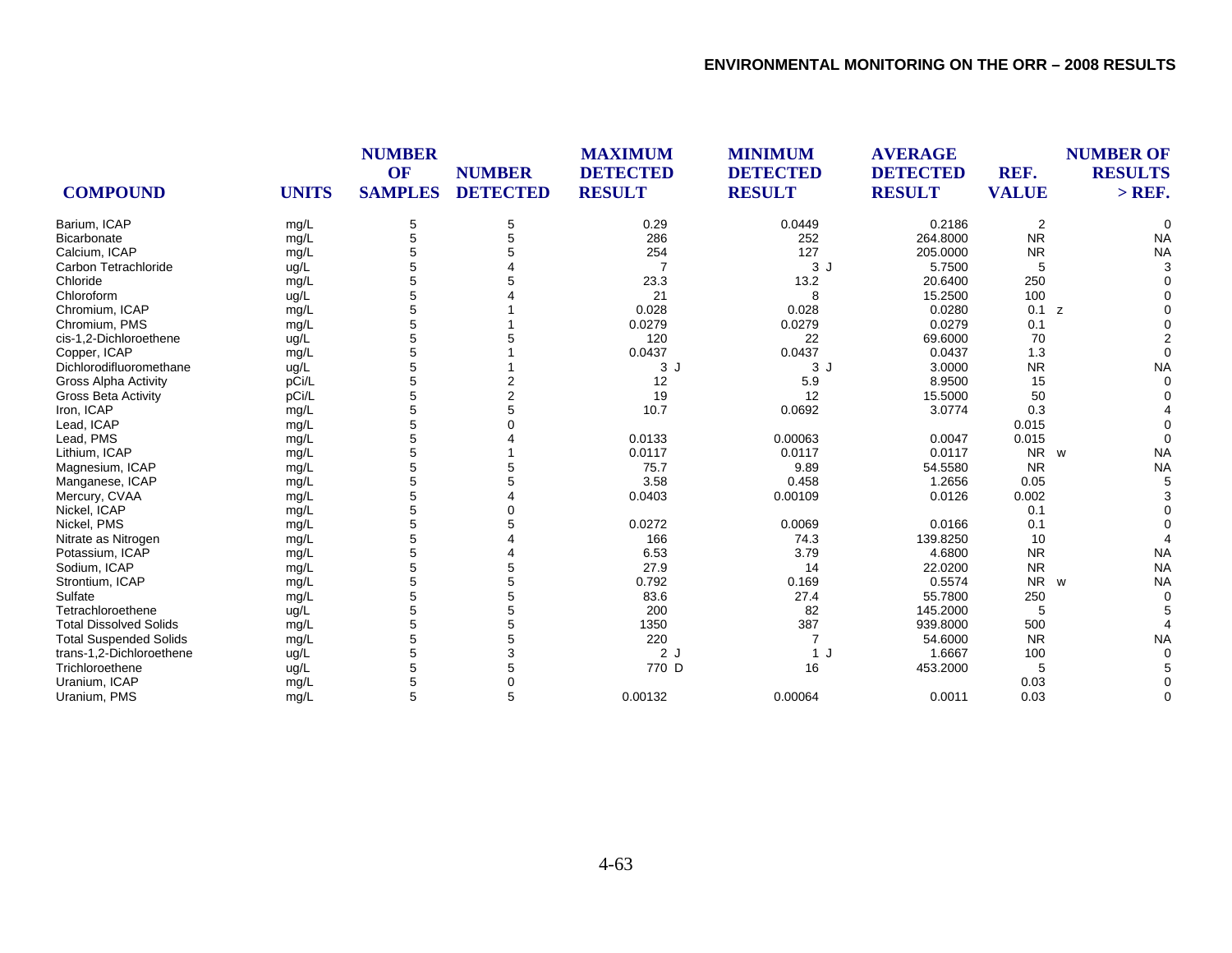| <b>COMPOUND</b>                                      | <b>UNITS</b> | <b>NUMBER</b><br><b>OF</b><br><b>SAMPLES</b> | <b>NUMBER</b><br><b>DETECTED</b> | <b>MAXIMUM</b><br><b>DETECTED</b><br><b>RESULT</b> | <b>MINIMUM</b><br><b>DETECTED</b><br><b>RESULT</b> | <b>AVERAGE</b><br><b>DETECTED</b><br><b>RESULT</b> | REF.<br><b>VALUE</b> | <b>NUMBER OF</b><br><b>RESULTS</b><br>$>$ REF. |
|------------------------------------------------------|--------------|----------------------------------------------|----------------------------------|----------------------------------------------------|----------------------------------------------------|----------------------------------------------------|----------------------|------------------------------------------------|
|                                                      |              | $REGIME =$                                   | EF                               |                                                    | AREA NAME = Building $9201-2$                      |                                                    |                      |                                                |
| 1,1,2-Trichloro-1,2,2-trifluoroethane<br>(Freon 113) | ug/L         | $\overline{2}$                               | $\overline{2}$                   | 70                                                 | 40                                                 | 55.0000                                            | <b>NR</b>            | <b>NA</b>                                      |
| 1,1-Dichloroethene                                   | ug/L         | 2                                            | 2                                | 4 J                                                | 4 J                                                | 4.0000                                             | $\overline{7}$       | $\Omega$                                       |
| 1,2-Dichloroethene                                   | ug/L         | 2                                            | 2                                | 970 D                                              | 770 D                                              | 870.0000                                           | <b>NR</b>            | <b>NA</b>                                      |
| 1,3-Dichlorobenzene                                  | ug/L         | $\overline{2}$                               | 2                                | 3 J                                                | 2 Jz                                               | 2.5000                                             |                      | Jz<br>$\Omega$                                 |
| 1,4-Dichlorobenzene                                  | ug/L         | $\overline{2}$                               | $\overline{2}$                   | 3J                                                 | 2J                                                 | 2.5000                                             | 75                   |                                                |
| Alkalinity                                           | mg/L         | $\overline{2}$                               | $\overline{2}$                   | 183                                                | 168                                                | 175.5000                                           | <b>NR</b>            | <b>NA</b>                                      |
| Antimony, ICAP                                       | mg/L         | $\overline{c}$                               |                                  |                                                    |                                                    |                                                    | 0.006                |                                                |
| Antimony, PMS                                        | mg/L         | $\overline{c}$                               |                                  | 0.00332                                            | 0.00332                                            | 0.0033                                             | 0.006                |                                                |
| Barium, ICAP                                         | mg/L         | 2                                            | 2                                | 0.187                                              | 0.187                                              | 0.1870                                             | $\overline{2}$       |                                                |
| <b>Bicarbonate</b>                                   | mg/L         | $\sqrt{2}$                                   | 2                                | 183                                                | 168                                                | 175.5000                                           | <b>NR</b>            | <b>NA</b>                                      |
| Calcium, ICAP                                        | mg/L         | $\overline{2}$                               | 2                                | 66.6                                               | 65.8                                               | 66.2000                                            | <b>NR</b>            | <b>NA</b>                                      |
| Chloride                                             | mg/L         | $\overline{2}$                               | $\overline{2}$                   | 31.1                                               | 30.3                                               | 30.7000                                            | 250                  |                                                |
| cis-1,2-Dichloroethene                               | ug/L         | $\overline{2}$                               | 2                                | 960 D                                              | 770 D                                              | 865.0000                                           | 70                   |                                                |
| Flouride                                             | mg/L         | $\overline{2}$                               | 2                                | 0.258                                              | 0.241                                              | 0.2495                                             |                      |                                                |
| <b>Gross Alpha Activity</b>                          | pCi/L        | $\overline{2}$                               | 2                                | 9.6                                                | 3.1                                                | 6.3500                                             | 15                   |                                                |
| <b>Gross Beta Activity</b>                           | pCi/L        | $\boldsymbol{2}$                             |                                  | 8.1                                                | 8.1                                                | 8.1000                                             | 50                   |                                                |
| Iron, ICAP                                           | mg/L         | 2                                            |                                  | 0.444                                              | 0.111                                              | 0.2775                                             | 0.3                  |                                                |
| Magnesium, ICAP                                      | mg/L         | $\overline{2}$                               |                                  | 11.7                                               | 11.2                                               | 11.4500                                            | <b>NR</b>            | <b>NA</b>                                      |
| Manganese, ICAP                                      | mg/L         | $\overline{2}$                               |                                  | 0.376                                              | 0.354                                              | 0.3650                                             | 0.05                 |                                                |
| Nitrate                                              | mg/L         |                                              |                                  | 0.128                                              | 0.128                                              | 0.1280                                             |                      |                                                |
| Nitrate as Nitrogen                                  | mg/L         | 2                                            | 2                                | 0.0315                                             | 0.029                                              | 0.0303                                             | 10                   |                                                |
| Potassium, ICAP                                      | mg/L         | $\overline{c}$                               | 2                                | 2.84                                               | 2.3                                                | 2.5700                                             | <b>NR</b>            | <b>NA</b>                                      |
| Sodium, ICAP                                         | mg/L         | $\overline{\mathbf{c}}$                      | 2                                | 22.3                                               | 19.9                                               | 21.1000                                            | <b>NR</b>            | <b>NA</b>                                      |
| Strontium, ICAP                                      | mg/L         | $\boldsymbol{2}$                             | 2                                | 0.282                                              | 0.281                                              | 0.2815                                             | <b>NR</b>            | <b>NA</b><br>W                                 |
| Sulfate                                              | mg/L         | $\overline{2}$                               | $\overline{2}$                   | 41.3                                               | 38.6                                               | 39.9500                                            | 250                  |                                                |
| Tetrachloroethene                                    | ug/L         | $\overline{2}$                               |                                  | 4100 D                                             | 2700 D                                             | 3400.0000                                          | 5                    |                                                |
| Thallium, ICAP                                       | mg/L         | $\overline{2}$                               |                                  |                                                    |                                                    |                                                    | 0.002                |                                                |
| Thallium, PMS                                        | mg/L         | 2                                            |                                  | 0.000635                                           | 0.000635                                           | 0.0006                                             | 0.002                |                                                |
| <b>Total Dissolved Solids</b>                        | mg/L         | $\overline{2}$                               |                                  | 284                                                | 255                                                | 269.5000                                           | 500                  |                                                |
| <b>Total Suspended Solids</b>                        | mg/L         | 2                                            |                                  | 3                                                  | 3                                                  | 3.0000                                             | <b>NR</b>            | <b>NA</b>                                      |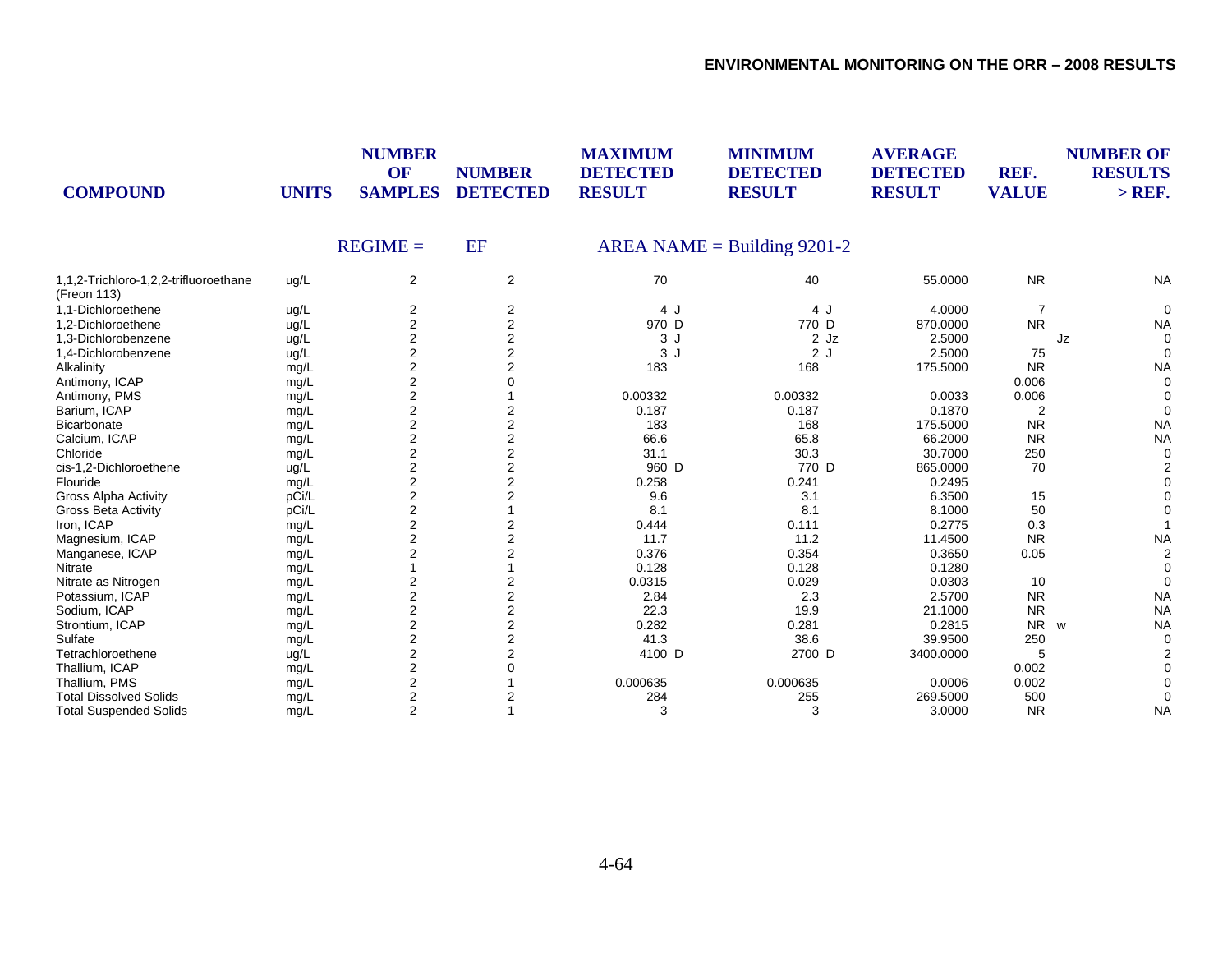| <b>COMPOUND</b>               | <b>UNITS</b> | <b>NUMBER</b><br>OF<br><b>SAMPLES</b> | <b>NUMBER</b><br><b>DETECTED</b> | <b>MAXIMUM</b><br><b>DETECTED</b><br><b>RESULT</b> | <b>MINIMUM</b><br><b>DETECTED</b><br><b>RESULT</b> | <b>AVERAGE</b><br><b>DETECTED</b><br><b>RESULT</b> | REF.<br><b>VALUE</b> | <b>NUMBER OF</b><br><b>RESULTS</b><br>$>$ REF. |
|-------------------------------|--------------|---------------------------------------|----------------------------------|----------------------------------------------------|----------------------------------------------------|----------------------------------------------------|----------------------|------------------------------------------------|
| trans-1,2-Dichloroethene      | ug/L         | 2                                     | $\overline{\mathbf{c}}$          | $\overline{7}$                                     | 5J                                                 | 6.0000                                             | 100                  |                                                |
| Trichloroethene               | ug/L         | 2                                     | $\overline{\mathbf{c}}$          | 750 D                                              | 560 D                                              | 655.0000                                           | 5                    | 2                                              |
| Vinyl Chloride                | ug/L         | $\overline{2}$                        | $\overline{2}$                   | 70                                                 | 26                                                 | 48.0000                                            | $\overline{2}$       | $\overline{2}$                                 |
|                               |              | $REGIME =$                            | <b>EF</b>                        |                                                    | $AREA NAME = Coal Pile Trench$                     |                                                    |                      |                                                |
| 1,2-Dichloroethene            | ug/L         |                                       |                                  | 34                                                 | 6                                                  | 15.5000                                            | <b>NR</b>            | <b>NA</b>                                      |
| Alkalinity                    | mg/L         |                                       |                                  | 337                                                | 152                                                | 250.5000                                           | <b>NR</b>            | <b>NA</b>                                      |
| Barium, ICAP                  | mg/L         |                                       |                                  | 0.0832                                             | 0.0138                                             | 0.0435                                             | $\overline{2}$       |                                                |
| Bicarbonate                   | mg/L         |                                       |                                  | 337                                                | 152                                                | 250.5000                                           | <b>NR</b>            | <b>NA</b>                                      |
| Boron, ICAP                   | mg/L         |                                       |                                  | 0.229                                              | 0.229                                              | 0.2290                                             | N <sub>R</sub>       | <b>NA</b><br>W                                 |
| Calcium, ICAP                 | mg/L         |                                       |                                  | 387                                                | 70.8                                               | 232.9500                                           | <b>NR</b>            | <b>NA</b>                                      |
| Chloride                      | mg/L         |                                       |                                  | 69.7                                               | 14.1                                               | 29.6500                                            | 250                  | $\Omega$                                       |
| Chloroform                    | ug/L         |                                       |                                  | 8                                                  | 8                                                  | 8.0000                                             | 100                  |                                                |
| cis-1,2-Dichloroethene        | ug/L         |                                       |                                  | 34                                                 | 6                                                  | 15.5000                                            | 70                   |                                                |
| Flouride                      | mg/L         |                                       |                                  | 0.843                                              | 0.843                                              | 0.8430                                             |                      |                                                |
| <b>Gross Alpha Activity</b>   | pCi/L        |                                       |                                  | 7.2                                                | 7.2                                                | 7.2000                                             | 15                   |                                                |
| Gross Beta Activity           | pCi/L        |                                       |                                  | 8.1                                                | 8.1                                                | 8.1000                                             | 50                   |                                                |
| Iron, ICAP                    | mg/L         |                                       |                                  | 1.92                                               | 1.5                                                | 1.7100                                             | 0.3                  |                                                |
| Lead, ICAP                    | mg/L         |                                       |                                  |                                                    |                                                    |                                                    | 0.015                |                                                |
| Lead, PMS                     | mg/L         |                                       |                                  | 0.0006                                             | 0.0006                                             | 0.0006                                             | 0.015                |                                                |
| Lithium, ICAP                 | mg/L         |                                       |                                  | 0.0112                                             | 0.0112                                             | 0.0112                                             | <b>NR</b>            | <b>NA</b><br><b>W</b>                          |
| Magnesium, ICAP               | mg/L         |                                       |                                  | 56                                                 | 16.4                                               | 33.0000                                            | <b>NR</b>            | <b>NA</b>                                      |
| Manganese, ICAP               | mg/L         |                                       |                                  | 7.53                                               | 0.00839                                            | 2.4118                                             | 0.05                 |                                                |
| Mercury, CVAA                 | mg/L         |                                       |                                  | 0.000375                                           | 0.000375                                           | 0.0004                                             | 0.002                |                                                |
| Nickel, ICAP                  | mg/L         |                                       |                                  |                                                    |                                                    |                                                    | 0.1                  |                                                |
| Nickel, PMS                   | mg/L         |                                       |                                  | 0.0423                                             | 0.00731                                            | 0.0206                                             | 0.1                  |                                                |
| Nitrate as Nitrogen           | mg/L         |                                       |                                  | 3.96                                               | 0.107                                              | 1.3940                                             | 10                   |                                                |
| Potassium, ICAP               | mg/L         |                                       |                                  | 8.27                                               | 2.67                                               | 4.7950                                             | <b>NR</b>            | <b>NA</b>                                      |
| Sodium, ICAP                  | mg/L         |                                       |                                  | 16                                                 | 8.19                                               | 12.0475                                            | <b>NR</b>            | <b>NA</b>                                      |
| Strontium, ICAP               | mg/L         |                                       |                                  | 0.63                                               | 0.197                                              | 0.4075                                             | <b>NR</b>            | <b>NA</b><br>W                                 |
| Sulfate                       | mg/L         |                                       |                                  | 905                                                | 84.6                                               | 402.4000                                           | 250                  | $\overline{2}$                                 |
| Tetrachloroethene             | ug/L         |                                       | 3                                | 1300 D                                             | 6                                                  | 462.3333                                           | 5                    |                                                |
| <b>Total Dissolved Solids</b> | mg/L         |                                       | Δ                                | 1700                                               | 290                                                | 934.7500                                           | 500                  |                                                |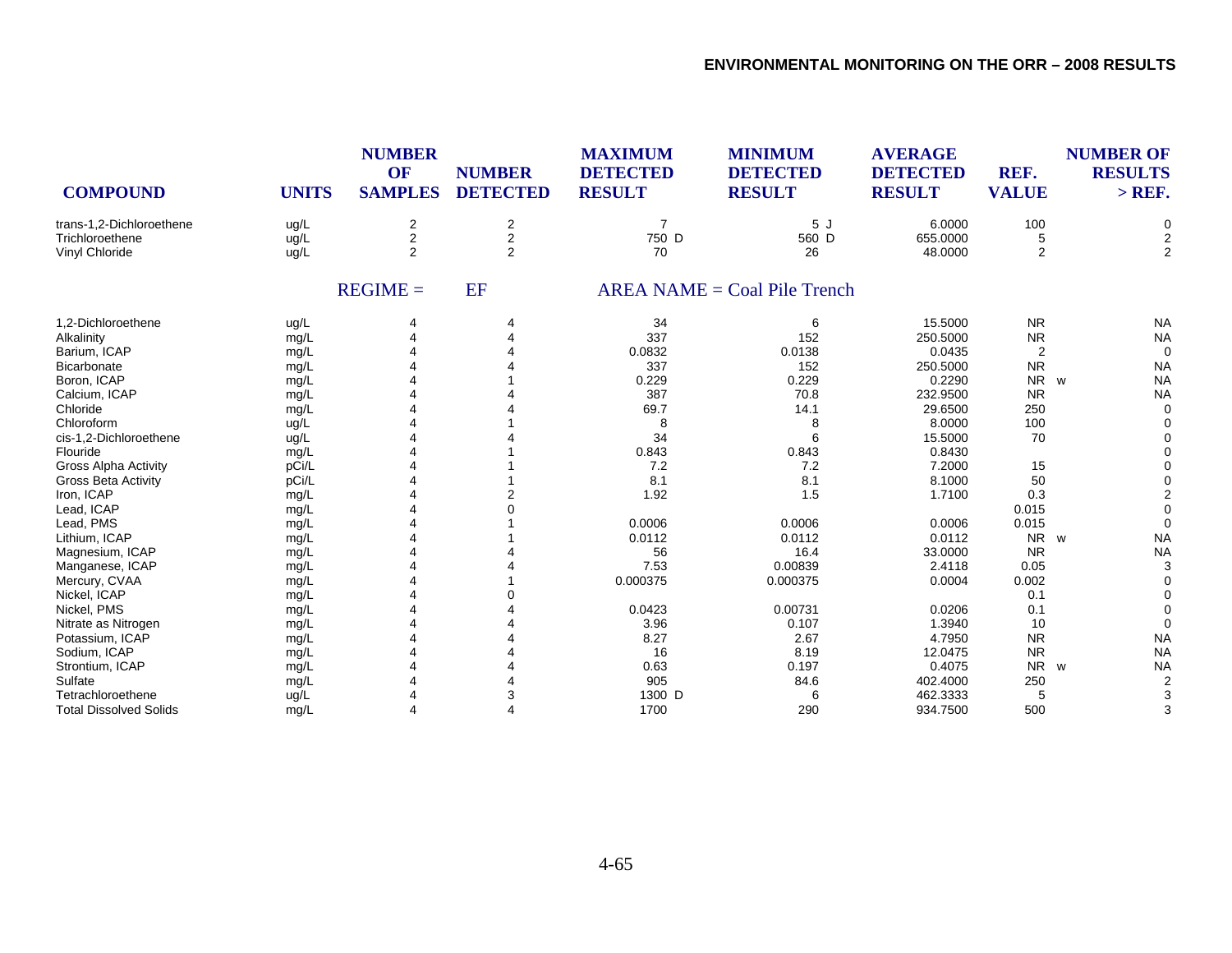| <b>COMPOUND</b>               | <b>UNITS</b> | <b>NUMBER</b><br>OF<br><b>SAMPLES</b> | <b>NUMBER</b><br><b>DETECTED</b> | <b>MAXIMUM</b><br><b>DETECTED</b><br><b>RESULT</b> | <b>MINIMUM</b><br><b>DETECTED</b><br><b>RESULT</b> | <b>AVERAGE</b><br><b>DETECTED</b><br><b>RESULT</b> | REF.<br><b>VALUE</b> | <b>NUMBER OF</b><br><b>RESULTS</b><br>$>$ REF. |
|-------------------------------|--------------|---------------------------------------|----------------------------------|----------------------------------------------------|----------------------------------------------------|----------------------------------------------------|----------------------|------------------------------------------------|
| <b>Total Suspended Solids</b> | mg/L         | 4                                     | 3                                | 8                                                  |                                                    | 3.6667                                             | <b>NR</b>            | <b>NA</b>                                      |
| Trichloroethene               | ug/L         | Δ                                     | 3                                | 8                                                  | 3J                                                 | 5.0000                                             | 5                    |                                                |
| Uranium, ICAP                 | mg/L         |                                       | $\Omega$                         |                                                    |                                                    |                                                    | 0.03                 |                                                |
| Uranium, PMS                  | mg/L         |                                       | 3                                | 0.00114                                            | 0.00067                                            | 0.0009                                             | 0.03                 |                                                |
| Vinyl Chloride                | ug/L         |                                       |                                  | 2J                                                 | 2J                                                 | 2.0000                                             | 2                    |                                                |
| Zinc, ICAP                    | mg/L         | 4                                     | 1                                | 0.059                                              | 0.059                                              | 0.0590                                             | 5                    | $\Omega$                                       |
|                               |              | $REGIME =$                            | <b>EF</b>                        |                                                    | $AREA NAME = Exist Pathway - Traverse E$           |                                                    |                      |                                                |
| 1,2-Dichloroethene            | ug/L         | 2                                     |                                  | 10                                                 | 10                                                 | 10.0000                                            | <b>NR</b>            | <b>NA</b>                                      |
| Alkalinity                    | mg/L         |                                       |                                  | 79.2                                               | 79.2                                               | 79.2000                                            | <b>NR</b>            | <b>NA</b>                                      |
| Barium, ICAP                  | mg/L         | 2                                     | $\overline{2}$                   | 0.0416                                             | 0.0329                                             | 0.0373                                             | 2                    | $\Omega$                                       |
| Bicarbonate                   | mg/L         | $\overline{\mathbf{c}}$               | $\overline{2}$                   | 281                                                | 79.2                                               | 180.1000                                           | <b>NR</b>            | <b>NA</b>                                      |
| Boron, ICAP                   | mg/L         | 2                                     | $\overline{2}$                   | 0.11                                               | 0.107                                              | 0.1085                                             | <b>NR</b>            | <b>NA</b><br><b>W</b>                          |
| Cadmium, ICAP                 | mg/L         | $\overline{c}$                        |                                  | 0.0027                                             | 0.0027                                             | 0.0027                                             | 0.005                | $\Omega$                                       |
| Cadmium, PMS                  | mg/L         |                                       | 0                                |                                                    |                                                    |                                                    | 0.005                | $\Omega$                                       |
| Calcium, ICAP                 | mg/L         | 2                                     | 2                                | 97.9                                               | 19.3                                               | 58.6000                                            | <b>NR</b>            | <b>NA</b>                                      |
| Chloride                      | mg/L         | $\overline{c}$                        | $\mathfrak{p}$                   | 8.5                                                | 5.63                                               | 7.0650                                             | 250                  | $\Omega$                                       |
| cis-1,2-Dichloroethene        | ug/L         | $\overline{c}$                        |                                  | 10                                                 | 10                                                 | 10.0000                                            | 70                   |                                                |
| Flouride                      | mg/L         | $\overline{\mathbf{c}}$               |                                  | 0.21                                               | 0.21                                               | 0.2100                                             |                      |                                                |
| <b>Gross Alpha Activity</b>   | pCi/L        | $\overline{\mathbf{c}}$               |                                  |                                                    |                                                    |                                                    | 15                   |                                                |
| <b>Gross Beta Activity</b>    | pCi/L        | $\overline{\mathbf{c}}$               |                                  | 4.74                                               | 4.74                                               | 4.7400                                             | 50                   |                                                |
| Iron, ICAP                    | mg/L         | $\overline{2}$                        | $\overline{2}$                   | 0.42                                               | 0.176                                              | 0.2980                                             | 0.3                  |                                                |
| Magnesium, ICAP               | mg/L         | $\overline{2}$                        | $\overline{2}$                   | 8.91                                               | 5.85                                               | 7.3800                                             | <b>NR</b>            | <b>NA</b>                                      |
| Manganese, ICAP               | mg/L         | $\overline{2}$                        | $\mathfrak{p}$                   | 2.2                                                | 0.28                                               | 1.2400                                             | 0.05                 | $\overline{2}$                                 |
| Methane                       | ug/L         |                                       |                                  | 39                                                 | 39                                                 | 39.0000                                            | <b>NR</b>            | <b>NA</b>                                      |
| Nickel, ICAP                  | mg/L         |                                       |                                  |                                                    |                                                    |                                                    | 0.1                  | $\Omega$                                       |
| Nickel, PMS                   | mg/L         |                                       |                                  | 0.0107                                             | 0.0107                                             | 0.0107                                             | 0.1                  |                                                |
| Nitrate as Nitrogen           | mg/L         |                                       |                                  | 0.212                                              | 0.212                                              | 0.2120                                             | 10                   |                                                |
| Nitrate/Nitrite               | mg/L         |                                       |                                  | 0.16                                               | 0.16                                               | 0.1600                                             | 10                   | $\Omega$                                       |
| Potassium, ICAP               | mg/L         | 2                                     |                                  | 4.45                                               | 4.45                                               | 4.4500                                             | <b>NR</b>            | <b>NA</b>                                      |
| Sodium, ICAP                  | mg/L         | $\overline{c}$                        | 2                                | 13.2                                               | 6.16                                               | 9.6800                                             | <b>NR</b>            | <b>NA</b>                                      |
| Strontium, ICAP               | mg/L         | $\overline{2}$                        | $\overline{2}$                   | 0.204                                              | 0.0448                                             | 0.1244                                             | <b>NR</b>            | <b>NA</b><br>W                                 |
| Sulfate                       | mg/L         | $\overline{2}$                        | $\overline{2}$                   | 18.1                                               | 9.49                                               | 13.7950                                            | 250                  | $\Omega$                                       |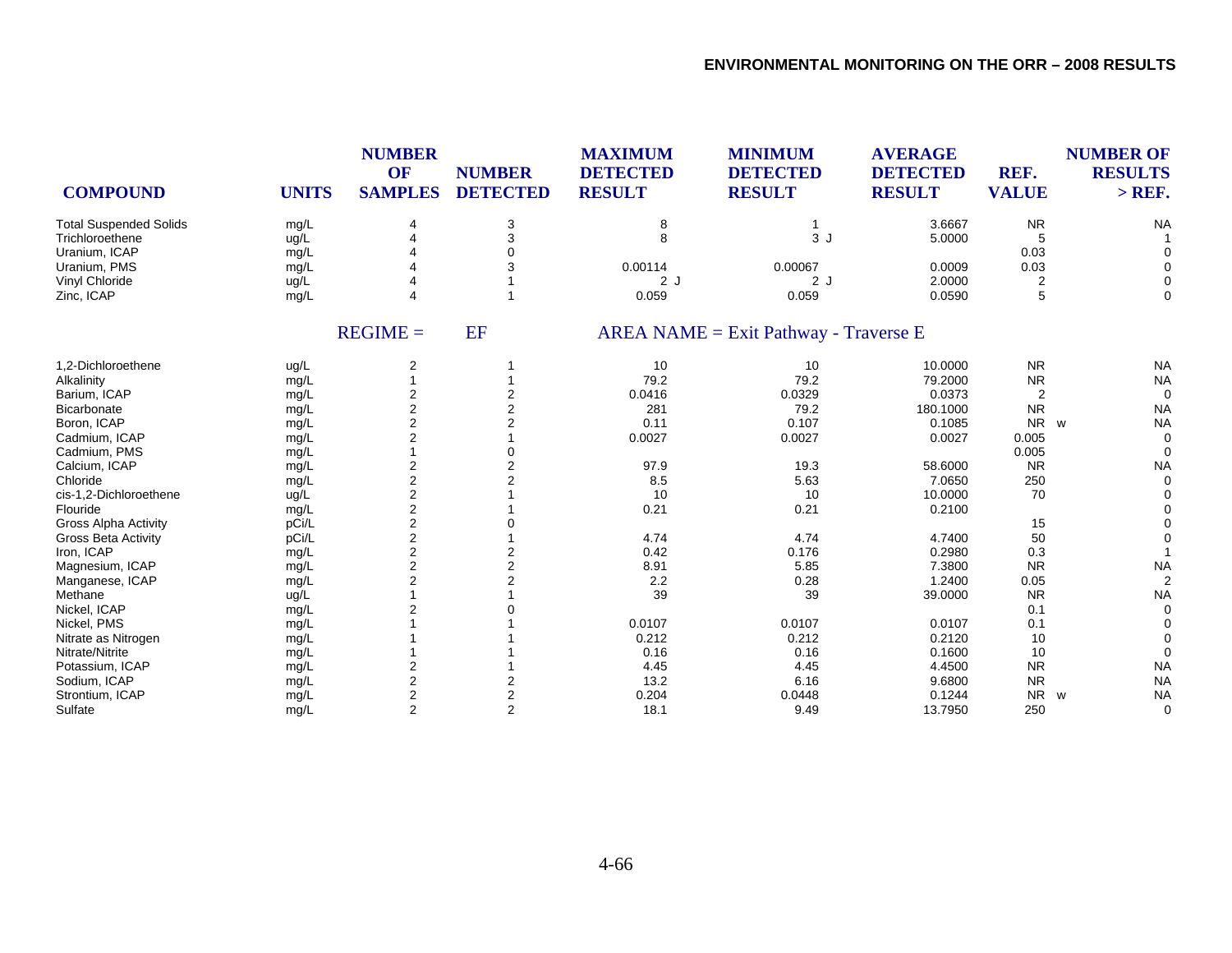| <b>COMPOUND</b>               | <b>UNITS</b> | <b>NUMBER</b><br>OF<br><b>SAMPLES</b> | <b>NUMBER</b><br><b>DETECTED</b> | <b>MAXIMUM</b><br><b>DETECTED</b><br><b>RESULT</b> | <b>MINIMUM</b><br><b>DETECTED</b><br><b>RESULT</b> | <b>AVERAGE</b><br><b>DETECTED</b><br><b>RESULT</b> | REF.<br><b>VALUE</b> | <b>NUMBER OF</b><br><b>RESULTS</b><br>$>$ REF. |
|-------------------------------|--------------|---------------------------------------|----------------------------------|----------------------------------------------------|----------------------------------------------------|----------------------------------------------------|----------------------|------------------------------------------------|
| Tetrachloroethene             | ug/L         | 2                                     |                                  | $\overline{7}$                                     |                                                    | 7.0000                                             | 5                    |                                                |
| <b>Total Dissolved Solids</b> | mg/L         | $\overline{c}$                        | $\overline{2}$                   | 397                                                | 89                                                 | 243.0000                                           | 500                  |                                                |
| <b>Total Suspended Solids</b> | mg/L         | $\overline{\mathbf{c}}$               |                                  | 6                                                  | 6                                                  | 6.0000                                             | <b>NR</b>            | <b>NA</b>                                      |
| trans-1,2-Dichloroethene      | ug/L         | 2                                     |                                  | 0.2J                                               | 0.2J                                               | 0.2000                                             | 100                  | $\Omega$                                       |
| Trichloroethene               | ug/L         | $\overline{c}$                        |                                  | 8                                                  | 8                                                  | 8.0000                                             | 5                    |                                                |
| Vinyl Chloride                | ug/L         | $\overline{2}$                        |                                  | 0.4J                                               | 0.4J                                               | 0.4000                                             | 2                    | $\Omega$                                       |
|                               |              | $REGIME =$                            | <b>EF</b>                        |                                                    | $AREA NAME = Exist Pathway - Traverse I$           |                                                    |                      |                                                |
| 1.1-Dichloroethane            | ug/L         | 4                                     |                                  | 0.4J                                               | 0.4J                                               | 0.4000                                             | <b>NR</b>            | <b>NA</b>                                      |
| 1.1-Dichloroethene            | ug/L         |                                       |                                  | 0.9J                                               | 0.9J                                               | 0.9000                                             |                      | $\Omega$                                       |
| Barium, ICAP                  | mg/L         |                                       |                                  | 0.199                                              | 0.0461                                             | 0.1245                                             | 2                    |                                                |
| Benzene                       | ug/L         |                                       |                                  | $0.4$ J                                            | 0.4J                                               | 0.4000                                             | 5                    | $\Omega$                                       |
| <b>Bicarbonate</b>            | mg/L         |                                       |                                  | 337                                                | 271                                                | 304.5000                                           | <b>NR</b>            | <b>NA</b>                                      |
| Boron, ICAP                   | mg/L         |                                       |                                  | 0.101                                              | 0.0209                                             | 0.0560                                             | <b>NR</b>            | <b>NA</b>                                      |
| Calcium, ICAP                 | mg/L         |                                       |                                  | 102                                                | 84.8                                               | 91.4750                                            | <b>NR</b>            | <b>NA</b>                                      |
| Carbon Tetrachloride          | ug/L         |                                       |                                  | 80                                                 | 45                                                 | 59.5000                                            | 5                    |                                                |
| Chloride                      | mg/L         |                                       |                                  | 32.2                                               | 22.2                                               | 26.3750                                            | 250                  |                                                |
| Chloroform                    | ug/L         |                                       |                                  | 55                                                 | 16                                                 | 33.7500                                            | 100                  |                                                |
| cis-1,2-Dichloroethene        | ug/L         |                                       | 3                                | 160                                                | $0.1$ J                                            | 82.7000                                            | 70                   |                                                |
| Copper, ICAP                  | mg/L         |                                       |                                  | 0.009                                              | 0.009                                              | 0.0090                                             | 1.3                  |                                                |
| Flouride                      | mg/L         |                                       |                                  | 0.48                                               | 0.1                                                | 0.2200                                             |                      |                                                |
| <b>Gross Alpha Activity</b>   | pCi/L        |                                       |                                  | 66.8                                               | 4.9                                                | 32.1000                                            | 15                   |                                                |
| Gross Beta Activity           | pCi/L        |                                       |                                  | 19.2                                               | 5.32                                               | 11.6600                                            | 50                   |                                                |
| Iron, ICAP                    | mg/L         |                                       | 3                                | 0.044                                              | 0.0196                                             | 0.0301                                             | 0.3                  |                                                |
| Lithium, ICAP                 | mg/L         |                                       |                                  | 0.0117                                             | 0.0109                                             | 0.0113                                             | <b>NR</b>            | <b>NA</b>                                      |
| Magnesium, ICAP               | mg/L         |                                       |                                  | 41.9                                               | 20.6                                               | 31.7250                                            | <b>NR</b>            | <b>NA</b>                                      |
| Manganese, ICAP               | mg/L         |                                       |                                  | 0.215                                              | 0.0128                                             | 0.1012                                             | 0.05                 | 2                                              |
| Nitrate/Nitrite               | mg/L         |                                       |                                  | 11.5                                               | 0.16                                               | 5.1900                                             | 10                   |                                                |
| Potassium, ICAP               | mg/L         |                                       |                                  | 3.97                                               | 2.24                                               | 3.1175                                             | <b>NR</b>            | <b>NA</b>                                      |
| Sodium, ICAP                  | mg/L         |                                       |                                  | 18.6                                               | 6.61                                               | 11.4850                                            | <b>NR</b>            | <b>NA</b>                                      |
| Strontium, ICAP               | mg/L         |                                       |                                  | 0.624                                              | 0.176                                              | 0.4028                                             | <b>NR</b>            | <b>NA</b>                                      |
| Sulfate                       | mg/L         |                                       |                                  | 62.9                                               | 31.3                                               | 46.3750                                            | 250                  | $\Omega$                                       |
| Tetrachloroethene             | uq/L         |                                       |                                  | 91                                                 | 5J                                                 | 41.7500                                            | 5                    |                                                |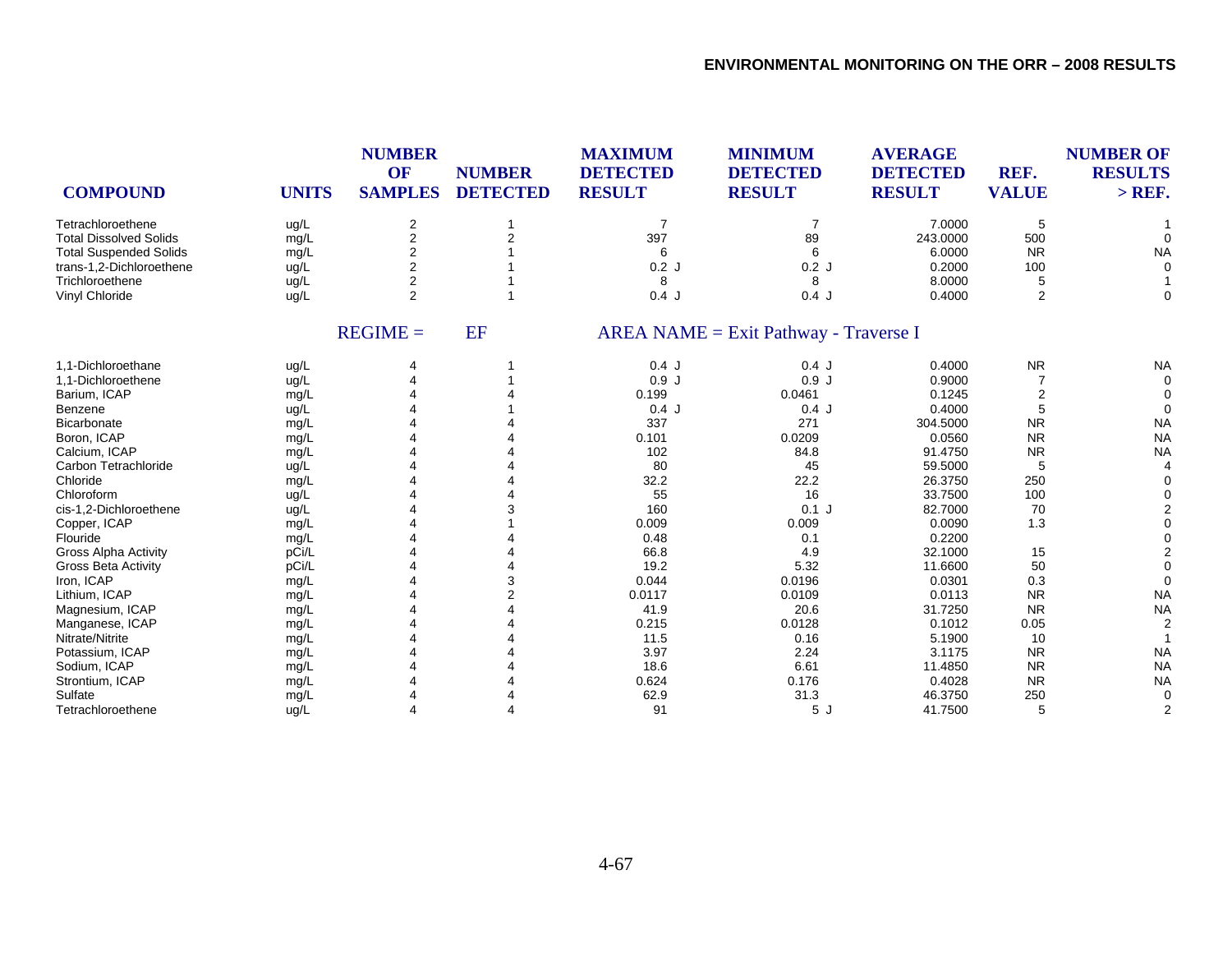| <b>COMPOUND</b>             | <b>UNITS</b> | <b>NUMBER</b><br>OF<br><b>SAMPLES</b> | <b>NUMBER</b><br><b>DETECTED</b> | <b>MAXIMUM</b><br><b>DETECTED</b><br><b>RESULT</b> | <b>MINIMUM</b><br><b>DETECTED</b><br><b>RESULT</b> | <b>AVERAGE</b><br><b>DETECTED</b><br><b>RESULT</b> | REF.<br><b>VALUE</b> | <b>NUMBER OF</b><br><b>RESULTS</b><br>$>$ REF. |
|-----------------------------|--------------|---------------------------------------|----------------------------------|----------------------------------------------------|----------------------------------------------------|----------------------------------------------------|----------------------|------------------------------------------------|
| trans-1,2-Dichloroethene    | ug/L         |                                       |                                  | 1 J                                                | 1 J                                                | 1.0000                                             | 100                  | 0                                              |
| Trichloroethene             | ug/L         |                                       | 3                                | 96                                                 | 0.2J                                               | 52.4000                                            | 5                    | $\overline{2}$                                 |
| Uranium, PMS                | mg/L         |                                       |                                  | 0.14                                               | 0.0051                                             | 0.0651                                             | 0.03                 | $\overline{2}$                                 |
| Vinyl Chloride              | ug/L         |                                       |                                  |                                                    |                                                    | 1.0000                                             | 2                    | 0                                              |
| Zinc, ICAP                  | mg/L         |                                       | $\overline{2}$                   | 0.0171                                             | 0.0117                                             | 0.0144                                             | 5                    | $\Omega$                                       |
|                             |              | $REGIME =$                            | EF                               | $AREA NAME = Exist Pathway - Traverse J$           |                                                    |                                                    |                      |                                                |
| Acetone                     | ug/L         | 12                                    | 2                                | 10                                                 | 8 J                                                | 9.0000                                             | <b>NR</b>            | <b>NA</b>                                      |
| Alkalinity                  | mg/L         | 5                                     | 5                                | 276                                                | 218                                                | 247.6000                                           | <b>NR</b>            | <b>NA</b>                                      |
| Barium, ICAP                | mg/L         | 5                                     | 5                                | 0.121                                              | 0.0409                                             | 0.0973                                             | $\overline{2}$       | $\mathbf 0$                                    |
| Benzene                     | ug/L         | 12                                    |                                  | $0.1$ J                                            | $0.1$ J                                            | 0.1000                                             | 5                    | $\Omega$                                       |
| Bicarbonate                 | mg/L         | 5                                     | 5                                | 276                                                | 218                                                | 247.6000                                           | <b>NR</b>            | <b>NA</b>                                      |
| Boron, ICAP                 | mg/L         | 5                                     |                                  | 0.154                                              | 0.116                                              | 0.1338                                             | <b>NR</b>            | <b>NA</b><br>w                                 |
| Calcium, ICAP               | mg/L         | 5                                     | 5                                | 85.1                                               | 49.1                                               | 61.8600                                            | <b>NR</b>            | <b>NA</b>                                      |
| Carbon Tetrachloride        | ug/L         | 12                                    | 10                               | 64                                                 | $\overline{4}$                                     | 31.9000                                            | 5                    | 9                                              |
| Chloride                    | mg/L         | 5                                     | 5                                | 34.4                                               | 3.3                                                | 12.6520                                            | 250                  |                                                |
| Chloroform                  | ug/L         | 12                                    | 12                               | 14                                                 | 0.6J                                               | 4.8000                                             | 100                  |                                                |
| Chromium, ICAP              | mg/L         | 5                                     | $\mathbf 0$                      |                                                    |                                                    |                                                    | 0.1                  |                                                |
| Chromium, PMS               | mg/L         | 5                                     | 2                                | 0.0153                                             | 0.0133                                             | 0.0143                                             | 0.1                  |                                                |
| cis-1,2-Dichloroethene      | ug/L         | 12                                    |                                  | 0.7J                                               | 0.2J                                               | 0.4000                                             | 70                   |                                                |
| <b>Ethyl Benzene</b>        | ug/L         | 12                                    | 3                                | 0.2J                                               | $0.1$ J                                            | 0.1667                                             | 700                  |                                                |
| Flouride                    | mg/L         | 5                                     |                                  | 0.591                                              | 0.202                                              | 0.3313                                             |                      |                                                |
| <b>Gross Alpha Activity</b> | pCi/L        | $\overline{7}$                        |                                  | 4.3                                                | 3.4                                                | 3.8500                                             | 15                   |                                                |
| <b>Gross Beta Activity</b>  | pCi/L        | $\overline{7}$                        |                                  | 9.4                                                | 9.4                                                | 9.4000                                             | 50                   |                                                |
| Iron, ICAP                  | mg/L         | 5                                     | 2                                | 0.0918                                             | 0.0653                                             | 0.0786                                             | 0.3                  | $\Omega$                                       |
| Lithium, ICAP               | mg/L         | 5                                     |                                  | 0.0313                                             | 0.0158                                             | 0.0209                                             | NR w                 | <b>NA</b>                                      |
| Magnesium, ICAP             | mg/L         | 5                                     | 5                                | 28.3                                               | 16                                                 | 25.2600                                            | <b>NR</b>            | <b>NA</b>                                      |
| Nickel, ICAP                | mg/L         | 5                                     | 0                                |                                                    |                                                    |                                                    | 0.1                  | $\Omega$                                       |
| Nickel, PMS                 | mg/L         | 5                                     | 5                                | 0.0103                                             | 0.00622                                            | 0.0089                                             | 0.1                  | $\Omega$                                       |
| Nitrate as Nitrogen         | mg/L         | 5                                     | 5                                | 0.828                                              | 0.063                                              | 0.3788                                             | 10                   | 0                                              |
| Potassium, ICAP             | mg/L         | 5                                     | 2                                | 2.39                                               | 2.24                                               | 2.3150                                             | <b>NR</b>            | <b>NA</b>                                      |
| Sodium, ICAP                | mg/L         | 5                                     | 5                                | 36.9                                               | 3.08                                               | 17.1360                                            | <b>NR</b>            | <b>NA</b>                                      |
| Strontium, ICAP             | mg/L         | 5                                     | 5                                | 1.17                                               | 0.0782                                             | 0.6642                                             | N <sub>R</sub>       | <b>NA</b><br>w                                 |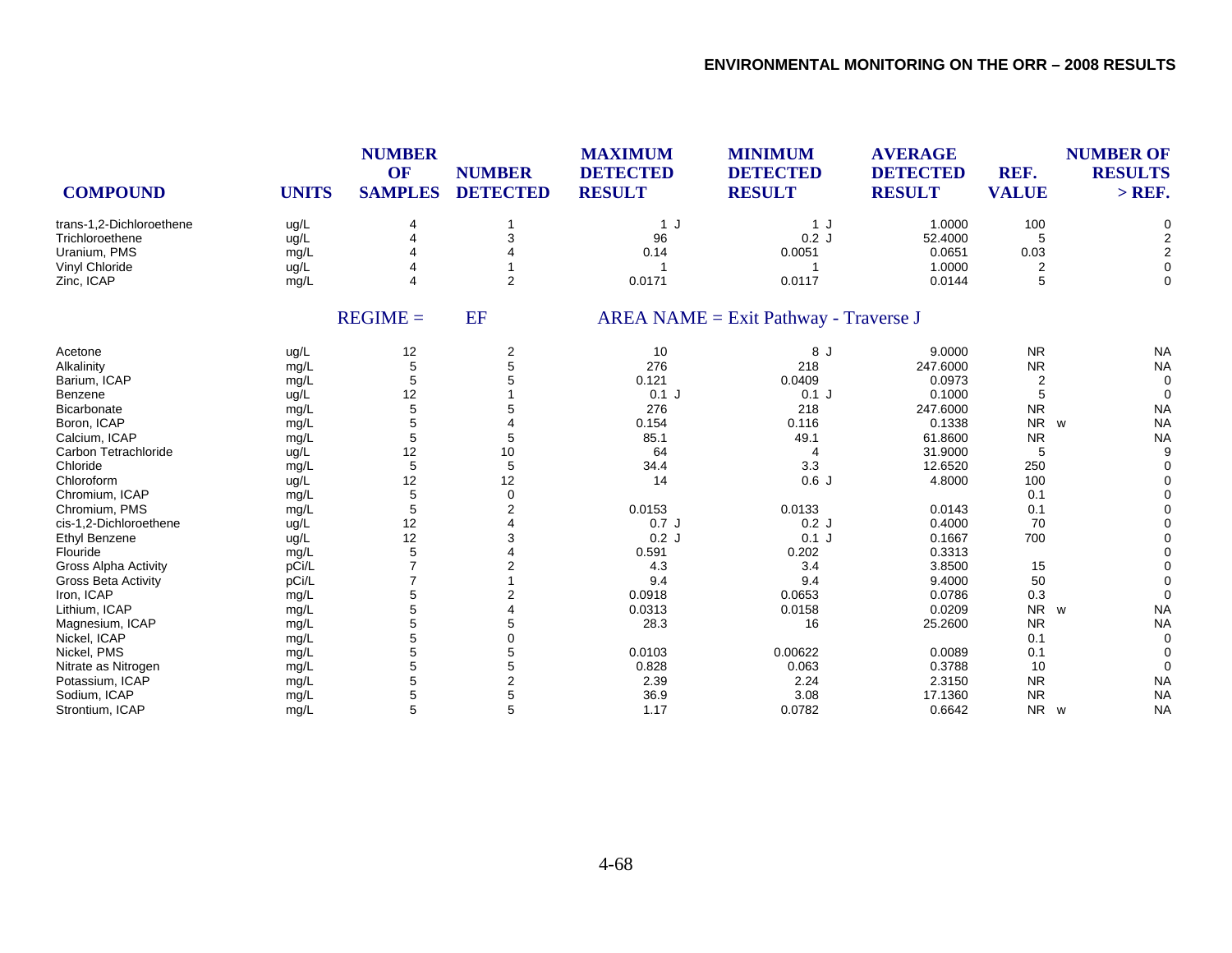| <b>COMPOUND</b>               | <b>UNITS</b> | <b>NUMBER</b><br>OF<br><b>SAMPLES</b> | <b>NUMBER</b><br><b>DETECTED</b> | <b>MAXIMUM</b><br><b>DETECTED</b><br><b>RESULT</b> | <b>MINIMUM</b><br><b>DETECTED</b><br><b>RESULT</b>   | <b>AVERAGE</b><br><b>DETECTED</b><br><b>RESULT</b> | REF.<br><b>VALUE</b> | <b>NUMBER OF</b><br><b>RESULTS</b><br>$>$ REF. |
|-------------------------------|--------------|---------------------------------------|----------------------------------|----------------------------------------------------|------------------------------------------------------|----------------------------------------------------|----------------------|------------------------------------------------|
| Styrene                       | ug/L         | 12                                    |                                  | $0.1$ J                                            | $0.1$ J                                              | 0.1000                                             | 100                  | 0                                              |
| Sulfate                       | mg/L         | $\,$ 5 $\,$                           | 5                                | 32.4                                               | 11.1                                                 | 19.3000                                            | 250                  |                                                |
| Tetrachloroethene             | ug/L         | 12                                    | 10                               | 11                                                 | 0.2J                                                 | 4.8500                                             | 5                    |                                                |
| Toluene                       | ug/L         | 12                                    |                                  | $0.1$ J                                            | $0.1$ J                                              | 0.1000                                             | 1000                 |                                                |
| <b>Total Dissolved Solids</b> | mg/L         | 5                                     | 5                                | 315                                                | 223                                                  | 281.0000                                           | 500                  | 0                                              |
| <b>Total Suspended Solids</b> | mg/L         | 5                                     | 3                                | 6                                                  | $\overline{2}$                                       | 4.0000                                             | <b>NR</b>            | <b>NA</b>                                      |
| Trichloroethene               | ug/L         | 12                                    | 10                               | 2J                                                 | $0.1$ J                                              | 1.2600                                             | 5                    | 0                                              |
| Zinc, ICAP                    | mg/L         | 5                                     | 5                                | 0.442                                              | 0.0773                                               | 0.2248                                             | 5                    | 0                                              |
|                               |              | $REGIME =$                            | <b>EF</b>                        |                                                    | $AREA NAME = Exist Pathway$ Scarboro Road/Pine Ridge |                                                    |                      |                                                |
| Alkalinity                    | mg/L         |                                       |                                  | 196                                                | 196                                                  | 196.0000                                           | <b>NR</b>            | <b>NA</b>                                      |
| Barium, ICAP                  | mg/L         |                                       |                                  | 0.0846                                             | 0.0846                                               | 0.0846                                             | $\overline{2}$       | $\Omega$                                       |
| Bicarbonate                   | mg/L         |                                       |                                  | 196                                                | 196                                                  | 196.0000                                           | <b>NR</b>            | <b>NA</b>                                      |
| Calcium, ICAP                 | mg/L         |                                       |                                  | 50.2                                               | 50.2                                                 | 50.2000                                            | <b>NR</b>            | <b>NA</b>                                      |
| Chloride                      | mg/L         |                                       |                                  | 10.9                                               | 10.9                                                 | 10.9000                                            | 250                  | $\mathbf 0$                                    |
| Flouride                      | mg/L         |                                       |                                  | 0.12                                               | 0.12                                                 | 0.1200                                             |                      | $\Omega$                                       |
| <b>Gross Alpha Activity</b>   | pCi/L        |                                       |                                  | 4.1                                                | 4.1                                                  | 4.1000                                             | 15                   | 0                                              |
| <b>Gross Beta Activity</b>    | pCi/L        |                                       |                                  | 7.5                                                | 7.5                                                  | 7.5000                                             | 50                   |                                                |
| Iron, ICAP                    | mg/L         |                                       |                                  | 17.9                                               | 17.9                                                 | 17.9000                                            | 0.3                  |                                                |
| Magnesium, ICAP               | mg/L         |                                       |                                  | 14.7                                               | 14.7                                                 | 14.7000                                            | <b>NR</b>            | <b>NA</b>                                      |
| Manganese, ICAP               | mg/L         |                                       |                                  | 1.21                                               | 1.21                                                 | 1.2100                                             | 0.05                 | -1                                             |
| Potassium, ICAP               | mg/L         |                                       |                                  | 4.67                                               | 4.67                                                 | 4.6700                                             | <b>NR</b>            | <b>NA</b>                                      |
| Sodium, ICAP                  | mg/L         |                                       |                                  | 7.12                                               | 7.12                                                 | 7.1200                                             | <b>NR</b>            | <b>NA</b>                                      |
| Strontium, ICAP               | mg/L         |                                       |                                  | 0.0686                                             | 0.0686                                               | 0.0686                                             | <b>NR</b>            | <b>NA</b><br>w                                 |
| Sulfate                       | mg/L         |                                       |                                  | 1.36                                               | 1.36                                                 | 1.3600                                             | 250                  | 0                                              |
| <b>Total Dissolved Solids</b> | mg/L         |                                       |                                  | 234                                                | 234                                                  | 234.0000                                           | 500                  | $\Omega$                                       |
| <b>Total Suspended Solids</b> | mg/L         |                                       |                                  | 20                                                 | 20                                                   | 20.0000                                            | <b>NR</b>            | <b>NA</b>                                      |
|                               |              | $REGIME =$                            | <b>EF</b>                        |                                                    | $AREA NAME = Exist Pathway Spring/Surface Water$     |                                                    |                      |                                                |
| Tetrachloroethene             | ug/L         |                                       |                                  | $0.1$ J                                            | $0.1$ J                                              | 0.1000                                             | 5                    |                                                |
| <b>Total Dissolved Solids</b> | mg/L         |                                       |                                  | 466                                                | 466                                                  | 466.0000                                           | 500                  | 0                                              |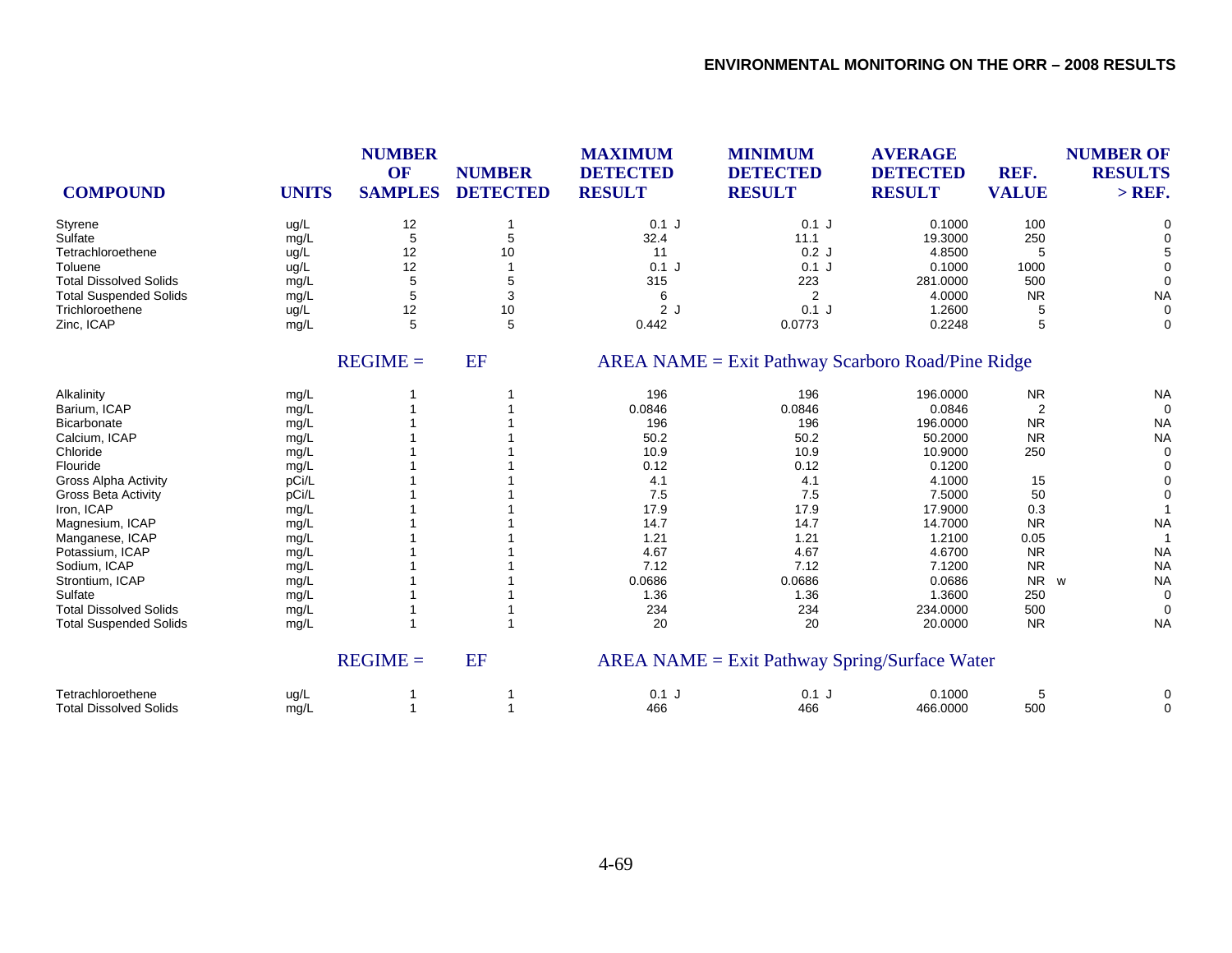| <b>COMPOUND</b>               | <b>UNITS</b> | <b>NUMBER</b><br>OF<br><b>SAMPLES</b> | <b>NUMBER</b><br><b>DETECTED</b> | <b>MAXIMUM</b><br><b>DETECTED</b><br><b>RESULT</b> | <b>MINIMUM</b><br><b>DETECTED</b><br><b>RESULT</b> | <b>AVERAGE</b><br><b>DETECTED</b><br><b>RESULT</b> | REF.<br><b>VALUE</b> | <b>NUMBER OF</b><br><b>RESULTS</b><br>$>$ REF. |
|-------------------------------|--------------|---------------------------------------|----------------------------------|----------------------------------------------------|----------------------------------------------------|----------------------------------------------------|----------------------|------------------------------------------------|
|                               |              | $REGIME =$                            | EF                               |                                                    | $AREA NAME = Fire Training Facility$               |                                                    |                      |                                                |
| 1.1-Dichloroethene            | ug/L         | 2                                     |                                  | $\mathbf{1}$                                       | 1J                                                 | 1.0000                                             | $\overline{7}$       | 0                                              |
| 1,2-Dichloroethene            | ug/L         | $\overline{2}$                        |                                  | $\overline{7}$                                     | $\overline{7}$                                     | 7.0000                                             | <b>NR</b>            | <b>NA</b>                                      |
| Alkalinity                    | mg/L         | $\overline{\mathbf{c}}$               |                                  | 101                                                | 37.9                                               | 69.4500                                            | <b>NR</b>            | <b>NA</b>                                      |
| Aluminum, ICAP                | mg/L         | $\overline{2}$                        | 2                                | 0.566                                              | 0.241                                              | 0.4035                                             | $0.2\,$              |                                                |
| Barium, ICAP                  | mg/L         | $\mathbf{2}$                          | 2                                | 0.0127                                             | 0.00729                                            | 0.0100                                             | $\overline{2}$       | $\Omega$                                       |
| Bicarbonate                   | mg/L         | $\overline{2}$                        | 2                                | 101                                                | 19.4                                               | 60.2000                                            | <b>NR</b>            | <b>NA</b>                                      |
| Calcium, ICAP                 | mg/L         | $\overline{\mathbf{c}}$               | 2                                | 31.8                                               | 2.85                                               | 17.3250                                            | <b>NR</b>            | <b>NA</b>                                      |
| Carbonate                     | mg/L         | 2                                     |                                  | 18.5                                               | 18.5                                               | 18.5000                                            | <b>NR</b>            | <b>NA</b>                                      |
| Chloride                      | mg/L         | $\overline{c}$                        |                                  | 2.32                                               | 1.91                                               | 2.1150                                             | 250                  | 0                                              |
| Chromium, ICAP                | mg/L         | $\overline{2}$                        |                                  |                                                    |                                                    |                                                    | 0.1                  |                                                |
| Chromium, PMS                 | mg/L         | $\overline{2}$                        |                                  | 0.0127                                             | 0.0127                                             | 0.0127                                             | 0.1                  |                                                |
| cis-1,2-Dichloroethene        | ug/L         | $\overline{2}$                        |                                  |                                                    |                                                    | 7.0000                                             | 70                   |                                                |
| Flouride                      | mg/L         | $\overline{c}$                        |                                  | 0.135                                              | 0.135                                              | 0.1350                                             |                      |                                                |
| <b>Gross Alpha Activity</b>   | pCi/L        | $\overline{c}$                        |                                  | 5.4                                                | 5.4                                                | 5.4000                                             | 15                   |                                                |
| <b>Gross Beta Activity</b>    | pCi/L        | $\overline{2}$                        |                                  | 12                                                 | 12                                                 | 12.0000                                            | 50                   |                                                |
| Lithium, ICAP                 | mg/L         | 2                                     |                                  | 0.0269                                             | 0.0269                                             | 0.0269                                             | NR w                 | <b>NA</b>                                      |
| Magnesium, ICAP               | mg/L         | 2                                     |                                  | 3.97                                               | 3.97                                               | 3.9700                                             | <b>NR</b>            | <b>NA</b>                                      |
| Nitrate                       | mg/L         |                                       |                                  | 5.98                                               | 5.98                                               | 5.9800                                             |                      |                                                |
| Nitrate as Nitrogen           | mg/L         | $\overline{\mathbf{c}}$               | 2                                | 1.35                                               | 1.27                                               | 1.3100                                             | 10                   | $\Omega$                                       |
| Potassium, ICAP               | mg/L         | $\overline{c}$                        | $\overline{2}$                   | 23.4                                               | 12.2                                               | 17.8000                                            | <b>NR</b>            | <b>NA</b>                                      |
| Sodium, ICAP                  | mg/L         | $\overline{2}$                        | $\overline{2}$                   | 2.83                                               | 2.16                                               | 2.4950                                             | <b>NR</b>            | <b>NA</b>                                      |
| Strontium, ICAP               | mg/L         | $\overline{2}$                        | 2                                | 0.177                                              | 0.0803                                             | 0.1287                                             | <b>NR</b>            | <b>NA</b><br><b>W</b>                          |
| Sulfate                       | mg/L         | 2                                     | $\overline{2}$                   | 5.53                                               | 5.2                                                | 5.3650                                             | 250                  |                                                |
| Technetium-99                 | pCi/L        |                                       | $\Omega$                         |                                                    |                                                    |                                                    | 4000                 |                                                |
| Tetrachloroethene             | ug/L         | $\overline{\mathbf{c}}$               | 2                                | 35                                                 | 3J                                                 | 19.0000                                            | 5                    |                                                |
| <b>Total Dissolved Solids</b> | mg/L         | 2                                     | $\overline{2}$                   | 66                                                 | 42                                                 | 54.0000                                            | 500                  |                                                |
| <b>Total Suspended Solids</b> | mg/L         | 2                                     |                                  |                                                    |                                                    | 1.0000                                             | <b>NR</b>            | <b>NA</b>                                      |
| Trichloroethene               | ug/L         | 2                                     |                                  | 9                                                  | 9                                                  | 9.0000                                             | 5                    |                                                |
| Uranium, ICAP                 | mg/L         | $\overline{\mathbf{c}}$               |                                  |                                                    |                                                    |                                                    | 0.03                 |                                                |
| Uranium, PMS                  | mg/L         | $\overline{2}$                        |                                  | 0.000615                                           | 0.000615                                           | 0.0006                                             | 0.03                 | 0                                              |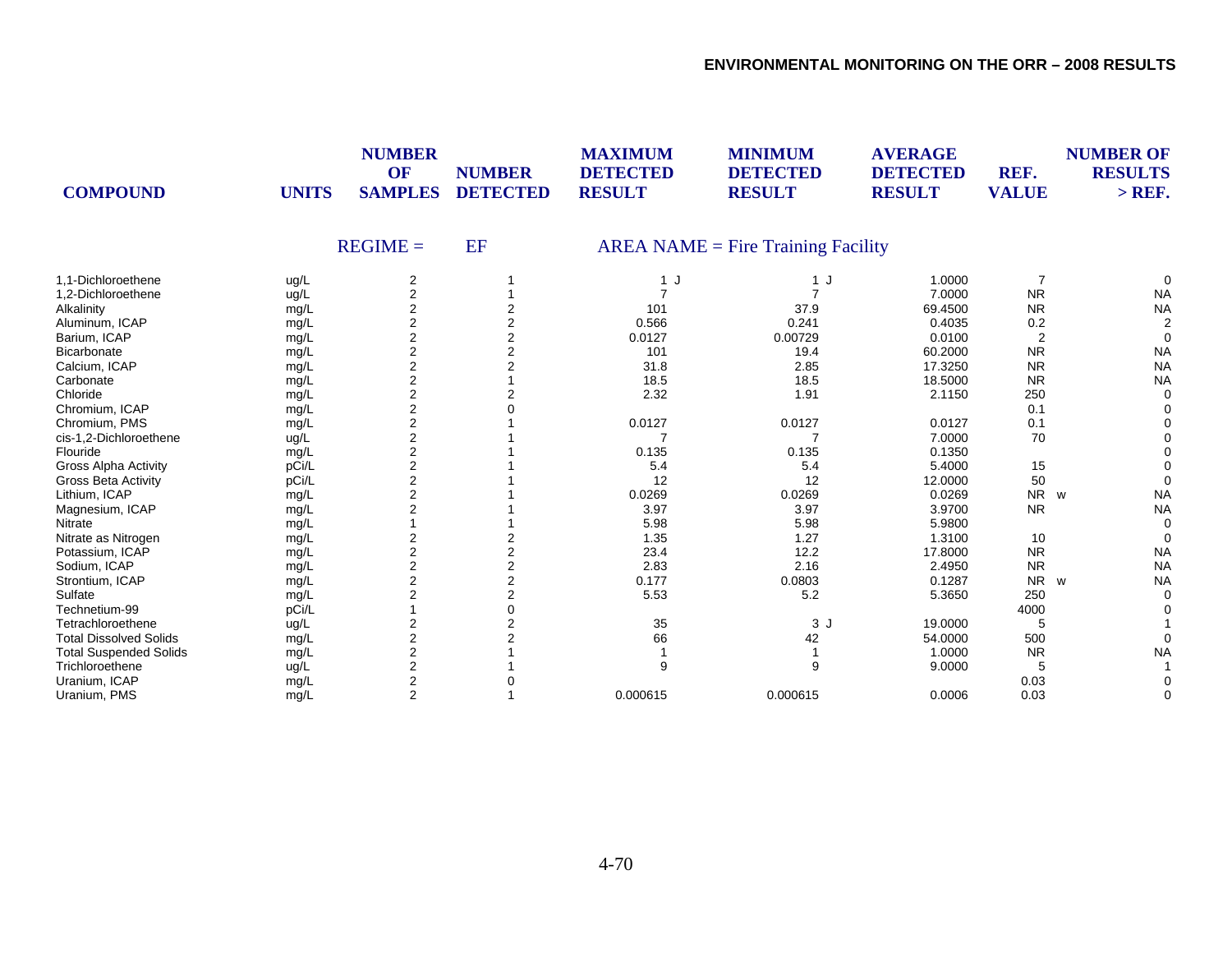| <b>COMPOUND</b>                                      | <b>UNITS</b> | <b>NUMBER</b><br><b>OF</b><br><b>SAMPLES</b> | <b>NUMBER</b><br><b>DETECTED</b> | <b>MAXIMUM</b><br><b>DETECTED</b><br><b>RESULT</b> | <b>MINIMUM</b><br><b>DETECTED</b><br><b>RESULT</b> | <b>AVERAGE</b><br><b>DETECTED</b><br><b>RESULT</b> | REF.<br><b>VALUE</b> | <b>NUMBER OF</b><br><b>RESULTS</b><br>$>$ REF. |
|------------------------------------------------------|--------------|----------------------------------------------|----------------------------------|----------------------------------------------------|----------------------------------------------------|----------------------------------------------------|----------------------|------------------------------------------------|
|                                                      |              | $REGIME =$                                   | EF                               |                                                    | $AREA NAME = New Hope$ Pond                        |                                                    |                      |                                                |
| 1,1,1-Trichloroethane                                | ug/L         | 26                                           | $\overline{2}$                   | 0.2J                                               | 0.2J                                               | 0.2000                                             | 200                  |                                                |
| 1,1,2-Trichloro-1,2,2-trifluoroethane<br>(Freon 113) | ug/L         | 14                                           | $\overline{2}$                   | 2J                                                 | 2J                                                 | 2.0000                                             | <b>NR</b>            | <b>NA</b>                                      |
| 1.1-Dichloroethane                                   | ug/L         | 26                                           | $\overline{2}$                   | 0.7J                                               | 0.7J                                               | 0.7000                                             | <b>NR</b>            | <b>NA</b>                                      |
| 1.1-Dichloroethene                                   | ug/L         | 26                                           | 11                               | 4 J                                                | $0.4$ J                                            | 1.5636                                             |                      | $\Omega$                                       |
| 1,2-Dichloroethene                                   | ug/L         | 20                                           | 17                               | 240 D                                              | 0.2J                                               | 57.4118                                            | <b>NR</b>            | <b>NA</b>                                      |
| Alkalinity                                           | mg/L         | 12                                           | 12                               | 365                                                | 187                                                | 241.2500                                           | <b>NR</b>            | <b>NA</b>                                      |
| Aluminum, ICAP                                       | mg/L         | 24                                           | 9                                | 0.874 N                                            | 0.0516                                             | 0.3495                                             | 0.2                  | 6                                              |
| Barium, ICAP                                         | mg/L         | 24                                           | 24                               | 0.606                                              | 0.0281                                             | 0.1911                                             | 2                    | $\Omega$                                       |
| Benzene                                              | ug/L         | 26                                           | $\mathbf{1}$                     | $0.1$ J                                            | $0.1$ J                                            | 0.1000                                             | 5                    | $\Omega$                                       |
| Bicarbonate                                          | mg/L         | 22                                           | 22                               | 365                                                | 133                                                | 226.5909                                           | <b>NR</b>            | <b>NA</b>                                      |
| Boron, ICAP                                          | mg/L         | 24                                           | 12                               | 0.12                                               | 0.0246                                             | 0.0525                                             | <b>NR</b>            | <b>NA</b>                                      |
| Cadmium, ICAP                                        | mg/L         | 24                                           | 5                                | 0.00099                                            | 0.00013                                            | 0.0003                                             | 0.005                |                                                |
| Cadmium, PMS                                         | mg/L         | 12                                           | $\mathbf 0$                      |                                                    |                                                    |                                                    | 0.005                |                                                |
| Calcium, ICAP                                        | mg/L         | 24                                           | 24                               | 174                                                | 42.3                                               | 78.6708                                            | <b>NR</b>            | k<br><b>NA</b>                                 |
| Carbon Disulfide                                     | ug/L         | 26                                           | $\sqrt{2}$                       | 2J                                                 | 1J                                                 | 1.5000                                             | <b>NR</b>            | <b>NA</b>                                      |
| Carbon Tetrachloride                                 | uq/L         | 26                                           | 21                               | 1400 D                                             | 0.2J                                               | 536.9524                                           | 5                    | 16                                             |
| Chloride                                             | mg/L         | 22                                           | 22                               | 114                                                | 9.8                                                | 30.2545                                            | 250                  | $\Omega$                                       |
| Chloroform                                           | ug/L         | 26                                           | 19                               | 120                                                | 0.5J                                               | 52.7263                                            | 100                  |                                                |
| Chromium, ICAP                                       | mg/L         | 24                                           | $\overline{2}$                   | 2.02                                               | 1.15                                               | 1.5850                                             | 0.1                  |                                                |
| Chromium, PMS                                        | mg/L         | 12                                           | 0                                |                                                    |                                                    |                                                    | 0.1                  | $\Omega$                                       |
| cis-1,2-Dichloroethene                               | ug/L         | 26                                           | 22                               | 240 D                                              | $0.1$ J                                            | 51.3955                                            | 70                   |                                                |
| Cobalt, ICAP                                         | mg/L         | 24                                           | 1                                | 0.0052                                             | 0.0052                                             | 0.0052                                             | <b>NR</b>            | <b>NA</b>                                      |
| Copper, ICAP                                         | mg/L         | 24                                           | 5                                | 0.0989                                             | 0.0055                                             | 0.0283                                             | 1.3                  | $\Omega$                                       |
| Ethane                                               | ug/L         | 12                                           | 2                                | 1.5J                                               | 1.1J                                               | 1.3000                                             | <b>NR</b>            | <b>NA</b>                                      |
| <b>Ethyl Benzene</b>                                 | ug/L         | 26                                           |                                  | $0.1$ J                                            | $0.1$ J                                            | 0.1000                                             | 700                  | 0                                              |
| Flouride                                             | mg/L         | 22                                           | 7                                | 0.25                                               | 0.11                                               | 0.1609                                             |                      |                                                |
| <b>Gross Alpha Activity</b>                          | pCi/L        | 25                                           | 14                               | 431                                                | 2.3                                                | 65.4529                                            | 15                   |                                                |
| <b>Gross Beta Activity</b>                           | pCi/L        | 25                                           | 12                               | 125                                                | 3.61                                               | 27.2050                                            | 50                   |                                                |
| Iron, ICAP                                           | mg/L         | 24                                           | 17                               | 9.26                                               | 0.0571                                             | 1.5070                                             | 0.3                  | 10                                             |
| Lead, ICAP                                           | mq/L         | 24                                           | 2                                | 0.0073                                             | 0.0026                                             | 0.0050                                             | 0.015                | 0                                              |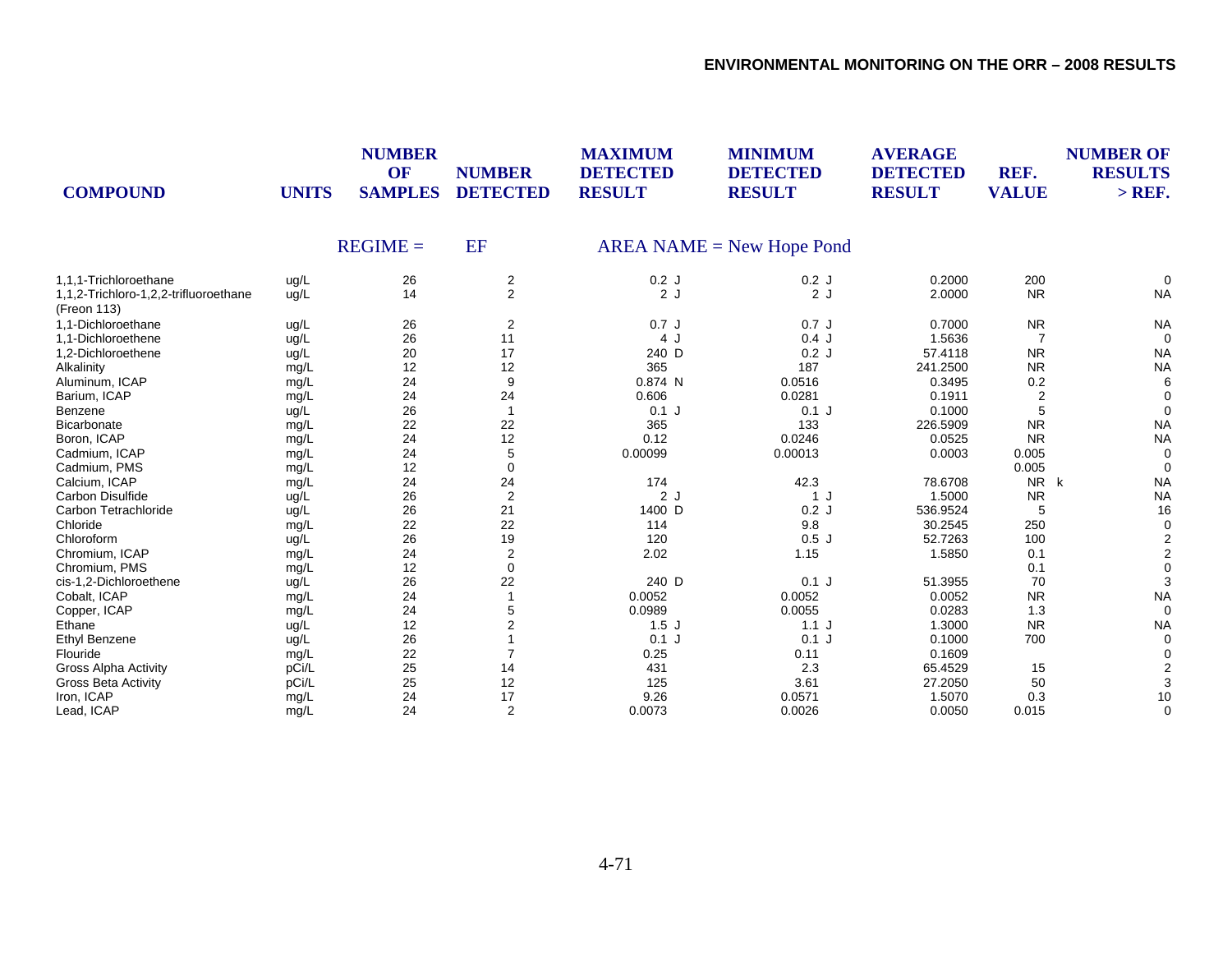| <b>COMPOUND</b>               | <b>UNITS</b> | <b>NUMBER</b><br>OF<br><b>SAMPLES</b> | <b>NUMBER</b><br><b>DETECTED</b> | <b>MAXIMUM</b><br><b>DETECTED</b><br><b>RESULT</b> | <b>MINIMUM</b><br><b>DETECTED</b><br><b>RESULT</b> | <b>AVERAGE</b><br><b>DETECTED</b><br><b>RESULT</b> | REF.<br><b>VALUE</b> | <b>NUMBER OF</b><br><b>RESULTS</b><br>$>$ REF. |
|-------------------------------|--------------|---------------------------------------|----------------------------------|----------------------------------------------------|----------------------------------------------------|----------------------------------------------------|----------------------|------------------------------------------------|
| Lead, PMS                     | mg/L         | 12                                    | 3                                | 0.00442                                            | 0.000585                                           | 0.0020                                             | 0.015                | $\Omega$                                       |
| Lithium, ICAP                 | mg/L         | 24                                    |                                  | 0.0155                                             | 0.0105                                             | 0.0127                                             | NR w                 | <b>NA</b>                                      |
| Magnesium, ICAP               | mg/L         | 24                                    | 24                               | 27.5                                               | 11.3                                               | 20.9958                                            | <b>NR</b><br>k       | <b>NA</b>                                      |
| Manganese, ICAP               | mg/L         | 24                                    | 21                               | 2.35                                               | 0.00595                                            | 0.2433                                             | 0.05                 | 11                                             |
| Methane                       | ug/L         | 12                                    | 9                                | 590                                                | 30                                                 | 171.6667                                           | <b>NR</b>            | <b>NA</b>                                      |
| Nickel, ICAP                  | mg/L         | 24                                    | 2                                | 0.363                                              | 0.114                                              | 0.2385                                             | 0.1                  | $\overline{2}$                                 |
| Nickel, PMS                   | mg/L         | 12                                    | 3                                | 0.043                                              | 0.011                                              | 0.0217                                             | 0.1                  | $\Omega$                                       |
| Nitrate as Nitrogen           | mg/L         | 12                                    | 9                                | 1.13                                               | 0.492                                              | 0.6659                                             | 10                   |                                                |
| Nitrate/Nitrite               | mg/L         | 10                                    | 8                                | 2                                                  | 0.094                                              | 0.9905                                             | 10                   | $\Omega$                                       |
| Potassium, ICAP               | mg/L         | 24                                    | 23                               | 6.67                                               | 1.43                                               | 2.7887                                             | <b>NR</b>            | <b>NA</b>                                      |
| Sodium, ICAP                  | mg/L         | 24                                    | 24                               | 37.7                                               | 5.36                                               | 11.0179                                            | <b>NR</b><br>k       | <b>NA</b>                                      |
| Strontium, ICAP               | mg/L         | 24                                    | 24                               | 0.593                                              | 0.0554                                             | 0.3408                                             | <b>NR</b>            | <b>NA</b><br>W                                 |
| Sulfate                       | mg/L         | 22                                    | 22                               | 43.9                                               | 2.62                                               | 20.4418                                            | 250                  | $\Omega$                                       |
| Tetrachloroethene             | ug/L         | 26                                    | 22                               | 850 D                                              | 0.5J                                               | 287.1409                                           | 5                    | 18                                             |
| Toluene                       | ug/L         | 26                                    | $\mathbf{1}$                     | 1 J                                                | 1 J                                                | 1.0000                                             | 1000                 | 0                                              |
| <b>Total Dissolved Solids</b> | mg/L         | 24                                    | 24                               | 523                                                | 204                                                | 335.7917                                           | 500                  | 3                                              |
| <b>Total Suspended Solids</b> | mg/L         | 24                                    | 13                               | 52                                                 | -1                                                 | 12.9231                                            | <b>NR</b>            | <b>NA</b>                                      |
| <b>Total Xylene</b>           | ug/L         | 26                                    |                                  | 0.6J                                               | 0.6J                                               | 0.6000                                             | 1000                 | $\Omega$                                       |
| trans-1,2-Dichloroethene      | ug/L         | 26                                    | 5                                | 2J                                                 | 0.3J                                               | 0.8200                                             | 100                  | $\Omega$                                       |
| Trichloroethene               | ug/L         | 26                                    | 20                               | 160 D                                              | $0.1$ J                                            | 70.3550                                            |                      | 14                                             |
| Trichlorofluoromethane        | ug/L         | 14                                    | 3                                | 2J                                                 | 1 J                                                | 1.3333                                             | <b>NR</b>            | <b>NA</b>                                      |
| Turbidity                     | <b>NTU</b>   |                                       |                                  | 1.26                                               | 1.26                                               | 1.2600                                             |                      |                                                |
| Uranium, ICAP                 | mg/L         | 12                                    |                                  |                                                    |                                                    |                                                    | 0.03                 |                                                |
| Uranium, PMS                  | mg/L         | 24                                    |                                  | 0.54                                               | 0.000795                                           | 0.1223                                             | 0.03                 |                                                |
| Uranium-233/234               | pCi/L        | 8                                     |                                  | 360                                                | 0.909                                              | 102.4584                                           | 20                   |                                                |
| Uranium-235/236               | pCi/L        |                                       |                                  | 23.5                                               | 0.757                                              | 15.0523                                            | 20                   | $\overline{2}$                                 |
| Uranium-238                   | pCi/L        |                                       |                                  | 164                                                | 1.44                                               | 56.0533                                            | 24                   |                                                |
| Vanadium, ICAP                | mg/L         | 24                                    |                                  | 0.0142                                             | 0.0142                                             | 0.0142                                             | <b>NR</b>            | <b>NA</b>                                      |
| Vinyl Chloride                | ug/L         | 26                                    | 6                                |                                                    | 0.4J                                               | 3.3333                                             | $\overline{c}$       | $\overline{4}$                                 |
| Zinc, ICAP                    | mg/L         | 24                                    | 3                                | 0.0842                                             | 0.0125                                             | 0.0434                                             | 5                    | 0                                              |
|                               |              | $REGIME =$                            | EF                               |                                                    | $AREA NAME = Rust Garage Area$                     |                                                    |                      |                                                |
| 1,1-Dichloroethene            | ug/L         |                                       |                                  | 1J                                                 |                                                    | 1.0000                                             |                      | $\Omega$                                       |
| 1.2-Dichloroethene            | uq/L         | 3                                     |                                  | 11                                                 | 11                                                 | 11.0000                                            | <b>NR</b>            | <b>NA</b>                                      |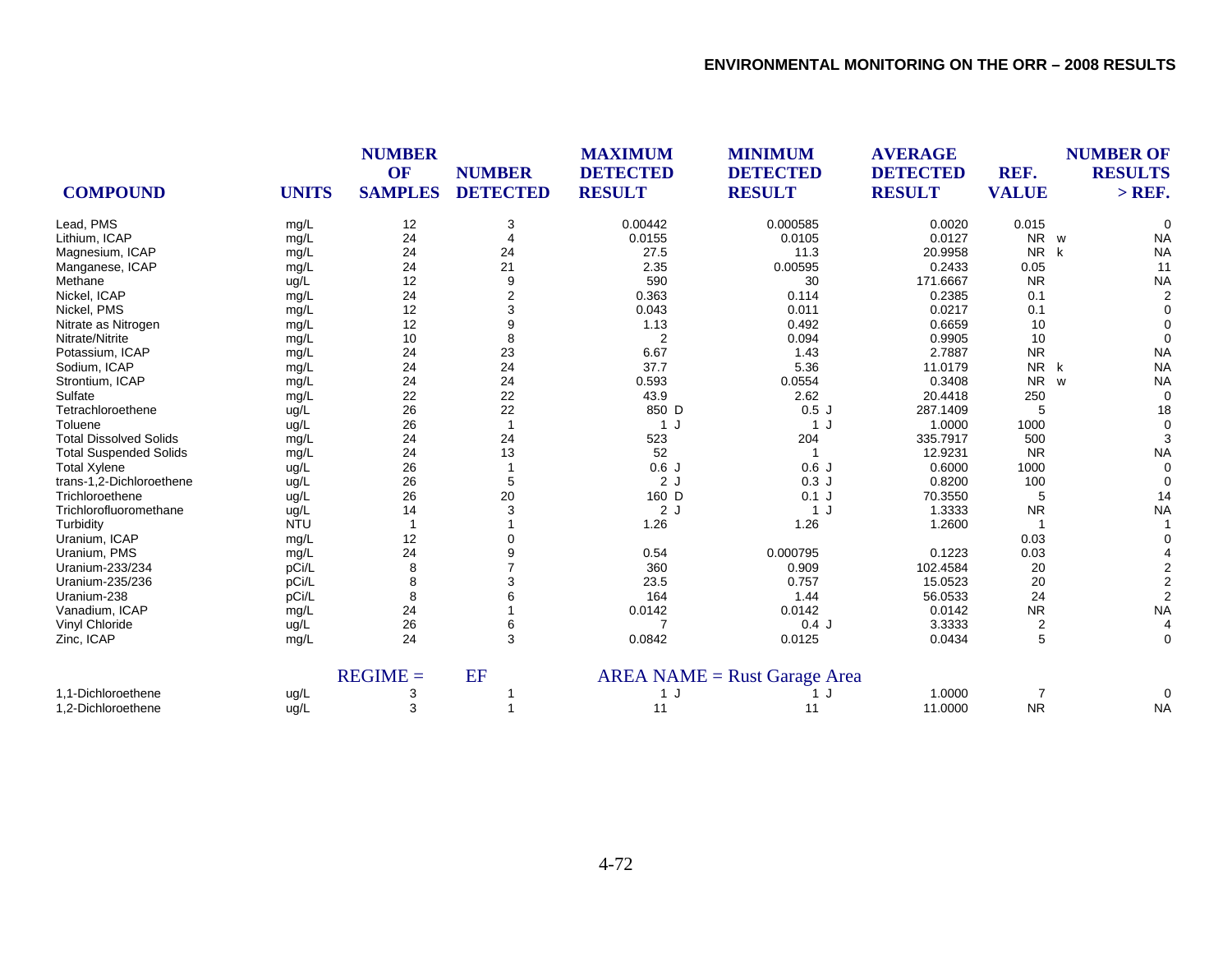|                            |              | <b>NUMBER</b><br>OF | <b>NUMBER</b><br><b>DETECTED</b> | <b>MAXIMUM</b><br><b>DETECTED</b><br><b>RESULT</b> | <b>MINIMUM</b><br><b>DETECTED</b> | <b>AVERAGE</b><br><b>DETECTED</b> | REF.                  | <b>NUMBER OF</b><br><b>RESULTS</b> |
|----------------------------|--------------|---------------------|----------------------------------|----------------------------------------------------|-----------------------------------|-----------------------------------|-----------------------|------------------------------------|
| <b>COMPOUND</b>            | <b>UNITS</b> | <b>SAMPLES</b>      |                                  |                                                    | <b>RESULT</b>                     | <b>RESULT</b>                     | <b>VALUE</b>          | $>$ REF.                           |
| 4-Methyl-2-pentanone       | ug/L         | 3                   |                                  | 10                                                 | 10                                | 10.0000                           | <b>NR</b>             | <b>NA</b>                          |
| Acetone                    | ug/L         | 3                   | 2                                | 57                                                 | 9                                 | 33.0000                           | <b>NR</b>             | <b>NA</b>                          |
| Alkalinity                 | mg/L         | 3                   | 3                                | 303                                                | 20                                | 119.7667                          | <b>NR</b>             | <b>NA</b>                          |
| Barium, ICAP               | mg/L         | 3                   | 3                                | 4.92                                               | 0.0933                            | 1.7039                            | $\overline{2}$        |                                    |
| Benzene                    | ug/L         | 3                   |                                  | 1800 D                                             | 240 D                             | 816.6667                          | 5                     |                                    |
| Beryllium, ICAP            | mg/L         | 3                   |                                  | 0.000582                                           | 0.000582                          | 0.0006                            | 0.004                 |                                    |
| Bicarbonate                | mg/L         | 3                   |                                  | 303                                                | 20                                | 119.7667                          | <b>NR</b>             | <b>NA</b>                          |
| Bromoform                  | ug/L         | 3                   |                                  | 2J                                                 | 2J                                | 2.0000                            | 100                   | $\Omega$                           |
| Calcium, ICAP              | mg/L         | 3                   | 3                                | 1110                                               | 1.96                              | 371.8467                          | <b>NR</b>             | <b>NA</b>                          |
| Chloride                   | mg/L         | 3                   |                                  | 40.4                                               | 32.3                              | 35.1333                           | 250                   |                                    |
| Chloroform                 | ug/L         | 3                   |                                  | 12                                                 | 12                                | 12.0000                           | 100                   |                                    |
| Chromium, ICAP             | mg/L         | 3                   |                                  | 1.34                                               | 0.434                             | 0.8870                            | 0.1<br>z              |                                    |
| Chromium, PMS              | mg/L         | 3                   |                                  | 1.35                                               | 0.371                             | 0.8605                            | 0.1                   |                                    |
| cis-1,2-Dichloroethene     | ug/L         | 3                   |                                  | 11                                                 | 11                                | 11.0000                           | 70                    |                                    |
| Cobalt, ICAP               | mg/L         | 3                   |                                  | 0.0494                                             | 0.0475                            | 0.0485                            | <b>NR</b>             | <b>NA</b>                          |
| Copper, ICAP               | mg/L         | 3                   |                                  | 0.0361                                             | 0.0361                            | 0.0361                            | 1.3                   |                                    |
| <b>Ethyl Benzene</b>       | ug/L         | 3                   |                                  | 470 D                                              | 1 J                               | 263.6667                          | 700                   |                                    |
| Gross Alpha Activity       | pCi/L        | 3                   |                                  | 34                                                 | 34                                | 34.0000                           | 15                    |                                    |
| <b>Gross Beta Activity</b> | pCi/L        | 3                   |                                  | 1500                                               | 1500                              | 1500.0000                         | 50                    |                                    |
| Iron, ICAP                 | mg/L         | 3                   |                                  | 15.6                                               | 11.8                              | 13.7000                           | 0.3                   |                                    |
| Lead, ICAP                 | mg/L         | 3                   |                                  |                                                    |                                   |                                   | 0.015                 |                                    |
| Lead, PMS                  | mg/L         | 3                   |                                  | 0.00078                                            | 0.000615                          | 0.0007                            | 0.015                 |                                    |
| Lithium, ICAP              | mg/L         | 3                   |                                  | 0.141                                              | 0.141                             | 0.1410                            | <b>NR</b><br><b>W</b> | <b>NA</b>                          |
| Magnesium, ICAP            | mg/L         | 3                   |                                  | 109                                                | 2.41                              | 38.2100                           | <b>NR</b>             | <b>NA</b>                          |
| Manganese, ICAP            | mg/L         | 3                   |                                  | 7.16                                               | 3.41                              | 4.8267                            | 0.05                  |                                    |
| Mercury, CVAA              | mg/L         | 3                   |                                  | 0.00006                                            | 0.00006                           | 0.0001                            | 0.002                 |                                    |
| Methylene chloride         | ug/L         | 3                   |                                  | 16                                                 | 16                                | 16.0000                           | 5                     |                                    |
| Nickel, ICAP               | mg/L         | 3                   |                                  | 1.14                                               | 0.199                             | 0.6537                            | 0.1<br>z              |                                    |
| Nickel, PMS                | mg/L         | 3                   |                                  | 1.14                                               | 0.205                             | 0.6513                            | 0.1                   |                                    |
| Nitrate as Nitrogen        | mg/L         | 3                   |                                  | 863                                                | 863                               | 863.0000                          | 10                    |                                    |
| Potassium, ICAP            | mg/L         | 3                   |                                  | 6.85                                               | 6.85                              | 6.8500                            | <b>NR</b>             | <b>NA</b>                          |
| Sodium, ICAP               | mg/L         | 3                   |                                  | 85.1                                               | 9.79                              | 35.8967                           | <b>NR</b>             | <b>NA</b>                          |
| Strontium, ICAP            | mg/L         | 3                   | 3                                | 2.58                                               | 0.0131                            | 0.8703                            | <b>NR</b>             | <b>NA</b><br>W                     |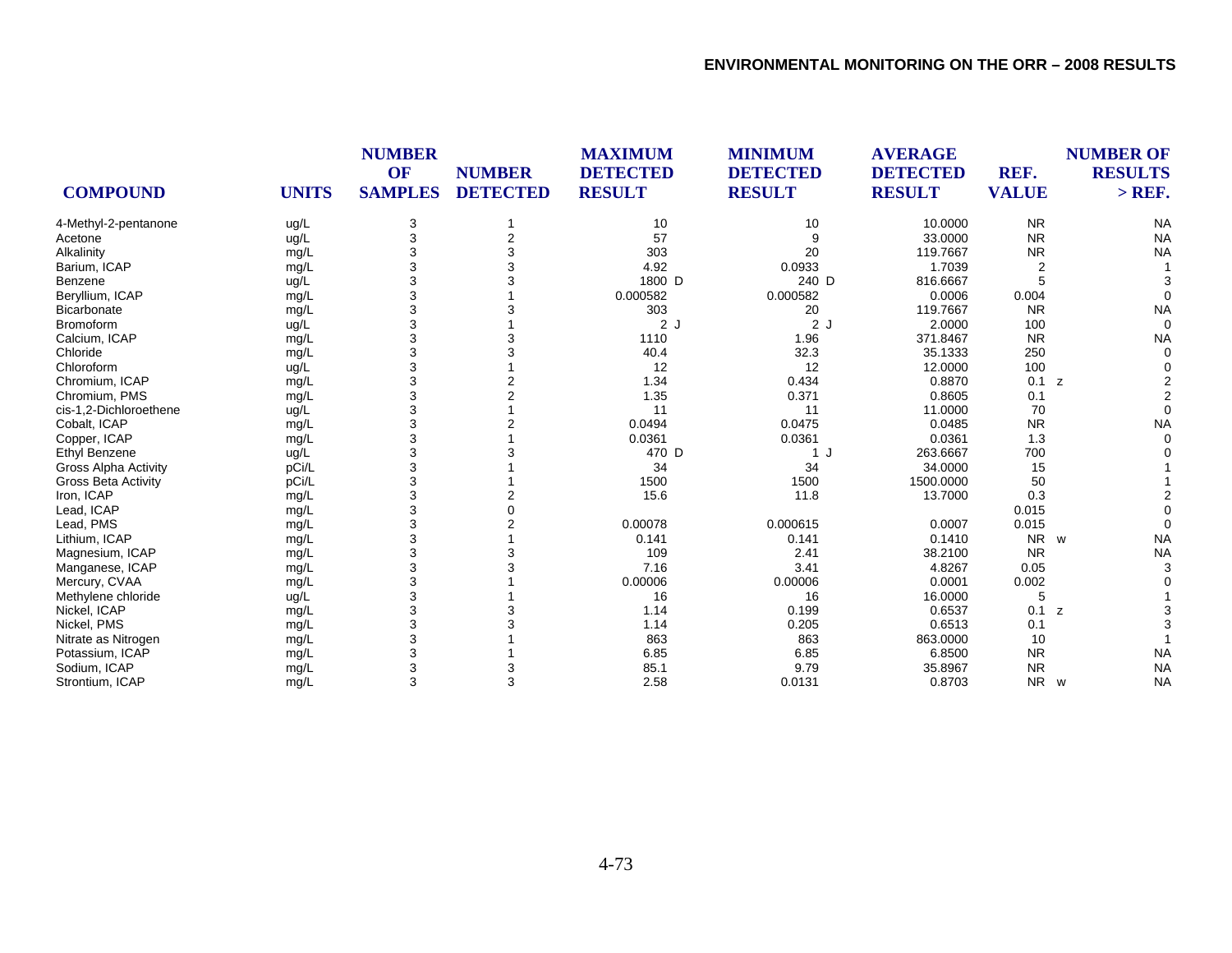| <b>COMPOUND</b>               | <b>UNITS</b> | <b>NUMBER</b><br>OF<br><b>SAMPLES</b> | <b>NUMBER</b><br><b>DETECTED</b> | <b>MAXIMUM</b><br><b>DETECTED</b><br><b>RESULT</b> | <b>MINIMUM</b><br><b>DETECTED</b><br><b>RESULT</b> | <b>AVERAGE</b><br><b>DETECTED</b><br><b>RESULT</b> | REF.<br><b>VALUE</b> | <b>NUMBER OF</b><br><b>RESULTS</b><br>$>$ REF. |
|-------------------------------|--------------|---------------------------------------|----------------------------------|----------------------------------------------------|----------------------------------------------------|----------------------------------------------------|----------------------|------------------------------------------------|
| Styrene                       | ug/L         | 3                                     | $\overline{2}$                   | $\overline{7}$                                     | 5                                                  | 6.0000                                             | 100                  |                                                |
| Sulfate                       | mg/L         | 3                                     |                                  | 0.828                                              | 0.828                                              | 0.8280                                             | 250                  |                                                |
| Technetium-99                 | pCi/L        |                                       |                                  | 3800                                               | 3800                                               | 3800.0000                                          | 4000                 |                                                |
| Tetrachloroethene             | ug/L         | 3                                     |                                  | 280 D                                              | 1 J                                                | 140.5000                                           | 5                    |                                                |
| Toluene                       | ug/L         | 3                                     | $\overline{2}$                   | 1200 D                                             | 460 D                                              | 830.0000                                           | 1000                 |                                                |
| <b>Total Dissolved Solids</b> | mg/L         | 3                                     | 3                                | 30800                                              | 104                                                | 10346.0000                                         | 500                  |                                                |
| <b>Total Suspended Solids</b> | mg/L         | 3                                     |                                  | $\overline{2}$                                     |                                                    | 1.5000                                             | <b>NR</b>            | <b>NA</b>                                      |
| <b>Total Xylene</b>           | ug/L         | 3                                     | 3                                | 2300 D                                             | 51                                                 | 1550.3333                                          | 1000                 |                                                |
| Trichloroethene               | ug/L         | 3                                     |                                  | 6                                                  |                                                    | 6.0000                                             | 5                    |                                                |
| Uranium, ICAP                 | mg/L         | 3                                     |                                  |                                                    |                                                    |                                                    | 0.03                 |                                                |
| Uranium, PMS                  | mg/L         | 3                                     |                                  | 0.00077                                            | 0.00077                                            | 0.0008                                             | 0.03                 | $\Omega$                                       |
|                               |              | $REGIME =$                            | EF                               | $AREA NAME = S-2 Site$                             |                                                    |                                                    |                      |                                                |
| 1,1-Dichloroethene            | ug/L         | 2                                     | -1                               | 6                                                  | 6                                                  | 6.0000                                             | $\overline{7}$       | $\Omega$                                       |
| 1,2-Dichloroethene            | ug/L         | $\overline{2}$                        | 2                                | 310 D                                              | 12                                                 | 161.0000                                           | <b>NR</b>            | <b>NA</b>                                      |
| Alkalinity                    | mg/L         |                                       |                                  | 162                                                | 162                                                | 162.0000                                           | <b>NR</b>            | <b>NA</b>                                      |
| Aluminum, ICAP                | mg/L         | 2                                     |                                  | 4.53                                               | 4.53                                               | 4.5300                                             | 0.2                  |                                                |
| Barium, ICAP                  | mg/L         | 2                                     |                                  | 0.309                                              | 0.0869                                             | 0.1980                                             | 2                    |                                                |
| Benzene                       | ug/L         | $\overline{\mathbf{c}}$               |                                  | 0.5J                                               | 0.5J                                               | 0.5000                                             | 5                    |                                                |
| Beryllium, ICAP               | mg/L         | 2                                     |                                  | 0.0144                                             | 0.0144                                             | 0.0144                                             | 0.004                |                                                |
| Bicarbonate                   | mg/L         | $\overline{\mathbf{c}}$               |                                  | 162                                                | 58.4                                               | 110.2000                                           | <b>NR</b>            | <b>NA</b>                                      |
| Boron, ICAP                   | mg/L         | $\overline{2}$                        |                                  | 0.341                                              | 0.341                                              | 0.3410                                             | <b>NR</b>            | <b>NA</b>                                      |
| Bromodichloromethane          | ug/L         | $\overline{2}$                        |                                  | 1 J                                                | 1J                                                 | 1.0000                                             | 100                  |                                                |
| Cadmium, ICAP                 | mg/L         | $\overline{2}$                        |                                  | 4.37                                               | 0.0901                                             | 2.2301                                             | $0.005$ z            |                                                |
| Cadmium, PMS                  | mg/L         |                                       |                                  | 0.0935                                             | 0.0935                                             | 0.0935                                             | 0.005                |                                                |
| Calcium, ICAP                 | mg/L         | 2                                     |                                  | 577                                                | 95.4                                               | 336.2000                                           | <b>NR</b>            | <b>NA</b>                                      |
| Carbon Disulfide              | ug/L         | 2                                     |                                  | 0.5J                                               | 0.5J                                               | 0.5000                                             | <b>NR</b>            | <b>NA</b>                                      |
| Carbon Tetrachloride          | ug/L         | $\overline{c}$                        |                                  | 36 DJ                                              | 36 DJ                                              | 36.0000                                            | 5                    |                                                |
| Chloride                      | mg/L         | $\overline{2}$                        |                                  | 124                                                | 6.17                                               | 65.0850                                            | 250                  |                                                |
| Chlorobenzene                 | ug/L         | $\overline{2}$                        |                                  | 0.5J                                               | 0.5J                                               | 0.5000                                             | 100                  |                                                |
| Chloroform                    | ug/L         | $\overline{2}$                        | 2                                | 50 DJ                                              | 10                                                 | 30.0000                                            | 100                  |                                                |
| cis-1,2-Dichloroethene        | ug/L         | 2                                     | $\overline{2}$                   | 310 D                                              | 12                                                 | 161.0000                                           | 70                   |                                                |
| Cobalt, ICAP                  | mg/L         | $\overline{2}$                        |                                  | 0.294                                              | 0.294                                              | 0.2940                                             | <b>NR</b>            | <b>NA</b>                                      |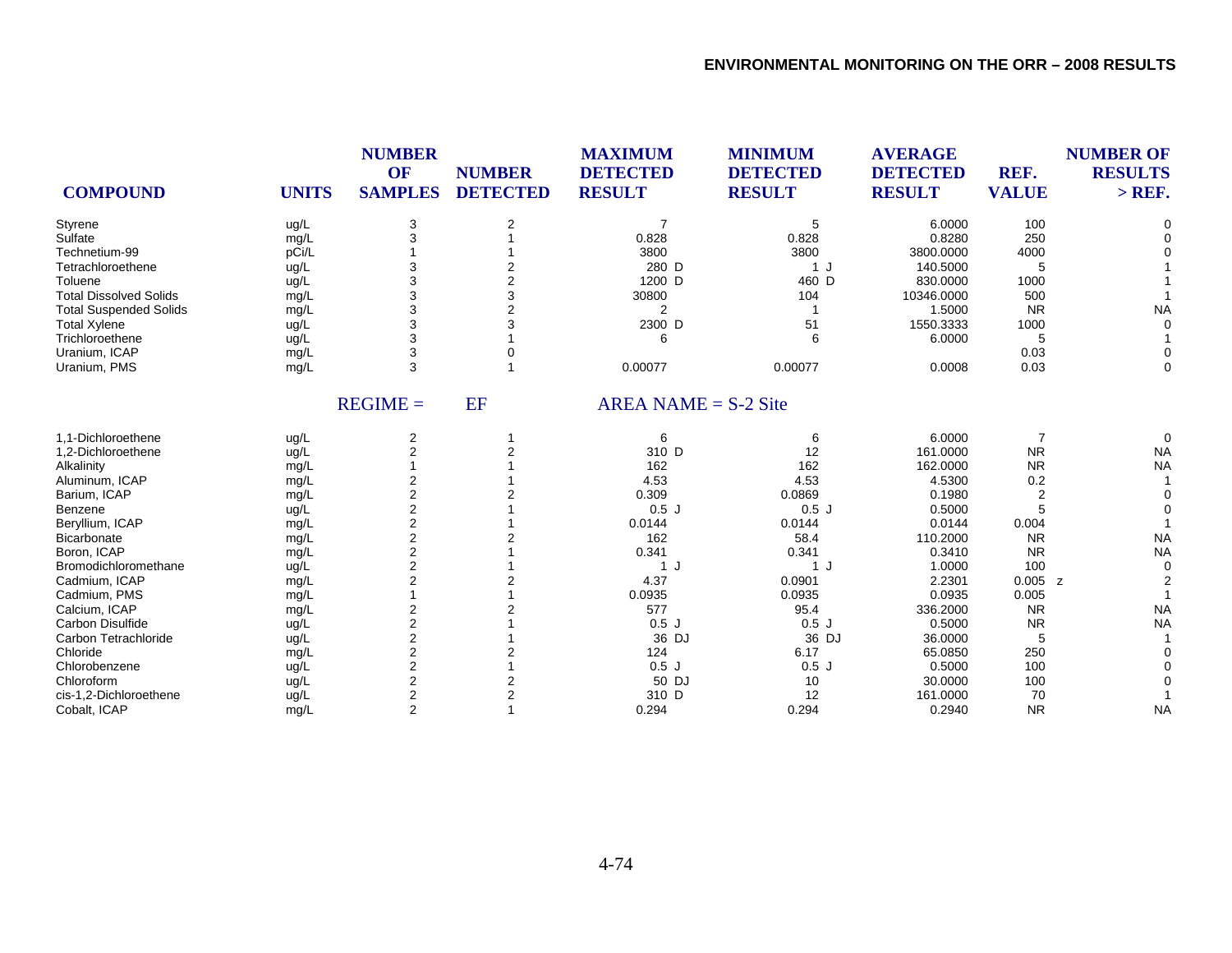|                               |              |                         | <b>NUMBER</b>   | <b>MAXIMUM</b><br><b>DETECTED</b> | <b>MINIMUM</b><br><b>DETECTED</b> | <b>AVERAGE</b><br><b>DETECTED</b> | REF.           | <b>NUMBER OF</b><br><b>RESULTS</b> |
|-------------------------------|--------------|-------------------------|-----------------|-----------------------------------|-----------------------------------|-----------------------------------|----------------|------------------------------------|
| <b>COMPOUND</b>               | <b>UNITS</b> | <b>SAMPLES</b>          | <b>DETECTED</b> | <b>RESULT</b>                     | <b>RESULT</b>                     | <b>RESULT</b>                     | <b>VALUE</b>   | $>$ REF.                           |
| Copper, ICAP                  | mg/L         | 2                       | 2               | 79.2                              | 0.169                             | 39.6845                           | 1.3            |                                    |
| Ethane                        | ug/L         |                         |                 | 1.8J                              | 1.8J                              | 1.8000                            | <b>NR</b>      | <b>NA</b>                          |
| Flouride                      | mg/L         |                         |                 | 5.5                               | 0.913                             | 3.2065                            |                |                                    |
| Gross Alpha Activity          | pCi/L        | $\overline{2}$          |                 | 31.6                              | 7.7                               | 19.6500                           | 15             |                                    |
| <b>Gross Beta Activity</b>    | pCi/L        | $\overline{2}$          |                 | 26.5                              | 8.9                               | 17.7000                           | 50             |                                    |
| Iron, ICAP                    | mg/L         | $\overline{2}$          |                 | 0.165                             | 0.165                             | 0.1650                            | 0.3            |                                    |
| Lead, ICAP                    | mg/L         |                         |                 | 0.029                             | 0.029                             | 0.0290                            | 0.015          |                                    |
| Lead, PMS                     | mg/L         |                         |                 |                                   |                                   |                                   | 0.015          |                                    |
| Magnesium, ICAP               | mg/L         |                         |                 | 136                               | 11.2                              | 73.6000                           | <b>NR</b>      | <b>NA</b>                          |
| Manganese, ICAP               | mg/L         | $\overline{2}$          |                 | 53.9                              | 2.5                               | 28.2000                           | 0.05           |                                    |
| Methane                       | ug/L         |                         |                 | 10                                | 10                                | 10.0000                           | <b>NR</b>      | <b>NA</b>                          |
| Nickel, ICAP                  | mg/L         |                         |                 | 2.67                              | 2.67                              | 2.6700                            | 0.1            |                                    |
| Nickel, PMS                   | mg/L         |                         |                 | 0.0236                            | 0.0236                            | 0.0236                            | 0.1            |                                    |
| Nitrate as Nitrogen           | mg/L         |                         |                 | 45.7                              | 45.7                              | 45.7000                           | 10             |                                    |
| Nitrate/Nitrite               | mg/L         |                         |                 | 535                               | 535                               | 535.0000                          | 10             |                                    |
| Potassium, ICAP               | mg/L         |                         |                 | 9.84                              | 2.77                              | 6.3050                            | <b>NR</b>      | <b>NA</b>                          |
| Sodium, ICAP                  | mg/L         | $\overline{2}$          |                 | 128                               | 10.2                              | 69.1000                           | <b>NR</b>      | <b>NA</b>                          |
| Strontium, ICAP               | mg/L         | $\overline{c}$          |                 | 1.08                              | 0.154                             | 0.6170                            | N <sub>R</sub> | <b>NA</b><br>W                     |
| Sulfate                       | mg/L         | $\overline{2}$          | 2               | 88.9                              | 11.2                              | 50.0500                           | 250            |                                    |
| Tetrachloroethene             | ug/L         | $\overline{2}$          |                 | 940 D                             | 280 D                             | 610.0000                          | 5              |                                    |
| Thallium, ICAP                | mg/L         | $\overline{2}$          |                 |                                   |                                   |                                   | 0.002          |                                    |
| Thallium, PMS                 | mg/L         |                         |                 | 0.00167                           | 0.00167                           | 0.0017                            | 0.002          |                                    |
| Toluene                       | ug/L         | $\overline{2}$          |                 | 1 J                               | 1 J                               | 1.0000                            | 1000           |                                    |
| <b>Total Dissolved Solids</b> | mg/L         | 2                       |                 | 6100                              | 517                               | 3308.5000                         | 500            |                                    |
| <b>Total Suspended Solids</b> | mg/L         | $\overline{\mathbf{c}}$ |                 | 5                                 | 2                                 | 3.5000                            | <b>NR</b>      | <b>NA</b>                          |
| <b>Total Xylene</b>           | ug/L         | $\overline{2}$          |                 | 0.8J                              | 0.8J                              | 0.8000                            | 1000           |                                    |
| trans-1,2-Dichloroethene      | ug/L         | 2                       |                 | 2J                                | 2J                                | 2.0000                            | 100            |                                    |
| Trichloroethene               | ug/L         | 2                       |                 | 830 D                             | 110                               | 470.0000                          | 5              |                                    |
| Uranium, ICAP                 | mg/L         |                         |                 |                                   |                                   |                                   | 0.03           |                                    |
| Uranium, PMS                  | mg/L         | $\overline{2}$          |                 | 0.0053                            | 0.00276                           | 0.0040                            | 0.03           |                                    |
| Vinyl Chloride                | ug/L         | 2                       |                 | 110 D                             | 110 D                             | 110.0000                          |                |                                    |
| Zinc, ICAP                    | mg/L         | $\overline{2}$          |                 | 6.81                              | 6.81                              | 6.8100                            | 5              |                                    |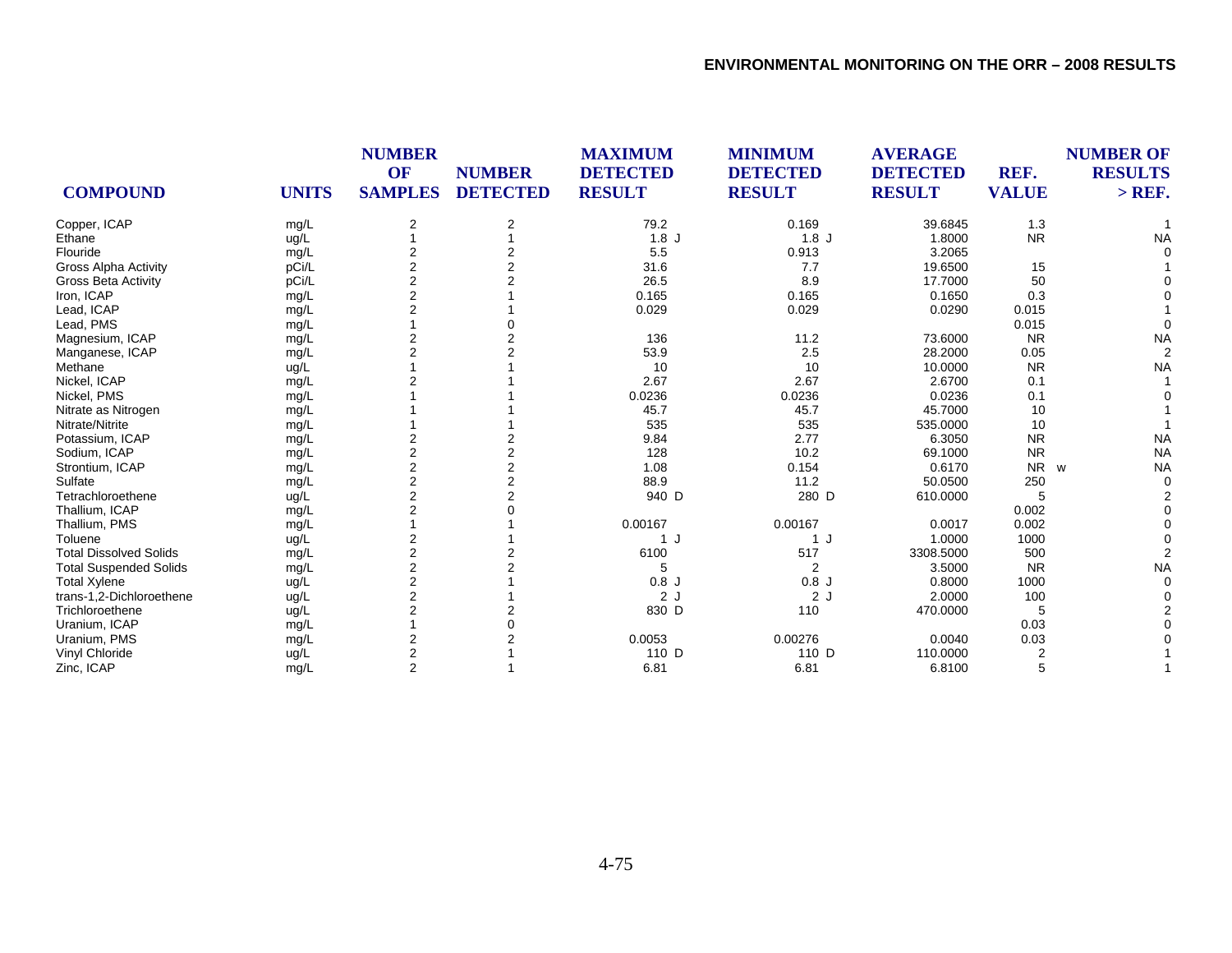| <b>COMPOUND</b>                                      | <b>UNITS</b> | <b>NUMBER</b><br>OF<br><b>SAMPLES</b> | <b>NUMBER</b><br><b>DETECTED</b> | <b>MAXIMUM</b><br><b>DETECTED</b><br><b>RESULT</b> | <b>MINIMUM</b><br><b>DETECTED</b><br><b>RESULT</b> | <b>AVERAGE</b><br><b>DETECTED</b><br><b>RESULT</b> | REF.<br><b>VALUE</b> | <b>NUMBER OF</b><br><b>RESULTS</b><br>$>$ REF. |
|------------------------------------------------------|--------------|---------------------------------------|----------------------------------|----------------------------------------------------|----------------------------------------------------|----------------------------------------------------|----------------------|------------------------------------------------|
|                                                      |              | $REGIME =$                            | EF                               | AREA NAME = $S-3$ Site                             |                                                    |                                                    |                      |                                                |
| 1,1,2,2-Tetrachloroethane                            | ug/L         | 8                                     |                                  | $0.1$ J                                            | $0.1$ J                                            | 0.1000                                             |                      |                                                |
| 1,1,2-Trichloro-1,2,2-trifluoroethane<br>(Freon 113) | uq/L         | 6                                     | $\overline{4}$                   | 4 J                                                | 2J                                                 | 2.7500                                             | <b>NR</b>            | <b>NA</b>                                      |
| 1,1,2-Trichloroethane                                | ug/L         | 8                                     |                                  | 0.8J                                               | 0.8J                                               | 0.8000                                             | 5                    | $\Omega$                                       |
| 1,1-Dichloroethene                                   | ug/L         | 8                                     |                                  | 2J                                                 | 1J                                                 | 1.5000                                             |                      |                                                |
| 1,2-Dichloroethane                                   | ug/L         | 8                                     |                                  | 0.8J                                               | 0.8J                                               | 0.8000                                             |                      |                                                |
| Acetone                                              | ug/L         | 8                                     |                                  | 51                                                 | 6 J                                                | 21.7500                                            | <b>NR</b>            | <b>NA</b>                                      |
| <b>ACETONITRILE</b><br>(UG/L)                        | ug/L         | 6                                     |                                  | 40                                                 | 35                                                 | 37.5000                                            |                      | $\Omega$                                       |
| Alkalinity                                           | mg/L         | 6                                     |                                  | 565                                                | 129                                                | 363.8333                                           | <b>NR</b>            | <b>NA</b>                                      |
| Aluminum, ICAP                                       | mg/L         | 8                                     |                                  | 7.87                                               | 0.632                                              | 5.2130                                             | 0.2                  |                                                |
| Barium, ICAP                                         | mg/L         |                                       |                                  | 102                                                | 2.68                                               | 58.8575                                            | $\overline{2}$       |                                                |
| Benzene                                              | ug/L         | 8                                     |                                  | 1 J                                                | 1J                                                 | 1.0000                                             | 5                    |                                                |
| Beryllium, ICAP                                      | mg/L         |                                       |                                  | 0.0102                                             | 0.0102                                             | 0.0102                                             | 0.004                |                                                |
| Bicarbonate                                          | mg/L         |                                       |                                  | 806                                                | 129                                                | 466.0000                                           | <b>NR</b>            | <b>NA</b>                                      |
| Boron, ICAP                                          | mg/L         | 8                                     |                                  | 0.108                                              | 0.108                                              | 0.1080                                             | <b>NR</b>            | <b>NA</b><br>W                                 |
| Bromodichloromethane                                 | ug/L         | 8                                     |                                  | 0.2J                                               | 0.2J                                               | 0.2000                                             | 100                  |                                                |
| <b>Bromoform</b>                                     | ug/L         | 8                                     |                                  | 7                                                  | 1J                                                 | 3.7500                                             | 100                  |                                                |
| <b>Bromomethane</b>                                  | ug/L         | 8                                     |                                  | 2J                                                 | 2J                                                 | 2.0000                                             | <b>NR</b>            | <b>NA</b>                                      |
| Cadmium, ICAP                                        | mg/L         | 8                                     |                                  | 2.66                                               | 1.11                                               | 1.5400                                             | $0.005$ z            |                                                |
| Cadmium, PMS                                         | mg/L         |                                       |                                  | 2.39                                               | 1.03                                               | 1.4550                                             | 0.005                |                                                |
| Calcium, ICAP                                        | mg/L         | 8                                     |                                  | 11500                                              | 689                                                | 7773.5000                                          | <b>NR</b>            | <b>NA</b>                                      |
| Carbon Disulfide                                     | ug/L         | 8                                     |                                  | 2J                                                 | 0.7J                                               | 1.3500                                             | <b>NR</b>            | <b>NA</b>                                      |
| Carbon Tetrachloride                                 | ug/L         | 8                                     |                                  | 2J                                                 | 2J                                                 | 2.0000                                             | 5                    | $\Omega$                                       |
| Chloride                                             | mg/L         |                                       |                                  | 164                                                | 11.8                                               | 100.6625                                           | 250                  |                                                |
| Chloroform                                           | ug/L         |                                       |                                  | 35                                                 | 3J                                                 | 15.0000                                            | 100                  | $\Omega$                                       |
| Chloromethane                                        | ug/L         | 8                                     |                                  | 4 J                                                | 0.7J                                               | 2.3500                                             | <b>NR</b>            | <b>NA</b>                                      |
| Chromium, ICAP                                       | mg/L         |                                       |                                  |                                                    |                                                    |                                                    | 0.1                  |                                                |
| Chromium, PMS                                        | mg/L         | 6                                     |                                  | 0.0189                                             | 0.0189                                             | 0.0189                                             | 0.1                  |                                                |
| cis-1,2-Dichloroethene                               | ug/L         | 8                                     |                                  | 0.6J                                               | 0.6J                                               | 0.6000                                             | 70                   |                                                |
| Cobalt, ICAP                                         | mg/L         | 8                                     |                                  | 0.797                                              | 0.134                                              | 0.3593                                             | <b>NR</b>            | <b>NA</b>                                      |
| Dibromochloromethane                                 | ug/L         | 8                                     |                                  | 65                                                 | 65                                                 | 65.0000                                            | 100                  | 0                                              |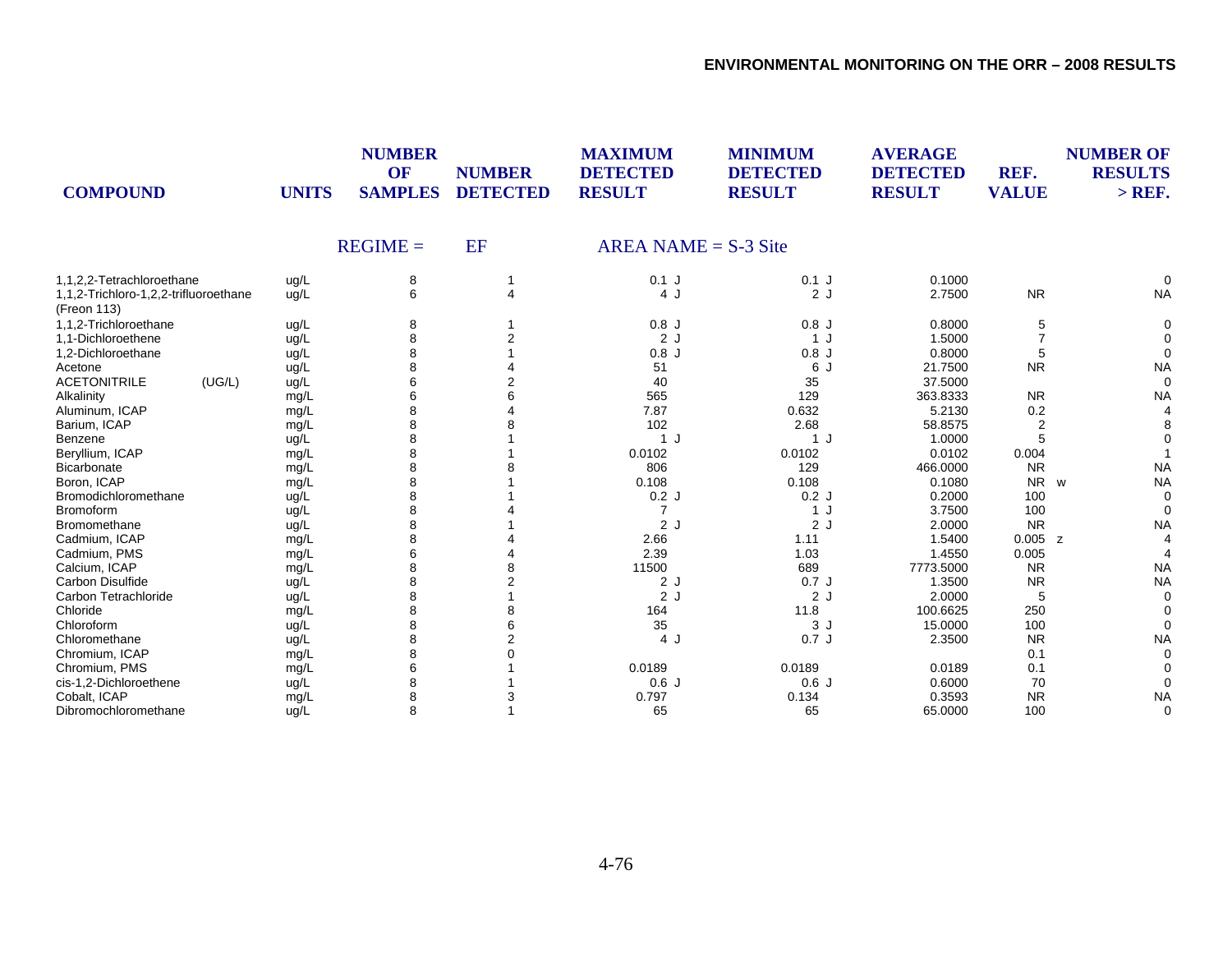|                               |              | <b>NUMBER</b>  |                 | <b>MAXIMUM</b>  | <b>MINIMUM</b>  | <b>AVERAGE</b>  |              | <b>NUMBER OF</b><br><b>RESULTS</b> |
|-------------------------------|--------------|----------------|-----------------|-----------------|-----------------|-----------------|--------------|------------------------------------|
|                               |              | <b>OF</b>      | <b>NUMBER</b>   | <b>DETECTED</b> | <b>DETECTED</b> | <b>DETECTED</b> | REF.         |                                    |
| <b>COMPOUND</b>               | <b>UNITS</b> | <b>SAMPLES</b> | <b>DETECTED</b> | <b>RESULT</b>   | <b>RESULT</b>   | <b>RESULT</b>   | <b>VALUE</b> | $>$ REF.                           |
| Flouride                      | mg/L         | 8              |                 | 12              | 3.34            | 6.8650          |              |                                    |
| <b>Gross Alpha Activity</b>   | pCi/L        | 8              |                 | 230             | 129             | 179.5000        | 15           |                                    |
| <b>Gross Beta Activity</b>    | pCi/L        |                |                 | 21300           | 24              | 7437.3333       | 50           |                                    |
| Iron, ICAP                    | mg/L         |                |                 | 2.38            | 0.554           | 1.4670          | 0.3          |                                    |
| Lead, ICAP                    | mg/L         |                |                 | 0.0124          | 0.0124          | 0.0124          | 0.015        |                                    |
| Lead, PMS                     | mg/L         | 6              |                 | 0.00845         | 0.000825        | 0.0046          | 0.015        |                                    |
| Lithium, ICAP                 | mg/L         |                |                 | 0.85            | 0.0479          | 0.4719          | <b>NR</b>    | <b>NA</b><br>W                     |
| Magnesium, ICAP               | mg/L         |                |                 | 1430            | 97.4            | 944.0500        | <b>NR</b>    | <b>NA</b>                          |
| Manganese, ICAP               | mg/L         |                |                 | 146             | 0.0537          | 80.5664         | 0.05         |                                    |
| Mercury, CVAA                 | mg/L         |                |                 | 0.0321          | 0.00332         | 0.0169          | 0.002        |                                    |
| Methylene chloride            | ug/L         |                |                 | 14              | 9               | 11.7500         | 5            |                                    |
| Nickel, ICAP                  | mg/L         |                |                 | 5.61            | 0.151           | 1.7568          | 0.1          | z                                  |
| Nickel, PMS                   | mg/L         |                |                 | 5.18            | 0.0155          | 1.7380          | 0.1          |                                    |
| Nitrate as Nitrogen           | mg/L         |                |                 | 11200           | 635             | 6635.8333       | 10           |                                    |
| Nitrate/Nitrite               | mg/L         |                |                 | 7440            | 7040            | 7240.0000       | 10           |                                    |
| Potassium, ICAP               | mg/L         |                |                 | 108             | 12.3            | 57.9000         | <b>NR</b>    | <b>NA</b>                          |
| Sodium, ICAP                  | mg/L         |                |                 | 571             | 22.4            | 341.1375        | <b>NR</b>    | <b>NA</b>                          |
| Strontium, ICAP               | mg/L         |                |                 | 71.1            | 1.78            | 39.2850         | <b>NR</b>    | <b>NA</b><br>W                     |
| Sulfate                       | mg/L         |                |                 | 21.9            | 6.23            | 11.4275         | 250          | $\Omega$                           |
| Technetium-99                 | pCi/L        |                |                 | 31000           | 4000            | 18250.0000      | 4000         |                                    |
| Tetrachloroethene             | ug/L         |                |                 | 110             | 5J              | 63.0000         |              |                                    |
| Toluene                       | ug/L         |                |                 | 0.3J            | 0.3J            | 0.3000          | 1000         |                                    |
| <b>Total Dissolved Solids</b> | mg/L         |                |                 | 53500           | 4140            | 34596.6667      | 500          |                                    |
| <b>Total Suspended Solids</b> | mg/L         |                |                 | 81              |                 | 19.1667         | <b>NR</b>    | <b>NA</b>                          |
| Trichloroethene               | ug/L         |                |                 | 5               | 2J              | 2.8333          |              |                                    |
| Uranium, ICAP                 | mg/L         |                |                 |                 |                 |                 | 0.03         |                                    |
| Uranium, PMS                  | mg/L         |                |                 | 0.0292          | 0.00095         | 0.0160          | 0.03         |                                    |
| Uranium-234                   | pCi/L        |                |                 |                 | 3.5             | 5.2500          | 20           |                                    |
| Uranium-235                   | pCi/L        |                |                 | 0.51            | 0.51            | 0.5100          | 24           |                                    |
| Uranium-236                   | pCi/L        |                |                 | 0.3             | 0.3             | 0.3000          | 20           |                                    |
| Uranium-238                   | pCi/L        |                |                 | 6.9             | 4.5             | 5.7250          | 24           | U                                  |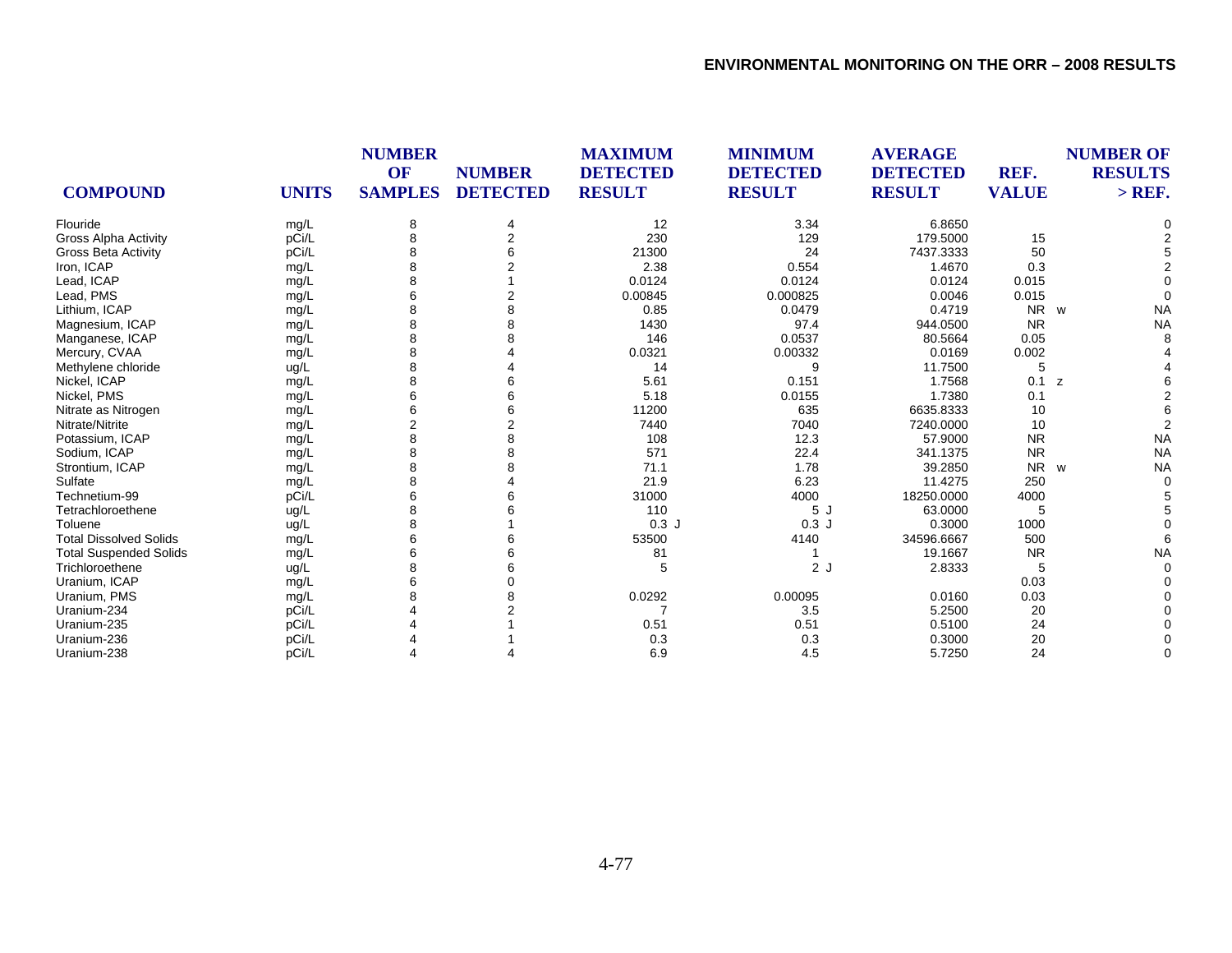| <b>COMPOUND</b>               | <b>UNITS</b> | <b>NUMBER</b><br>OF<br><b>SAMPLES</b> | <b>NUMBER</b><br><b>DETECTED</b> | <b>MAXIMUM</b><br><b>DETECTED</b><br><b>RESULT</b> | <b>MINIMUM</b><br><b>DETECTED</b><br><b>RESULT</b> | <b>AVERAGE</b><br><b>DETECTED</b><br><b>RESULT</b> | REF.<br><b>VALUE</b> | <b>NUMBER OF</b><br><b>RESULTS</b><br>$>$ REF. |
|-------------------------------|--------------|---------------------------------------|----------------------------------|----------------------------------------------------|----------------------------------------------------|----------------------------------------------------|----------------------|------------------------------------------------|
|                               | $REGIME =$   |                                       | EF                               | $AREA NAME =$                                      |                                                    | Union Valley - Exit Pathway                        |                      |                                                |
| 1,1-Dichloroethane            | ug/L         | $\overline{7}$                        |                                  | 0.2J                                               | 0.2J                                               | 0.2000                                             | <b>NR</b>            | <b>NA</b>                                      |
| 1,2-Dichloroethene            | ug/L         | 6                                     |                                  | 6                                                  | 6                                                  | 6.0000                                             | <b>NR</b>            | <b>NA</b>                                      |
| Aluminum, ICAP                | mg/L         | 3                                     | 3                                | 0.594                                              | 0.197                                              | 0.3747                                             | 0.2                  |                                                |
| Barium, ICAP                  | mg/L         | 3                                     | 3                                | 0.167                                              | 0.026                                              | 0.1150                                             | $\overline{2}$       |                                                |
| Benzene                       | ug/L         | 7                                     | 3                                | 1 J                                                | 0.3J                                               | 0.7667                                             | 5                    |                                                |
| <b>Bicarbonate</b>            | mg/L         | 3                                     |                                  | 144                                                | 144                                                | 144.0000                                           | <b>NR</b>            | <b>NA</b>                                      |
| Boron, ICAP                   | mg/L         | 3                                     | 2                                | 0.0155                                             | 0.0142                                             | 0.0149                                             | <b>NR</b>            | <b>NA</b>                                      |
| Cadmium, ICAP                 | mg/L         | 3                                     |                                  | 0.00015                                            | 0.00015                                            | 0.0002                                             | 0.005                | $\Omega$                                       |
| Calcium, ICAP                 | mg/L         | 3                                     | 3                                | 144                                                | 50.2                                               | 106.0667                                           | <b>NR</b>            | <b>NA</b>                                      |
| Carbon Disulfide              | ug/L         |                                       |                                  | 3<br>J.                                            | 3J                                                 | 3.0000                                             | <b>NR</b>            | <b>NA</b>                                      |
| Carbon Tetrachloride          | ug/L         |                                       | $\overline{c}$                   | 3                                                  | 2                                                  | 2.5000                                             | 5                    | $\Omega$                                       |
| Carbonate                     | mg/L         | 3                                     | $\overline{2}$                   | 41                                                 | 31.7                                               | 36.3500                                            | <b>NR</b>            | <b>NA</b>                                      |
| Chloride                      | mg/L         | 3                                     | 3                                | 7.9                                                | 2.4                                                | 5.6000                                             | 250                  |                                                |
| Chlorobenzene                 | ug/L         | 7                                     |                                  | 1J                                                 | 1J                                                 | 1.0000                                             | 100                  |                                                |
| Chloroethane                  | ug/L         |                                       |                                  | 0.3J                                               | 0.3J                                               | 0.3000                                             | <b>NR</b>            | <b>NA</b>                                      |
| Chloroform                    | ug/L         |                                       | 2                                | 2J                                                 | 1J                                                 | 1.5000                                             | 100                  |                                                |
| cis-1,2-Dichloroethene        | ug/L         |                                       |                                  | 6                                                  | 6                                                  | 6.0000                                             | 70                   |                                                |
| Flouride                      | mg/L         | 3                                     |                                  | 0.1                                                | 0.1                                                | 0.1000                                             |                      |                                                |
| Gross Beta Activity           | pCi/L        | 3                                     | 2                                | 12.1                                               | 10.9                                               | 11.5000                                            | 50                   |                                                |
| Iron, ICAP                    | mg/L         | 3                                     | 3                                | 1.29                                               | 0.188                                              | 0.6283                                             | 0.3                  |                                                |
| Lithium, ICAP                 | mg/L         | 3                                     | $\overline{2}$                   | $0.0451$ N                                         | 0.0437                                             | 0.0444                                             | <b>NR</b>            | <b>NA</b>                                      |
| Magnesium, ICAP               | mg/L         | 3                                     | 3                                | 3.4                                                | 1.25                                               | 2.4767                                             | <b>NR</b>            | <b>NA</b>                                      |
| Manganese, ICAP               | mg/L         | 3                                     | 2                                | 0.009                                              | 0.0054                                             | 0.0072                                             | 0.05                 |                                                |
| Nitrate/Nitrite               | mg/L         | 3                                     | 3                                | 0.52                                               | 0.22                                               | 0.3300                                             | 10                   |                                                |
| Potassium, ICAP               | mg/L         | 3                                     | 3                                | 14.7                                               | 2.24                                               | 10.4467                                            | <b>NR</b>            | <b>NA</b>                                      |
| Sodium, ICAP                  | mg/L         | 3                                     | 3                                | 6.91                                               | 1.12                                               | 4.8833                                             | <b>NR</b>            | <b>NA</b>                                      |
| Strontium, ICAP               |              | 3                                     | 3                                | 0.658                                              | 0.0643                                             | 0.4398                                             | <b>NR</b>            | <b>NA</b>                                      |
| Sulfate                       | mg/L         | 3                                     | 3                                | 7.3                                                | 4.8                                                | 6.2333                                             | 250                  |                                                |
| Tetrachloroethene             | mg/L         |                                       | 3                                | 1 J                                                | 1J                                                 | 1.0000                                             | 5                    |                                                |
| Toluene                       | ug/L         |                                       | 3                                | 0.2J                                               | 0.2J                                               | 0.2000                                             | 1000                 |                                                |
| <b>Total Dissolved Solids</b> | ug/L         |                                       |                                  | 618                                                | 171                                                | 354.8571                                           | 500                  |                                                |
|                               | mg/L         |                                       |                                  |                                                    |                                                    |                                                    | <b>NR</b>            |                                                |
| <b>Total Suspended Solids</b> | mg/L         |                                       | 5                                | 22                                                 | 5                                                  | 13.0000                                            |                      | <b>NA</b>                                      |
| <b>Total Xylene</b>           | ug/L         | $\overline{7}$                        | 2                                | 0.2J                                               | $0.1$ J                                            | 0.1500                                             | 1000                 |                                                |
| Trichloroethene               | ug/L         | $\overline{7}$                        | 4                                | 2J                                                 | $0.1$ J                                            | 0.8750                                             | 5                    | $\Omega$                                       |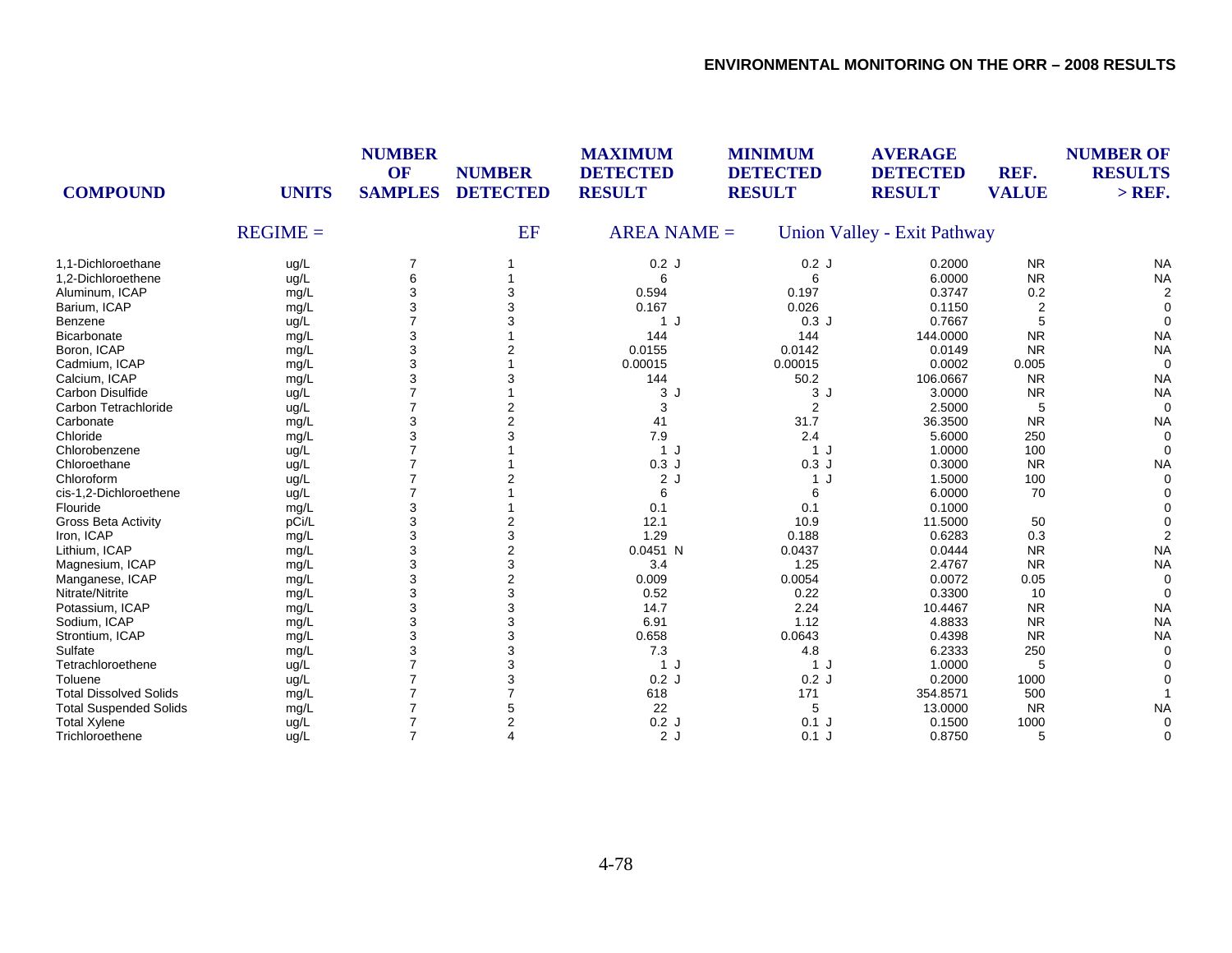| <b>COMPOUND</b>                                      | <b>UNITS</b> | <b>NUMBER</b><br><b>OF</b><br><b>SAMPLES</b> | <b>NUMBER</b><br><b>DETECTED</b> | <b>MAXIMUM</b><br><b>DETECTED</b><br><b>RESULT</b> | <b>MINIMUM</b><br><b>DETECTED</b><br><b>RESULT</b> | <b>AVERAGE</b><br><b>DETECTED</b><br><b>RESULT</b> | REF.<br><b>VALUE</b> | <b>NUMBER OF</b><br><b>RESULTS</b><br>$>$ REF. |
|------------------------------------------------------|--------------|----------------------------------------------|----------------------------------|----------------------------------------------------|----------------------------------------------------|----------------------------------------------------|----------------------|------------------------------------------------|
| Vinyl Chloride                                       | ug/L         | $\overline{7}$                               | -1                               | $\overline{2}$                                     | 2                                                  | 2.0000                                             | 2                    | 0                                              |
|                                                      |              | $REGIME =$                                   | EF                               |                                                    | $AREA NAME = Waste Cobant Processing Facility$     |                                                    |                      |                                                |
| 1.1.1-Trichloroethane                                | ug/L         | 3                                            | 3                                | 47                                                 | 7                                                  | 23.0000                                            | 200                  | 0                                              |
| 1,1,2-Trichloro-1,2,2-trifluoroethane<br>(Freon 113) | ug/L         | 3                                            | 3                                | 4600 D                                             | 630 D                                              | 2110.0000                                          | <b>NR</b>            | <b>NA</b>                                      |
| 1.1-Dichloroethane                                   | ug/L         | 3                                            | 3                                | 43                                                 | 29                                                 | 35.3333                                            | <b>NR</b>            | <b>NA</b>                                      |
| 1,1-Dichloroethene                                   | ug/L         | 3                                            | 3                                | 60                                                 | 30                                                 | 47.3333                                            | 7                    | 3                                              |
| 1.2-Dichloroethene                                   | ug/L         | 3                                            | 3                                | 1300 D                                             | 990 D                                              | 1096.6667                                          | <b>NR</b>            | <b>NA</b>                                      |
| Alkalinity                                           | mg/L         | 3                                            | 3                                | 236                                                | 81.6                                               | 162.2000                                           | <b>NR</b>            | <b>NA</b>                                      |
| Barium, ICAP                                         | mg/L         | 3                                            |                                  | 0.224                                              | 0.134                                              | 0.1780                                             | $\overline{2}$       | $\Omega$                                       |
| <b>Bicarbonate</b>                                   | mg/L         | 3                                            |                                  | 236                                                | 81.6                                               | 162.2000                                           | <b>NR</b>            | <b>NA</b>                                      |
| Calcium, ICAP                                        | mg/L         | 3                                            |                                  | 95.9                                               | 31.9                                               | 62.5667                                            | <b>NR</b>            | <b>NA</b>                                      |
| Carbon Tetrachloride                                 | ug/L         | 3                                            |                                  | 2J                                                 | 2J                                                 | 2.0000                                             | 5                    | 0                                              |
| Chloride                                             | mg/L         | 3                                            |                                  | 18.6                                               | 11                                                 | 14.0667                                            | 250                  | 0                                              |
| cis-1,2-Dichloroethene                               | ug/L         | 3                                            | 3                                | 1300 D                                             | 990 D                                              | 1096.6667                                          | 70                   | 3                                              |
| <b>Gross Alpha Activity</b>                          | pCi/L        | 3                                            |                                  |                                                    |                                                    |                                                    | 15                   | $\Omega$                                       |
| <b>Gross Beta Activity</b>                           | pCi/L        | 3                                            |                                  |                                                    |                                                    |                                                    | 50                   | O                                              |
| Lead, ICAP                                           | mg/L         | 3                                            |                                  |                                                    |                                                    |                                                    | 0.015                | $\Omega$                                       |
| Lead, PMS                                            | mg/L         | 3                                            |                                  | 0.00463                                            | 0.00065                                            | 0.0026                                             | 0.015                | $\Omega$                                       |
| Magnesium, ICAP                                      | mg/L         |                                              |                                  | 9.32                                               | 4.76                                               | 6.7167                                             | <b>NR</b>            | <b>NA</b>                                      |
| Manganese, ICAP                                      | mg/L         | 3                                            |                                  | 0.00522                                            | 0.00522                                            | 0.0052                                             | 0.05                 | 0                                              |
| Nickel, ICAP                                         | mg/L         | 3                                            |                                  |                                                    |                                                    |                                                    | 0.1                  | $\Omega$                                       |
| Nickel, PMS                                          | mg/L         | 3                                            |                                  | 0.00631                                            | 0.00593                                            | 0.0062                                             | 0.1                  | d<br>$\Omega$                                  |
| Nitrate as Nitrogen                                  | mg/L         | 3                                            |                                  | 4.87                                               | 1.66                                               | 2.9067                                             | 10                   | $\Omega$                                       |
| Potassium, ICAP                                      | mg/L         | 3                                            |                                  | 2.1                                                | 2.1                                                | 2.1000                                             | <b>NR</b>            | <b>NA</b>                                      |
| Sodium, ICAP                                         | mg/L         | 3                                            |                                  | 7.48                                               | 5.48                                               | 6.3667                                             | <b>NR</b>            | <b>NA</b>                                      |
| Strontium, ICAP                                      | mg/L         |                                              |                                  | 0.246                                              | 0.13                                               | 0.1797                                             | <b>NR</b>            | <b>NA</b><br>W                                 |
| Sulfate                                              | mg/L         | 3                                            |                                  | 13.7                                               | 8.77                                               | 11.7567                                            | 250                  | 0                                              |
| Tetrachloroethene                                    | ug/L         | 3                                            | 3                                | 1100 D                                             | 250 D                                              | 610.0000                                           | 5                    | 3                                              |
| <b>Total Dissolved Solids</b>                        | mg/L         | 3                                            | 3                                | 304                                                | 118                                                | 212.6667                                           | 500                  | 0                                              |
| <b>Total Suspended Solids</b>                        | mg/L         | 3                                            | 2                                | 3                                                  | 3                                                  | 3.0000                                             | <b>NR</b>            | <b>NA</b>                                      |
| trans-1,2-Dichloroethene                             | ug/L         | 3                                            | 3                                | 16                                                 | 11                                                 | 13.3333                                            | 100                  | 0                                              |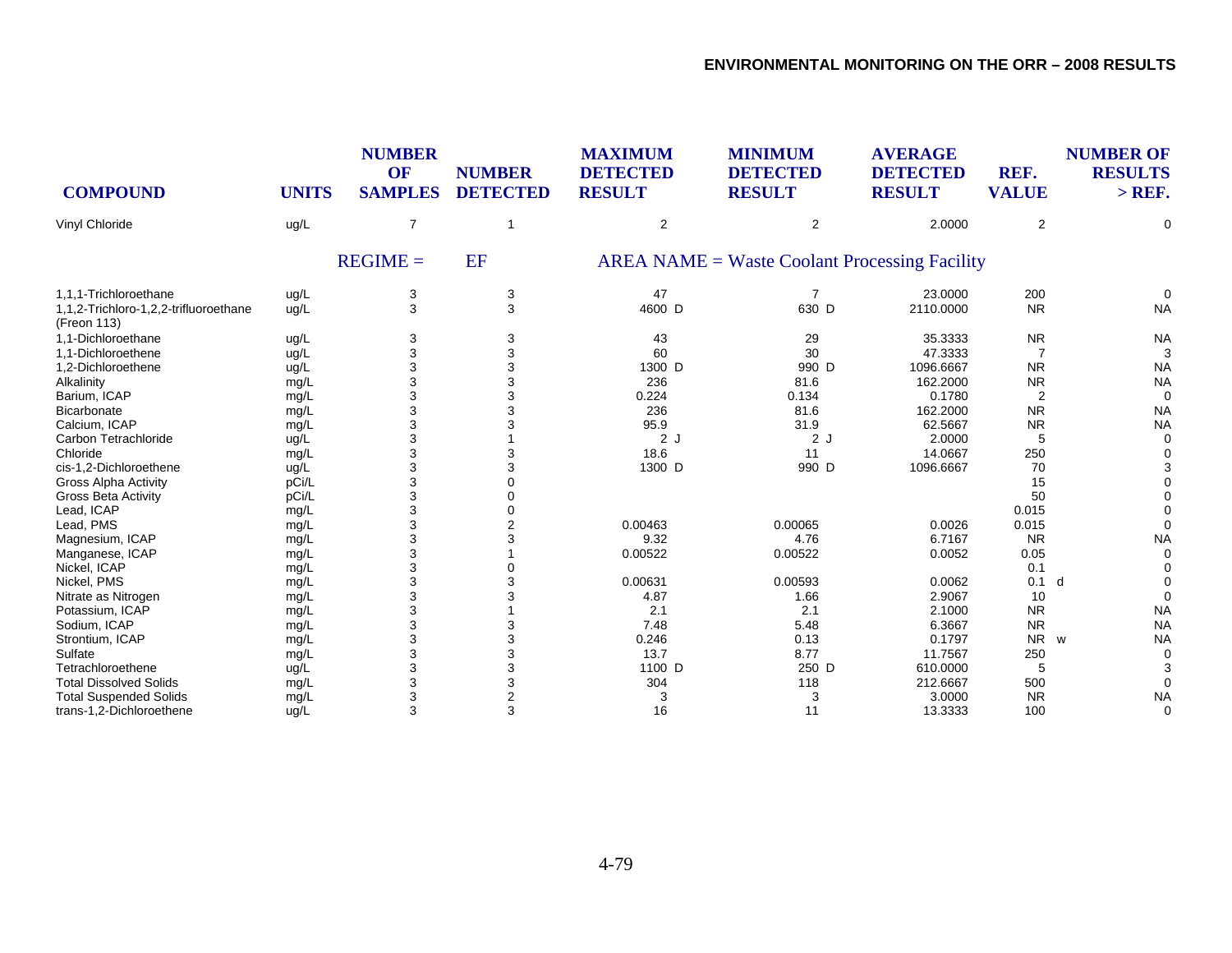| <b>COMPOUND</b>       | <b>UNITS</b> | <b>NUMBER</b><br>OF<br><b>SAMPLES</b> | <b>NUMBER</b><br><b>DETECTED</b> | <b>MAXIMUM</b><br><b>DETECTED</b><br><b>RESULT</b> | <b>MINIMUM</b><br><b>DETECTED</b><br><b>RESULT</b> | <b>AVERAGE</b><br><b>DETECTED</b><br><b>RESULT</b> | REF.<br><b>VALUE</b> | <b>NUMBER OF</b><br><b>RESULTS</b><br>$>$ REF. |
|-----------------------|--------------|---------------------------------------|----------------------------------|----------------------------------------------------|----------------------------------------------------|----------------------------------------------------|----------------------|------------------------------------------------|
| Trichloroethene       | ug/L         | 3                                     | 3                                | 350 D                                              | 200                                                | 253.3333                                           | 5                    | 3                                              |
| Uranium, ICAP         | mg/L         | 3                                     | 0                                |                                                    |                                                    |                                                    | 0.03                 | 0                                              |
| Uranium, PMS          | mg/L         | 3                                     |                                  | 0.0012                                             | 0.0012                                             | 0.0012                                             | 0.03                 | 0                                              |
| Vinyl Chloride        | ug/L         | 3                                     | 3                                | 23                                                 | 16                                                 | 18.3333                                            | 2                    | 3                                              |
|                       |              | $REGIME =$                            | EF                               |                                                    | $AREA NAME = Y-12$ Fuel Station                    |                                                    |                      |                                                |
| 1,1,2-Trichloroethane | ug/L         | 2                                     |                                  | 72 E                                               | 72 E                                               | 72.0000                                            | 5                    |                                                |
| 1,2-Dichloroethane    | ug/L         | $\overline{\mathbf{c}}$               |                                  | 470 DJ                                             | 470 DJ                                             | 470.0000                                           | 5                    | $\overline{1}$                                 |
| Acetone               | ug/L         | $\overline{\mathbf{c}}$               |                                  | 17                                                 | 17                                                 | 17.0000                                            | <b>NR</b>            | <b>NA</b>                                      |
| Benzene               | ug/L         | $\overline{2}$                        |                                  | 7700 D                                             | 7700 D                                             | 7700.0000                                          |                      | -1                                             |
| Ethyl Benzene         | ug/L         | $\overline{2}$                        |                                  | 1000 DJ                                            | 1000 DJ                                            | 1000.0000                                          | 700                  |                                                |
| Toluene               | ug/L         | $\overline{2}$                        |                                  | 3100 D                                             | 3100 D                                             | 3100.0000                                          | 1000                 |                                                |
| <b>Total Xylene</b>   | ug/L         | $\overline{2}$                        |                                  | 8300 D                                             | 8300 D                                             | 8300.0000                                          | 1000                 | $\mathbf 0$                                    |
|                       |              | $REGIME =$                            | EF                               |                                                    | $AREA NAME = Y-12$ Grid Well B2                    |                                                    |                      |                                                |
| Alkalinity            | mg/L         |                                       |                                  | 134                                                | 134                                                | 134.0000                                           | <b>NR</b>            | <b>NA</b>                                      |
| Barium, ICAP          | mg/L         |                                       |                                  | 0.0774                                             | 0.0774                                             | 0.0774                                             | 2                    | $\mathbf 0$                                    |
| <b>Bicarbonate</b>    | mg/L         |                                       |                                  | 134                                                | 134                                                | 134.0000                                           | <b>NR</b>            | <b>NA</b>                                      |
| Calcium, ICAP         | mg/L         |                                       |                                  | 124                                                | 124                                                | 124.0000                                           | <b>NR</b>            | <b>NA</b>                                      |
| Chloride              | mg/L         |                                       |                                  | 147                                                | 147                                                | 147.0000                                           | 250                  | $\Omega$                                       |
| Chromium, ICAP        | mg/L         |                                       |                                  | 0.0684                                             | 0.0684                                             | 0.0684                                             | 0.1                  | z<br>0                                         |
| Chromium, PMS         | mg/L         |                                       |                                  | 0.0687                                             | 0.0687                                             | 0.0687                                             | 0.1                  | $\Omega$                                       |
| Gross Alpha Activity  | pCi/L        |                                       |                                  |                                                    |                                                    |                                                    | 15                   | 0                                              |
| Gross Beta Activity   | pCi/L        |                                       |                                  |                                                    |                                                    |                                                    | 50                   | $\Omega$                                       |
| Iron, ICAP            | mg/L         |                                       |                                  | 0.882                                              | 0.882                                              | 0.8820                                             | 0.3                  |                                                |
| Lithium, ICAP         | mg/L         |                                       |                                  | 0.0281                                             | 0.0281                                             | 0.0281                                             | NR w                 | <b>NA</b>                                      |
| Magnesium, ICAP       | mg/L         |                                       |                                  | 15.3                                               | 15.3                                               | 15.3000                                            | <b>NR</b>            | <b>NA</b>                                      |
| Manganese, ICAP       | mg/L         |                                       |                                  | 0.00795                                            | 0.00795                                            | 0.0080                                             | 0.05                 | 0                                              |
| Nickel, ICAP          | mg/L         |                                       |                                  | 0.454                                              | 0.454                                              | 0.4540                                             | 0.1                  | z                                              |
| Nickel, PMS           | mg/L         |                                       |                                  | 0.486                                              | 0.486                                              | 0.4860                                             | 0.1                  |                                                |
| Nitrate as Nitrogen   | mg/L         |                                       |                                  | 6.61                                               | 6.61                                               | 6.6100                                             | 10                   | $\Omega$                                       |
| Potassium, ICAP       | mg/L         |                                       |                                  | 2.02                                               | 2.02                                               | 2.0200                                             | <b>NR</b>            | <b>NA</b>                                      |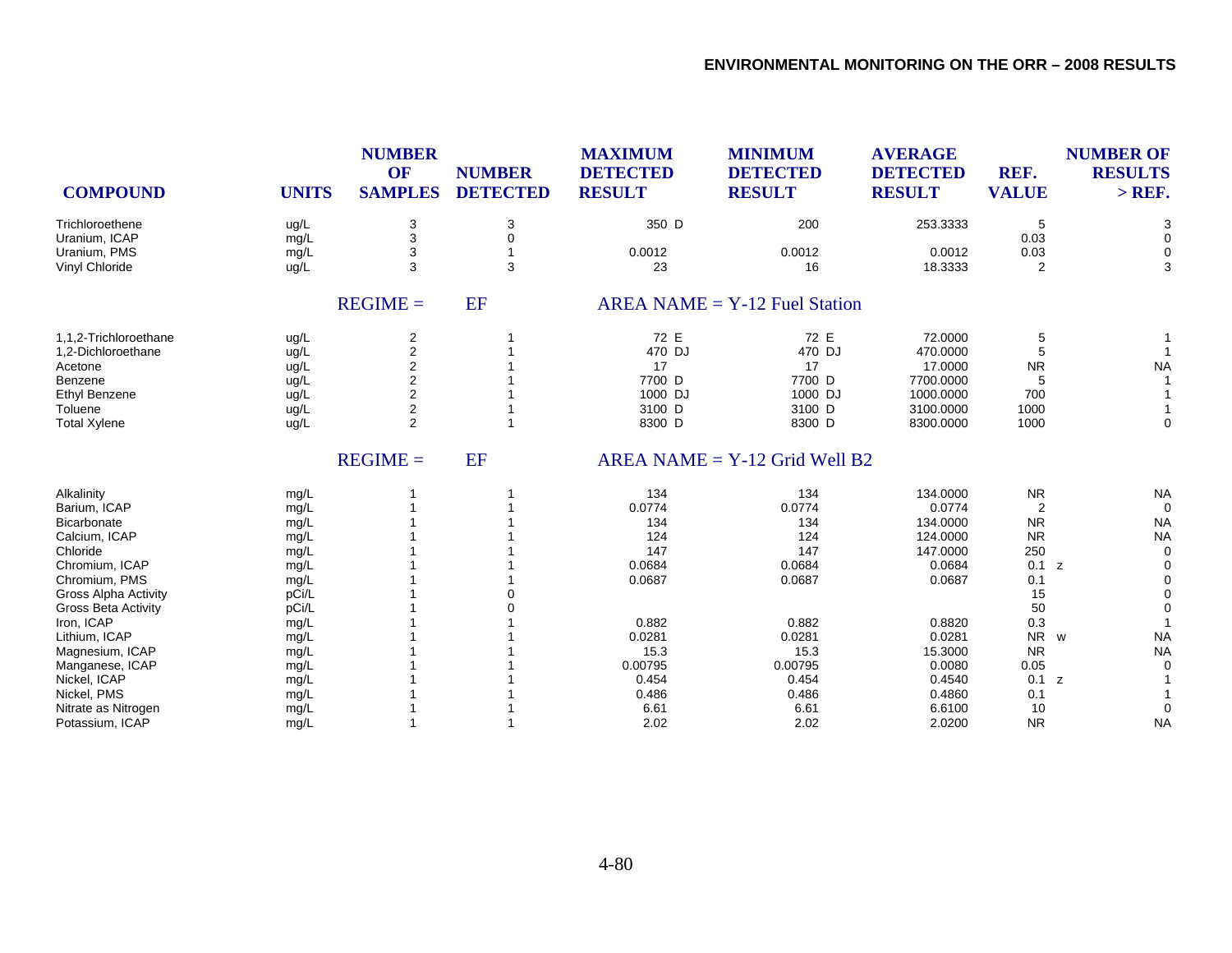| <b>COMPOUND</b>                                      | <b>UNITS</b> | <b>NUMBER</b><br>OF<br><b>SAMPLES</b> | <b>NUMBER</b><br><b>DETECTED</b> | <b>MAXIMUM</b><br><b>DETECTED</b><br><b>RESULT</b> | <b>MINIMUM</b><br><b>DETECTED</b><br><b>RESULT</b> | <b>AVERAGE</b><br><b>DETECTED</b><br><b>RESULT</b> | REF.<br><b>VALUE</b> | <b>NUMBER OF</b><br><b>RESULTS</b><br>$>$ REF. |
|------------------------------------------------------|--------------|---------------------------------------|----------------------------------|----------------------------------------------------|----------------------------------------------------|----------------------------------------------------|----------------------|------------------------------------------------|
| Sodium, ICAP                                         | mg/L         |                                       |                                  | 24.6                                               | 24.6                                               | 24.6000                                            | <b>NR</b>            | <b>NA</b>                                      |
| Strontium, ICAP                                      | mg/L         |                                       |                                  | 0.236                                              | 0.236                                              | 0.2360                                             | <b>NR</b><br>W       | <b>NA</b>                                      |
| Sulfate                                              | mg/L         |                                       |                                  | 71.5                                               | 71.5                                               | 71.5000                                            | 250                  | 0                                              |
| <b>Total Dissolved Solids</b>                        | mg/L         |                                       |                                  | 644                                                | 644                                                | 644.0000                                           | 500                  |                                                |
|                                                      |              | $REGIME =$                            | EF                               |                                                    | $AREA NAME = Y-12$ Grid Well B3                    |                                                    |                      |                                                |
| 1,1,2-Trichloro-1,2,2-trifluoroethane<br>(Freon 113) | ug/L         | $\overline{2}$                        | 2                                | 230 D                                              | 200                                                | 215.0000                                           | <b>NR</b>            | <b>NA</b>                                      |
| 1,1-Dichloroethane                                   | ug/L         | 2                                     | 2                                | 13                                                 | 10                                                 | 11.5000                                            | <b>NR</b>            | <b>NA</b>                                      |
| 1.1-Dichloroethene                                   | ug/L         | $\overline{c}$                        | $\overline{2}$                   | 14                                                 | 13                                                 | 13.5000                                            | $\overline{7}$       |                                                |
| 1,2-Dichloroethene                                   | ug/L         | $\overline{2}$                        | $\overline{2}$                   | 560 D                                              | 550 D                                              | 555.0000                                           | <b>NR</b>            | <b>NA</b>                                      |
| Alkalinity                                           | mg/L         | $\overline{c}$                        | 2                                | 216                                                | 145                                                | 180.5000                                           | <b>NR</b>            | <b>NA</b>                                      |
| Barium, ICAP                                         | mg/L         | $\overline{\mathbf{c}}$               | 2                                | 1.44                                               | 0.907                                              | 1.1735                                             | $\overline{2}$       | $\Omega$                                       |
| Bicarbonate                                          | mg/L         | $\overline{2}$                        | 2                                | 216                                                | 145                                                | 180.5000                                           | <b>NR</b>            | <b>NA</b>                                      |
| Calcium, ICAP                                        | mg/L         | $\overline{2}$                        | 2                                | 369                                                | 279                                                | 324.0000                                           | <b>NR</b>            | <b>NA</b>                                      |
| Chloride                                             | mg/L         | $\overline{2}$                        | $\overline{2}$                   | 14.3                                               | 13.6                                               | 13.9500                                            | 250                  |                                                |
| cis-1,2-Dichloroethene                               | ug/L         | $\overline{\mathbf{c}}$               | $\overline{2}$                   | 560 D                                              | 550 D                                              | 555.0000                                           | 70                   |                                                |
| Gross Alpha Activity                                 | pCi/L        | $\overline{2}$                        | 0                                |                                                    |                                                    |                                                    | 15                   |                                                |
| <b>Gross Beta Activity</b>                           | pCi/L        | $\overline{2}$                        | $\overline{2}$                   | 15                                                 | 11                                                 | 13.0000                                            | 50                   |                                                |
| Lead, ICAP                                           | mg/L         | $\overline{\mathbf{c}}$               | 0                                |                                                    |                                                    |                                                    | 0.015                |                                                |
| Lead, PMS                                            | mg/L         | $\overline{c}$                        |                                  | 0.00381                                            | 0.00381                                            | 0.0038                                             | 0.015                |                                                |
| Lithium, ICAP                                        | mg/L         | $\overline{c}$                        | 2                                | 0.0607                                             | 0.0202                                             | 0.0405                                             | NR w                 | <b>NA</b>                                      |
| Magnesium, ICAP                                      | mg/L         | $\overline{2}$                        | $\overline{2}$                   | 47.5                                               | 29.9                                               | 38.7000                                            | <b>NR</b>            | <b>NA</b>                                      |
| Manganese, ICAP                                      | mg/L         | $\overline{2}$                        | 2                                | 0.576                                              | 0.515                                              | 0.5455                                             | 0.05                 | 2                                              |
| Nickel, ICAP                                         | mg/L         | $\overline{2}$                        | 0                                |                                                    |                                                    |                                                    | 0.1                  |                                                |
| Nickel, PMS                                          | mg/L         | $\overline{2}$                        | 2                                | 0.0127                                             | 0.0081                                             | 0.0104                                             | 0.1                  |                                                |
| Nitrate as Nitrogen                                  | mg/L         | $\overline{\mathbf{c}}$               | 2                                | 252                                                | 237                                                | 244.5000                                           | 10                   | $\overline{2}$                                 |
| Potassium, ICAP                                      | mg/L         | $\overline{c}$                        | 2                                | 15.4                                               | 3.08                                               | 9.2400                                             | <b>NR</b>            | <b>NA</b>                                      |
| Sodium, ICAP                                         | mg/L         | $\overline{2}$                        | 2                                | 104                                                | 10.7                                               | 57.3500                                            | <b>NR</b>            | <b>NA</b>                                      |
| Strontium, ICAP                                      | mg/L         | $\overline{2}$                        | $\overline{2}$                   | 5.98                                               | 1.14                                               | 3.5600                                             | NR<br>W              | <b>NA</b>                                      |
| Sulfate                                              | mg/L         | $\overline{2}$                        | 2                                | 19.8                                               | 16.6                                               | 18.2000                                            | 250                  |                                                |
| Tetrachloroethene                                    | ug/L         | $\overline{2}$                        | $\overline{2}$                   | 510 D                                              | 370 D                                              | 440.0000                                           | 5                    |                                                |
| <b>Total Dissolved Solids</b>                        | mq/L         | $\overline{2}$                        | $\overline{2}$                   | 2210                                               | 1940                                               | 2075.0000                                          | 500                  | $\overline{2}$                                 |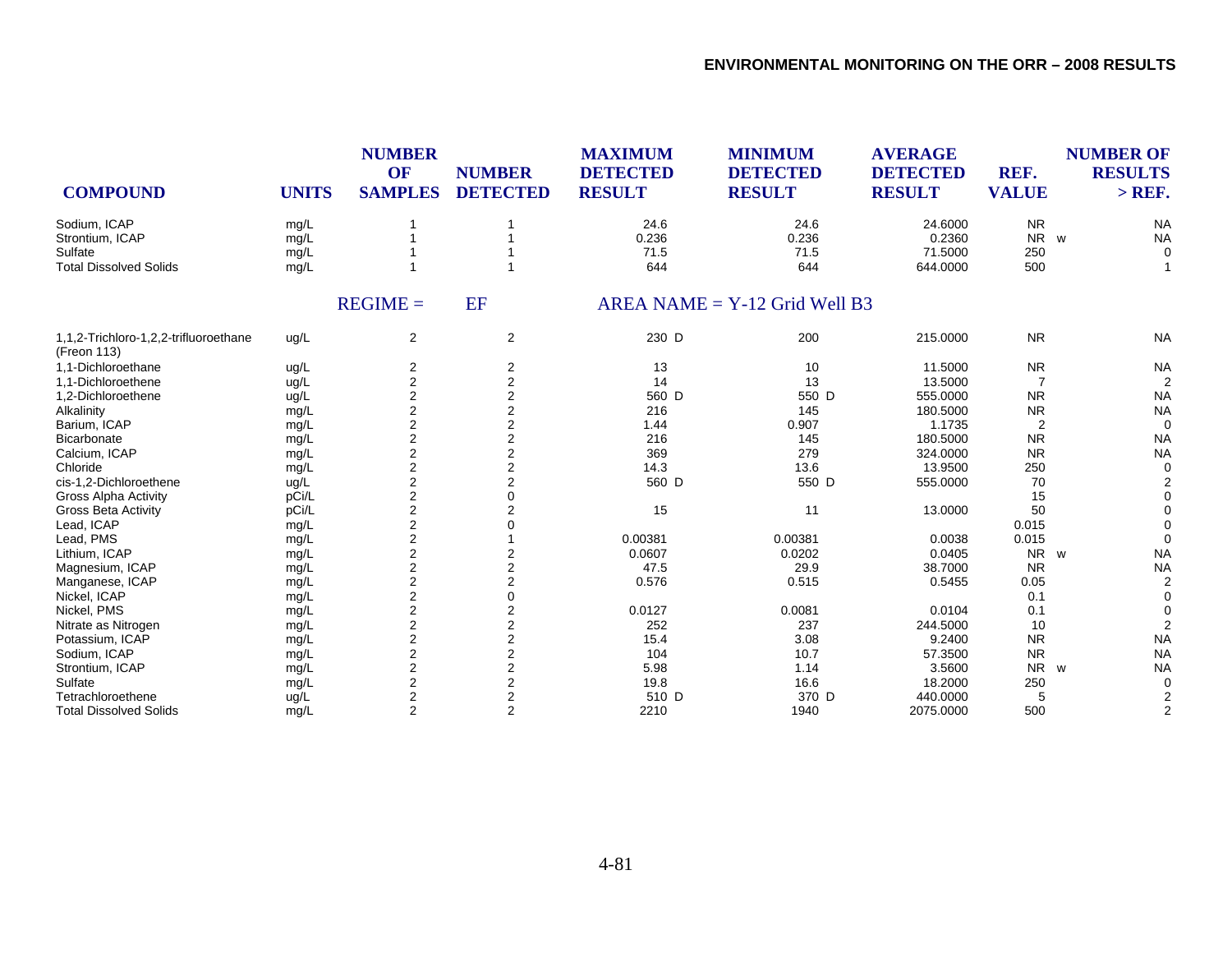| <b>NUMBER</b><br><b>MAXIMUM</b><br><b>MINIMUM</b><br>OF<br><b>NUMBER</b><br><b>DETECTED</b><br><b>DETECTED</b><br><b>COMPOUND</b><br><b>SAMPLES</b><br><b>DETECTED</b><br><b>RESULT</b><br><b>RESULT</b><br><b>UNITS</b> | <b>AVERAGE</b><br><b>DETECTED</b><br><b>RESULT</b> | REF.<br><b>VALUE</b>  | <b>NUMBER OF</b><br><b>RESULTS</b><br>$>$ REF. |
|--------------------------------------------------------------------------------------------------------------------------------------------------------------------------------------------------------------------------|----------------------------------------------------|-----------------------|------------------------------------------------|
| 2<br>$\boldsymbol{2}$<br>$\overline{7}$<br>trans-1.2-Dichloroethene<br>ug/L<br>6                                                                                                                                         | 6.5000                                             | 100                   | $\mathbf 0$                                    |
| $\boldsymbol{2}$<br>$\overline{2}$<br>180<br>150<br>Trichloroethene<br>ug/L                                                                                                                                              | 165.0000                                           | 5                     | 2                                              |
| $\overline{2}$<br>$\overline{2}$<br>12<br>10<br>Vinyl Chloride<br>ug/L                                                                                                                                                   | 11.0000                                            | 2                     | $\overline{2}$                                 |
| EF<br>$REGIME =$<br>AREA NAME = $Y-12$ Grid Well C <sub>2</sub>                                                                                                                                                          |                                                    |                       |                                                |
| 155<br>155<br>Alkalinity<br>mg/L                                                                                                                                                                                         | 155.0000                                           | <b>NR</b>             | <b>NA</b>                                      |
| Barium, ICAP<br>0.0893<br>0.0893<br>mg/L                                                                                                                                                                                 | 0.0893                                             | 2                     | $\Omega$                                       |
| Bicarbonate<br>155<br>155<br>mg/L                                                                                                                                                                                        | 155.0000                                           | <b>NR</b>             | <b>NA</b>                                      |
| 61.9<br>61.9<br>Calcium, ICAP<br>mg/L                                                                                                                                                                                    | 61.9000                                            | <b>NR</b>             | <b>NA</b>                                      |
| Chloride<br>2.75<br>2.75<br>mg/L                                                                                                                                                                                         | 2.7500                                             | 250                   | $\Omega$                                       |
| Flouride<br>0.166<br>0.166<br>mg/L                                                                                                                                                                                       | 0.1660                                             |                       |                                                |
| Gross Alpha Activity<br>pCi/L                                                                                                                                                                                            |                                                    | 15                    |                                                |
| <b>Gross Beta Activity</b><br>pCi/L                                                                                                                                                                                      |                                                    | 50                    |                                                |
| Lead, ICAP<br>mg/L                                                                                                                                                                                                       |                                                    | 0.015                 |                                                |
| Lead, PMS<br>0.00219<br>0.00219<br>mg/L                                                                                                                                                                                  | 0.0022                                             | 0.015                 | $\Omega$                                       |
| 9.97<br>9.97<br>Magnesium, ICAP<br>mg/L                                                                                                                                                                                  | 9.9700                                             | <b>NR</b>             | <b>NA</b>                                      |
| 1.52<br>1.52<br>Nitrate as Nitrogen<br>mg/L                                                                                                                                                                              | 1.5200                                             | 10                    | $\Omega$                                       |
| Sodium, ICAP<br>4.32<br>4.32<br>mg/L                                                                                                                                                                                     | 4.3200                                             | <b>NR</b>             | <b>NA</b>                                      |
| 0.103<br>0.103<br>Strontium, ICAP<br>mg/L                                                                                                                                                                                | 0.1030                                             | NR w                  | <b>NA</b>                                      |
| Sulfate<br>34.3<br>34.3<br>mg/L                                                                                                                                                                                          | 34.3000                                            | 250                   | $\Omega$                                       |
| <b>Total Dissolved Solids</b><br>254<br>254<br>mg/L                                                                                                                                                                      | 254.0000                                           | 500                   | $\Omega$                                       |
| Uranium, ICAP<br>0<br>mg/L                                                                                                                                                                                               |                                                    | 0.03                  | 0                                              |
| 0.000955<br>0.000955<br>Uranium, PMS<br>1<br>mg/L                                                                                                                                                                        | 0.0010                                             | 0.03                  | $\Omega$                                       |
| EF<br>$REGIME =$<br>$AREA NAME = Y-12$ Grid Well C3                                                                                                                                                                      |                                                    |                       |                                                |
| 1,1-Dichloroethene<br>3<br>17<br>17<br>ug/L<br>1                                                                                                                                                                         | 17.0000                                            | $\overline{7}$        |                                                |
| 3<br>910 D<br>2<br>64<br>1.2-Dichloroethene<br>ug/L                                                                                                                                                                      | 487.0000                                           | <b>NR</b>             | <b>NA</b>                                      |
| 3<br>3<br>238<br>188<br>Alkalinity<br>mg/L                                                                                                                                                                               | 209.3333                                           | <b>NR</b>             | <b>NA</b>                                      |
| 3<br>3<br>0.121<br>Barium, ICAP<br>0.0551<br>mg/L                                                                                                                                                                        | 0.0957                                             | 2                     | $\Omega$                                       |
| 3<br>3<br>238<br>188<br><b>Bicarbonate</b><br>mg/L                                                                                                                                                                       | 209.3333                                           | <b>NR</b>             | <b>NA</b>                                      |
| 3<br>3<br>1.15<br>Boron, ICAP<br>0.104<br>mg/L                                                                                                                                                                           | 0.4607                                             | <b>NR</b><br><b>W</b> | <b>NA</b>                                      |
| 3<br>$\mathsf 3$<br>Calcium, ICAP<br>108<br>5.21<br>mg/L                                                                                                                                                                 | 67.7700                                            | <b>NR</b>             | <b>NA</b>                                      |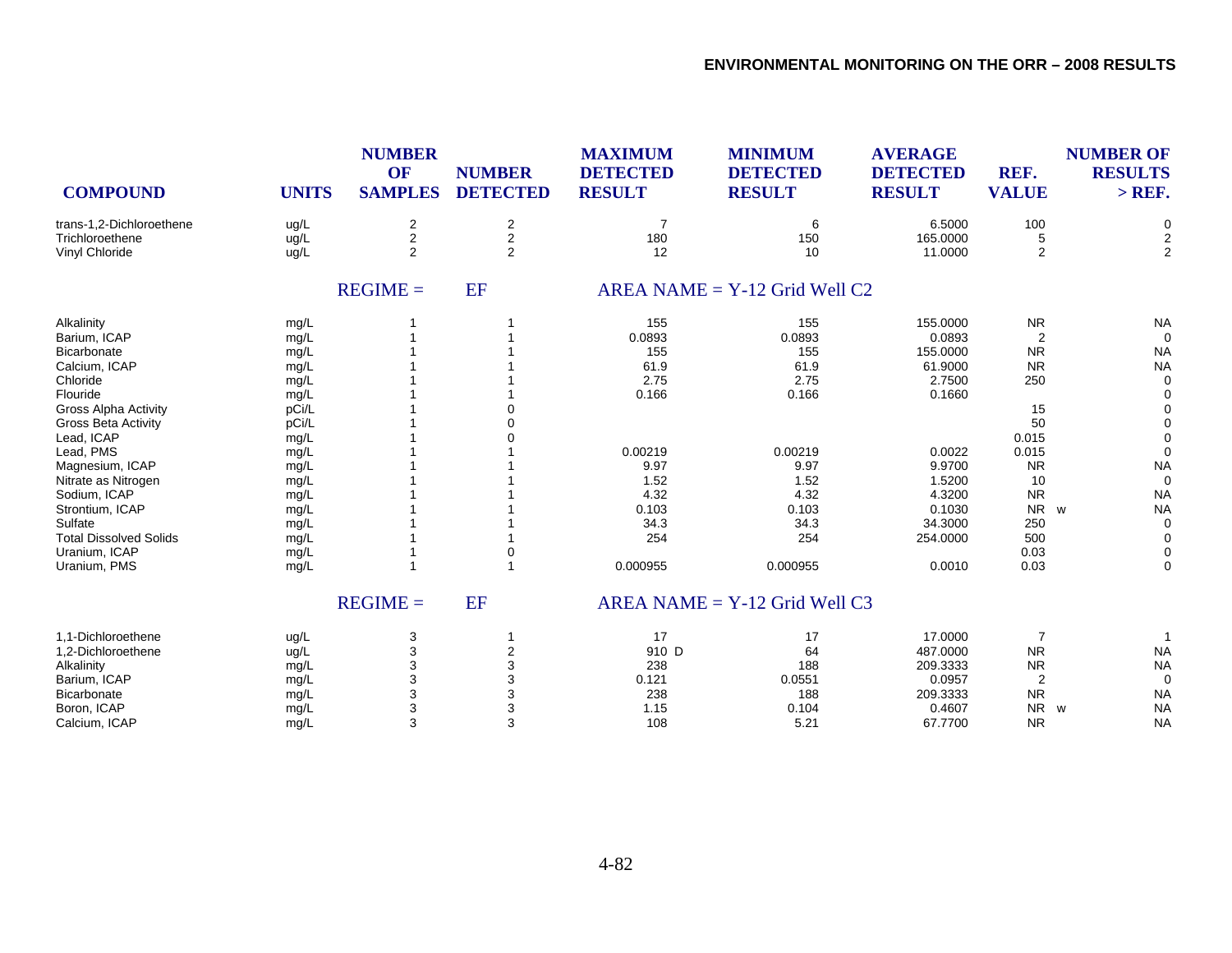| <b>COMPOUND</b>               | <b>UNITS</b> | <b>NUMBER</b><br><b>OF</b><br><b>SAMPLES</b> | <b>NUMBER</b><br><b>DETECTED</b> | <b>MAXIMUM</b><br><b>DETECTED</b><br><b>RESULT</b> | <b>MINIMUM</b><br><b>DETECTED</b><br><b>RESULT</b> | <b>AVERAGE</b><br><b>DETECTED</b><br><b>RESULT</b> | REF.<br><b>VALUE</b> | <b>NUMBER OF</b><br><b>RESULTS</b><br>$>$ REF. |
|-------------------------------|--------------|----------------------------------------------|----------------------------------|----------------------------------------------------|----------------------------------------------------|----------------------------------------------------|----------------------|------------------------------------------------|
| Chloride                      | mg/L         | 3                                            | 3                                | 30.6                                               | 14.1                                               | 23.2333                                            | 250                  |                                                |
| cis-1,2-Dichloroethene        | ug/L         | 3                                            | $\mathfrak{p}$                   | 900 D                                              | 64                                                 | 482.0000                                           | 70                   |                                                |
| Flouride                      | mg/L         | 3                                            |                                  | 0.593                                              | 0.593                                              | 0.5930                                             |                      |                                                |
| Gross Alpha Activity          | pCi/L        | 3                                            |                                  | 4.75                                               | 4.75                                               | 4.7500                                             | 15                   |                                                |
| <b>Gross Beta Activity</b>    | pCi/L        | 3                                            |                                  |                                                    |                                                    |                                                    | 50                   |                                                |
| Iron, ICAP                    | mg/L         | 3                                            |                                  | 0.0648                                             | 0.0648                                             | 0.0648                                             | 0.3                  |                                                |
| Lead, ICAP                    | mg/L         | 3                                            |                                  |                                                    |                                                    |                                                    | 0.015                |                                                |
| Lead, PMS                     | mg/L         | 3                                            |                                  | 0.000555                                           | 0.000555                                           | 0.0006                                             | 0.015                | $\Omega$                                       |
| Lithium, ICAP                 | mg/L         | 3                                            |                                  | 0.0812                                             | 0.0143                                             | 0.0379                                             | NR w                 | <b>NA</b>                                      |
| Magnesium, ICAP               | mg/L         | 3                                            |                                  | 12.2                                               | 1.57                                               | 7.1833                                             | <b>NR</b>            | <b>NA</b>                                      |
| Nickel, ICAP                  | mg/L         | 3                                            |                                  |                                                    |                                                    |                                                    | 0.1                  | $\Omega$                                       |
| Nickel, PMS                   | mg/L         | 3                                            |                                  | 0.0114                                             | 0.0114                                             | 0.0114                                             | 0.1                  |                                                |
| Nitrate as Nitrogen           | mg/L         | 3                                            | 2                                | 1.19                                               | 0.414                                              | 0.8020                                             | 10                   | $\Omega$                                       |
| Potassium, ICAP               | mg/L         | 3                                            | 3                                | 4.42                                               | 2.6                                                | 3.2467                                             | <b>NR</b>            | <b>NA</b>                                      |
| Sodium, ICAP                  | mg/L         | 3                                            | 3                                | 125                                                | 8.48                                               | 48.2600                                            | <b>NR</b>            | <b>NA</b>                                      |
| Strontium, ICAP               | mg/L         | 3                                            | 3                                | 0.306                                              | 0.248                                              | 0.2833                                             | <b>NR</b>            | <b>NA</b><br>W                                 |
| Sulfate                       | mg/L         | 3                                            | 3                                | 95.3                                               | 25.2                                               | 64.7000                                            | 250                  | $\Omega$                                       |
| Tetrachloroethene             | ug/L         | 3                                            | 3                                | 1300 D                                             | 5                                                  | 551.6667                                           | 5                    |                                                |
| <b>Total Dissolved Solids</b> | mg/L         | 3                                            | 3                                | 387                                                | 352                                                | 369.0000                                           | 500                  | $\Omega$                                       |
| <b>Total Suspended Solids</b> | mg/L         | 3                                            | 3                                | 2                                                  |                                                    | 1.6667                                             | <b>NR</b>            | <b>NA</b>                                      |
| trans-1,2-Dichloroethene      | ug/L         | 3                                            |                                  | 9                                                  | 9                                                  | 9.0000                                             | 100                  | $\Omega$                                       |
| Trichloroethene               | ug/L         | 3                                            |                                  | 340 D                                              | 43                                                 | 191.5000                                           | 5                    |                                                |
| Vinyl Chloride                | ug/L         | 3                                            |                                  | 59                                                 | 59                                                 | 59.0000                                            | 2                    |                                                |
|                               |              | $REGIME =$                                   | <b>EF</b>                        |                                                    | $AREA NAME = Y-12$ Grid Well D2                    |                                                    |                      |                                                |
| Alkalinity                    | mg/L         | 2                                            | 2                                | 216                                                | 104                                                | 160.0000                                           | <b>NR</b>            | <b>NA</b>                                      |
| Barium, ICAP                  | mg/L         | $\overline{\mathbf{c}}$                      | 2                                | 0.263                                              | 0.121                                              | 0.1920                                             | 2                    | $\Omega$                                       |
| <b>Bicarbonate</b>            | mg/L         | $\overline{2}$                               | 2                                | 216                                                | 104                                                | 160.0000                                           | <b>NR</b>            | <b>NA</b>                                      |
| Calcium, ICAP                 | mg/L         | $\overline{2}$                               | $\overline{2}$                   | 71.2                                               | 66.2                                               | 68.7000                                            | <b>NR</b>            | <b>NA</b>                                      |
| Chloride                      | mg/L         | $\overline{2}$                               |                                  | 39.2                                               | 8.75                                               | 23.9750                                            | 250                  |                                                |
| Chromium, ICAP                | mg/L         | $\overline{2}$                               |                                  | 0.0238                                             | 0.0238                                             | 0.0238                                             | 0.1 z                |                                                |
| Chromium, PMS                 | mg/L         | $\overline{2}$                               |                                  | 0.0224                                             | 0.0224                                             | 0.0224                                             | 0.1                  |                                                |
| Flouride                      | mq/L         | $\overline{2}$                               |                                  | 0.103                                              | 0.103                                              | 0.1030                                             |                      | $\Omega$                                       |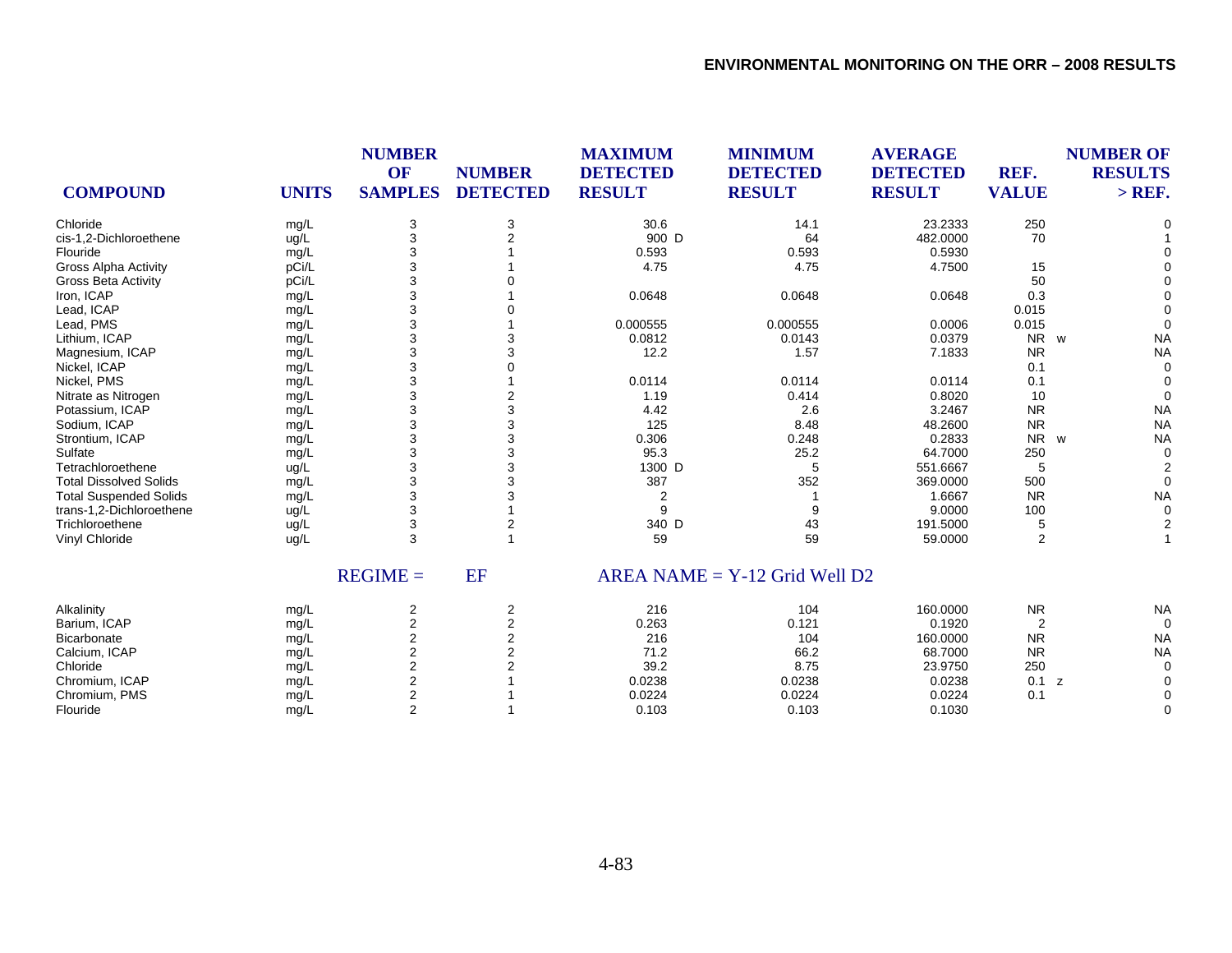|                               |              | <b>NUMBER</b>           |                 | <b>MAXIMUM</b>  | <b>MINIMUM</b>                  | <b>AVERAGE</b>  |                | <b>NUMBER OF</b> |
|-------------------------------|--------------|-------------------------|-----------------|-----------------|---------------------------------|-----------------|----------------|------------------|
|                               |              | OF                      | <b>NUMBER</b>   | <b>DETECTED</b> | <b>DETECTED</b>                 | <b>DETECTED</b> | REF.           | <b>RESULTS</b>   |
| <b>COMPOUND</b>               | <b>UNITS</b> | <b>SAMPLES</b>          | <b>DETECTED</b> | <b>RESULT</b>   | <b>RESULT</b>                   | <b>RESULT</b>   | <b>VALUE</b>   | $>$ REF.         |
| <b>Gross Alpha Activity</b>   | pCi/L        | $\overline{c}$          | 0               |                 |                                 |                 | 15             |                  |
| <b>Gross Beta Activity</b>    | pCi/L        | $\overline{c}$          | $\Omega$        |                 |                                 |                 | 50             |                  |
| Iron, ICAP                    | mg/L         | $\overline{2}$          |                 | 0.422           | 0.422                           | 0.4220          | 0.3            |                  |
| Lithium, ICAP                 | mg/L         | 2                       | 2               | 0.0121          | 0.0108                          | 0.0115          | NR w           | <b>NA</b>        |
| Magnesium, ICAP               | mg/L         | 2                       | 2               | 14.7            | 6.1                             | 10.4000         | <b>NR</b>      | <b>NA</b>        |
| Manganese, ICAP               | mg/L         | 2                       | $\overline{2}$  | 0.0203          | 0.0166                          | 0.0185          | 0.05           |                  |
| Nickel, ICAP                  | mg/L         | $\overline{c}$          |                 | 0.0962          | 0.0962                          | 0.0962          | 0.1<br>z       |                  |
| Nickel, PMS                   | mg/L         | $\overline{2}$          |                 | 0.0877          | 0.0877                          | 0.0877          | 0.1            |                  |
| Nitrate as Nitrogen           | mg/L         | $\overline{2}$          |                 | 3.94            | 3.94                            | 3.9400          | 10             |                  |
| Potassium, ICAP               | mg/L         | 2                       |                 | 2.07            | 2.07                            | 2.0700          | <b>NR</b>      | <b>NA</b>        |
| Sodium, ICAP                  | mg/L         | $\overline{2}$          | 2               | 11.8            | 7.43                            | 9.6150          | <b>NR</b>      | <b>NA</b>        |
| Strontium, ICAP               | mg/L         | $\overline{\mathbf{c}}$ | $\overline{2}$  | 0.425           | 0.116                           | 0.2705          | <b>NR</b><br>W | <b>NA</b>        |
| Sulfate                       | mg/L         | 2                       | 2               | 33.2            | 11                              | 22.1000         | 250            |                  |
| Tetrachloroethene             | ug/L         | $\overline{2}$          | $\overline{2}$  | 33              | 4 J                             | 18.5000         | 5              |                  |
| <b>Total Dissolved Solids</b> | mg/L         | $\overline{2}$          | 2               | 227             | 219                             | 223.0000        | 500            |                  |
| <b>Total Suspended Solids</b> | mg/L         | $\overline{2}$          | $\overline{2}$  | 7               |                                 | 4.0000          | <b>NR</b>      | <b>NA</b>        |
| Trichloroethene               | ug/L         | 2                       |                 | 2J              | 2J                              | 2.0000          | 5              | $\Omega$         |
|                               |              | $REGIME =$              | EF              |                 | $AREA NAME = Y-12$ Grid Well E3 |                 |                |                  |
| 1,1,1-Trichloroethane         | ug/L         | 3                       |                 | 1 J             | 1 J                             | 1.0000          | 200            | $\Omega$         |
| 1,1-Dichloroethane            | ug/L         | 3                       | 2               | 37              | 4 J                             | 20.5000         | <b>NR</b>      | <b>NA</b>        |
| 1.1-Dichloroethene            | ug/L         | 3                       | 2               | 20              | 2J                              | 11.0000         | 7              |                  |
| 1,2-Dichloroethene            | ug/L         | 3                       | 2               | 23              | 4 J                             | 13.5000         | <b>NR</b>      | <b>NA</b>        |
| Alkalinity                    | mg/L         | 3                       | 3               | 245             | 163                             | 202.0000        | <b>NR</b>      | <b>NA</b>        |
| Barium, ICAP                  | mg/L         | 3                       | 3               | 0.535           | 0.0985                          | 0.2992          | 2              | $\Omega$         |
| Bicarbonate                   | mg/L         | 3                       | 3               | 245             | 163                             | 202.0000        | <b>NR</b>      | <b>NA</b>        |
| Boron, ICAP                   | mg/L         | 3                       | $\overline{2}$  | 0.577           | 0.107                           | 0.3420          | NR w           | <b>NA</b>        |
| Calcium, ICAP                 | mg/L         | 3                       | 3               | 90.6            | 8.7                             | 59.1000         | <b>NR</b>      | <b>NA</b>        |
| Carbon Tetrachloride          | ug/L         | 3                       |                 | 2J              | 2J                              | 2.0000          | 5              |                  |
| Chloride                      | mg/L         | 3                       |                 | 35.9            | 6.76                            | 24.6533         | 250            |                  |
| Chromium, ICAP                | mg/L         | 3                       |                 | 0.0204          | 0.0204                          | 0.0204          | 0.1<br>z       |                  |
| Chromium, PMS                 | mg/L         | 3                       |                 | 0.0206          | 0.0206                          | 0.0206          | 0.1            |                  |
| cis-1,2-Dichloroethene        | ug/L         | 3                       | $\overline{2}$  | 19              | 3J                              | 11.0000         | 70             | $\Omega$         |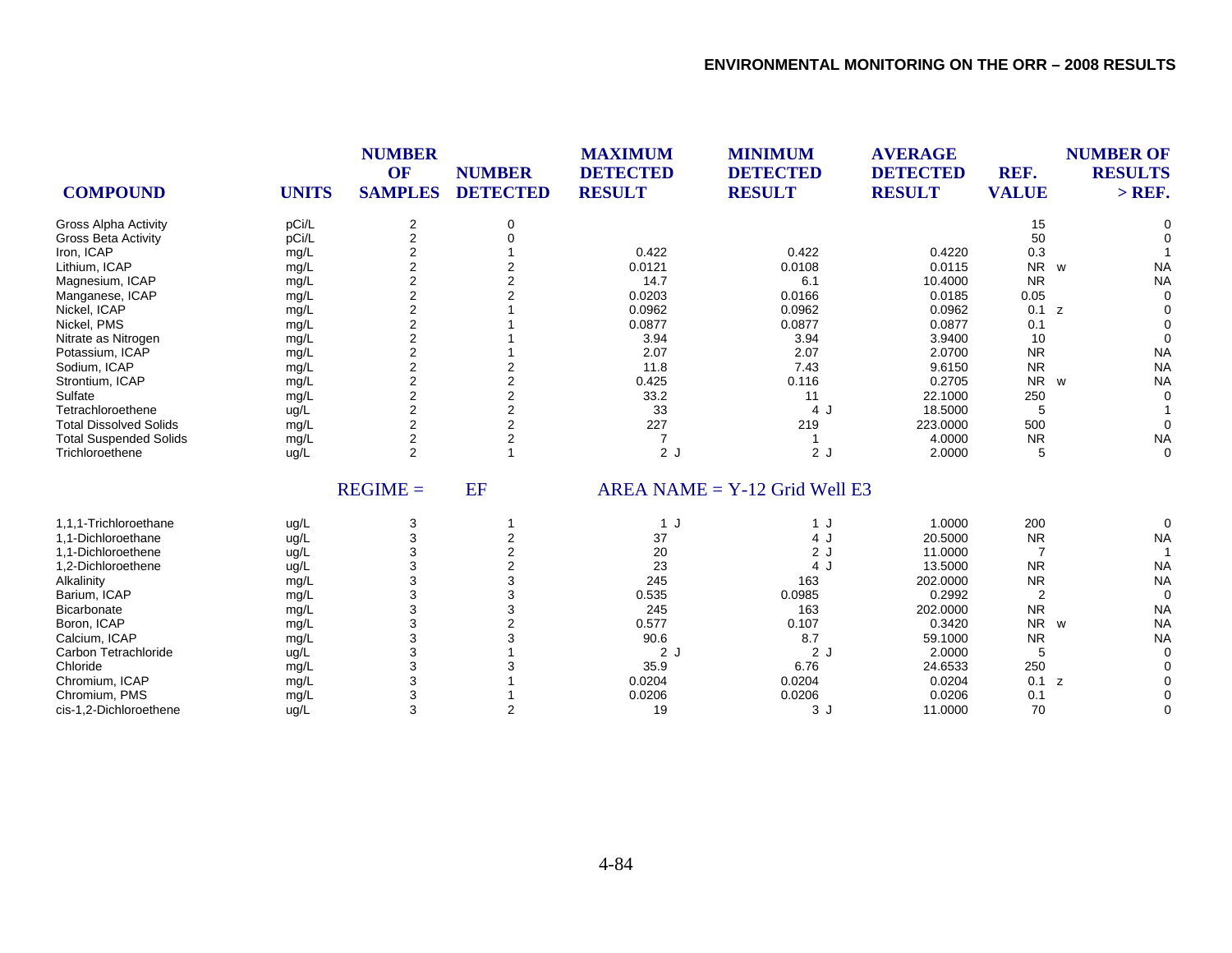| <b>COMPOUND</b><br><b>UNITS</b>       | <b>NUMBER</b><br>OF<br><b>SAMPLES</b> | <b>NUMBER</b><br><b>DETECTED</b> | <b>MAXIMUM</b><br><b>DETECTED</b><br><b>RESULT</b> | <b>MINIMUM</b><br><b>DETECTED</b><br><b>RESULT</b> | <b>AVERAGE</b><br><b>DETECTED</b><br><b>RESULT</b> | REF.<br><b>VALUE</b>  | <b>NUMBER OF</b><br><b>RESULTS</b><br>$>$ REF. |
|---------------------------------------|---------------------------------------|----------------------------------|----------------------------------------------------|----------------------------------------------------|----------------------------------------------------|-----------------------|------------------------------------------------|
|                                       |                                       |                                  |                                                    |                                                    |                                                    |                       |                                                |
| pCi/L<br><b>Gross Alpha Activity</b>  | 3                                     |                                  | 20                                                 | 20                                                 | 20.0000                                            | 15                    |                                                |
| pCi/L<br><b>Gross Beta Activity</b>   | 3                                     | $\overline{2}$                   | 6.1                                                | 5                                                  | 5.5500                                             | 50                    |                                                |
| Iron, ICAP<br>mg/L                    | 3                                     |                                  | 0.172                                              | 0.172                                              | 0.1720                                             | 0.3                   |                                                |
| Lithium, ICAP<br>mg/L                 | 3                                     | 2                                | 0.0646                                             | 0.0182                                             | 0.0414                                             | NR<br>W               | <b>NA</b>                                      |
| Magnesium, ICAP<br>mg/L               | 3                                     | 3                                | 15.6                                               | 3.12                                               | 7.8233                                             | <b>NR</b>             | <b>NA</b>                                      |
| Manganese, ICAP<br>mg/L               | 3                                     |                                  | 0.0227                                             | 0.00866                                            | 0.0157                                             | 0.05                  |                                                |
| Nickel, ICAP<br>mg/L                  | 3                                     |                                  | 0.167                                              | 0.167                                              | 0.1670                                             | 0.1 z                 |                                                |
| Nickel, PMS<br>mg/L                   | 3                                     |                                  | 0.152                                              | 0.152                                              | 0.1520                                             | 0.1                   |                                                |
| Nitrate<br>mg/L                       | 3                                     |                                  | 4.78                                               | 0.512                                              | 2.5540                                             |                       |                                                |
| Nitrate as Nitrogen<br>mg/L           | 3                                     | 3                                | 1.08                                               | 0.116                                              | 0.5770                                             | 10                    |                                                |
| Potassium, ICAP<br>mg/L               | 3                                     | $\overline{2}$                   | 5.5                                                | 5.3                                                | 5.4000                                             | <b>NR</b>             | <b>NA</b>                                      |
| Sodium, ICAP<br>mg/L                  | 3                                     | 3                                | 86.1                                               | 11.9                                               | 38.2000                                            | <b>NR</b>             | <b>NA</b>                                      |
| Strontium, ICAP<br>mg/L               | 3                                     | 3                                | 1.14                                               | 0.172                                              | 0.6067                                             | <b>NR</b><br><b>W</b> | <b>NA</b>                                      |
| Sulfate<br>mg/L                       | 3                                     | 3                                | 26.9                                               | 9                                                  | 18.8000                                            | 250                   | $\Omega$                                       |
| Tetrachloroethene<br>ug/L             | 3                                     | 3                                | 55                                                 | 1J                                                 | 20.6667                                            | 5                     |                                                |
| <b>Total Dissolved Solids</b><br>mg/L | 3                                     | 3                                | 323                                                | 273                                                | 300.6667                                           | 500                   |                                                |
| trans-1,2-Dichloroethene<br>ug/L      | 3                                     |                                  | 4 J                                                | 0.9J                                               | 2.4500                                             | 100                   |                                                |
| Trichloroethene<br>ug/L               | 3                                     |                                  | 30                                                 | 30                                                 | 30.0000                                            | 5                     |                                                |
| Uranium, ICAP<br>mg/L                 | 3                                     | 0                                |                                                    |                                                    |                                                    | 0.03                  |                                                |
| Uranium, PMS<br>mg/L                  | 3                                     | $\overline{2}$                   | 0.00098                                            | 0.00069                                            | 0.0008                                             | 0.03                  |                                                |
|                                       | $REGIME =$                            | <b>EF</b>                        |                                                    | $AREA NAME = Y-12$ Grid Well F2                    |                                                    |                       |                                                |
| Alkalinity<br>mg/L                    | 2                                     | 2                                | 253                                                | 250                                                | 251.5000                                           | <b>NR</b>             | <b>NA</b>                                      |
| Barium, ICAP<br>mg/L                  | $\overline{c}$                        | 2                                | 0.151                                              | 0.125                                              | 0.1380                                             | 2                     |                                                |
| Beryllium, ICAP<br>mg/L               | $\overline{2}$                        |                                  | 0.000626                                           | 0.000626                                           | 0.0006                                             | 0.004                 |                                                |
| Bicarbonate<br>mg/L                   | $\overline{2}$                        | $\overline{2}$                   | 253                                                | 250                                                | 251.5000                                           | <b>NR</b>             | <b>NA</b>                                      |
| Calcium, ICAP<br>mg/L                 | $\overline{\mathbf{c}}$               | 2                                | 104                                                | 93.6                                               | 98.8000                                            | <b>NR</b><br>k        | <b>NA</b>                                      |
| Chloride<br>mg/L                      | $\overline{2}$                        | 2                                | 76.9                                               | 41.9                                               | 59.4000                                            | 250                   |                                                |
| pCi/L<br><b>Gross Alpha Activity</b>  | $\overline{c}$                        | 0                                |                                                    |                                                    |                                                    | 15                    |                                                |
| <b>Gross Beta Activity</b><br>pCi/L   | $\overline{2}$                        | O                                |                                                    |                                                    |                                                    | 50                    |                                                |
| Iron, ICAP<br>mg/L                    | $\overline{2}$                        | $\overline{2}$                   | 8.29                                               | 0.906                                              | 4.5980                                             | 0.3<br>k              |                                                |
| Lithium, ICAP<br>mg/L                 | $\overline{2}$                        | 2                                | 0.0143                                             | 0.0106                                             | 0.0125                                             | <b>NR</b><br>W        | <b>NA</b>                                      |
| Magnesium, ICAP<br>mg/L               | 2                                     | $\overline{2}$                   | 19.1                                               | 18.5                                               | 18.8000                                            | <b>NR</b><br>k        | <b>NA</b>                                      |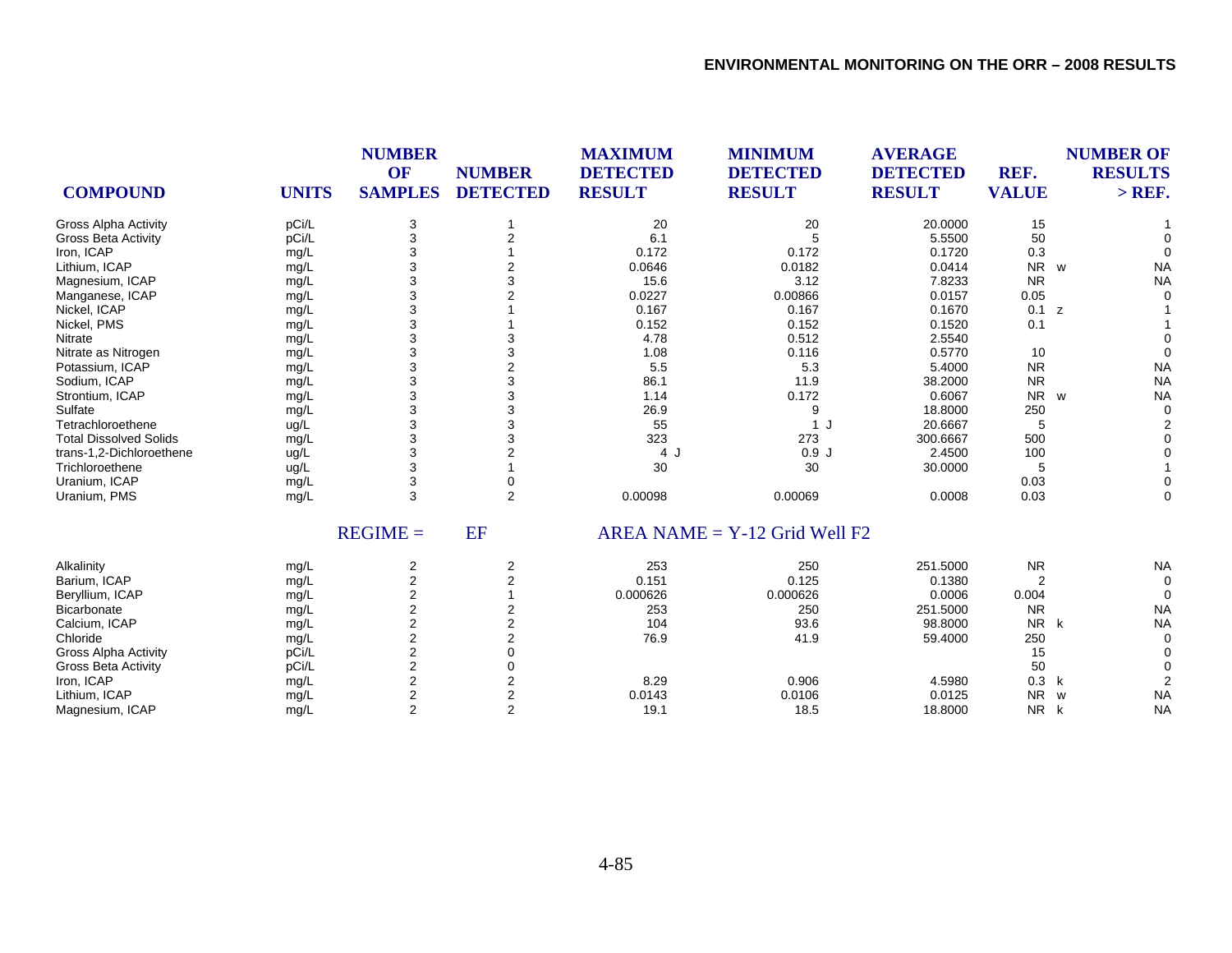| <b>COMPOUND</b>                                      | <b>UNITS</b> | <b>NUMBER</b><br><b>OF</b><br><b>SAMPLES</b> | <b>NUMBER</b><br><b>DETECTED</b> | <b>MAXIMUM</b><br><b>DETECTED</b><br><b>RESULT</b> | <b>MINIMUM</b><br><b>DETECTED</b><br><b>RESULT</b> | <b>AVERAGE</b><br><b>DETECTED</b><br><b>RESULT</b> | REF.<br><b>VALUE</b> | <b>NUMBER OF</b><br><b>RESULTS</b><br>$>$ REF. |
|------------------------------------------------------|--------------|----------------------------------------------|----------------------------------|----------------------------------------------------|----------------------------------------------------|----------------------------------------------------|----------------------|------------------------------------------------|
| Manganese, ICAP                                      | mg/L         | 2                                            | 2                                | 0.521                                              | 0.243                                              | 0.3820                                             | 0.05                 | $\overline{2}$                                 |
| Nickel, ICAP                                         | mg/L         | $\overline{c}$                               | $\Omega$                         |                                                    |                                                    |                                                    | 0.1                  | $\Omega$                                       |
| Nickel, PMS                                          | mg/L         | $\overline{2}$                               |                                  | 0.00752                                            | 0.00752                                            | 0.0075                                             | 0.1                  |                                                |
| Nitrate as Nitrogen                                  | mg/L         | $\overline{2}$                               |                                  | 0.0403                                             | 0.0403                                             | 0.0403                                             | 10                   | $\Omega$                                       |
| Potassium, ICAP                                      | mg/L         | $\overline{2}$                               | 2                                | 3.75                                               | 3.21                                               | 3.4800                                             | <b>NR</b>            | <b>NA</b>                                      |
| Sodium, ICAP                                         | mg/L         | $\overline{c}$                               | $\overline{2}$                   | 25                                                 | 24.5                                               | 24.7500                                            | <b>NR</b>            | k<br><b>NA</b>                                 |
| Strontium, ICAP                                      | mg/L         | 2                                            | 2                                | 1.82                                               | 1.77                                               | 1.7950                                             | <b>NR</b>            | kw<br><b>NA</b>                                |
| Sulfate                                              | mg/L         | 2                                            | $\overline{2}$                   | 58.5                                               | 53.7                                               | 56.1000                                            | 250                  | $\Omega$                                       |
| Thallium, ICAP                                       | mg/L         | $\overline{2}$                               | 0                                |                                                    |                                                    |                                                    | 0.002                | $\Omega$                                       |
| Thallium, PMS                                        | mg/L         | $\overline{2}$                               |                                  | 0.000535                                           | 0.000535                                           | 0.0005                                             | 0.002                | $\Omega$                                       |
| <b>Total Dissolved Solids</b>                        | mg/L         | $\overline{c}$                               | 2                                | 449                                                | 434                                                | 441.5000                                           | 500                  | $\Omega$                                       |
| <b>Total Suspended Solids</b>                        | mg/L         | 2                                            | $\overline{2}$                   | 8                                                  | $\overline{2}$                                     | 5.0000                                             | <b>NR</b>            | <b>NA</b>                                      |
|                                                      |              | $REGIME =$                                   | EF                               |                                                    | $AREA NAME = Y-12$ Grid Well G3                    |                                                    |                      |                                                |
| 1,1,2-Trichloro-1,2,2-trifluoroethane<br>(Freon 113) | ug/L         | 6                                            | 3                                | 5J                                                 | 2J                                                 | 3.3333                                             | <b>NR</b>            | <b>NA</b>                                      |
| 1.1-Dichloroethene                                   | ug/L         | 6                                            | 3                                | 3J                                                 | 2J                                                 | 2.3333                                             | $\overline{7}$       | $\mathbf 0$                                    |
| 1,2-Dichloroethene                                   | ug/L         | 6                                            |                                  | 8                                                  | 2J                                                 | 4.2500                                             | <b>NR</b>            | <b>NA</b>                                      |
| Alkalinity                                           | mg/L         | 6                                            | 6                                | 215                                                | 83.5                                               | 162.9167                                           | <b>NR</b>            | <b>NA</b>                                      |
| Aluminum, ICAP                                       | mg/L         | 6                                            | $\overline{2}$                   | 1.27                                               | 0.302                                              | 0.7860                                             | 0.2                  | $\overline{2}$                                 |
| Barium, ICAP                                         | mg/L         | 6                                            |                                  | 0.409                                              | 0.0622                                             | 0.2466                                             | 2                    | $\Omega$                                       |
| Bicarbonate                                          | mg/L         | 6                                            | 6                                | 215                                                | 83.5                                               | 162.9167                                           | <b>NR</b>            | <b>NA</b>                                      |
| Calcium, ICAP                                        | mg/L         | 6                                            | 6                                | 82.5                                               | 18.5                                               | 63.5333                                            | <b>NR</b>            | <b>NA</b><br>k                                 |
| Carbon Tetrachloride                                 | ug/L         | 6                                            |                                  | 180 D                                              | 27                                                 | 97.6667                                            | 5                    | 6                                              |
| Chloride                                             | mg/L         | 6                                            | 6                                | 17.3                                               | 2.8                                                | 10.7050                                            | 250                  | ∩                                              |
| Chloroform                                           | ug/L         | 6                                            | 6                                | 6                                                  | 2J                                                 | 3.8333                                             | 100                  |                                                |
| Chromium, ICAP                                       | mg/L         | 6                                            | 2                                | 0.0642                                             | 0.0281                                             | 0.0462                                             | 0.1 z                |                                                |
| Chromium, PMS                                        | mg/L         | 6                                            | $\overline{2}$                   | 0.0544                                             | 0.0324                                             | 0.0434                                             | 0.1                  |                                                |
| cis-1,2-Dichloroethene                               | ug/L         | 6                                            |                                  | 8                                                  | 2J                                                 | 4.2500                                             | 70                   |                                                |
| Flouride                                             | mg/L         | 6                                            | 2                                | 0.216                                              | 0.184                                              | 0.2000                                             |                      |                                                |
| <b>Gross Alpha Activity</b>                          | pCi/L        | 6                                            | 3                                | 7.6                                                | 5.9                                                | 6.4667                                             | 15                   |                                                |
| <b>Gross Beta Activity</b>                           | pCi/L        | 6                                            |                                  | 19                                                 | 7.2                                                | 10.2500                                            | 50                   |                                                |
| Iron, ICAP                                           | mg/L         | 6                                            | 5                                | 12.4                                               | 0.0553                                             | 2.6099                                             | 0.3                  | $\overline{2}$                                 |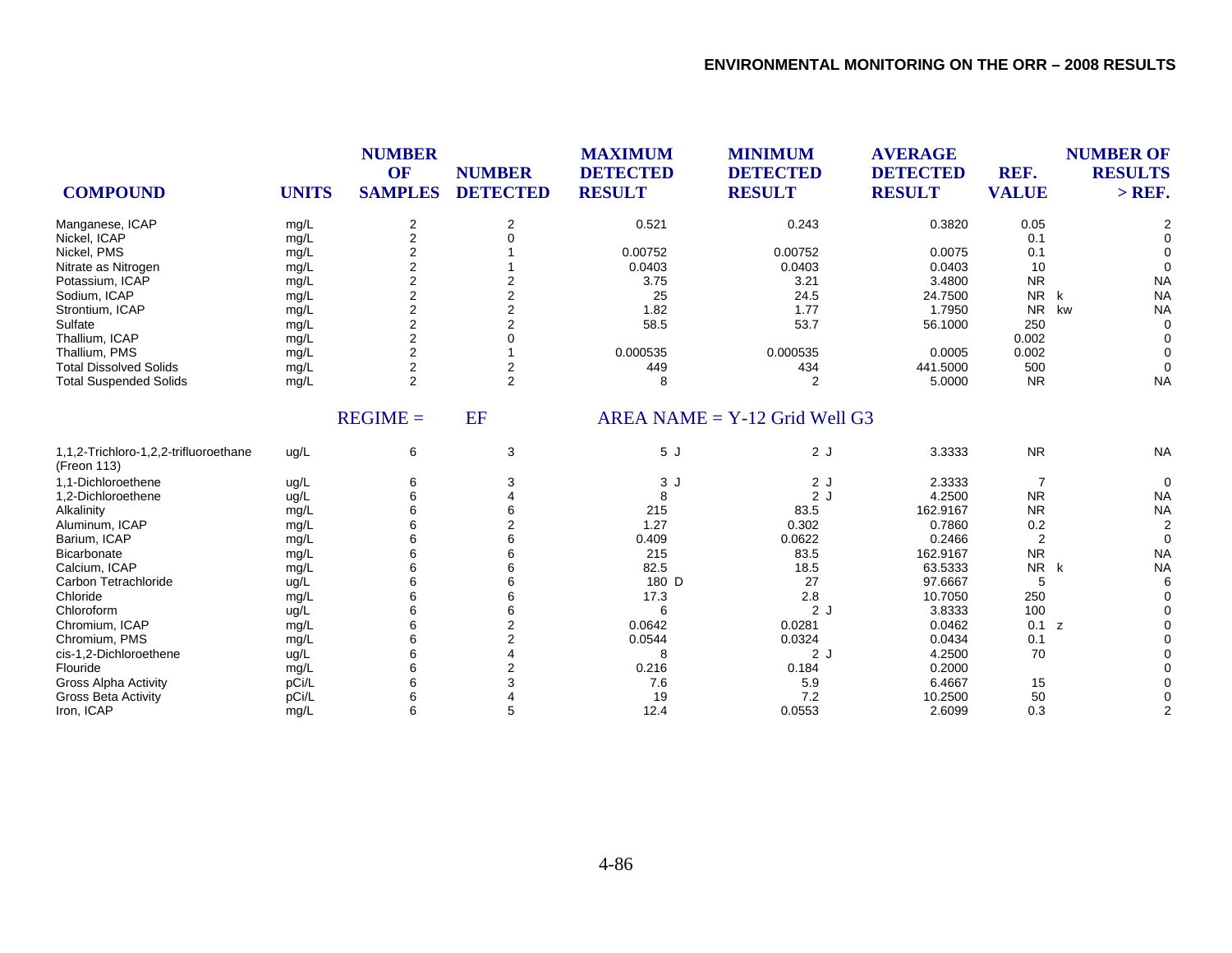| <b>COMPOUND</b>               | <b>UNITS</b> | <b>NUMBER</b><br><b>OF</b><br><b>SAMPLES</b> | <b>NUMBER</b><br><b>DETECTED</b> | <b>MAXIMUM</b><br><b>DETECTED</b><br><b>RESULT</b> | <b>MINIMUM</b><br><b>DETECTED</b><br><b>RESULT</b> | <b>AVERAGE</b><br><b>DETECTED</b><br><b>RESULT</b> | REF.<br><b>VALUE</b>  | <b>NUMBER OF</b><br><b>RESULTS</b><br>$>$ REF. |
|-------------------------------|--------------|----------------------------------------------|----------------------------------|----------------------------------------------------|----------------------------------------------------|----------------------------------------------------|-----------------------|------------------------------------------------|
| Lead, ICAP                    | mg/L         | 6                                            | 0                                |                                                    |                                                    |                                                    | 0.015                 |                                                |
| Lead, PMS                     | mg/L         | 6                                            |                                  | 0.00838                                            | 0.000805                                           | 0.0031                                             | 0.015                 |                                                |
| Lithium, ICAP                 | mg/L         |                                              |                                  | 0.0185                                             | 0.014                                              | 0.0164                                             | <b>NR</b><br><b>W</b> | <b>NA</b>                                      |
| Magnesium, ICAP               | mg/L         | 6                                            |                                  | 10.1                                               | 5.38                                               | 8.4400                                             | <b>NR</b>             | <b>NA</b><br>k                                 |
| Manganese, ICAP               | mg/L         | 6                                            |                                  | 0.0785                                             | 0.00837                                            | 0.0340                                             | 0.05                  |                                                |
| Nickel, ICAP                  | mg/L         | 6                                            |                                  |                                                    |                                                    |                                                    | 0.1                   |                                                |
| Nickel, PMS                   | mg/L         |                                              |                                  | 0.0122                                             | 0.0122                                             | 0.0122                                             | 0.1                   |                                                |
| Nitrate                       | mg/L         |                                              |                                  | 7.93                                               | 7.93                                               | 7.9300                                             |                       |                                                |
| Nitrate as Nitrogen           | mg/L         |                                              |                                  | 1.79                                               | 0.296                                              | 0.7195                                             | 10                    | $\Omega$                                       |
| Potassium, ICAP               | mg/L         |                                              |                                  | 5.23                                               | 2.21                                               | 3.3300                                             | <b>NR</b>             | <b>NA</b>                                      |
| Sodium, ICAP                  | mg/L         | 6                                            |                                  | 7.74                                               | 4.65                                               | 6.6667                                             | <b>NR</b><br>k        | <b>NA</b>                                      |
| Strontium, ICAP               | mg/L         | 6                                            | 6                                | 0.398                                              | 0.0858                                             | 0.2629                                             | <b>NR</b>             | <b>NA</b><br>W                                 |
| Sulfate                       | mg/L         | 6                                            | 6                                | 22.6                                               | 13                                                 | 20.1333                                            | 250                   | $\Omega$                                       |
| Tetrachloroethene             | ug/L         |                                              |                                  | 31                                                 | $\mathbf{1}$<br>IJ                                 | 13.8333                                            | 5                     |                                                |
| <b>Total Dissolved Solids</b> | mg/L         | 6                                            |                                  | 296                                                | 94                                                 | 212.6667                                           | 500                   | $\Omega$                                       |
| <b>Total Suspended Solids</b> | mg/L         |                                              |                                  | 62                                                 | 62                                                 | 62.0000                                            | <b>NR</b>             | <b>NA</b>                                      |
| Trichloroethene               | ug/L         |                                              | 2                                | 4J                                                 | 2J                                                 | 3.0000                                             |                       | $\Omega$                                       |
| Uranium, ICAP                 | mg/L         | 6                                            | 0                                |                                                    |                                                    |                                                    | 0.03                  | $\Omega$                                       |
| Uranium, PMS                  | mg/L         | 6                                            | $\overline{2}$                   | 0.00178                                            | 0.00176                                            | 0.0018                                             | 0.03                  | $\Omega$                                       |
|                               |              | $REGIME =$                                   | EF                               |                                                    | $AREA NAME = Y-12$ Grid Well J-Primary             |                                                    |                       |                                                |
| 1.1.1-Trichloroethane         | ug/L         | 3                                            | $\overline{2}$                   | 2J                                                 | 2J                                                 | 2.0000                                             | 200                   | $\Omega$                                       |
| 1.1-Dichloroethane            | ug/L         | 3                                            | 2                                | 17                                                 | 13                                                 | 15.0000                                            | <b>NR</b>             | <b>NA</b>                                      |
| 1.1-Dichloroethene            | ug/L         | 3                                            | 2                                | 48 DJ                                              | 41 DJ                                              | 44.5000                                            | $\overline{7}$        | $\overline{2}$                                 |
| Alkalinity                    | mg/L         |                                              |                                  | 286                                                | 286                                                | 286.0000                                           | <b>NR</b>             | <b>NA</b>                                      |
| Barium, ICAP                  | mg/L         | 3                                            |                                  | 0.539                                              | 0.0627                                             | 0.3722                                             | $\overline{2}$        | $\Omega$                                       |
| Bicarbonate                   | mg/L         | 3                                            |                                  | 286                                                | 246                                                | 266.0000                                           | <b>NR</b>             | <b>NA</b>                                      |
| Boron, ICAP                   | mg/L         | 3                                            |                                  | 0.0739                                             | 0.0716                                             | 0.0728                                             | <b>NR</b>             | <b>NA</b>                                      |
| Calcium, ICAP                 | mg/L         | 3                                            |                                  | 108                                                | 78.1                                               | 88.8667                                            | <b>NR</b>             | <b>NA</b>                                      |
| Carbon Tetrachloride          | ug/L         | 3                                            |                                  | 0.3J                                               | 0.3J                                               | 0.3000                                             | 5                     | $\Omega$                                       |
| Chloride                      | mg/L         | 3                                            |                                  | 76.7                                               | 38.2                                               | 51.2333                                            | 250                   |                                                |
| Chloroform                    | ug/L         | 3                                            |                                  | 0.6J                                               | 0.5J                                               | 0.5500                                             | 100                   |                                                |
| Chromium, ICAP                | mq/L         | 3                                            |                                  | 0.0056                                             | 0.0056                                             | 0.0056                                             | 0.1                   | $\Omega$                                       |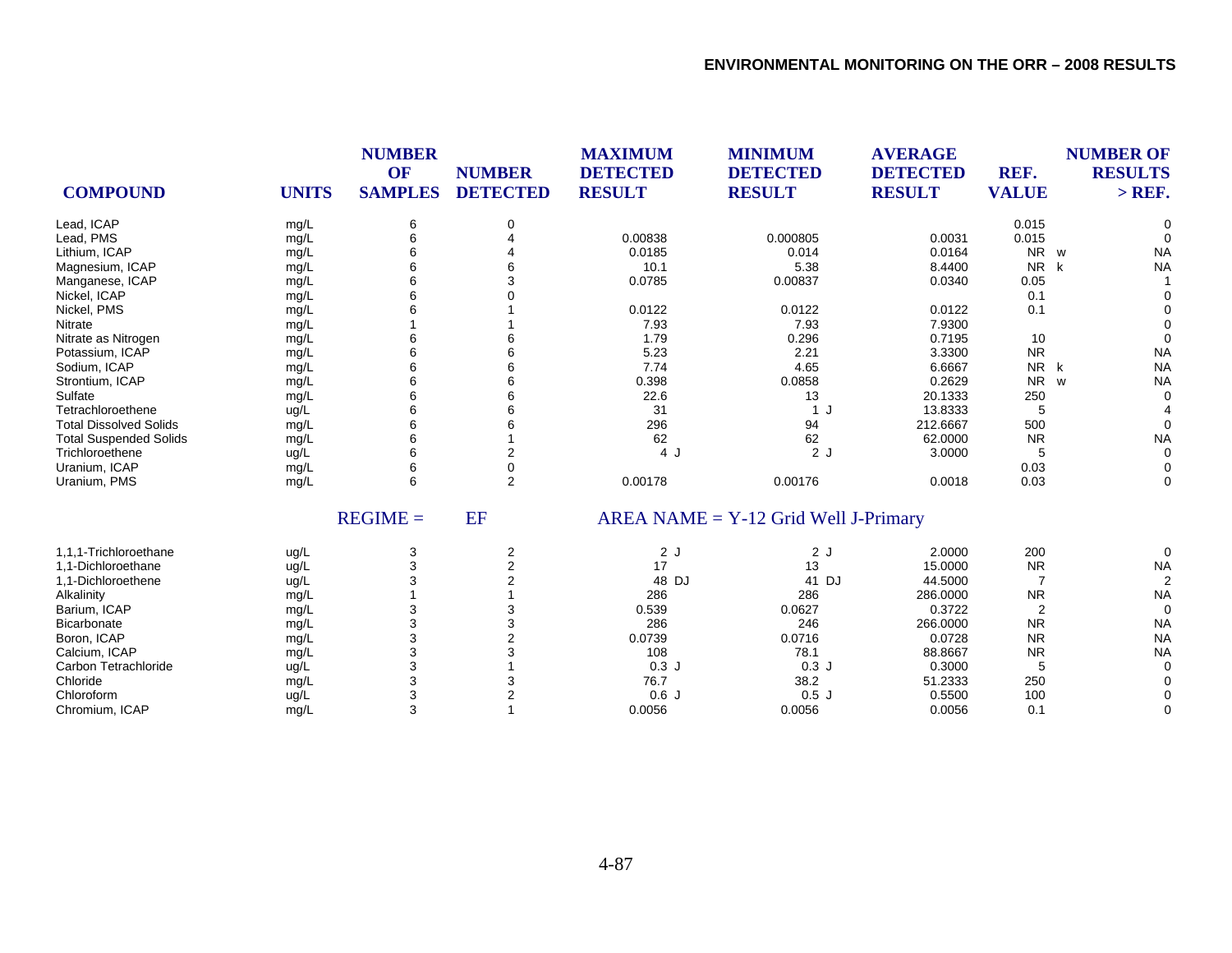| <b>COMPOUND</b>               | <b>UNITS</b> | <b>NUMBER</b><br>OF<br><b>SAMPLES</b> | <b>NUMBER</b><br><b>DETECTED</b> | <b>MAXIMUM</b><br><b>DETECTED</b><br><b>RESULT</b> | <b>MINIMUM</b><br><b>DETECTED</b><br><b>RESULT</b> | <b>AVERAGE</b><br><b>DETECTED</b><br><b>RESULT</b> | REF.<br><b>VALUE</b> | <b>NUMBER OF</b><br><b>RESULTS</b><br>$>$ REF. |
|-------------------------------|--------------|---------------------------------------|----------------------------------|----------------------------------------------------|----------------------------------------------------|----------------------------------------------------|----------------------|------------------------------------------------|
| Chromium, PMS                 | mg/L         |                                       | 0                                |                                                    |                                                    |                                                    | 0.1                  |                                                |
| cis-1,2-Dichloroethene        | ug/L         | 3                                     | $\overline{2}$                   | 54 DJ                                              | 51 DJ                                              | 52.5000                                            | 70                   |                                                |
| Flouride                      | mg/L         | 3                                     |                                  | 0.25                                               | 0.25                                               | 0.2500                                             |                      |                                                |
| <b>Gross Alpha Activity</b>   | pCi/L        | 3                                     |                                  |                                                    |                                                    |                                                    | 15                   |                                                |
| <b>Gross Beta Activity</b>    | pCi/L        | 3                                     | 2                                | 6.61                                               | 5.27                                               | 5.9400                                             | 50                   |                                                |
| Iron, ICAP                    | mg/L         | 3                                     | 2                                | 24                                                 | 0.0303                                             | 12.0152                                            | 0.3                  |                                                |
| Lithium, ICAP                 | mg/L         | 3                                     | 2                                | 0.0217                                             | 0.0157                                             | 0.0187                                             | <b>NR</b>            | <b>NA</b>                                      |
| Magnesium, ICAP               | mg/L         | 3                                     | 3                                | 24.5                                               | 14.4                                               | 20.9333                                            | <b>NR</b>            | <b>NA</b>                                      |
| Manganese, ICAP               | mg/L         | 3                                     | 3                                | 0.53                                               | 0.0409                                             | 0.2090                                             | 0.05                 |                                                |
| Methane                       | ug/L         | $\overline{2}$                        | $\overline{2}$                   | 16                                                 | 7.1                                                | 11.5500                                            | <b>NR</b>            | <b>NA</b>                                      |
| Nickel, ICAP                  | mg/L         | 3                                     | 0                                |                                                    |                                                    |                                                    | 0.1                  | $\Omega$                                       |
| Nickel, PMS                   | mg/L         |                                       |                                  | 0.00857                                            | 0.00857                                            | 0.0086                                             | 0.1                  |                                                |
| Nitrate/Nitrite               | mg/L         | 2                                     | 2                                | 0.045                                              | 0.029                                              | 0.0370                                             | 10                   | $\Omega$                                       |
| Potassium, ICAP               | mg/L         | 3                                     | 2                                | 6.01                                               | 4.32                                               | 5.1650                                             | <b>NR</b>            | <b>NA</b>                                      |
| Sodium, ICAP                  | mg/L         | 3                                     | 3                                | 23.6                                               | 11.5                                               | 15.6667                                            | <b>NR</b>            | <b>NA</b>                                      |
| Strontium, ICAP               | mg/L         | 3                                     | 3                                | 0.755                                              | 0.231                                              | 0.5670                                             | <b>NR</b>            | <b>NA</b><br>W                                 |
| Sulfate                       | mg/L         | 3                                     | 3                                | 14.2                                               | 0.272                                              | 9.2907                                             | 250                  | $\Omega$                                       |
| Tetrachloroethene             | ug/L         | 3                                     | 2                                | 2600 D                                             | 2600 D                                             | 2600.0000                                          | 5                    |                                                |
| <b>Total Dissolved Solids</b> | mg/L         | 3                                     | 3                                | 439                                                | 361                                                | 395.3333                                           | 500                  | $\Omega$                                       |
| <b>Total Suspended Solids</b> | mg/L         | 3                                     |                                  | 34                                                 | 34                                                 | 34.0000                                            | <b>NR</b>            | <b>NA</b>                                      |
| trans-1,2-Dichloroethene      | ug/L         | 3                                     | 2                                | 3J                                                 | 3J                                                 | 3.0000                                             | 100                  | $\Omega$                                       |
| Trichloroethene               | ug/L         | 3                                     | $\overline{c}$                   | 190 DJ                                             | 170 DJ                                             | 180.0000                                           | 5                    |                                                |
| Vinyl Chloride                | ug/L         | 3                                     | $\overline{2}$                   | 6                                                  | 4                                                  | 5.0000                                             | 2                    | 2                                              |
|                               |              | $REGIME =$                            | <b>EF</b>                        |                                                    | $AREA NAME = Y-12$ Grid Well K1                    |                                                    |                      |                                                |
| Alkalinity                    | mg/L         |                                       |                                  | 239                                                | 239                                                | 239.0000                                           | <b>NR</b>            | <b>NA</b>                                      |
| Barium, ICAP                  | mg/L         |                                       |                                  | 0.305                                              | 0.305                                              | 0.3050                                             | 2                    | $\Omega$                                       |
| Bicarbonate                   | mg/L         |                                       |                                  | 239                                                | 239                                                | 239.0000                                           | <b>NR</b>            | <b>NA</b>                                      |
| Calcium, ICAP                 | mg/L         |                                       |                                  | 53.2                                               | 53.2                                               | 53.2000                                            | <b>NR</b>            | <b>NA</b>                                      |
| Chloride                      | mg/L         |                                       |                                  | 7.96                                               | 7.96                                               | 7.9600                                             | 250                  | $\Omega$                                       |
| Chromium, ICAP                | mg/L         |                                       |                                  |                                                    |                                                    |                                                    | 0.1                  |                                                |
| Chromium, PMS                 | mg/L         |                                       |                                  | 0.0152                                             | 0.0152                                             | 0.0152                                             | 0.1                  |                                                |
| <b>Gross Alpha Activity</b>   | pCi/L        |                                       |                                  | 8.3                                                | 8.3                                                | 8.3000                                             | 15                   | $\Omega$                                       |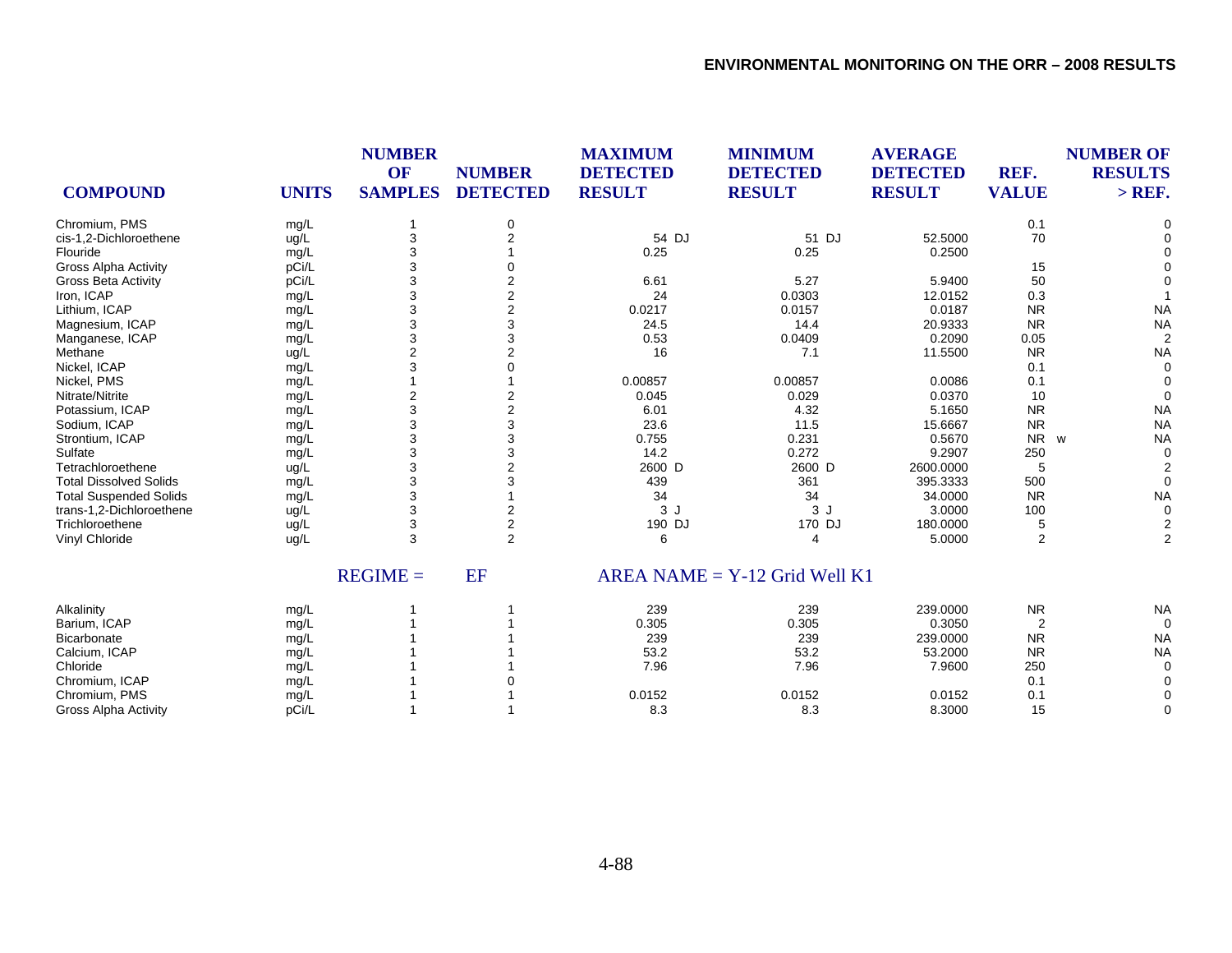| <b>COMPOUND</b>               | <b>UNITS</b> | <b>NUMBER</b><br>OF<br><b>SAMPLES</b> | <b>NUMBER</b><br><b>DETECTED</b> | <b>MAXIMUM</b><br><b>DETECTED</b><br><b>RESULT</b> | <b>MINIMUM</b><br><b>DETECTED</b><br><b>RESULT</b> | <b>AVERAGE</b><br><b>DETECTED</b><br><b>RESULT</b> | REF.<br><b>VALUE</b>       | <b>NUMBER OF</b><br><b>RESULTS</b><br>$>$ REF. |
|-------------------------------|--------------|---------------------------------------|----------------------------------|----------------------------------------------------|----------------------------------------------------|----------------------------------------------------|----------------------------|------------------------------------------------|
| <b>Gross Beta Activity</b>    | pCi/L        |                                       |                                  | $\overline{7}$                                     | $\overline{7}$                                     | 7.0000                                             | 50                         | $\Omega$                                       |
| Lithium, ICAP                 | mg/L         |                                       |                                  | 0.0295                                             | 0.0295                                             | 0.0295                                             | <b>NR</b><br><b>W</b>      | <b>NA</b>                                      |
| Magnesium, ICAP               | mg/L         |                                       |                                  | 11.8                                               | 11.8                                               | 11.8000                                            | <b>NR</b>                  | <b>NA</b>                                      |
| Manganese, ICAP               | mg/L         |                                       |                                  | 0.0261                                             | 0.0261                                             | 0.0261                                             | 0.05                       | $\Omega$                                       |
| Potassium, ICAP               | mg/L         |                                       |                                  | 3.44                                               | 3.44                                               | 3.4400                                             | <b>NR</b>                  | <b>NA</b>                                      |
| Sodium, ICAP                  | mg/L         |                                       |                                  | 37.1                                               | 37.1                                               | 37.1000                                            | <b>NR</b>                  | <b>NA</b>                                      |
| Strontium, ICAP               | mg/L         |                                       |                                  | 1.39                                               | 1.39                                               | 1.3900                                             | <b>NR</b><br><b>W</b>      | <b>NA</b>                                      |
| Sulfate                       | mg/L         |                                       |                                  | 16.5                                               | 16.5                                               | 16.5000                                            | 250                        | $\Omega$                                       |
| <b>Total Dissolved Solids</b> | mg/L         |                                       |                                  | 343                                                | 343                                                | 343.0000                                           | 500                        | 0                                              |
| Zinc, ICAP                    | mg/L         |                                       |                                  | 0.263                                              | 0.263                                              | 0.2630                                             | 5                          | $\Omega$                                       |
|                               |              | $REGIME =$                            | EF                               |                                                    | $AREA NAME = Y-12$ Grid Well K2                    |                                                    |                            |                                                |
| Alkalinity                    | mg/L         | $\overline{\mathbf{c}}$               | $\overline{\mathbf{c}}$          | 210                                                | 207                                                | 208.5000                                           | <b>NR</b>                  | <b>NA</b>                                      |
| Barium, ICAP                  | mg/L         | $\overline{2}$                        | 2                                | 0.162                                              | 0.162                                              | 0.1620                                             | $\overline{2}$             | $\Omega$                                       |
| Bicarbonate                   | mg/L         | $\overline{2}$                        | 2                                | 210                                                | 207                                                | 208.5000                                           | <b>NR</b>                  | <b>NA</b>                                      |
| Calcium, ICAP                 | mg/L         | $\overline{c}$                        | $\overline{2}$                   | 93.3                                               | 40                                                 | 66.6500                                            | <b>NR</b>                  | <b>NA</b>                                      |
| Chloride                      | mg/L         | $\overline{2}$                        | 2                                | 25.9                                               | 2.17                                               | 14.0350                                            | 250                        | $\Omega$                                       |
| Flouride                      | mg/L         | $\overline{2}$                        | 2                                | 0.203                                              | 0.1                                                | 0.1515                                             |                            |                                                |
| <b>Gross Alpha Activity</b>   | pCi/L        | $\overline{\mathbf{c}}$               |                                  | 2.4                                                | 2.4                                                | 2.4000                                             | 15                         |                                                |
| Gross Beta Activity           | pCi/L        | 2                                     |                                  |                                                    |                                                    |                                                    | 50                         |                                                |
| Iron, ICAP                    | mg/L         | $\overline{\mathbf{c}}$               |                                  | 0.188                                              | 0.103                                              | 0.1455                                             | 0.3                        | $\Omega$                                       |
| Lithium, ICAP                 | mg/L         | $\overline{2}$                        |                                  | 0.0186                                             | 0.0186                                             | 0.0186                                             | N <sub>R</sub><br><b>W</b> | <b>NA</b>                                      |
| Magnesium, ICAP               | mg/L         | $\overline{c}$                        | 2                                | 9.66                                               | 9.53                                               | 9.5950                                             | <b>NR</b>                  | <b>NA</b>                                      |
| Manganese, ICAP               | mg/L         | $\overline{c}$                        | 2                                | 0.515                                              | 0.0145                                             | 0.2648                                             | 0.05                       |                                                |
| Nickel, ICAP                  | mg/L         | $\overline{2}$                        |                                  |                                                    |                                                    |                                                    | 0.1                        |                                                |
| Nickel, PMS                   | mg/L         | 2                                     |                                  | 0.0133                                             | 0.0133                                             | 0.0133                                             | 0.1                        |                                                |
| Nitrate as Nitrogen           | mg/L         | 2                                     |                                  | 0.0313                                             | 0.0313                                             | 0.0313                                             | 10                         | $\Omega$                                       |
| Potassium, ICAP               | mg/L         | $\overline{2}$                        | 2                                | 3.49                                               | 2.22                                               | 2.8550                                             | <b>NR</b>                  | <b>NA</b>                                      |
| Sodium, ICAP                  | mg/L         | $\overline{c}$                        | 2                                | 33.8                                               | 16.1                                               | 24.9500                                            | <b>NR</b>                  | <b>NA</b>                                      |
| Strontium, ICAP               | mg/L         | $\overline{2}$                        | 2                                | 0.684                                              | 0.257                                              | 0.4705                                             | <b>NR</b><br>W             | <b>NA</b>                                      |
| Sulfate                       | mg/L         | $\overline{c}$                        | 2                                | 53                                                 | 12.7                                               | 32.8500                                            | 250                        | $\Omega$                                       |
| <b>Total Dissolved Solids</b> | mg/L         | $\overline{2}$                        | 2                                | 381                                                | 262                                                | 321.5000                                           | 500                        |                                                |
| Zinc, ICAP                    | mg/L         | 2                                     |                                  | 0.35                                               | 0.35                                               | 0.3500                                             | 5                          | $\Omega$                                       |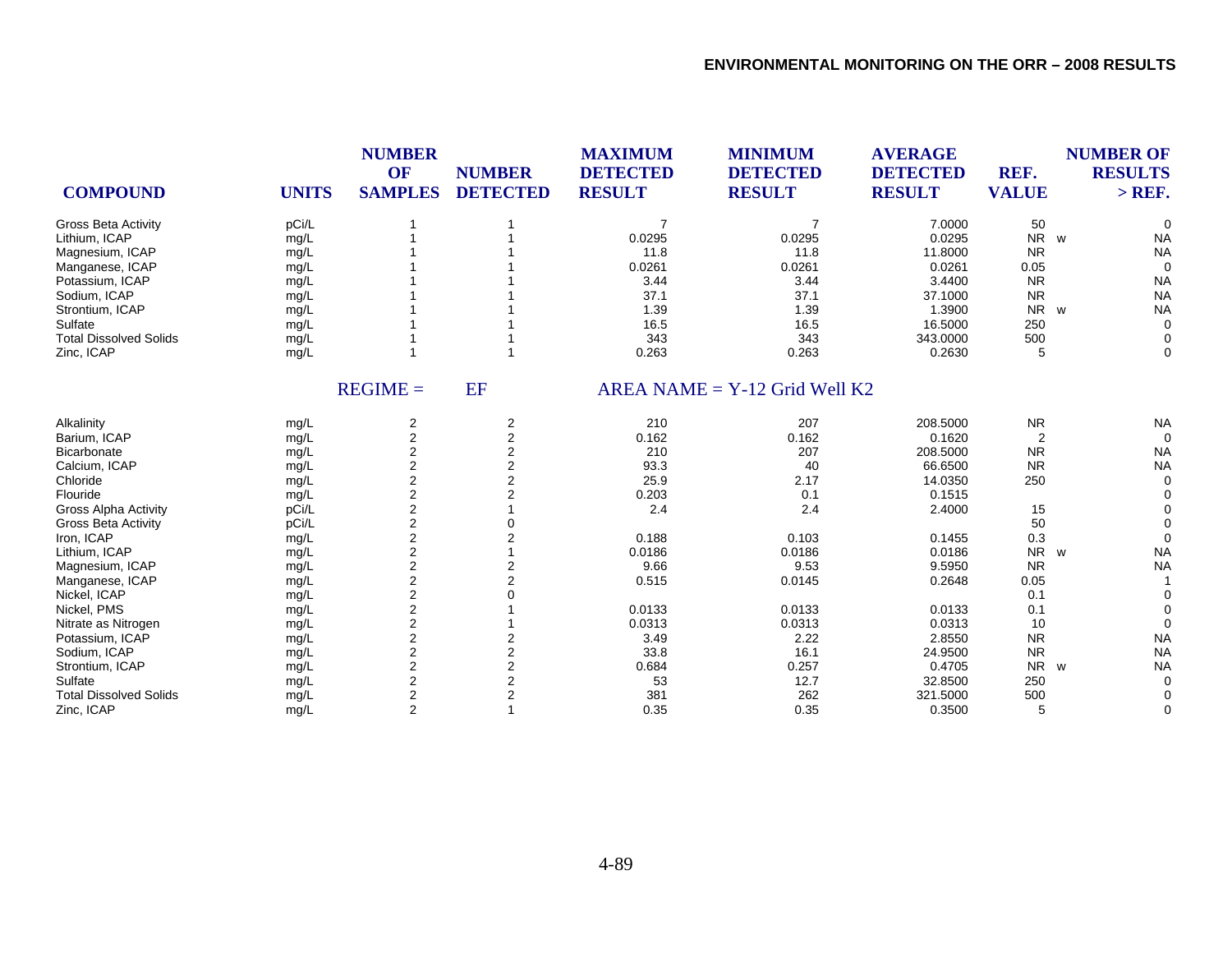| <b>COMPOUND</b>                                      | <b>UNITS</b> | <b>NUMBER</b><br>OF<br><b>SAMPLES</b> | <b>NUMBER</b><br><b>DETECTED</b> | <b>MAXIMUM</b><br><b>DETECTED</b><br><b>RESULT</b> | <b>MINIMUM</b><br><b>DETECTED</b><br><b>RESULT</b> | <b>AVERAGE</b><br><b>DETECTED</b><br><b>RESULT</b> | REF.<br><b>VALUE</b> | <b>NUMBER OF</b><br><b>RESULTS</b><br>$>$ REF. |
|------------------------------------------------------|--------------|---------------------------------------|----------------------------------|----------------------------------------------------|----------------------------------------------------|----------------------------------------------------|----------------------|------------------------------------------------|
|                                                      |              | $REGIME =$                            | EF                               |                                                    | $AREA NAME = Y-12 Plant Site$                      |                                                    |                      |                                                |
| 1,1,2-Trichloro-1,2,2-trifluoroethane<br>(Freon 113) | ug/L         | 15                                    | 3                                | 150                                                | 9                                                  | 58.3333                                            | <b>NR</b>            | <b>NA</b>                                      |
| 1.1-Dichloroethane                                   | ug/L         | 15                                    | 5                                | 26                                                 | 3J                                                 | 11.0000                                            | <b>NR</b>            | <b>NA</b>                                      |
| 1.1-Dichloroethene                                   | ug/L         | 15                                    | 5                                | 200                                                | $\overline{7}$                                     | 76.6000                                            | 7                    |                                                |
| 1,2-Dichloroethene                                   | ug/L         | 15                                    | 8                                | 1400 D                                             | 1J                                                 | 441.6250                                           | <b>NR</b>            | <b>NA</b>                                      |
| Alkalinity                                           | mg/L         | 15                                    | 15                               | 336                                                | 88.8                                               | 176.7067                                           | <b>NR</b>            | <b>NA</b>                                      |
| Aluminum, ICAP                                       | mg/L         | 15                                    |                                  | 0.639                                              | 0.639                                              | 0.6390                                             | 0.2                  |                                                |
| Barium, ICAP                                         | mg/L         | 15                                    | 15                               | 0.298                                              | 0.0377                                             | 0.1357                                             | $\overline{2}$       | $\Omega$                                       |
| Bicarbonate                                          | mg/L         | 15                                    | 15                               | 336                                                | 88.8                                               | 176.7067                                           | <b>NR</b>            | <b>NA</b>                                      |
| Boron, ICAP                                          | mg/L         | 15                                    |                                  | 0.175                                              | 0.125                                              | 0.1433                                             | <b>NR</b>            | <b>NA</b><br>W                                 |
| Bromodichloromethane                                 | ug/L         | 15                                    |                                  | 1<br>J                                             | 1J                                                 | 1.0000                                             | 100                  | $\Omega$                                       |
| Calcium, ICAP                                        | mg/L         | 15                                    | 15                               | 354                                                | 27                                                 | 89.0267                                            | N <sub>R</sub>       | <b>NA</b><br>k                                 |
| Chloride                                             | mg/L         | 15                                    | 15                               | 34.9                                               | 2.45                                               | 14.5933                                            | 250                  |                                                |
| Chloroform                                           | ug/L         | 15                                    | 5                                | 17                                                 | 2J                                                 | 7.2000                                             | 100                  |                                                |
| Chromium, ICAP                                       | mg/L         | 15                                    | 2                                | 0.101                                              | 0.0405                                             | 0.0708                                             | 0.1 z                |                                                |
| Chromium, PMS                                        | mg/L         | 15                                    | 6                                | 0.108                                              | 0.0109                                             | 0.0378                                             | 0.1                  |                                                |
| cis-1,2-Dichloroethene                               | ug/L         | 15                                    | 8                                | 1400 D                                             | 1J                                                 | 437.8750                                           | 70                   |                                                |
| Flouride                                             | mg/L         | 15                                    |                                  | 0.501                                              | 0.103                                              | 0.2888                                             |                      |                                                |
| <b>Gross Alpha Activity</b>                          | pCi/L        | 15                                    |                                  | 27                                                 | 4.6                                                | 10.8000                                            | 15                   |                                                |
| <b>Gross Beta Activity</b>                           | pCi/L        | 15                                    |                                  | 92                                                 | 6.5                                                | 23.2833                                            | 50                   |                                                |
| Iron, ICAP                                           | mg/L         | 15                                    |                                  | 2.15                                               | 0.0725                                             | 0.6075                                             | 0.3                  |                                                |
| Lead, ICAP                                           | mg/L         | 15                                    | 0                                |                                                    |                                                    |                                                    | 0.015                |                                                |
| Lead, PMS                                            | mg/L         | 15                                    | $\overline{2}$                   | 0.00176                                            | 0.00139                                            | 0.0016                                             | 0.015                |                                                |
| Lithium, ICAP                                        | mg/L         | 15                                    | 8                                | 1.24                                               | 0.0129                                             | 0.1744                                             | <b>NR</b>            | <b>NA</b><br>W                                 |
| Magnesium, ICAP                                      | mg/L         | 15                                    | 15                               | 32.7                                               | 4.07                                               | 11.0580                                            | <b>NR</b>            | <b>NA</b><br>k                                 |
| Manganese, ICAP                                      | mg/L         | 15                                    | 9                                | 1.93                                               | 0.00628                                            | 0.4648                                             | 0.05                 |                                                |
| Nickel, ICAP                                         | mg/L         | 15                                    | $\overline{2}$                   | 0.178                                              | 0.0954                                             | 0.1367                                             | 0.1                  | z                                              |
| Nickel, PMS                                          | mg/L         | 15                                    | 9                                | 0.172                                              | 0.00615                                            | 0.0430                                             | 0.1                  | d                                              |
| Nitrate as Nitrogen                                  | mg/L         | 15                                    | 11                               | 203                                                | 0.0363                                             | 19.1270                                            | 10                   |                                                |
| Potassium, ICAP                                      | mg/L         | 15                                    | 9                                | 6.8                                                | 2.23                                               | 3.3644                                             | <b>NR</b>            | <b>NA</b>                                      |
| Sodium, ICAP                                         | mq/L         | 15                                    | 15                               | 48                                                 | 2.62                                               | 11.5467                                            | <b>NR</b>            | <b>NA</b>                                      |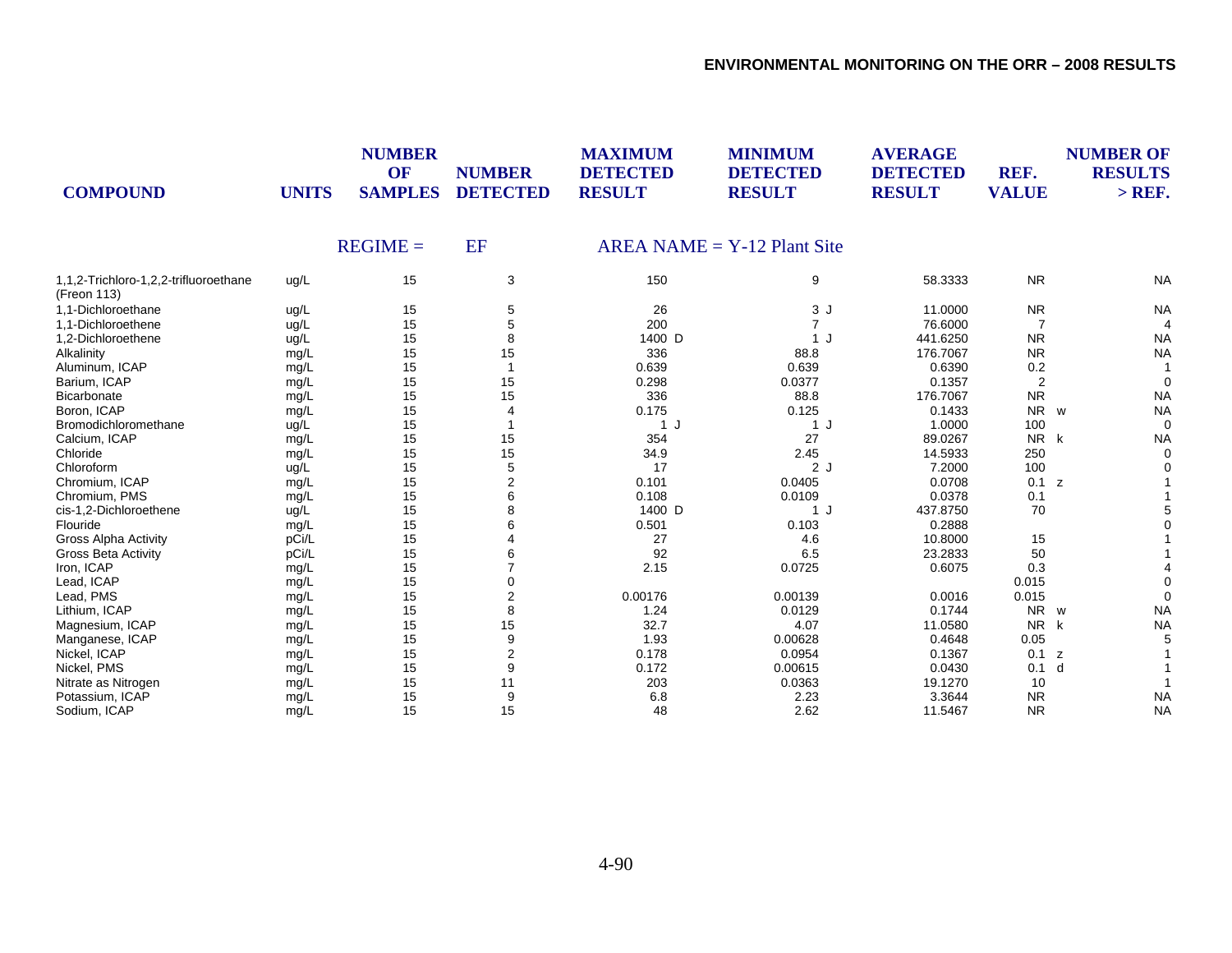| <b>COMPOUND</b>                                      | <b>UNITS</b> | <b>NUMBER</b><br>OF<br><b>SAMPLES</b> | <b>NUMBER</b><br><b>DETECTED</b> | <b>MAXIMUM</b><br><b>DETECTED</b><br><b>RESULT</b> | <b>MINIMUM</b><br><b>DETECTED</b><br><b>RESULT</b> | <b>AVERAGE</b><br><b>DETECTED</b><br><b>RESULT</b> | REF.<br><b>VALUE</b> | <b>NUMBER OF</b><br><b>RESULTS</b><br>$>$ REF. |
|------------------------------------------------------|--------------|---------------------------------------|----------------------------------|----------------------------------------------------|----------------------------------------------------|----------------------------------------------------|----------------------|------------------------------------------------|
| Strontium, ICAP                                      | mg/L         | 15                                    | 15                               | 1.37                                               | 0.0554                                             | 0.3920                                             | <b>NR</b>            | <b>NA</b><br>W                                 |
| Sulfate                                              | mg/L         | 15                                    | 15                               | 178                                                | 11.5                                               | 46.5600                                            | 250                  |                                                |
| Tetrachloroethene                                    | ug/L         | 15                                    | 11                               | 50000 D                                            | 2J                                                 | 6578.0909                                          | 5                    |                                                |
| Toluene                                              | ug/L         | 15                                    |                                  | 3J                                                 | 3J                                                 | 3.0000                                             | 1000                 |                                                |
| <b>Total Dissolved Solids</b>                        | mg/L         | 15                                    | 15                               | 1880                                               | 176                                                | 395.2667                                           | 500                  |                                                |
| <b>Total Suspended Solids</b>                        | mg/L         | 15                                    | 11                               | 16                                                 |                                                    | 3.5909                                             | <b>NR</b>            | <b>NA</b>                                      |
| trans-1,2-Dichloroethene                             | ug/L         | 15                                    | 5                                | 36                                                 | 3J                                                 | 19.4000                                            | 100                  |                                                |
| Trichloroethene                                      | ug/L         | 15                                    | $\overline{7}$                   | 3800 D                                             | 3J                                                 | 1168.0000                                          | 5                    |                                                |
| Uranium, ICAP                                        | mg/L         | 15                                    | 0                                |                                                    |                                                    |                                                    | 0.03                 |                                                |
| Uranium, PMS                                         | mg/L         | 15                                    | $\overline{7}$                   | 0.0431                                             | 0.0005                                             | 0.0075                                             | 0.03                 |                                                |
| Vinyl Chloride                                       | ug/L         | 15                                    | 5                                | 170                                                | 3                                                  | 68.8000                                            | 2                    |                                                |
|                                                      |              | $REGIME =$                            | <b>EF</b>                        |                                                    | $AREA NAME = Y-12$ Salvage Yard                    |                                                    |                      |                                                |
| 1,1,1,2-Tetrachloroethane                            | ug/L         | 4                                     |                                  | 2J                                                 | 2J                                                 | 2.0000                                             | <b>NR</b>            | <b>NA</b>                                      |
| 1,1,1-Trichloroethane                                | ug/L         |                                       |                                  | 8                                                  | 8                                                  | 8.0000                                             | 200                  | $\Omega$                                       |
| 1,1,2-Trichloro-1,2,2-trifluoroethane<br>(Freon 113) | ug/L         |                                       |                                  | 28                                                 | 28                                                 | 28.0000                                            | <b>NR</b>            | <b>NA</b>                                      |
| 1,1-Dichloroethane                                   | ug/L         |                                       |                                  | 3J                                                 | 3J                                                 | 3.0000                                             | <b>NR</b>            | <b>NA</b>                                      |
| 1.1-Dichloroethene                                   | ug/L         |                                       |                                  | 120                                                | 120                                                | 120.0000                                           | 7                    |                                                |
| 1,2-Dichloroethene                                   | ug/L         |                                       |                                  | 44                                                 | 27                                                 | 35.5000                                            | <b>NR</b>            | <b>NA</b>                                      |
| Alkalinity                                           | mg/L         |                                       |                                  | 653                                                | 64.2                                               | 324.9750                                           | <b>NR</b>            | <b>NA</b>                                      |
| Barium, ICAP                                         | mg/L         |                                       |                                  | 151                                                | 0.0555                                             | 41.1454                                            | $\overline{2}$       |                                                |
| Benzene                                              | ug/L         |                                       |                                  | 160                                                | 160                                                | 160,0000                                           | 5                    |                                                |
| <b>Bicarbonate</b>                                   | mg/L         |                                       |                                  | 653                                                | 64.2                                               | 324.9750                                           | <b>NR</b>            | <b>NA</b>                                      |
| Bromoform                                            | ug/L         |                                       |                                  | 9                                                  | 9                                                  | 9.0000                                             | 100                  | $\Omega$                                       |
| Calcium, ICAP                                        | mg/L         |                                       |                                  | 9630                                               | 16.8                                               | 2951.0500                                          | <b>NR</b>            | <b>NA</b>                                      |
| Chloride                                             | mg/L         |                                       |                                  | 53.7                                               | 4.39                                               | 29.3975                                            | 250                  |                                                |
| Chloroform                                           | ug/L         |                                       |                                  | 15                                                 | 1 J                                                | 6.0000                                             | 100                  |                                                |
| cis-1,2-Dichloroethene                               | ug/L         |                                       |                                  | 44                                                 | 27                                                 | 35.5000                                            | 70                   |                                                |
| Flouride                                             | mg/L         |                                       |                                  | 0.103                                              | 0.103                                              | 0.1030                                             |                      |                                                |
| <b>Gross Alpha Activity</b>                          | pCi/L        |                                       |                                  | 3.2                                                | 3.2                                                | 3.2000                                             | 15                   |                                                |
| <b>Gross Beta Activity</b>                           | pCi/L        |                                       |                                  | 4400                                               | 7.3                                                | 1472.4333                                          | 50                   |                                                |
| Lead, ICAP                                           | mg/L         |                                       | 0                                |                                                    |                                                    |                                                    | 0.015                |                                                |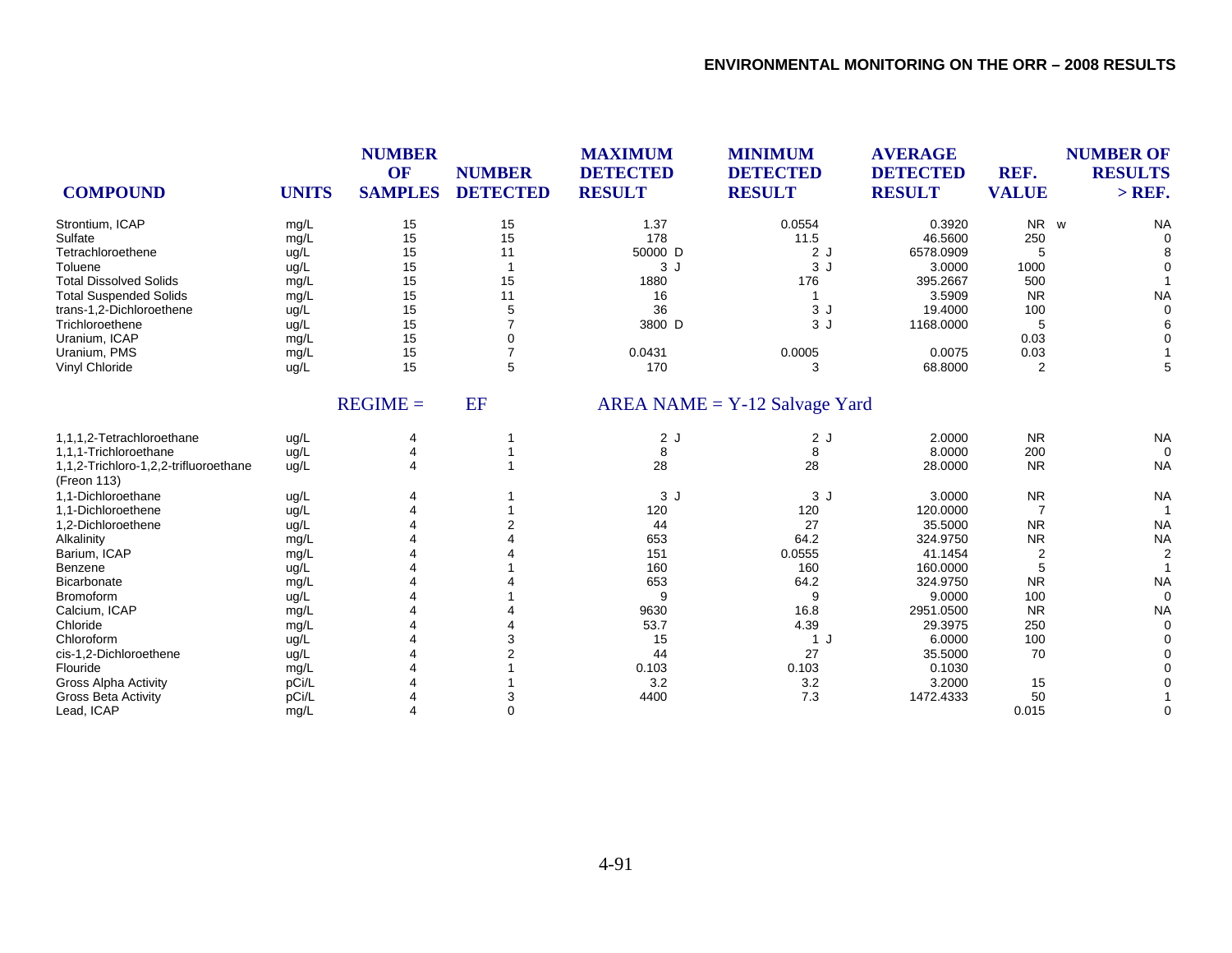|                               |              | <b>NUMBER</b>  |                                  | <b>MAXIMUM</b><br><b>DETECTED</b><br><b>RESULT</b> | <b>MINIMUM</b><br><b>DETECTED</b><br><b>RESULT</b> | <b>AVERAGE</b><br><b>DETECTED</b><br><b>RESULT</b> |                      | <b>NUMBER OF</b> |  |
|-------------------------------|--------------|----------------|----------------------------------|----------------------------------------------------|----------------------------------------------------|----------------------------------------------------|----------------------|------------------|--|
| <b>COMPOUND</b>               |              | <b>OF</b>      | <b>NUMBER</b><br><b>DETECTED</b> |                                                    |                                                    |                                                    | REF.<br><b>VALUE</b> | <b>RESULTS</b>   |  |
|                               | <b>UNITS</b> | <b>SAMPLES</b> |                                  |                                                    |                                                    |                                                    |                      | $>$ REF.         |  |
| Lead, PMS                     | mg/L         |                |                                  | 0.000525                                           | 0.000525                                           | 0.0005                                             | 0.015                |                  |  |
| Lithium, ICAP                 | mg/L         |                |                                  | 0.37                                               | 0.0778                                             | 0.2239                                             | <b>NR</b>            | <b>NA</b><br>W   |  |
| Magnesium, ICAP               | mg/L         |                |                                  | 1410                                               | 2.37                                               | 440.7850                                           | <b>NR</b>            | <b>NA</b>        |  |
| Manganese, ICAP               | mg/L         |                |                                  | 59.1                                               | 1.77                                               | 30.4350                                            | 0.05                 |                  |  |
| Methylene chloride            | ug/L         |                |                                  | 26                                                 | 26                                                 | 26.0000                                            |                      |                  |  |
| Nickel, ICAP                  | mg/L         |                |                                  |                                                    |                                                    |                                                    | 0.1                  |                  |  |
| Nickel, PMS                   | mg/L         |                |                                  | 0.266                                              | 0.142                                              | 0.2040                                             | 0.1                  |                  |  |
| Nitrate as Nitrogen           | mg/L         |                |                                  | 8570                                               | 0.19                                               | 2607.7058                                          | 10                   |                  |  |
| Potassium, ICAP               | mg/L         |                |                                  | 35.6                                               | 35.6                                               | 35.6000                                            | <b>NR</b>            | <b>NA</b>        |  |
| Sodium, ICAP                  | mg/L         |                |                                  | 240                                                | 9.43                                               | 96.4075                                            | <b>NR</b>            | <b>NA</b>        |  |
| Strontium, ICAP               | mg/L         |                |                                  | 74.3                                               | 0.0401                                             | 20.2438                                            | <b>NR</b>            | <b>NA</b><br>W   |  |
| Sulfate                       | mg/L         |                |                                  | 22.6                                               | 2.88                                               | 10.5267                                            | 250                  |                  |  |
| Technetium-99                 | pCi/L        |                |                                  | 7800                                               | 7800                                               | 7800.0000                                          | 4000                 |                  |  |
| Tetrachloroethene             | ug/L         |                |                                  | 1700 D                                             | 22                                                 | 583.0000                                           |                      |                  |  |
| <b>Total Dissolved Solids</b> | mg/L         |                |                                  | 48300                                              | 93                                                 | 14901.5000                                         | 500                  |                  |  |
| <b>Total Suspended Solids</b> | mg/L         |                |                                  | 3                                                  |                                                    | 2.0000                                             | <b>NR</b>            | <b>NA</b>        |  |
| Trichloroethene               | ug/L         |                |                                  | 10                                                 | 2J                                                 | 5.0000                                             |                      |                  |  |
| Uranium, ICAP                 | mg/L         |                |                                  |                                                    |                                                    |                                                    | 0.03                 |                  |  |
| Uranium, PMS                  | mg/L         |                |                                  | 0.0098                                             | 0.0098                                             | 0.0098                                             | 0.03                 |                  |  |
| Uranium-234                   | pCi/L        |                |                                  | 6.6                                                | 1.1                                                | 3.8500                                             | 20                   |                  |  |
| Uranium-235                   | pCi/L        |                |                                  |                                                    |                                                    |                                                    | 24                   |                  |  |
| Uranium-236                   | pCi/L        |                |                                  |                                                    |                                                    |                                                    | 20                   |                  |  |
| Uranium-238                   | pCi/L        | $\overline{2}$ |                                  | 3.1                                                | 3.1                                                | 3.1000                                             | 24                   |                  |  |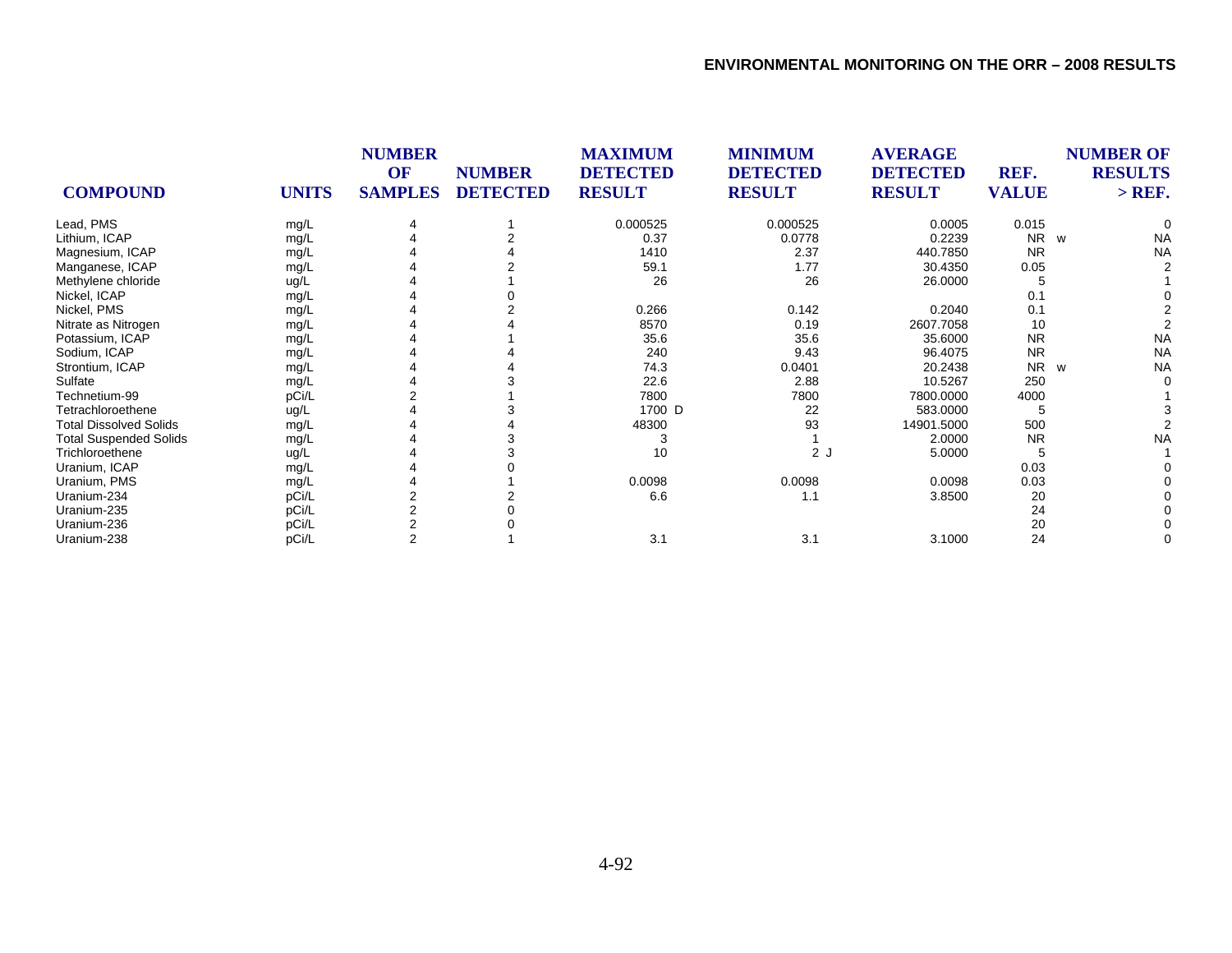# **Footnote Definitions**

*<sup>d</sup>* Dilution is due to sample matrix.

*<sup>k</sup>* Sample concentration is greater than 4 times the spike level for this sample batch.

*w* Not a recommended analyte by the preparation method used.

*<sup>z</sup>* Analyte reported, but not required or requested; use for qualitative purposes only.

## **Definitions**

| BC               | Bear Creek Hydrogeologic Regime                               |
|------------------|---------------------------------------------------------------|
| CO <sub>3</sub>  | Carbonate                                                     |
| <b>CR</b>        | Chestnut Ridge Hydrogeologic Regime                           |
| <b>CVAA</b>      | Cold Vapor Atomic Absorption                                  |
| EF               | East Fork Hydrogeologic Regime                                |
| HCO <sub>3</sub> | <b>Bicarbonate</b>                                            |
| <b>ICAP</b>      | <b>Inductively Coupled Argon Plasma Spectroscopy</b>          |
| <b>KPA</b>       | Kinetic Phosphorescence Analysis                              |
| mg/L             | milligrams per liter                                          |
| <b>NA</b>        | Not Applicable                                                |
| <b>NR</b>        | No Reference                                                  |
| <b>NTU</b>       | Nephelemetric Turbidity Units                                 |
| pCi/L            | picocuries per liter                                          |
| <b>PMS</b>       | Plasma Mass Spectroscopy                                      |
| <b>REF</b>       | Reference (Safe Drinking Water Act Maximum Contaminant Level) |
| $\mu$ g/L        | microgram per liter                                           |
| $\mu$ mhos/cm    | micromhos per centimeter                                      |